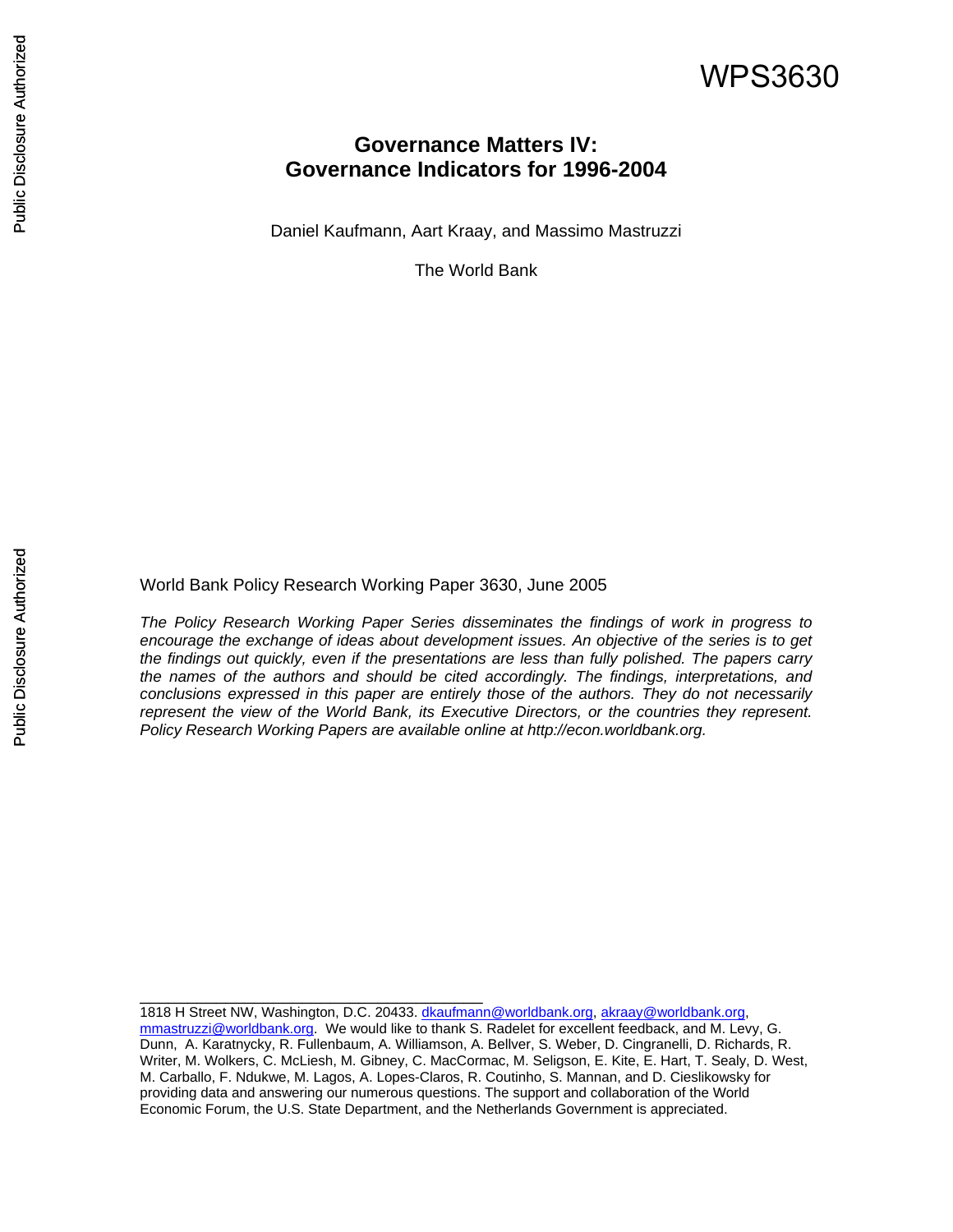**Abstract:** This paper presents the latest update of our aggregate governance indicators, together with new analysis of several issues related to the use of these measures. The governance indicators measure the following six dimensions of governance: (i) voice and accountability; (ii) political Instability and violence; (iii) government effectiveness; (iv) regulatory quality; (v) rule of law, and, (vi) control of corruption. They cover 209 countries and territories for 1996, 1998, 2000, 2002, and 2004. They are based on several hundred individual variables measuring perceptions of governance, drawn from 37 separate data sources constructed by 31 organizations. We present estimates of the six dimensions of governance for each period, as well as margins of error capturing the range of likely values for each country. These margins of error are not unique to perceptions-based measures of governance, but are an important feature of all efforts to measure governance, including objective indicators. In fact, we provide examples of how individual objective measures provide an incomplete picture of even the quite particular dimensions of governance that they are intended to measure.

We also analyze in some detail changes over time in our estimates of governance; provide a framework for assessing the statistical significance of changes in governance; and suggest a simple rule of thumb for identifying statistically significant changes in country governance over time. The ability to identify significant changes in governance over time is much higher for our aggregate indicators than for any individual indicator. While we find that the quality of governance in a number of countries has changed significantly (in both directions), we also provide evidence suggesting that there are no trends, for better or worse, in global averages of governance. Finally, we interpret the strong observed correlation between income and governance, and argue against recent efforts to apply a discount to governance performance in low-income countries.

The data, as well as a web-based graphical interface, are available at: www.worldbank.org/wbi/governance/govdata/. The Appendices and a synthesis of the paper are available at: www.worldbank.org/wbi/governance/pubs/govmatters4.html.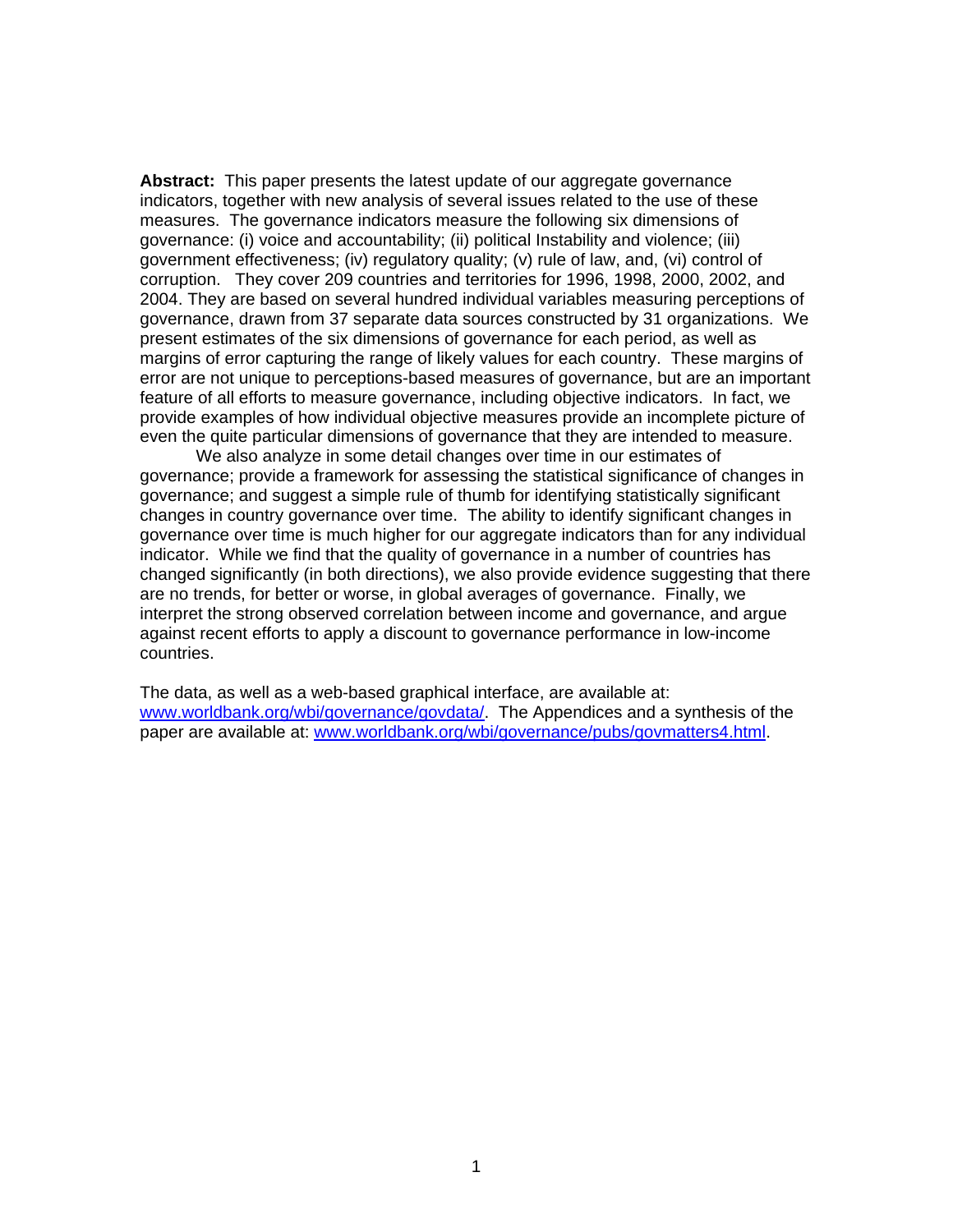#### **1. Introduction**

 This paper presents the latest update of our aggregate governance indicators, together with new results on the relative importance of perceptions-based and objective indicators; the significance of measured changes over time in governance; and the role of per capita income in cross-country governance comparisons. The governance indicators measure the following six dimensions of governance: (i) voice and accountability; (ii) political Instability and violence; (iii) government effectiveness; (iv) regulatory quality; (v) rule of law, and, (vi) control of corruption. They cover 209 countries and territories for 1996, 1998, 2000, 2002, and 2004. The indicators are based on several hundred individual variables measuring perceptions of governance, drawn from 37 separate data sources constructed by 31 different organizations. We assign these individual measures of governance to categories capturing key dimensions of governance, and use an unobserved components model to construct six aggregate governance indicators in each period. We present the point estimates of the dimensions of governance as well as the margins of errors for each country and period.

We begin by describing the data used to construct this round of the governance indicators in Section 2. As discussed in more detail below, we have incorporated information from a substantial number of new data sources, relative to our last set of indicators for the period 1996-2002. Since some of these data sources are also available in earlier periods, we have updated our governance estimates for this earlier period as well. As we have emphasized in our previous work, an attractive feature of the aggregation method we use is that it provides us with not only estimates of governance for each country, but also with measures of the precision or reliability of these estimates, for every country, indicator, and year. The addition of data has improved the precision of our governance indicators relative to previous years. However, the margins of error associated with estimates of governance are not trivial. This implies that cross-country comparisons of levels of governance should continue to be made with due caution. We also underscore that these margins of error are not unique to perceptions-based measures of governance, but are an important feature of all efforts to measure governance, including objective indicators.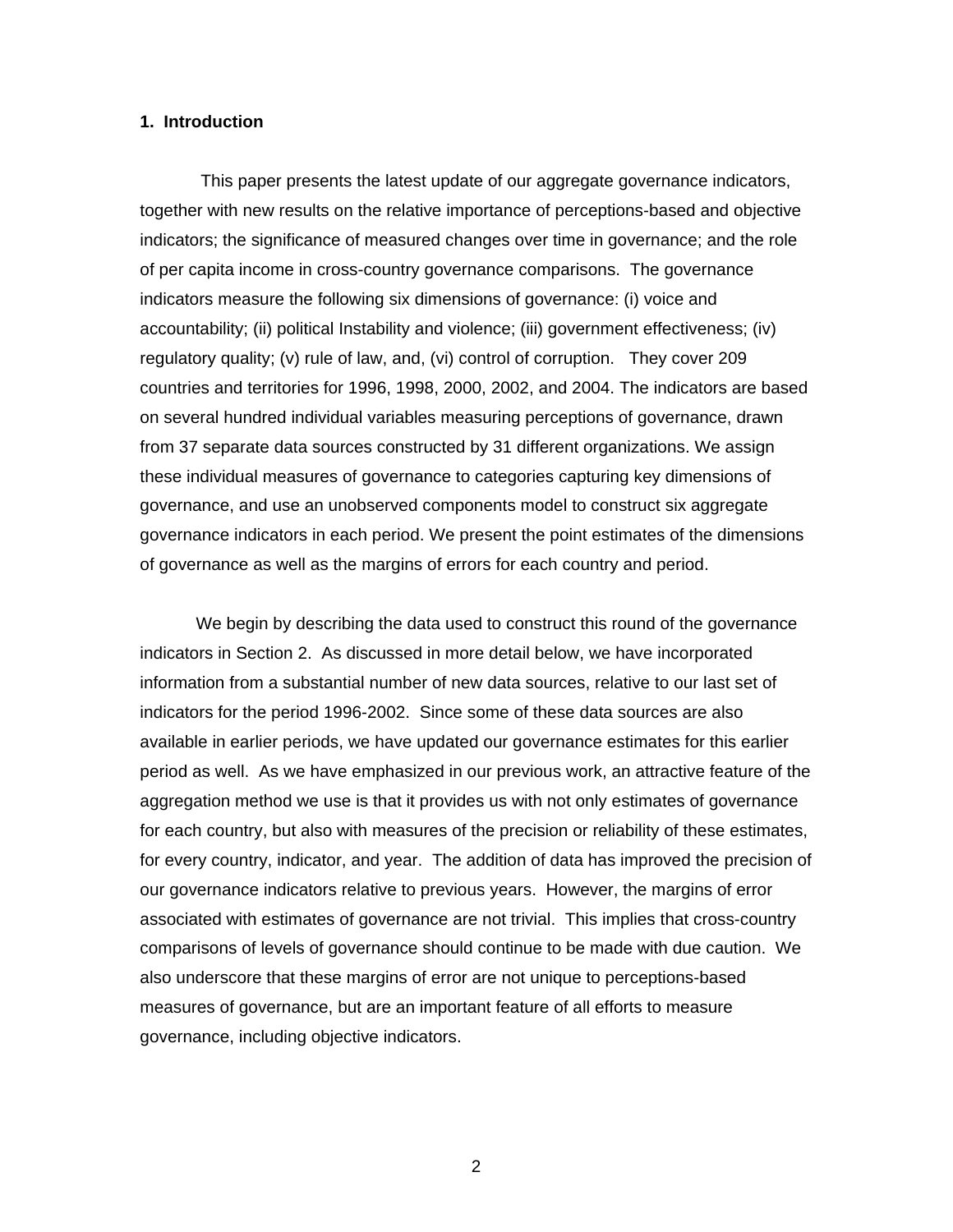Reformers in many governments as well as civil society and investors increasingly view governance as key for development and the investment climate, which in turn has increased the demand for monitoring the quality of governance in a country over time. Further, aid donors have also come to the view that aid flows have a stronger impact on development in countries with good institutional quality, and thus increasingly utilize measurable performance indicators –within which governance features prominently-- for monitoring, evaluation and decision-making at a country level.<sup>1</sup> In light of this, it is also important to measure and interpret trends over time in governance. This we address in Section 3 of the paper, where we discuss how the inevitable measurement error in both subjective and objective indicators of governance affects the conclusions that can be drawn from observed changes over time in such measures.

The most basic insight is that measurement error should temper the conclusions about actual changes in governance based on changes in any individual indicator, while aggregate indicators such as those we develop here can be more informative about changes over time in governance. In addition to this basic insight, we highlight two opposing forces that affect the interpretation of changes over time. On the one hand, if governance itself changes very slowly over time, then observed changes in the data will overstate the magnitude of actual changes in governance. On the other hand, if measurement error is also very persistent over time, then observed changes in the data will understate changes in governance. By providing a framework for assessing the statistical significance of changes in governance over time, we show how these key parameters can be estimated and argue that the former effect dominates, suggesting that changes over time in the governance indicators should be interpreted with some caution. We suggest a simple rule of thumb for identifying statistically significant changes in country governance over time, and find that governance in a number of countries has either significantly improved or deteriorate over the relative short eightyear time span covered by our data. We also document that there is little evidence of any trends – for better or worse – in global averages of governance.

<sup>&</sup>lt;sup>1</sup> For example, the International Development Association (the highly concessional loan window of the World Bank) relies heavily on the World Bank's Country Policy and Institutional Assessment, one of the ingredients in our aggregate governance indicators. The U.S. government's Millennium Challenge Account bases country eligibility in part on five of our governance indicators.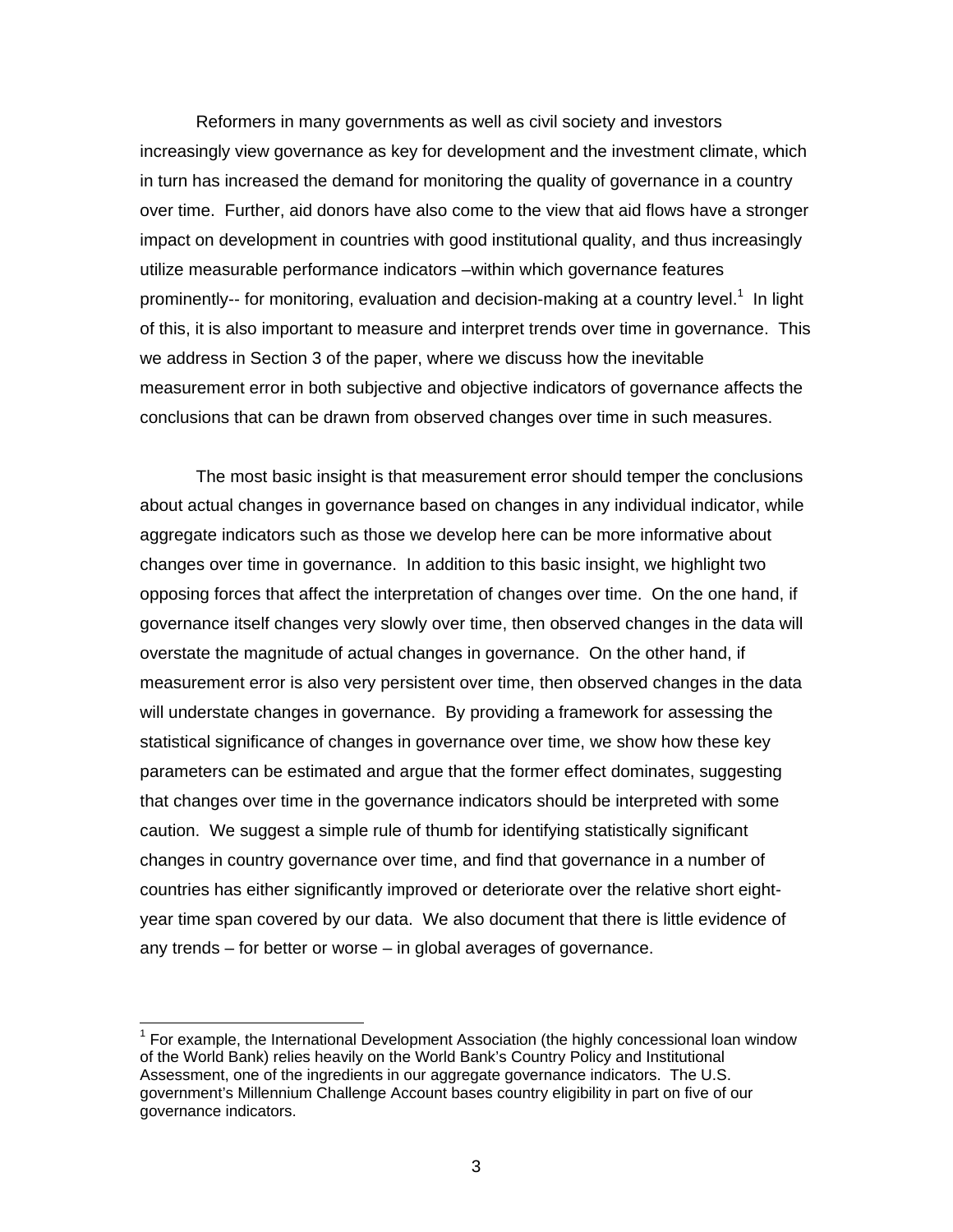The margins of error we emphasize are not unique to the perceptions data we use to construct our aggregate governance indicators: measurement error is pervasive among all measures of governance and institutional quality. An advantage of our measures of governance is that we are able to be explicit about the accompanying margins of error, whereas these are most often left implicit with objective measures of governance. In Section 4 of this paper we investigate in more detail discrepancies between subjective and objective measures of very specific dimensions of the regulatory environment. We show that firms' survey responses about their tax burden, and the ease of starting a new business, reflect not only the *de jure* regulations governing these issues, but also the overall institutional and governance environment in which these regulations are applied. This finding emphasizes the importance of relying on a full range of measures of governance, and not exclusively subjective or objective measures, when assessing the quality of governance across countries.

In the final section of the paper we turn to two issues that arise when interpreting the strong positive correlation observed between measures of governance and per capita incomes. One critique of subjective or perceptions-based governance measures is that they are subject to "halo effects" – respondents rating countries might provide good governance scores to richer countries simply because they are richer. While this is certainly a possible source of bias, we show that it will lead to a significant upward bias in the correlation between income and governance only if these halo effects are implausibly strong. The second issue concerns the interpretation of the quality of governance in low income countries, with particular application to Sub-Saharan Africa, where the international community is rightly focusing its attention in the effort to meet the Millennium Development Goals of halving poverty by 2015. Although countries in the region on average tend to score quite poorly on most measures of governance, some observers have argued that this poor governance performance should be discounted because per capita incomes in the region are also low. Implicit in this argument is the view that there is a strong causal impact of incomes on governance. However, we argue that existing evidence does not support a strong causal channel operating in this direction – most of the correlation between governance and per capita incomes reflects causation from the former to the latter. In light of this we suggest that it would be inappropriate to divert attention from the weak average governance performance of the region (while also recognizing the individual countries that are strong governance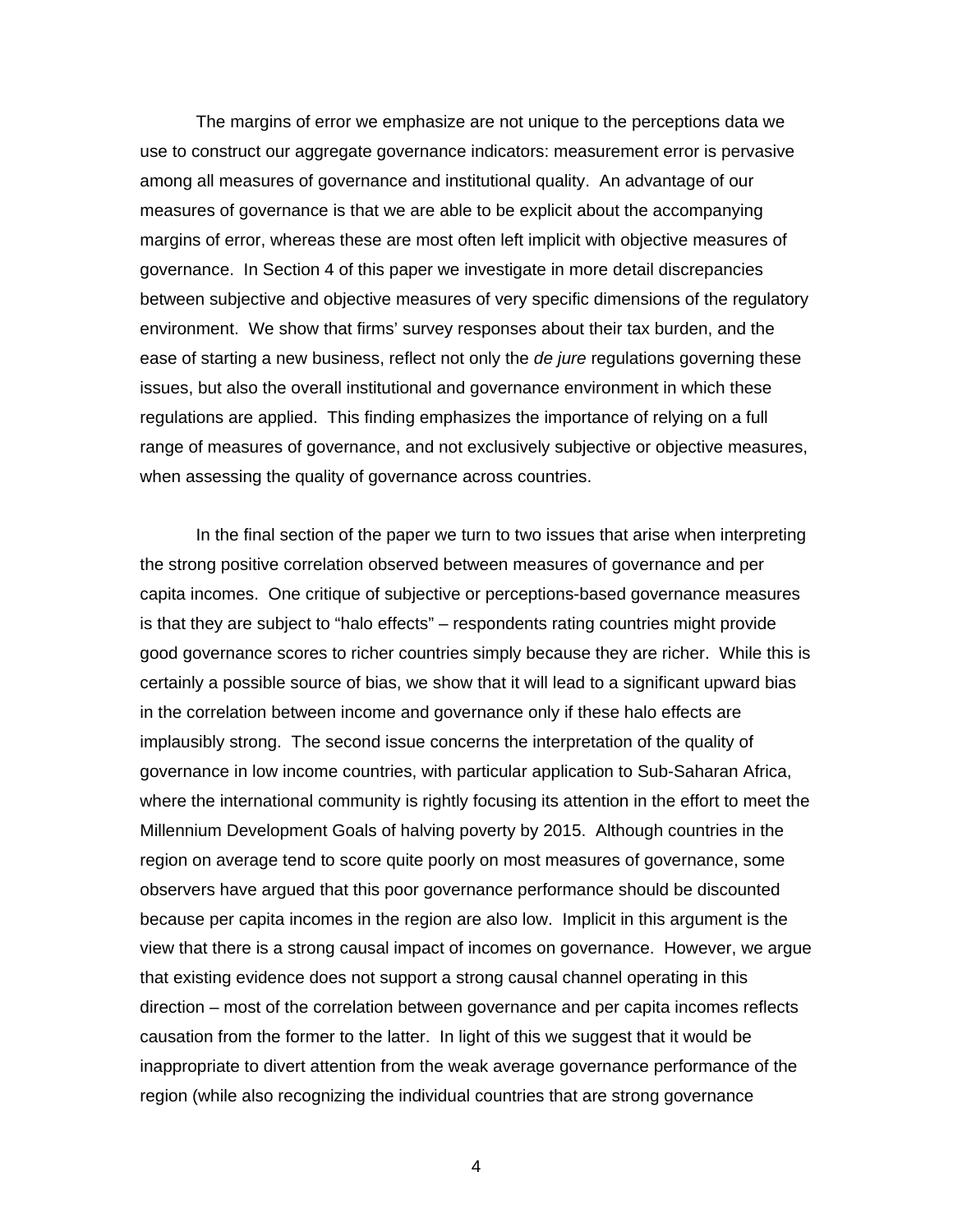performers in the region), simply because the region is poor. While we focus on Africa because of the recent emphasis in the aid community on the region, the fallacy of discounting the extent of misgovernance in a country or region due to low incomes applies more generally to any setting with poor governance and low incomes.

We conclude by summarizing the key findings and noting the policy implications of our work.

# **2. Updated Governance Indicators for 1996-2004**

 In this section we briefly describe the update of our governance indicators for 2004, as well as some minor backwards revisions to the indicators for 1996-2002. Our basic methodology has not changed from past years, and a detailed discussion can be found in Kaufmann, Kraay, and Mastruzzi (2004). We construct measures of six dimensions governance:

- 1. *Voice and Accountability* measuring political, civil and human rights
- 2. *Political Instability and Violence* measuring the likelihood of violent threats to, or changes in, government, including terrorism
- 3. *Government Effectiveness* measuring the competence of the bureaucracy and the quality of public service delivery
- 4. *Regulatory Burden* measuring the incidence of market-unfriendly policies
- 5. *Rule of Law* measuring the quality of contract enforcement, the police, and the courts, as well as the likelihood of crime and violence
- 6. *Control of Corruption* measuring the exercise of public power for private gain, including both petty and grand corruption and state capture

In Appendix D we define these six dimensions of governance in more detail.

# **2.1 Data and Methodology**

As in past years we rely on a large number of individual data sources which provide us with information on perceptions of governance. These data sources consist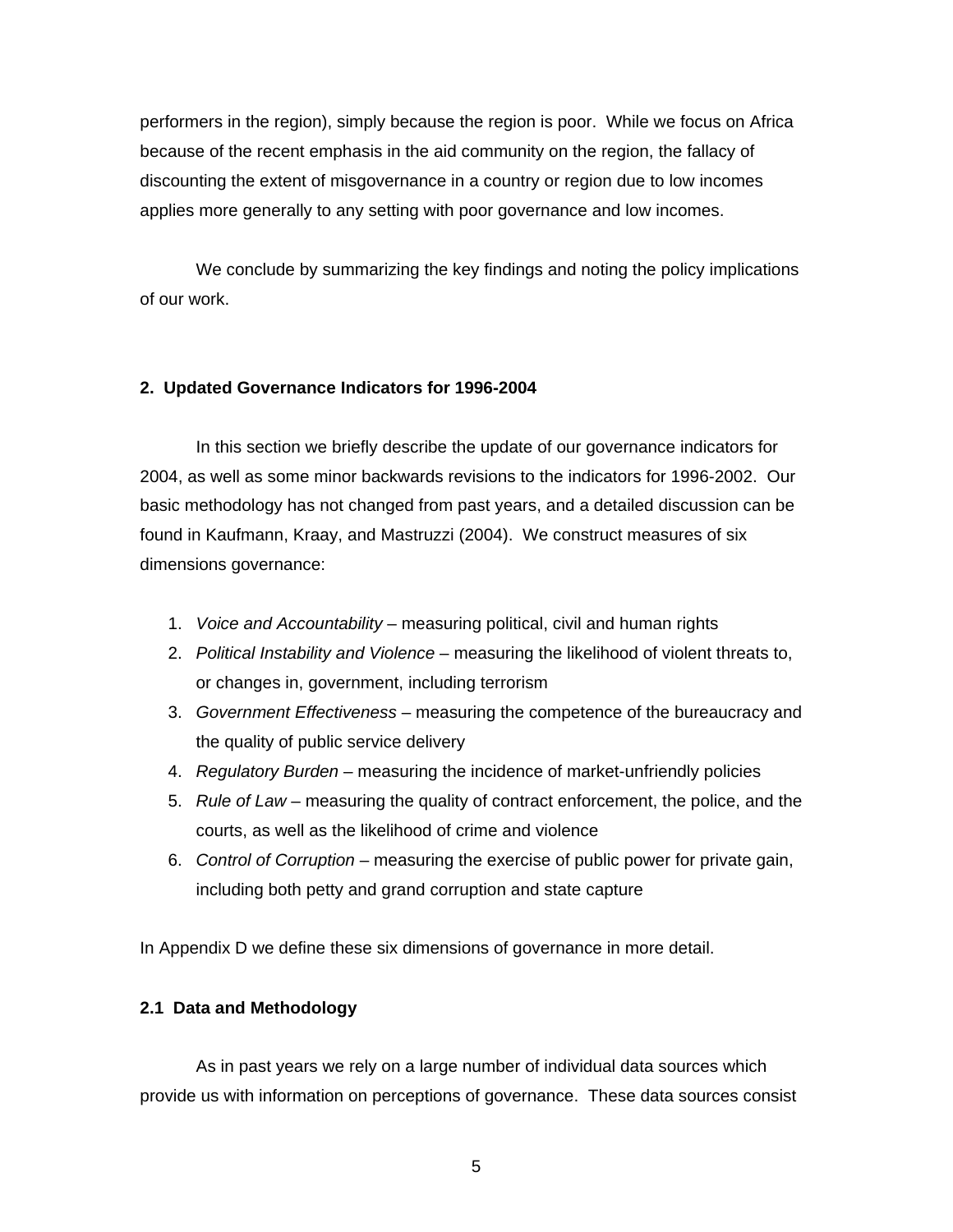of surveys of firms and individuals, as well as the assessments of commercial risk rating agencies, non-governmental organizations, and a number of multilateral aid agencies. A full list of these sources is presented in Table 1. For this round of the data, we rely on a total of 352 individual variables measuring different dimensions of governance. These are taken from 37 different sources, produced by 31 different organizations. Appendices A and B provide a detailed description of each data source, and document how we have assigned individual data sources to our six aggregate indicators.

These 37 sources include 12 new data sources for 2004, indicated with asterisks in Table 1. The new sources come from a diverse set of organizations. Three of these come from international organizations, in the form of country assessments prepared by economists at the African Development Bank, the Asian Development Bank, and the United Nations Economic Commission for Africa. Another three are from commercial consultancies: IJET Travel Consultancies, Merchant International Group, and Political and Economic Risk Consultancy. $^2$  The remaining six come from a mix of NGOs and universities: Bertelsmann Foundation, Brown University Center for Public Policy, the Countries at the Crossroads publication of Freedom House, Fundar, the International Research and Exchanges Board, and Vanderbilt University. $3$  Several of these new sources also have data available prior to 2004. In order to make full use of this additional data, as well as to improve the comparability of the governance indicators over time, we have revised our previous indicators for all periods to incorporate these sources. Typically the addition of these sources has very little effect on our past indicators, but it does make them more comparable over time.

 It is also important to note that our data sources reflect the perceptions of a very diverse group of respondents. Several of our data sources are surveys of individuals or domestic firms with first-hand knowledge of the governance situation in the country. These include the World Economic Forum's Global Competitiveness Report, the Institute for Management Development's World Competitiveness Yearbook, the World Bank's

 2 The last of these, Political and Economic Risk Consultancy, is not quite a "new" source as it appeared in our 1998 and 2000 indicators in the past, but not in the 2002 and 2004 indicators.  $3$  It is worth noting that we do not use the Transparency International Corruption Perceptions Index (CPI) as a component of our aggregate corruption indicator. This is because the CPI is itself an aggregate of a number of individual sources, all of which we have already included in our corruption indicator.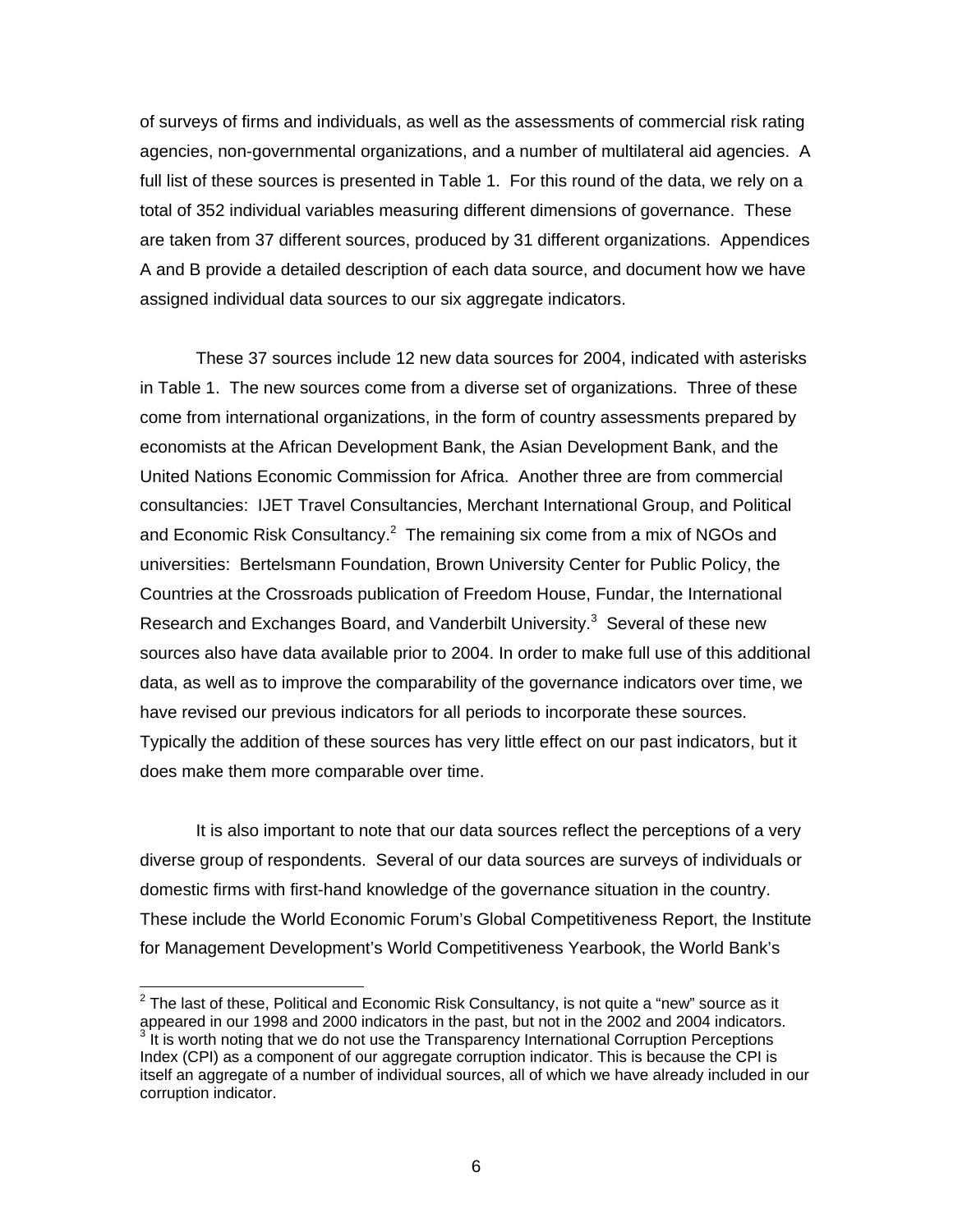business environment surveys, and a variety of global polls of individuals conducted by Gallup, Latinobarometro, and Afrobarometro. We also capture the perceptions of country analysts at the major multilateral development agencies (the European Bank for Reconstruction and Development, the African Development Bank, the Asian Development Bank, the UN Economic Commission for Africa, and the World Bank), reflecting these individuals' in-depth experience working on the countries they assess. Other data sources from NGOs (such as Amnesty International, Reporters Without Borders, and Freedom House), as well as commercial risk rating agencies (such as EIU and DRI) base their assessments on a global network of correspondents typically living in the country they are rating.

As in our past work, we combine the many individual data sources into six aggregate governance indicators. The premise underlying this statistical approach should not be too controversial – each of the individual data sources we have provides an imperfect signal of some deep underlying notion of governance that is difficult to observe directly. This means that as users of the individual sources, we face a signalextraction problem – how do we isolate the informative signal about governance from each individual data source, and how do we optimally combine the many data sources to get the best possible signal of governance in a country based on all the available data? In Appendix D we describe in detail the statistical procedure we use to perform this aggregation, known as the unobserved components model. The main advantage of this approach is that the aggregate indicators are more informative about unobserved governance than any individual data source. Moreover, the methodology allows us to be explicit about the precision – or imprecision – of our estimates of governance in each country. As we discuss in more detail throughout the paper, this imprecision is not a consequence of our reliance on subjective or perceptions data on governance – rather imprecision is an issue that should be squarely addressed in all efforts to measure the quality of governance.

#### **2.2 Estimates of Governance 1996 - 2004**

In Appendix C we report the aggregate governance indicators, for all countries, for each of the six indicators and for all five periods. The governance estimates are normally distributed with a mean of zero and a standard deviation of one in each period. This implies that virtually all scores lie between -2.5 and 2.5, with higher scores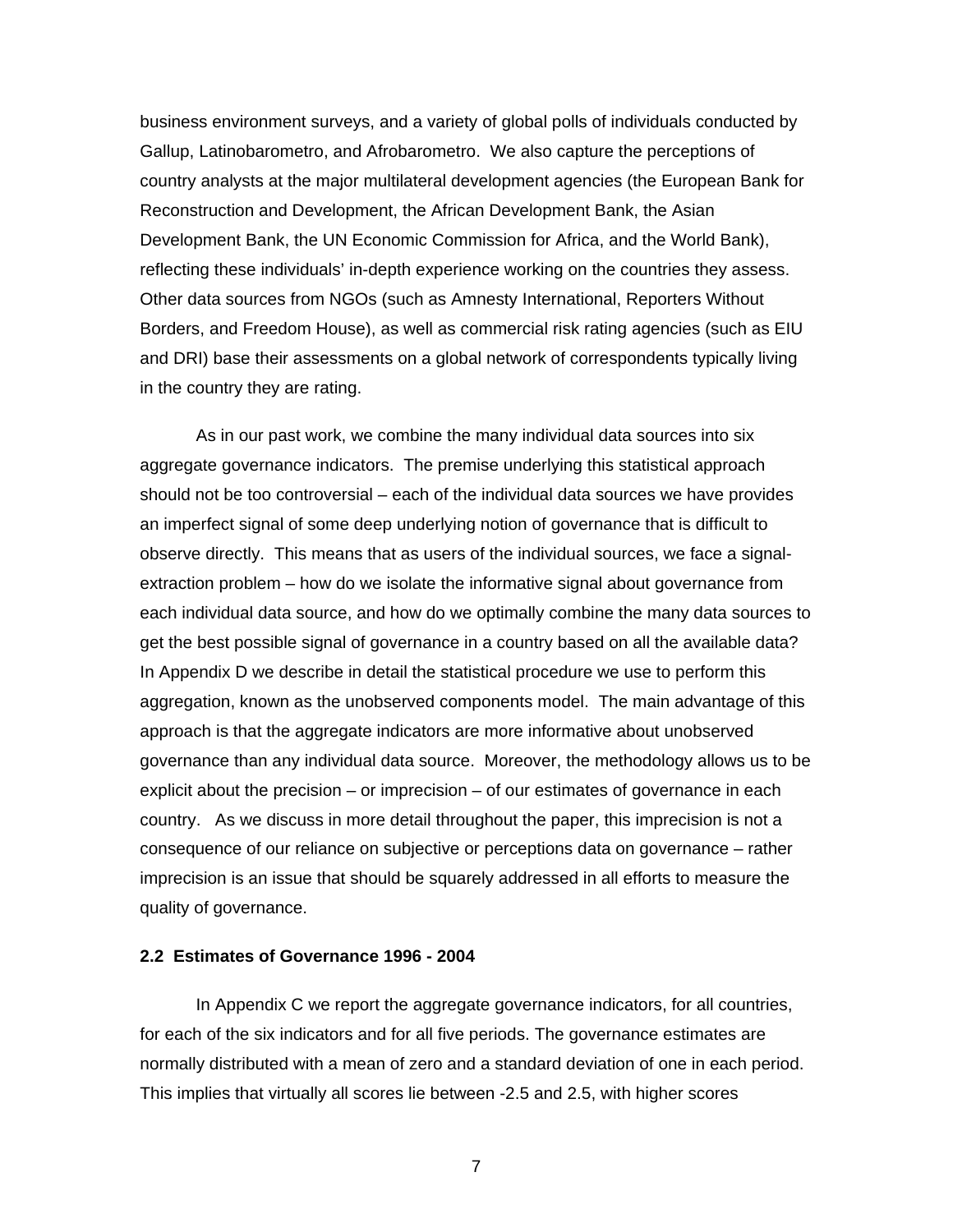corresponding to better outcomes. $4$  This also implies that our aggregate estimates convey no information about trends in global averages of governance, but they are of course informative about changes in individual countries' relative positions over time. Below we discuss the information in our individual indicators regarding trends over time in global averages of governance.

 Table 2 summarizes some of the key features of our governance indicators. In the top panel we show the number of countries included in each of the six indicators and four periods. In 2004 the Government Effectiveness indicator covers the largest set of 209 countries, with the other sources covering between 204 and 208 countries.<sup>5</sup> Over time, there has been a steady increase in the number of sources included in each of our indicators. This increase in the number of data sources is reflected in an increase in the median number of sources available per country, which, depending on the governance component, ranges from four to six in 1996, and from eight to eleven in 2004. Thanks to the increase in sources, the proportion of countries in our sample for which our governance estimates are based on only one source has also declined considerably, to an average of only 7 percent of the sample in 2004.

An important consequence of this expanding data availability is that the margins of error for the governance indicators have declined, as shown in the final panel of Table 2. Depending on the governance component, in 1996 the average (for all countries) of the standard error $^6$  ranged from 0.26 to 0.36, while in 2004 the corresponding range is from 0.18 to 0.27. These declines in margins of error illustrate the benefits in terms of precision of constructing composite indicators based on as much information as possible. Of course, since our aggregate indicators combine information from all of these sources, they have greater precision than any individual underlying data source. Looking across all five time periods, the median standard error of the individual data

-

 $4$  For a handful of cases, individual country ratings can exceed these boundaries when estimates of governance are particularly high or low.

 $5$  A few of the entities covered by our indicators are not fully independent states (Puerto Rico, Hong Kong, West Bank/Gaza, Martinique, and French Guyana). A handful of very small independent principalities (Monaco, San Marino, and Andorra) are also included. For stylistic convenience all 209 entities are often referred in this paper as "countries".

 $6$  As described in detail in Appendix D, our outcome of aggregation procedure is a distribution of possible values of governance for a country, conditional on the observed data for that country. The mean of this conditional distribution is our estimate of governance, and we refer to the standard deviation of this conditional distribution as the "standard error" of the governance estimate.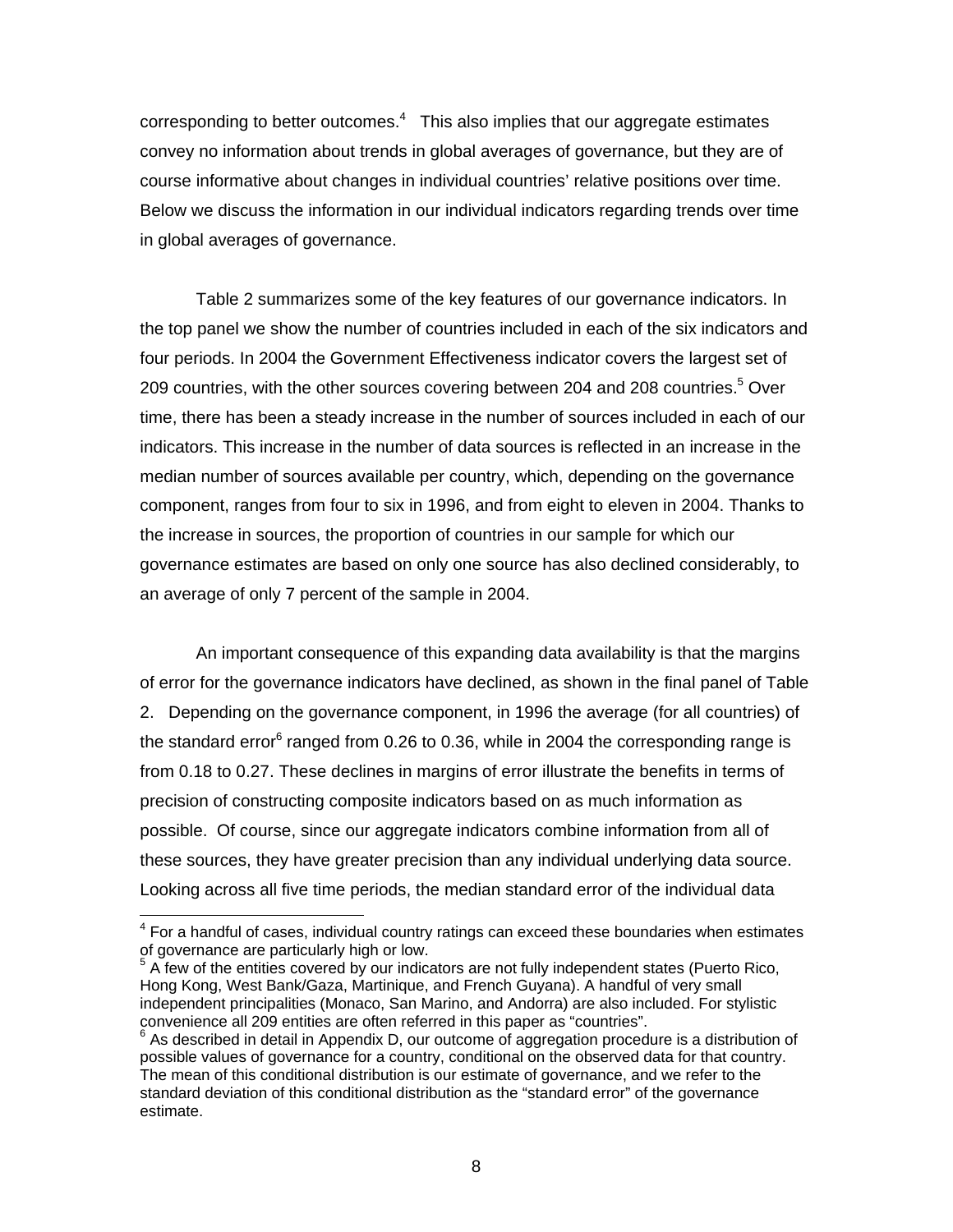sources for the governance indicators was 0.58, with an interquartile range from 0.45 to 0.84.

Despite this increase in precision as a benefit of aggregation, the margins of error for the aggregate governance indicators are non-trivial. We illustrate this point in Figure 1. In the two panels of Figure 1, we order countries in ascending order according to their point estimates of governance in 2002 on the horizontal axis, and on the vertical axis we plot the estimate of governance and the associated 90% confidence interval described above. We do this for two of the six governance indicators, political stability, and control of corruption. The size of these confidence intervals varies across countries, as different countries appear in different numbers of sources with different levels of precision. The resulting confidence intervals are substantial relative to the units in which governance is measured. To emphasize this point, the horizontal lines in Figure 1 delineate the quartiles of the distribution of governance estimates. Even though the differences between countries in the bottom and top quartiles are substantial, the number of countries that have 90% confidence intervals that lie entirely within a given quartile is not large. From Figure 1 it should also be evident that many of the small differences in estimates of governance across countries are not likely to be statistically significant at reasonable confidence levels. For many applications, instead of merely observing the point estimates, it is therefore more useful to focus on the *range* of possible governance values for each country (as summarized in the 90% confidence intervals shown in Figure 1).

As an illustration of the importance of margins of error in governance comparisons, consider the eligibility criteria for the U.S. Millennium Challenge Account (MCA). Countries' eligibility for grants from the MCA is determined by their relative positions on 16 different measures of country performance. One of these is our Control of Corruption indicator, where countries are required to score above the median among all potentially eligible countries in order to qualify for MCA funding. As we have noted elsewhere, this procedure risks misclassifying countries around the median because the margins of error for such countries often includes the median score. In contrast, for countries near the top and the bottom of potential MCA beneficiaries, we can be quite confident that they do in fact fall above and below the median, respectively.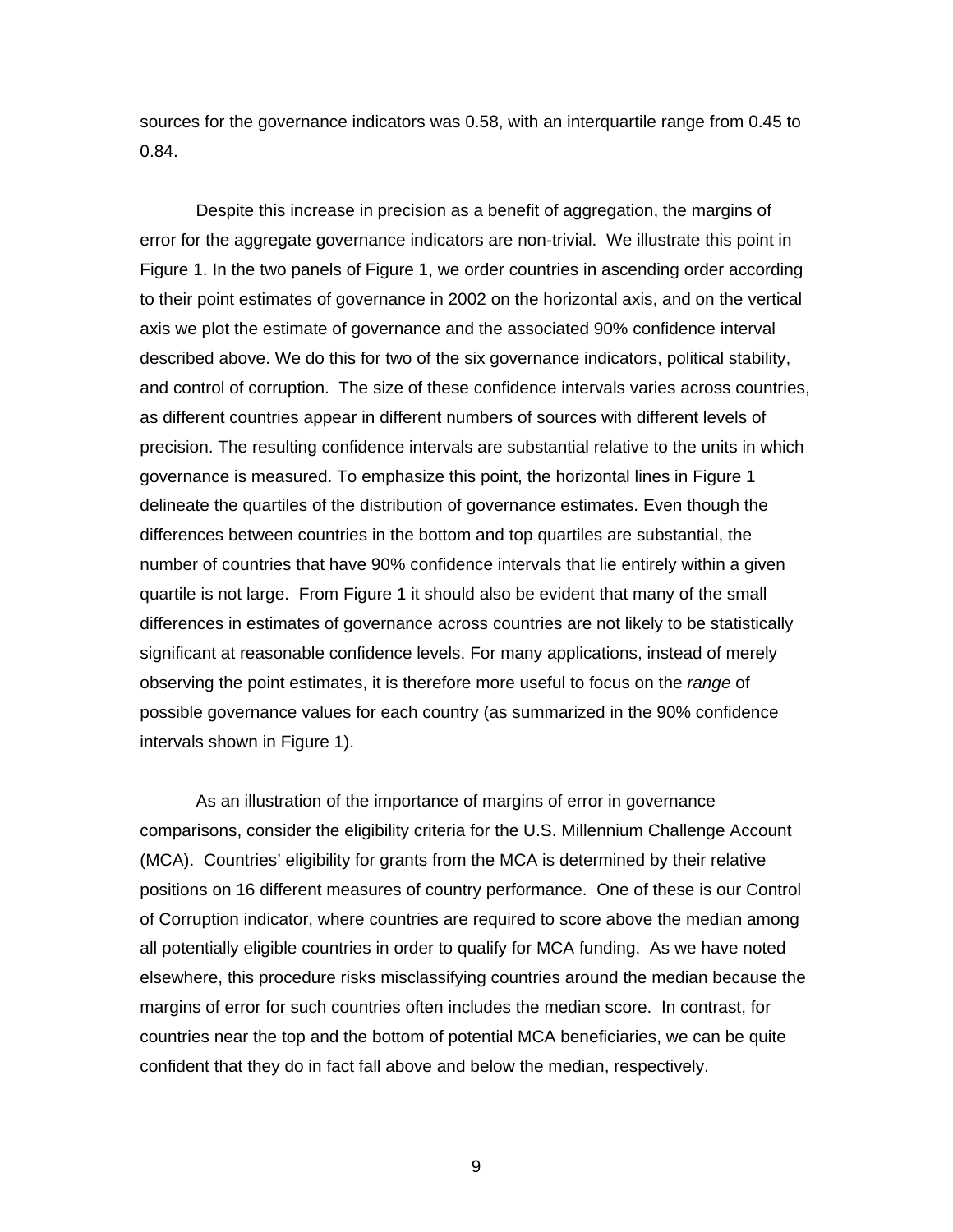Table 3 illustrates the role of margins of error in this calculation. We focus attention on the set of 70 countries identified as potential MCA beneficiaries for the 2005 fiscal year.<sup>7</sup> For these countries, we calculate the median score on our Control of Corruption indicator for 2004. Next, using our governance estimates and their accompanying standard errors, for each country we calculate the probability that the country's level of corruption falls above the median for this group. The results of this calculation are summarized in the first column of Table 3. For 17 poorly-performing countries, or about one-quarter of the sample, there is less than a 10 percent chance that corruption in these countries actually falls above the median. For another 23 countries, or about a third of the sample, we are quite confident that corruption in these countries falls above the median, with a probability of at least 90 percent. In contrast, for the remaining 30 countries, the probability that they fall above the median is somewhere between 10 percent and 90 percent, and so we have less confidence that these countries are correctly classified. If we relax our standards of significance to 25 percent and 75 percent, we find that only about 20 countries out of 70, or 29 percent of countries fall in this zone of uncertainty.<sup>8</sup>

This example illustrates the importance of taking margins of error into account when making governance comparisons across countries. Our aggregate governance indicator is able to identify with a fairly substantial degree of confidence groups of countries where the probability that corruption is above or below the median is large. But at the same time there remains an intermediate group of countries where we can be less confident that they are correctly classified as being "good" or "bad" performers based on their point estimates of governance alone.

It is also important to note how this example illustrates the benefit of aggregating many sources of data on corruption, as we do. The remaining columns of Table 3 show perform the same calculations, but relying on successively less precise measures of governance. The second and third columns use our own Control of Corruption

T<br>
<sup>7</sup> See <u>http://www.mcc.gov/</u> for details on the MCA eligibility criteria.<br><sup>8</sup> We first performed these MCA related selevistions in late 2003, al

<sup>&</sup>lt;sup>8</sup> We first performed these MCA-related calculations in late 2002, shortly after the announcement of the initial MCA eligibility criteria. At that time, using the older version of our 2000 Control of Corruption indicator, we found that 23 out of 61 countries (or 38 percent of countries) fell in this intermediate zone. This much higher proportion of intermediate countries reflected the fact that the old version of or 2000 Control of Corruption indicator relied on substantially fewer data sources than we now have available to us for both 2000 and 2004.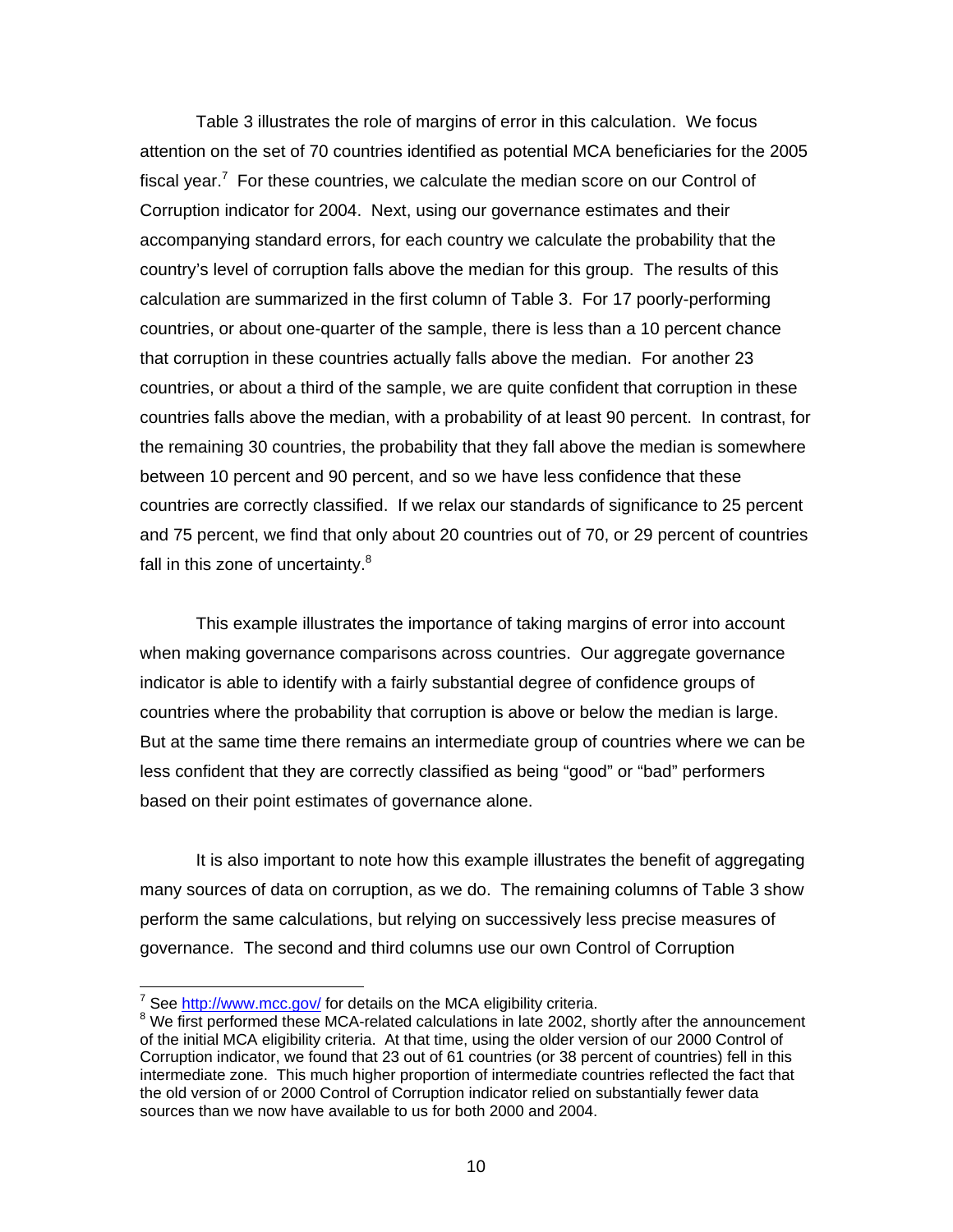indicators for 2000 and 1996. These indicators cover fewer countries, and because they rely on a smaller set of sources available at the time, the margins of error for individual countries are higher than in 2004 (see the standard errors reported in the last row). In 1996, for example, 35 percent of the countries for which data is available fall in the intermediate category where the probability that they fall in the top half of the sample is between 25 percent and 75 percent – as opposed to only 29 percent of countries falling in this grey area with the 2004 indicator. The last three columns of the table show the same information for three of our individual sources, WMO, DRI, and GCS. These individual sources have substantially higher margins of error than our aggregate indicators, and in the case of DRI and GCS also cover substantially fewer countries. In addition, we see that there is greater uncertainty about country rankings when relying on just a single indicator: for GCS, for example, the fraction of countries falling in the intermediate category rises to 40 percent. This illustrates the benefit of relying on aggregate indicators which are more informative than individual indicators when trying to classify countries according to their levels of governance.

# **2.3 Changes over Time in Governance at the Country Level**

We now turn to the changes over time in our estimates of governance in individual countries. Figure 2 illustrates these changes for two selected governance indicators over the period 1996-2004. In both panels, we plot the 2004 score on the horizontal axis, and the 1996 score on the vertical axis. We also plot the 45-degree line, so that countries above this line correspond to declines in the quality of governance, while countries below the line correspond to improvements in governance. The first feature of this graph is that most countries are clustered quite close to the 45-degree line, indicating that changes in our estimates of governance in these countries are relatively small over the eight-year period covered by the graph. A similar pattern emerges for the other four dimensions of governance (not shown in Figure 2), and, not surprisingly the correlation between current and lagged estimates of governance is even higher when we consider shorter time periods.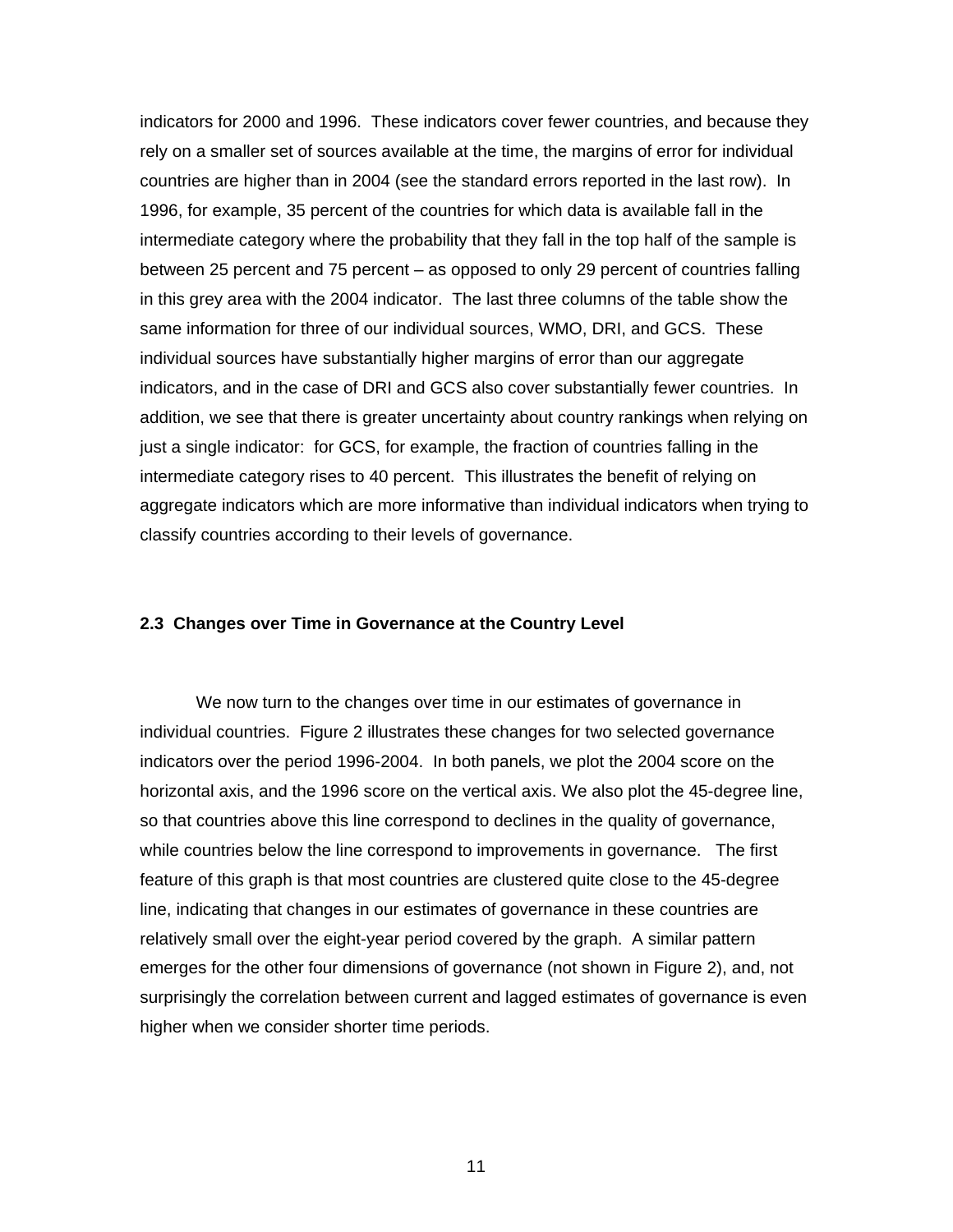However, our estimates of governance do change substantially for some countries in some periods. For example, from 1996 to 2004, countries like Cote d'Ivoire, Zimbabwe, Nepal and the Central African Republic show substantial declines in, among others, the Voice and Accountability measure, while countries like Argentina and Sierra Leone deteriorate on Regulatory Quality, and Zimbabwe, Cyprus, Israel, and Moldova decline on Control of Corruption measures, contrasting countries like Latvia and Bahrain which show substantial improvements in Control of Corruption, while Croatia, Nigeria, and Bosnia and Herzegovina improve in Voice and Accountability, for instance. <sup>9</sup>

In Figure 2 we have labeled those countries for which the change in estimated governance over the 1996-2004 period is sufficiently large that the 90% confidence intervals for governance in the two periods do not overlap. While this is not a formal test of the statistical significance of changes over time in governance, it is a very simple and transparent rule of thumb for identifying large changes in governance. In the next section of this paper we will discuss in more detail how to assess the statistical significance of changes in governance. We also note that there are of course more "large" changes in governance if we relax our standards to asking whether, say, 75 percent confidence intervals overlap or not. In this case, we would identify an average of 35 large changes per indicator, as opposed to an average of 15 per indicator for nonoverlapping 90 percent confidence intervals.

For the rest of this subsection we provide details on why our estimates of governance have changed for those countries where changes are large according to this simple rule of thumb. In Table 4 we provide more detail on all of the large changes in our six governance indicators over the period 1996-2004. The first three columns report the level of governance in the two periods, and the change. The remaining columns provide information on the two main potential sources of changes in our estimates of governance for a particular country: (1) changes over time in individual data sources' assessments

-

<sup>&</sup>lt;sup>9</sup> Focusing on the shorter 1998-2004 period (yet one which has a larger country overlap) also yields a number of countries that have undergone large changes, such as the decline exhibited in Control of Corruption, Government Effectiveness and Rule of Law for West Bank/Gaza (for which there was no data in 1996), Ivory Coast, Zimbabwe and Eritrea, and the deterioration in Voice and Accountability during the period in Nepal, Kyrgyz Republic, and Russia, contrasting the improvements in Control of Corruption in the Slovak Republic, Croatia, Serbia, Bulgaria, Madagascar and Colombia, or in Political Stability/Violence in Rwanda, Sierra Leone, Angola, Turkey, South Africa and Senegal, for instance.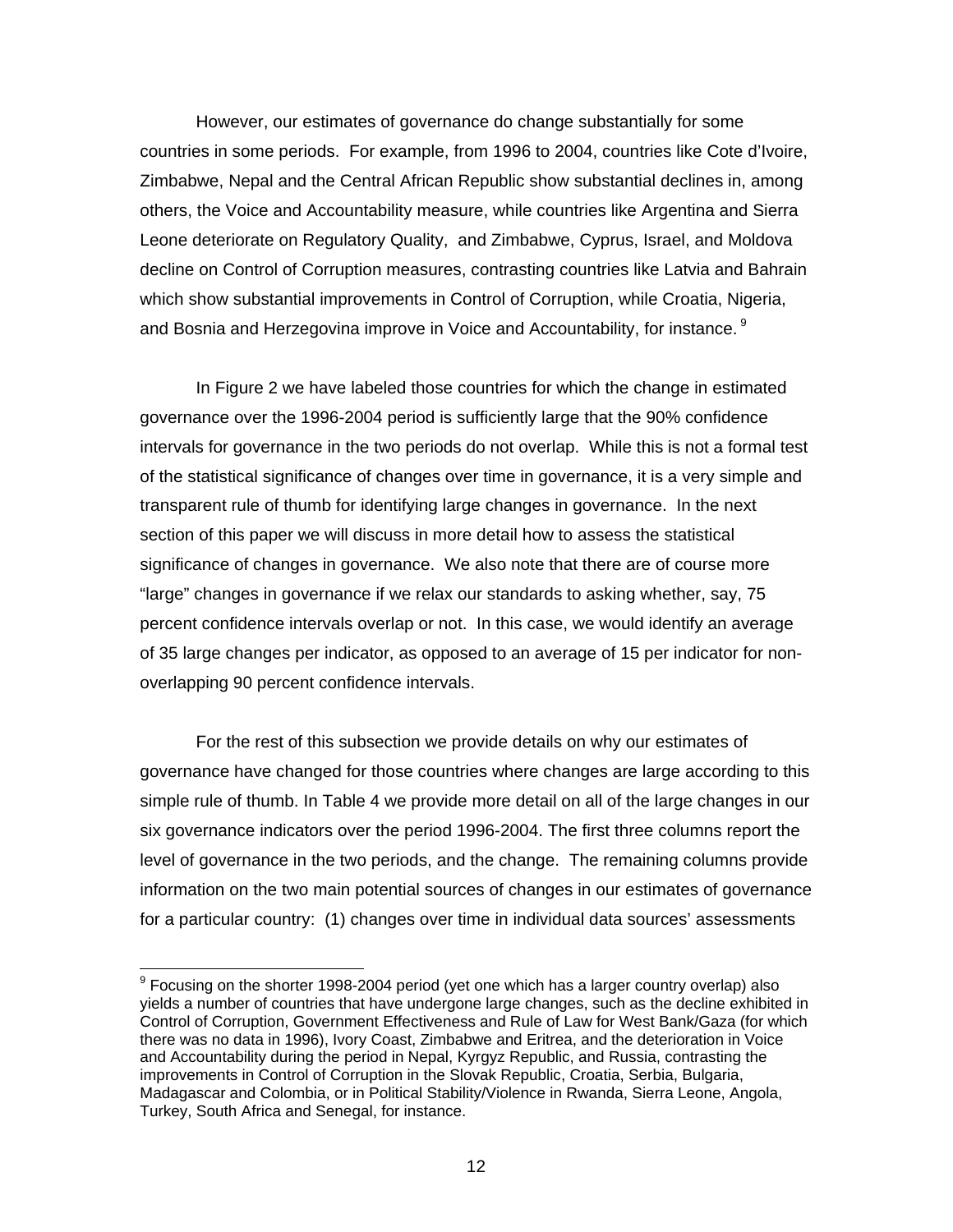of governance, and (2) changes due to the addition of new data sources for a country. Consider first changes over time in the underlying data sources that are available in both periods for a country. In the column labeled "Agree" we report the number of sources available in both periods which move in the same direction as the aggregate indicator. The columns labeled "No Change" and "Disagree" report the number of sources on which that country's score does not change or moves in the opposite direction to the aggregate indicator. For each country we also summarize the extent to which changes in the individual sources agree with the direction of change in the aggregate indicator by calculating the "Agreement Ratio", or "Agree" / ("Agree" + "Disagree").

The agreement ratio is quite high for countries with large changes in governance. Averaging across all countries and indicators, we find an average agreement ratio of 0.86 for the period 1996-2004, as reported in Table 5. For the six indicators the agreement ratio ranges from a low of 0.76 for Government Effectiveness to a high of 0.93 for Voice and Accountability. This provides some confidence that for countries with large changes in our governance estimates, these changes are being driven primarily by changes in underlying sources. In fact, there are only three cases where the agreement ratio is less than one-half: Indonesia and Zambia for Regulatory Quality, and Iceland for Control of Corruption.<sup>10</sup> It is also worth noting that the agreement ratios for large changes in governance are much higher than the agreement ratios for all changes in governance. This can also be seen in Table 5 which computes the same agreement ratio, but for all countries over the period 1996-2004. The agreement ratio averages 64 percent, suggesting that for the more typical smaller changes in our governance estimates, there is much more disagreement across individual sources about the direction of the change than there is for large changes.

 The remaining columns of Table 4 measure how the addition of new sources of governance data in 2004 contributes to the change in the estimate of governance for a country. We do this by first calculating what our estimate of governance in the second

 $10$  For Indonesia, the large decline in the overall score was due to a fairly substantial decline in one underlying source, HER, as well as the addition of new sources in 2004 that provided lower scores than the ones available in both periods. In the case of Iceland, the large improvement seems to be driven entirely by Iceland's big improvement, from an unusually low base, in the score assigned to it by GCS in 1996. Finally, in the case of Zambia the three sources that move in the opposite direction from the aggregate indicator do so only very slightly and these very small improvements are strongly offset by worsening in the remaining two sources.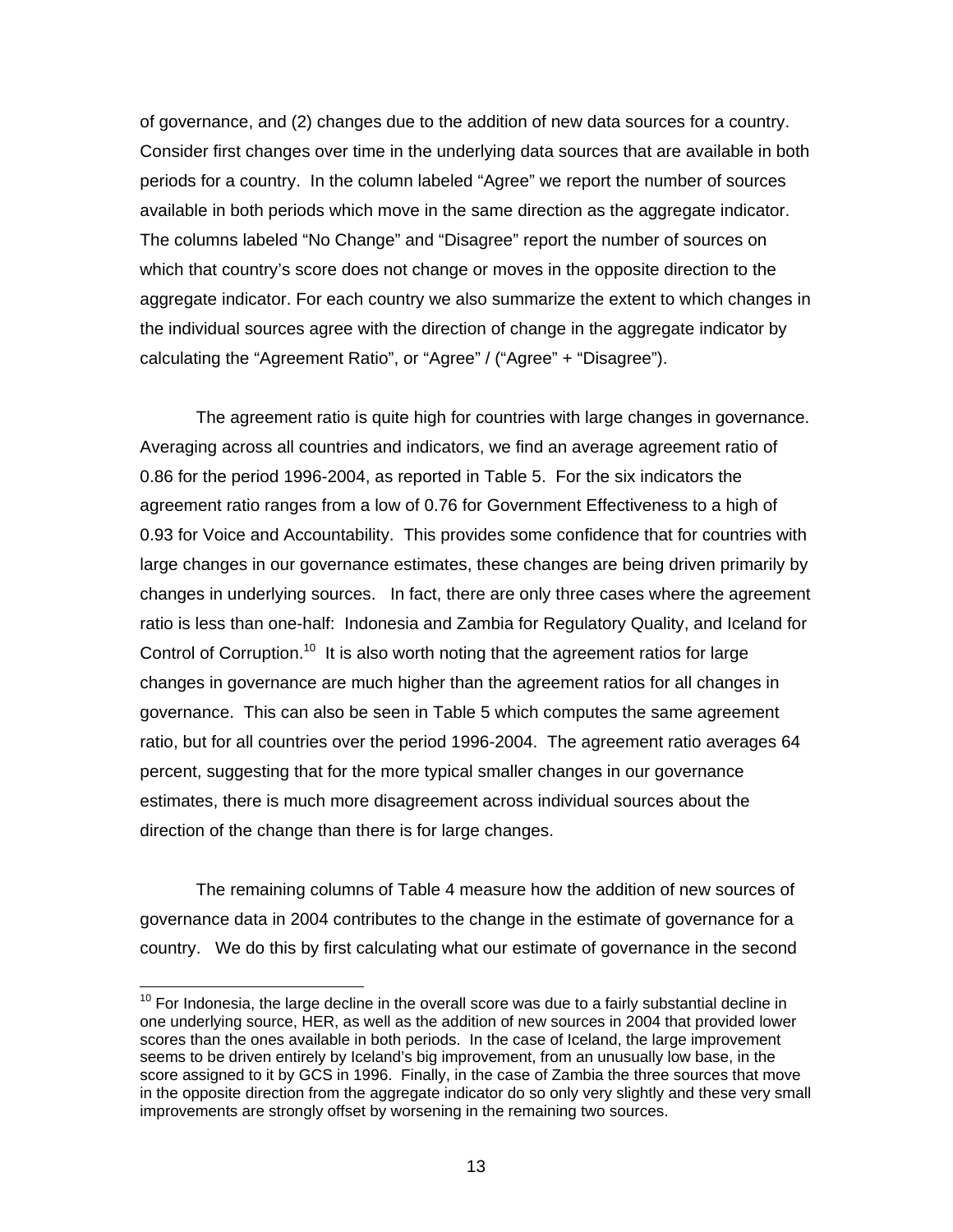period would have been had we used only sources available in both periods. We also calculate what our estimate of governance would be if we were to rely only on the new sources added in the second period relative to the first period.<sup>11</sup> If this latter score is higher (lower) than the former, then we know that the new data sources on average rate the country better (worse) than do the existing sources available in both periods, and this effect on its own will contribute to an improvement (decline) in estimated governance for the country. The overall score for the country in the second period is just a weighted average of these two scores. We report these two scores, and the accompanying weights, in the last four columns of Table 4.

 Interestingly, and reassuringly, the addition of new sources does not appear to have very substantial effects on the changes over time in the governance estimates. To assess this, we have computed the absolute difference between the "balanced" score and the score based on new sources, and expressed this as a fraction of the absolute change in the overall governance estimate over the two periods. Averaging across all the entries in Table 4 gives a figure of 9 percent. Taken together, this evidence suggests that for the large changes in governance shown in this table, we can have a good deal of confidence that it is mostly driven by changes in the underlying sources on which the aggregate indicators are based. In contrast, we should be much more cautious in our interpretation of many of the smaller changes in our aggregate governance indicators.

#### **2.4 Trends in Global Governance**

 $\overline{1}$ 

We now examine the limited available evidence on trends in global averages of governance. As we have already noted, our aggregate governance indicators are not informative about trends in global averages because we have normalized these averages to zero in each period, as a choice of units. While the aggregate indicators are of course informative about the relative performance of individual (or groups of) countries, in order to assess trends in global governance we need to return to our underlying individual data sources.

 $11$  Of all the large changes we identify in this way, there is only one case where a data source was dropped: Israel, which was dropped by BERI in 2000. For all the remaining cases changes in the composition of data sources reflect only the addition of new sources.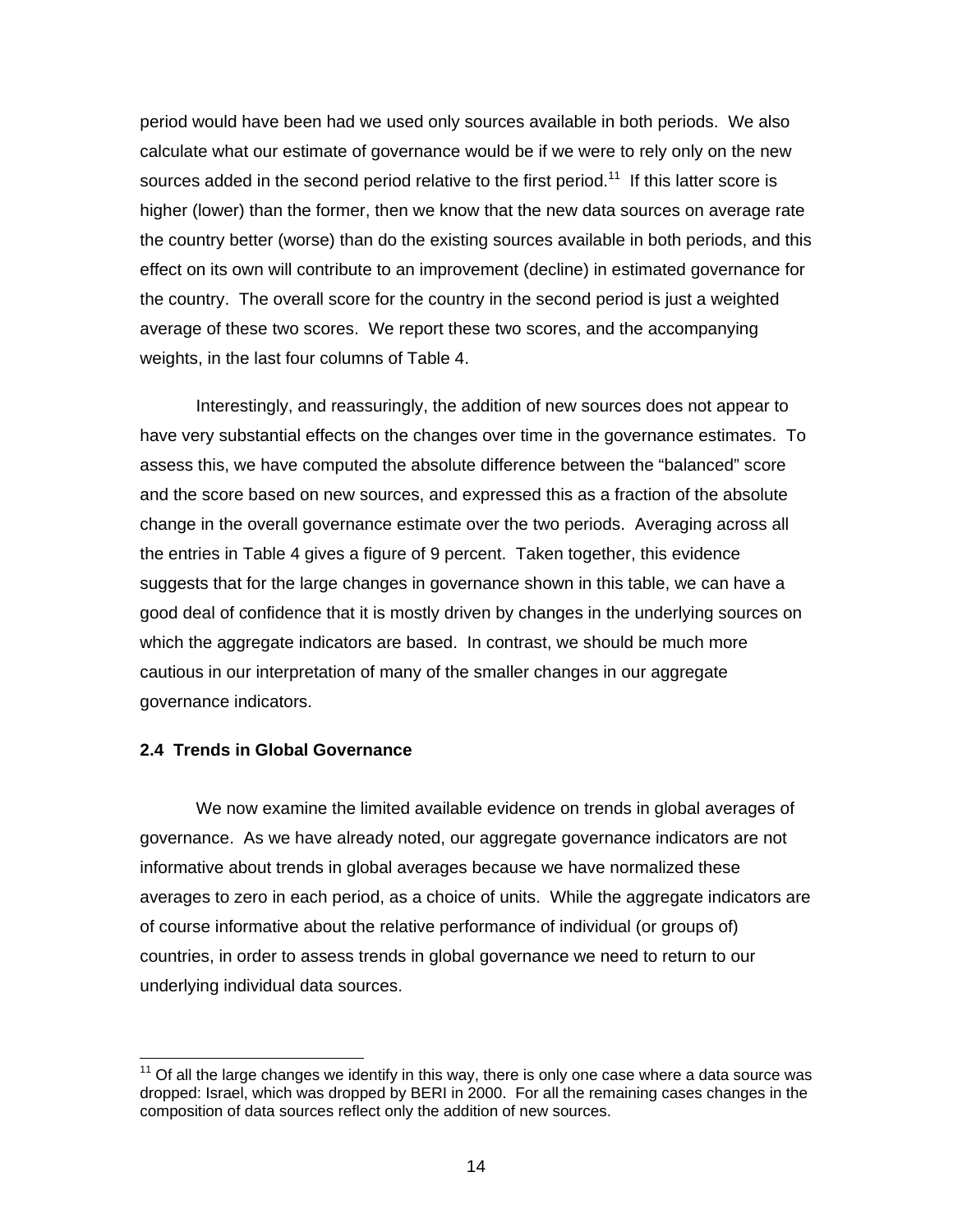In Table 6 we summarize trends in world averages in a number of our individual data sources. Most of the sources in this table are polls of experts, with data extending over the whole period 1996-2004. Only one of them, GCS, is a survey with sufficiently standard format to enable comparisons over this period of time. The first five columns present the average across all countries of each of the sources in each of the years. The underlying data have been rescaled to run from zero to one, and for each source and governance component, we report the score on the same question or average of questions that we use in the aggregate indicator. The next five columns report the standard deviation across countries for each source. The final column reports the tstatistic associated with a test of the null hypothesis that the world average score is the same in 1996 as in 2004.

The picture that emerges from Table 6 is sobering. There is very little evidence of statistically significant improvements in governance worldwide. The 22 eight-year changes reported here are divided exactly in half into 11 improvements and 11 declines in global averages. Interesting there are nine cases of statistically significant changes at the 10 percent level or better (t-statistics greater than 1.64 in absolute value), and these are split between three improvements and six declines. It is not clear how much importance ought to be ascribed to these trends in world averages. On the one hand, these statistics represent the only information we have on trends over time, and so they should be taken seriously. On the other hand, it is also clear that there is substantial disagreement among sources about even the direction of changes in global averages of governance. For now we cautiously conclude that we certainly do not have any evidence of any significant improvement in governance worldwide, and if anything the evidence is suggestive of a deterioration, at the very least in key dimensions such as regulatory quality, rule of law, and control of corruption.

<u>15 and 20 and 20 and 20 and 20 and 20 and 20 and 20 and 20 and 20 and 20 and 20 and 20 and 20 and 20 and 20 and 20 and 20 and 20 and 20 and 20 and 20 and 20 and 20 and 20 and 20 and 20 and 20 and 20 and 20 and 20 and 20 a</u>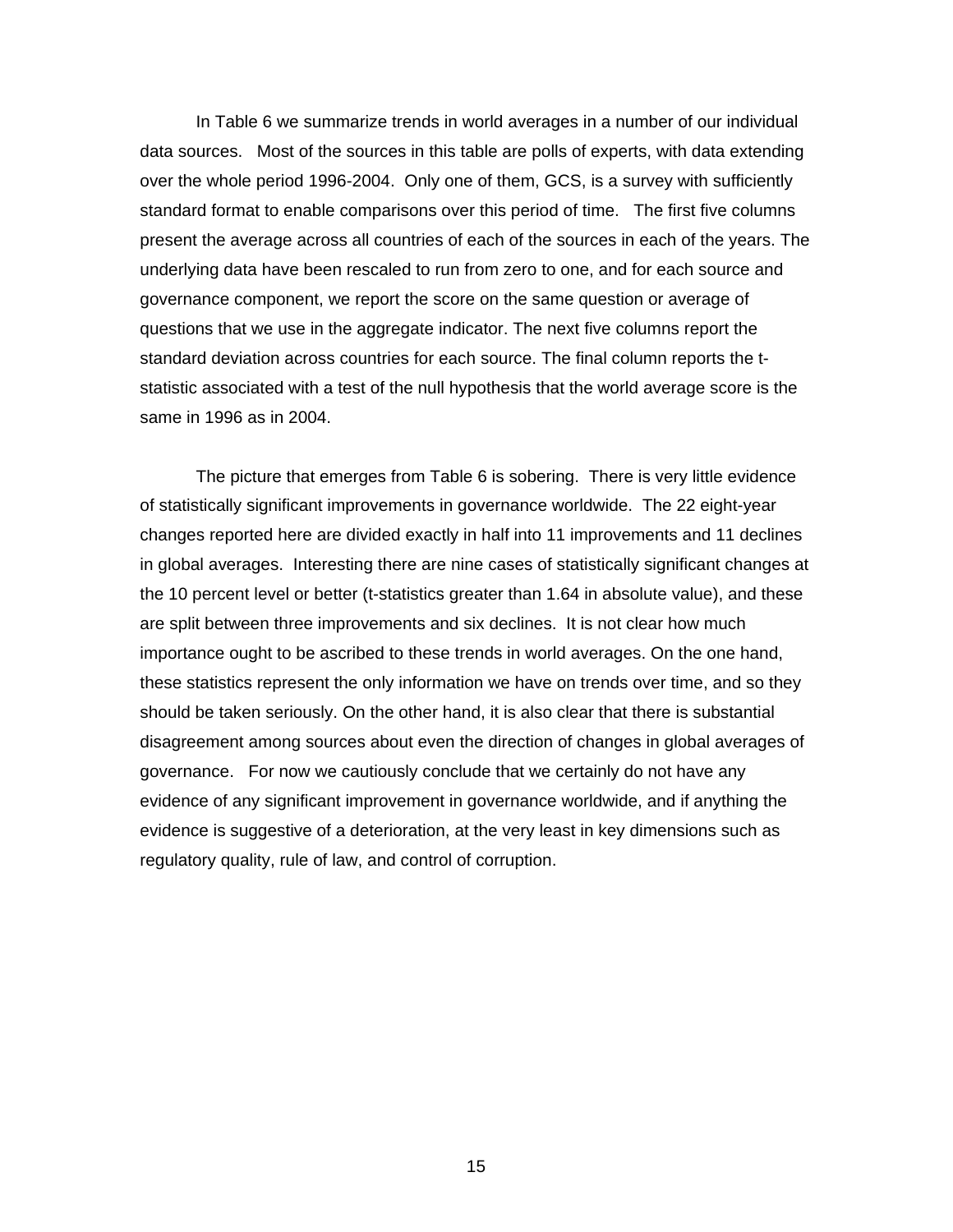#### **3. Statistical Significance of Changes in Governance over Time**

 Reformers in many governments as well as civil society and investors increasingly view governance as key for development and the investment climate, which in turn has increased the demand for monitoring the quality of governance in a country over time. Further, aid donors have also come to the view that aid flows have a stronger impact on development in countries with good institutional quality. In light of this, it is important not only to measure levels, but also to assess trends over time in governance. The presence of measurement error in all types of governance indicators, including our own, makes assessing trends in governance a challenging undertaking. In this section we develop a formal statistical methodology, as well as some simple rules of thumb, for identifying changes in governance that are likely to be statistically and practically significant.

 In our description of the data in the previous section we have emphasized the importance of measurement error in governance indicators, and its consequences for interpreting cross-country differences in measures of governance. We have also identified a limited number of episodes in which changes over time in our aggregate governance indicators are large relative to the associated margins of error. In this section of the paper we provide a more formal statistical analysis of changes over time in governance. At a most basic level, it should be clear that the presence of measurement error in the underlying data implies that we should be cautious about reading too much into observed changes in individual and composite measures of governance, both subjective and objective. In this section we formalize this common-sense notion and expand it to consider how persistence over time in both governance and measurement error affect the statistical inferences we can make about changes over time in governance from the available data.

## **3.1 Changes in Individual Indicators**

 It is useful to begin our discussion with the simplest possible example of how measurement error impacts our interpretation of changes over time in observed governance indicators, both subjective and objective. Suppose that we have only one source of governance data observed at two points in time, and we want to make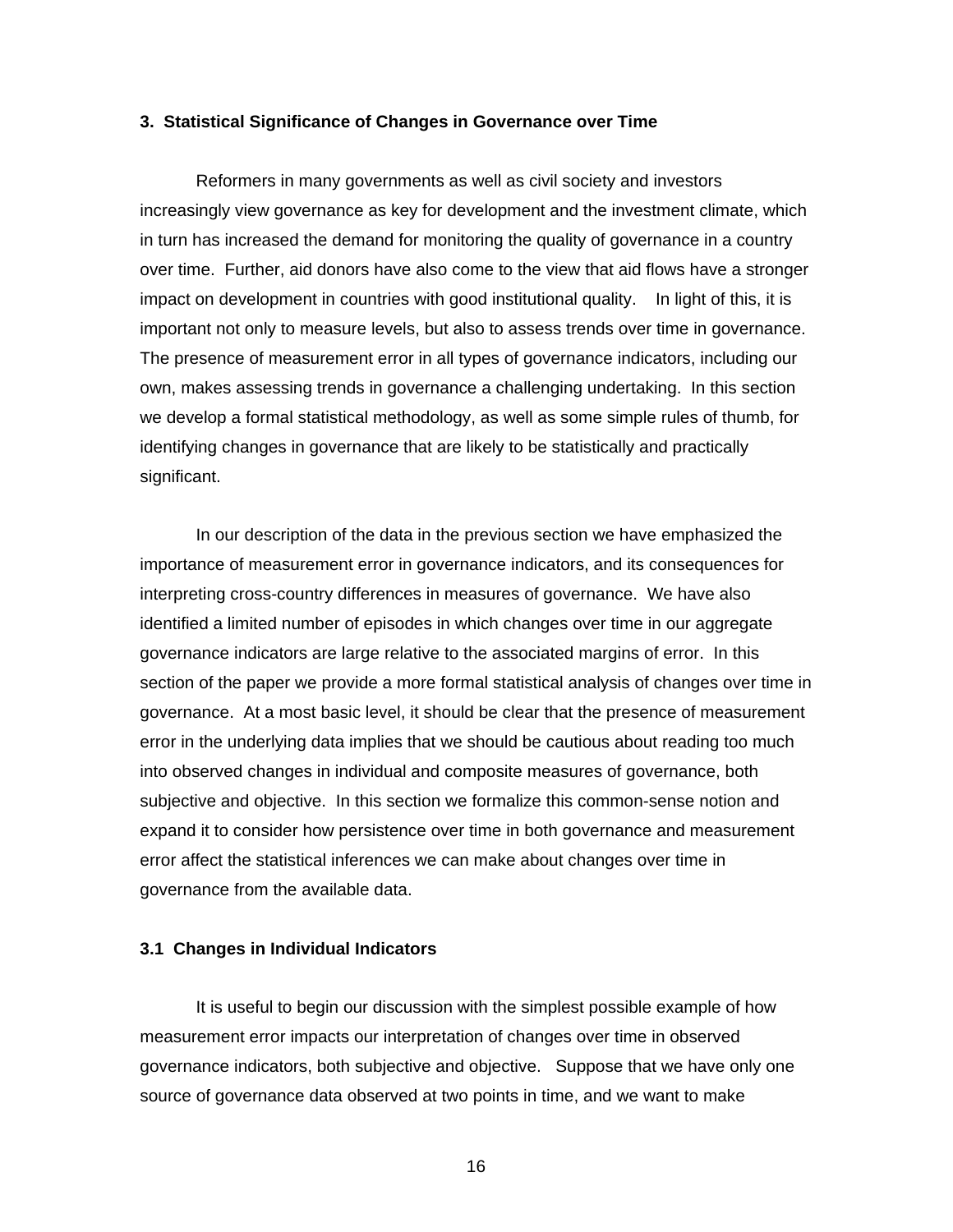inferences about how governance has changed in a country. To keep notation as simple as possible, we suppress country subscripts and write the observed data at time t,  $y(t)$ , as the sum of true unobserved governance in that period, g(t), and an error term capturing measurement error:

(1) 
$$
y(t) = g(t) + \varepsilon(t)
$$
,  $t=1,2$ 

As a choice of units, we assume that true governance has mean zero and standard deviation one, and that the error term has zero mean. For simplicity we assume that the variance of the error term is the same in both periods and is equal to  $\sigma^2$ . Note that  $\sigma^2$  is the noise-to-signal ratio in the observed governance data (the ratio of the variance of the error to the variance of unobserved governance). We also allow for the possibility that both governance and the error term are correlated over time, with correlations  $\rho$  and r, respectively. Finally we assume that both governance and the error term are normally distributed. With these simplifying assumptions, consider the problem of making inferences about the change in unobserved governance, g(t)-g(t-1), conditional on observing data  $y(t)$  and  $y(t-1)$  in the two periods. Using the fact that unobserved governance and the data are jointly normally distributed, we can use the properties of the multivariate normal distribution to arrive at the following expressions for the mean and variance of the change in governance, conditional on the observed data:<sup>12</sup>

$$
E[g(t) - g(t-1)|y(t), y(t-1)] = \frac{(1-p) \cdot (y(t) - y(t-1))}{1 + \sigma^2 \cdot (1-r) - \rho}
$$
  
(2)  

$$
V[g(t) - g(t-1)|y(t), y(t-1)] = \frac{2 \cdot (1-p) \cdot (1-r) \cdot \sigma^2}{1 + \sigma^2 \cdot (1-r) - \rho}
$$

It is natural to use this conditional mean as our best estimate of the change in governance, and the conditional variance as an indicator of the confidence we have in the estimate. This is in fact exactly analogous to how we obtain estimates of levels of governance and associated standard errors using the unobserved components model described in Appendix D.

 $12$  The simple example here is a special case of a more general model we discuss below.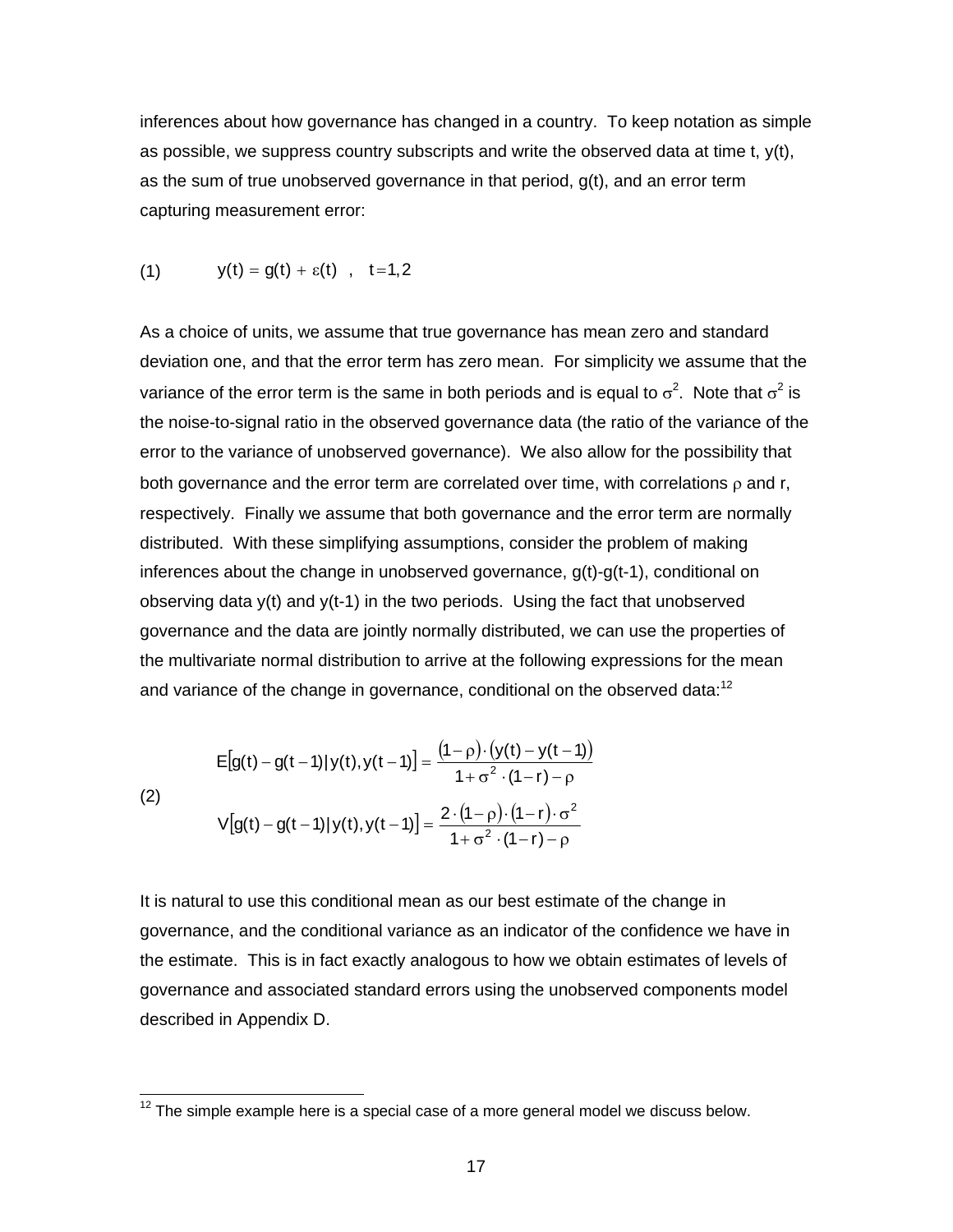To interpret these expressions, consider first the case where there is no persistence in governance or in the error terms, i.e.  $p=r=0$ . In this case, our estimate of the change in governance is simply  $\frac{y(t)-y(t-1)}{1+\sigma^2}$  $+$   $\sigma$  $\frac{-y(t-1)}{2}$ . In particular, we should take the observed change in the single source and scale it down by a factor of  $\,\frac{1}{1+\sigma^2}\,$ to reflect

 $+$   $\sigma$ the fact that the data measures governance with error. It is also clear from Equation (2) that the higher is  $\rho$ , the more we should discount observed changes in governance. Intuitively, if we knew that governance changes very slowly over time, then any observed change in the data is more likely to reflect changes in the error term, and so we should discount this observed change more heavily. In the limit where governance is perfectly correlated in the two periods, we would know for sure that any change observed in the data must reflect only fluctuations in the error term, and so we would completely discount the observed change in the data. That is, our estimate of the change in governance would be zero regardless of the observed change in the data.

The effect of persistence in the error terms works in the opposite direction: we should scale down the observed change in the data by less the larger is the correlation over time in the error terms. Again the intuition for this is simple – if we know that the error with which a given source measures governance is persistent over time, then any observed change in the source is likely to understate the true change in unobserved governance. As a result our best estimate of the change in governance will be larger than the observed change in the data. Interestingly, if the correlation in unobserved governance and the error term are equal to each other, i.e.  $\rho = r$ , then these two effects offset exactly and the discount applied to the observed change in governance is  $\frac{1}{1+\sigma^2}$ .

 How much confidence should we have in the statistical significance of the change in unobserved governance based on the observed data? Suppose that we observe a change in the indicator equal to k standard deviations of the changes in this variable, i.e. y(t) – y(t – 1) = k  $\cdot \sqrt{2 \cdot (1+\sigma^2 \cdot (1-r) - \rho)}$ . Does this signal a significant change in governance? In order to test the null hypothesis that the change in governance is zero, we can construct the usual z-statistic associated with this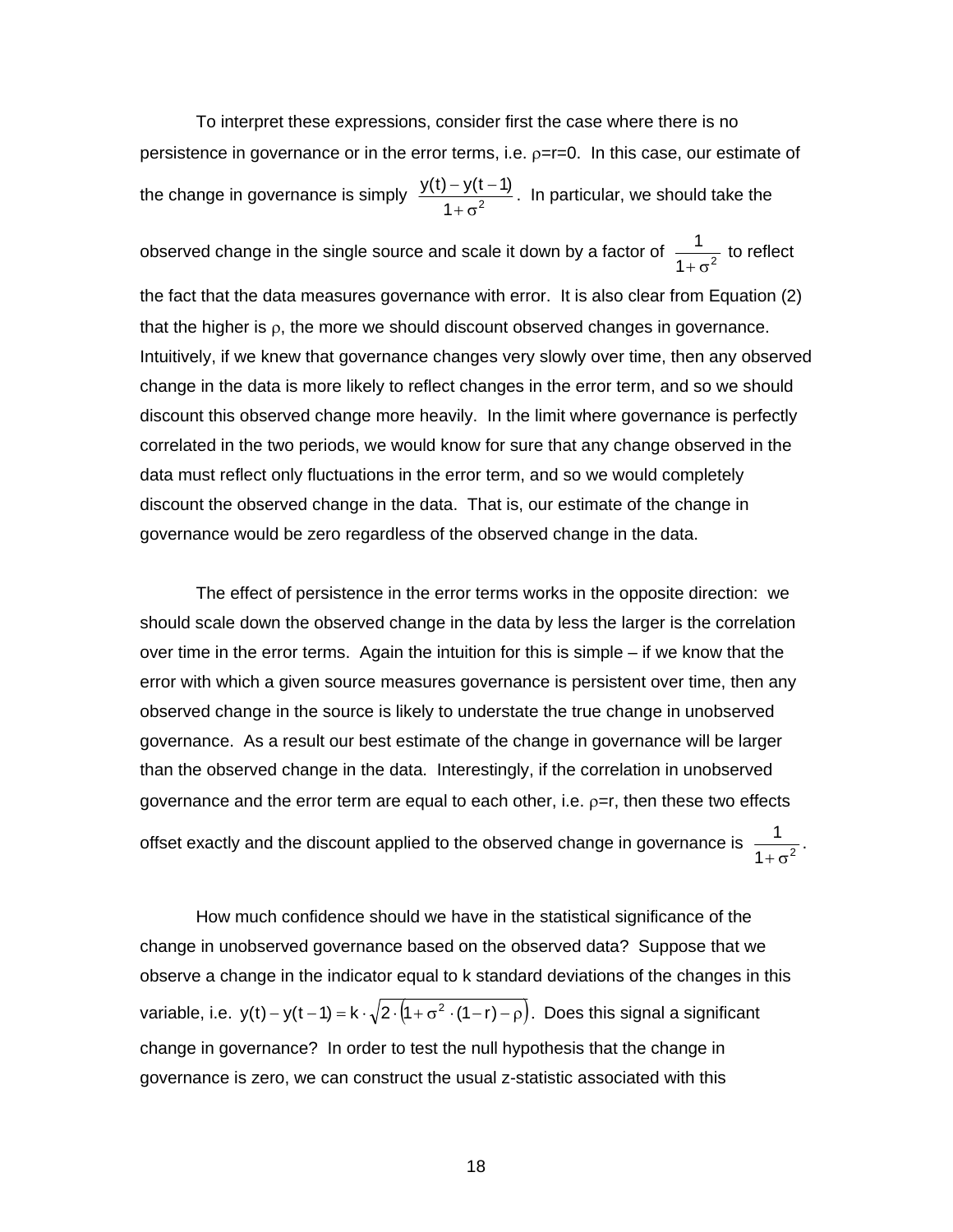hypothesis, i.e. the ratio of the mean of the change in governance conditional on the data to the square root of the conditional variance, which simplifies to:

(3) 
$$
z = \frac{E[g(t) - g(t-1)|y(t), y(t-1)]}{\sqrt{V[g(t) - g(t-1)|y(t), y(t-1)]}} = \frac{k}{\sigma} \cdot \sqrt{\frac{1-\rho}{1-r}}
$$

Not surprisingly, the observed change in the data is more likely to signal a significant change in unobserved governance the larger is the observed change in the data (i.e. the larger is k), and the lower is the signal-to-noise ratio in the data (i.e. the smaller is  $\sigma$ ). And building on the intuitions above, the observed change in the data is also more likely to signal a significant change in unobserved governance the lower is the persistence in unobserved governance,  $\rho$ , and the higher is the persistence in the error term, r.

 Figure 3 puts some numbers to this simple calculation. We graph the number of standard deviations of the observed change in the data, k, on the horizontal axis, and we plot the z-statistic in Equation (3) on the vertical axis for different values of the key parameters. We set  $\sigma^2$ =0.36, as this is the median value for the noise-to-signal ratio across all of the individual data sources we use to construct our six governance indicators in each of the five periods. In an earlier paper we have argued that the noiseto-signal ratio in objective measures of governance is likely to be at least as large as this.<sup>13</sup> The thin upward-sloping line traces out the z-statistic as a function of k for this value of the noise-to-signal ratio, but assuming that the correlation in governance and the error term are zero, i.e.  $p=r=0$ . The z-statistic is greater than the 90-percent critical value for changes in the observed data that are more than one standard deviation away from the mean change. This suggests that if there is no persistence in governance or in the error terms, quite a large proportion of observed changes in individual governance indicators would in fact signal a significant change in unobserved governance. In fact, if changes in the observed governance indicator are approximately normally distributed, the largest one-third of all absolute changes would signal changes in governance that are significant at the 90% level.

-

 $13$  See Kaufmann, Kraay and Mastruzzi (2004)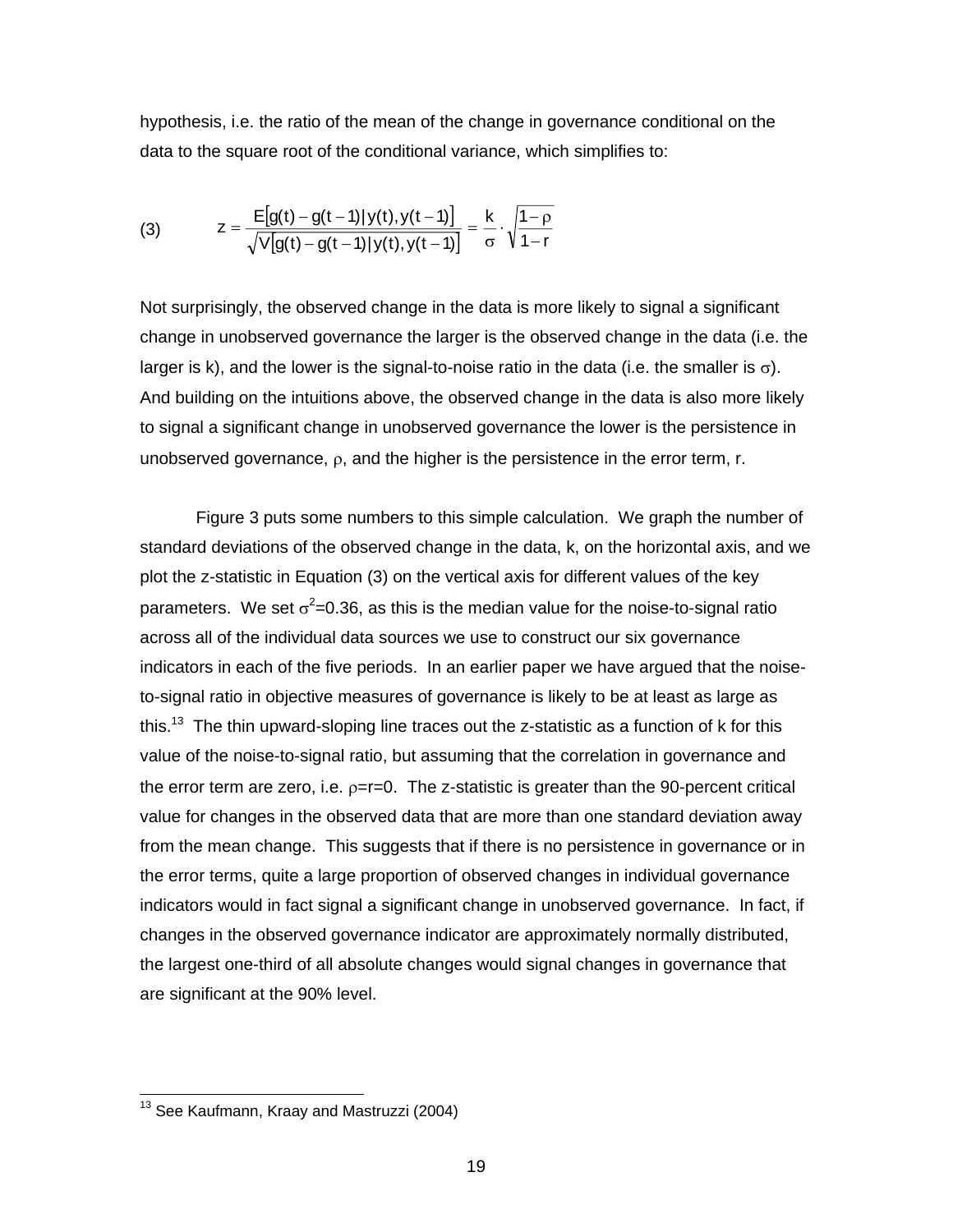The bold upward-sloping line corresponds to the more empirically relevant case where there is persistence in both governance and the error terms. The line is drawn for the same noise-to-signal ratio as before, and in addition we assume that the correlation of unobserved governance over time is  $p=0.9$  and the correlation in the error term is r=0.4. In the next subsection we show how these parameters can be estimated using our governance data, and find that these values are typical ones. In particular, we shall see shortly that unobserved governance tends to be highly persistent over the eight-year period spanned by our dataset, and although the error terms are also typically positively correlated over time they are much less so than governance. Based on the intuitions developed above, this suggests that much larger observed changes in governance indicators would be required to signal statistically significant changes in unobserved governance. This is exactly what we find. The bold line crosses the 90% critical value at k=2.5, indicating that only those observed changes in the data more than 2.5 standard deviations away from the mean would signal a statistically significant change in governance. Again, if changes in the observed governance indicators are normally distributed, this would imply that only the top one percent of all absolute changes would correspond to significant changes in governance. This in turn suggests that drawing conclusions about changes in governance based on changes in individual governance indicators should be done with an abundance of caution.

 In Figure 4 we use *de jure* and *de facto* data on business entry (discussed in more detail in the next section) as an illustration of the difficulty of identifying statistically significant changes over time in governance using individual indicators. In this graph, we plot the change between 2003 and 2004 in the Global Competitiveness Survey question regarding the ease of business entry, against the change in the number of days required to start a business from the Doing Business project of the World Bank (see World Bank (2004)), taken over the same period.<sup>14</sup> We interpret both of these measures as providing noisy signals of changes in the regulatory environment. From the discussion above, only the largest of these changes (in absolute value) are likely to signal statistically significant changes in underlying governance. In particular, if we take our representative assumptions regarding the persistence in governance and in the error terms, we saw that only the top one percent of changes in the observed indicators signal

-

 $14$  We would like to thank Caralee McLiesh for kindly providing the unpublished regulation of entry data for 2003.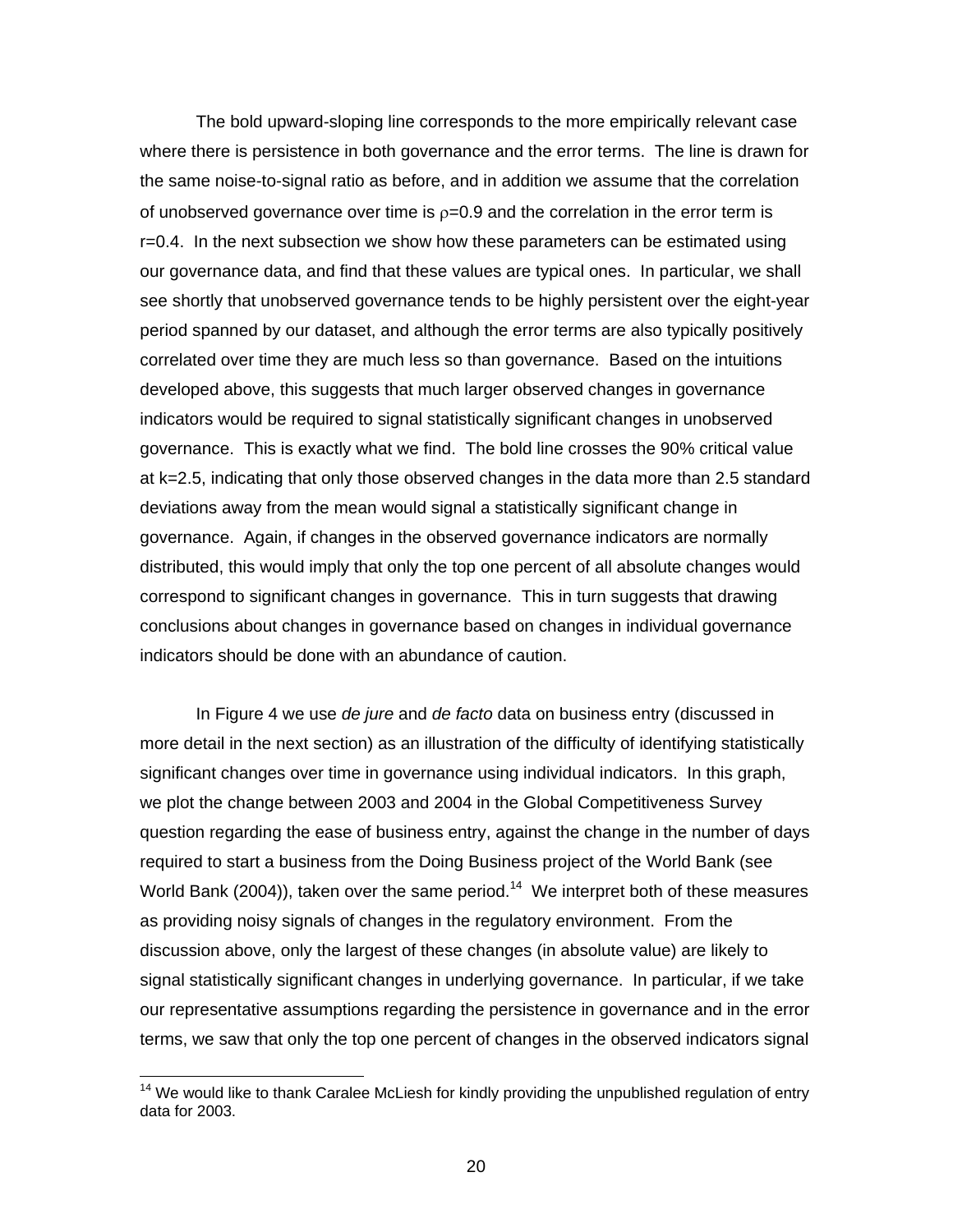changes in governance that are significant at the 90 percent level. Even if we relax our standards of significance to 75 percent, only changes in the observed data that are more than 1.8 standard deviations away from the mean, or about the top seven percent of all changes, will signal significant changes in governance in each individual indicator. This translates to roughly five large changes per indicator. We have labeled the top five changes in absolute value for both indicators in Figure 4.

Another striking observation from Figure 4 is that the correlation between the changes over time in these measures is virtually zero. This illustrates the likelihood that relying on individual measures of governance to assess changes over time may lead to very different conclusions depending on which measure is chosen. Further, it also suggests that aggregate indicators which combine information from several different sources might provide a more robust indicator of changes over time in governance. In the next subsection we extend our discussion of the significance of changes over time in governance to the case of composite indicators in order to explore this more fully.

# **3.2 Changes in Aggregate Indicators**

 We now elaborate on the previous discussion to address the problem of making inferences about changes over time in country governance based on our aggregate indicators. Just as we found that aggregate indicators are more informative about levels of governance than individual indicators, changes over time in aggregate indicators can be more informative about trends in governance than changes in individual indicators. To formalize this we develop a two-period version of the unobserved components model that we have used to construct the aggregate indicators in each period. We then use it to be more precise about the statistical significance of changes over time in our estimates of governance.

Let  $y(i,k,t)$  denote the governance assessment provided by individual data source k in period t for country j. We use a two-period version of the unobserved components model to express this observed data as a linear function of unobserved governance in country j at time t, g(j,t), and an error term capturing the various sources of measurement error that we have been discussing,  $\varepsilon(i,k,t)$ :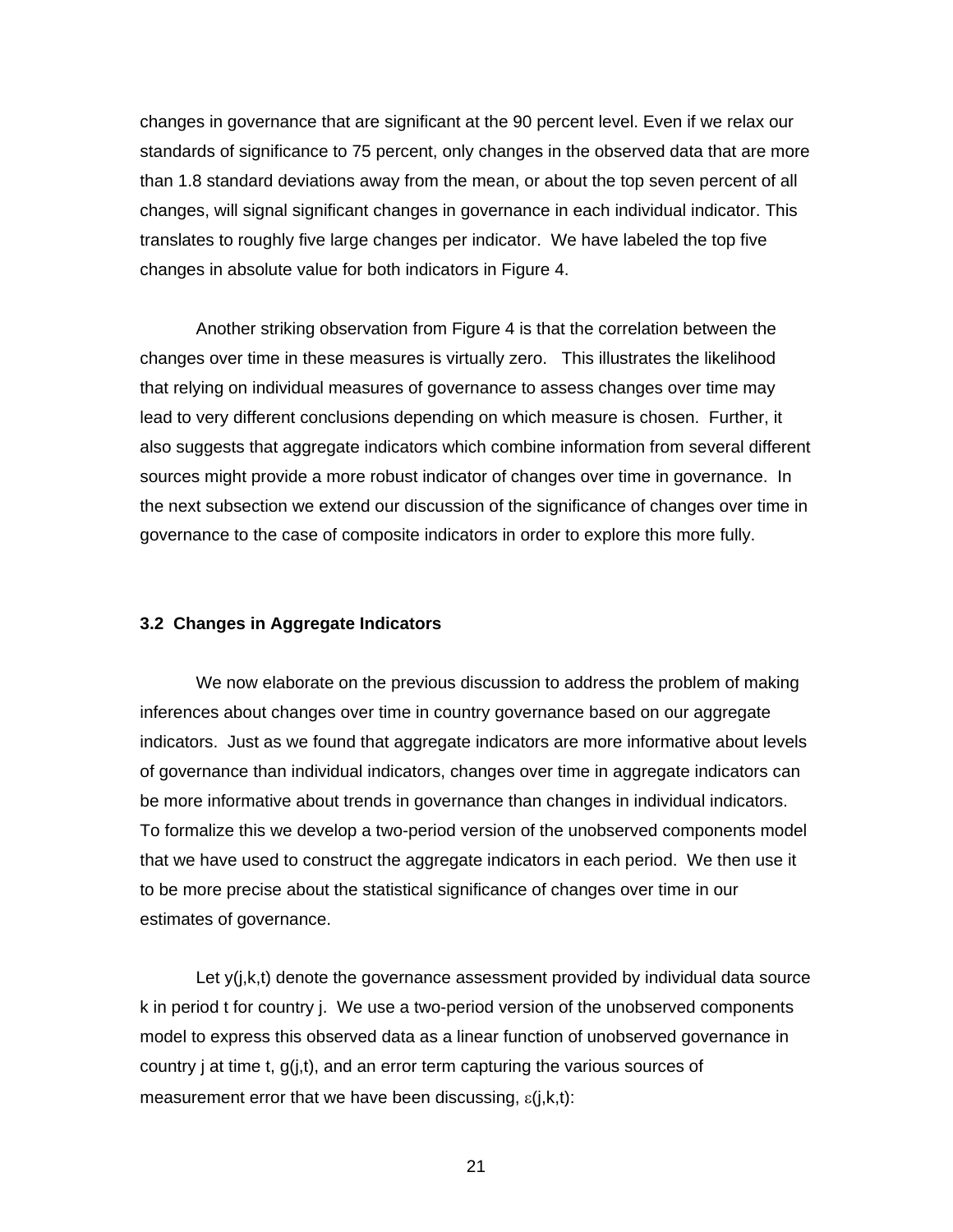(4) 
$$
y(j,k,t) = \alpha(k,t) + \beta(k,t) \cdot (g(j,t) + \varepsilon(j,k,t))
$$

The intercept and slope parameters  $\alpha(k,t)$  and  $\beta(k,t)$  vary by data source and over time. As in our single-period model we assume that unobserved governance and the error terms are normally distributed with mean zero. We maintain the identifying assumption that unobserved governance and the all the error terms are mutually independent, i.e.  $E[g(j,t)\cdot \varepsilon(j,k,s)]=0$  for all sources k and periods t and s, and  $E[\varepsilon(j,k,t)\cdot \varepsilon(j,m,s)]=0$  for all sources k different from m and for all periods t and s. We also maintain as a choice of units that the variance of unobserved governance is one in each period, i.e.  $E[g(j,t)^2] = 0$  for all t. Our only substantive new assumption is that unobserved governance is correlated over time, as are the error terms, i.e.  $E[g(j,t)\cdot g(j,t-1)] = \rho$ , and  $E[\epsilon(j,k,t)\cdot \epsilon(j,k,t-1)] = r_{k} \cdot \sigma(k,t) \cdot \sigma(k,t-1)$ , so that  $\rho$  and  $r_{k}$  are the correlations over time of governance and the error term in source k, respectively.

Next let y(j,t) denote the Kx1 vector of observed data for each country;  $\alpha(t)$ ,  $\beta(t)$ , σ(t)<sup>2</sup> and r denote the Kx1 vectors of the parameters in period t; and let B(t), Σ(t) and R denote KxK matrices with the vectors  $\beta(t)$ ,  $\sigma(t)^2$  and r on their diagonals. Then using the properties of the multivariate normal distribution, the joint distribution of unobserved governance in the two periods in a country, conditional on the observed data for that country is normal with mean and variance:

(5)  
\n
$$
E\left[\begin{array}{c|c} g(j,t) & y(j,t) \\ g(j,t-1) & y(j,t-1) \end{array}\right] = \begin{pmatrix} t' & \rho \cdot t' \\ \rho \cdot t' & t' \end{pmatrix} \Omega^{-1} B^{-1} \begin{pmatrix} y(j,t) - \alpha(t) \\ y(j,t-1) - \alpha(t-1) \end{pmatrix}
$$
\n
$$
V\left[\begin{array}{c|c} g(j,t) & y(j,t) \\ g(j,t-1) & y(j,t-1) \end{array}\right] = \begin{pmatrix} 1 & \rho \\ \rho & 1 \end{pmatrix} - \begin{pmatrix} t' & \rho \cdot t' \\ \rho \cdot t & t' \end{pmatrix} \Omega^{-1} \begin{pmatrix} t' & \rho \cdot t' \\ \rho \cdot t & t' \end{pmatrix}
$$

where B is a block-diagonal matrix with  $B(t)$  and  $B(t-1)$  on the diagonal, and  $\iota$  is a Kx1 vector of ones. The covariance matrix  $Ω$  has the following block form: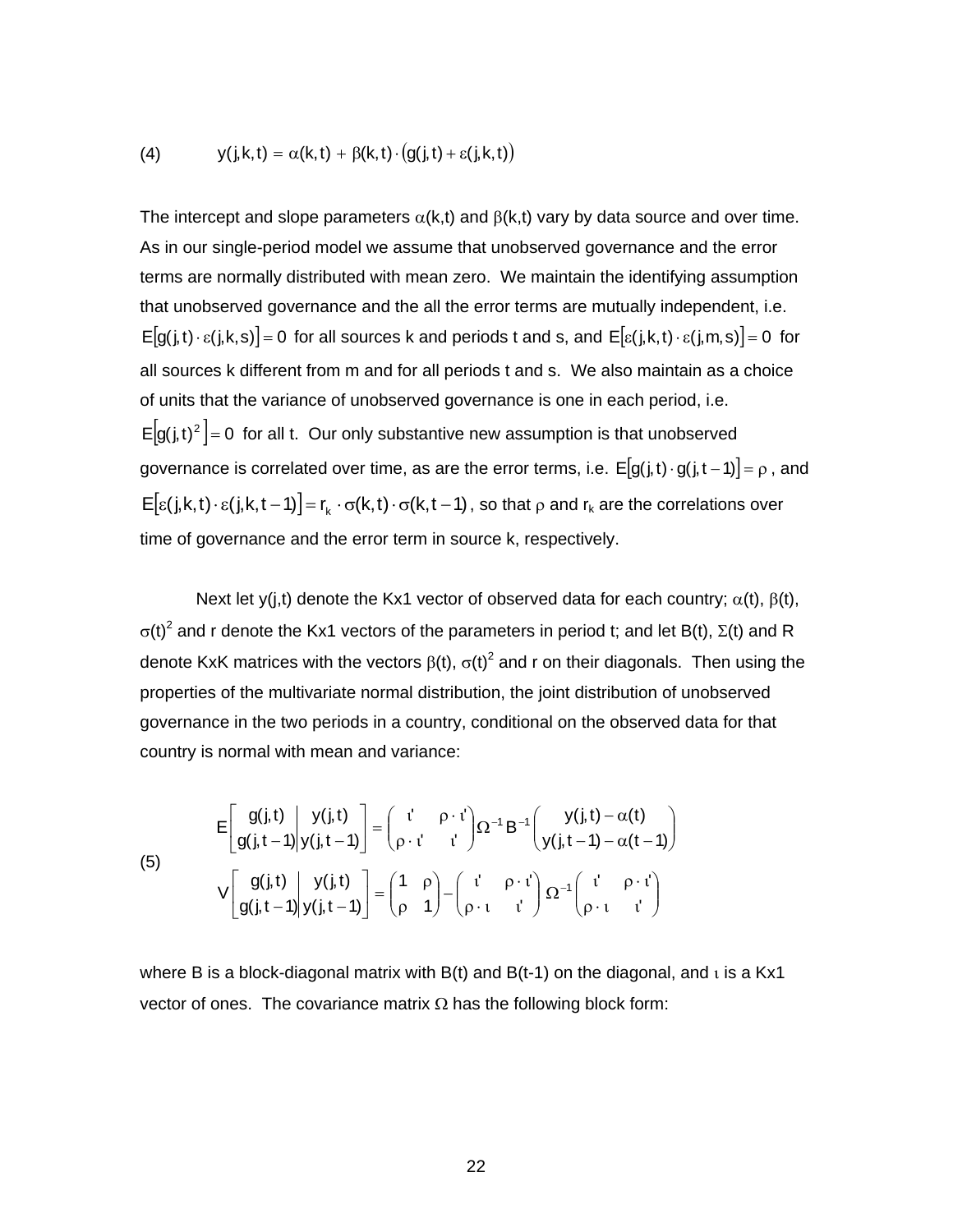$$
\Omega = \begin{pmatrix} \Omega_{11} & \Omega_{12} \\ \Omega_{21} & \Omega_{22} \end{pmatrix}
$$
, with  $\Omega_{11} = \mu^1 + \Sigma(t)$ ,  $\Omega_{12} = \Omega_{21}^{\prime} = \rho \mu^1 + R \Sigma(t)^{1/2} \Sigma(t-1)^{1/2}$ , and  

$$
\Omega_{22} = \mu^1 + \Sigma(t-1)^{15}
$$

The conditional mean and variance in Equation (5) are just the two-period generalizations of the estimates of governance and their precision based on the oneperiod unobserved components model that we used in Section 2, i.e. Equation (5) is the exact analog of Equations D2 and D3 in Appendix D. In fact, if we set  $\rho = r_k = 0$  for all sources k, then we recover exactly the estimates of governance that we had before. The advantage of this two-period formulation is that we now have specified the joint distribution of governance in the two periods for each country, conditional on the observed data in the two periods. Since we have modeled the joint distribution over the two periods of governance, we can base inferences about governance in the two periods, as well as changes in governance, on this joint distribution. We also note that the discussion of inference about changes over time in governance based on individual indicators in the previous section is just a special case of this more general formulation.<sup>16</sup>

 We implement this two-period model using our actual dataset, over the period 1996-2004. We restrict attention to a balanced set of sources that are available in both periods for the two indicators. In order to implement this calculation, we need to have estimates of the parameters of the model in both periods (the  $\alpha$ 's,  $\beta$ 's, and  $\sigma$ 's), as well as estimates of the correlation over time of the errors in the individual sources (the r's) and the correlation of unobserved governance itself,  $\rho$ . We obtain these parameters in

<sup>15</sup> To obtain Equation (5), note that the (2K+2)x1 vector  $(g(t), g(t-1), y(t), y(t-1))$ ' is normally distributed with mean  $(0,0,\alpha(t),\alpha(t-1))$  and variance-covariance matrix V with the following

 $\overline{a}$ 

block form:  $V_{11} = \begin{pmatrix} 1 & p \\ 0 & 1 \end{pmatrix}$ ⎠ ⎞  $\overline{\phantom{a}}$ ⎝  $\big($  $=\begin{pmatrix} 1 & \rho \\ \rho & 1 \end{pmatrix}$  $V_{11} = \begin{pmatrix} 1 & p \\ 0 & 1 \end{pmatrix}, V_{12} = \begin{pmatrix} p & p \\ 0 & 1 \end{pmatrix}$  B  $V_{12} = \begin{pmatrix} 1' & \rho \cdot 1' \\ 0 & 1' \end{pmatrix}$ ⎠ ⎞  $\overline{\phantom{a}}$ ⎝  $\sqrt{}$  $=\begin{pmatrix} t' & \rho \cdot t' \\ \rho \cdot t' & t' \end{pmatrix}$ B, and  $V_{22} = B\Omega B'$ . Standard results for the

partitioned multivariate normal distribution imply that the distribution of governance conditional on the observed data is normal with mean and variance given by Equation (5). <sup>16</sup> To see this, set the number of sources K=1 and assume that  $\alpha(t)=0$ ,  $\beta(t)=1$ , and  $\sigma(t)=\sigma$  for this one source. Equation (5) then gives the conditional mean and variance of the level of governance in the two periods based on this single source. The expected change in governance conditional on the data is then just the difference between the conditional means in the two periods, and the conditional variance of the change is just the sum of the variances in the two periods less twice the covariance.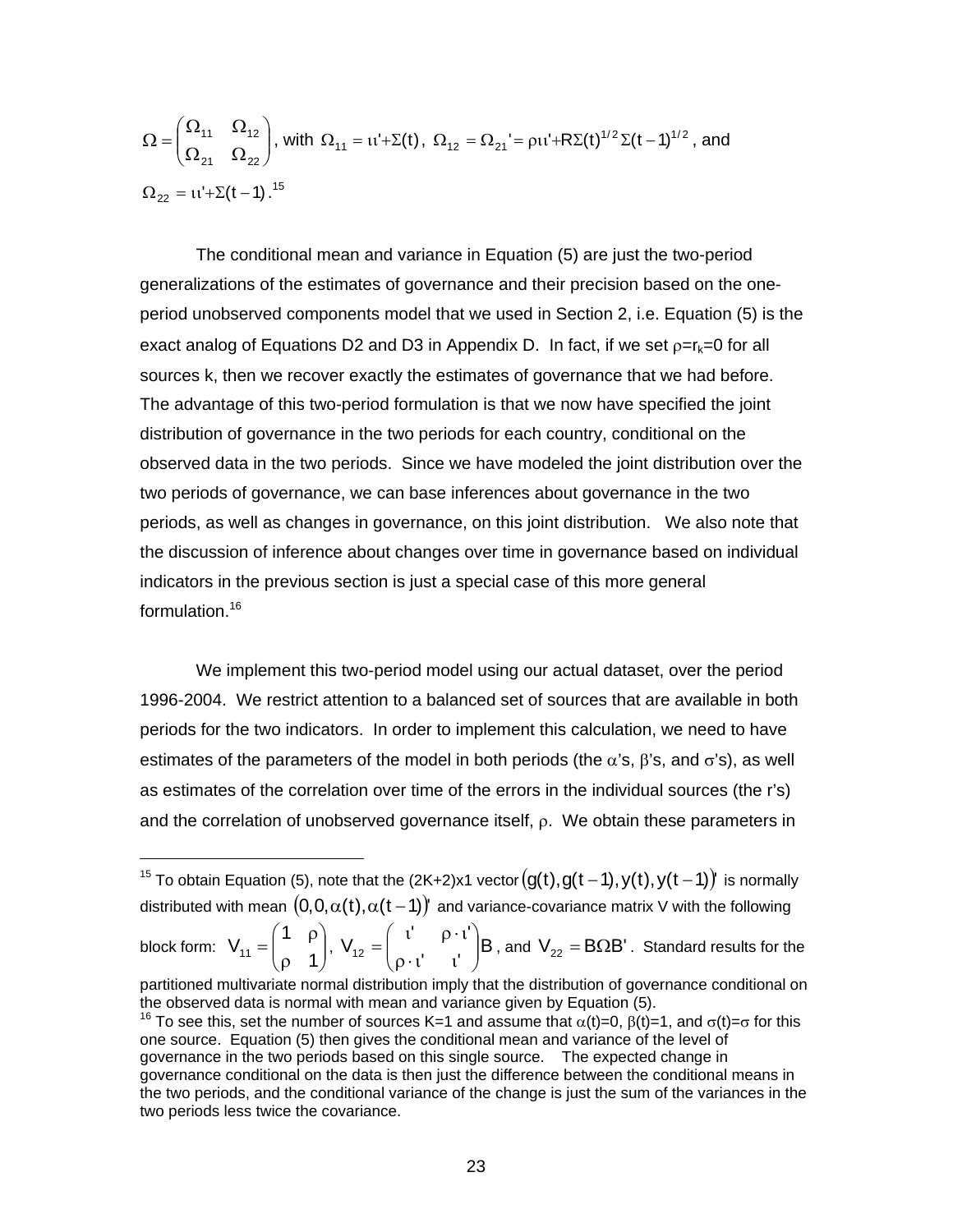two steps. First, we estimate the one-period unobserved components model in 1996 and in 2004, to obtain estimates of the  $\alpha$ 's,  $\beta$ 's, and  $\sigma$ 's. We refer to this as the "static model" estimates. We also retrieve the estimates of governance and standard errors from the static model, to use as a basis for comparisons with the two-period model. Second, we calculate the correlation over time of these static estimates of governance as an estimate of  $\rho$ . In this second step we also insert the estimated parameters of the static model into Equation (4) and retrieve estimates of the errors in the sources in the two periods as residuals. The correlation over time in these estimated residuals serves as our estimate of the correlation in the errors. We then insert all the estimated parameters, together with the data, into Equation (5) to obtain our final estimates of governance in the two periods conditional on the data, as well as the variancecovariance matrix of these estimates. We refer to these as the "dynamic model" estimates.

 Table 7 summarizes the results of this calculation for the six governance indicators. In the top panel we present some summary statistics to aid in the comparison of governance estimates based on the single-period, or static model, and the two-period, or dynamic model. In the first two columns we report the correlation between the estimates of governance based on the static and dynamic models, in the two periods, 2004 and 1996. These correlations are virtually one for all six indicators in both periods, suggesting that our estimates of the levels governance do not change very much if we take into account persistence in governance and in the error terms. The third column reports the correlation of the change over time in the estimates of governance according to the two models. In light of the high correlations in levels between the two models, it is not very surprising that the correlation of changes is also very high, averaging 0.93 across the six indicators.

 The next two columns of Table 7 report the average absolute change in the governance estimates for the static and dynamic models. These changes are roughly half as large in the dynamic model than in the static model, averaging 0.17 and 0.32 respectively. The reason the dynamic model gives much smaller estimates of the change in governance over time is because the estimated persistence in governance is quite strong relative to the estimated persistence in the error terms. Averaging across the six indicators, the persistence in unobserved governance is estimated to be 0.89.

<u>24 a duais anns an 24 an t-</u>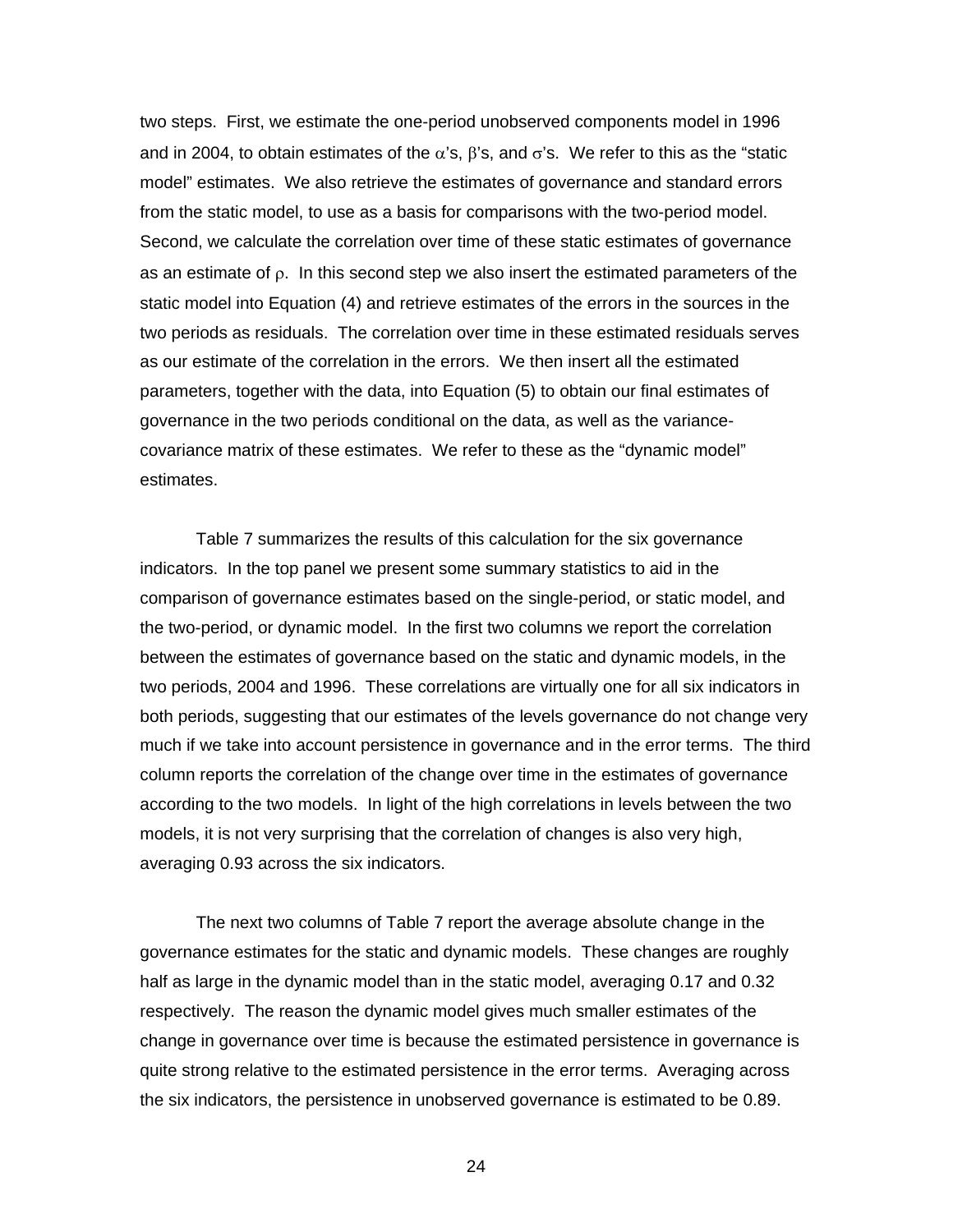This is over twice as large as the persistence in the error terms, which averages 0.42 across all sources and indicators. Based on our intuitions from the simple example above, we should expect to find substantially smaller estimates of the change in governance when we take this pattern of persistence into account, and this is in fact what happens.

 The bottom panel of Table 7 summarizes the consequences of this persistence for inference about changes in governance. Formally our objective is to test the null hypothesis that the change in unobserved governance is zero conditional on the observed data. We begin by calculating the z-statistic associated with this hypothesis for each country, using the static and dynamic models. For the static model, we simply take the absolute change in our estimate of governance, and divide by the square root of the sum of the variances of the estimate of governance in the two periods. For the dynamic model, we calculate the variance of the change in governance as the sum of the estimated variances in the two periods, minus twice the estimated covariance between the two periods. The square root of this variance becomes the denominator of the z-statistic for the dynamic model. The average z-statistics are smaller in the dynamic model than in the static model, again consistent with the intuitions developed above. For the static model, the z-statistics average 0.82, as opposed to 0.59 for the dynamic model. This in turn implies fewer statistically significant changes in governance based on the dynamic model, as reported in the next two columns. The average number of significant changes at the 10 percent level falls by half from 21 to 10 once we take persistence into account.

 Although a relatively small number of changes in the aggregate indicators signal statistically significant changes in unobserved governance, it is worth noting that the proportion of significant changes is much higher for the aggregate indicator than it is for individual indicators. Recall from the previous subsection that only the top one percent of changes in an individual indicator with typical persistence in unobserved governance and the error term would be significant at the 90 percent level. This is not because individual indicators do not register large changes for individual countries – in fact frequently they do so. Rather, it is because the margins of error associated with changes in individual data sources are large. In contrast, for the aggregate indicators we find that between five and seven percent of all changes signal statistically significant

<u>25 and 25 and 26 and 26 and 26 and 26 and 26 and 26 and 26 and 26 and 26 and 26 and 26 and 26 and 26 and 26 and 26 and 26 and 26 and 26 and 26 and 26 and 26 and 26 and 27 and 27 and 27 and 27 and 27 and 27 and 27 and 27 a</u>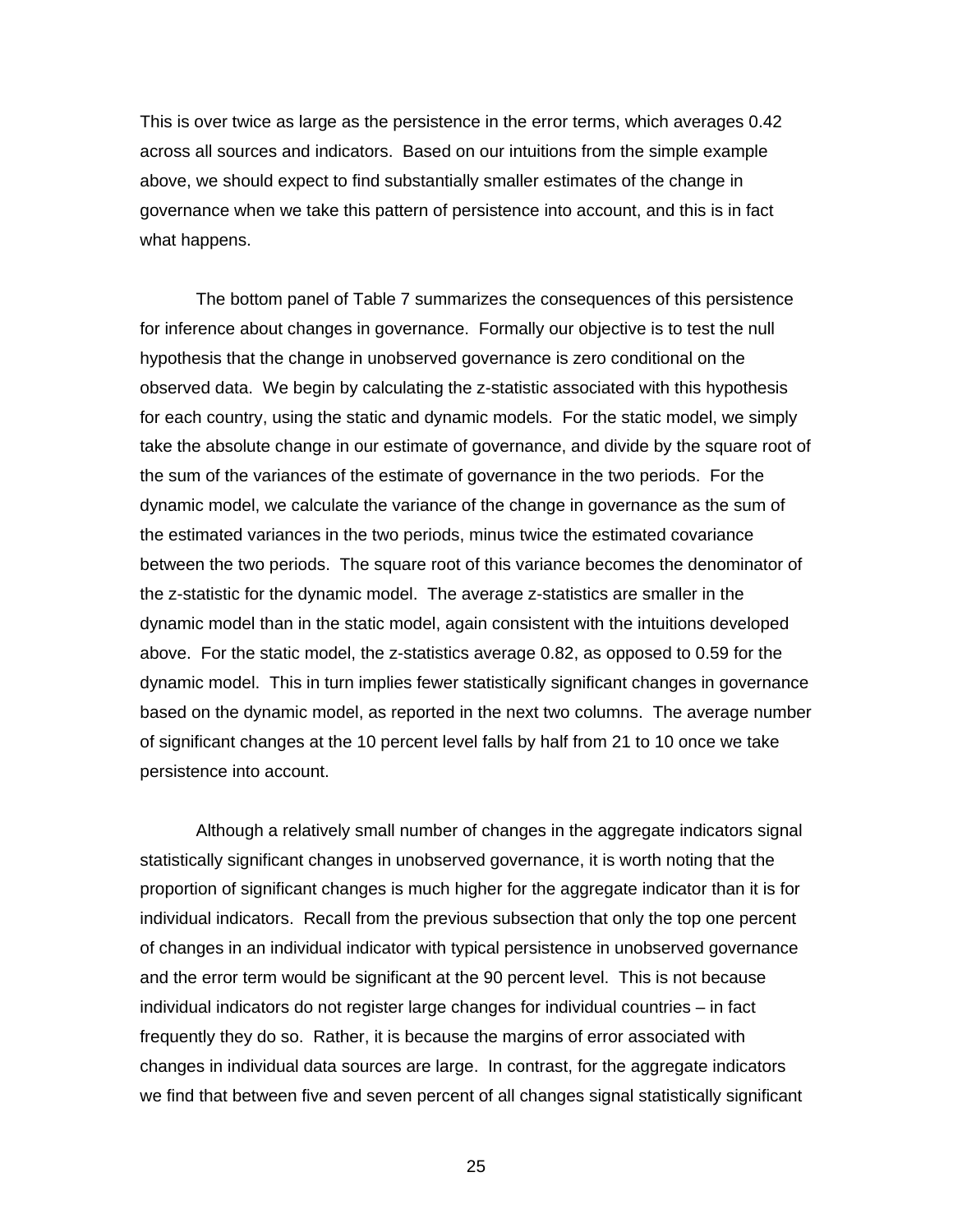changes in governance at the same significance level, reflecting the greater precision of the aggregate indicators. This illustrates the benefits of aggregation for assessing changes over time, as well as levels, of governance.

We also note that a substantially larger proportion of changes in governance are significant if we relax the standard of significance to 75 percent, for example. For the case of a typical individual indicator, we have already seen that the top seven percent of changes in the observed data would signal significant changes in unobserved governance. For our composite indicators this fraction is higher. For example, for the Voice and Accountability measure, seven percent of the changes are significant at the 90 percent level, while 12 percent of changes, or 23 cases, would be significant at the 75 percent level. Finally, these calculations somewhat understate the number of significant changes because they are based on a subset of our data sources that are available in both periods – had more of our sources in 2004 been available in 1996, we would have had even more significant changes over time. $17$ 

 Finally, it is useful to compare the statistically significant changes in governance identified by the dynamic model with the "large" changes in governance we identified in Section 2.3 of this paper using a very simple rule of thumb. We begin by identifying all changes in governance based on the static model for which the 90 percent confidence intervals in the two periods do not overlap, as per the rule of thumb. Note that this is a more stringent condition for identifying significant changes in governance than the t-tests for the static model we have just discussed.<sup>18</sup> On average, there are nine significant changes in governance per indicator according to this rule of thumb applied to the simple static model, as compared with 10 in the dynamic model. There is a remarkable degree of overlap between the significant changes identified by the rule of thumb and the dynamic model. On average, eight of the nine changes identified by the rule of thumb are also significant in the dynamic model. Moreover, comparing the second and third-

 $17$  We have also analyzed changes over the period 1998-2004, and find a similar proportion of changes to be statistically significant. While on the one hand we are looking at changes in governance over a shorter period of time, on the other hand we have more data sources available in both periods on which to base our assessment of changes.

 $18$  Requiring 90 percent confidence intervals not to overlap is equivalent to requiring the absolute change in estimated governance to be larger than the sum of the standard errors in the two periods. This sum is always larger than the square root of the sum of the squares of these standard errors.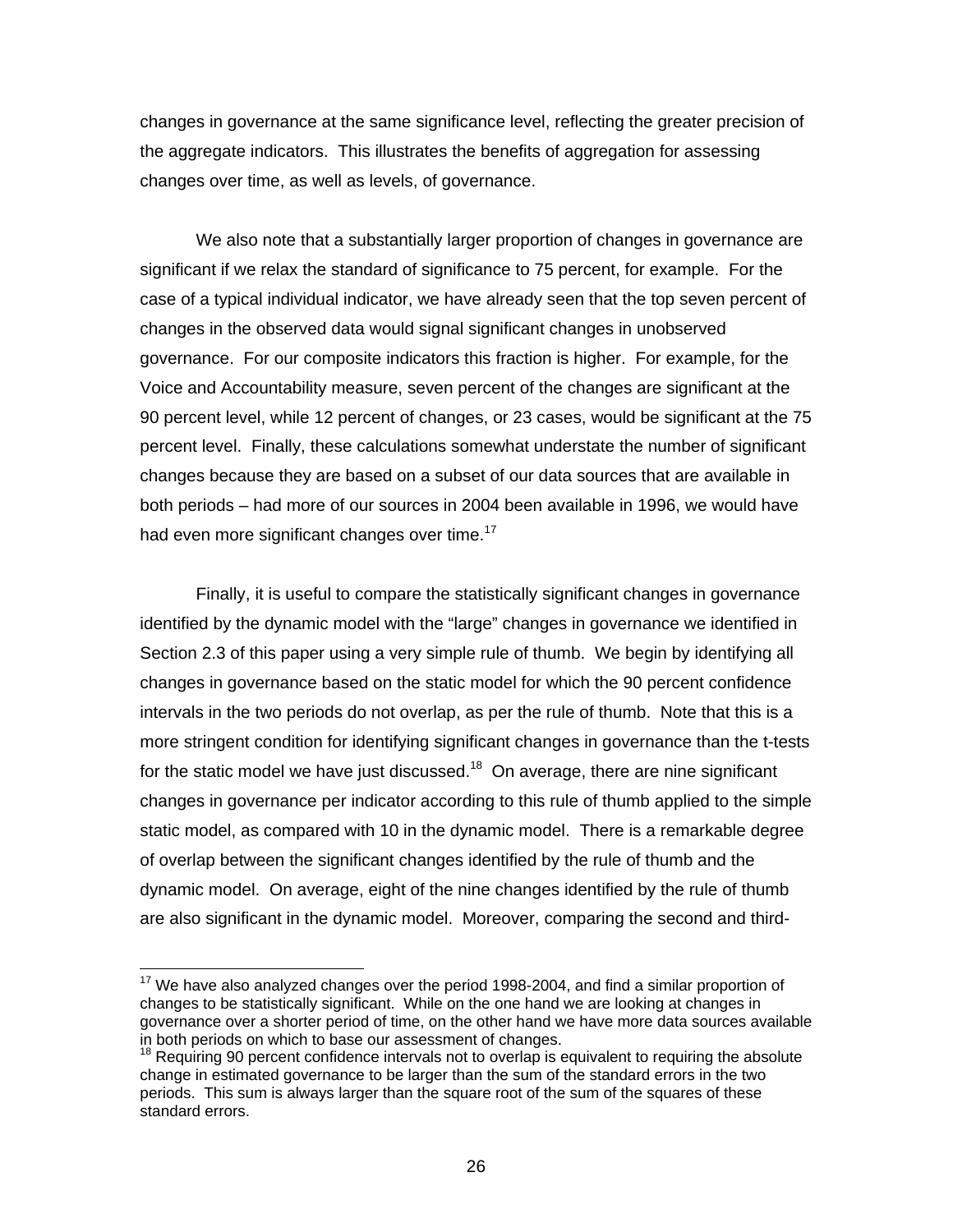last columns of this panel, it is clear that the dynamic model turns up very few significant changes not identified by the rule of thumb. Although the simple rule of thumb and the more formal model turn up more or less the same set of significant changes in governance, it is important to note that the magnitude of these changes is substantially smaller in the formal dynamic model.

In summary, we have developed a dynamic version of the single-period unobserved components model that we have used to construct our aggregate governance indicators. The advantage of specifying a dynamic version of the model is that it allows us to make formal statistical inferences about changes in unobserved governance based on our changes in the composite governance indicators. But this advantage comes at a cost. The two-period model is substantially more complicated to implement, particularly when the set of underlying data sources is not the same in both periods. Given that the number of data sources we use has expanded substantially over time, this is a significant limitation. Fortunately, however, we have seen that using a simple rule of thumb for identifying large changes over time in our static or single-period estimates of governance corresponds quite closely to formal inference regarding the significance of changes in governance. Because of this, we continue to use the singleperiod unobserved components model to construct the aggregate governance indicators in each period, and recommend using the simple rule of thumb that 90 percent confidence intervals do not overlap for identifying changes in governance that are likely to be statistically significant.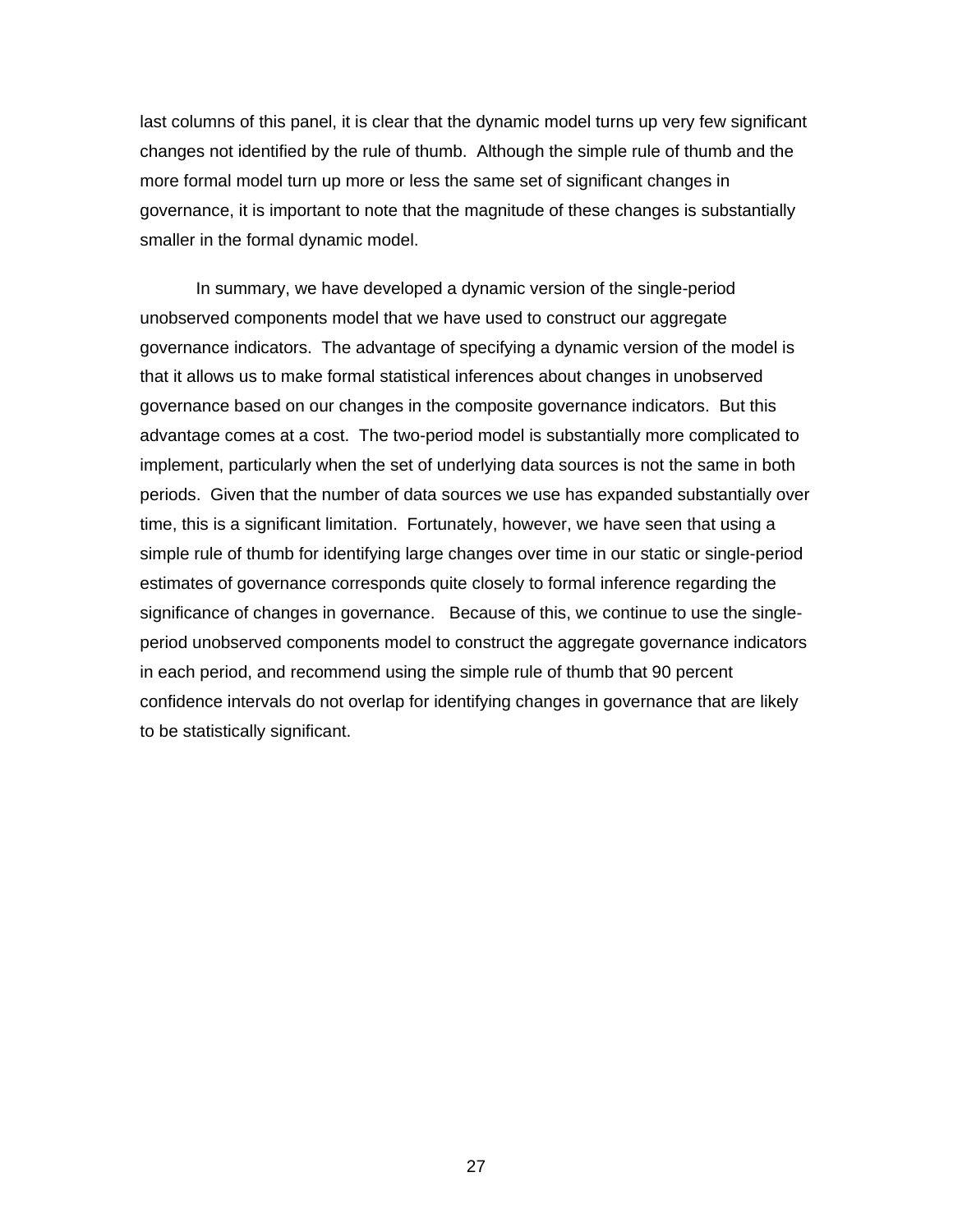#### **4. De Jure vs. De Facto Measures of Governance**

A recurrent theme in this paper is that individual sources of governance data are imperfect and provide only noisy signals of unobserved governance. We emphasize at the outset that this problem is not unique to the subjective or perceptions-based measures of governance on which we rely. Rather, it is pervasive in all efforts to measure governance, or any other socioeconomic variable for that matter. What are the sources of this measurement error? In the case of our governance data, we emphasize two distinct sources. First, as always, specific concepts may be imperfectly measured. Survey responses to a question such as "is it difficult to start a business?" reflect sampling variation in the survey. Expert assessments of the difficulty of starting a business rely on the imperfect information available to such experts, and hence also contain measurement error. Second, and perhaps more important, is that there are inevitably gaps between the specific concept being measured and the broader notion of governance that it is intended to proxy. For example, the ease of starting a business is just one of many dimensions of the regulatory environment, and as such is an imperfect proxy even if the narrow concept of business entry regulation were perfectly measured.

This broad notion of measurement error clearly also applies to "objective" or quantifiable measures of governance. Consider for example the very useful "Doing Business" project of the World Bank, which has compiled objective measures of various dimensions of the regulatory environment across countries, by interviewing law firms around the world about formal rules and regulations in their countries. These measures are subject to the same two sources of measurement error. As always there may be gaps between the *de jure* rules on the books, and their *de facto* application. And as with the subjective measures, there are gaps between this specific dimension of regulation and the overall quality of the regulatory environment. The same limitations apply to many other objective measures of governance that have been proposed. Trade taxes as a share of total tax revenue has been suggested as a proxy variable for the ability and willingness of the government to broaden its tax base. This measure is also subject to measurement error given the dubious quality of data on public finances in many developing countries, and moreover is an imperfect proxy of a government's fiscal capability. Similarly, although it is easy to observe whether a country has an independent anti-corruption commission, it is much more difficult to measure whether such a commission is in fact independent or empowered to act.

<u>28 and 28 and 28 and 28 and 28 and 28 and 28 and 28 and 28 and 28 and 28 and 28 and 28 and 28 and 28 and 28 a</u>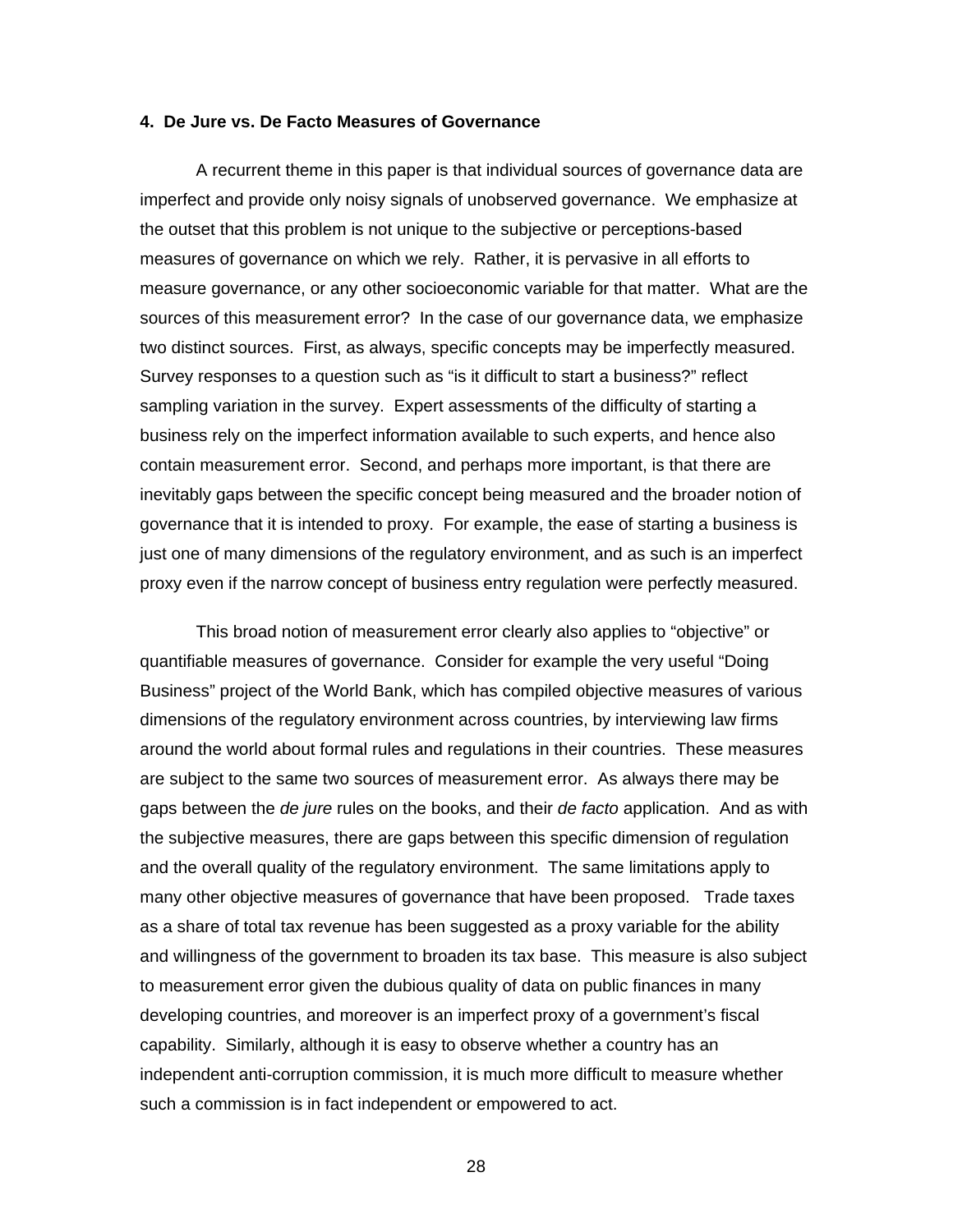Although objective indicators of governance are subject to measurement error, this uncertainty is rarely quantified or made explicit. In an earlier paper we made an effort to quantify the margins of error associated with several leading objective indicators of governance.<sup>19</sup> We found that this broad notion of measurement error was as important for objective indicators as for the subjective indicators we develop. We did not however attempt to distinguish between the two sources of measurement error: difficulty in measuring specific concepts, on the one hand, and the gap between specific concepts and broader notions of governance, on the other. In this section of the paper we make an effort to focus on the first source of measurement error. In particular, we focus on understanding the gaps between *de facto* perceptions of quite specific dimensions of governance, and the corresponding *de jure* regulations.

We consider two measures of the *de facto* environment facing firms, taken from the survey of over 8000 firms in 104 countries carried out by the World Economic Forum in 2004 as an input to their Global Competitive Report. These two variables capture firms' assessment of the ease of starting a business, as well as their reported tax burden. 20 We match these with two closely-related *de jure* measures from other sources. For ease of starting a business, we draw on the Doing Business project at the World Bank discussed above. From this dataset we take the number of days required to start a business. For perceptions of the tax burden, we have independently collected statutory tax rates for the sampled countries, and within it, for the types of firms by sector, and mapped these rates into the firm level data. We then aggregate these up to the country level to obtain average measures of the statutory tax burden. $^{21}$ 

-

<sup>&</sup>lt;sup>19</sup> See Kaufmann, Kraay and Mastruzzi (2004).<br><sup>20</sup> For the past number of years, collaboration between WBI and the WEF has resulted in an indepth coverage of governance in the survey, and in the WBI contribution of a governance chapter for each GCR. For details on the data we use for the text described above, and the related coverage of these governance issues at the micro-level, see the Governance chapter in the GCR

<sup>2004,</sup> at http://www.worldbank.org/wbi/governance/pubs/gcr2004.html.<br><sup>21</sup> The main source for the effective tax rates was the PricewaterhouseCoopers report "Corporate taxes: worldwide summaries (2003-2004)", covering 85 of our sample of 104 countries. As some countries have differential tax rates, to map the country-level data from the report to the individual firm-level data from the GCS we used, in addition to country criterion, individual characteristics such as size, sector, and whether the firm exports or not. For those countries for which the report has no information we used the country average calculated by KPMG in their "Corporate tax rate survey".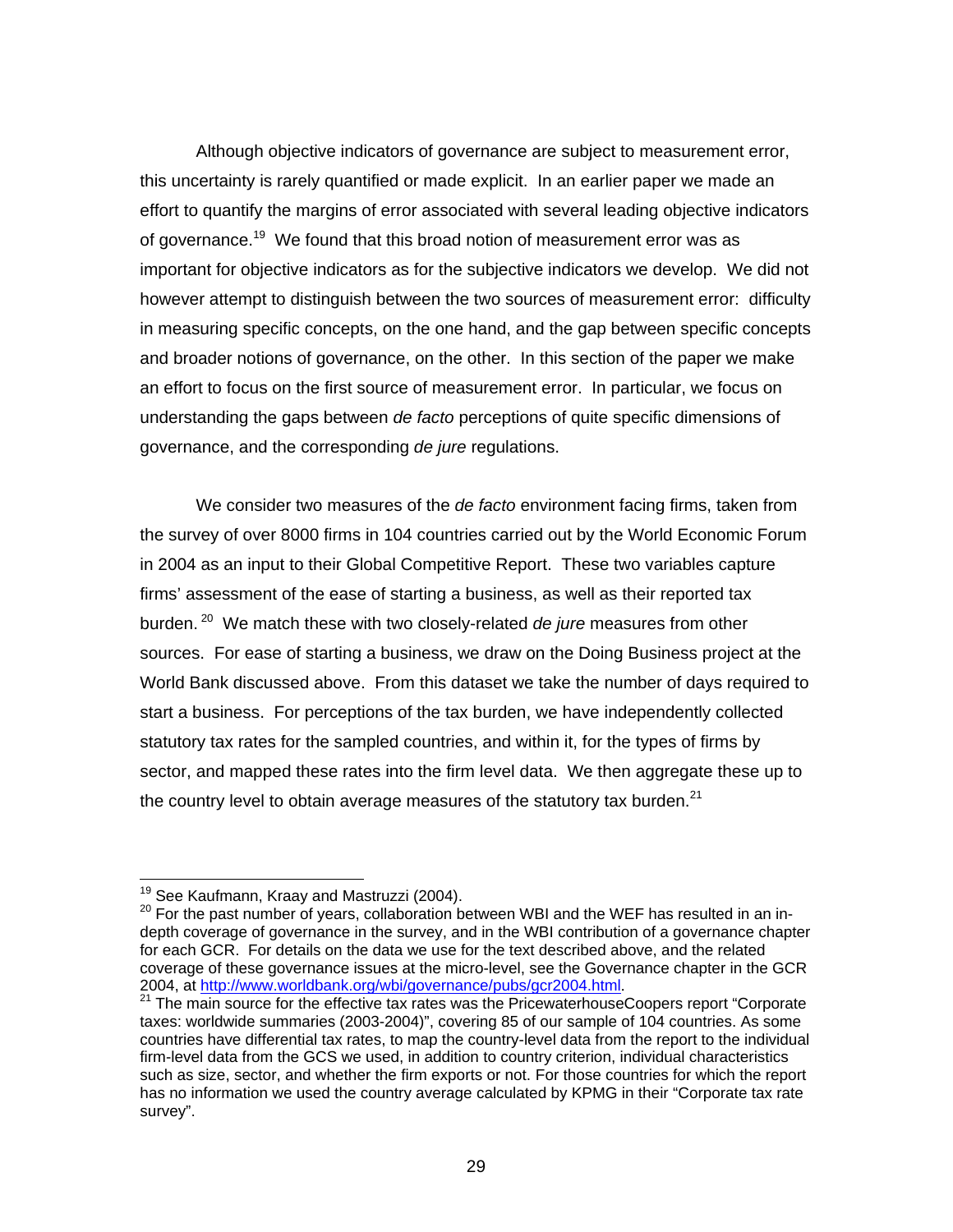We begin with simple ordinary least squares regressions of perceptions of ease of starting a business on the corresponding objective measure (first column of Table 8). Not surprisingly, the objective measure enters negatively and is highly statistically significant with a t-statistic of more than five, indicating that firms perceive it more difficult to start a business in countries where the number of days required to do so is large. More interesting for our purposes is the observation that the R-squared of the regression is very modest, at only 0.23.

We cannot say at this point whether this reflects measurement error in the subjective or the objective measure, as either one would contribute to a low R-squared. One hypothesis however is that the objective measure fails to capture the extent to which the formal requirements to start a business are altered by the presence of corruption or other forms of informality in their application. To investigate this possibility we add our aggregate measure of Control of Corruption to the regression.<sup>22</sup> We find that this variable enters positively and highly significantly, indicating that perceptions of the ease of starting a business are significantly better in countries with less corruption, even after controlling for the *de jure* rules governing business entry. Once we add corruption, the coefficient on the *de jure* rules falls by half, and its significance also drops to the 10 percent level. Moreover the adjusted R-squared of the regression doubles to 0.44, indicating substantial explanatory power for this additional variable.

There is however an obvious difficulty with this result. It could well be the case that firms' responses to the question regarding business entry are non-specific, in the sense that they will provide low responses if their assessment of the overall business environment is negative. This generalized dissatisfaction could account for the significance of the corruption variable, rather than the extent to which business entry procedures are tainted by corruption. We address this possibility in the next three columns. One test for this problem of non-specificity is to ask whether unrelated objective measures of the business environment also predict perceptions about ease of entry. We do this in the third column by adding the objective tax burden question to the regression. If firm responses reflect generalized dissatisfaction, we might expect this variable also to enter significantly, yet it does not. In the fourth column we instead add

 $22$  Recognizing that the dependent variable is one of many individual data sources entering in the regression, we lag the corruption measure and use the 2002 version.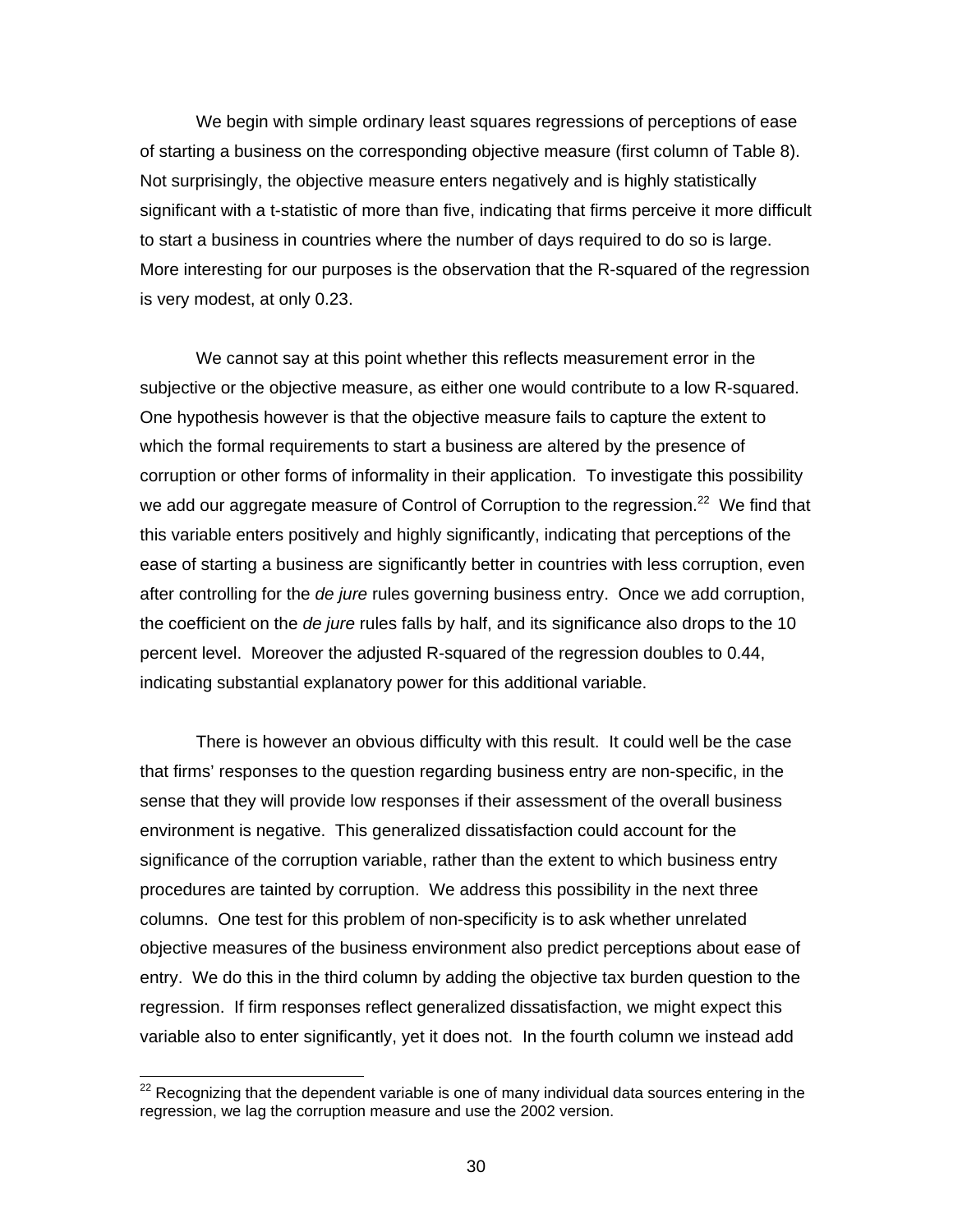firms' responses to a question about the overall regulatory environment that they face. Again we find that corruption remains highly significant, and in this case the general question about regulation is also highly significant. This suggests that while nonspecificity of responses may be a concern, it does not fully account for the significance of the corruption measure in the previous specifications. Interestingly, in both specifications, we find that the coefficient on the objective entry measure becomes larger and more significant as we add these control variables. Finally we note that all these results go through when we put all four variables in the regression.

 The second and third panels of Table 8 reveal interesting differences between developing countries on the one hand, and OECD and newly-industrialized countries, on the other. In the developing country sample, the results described above go through for the most part. However, it is interesting to note that the magnitude and significance of the objective measure is in general smaller in the developing country sample, and larger in the industrial country sample, while the converse is true for the corruption variable. Taken together these results suggest that firm perceptions of the ease of starting a business depend on both *de jure* rules, as well as the institutional environment in which those rules are applied. Moreover, the relative importance of *de jure* rules seems to be higher in industrial than in developing countries. More broadly, the lesson from this simple exercise is that it can be misleading to rely exclusively on either perceptions of *de facto* governance or objective measures of the *de jure* rules.

 We perform the same sequence of regressions using the question on perceptions of tax burdens from GCS as the dependent variable. The results are broadly similar to those discussed above, and are reported in the continuation of Table 8. In the full sample of countries, we find that perceptions of tax burdens are strongly correlated with our *de jure* measure of statutory tax rates. While in the full sample of countries we do not find corruption to enter significantly, it does in the developing country sample where we might expect corruption to matter more for perceptions of the tax burden. As before, we address the possibility that the tax burden question captures generalized dissatisfaction rather than a specific concern with taxation by including the objective measure of days to start a business, and we find that the corruption variable remains significant. Also consistent with our priors, we find that differences in statutory tax rates have much stronger explanatory power for perceptions of tax burden in the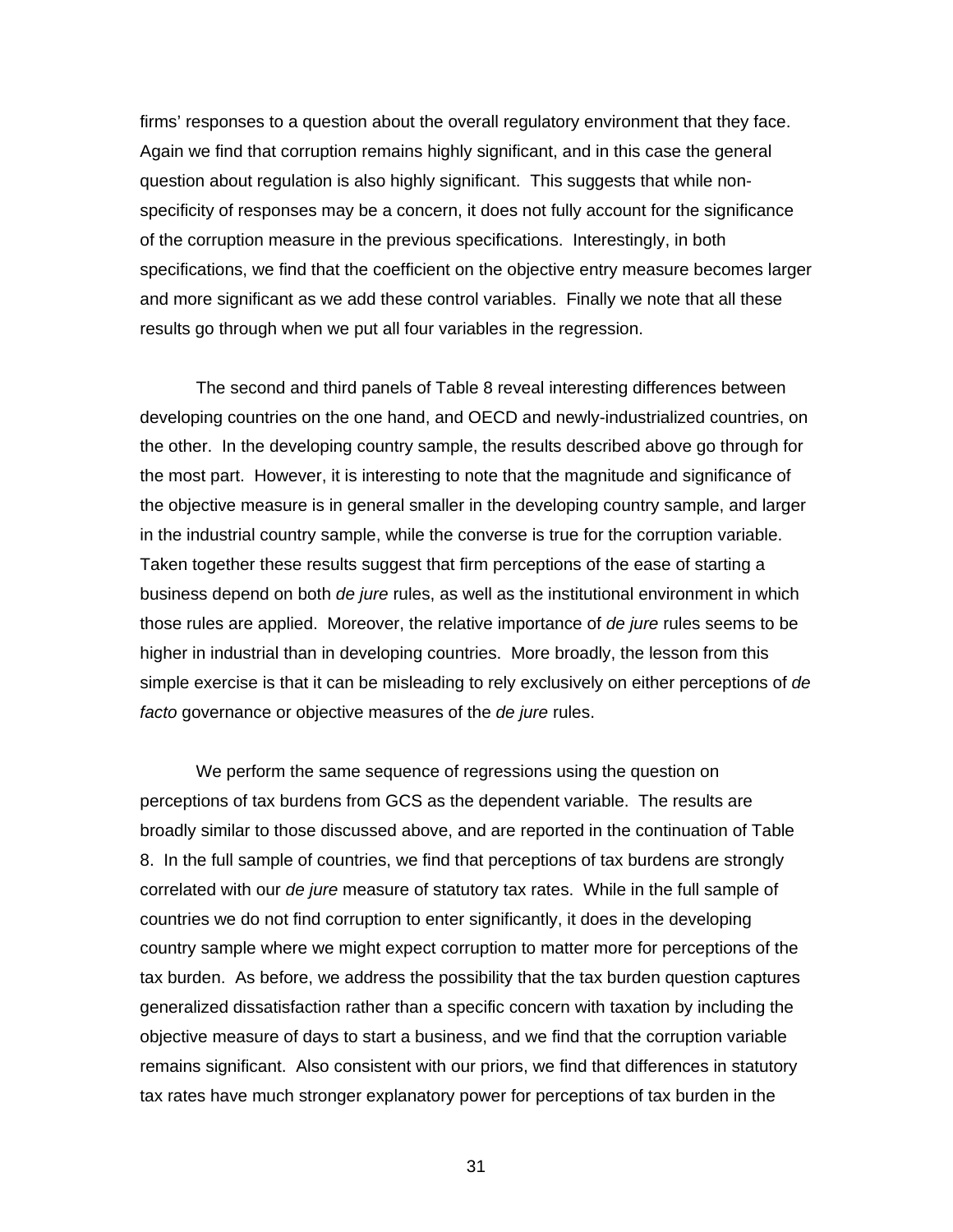industrial country sample. While the overall results are not quite as strong as for the business entry example discussed above, qualitatively the picture that emerges is quite similar.

In sum, the results suggest that assessments of governance should not be based solely on objective measures of the *de jure* situation. We have seen that firms' perceptions of the ease of starting a business, and the weight of their tax burden, depend not only on the *de jure* regulations that they face, but also on the environment in which these regulations are applied. Many laws and regulations are often adopted, yet implementation is subverted due to the many informal mechanisms that often prevail. In these settings frequently the essence of how policies and regulations are actually implemented may be missed by objective indicators. This is not to say, of course, that firm-based surveys of perceptions are devoid of margins of error and related challenges. Rather, the results we have shown emphasize the importance of relying on a range of measures to assess governance, and on recognizing that no single measure is a perfect proxy for governance.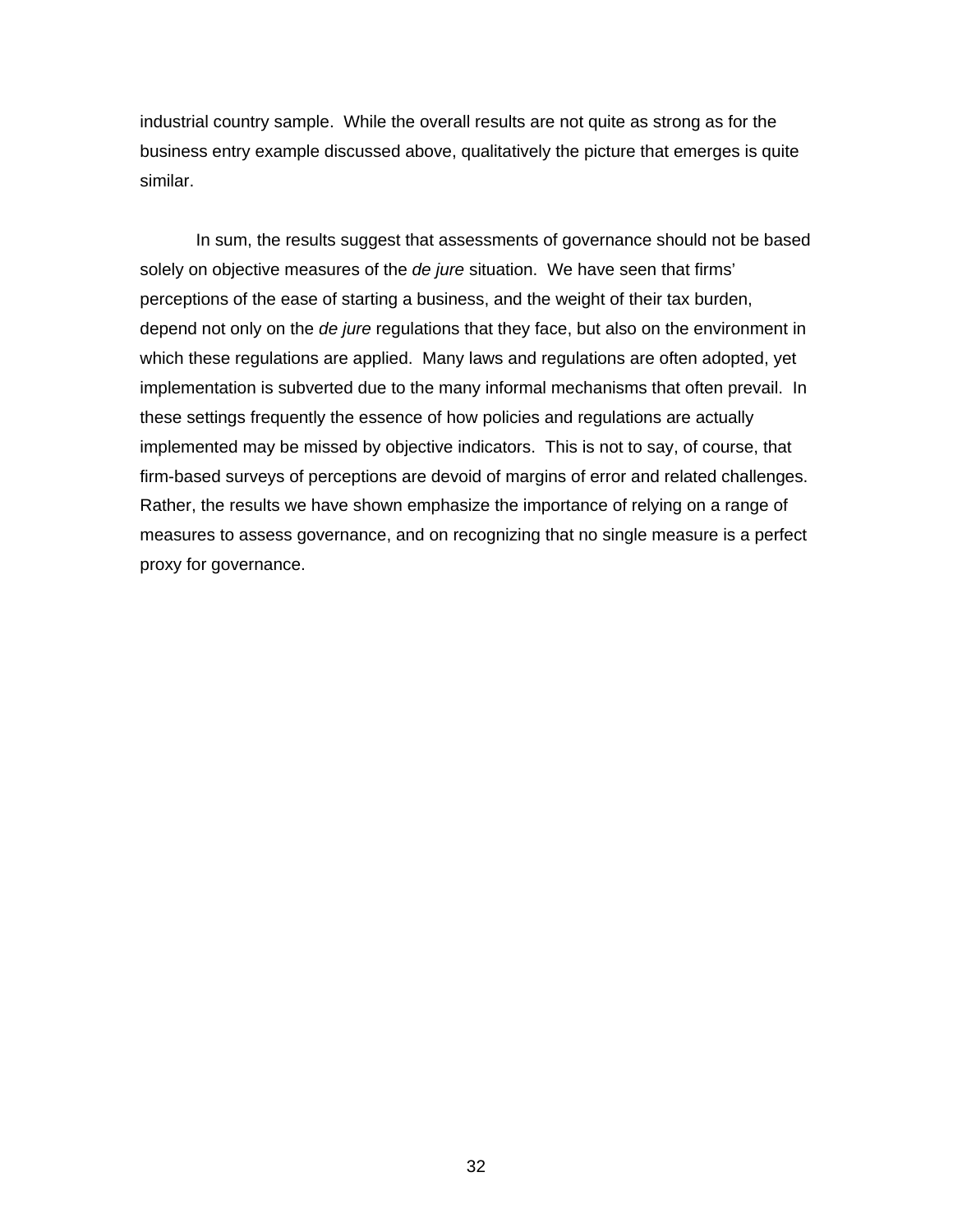#### **5. Interpreting Governance-Income Correlations**

 In this section of the paper we briefly discuss two methodological issues that arise in interpreting the strong positive correlation observed between measures of governance and per capita income across countries. We first consider – and discount – the possibility that these strong correlations are a consequence of "halo effects", i.e. an upward bias in perceptions of governance in rich countries simply because they are rich. We also discuss – and refute – the argument that the weak governance performance of countries in Africa should be discounted in some sense because these countries are poor.

# **5.1 Halo Effects**

 Perceptions-based measures of governance such as the ones we develop here are potentially subject to a number of biases. One common critique is that perceptions of governance are biased upwards in rich countries because respondents view the development success of the country in question as evidence that institutional quality is good. This type of bias is sometimes referred to as a "halo effect".<sup>23</sup> This in turn implies that part of the observed high correlation between per capita incomes and governance spuriously reflects this bias.

 To formalize the idea of halo effects, suppose that we can write our observed estimates of governance,  $q^*$ , as the sum of true governance, g, and an error term, u:

$$
(6) \qquad \qquad g^* = g + u
$$

 $\overline{a}$ 

The essence of the halo effect argument is that this error term u is correlated with per capita incomes, y. The relevant question then is the extent to which this spurious correlation can account for the high observed correlation between measured governance and per capita incomes. Intuitively, it should be clear that in order for halo effects to substantially account for the correlation between incomes and measured governance, it

 $^{23}$  A recent statement of this critique can be found in Glaeser , La Porta, Lopez-de-Silanes, and Shleifer (2004), who assert that much of the correlation between subjective measures of governance and levels of development is attributable to this type of bias.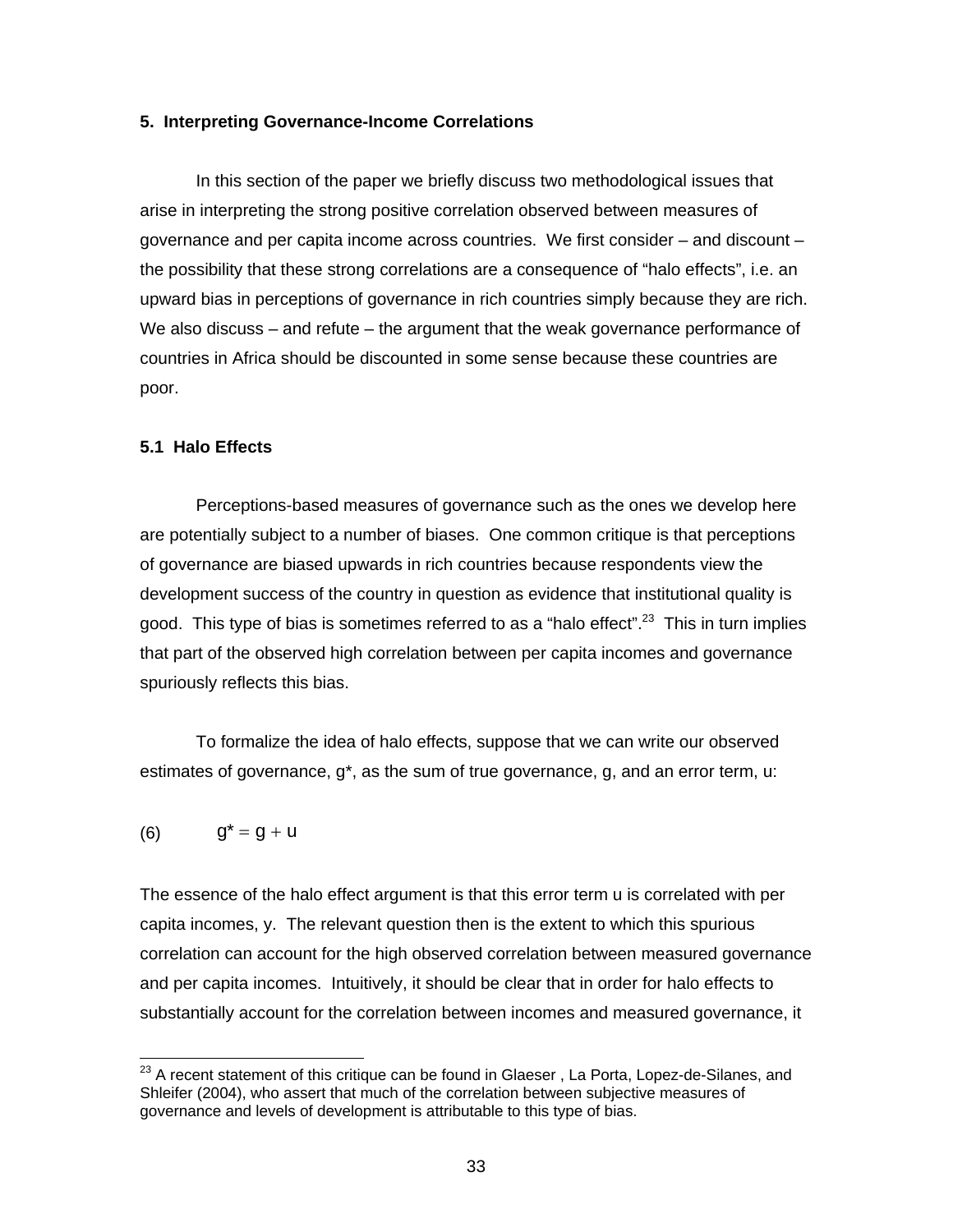must be the case that the correlation between the error and income is large. Perhaps less obviously, it must also be the case that the variance of the error term is large relative to the variation in governance. Otherwise, even if the error term is strongly correlated with income, the fact that it accounts for little of the variance in measured governance means that it will have little impact on the correlation between measured governance and per capita income. Our argument in a nutshell is that for reasonable assumptions on the importance of measurement error, this measurement error would have to be implausibly highly correlated with per capita incomes in order to constitute a significant source of bias.

To formalize this intuition, we decompose the observed correlation between measured governance and per capita income into a term reflecting the true correlation between governance and income, and a term attributable to the halo effect:

(7) 
$$
CORR(g^*, y) = \sqrt{1-s} \cdot CORR(g, y) + \sqrt{s} \cdot CORR(u, y)
$$

where  $s = V[u]/V[g^*]$  is a measure of how noisy the governance indicator is. Note also that the correlation between measured governance and per capita income that we see in the data is around 0.8.

 To understand this expression, suppose that the true correlation between governance and income were zero, so that all of the observed correlation between income and governance is due to the second term capturing halo effects. This consists of two ingredients: the actual correlation of the error term with per capita income, which is multiplied by the square root of the share of the variance in governance due to the error term. Suppose that the governance indicator is very noisy so that the share of the variance approaches one. Then the correlation of the error term with per capita income must be equal to the observed correlation in the data. Suppose however that the governance indicator is at least somewhat informative, so that s is less than one. Then in order to match the observed correlation in the data, the halo effect correlation in the error term must be even larger than the 0.8 observed in the data. This example illustrates how the importance of halo effects in accounting for the observed correlation between governance and per capita income depends on both the strength of the halo

<u>34 and 2012</u>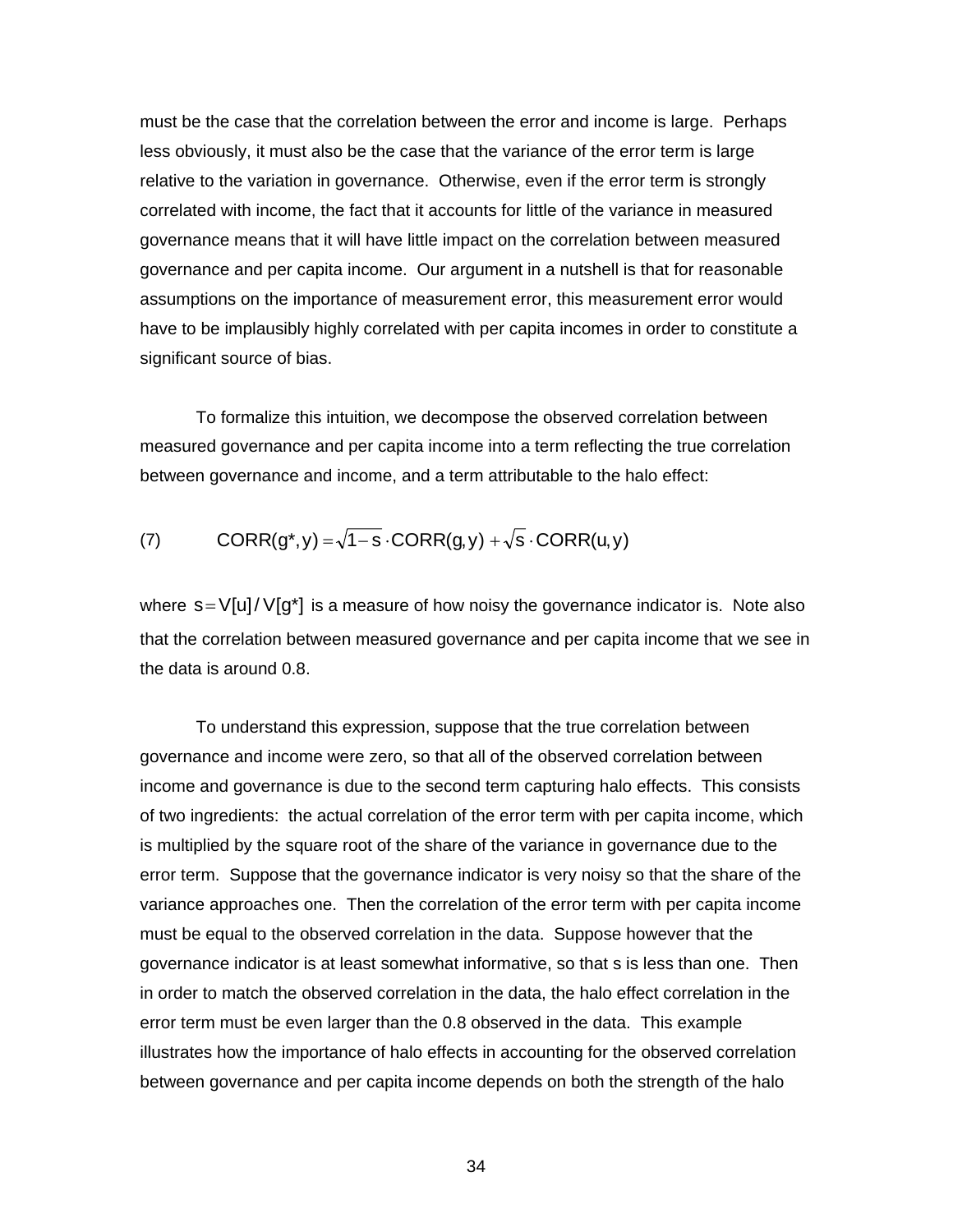effect itself, as well as the relative importance of measurement error in the governance indicator.

 This example is extreme because we have assumed that the true correlation between governance and income is zero. We now relax this assumption and revisit the question of how strong halo effects need to be to account for the observed correlation between measured governance and per capita income of 0.8. We do this with the help of Figure 5, which graphs the strength of the halo effect, i.e. CORR[u,y], on the vertical axis, against the share of the variance in governance due to the residual, i.e. s, on the horizontal axis. The different lines on the graph correspond to different assumptions for the true correlation between governance and income. We have already discussed the intuition for the case where this correlation is zero, shown as the highest line in the graph. When the share of the variance in governance due to measurement error is one, the halo effect correlation must be equal to 0.8. As we move to the left and the governance indicator becomes more informative, the required correlation increases.

 The lines corresponding to successively higher true correlations between governance and income fall everywhere below the first series. This is because once we allow for some correlation between true governance and income, the halo effect needed to account for the correlation between observed governance and income is weaker. Interestingly, however, even if the true correlation is quite substantial at 0.6, the lowest line in Figure 5 tells us that halo effects must still be quite considerable, with a correlation of at least 0.5, to match the observed data. $^{24}$  This lower bound occurs for intermediate values of the share of the variance of governance due to measurement error. It is also interesting to ask what a reasonable value for this share might be, in order to pin down more precisely how strong halo effects must be. One way to do so is to consider the standard errors of the governance estimates, which average around 0.25 as compared with the standard deviation of measured governance of 1. This suggests that the share of the variance of governance due to the error term is in fact quite small at  $s=0.25^2=0.06$ . For this low variance share, the halo effect correlation would need to be

 $24$  We do not consider higher values for the true correlation than 0.6. This is because we are trying to see the extent to which halo effects might result in an observed correlation of 0.8 which is substantially higher than the true correlation. If the observed correlation and the true correlation are close to each other, then the halo effects argument becomes unimportant empirically.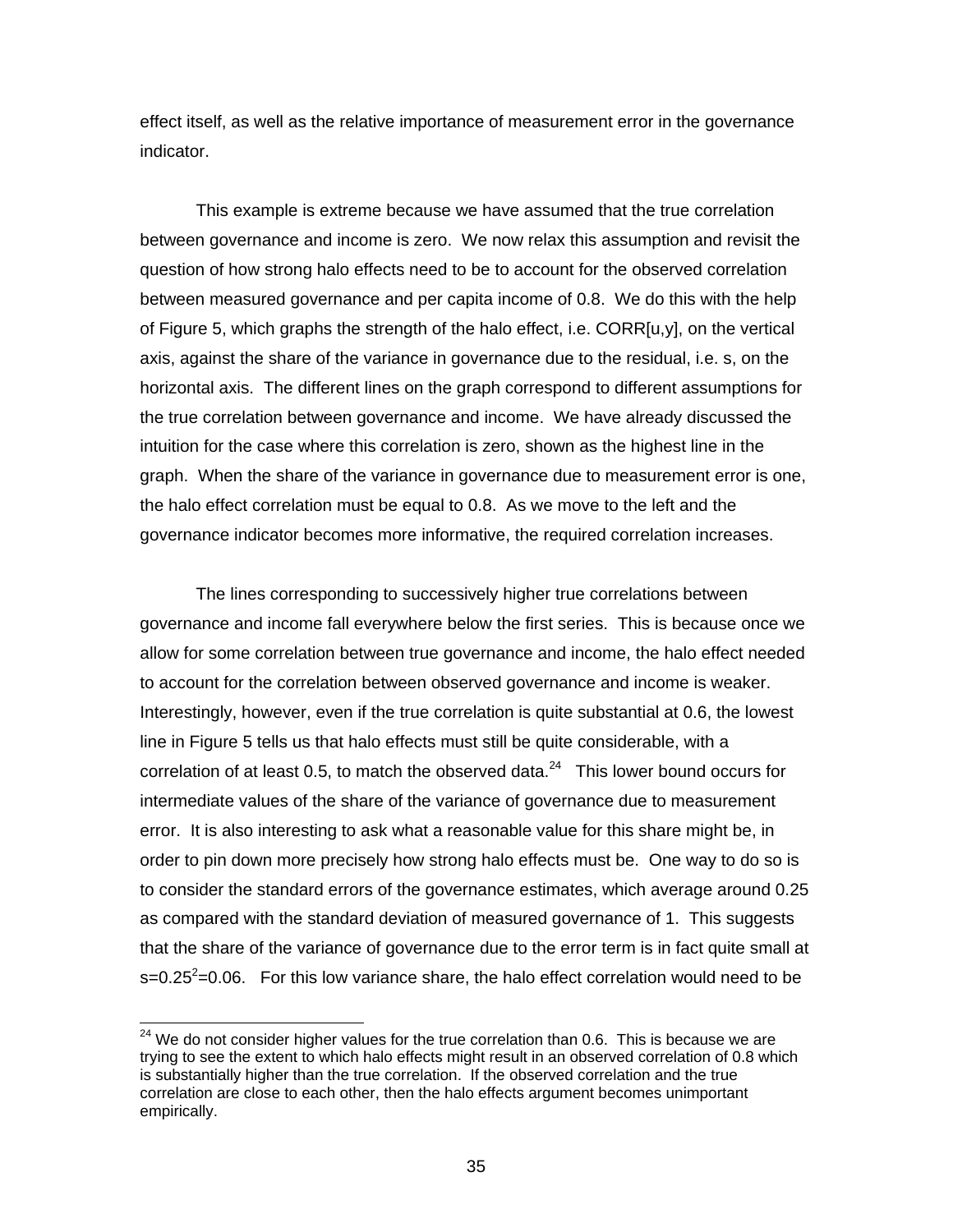0.9 in order to match the observed data. If the true correlation between governance and income were much lower, for example at 0.4, then even if measurement error in governance were perfectly correlated with per capita income it would not be possible to generate the observed correlation between governance and per capita incomes.

This strong conclusion is driven by the assumption that that measurement error accounts for a relatively small portion of the variation in observed governance. As a result this measurement error needs to be very highly correlated with incomes in order to match the data. One could argue that we are understating the importance of measurement error by relying on the estimated standard errors from our governance indicators. After all, these are based on the assumption that measurement error is uncorrelated across different sources of governance data. However, if halo effects are important, the measurement error in individual sources will be correlated not only with per capita income, but also with each other. This in turn would imply a greater imprecision of the governance estimates. To capture this possibility, suppose that the standard error of the governance estimates were twice as large as what we actually have, at 0.5.<sup>25</sup> This implies s=0.25, and for this value of s we can see from Figure 5 that the halo effect correlation would still need to be very high at almost 0.6 in order to match the data.

 In summary, these results suggest to us that although halo effects may well be present in perceptions-based measures of governance, these halo effects need to be implausibly strong in order to impart a substantial upward bias in the correlation between measured governance and per capita incomes. Moreover, it is worth noting that there may well be other factors offsetting such halo effects. One is the tendency of survey respondents in developed countries to be particularly critical of their own institutions.<sup>26</sup> It is also worth noting that some cross-country polls of experts deliberately apply higher standards to rich countries when assessing their governance. $27$  Overall, then, we do not

-

 $^{25}$  In Kaufmann, Kraay and Zoido-Lobaton (1999), Table 5, we show that the estimated margins of error would be roughly twice as large if we assume that the correlation of error terms across sources is 0.5 instead of 0.

 $26$  For treatments of these effects in survey data, see Kaufmann and Wei (1999) and Hellman, Kaufmann and Schankerman (2000)

<sup>&</sup>lt;sup>27</sup> For example, in our discussions with PRS, we learned that this source penalizes rich countries that in their view have the resources to reduce corruption but fail to do so.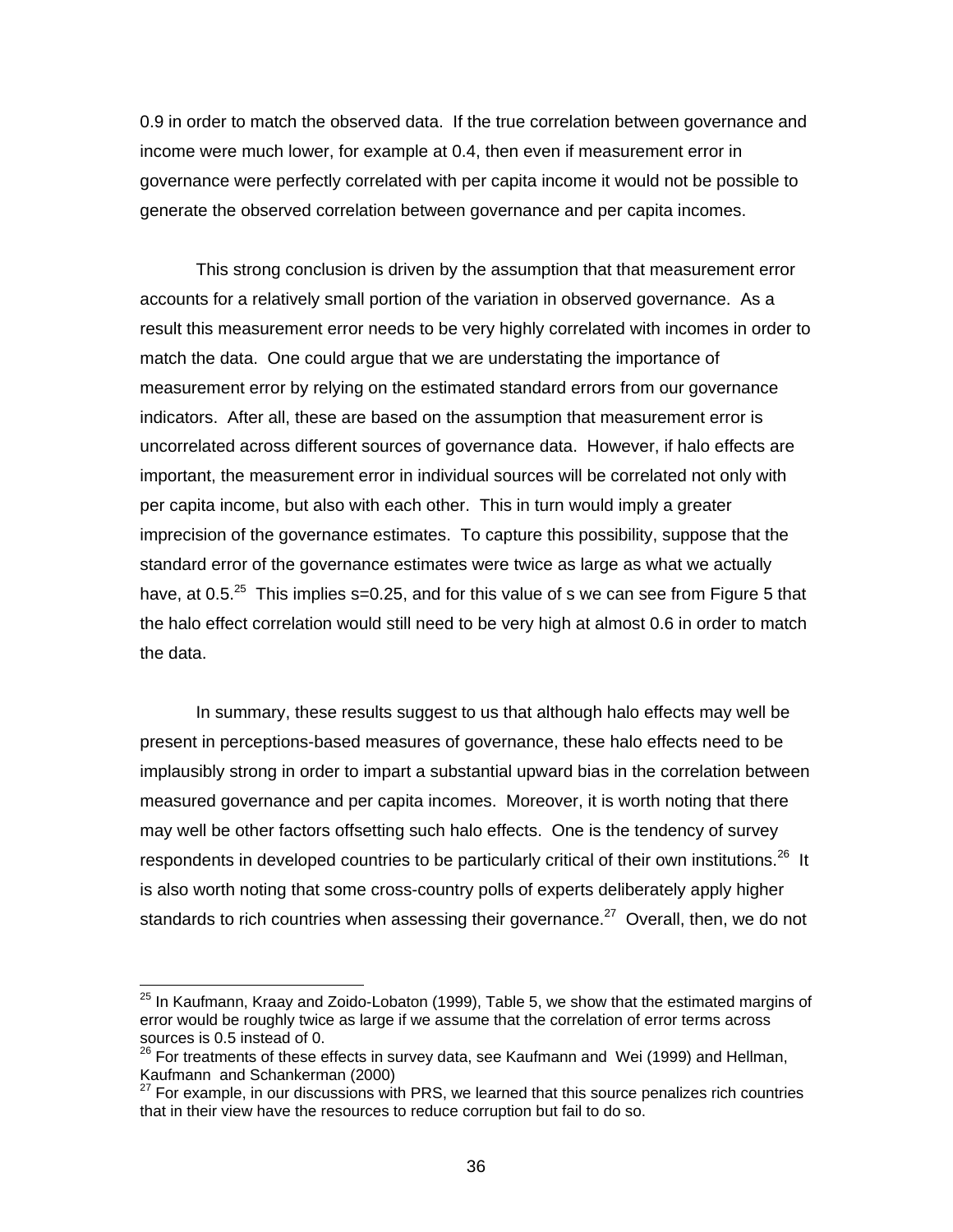think that halo effects are a significant source of bias in the correlations between governance and per capita incomes our data.<sup>28</sup>

### **5.2 Controlling for Income in Governance Comparisons**

 In a recent paper, Sachs and others (2004) have argued that weak governance is not a major factor in Africa's poor growth performance. The argument is that, once we control for per capita income, countries in Sub-Saharan Africa do not have particularly poor governance indicators. This point is illustrated in Figure 6, which plots our 2004 Rule of Law measure (on the vertical axis) against the logarithm of real per capita GDP in the mid-1990s (on the horizontal axis). Note that the per capita income variable has been rescaled to have mean zero and standard deviation of one, as does the governance indicator. Countries in Sub-Saharan Africa are highlighted in red. A striking observation from this graph is that over half (27 out of 46) of the countries in the region actually fall above the simple ordinary least squares regression line, shown in black. At first glance, this appears to lend credence to the argument that governance in Africa is on average what one might expect given the region's low income levels.

 However, it is misleading to conclude from this simple graph that Africa's governance performance is reasonable given its per capita income. This interpretation of the graph is valid only to the extent that the OLS regression line would capture a causal relationship from higher income to better governance. But a large body of research indicates that there is substantial causation in the other direction as well – better governance leads to higher incomes. Moreover, the magnitude of the estimated effect of governance on per capita incomes in the long run is large.<sup>29</sup> Available estimates suggest that a one standard deviation improvement in governance would lead to a twoto three-fold difference in income levels in the long run. A one standard deviation change in governance would correspond to, for example the difference between Kenya

 $28$  It is of course possible that halo effects are associated with countries' recent growth performance, rather than with income levels. We can use the analysis of this section to consider this case as well. The main insight is that since the correlation between recent growth and governance is typically fairly modest, growth-related halo effects would not need to be as large in order to impart a proportionately larger bias to this correlation.

<sup>&</sup>lt;sup>29</sup> See for example Hall and Jones (1999), Acemoglu, Johnson and Robinson (2000), Kaufmann and Kraay (2002), Alcala and Ciccone (2004), Rodrik, Subramanian and Trebbi (2004), and Rigobon and Rodrik (2004).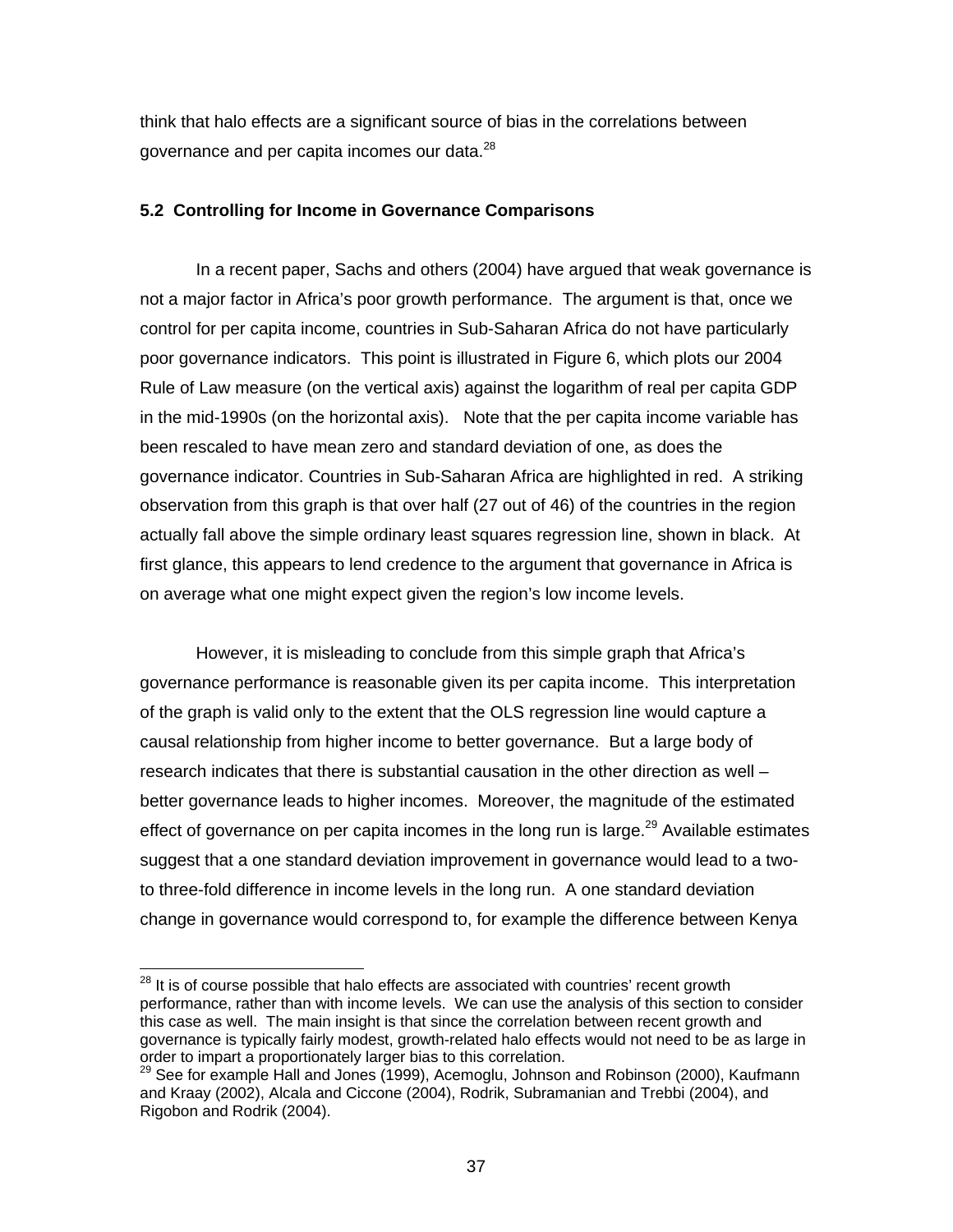and Turkey on our 2004 Rule of Law indicator. This means that the simple OLS relationship will exaggerate the positive effects of income on governance because it also reflects the strong effect in the opposite direction, from governance to incomes. In order to compare governance in Sub-Saharan Africa to what might be expected given income levels, we need to first isolate these two directions of causation, so to be able to focus in particular on the causal effect of income on governance.

 The red and green lines in Figure 6 show two alternative estimates of the causal effect of income on governance. The (slightly) upward-sloping one, in red, comes from Rigobon and Rodrik (2004). They study the causal relationships between per capita income, democracy, rule of law, openness to international trade, and geography, using identification through heteroskedasticity to isolate the causal effects.<sup>30</sup> As expected, this red line is substantially flatter than the OLS regression line, consistent with the intuition that the latter relationship overstated the true causal effect of incomes on governance. This flattening has important consequences for our conclusions about the quality of governance in Africa controlling for income levels. Once we isolate this much weaker effect of income on governance, we find that only 7 out of 46 countries in the region fall above the regression line: Ghana, Lesotho, Cape Verde, Namibia, South Africa, Botswana, and Mauritius. In contrast, the vast majority of countries in Africa have governance that is worse than their income levels would predict.

 The weakly downward-sloping green line presents another estimate of the effect of income on governance, coming from Kaufmann and Kraay (2002). In this paper we used a different approach to identification and found a zero or even negative impact of income on governance. While this finding may be somewhat extreme, it leads to the same conclusions regarding the quality of governance in Africa – now only 6 out of 46 countries in the region fall above the regression line, indicating governance levels better than what per capita incomes would predict.

 $\overline{a}$ 

 $30$  We use their specification excluding democracy, which implies that a one standard deviation increase in log per capita GDP improves rule of law by 0.14 standard deviations. They use a different measure of rule of law for the mid-1990s taken from Knack and Keefer (1995). However, its correlation with our rule of law indicator is above 0.8, so we can reasonably use the estimated coefficient from this paper with our governance indicator, suitably standardized. Note also that in the system of equations estimated by Rigobon and Rodrik (2004) the conditional expectation of governance given per capita income also reflects the indirect effects of income on openness, which in turn affects the rule of law. However, these estimated indirect effects are so small that our conclusions are essentially unaffected by ignoring them.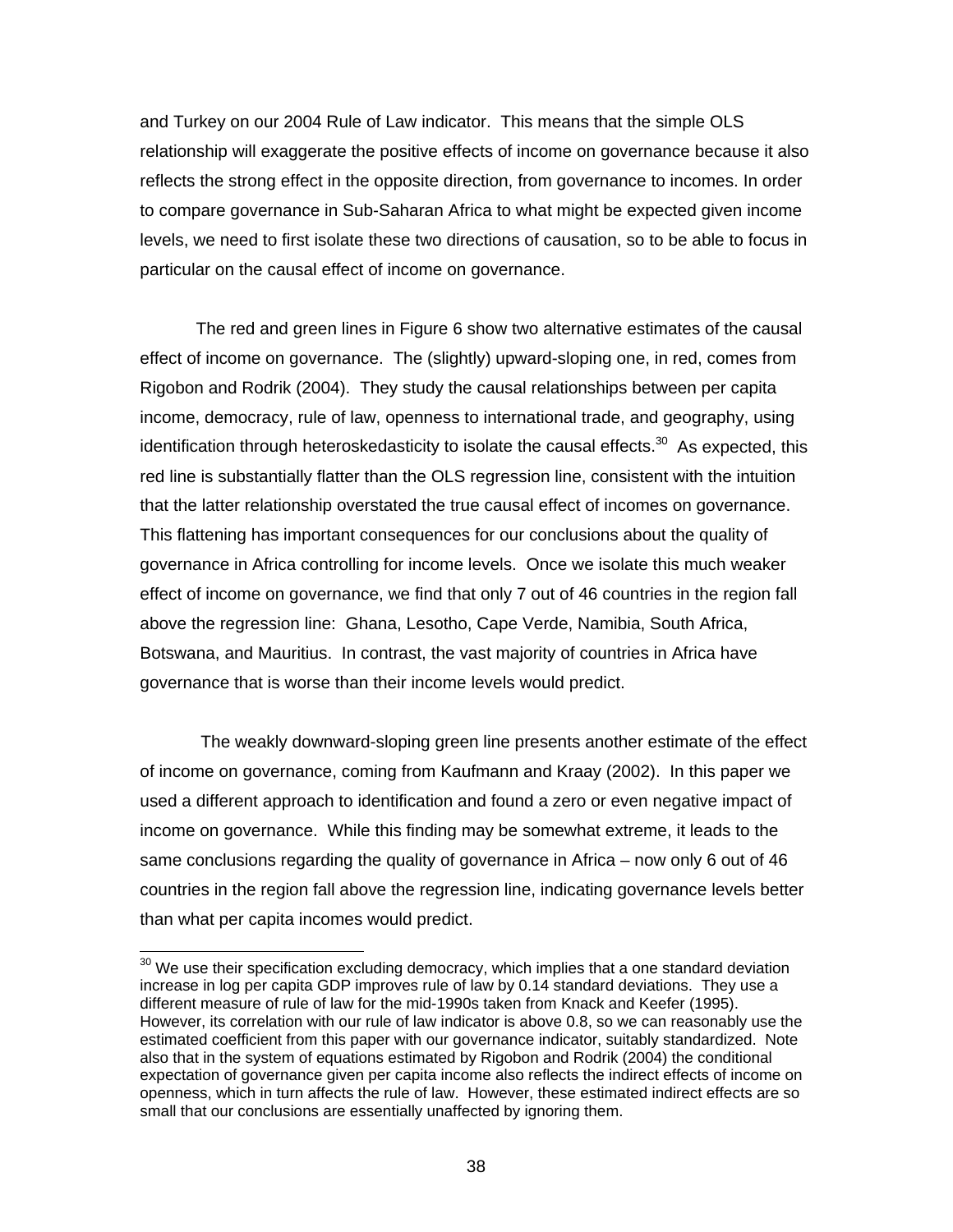Overall this evidence suggests that it would be inappropriate to discount the governance performance of countries in Sub-Saharan Africa based on their low income levels. The reason is simple. The only way to justify such a discount is to argue that higher incomes exert a positive causal effect on governance. But available evidence suggests that the causal impact of incomes on governance is small. Rather, the observed correlation between governance and per capita incomes primarily reflects causation in the other direction: better governance raises per capita incomes.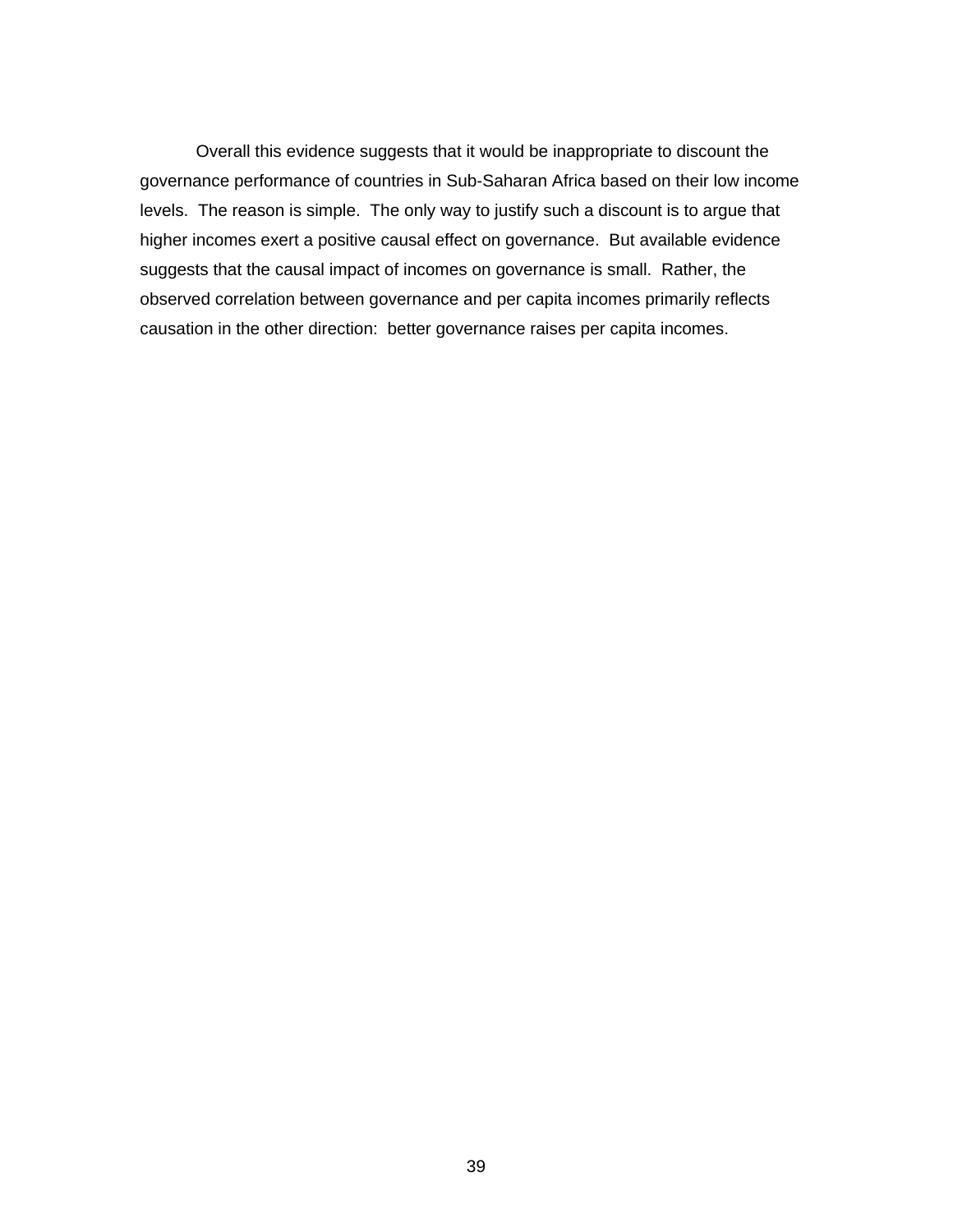#### **6. Conclusions**

There is by now broad consensus among academics and policymakers alike that good governance matters for economic development. There is also growing awareness in the aid community that good governance matters for the effectiveness of development assistance. In light of this it is important to be able to measure levels and changes over time in governance across countries. This paper represents the latest installment of our aggregate governance indicators which seek to provide such information. Relative to previous years, these indicators reflect a significant expansion of our underlying data set of several hundred individual variables measuring perceptions of governance, drawn from 37 separate data sources.

In our work we have emphasized the difficulty of measuring governance. We have argued that one of the strengths of our composite governance indicators is that they can be more informative than individual data sources: on average the aggregation reduces the margin of error by about one-half. Further, given the increasing number of separate data sources now at our disposal to construct these aggregate indicators, we find that the margins of error of the latest period under measure are smaller than in earlier periods. However, these margins of error, even in our most recent aggregate indicators, still remain substantial, and thus all our previous cautionary suggestions regarding interpretation continue to apply.

At the same time, we have emphasized that these margins of error are not unique to perceptions-based measures of governance, but are an important feature of all efforts to measure governance. In fact, in previous work we have documented that objective measures also have substantial margins of error. Moreover, we believe that the type of perceptions data on which we rely provides insights into governance that are difficult to obtain from more objective or quantifiable measures. For example, we show that firms' perceptions of the difficulty of starting a new business, or of their tax burdens, do not depend solely on the relevant legal framework governing business entry and taxation. Rather, firms' views on these issues are also importantly influenced by the degree of corruption in their country (particularly so in developing countries), suggesting that not only do formal rules matter, but also the institutional environment in which these rules are applied and enforced. Thus, wherever objective data on governance or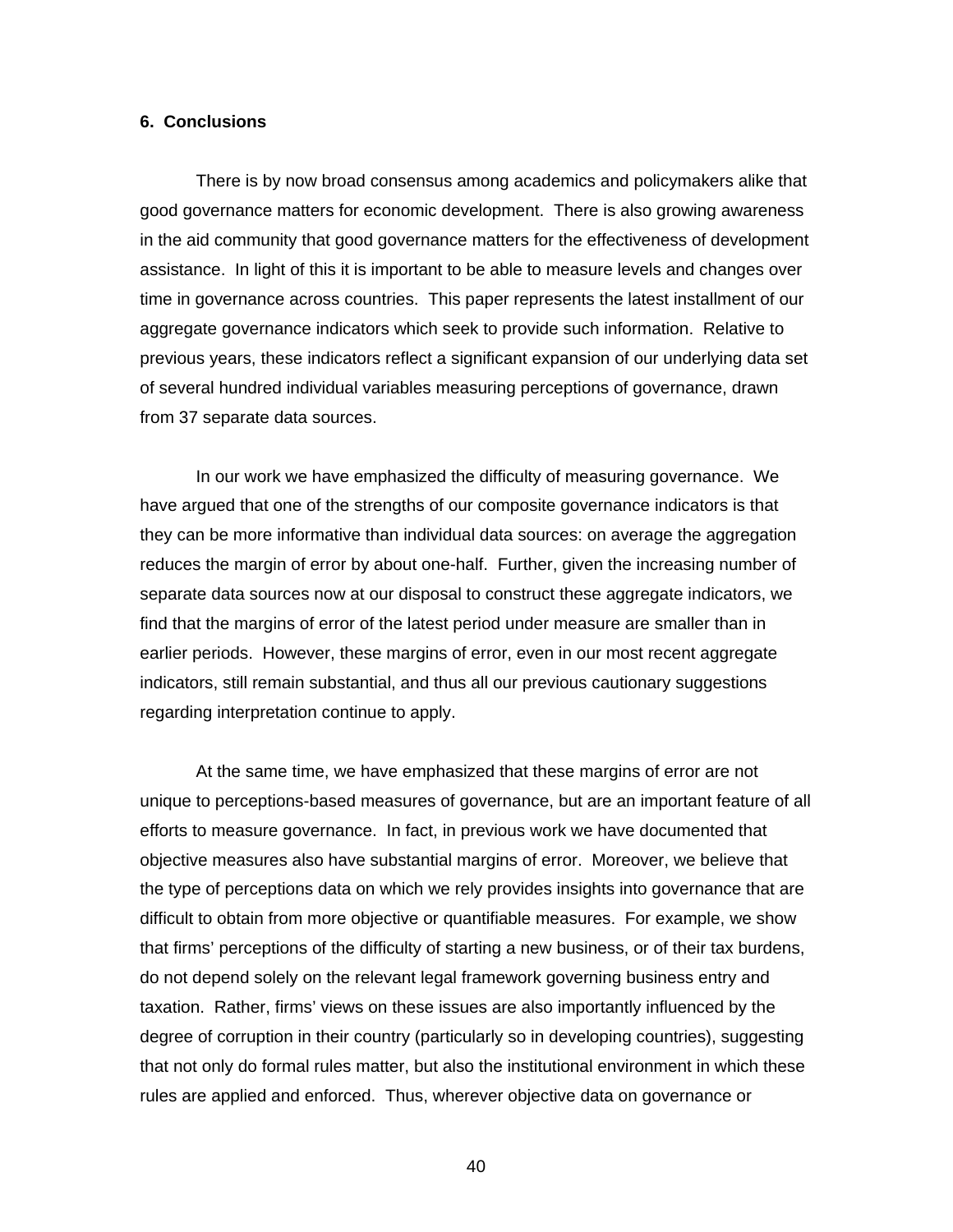investment climate are collected (such as de jure data of the numbers of steps required by the regulations to start a business), a comprehensive analysis of governance and institutional change ought to be complemented by data from the reports of the economic agents on the ground, such as firms or users of services, which inevitably will contain an element of subjectivity.

 Policymakers are often particularly interested in *trends* in institutional quality: is governance improving or worsening over time in a particular country? As we have emphasized in our work, the presence of measurement error in all types of governance indicators, including our own, makes assessing trends in governance a challenging undertaking. In this paper we developed a formal statistical methodology, as well as a simple rule of thumb, for identifying changes in governance that are likely to be statistically and practically significant. Over the eight-year period from 1996-2004 spanned by our governance indicators, we find that in about 5 to 7 percent of countries we can be confident (at the 90 percent significance level) that governance has changed substantially. And at a lower 75 percent significance level, roughly 20 percent of all observed changes stand out as significant. Importantly, we show that there is a great deal of agreement among our many data sources about the direction of change in governance in these countries. Overall this reminds us that while often institutional quality changes takes place haltingly, gradually, or not at all, there are also countries where one can point to sharp improvements or deteriorations even over a fairly short eight-year period. Significant and rapid institutional change, while not the norm, is feasible and does take place in practice.

 Finally, we have discussed two important issues that arise in interpreting the strong positive correlation between governance and income levels. Some observers have argued that these positive correlations are substantially due to "halo effects" perceptions of governance in rich countries are good simply because the countries are rich. We have argued that such halo effects would need to be implausibly large to account for cross-country correlations between governance and incomes.

We have also considered the frequently-heard argument that poor levels of governance should be significantly discounted where the country is poor. Put differently, to what extent does it make sense to ask whether a country is well or poorly governed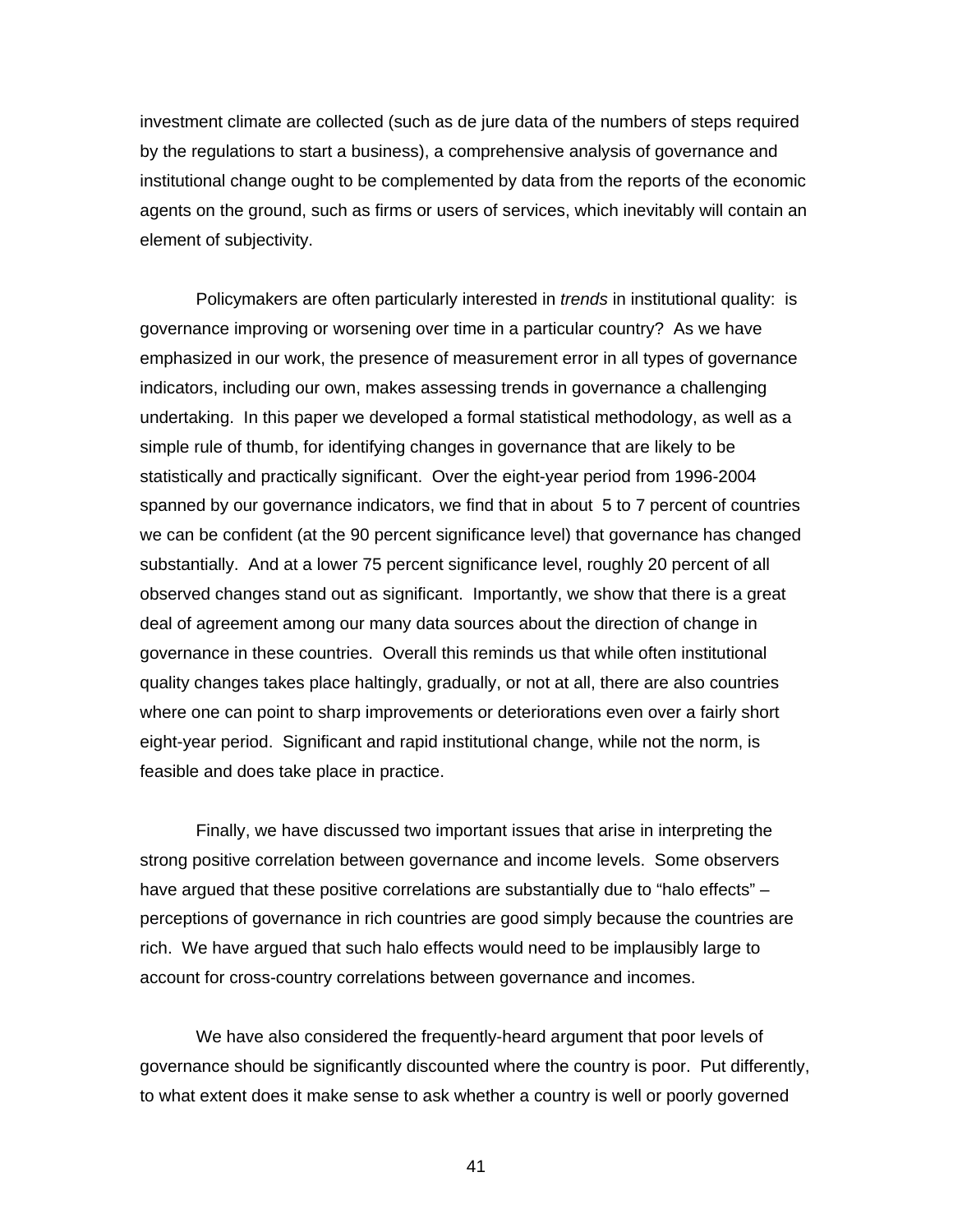*given* its income level? This issue is often raised in the context of Sub-Saharan Africa, where too many countries are both very poor, and very poorly governed. We make the simple observation that in order to answer this question, it is necessary to isolate the causal impact of income levels on governance. Simply relying on the observed correlation is inappropriate, as much of this reflects strong causal effects running from governance to per capita incomes. While identifying the effects of income on governance is difficult, the few available estimates suggest that this feedback effect is minimal. As a result, there is little basis on which to argue that the poor governance performance many countries in Sub-Saharan Africa should be discounted simply based on low income levels.

In conclusion, it is important to keep some perspective on this contribution. While these aggregate governance indicators have been useful in providing a general snapshot of the countries of the world for various broad components of governance, now for 8 years, and while the margins of error have declined over time, they remain a rather blunt instrument for specific policy advice at the country level. As we have argued in the past, these aggregate indicators need to be complemented with in-depth in-country governance diagnostics, based on micro-surveys of households, firms and public officials within the country. The lessons being drawn from these combined aggregate and micro-data sets do point to the importance of moving concretely to the next stage of governance reforms, in Africa and elsewhere. These, among others, are to stress reforms in transparency (such as natural resource revenue transparency mechanisms, disclosure of assets of politicians, voting records of parliamentarians, political campaign contributions, and fiscal accounts), in altering incentives in institutions so to increasingly focus on prevention and deterrence (rather than overly relying on prosecutions), and in working more closely with other key actors outside the public sector as well, such as the heretofore neglected private sector.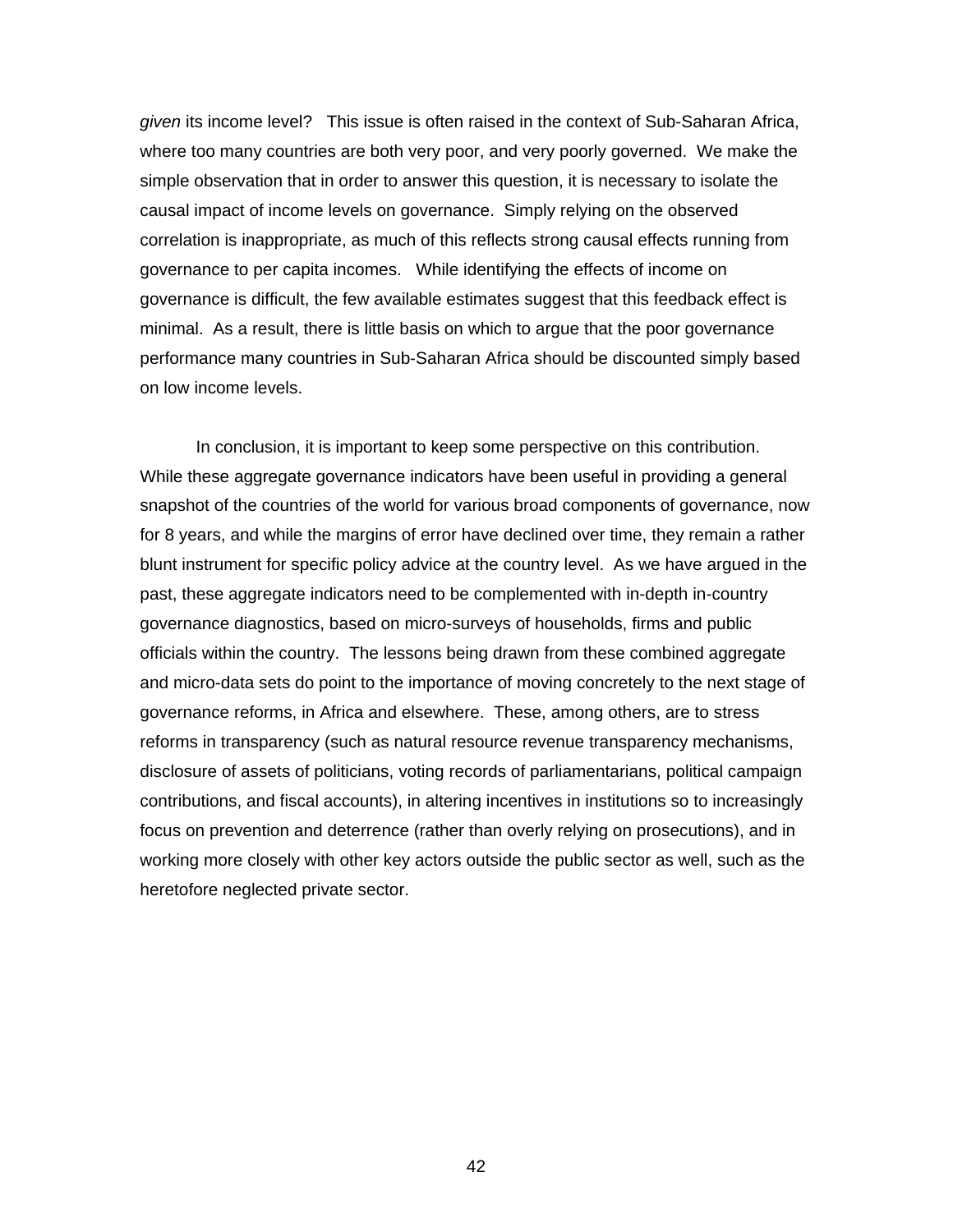#### **References**

- Acemoglu, Daron, Simon Johnson, and James Robinson. "The Colonial Origins of Comparative Development. *American Economic Review*. 91(5):1369-1401.
- Alcala, Francisco and Antonio Ciccone (2004). "Trade and Productivity". *Quarterly Journal of Economics.* 119(2):613-46.
- Efron, Bradley and Carl Morris (1971). "Limiting the Risk of Bayes and Empirical Bayes Estimators – Part 1: The Bayes Case." *Journal of the American Statistical Association* 66:807-15.
- (1972). "Limiting the Risk of Bayes and Empirical Bayes Estimators Part 2: The Empirical Bayes Case." *Journal of the American Statistical Association* 67:130- 39.
- Goldberger, Arthur (1972). "Maximum Likelihood Estimation of Regressions Containing Unobservable Independent Variables." *International Economic Review* 13(1):1- 15.
- Glaeser, Edward, Rafael LaPorta, Florencio Lopez-de-Silanes, and Andrei Shleifer (2004). "Do Institutions Cause Growth?". Journal of Economic Growth.
- Hall, Robert E., and Charles Jones (1999). "Why Do Some Countries Produce So Much More Output per Worker than Others?" *Quarterly Journal of Economics*, 114(1):83-116.
- Hellman, Joel, Geraint Jones, Daniel Kaufmann and Mark Schankerman (2000) 'Measuring Governance, Corruption, and State Capture: How Firms and Bureaucrats Shape the Business Environment in Transition Economies', World Bank Policy Research Working Paper No. 2312, Wash. DC.
- Kaufmann, Daniel, Aart Kraay and Pablo Zoido-Lobatón (1999a). "Aggregating Governance Indicators." World Bank Policy Research Working Paper No. 2195, Washington, D.C. http://www.worldbank.org/wbi/governance/pubs/aggindicators.html.
- ——— (1999b). "Governance Matters." World Bank Policy Research Working Paper No. 2196, Washington, D.C. http://www.worldbank.org/wbi/governance/pubs/govmatters.html.
- (2002). "Governance Matters II Updated Indicators for 2000/01." World Bank Policy Research Working Paper No. 2772, Washington, D.C. http://www.worldbank.org/wbi/governance/pubs/govmatters3.html.
- Kaufmann, Daniel and Aart Kraay (2002). "Growth Without Governance". Economia. 3(1):169-215.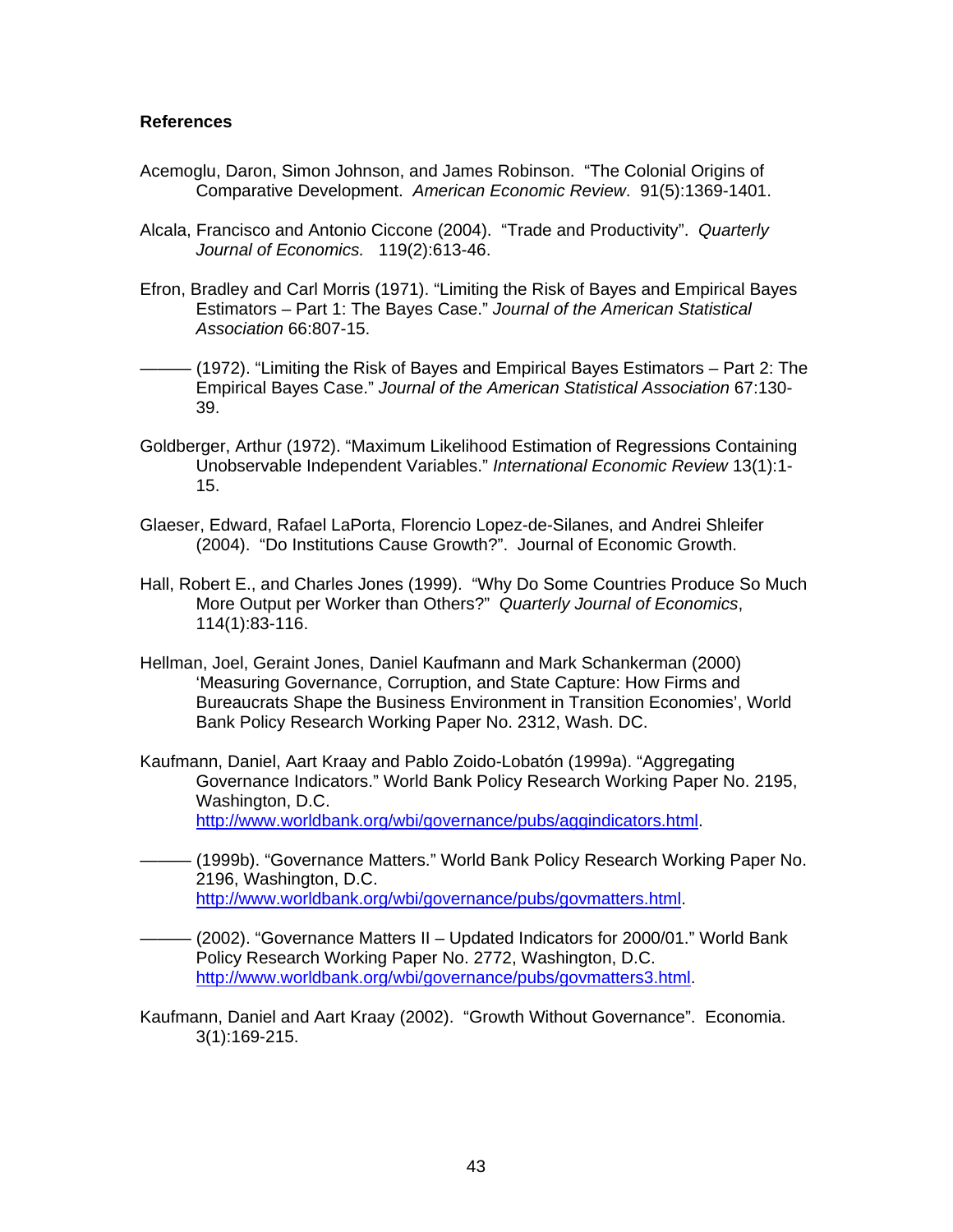- Kaufmann, Daniel, Aart Kraay and Massimo Mastruzzi (2004). "Governance Matters III: Governance Indicators for 1996, 1998, 2000, and 2002". World Bank Economic Review. 18:253-287.
- Kaufmann, Daniel, and Shang-Jin Wei, 'Does Grease Money Speed Up the Wheels of Commerce?'World Bank Policy Research Working Paper No. 2254, Wash. DC, December 1999
- Knack, Steven and Philip Keefer (1995). "Institutions and Economic Performance: Cross-Country Tests Using Alternative Measures*.*" *Economics and Politics*, 7, 207-227.
- Rigobon, Roberto and Dani Rodrik (2004). "Rule of Law, Democracy, Openness, and Income: Estimating the Interrelationships. Manuscript. MIT and Kennedy **School**
- Rodrik, Dani, Arvind Subramanian, and Francesco Trebbi (2004). "Institutions Rule: The Primacy of Institutions over Geography and Integration in Economic Development". *Journal of Economic Growth* 9(2):131-165.
- Sachs, Jeffrey, John W. McArthur, Guido Schmidt-Traub, Margaret Kruk, Chandrika Bahadur, Michael Faye, and Gordon McCord, (2004), "Ending Africa's Poverty Trap", Brookings Papers on Economic Activity, 2004(1).
- World Bank (2004). "Doing Business in 2004: Understanding Regulation". Washington: Oxford University Press.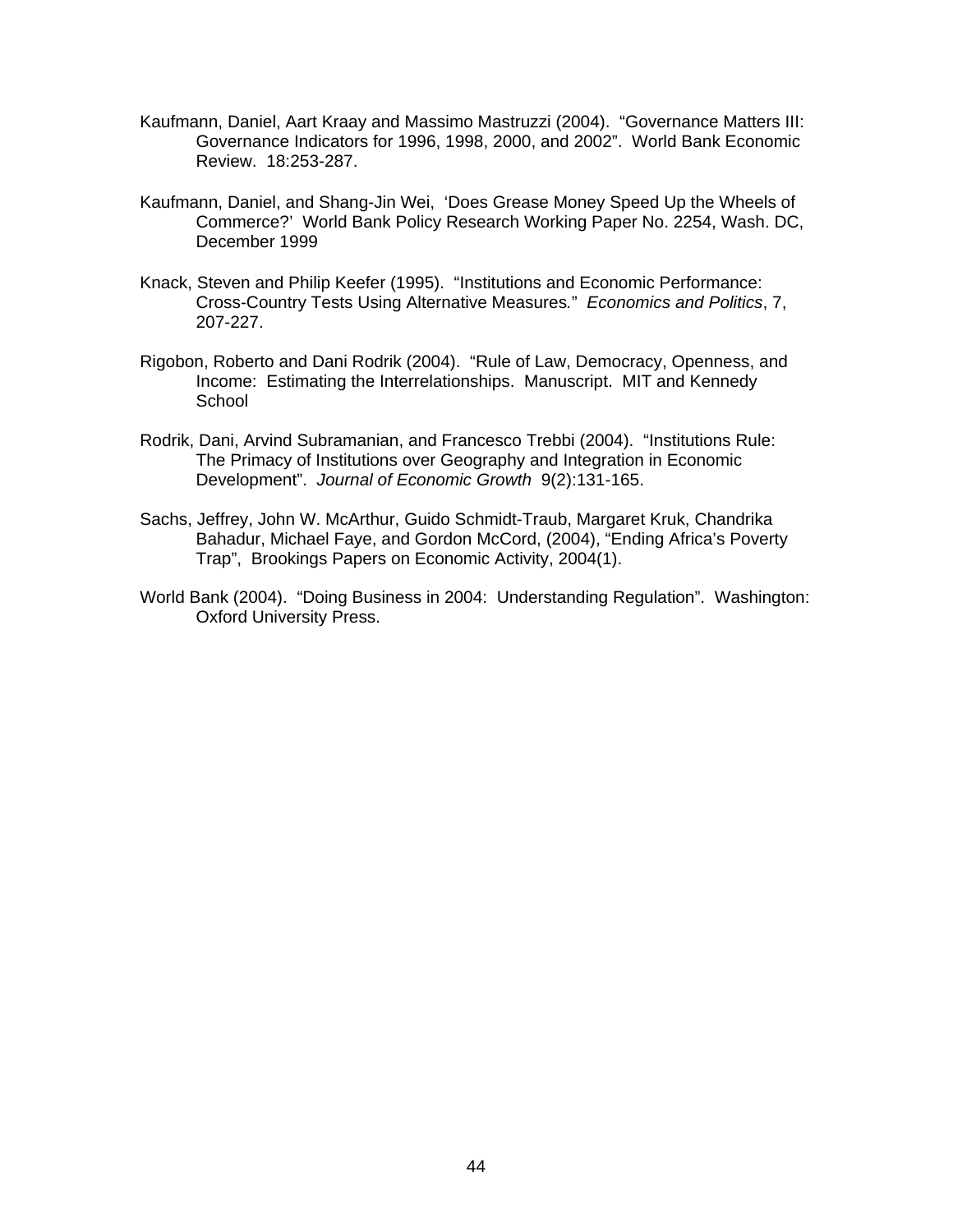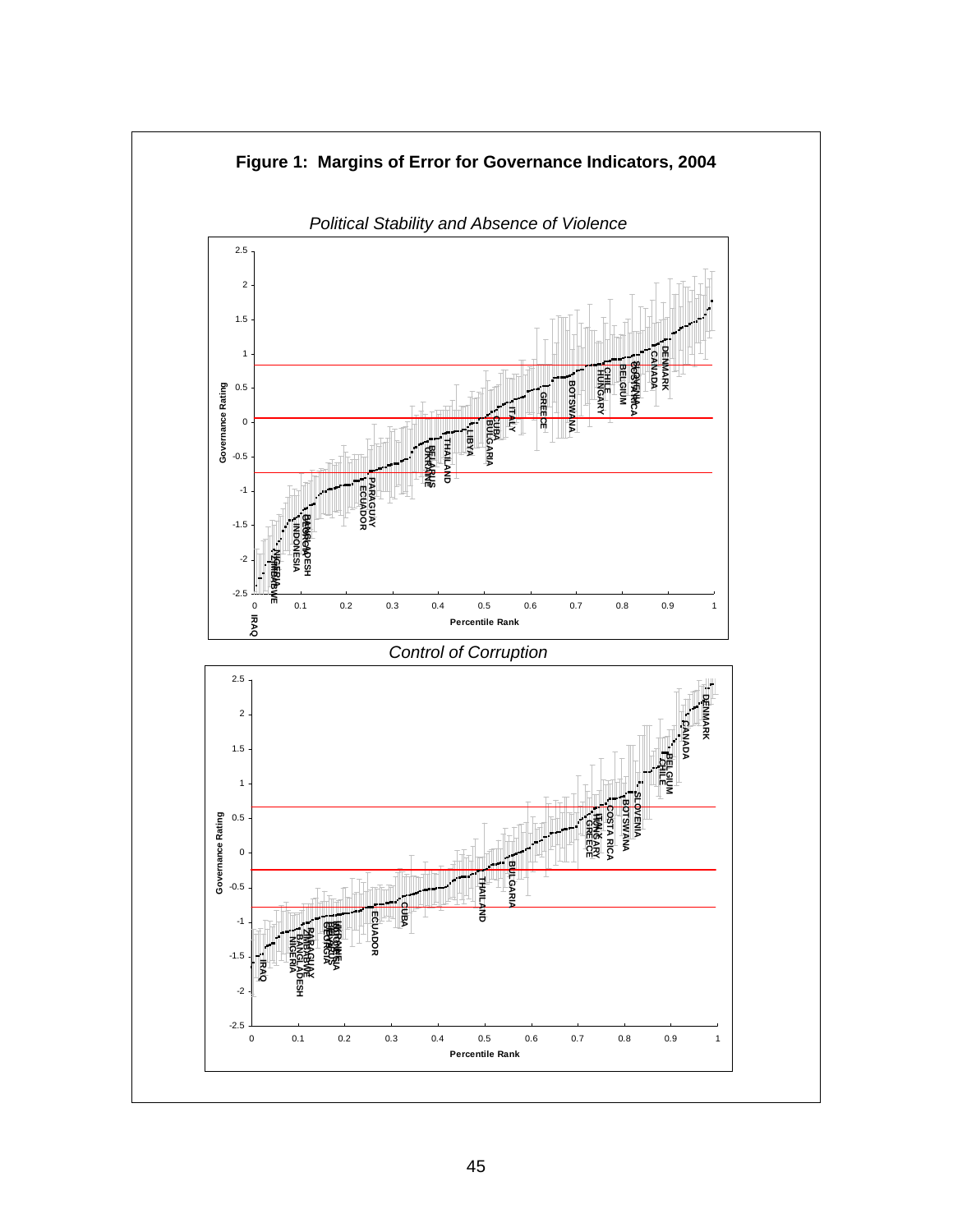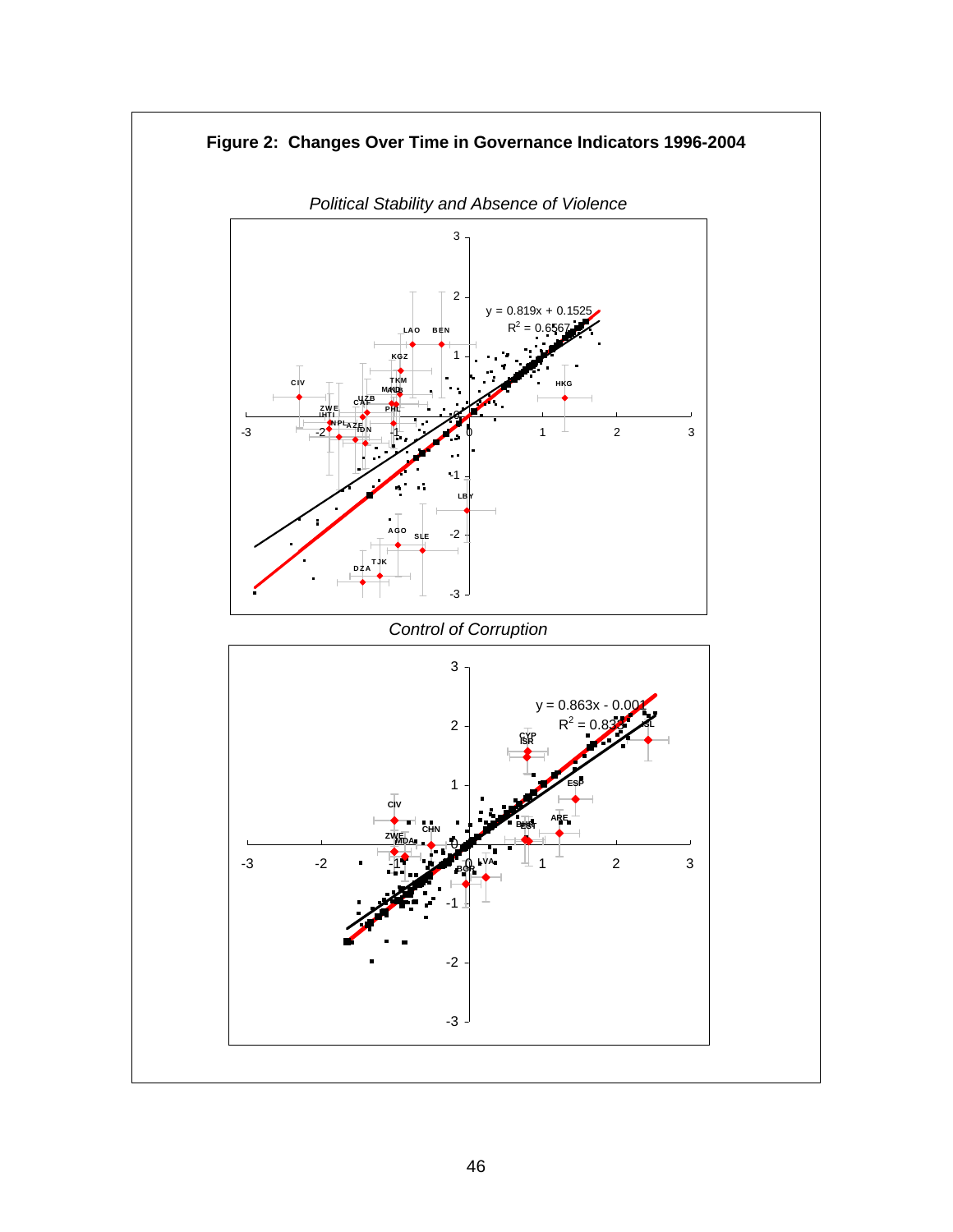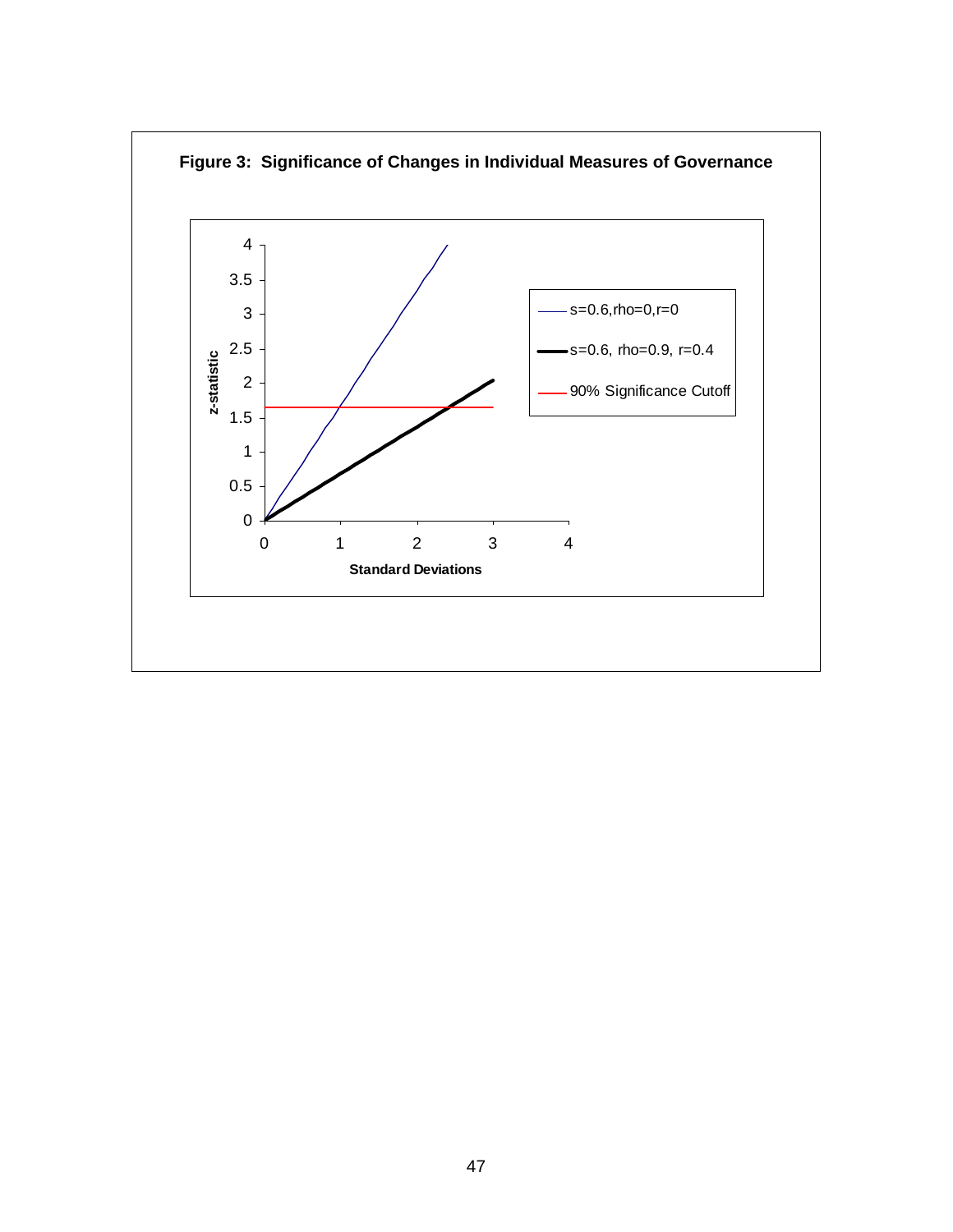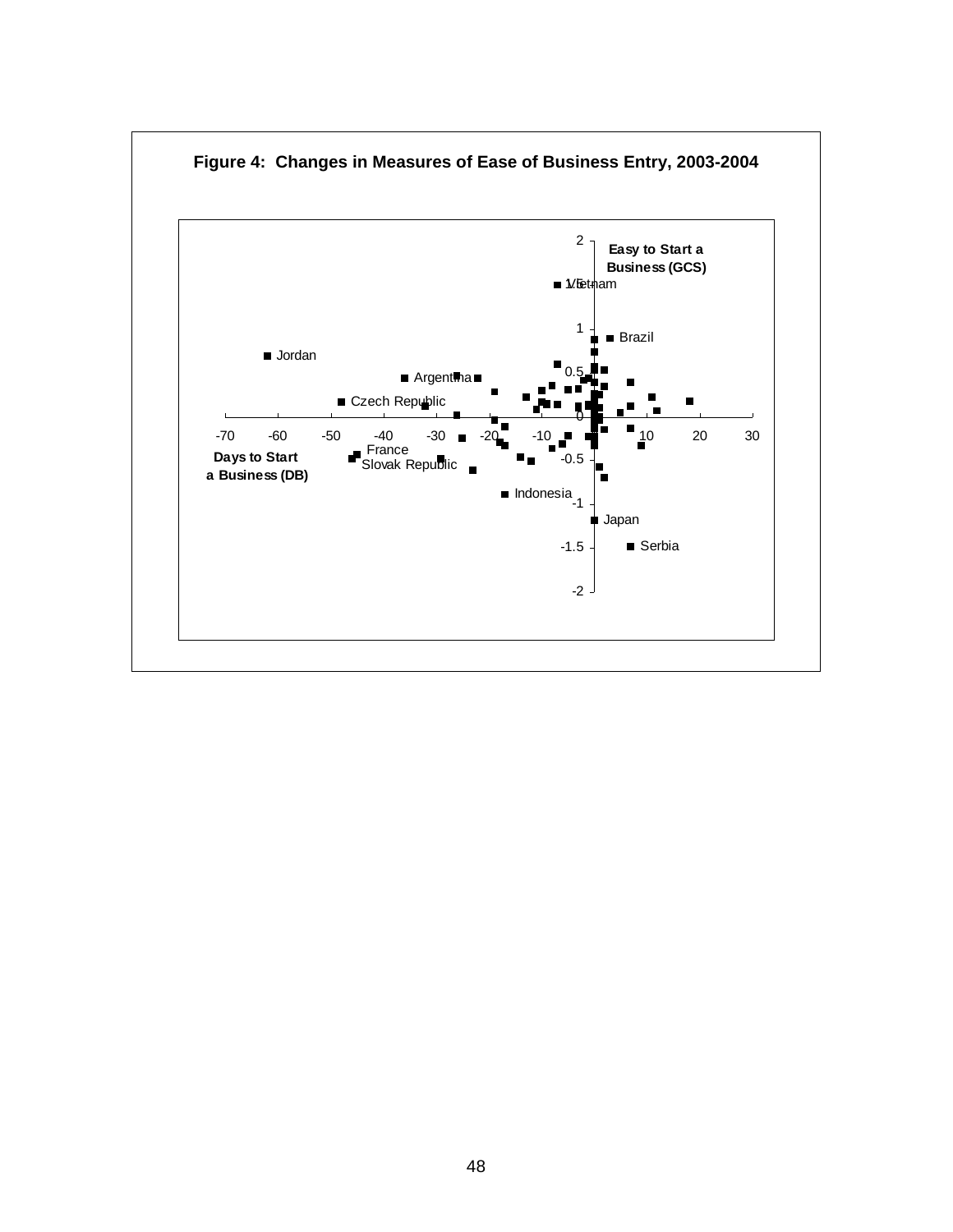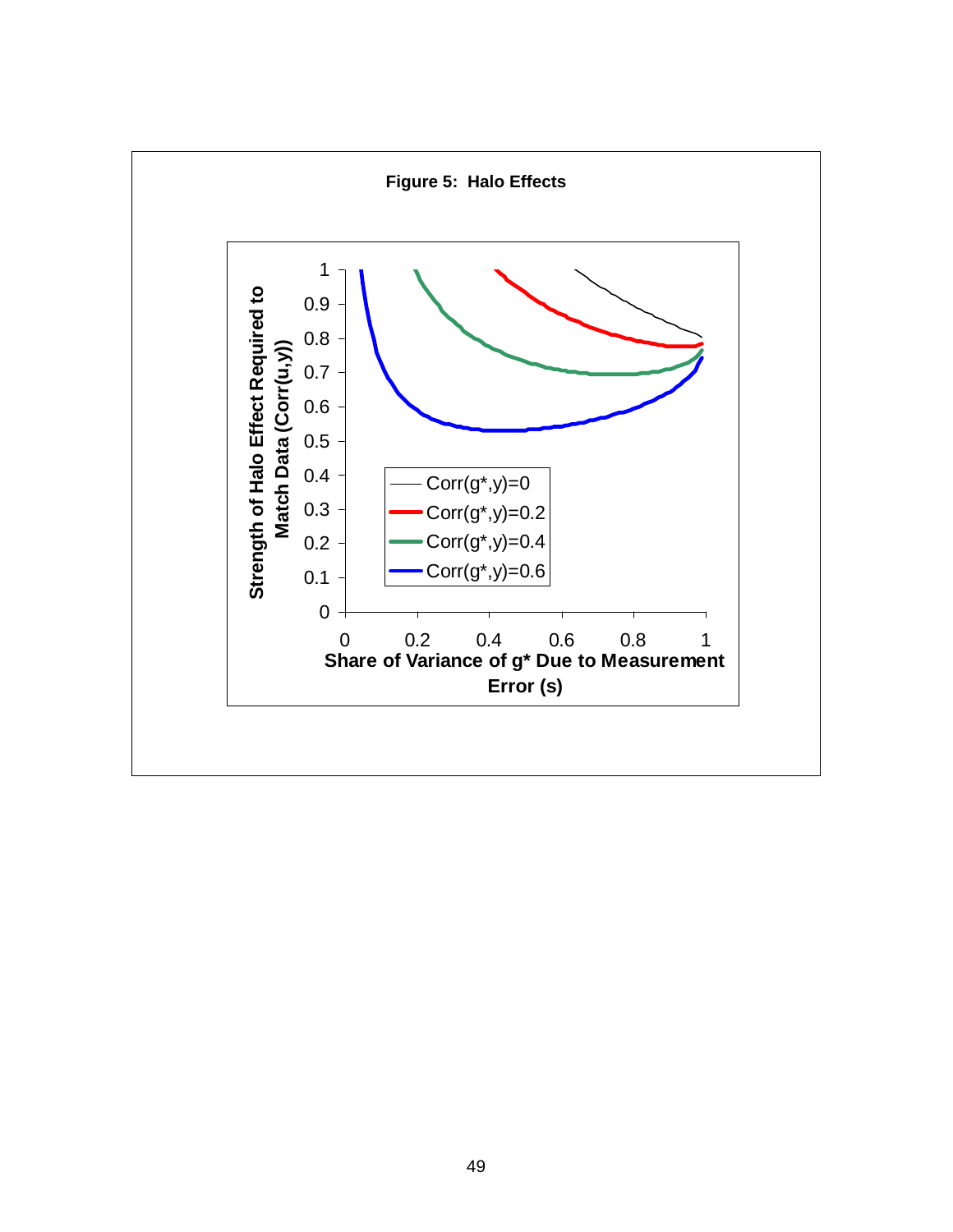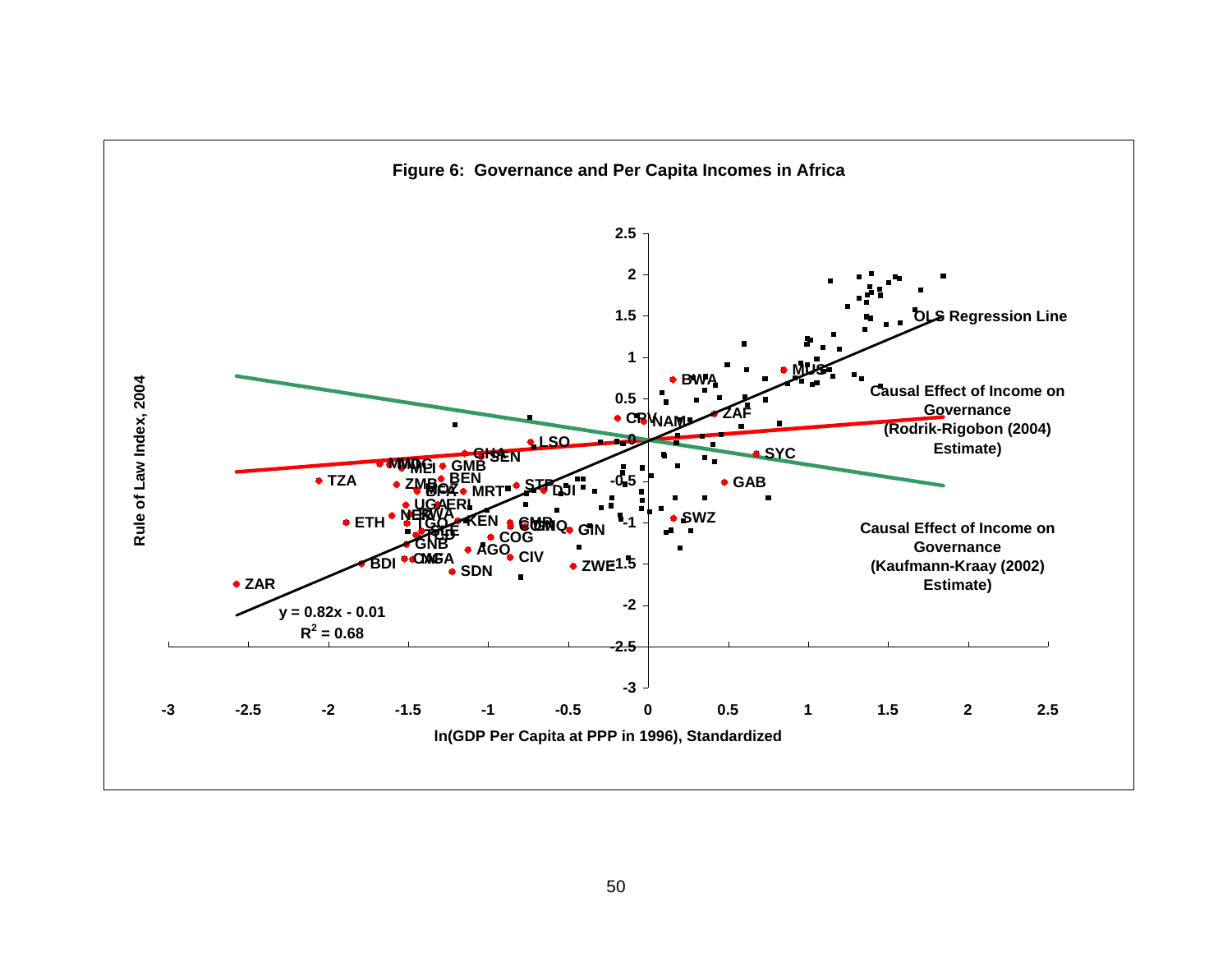#### **Table 1: Sources of Governance Data**

|                                                                    |                                            |            |                     | Country     | Repre-    |                           |      |              |                           |      |
|--------------------------------------------------------------------|--------------------------------------------|------------|---------------------|-------------|-----------|---------------------------|------|--------------|---------------------------|------|
| Source                                                             | Publication                                | Code       | Type <sub>1</sub> / | Coverage 2/ | sentative | 1996                      | 1998 | 2000         | 2002                      | 2004 |
| African Development Bank*                                          | Country Policy & Institutional Assessments | <b>ADB</b> | P                   | 50          |           |                           |      | X            | х                         | х    |
| Afrobarometer                                                      | Afrobarometer Survey                       | <b>AFR</b> | S                   | 12          |           |                           |      |              | x                         | x    |
| Asian Development Bank*                                            | Country Policy & Institutional Assessments | <b>ASD</b> | P                   | 26          |           |                           |      | X            | X                         | x    |
| Bertelsmann Foundation*                                            | Bertelsmann Transformation Index           | <b>BTI</b> | P                   | 116         |           |                           |      |              |                           | x    |
| Brown University's Center for Public Policy*                       | Global E-Governance                        | EGV        | P                   | 192         | X         |                           |      |              | x                         | x    |
| <b>Business Environment Risk Intelligence</b>                      | <b>Business Risk Service</b>               | <b>BRI</b> | P                   | 50          |           | $\boldsymbol{\mathsf{x}}$ | x    | $\mathsf{x}$ | x                         | x    |
| <b>Business Environment Risk Intelligence</b>                      | Qualitative Risk Measure                   | <b>QLM</b> | P                   | 115         | x         | x                         | x    | x            | $\boldsymbol{\mathsf{x}}$ | x    |
| Columbia University                                                | <b>State Capacity Project</b>              | CDU        | P                   | 98          | X         |                           |      | x            | X                         | X    |
| Economist Intelligence Unit                                        | <b>Country Risk Service</b>                | EIU        | P                   | 115         | X         | x                         | x    | x            | X                         | X    |
| European Bank for Reconstruction & Development                     | <b>Transition Report</b>                   | <b>EBR</b> | P                   | 26          |           | x                         | x    | X            | x                         | X    |
| Freedom House*                                                     | Countries at the Crossroads                | <b>CCR</b> | P                   | 30          |           |                           |      |              |                           | x    |
| Freedom House                                                      | Nations in Transition                      | <b>FHT</b> | P                   | 27          |           | x                         | x    | x            | $\mathsf{x}$              | x    |
| Freedom House                                                      | Freedom in the World                       | <b>FRH</b> | P                   | 192         | x         | X                         | x    | x            | X                         | х    |
| Furnar*                                                            | Index of Budget Transparency               | LAI        | S                   | 10          |           |                           |      |              | X                         | x    |
| Gallup International                                               | <b>Gallup Millennium Survey</b>            | <b>GMS</b> | S                   | 60          |           |                           |      | X            |                           |      |
| Gallup International                                               | 50th Anniversary Survey                    | <b>GLP</b> | S                   | 44          |           |                           | x    |              |                           |      |
| Gallup International                                               | Voice of the People Survey                 | GAL        | S                   | 62          |           |                           |      |              | X                         | x    |
| Global Insight's DRI McGraw-Hill                                   | <b>Country Risk Review</b>                 | <b>DRI</b> | P                   | 111         | x         | x                         | x    | X            | X                         | X    |
| Heritage Foundation/Wallstreet Journal                             | Economic Freedom Index                     | <b>HER</b> | P                   | 161         | X         | X                         | x    | X            | X                         | x    |
| IJET Travel Intelligence*                                          | <b>Country Security Risk Assessment</b>    | <b>IJT</b> | P                   | 167         | х         |                           |      |              |                           | x    |
| 1/ P=Poll, S=Survey                                                |                                            |            |                     |             |           |                           |      |              |                           |      |
| 2/ Countries included in most recently available version of source |                                            |            |                     |             |           |                           |      |              |                           |      |

\* indicates new source added in 2004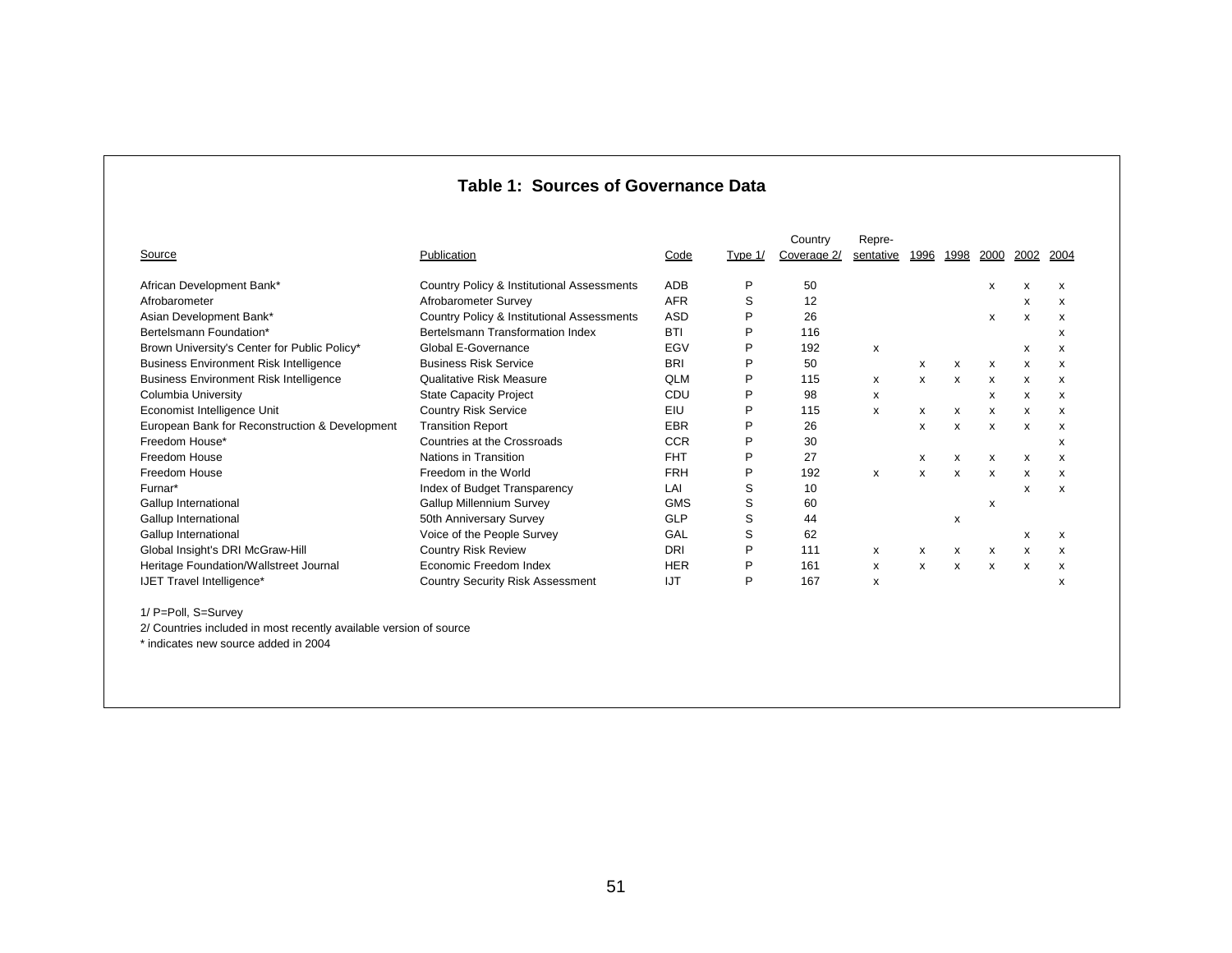| Source                                                                                                                            | Publication                                   | Code        | Type $1/$ | Country<br>Coverage 2/ | Repre-<br>sentative | 1996         | 1998                      | 2000         | 2002         | 2004                      |
|-----------------------------------------------------------------------------------------------------------------------------------|-----------------------------------------------|-------------|-----------|------------------------|---------------------|--------------|---------------------------|--------------|--------------|---------------------------|
| Institute for Management and Development                                                                                          | World Competitiveness Yearbook                | <b>WCY</b>  | S         | 49                     |                     | x            | x                         | x            | x            | X                         |
| International Research & Exchanges Board*                                                                                         | Media Sustainability Index                    | <b>MSI</b>  | P         | 18                     |                     |              |                           |              | X            | X                         |
| Latinobarometro                                                                                                                   | Latinobarometro Surveys                       | <b>LBO</b>  | S         | 17                     |                     | $\mathsf{x}$ | $\boldsymbol{\mathsf{x}}$ | $\mathsf{x}$ | $\mathsf{x}$ | $\boldsymbol{\mathsf{x}}$ |
| Merchant International Group*                                                                                                     | <b>Gray Area Dynamics</b>                     | <b>MIG</b>  | P         | 155                    | X                   |              |                           |              | X            | $\boldsymbol{\mathsf{x}}$ |
| Political & Economic Risk Consultancy*                                                                                            | <b>Corruption Survey</b>                      | <b>PRC</b>  | S         | 14                     |                     |              | X                         | X            | X            | $\boldsymbol{\mathsf{x}}$ |
| <b>Political Risk Services</b>                                                                                                    | International Country Risk Guide              | <b>PRS</b>  | P         | 140                    | X                   | X            | X                         | $\mathsf{x}$ | X            | X                         |
| <b>PriceWaterhouseCoopers</b>                                                                                                     | Opacity Index                                 | <b>PWC</b>  | S         | 35                     |                     |              |                           | x            |              |                           |
| <b>Reporters Without Borders</b>                                                                                                  | <b>Reporters Without Borders</b>              | <b>RSF</b>  | P         | 138                    | X                   |              |                           |              | X            | $\mathsf{x}$              |
| State Department / Amnesty International                                                                                          | Human Rights Dataset                          | HUM / PTS   | P         | 192                    | X                   | x            | x                         | x            | X            | X                         |
| United Nations Economic Commission for Africa*                                                                                    | Africa Governance Indicators                  | AGI         | P         | 23                     |                     |              |                           | X            | X            | X                         |
| USAID / Vanderbilt University*                                                                                                    | Democracy Surveys in Central America          | <b>USD</b>  | S         | 8                      |                     |              |                           |              |              | x                         |
| World Bank                                                                                                                        | <b>Business Enterprise Environment Survey</b> | <b>BPS</b>  | S         | 27                     |                     |              |                           | х            | x            | x                         |
| <b>World Bank</b>                                                                                                                 | World Business Environment Survey             | <b>WBS</b>  | S         | 80                     | X                   |              | X                         | x            |              |                           |
| <b>World Bank</b>                                                                                                                 | Country Policy & Institutional Assessments    | <b>PIA</b>  | P         | 136                    |                     | X            | X                         | x            | X            | X                         |
| World Economic Forum                                                                                                              | <b>Global Competitiveness Report</b>          | GCS         | S         | 104                    | $\mathsf{x}$        | X            | X                         | x            | X            | X                         |
| <b>World Economic Forum</b>                                                                                                       | Africa Competitiveness Report                 | <b>GCSA</b> | S         | 23                     |                     |              | X                         |              |              |                           |
| World Markets Research Center                                                                                                     | World Markets Online                          | <b>WMO</b>  | P         | 202                    | x                   |              |                           |              | x            | x                         |
| 1/ P=Poll, S=Survey<br>2/ Countries included in most recently available version of source<br>* indicates new source added in 2004 |                                               |             |           |                        |                     |              |                           |              |              |                           |

# **Table 1, Cont'd: Sources of Governance Data**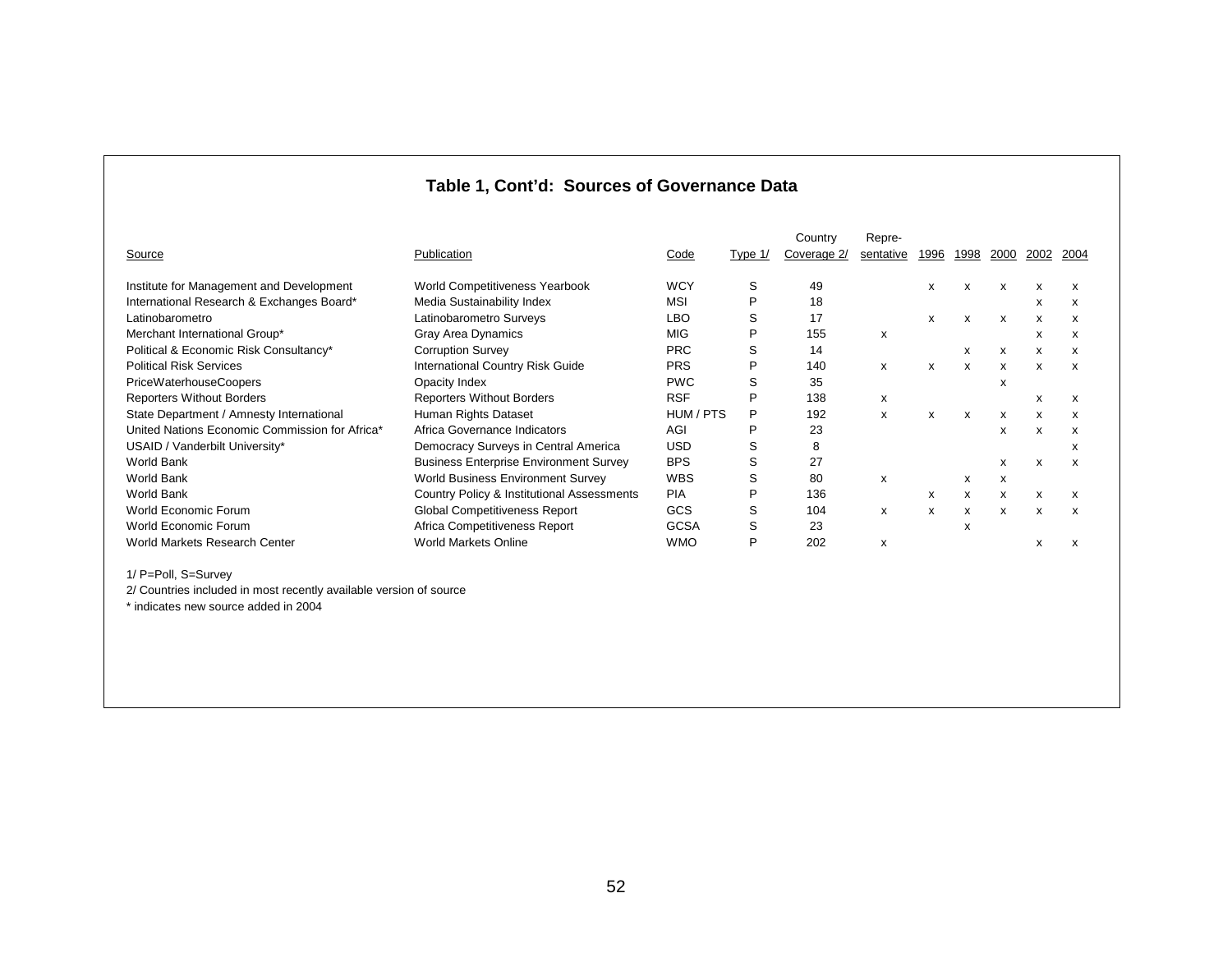|                               | Voice and<br><b>Accountability</b>                | <b>Political</b><br><b>Stability</b> | <b>Government</b><br><b>Effectiveness</b> | <b>Regulatory</b><br>Quality | <b>Rule of Law</b> | Control of<br><b>Corruption</b> | Average |
|-------------------------------|---------------------------------------------------|--------------------------------------|-------------------------------------------|------------------------------|--------------------|---------------------------------|---------|
| <b>Number of Countries</b>    |                                                   |                                      |                                           |                              |                    |                                 |         |
| 1996                          | 192                                               | 165                                  | 180                                       | 182                          | 167                | 151                             | 173     |
| 1998                          | 192                                               | 166                                  | 184                                       | 185                          | 186                | 184                             | 183     |
| 2000                          | 192                                               | 166                                  | 187                                       | 188                          | 188                | 187                             | 185     |
| 2002                          | 199                                               | 186                                  | 202                                       | 197                          | 197                | 197                             | 196     |
| 2004                          | 207                                               | 207                                  | 209                                       | 204                          | 208                | 204                             | 207     |
|                               | <b>Median Number of Sources Per Country</b>       |                                      |                                           |                              |                    |                                 |         |
| 1996                          | 4                                                 | 4                                    | 4                                         | 4                            | 6                  | 4                               | 4       |
| 1998                          | $\overline{4}$                                    | 4                                    | 4                                         | $\overline{4}$               | $\overline{7}$     | 5                               | 5       |
| 2000                          | 5                                                 | 6                                    | 6                                         | 5                            | 8                  | $\overline{7}$                  | 6       |
| 2002                          | $\overline{7}$                                    | $\overline{7}$                       | 8                                         | $\overline{7}$               | 10                 | 8                               | 8       |
| 2004                          | 8                                                 | 8                                    | 9                                         | 8                            | 11                 | 8                               | 9       |
|                               | Proportion of Countries with Only One Data Source |                                      |                                           |                              |                    |                                 |         |
| 1996                          | 0.15                                              | 0.13                                 | 0.21                                      | 0.15                         | 0.07               | 0.18                            | 0.15    |
| 1998                          | 0.14                                              | 0.10                                 | 0.19                                      | 0.13                         | 0.11               | 0.18                            | 0.14    |
| 2000                          | 0.14                                              | 0.06                                 | 0.07                                      | 0.07                         | 0.05               | 0.07                            | 0.08    |
| 2002                          | 0.10                                              | 0.10                                 | 0.05                                      | 0.07                         | 0.07               | 0.08                            | 0.08    |
| 2004                          | 0.06                                              | 0.06                                 | 0.08                                      | 0.08                         | 0.08               | 0.08                            | 0.07    |
| <b>Average Standard Error</b> |                                                   |                                      |                                           |                              |                    |                                 |         |
| 1996                          | 0.26                                              | 0.36                                 | 0.29                                      | 0.34                         | 0.26               | 0.29                            | 0.30    |
| 1998                          | 0.25                                              | 0.30                                 | 0.29                                      | 0.34                         | 0.25               | 0.25                            | 0.28    |
| 2000                          | 0.25                                              | 0.32                                 | 0.25                                      | 0.32                         | 0.22               | 0.24                            | 0.27    |
| 2002                          | 0.21                                              | 0.26                                 | 0.22                                      | 0.22                         | 0.19               | 0.20                            | 0.22    |

#### **Table 2: Summary Statistics on Governance Indicators**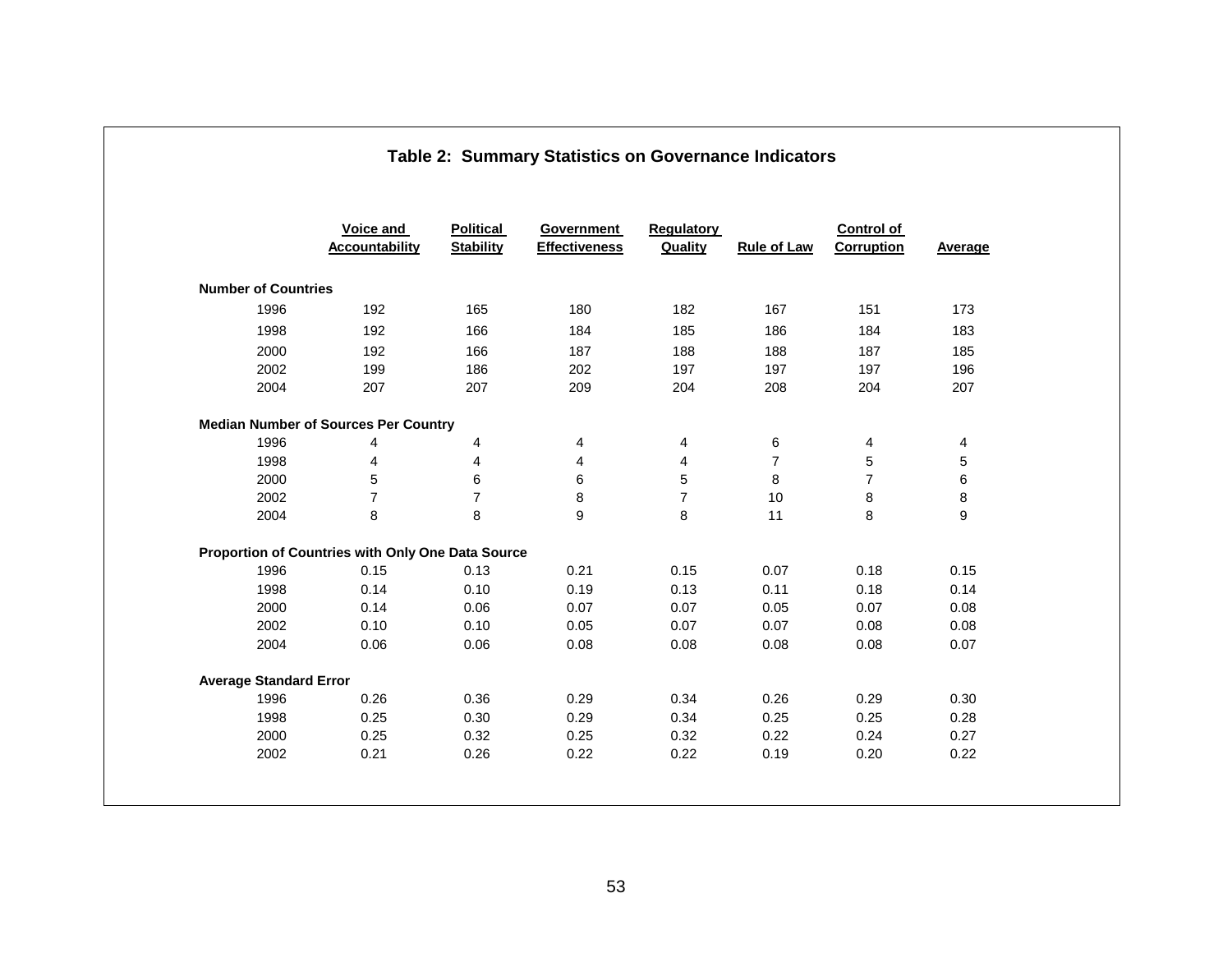# **Table 3: Classifying Countries for the MCA**

|                                  |      | <b>Control of Corruption</b> |                                | <b>WMO</b> | DRI            | GCS  |
|----------------------------------|------|------------------------------|--------------------------------|------------|----------------|------|
|                                  | 2004 | 2000                         | 1996                           | 2004       | 2004           | 2004 |
| Probability of Being             |      |                              |                                |            |                |      |
| Above the Median Is:             |      |                              |                                |            |                |      |
|                                  |      |                              | <b>Number of Countries</b>     |            |                |      |
| Below 10%                        | 17   | 15                           | 16                             | 10         | 5              | 3    |
| Below 25%                        | 24   | 24                           | 19                             | 17         | 11             | 6    |
| Between 25% and 75%              | 20   | 20                           | 18                             | 38         | 11             | 12   |
| Above 75%                        | 26   | 25                           | 15                             | 15         | 12             | 12   |
| Above 90%                        | 23   | 22                           | 11                             | 6          | $\overline{7}$ | 8    |
| <b>Total Number of Countries</b> | 70   | 69                           | 52                             | 70         | 34             | 30   |
|                                  |      |                              | <b>Proportion of Countries</b> |            |                |      |
| Below 10%                        | 0.24 | 0.22                         | 0.31                           | 0.14       | 0.15           | 0.10 |
| Below 25%                        | 0.34 | 0.35                         | 0.37                           | 0.24       | 0.32           | 0.20 |
| Between 25% and 75%              | 0.29 | 0.29                         | 0.35                           | 0.54       | 0.32           | 0.40 |
| Above 75%                        | 0.37 | 0.36                         | 0.29                           | 0.21       | 0.35           | 0.40 |
| Above 90%                        | 0.33 | 0.32                         | 0.21                           | 0.09       | 0.21           | 0.27 |
|                                  | 0.18 | 0.25                         | 0.35                           | 0.41       | 0.42           | 0.44 |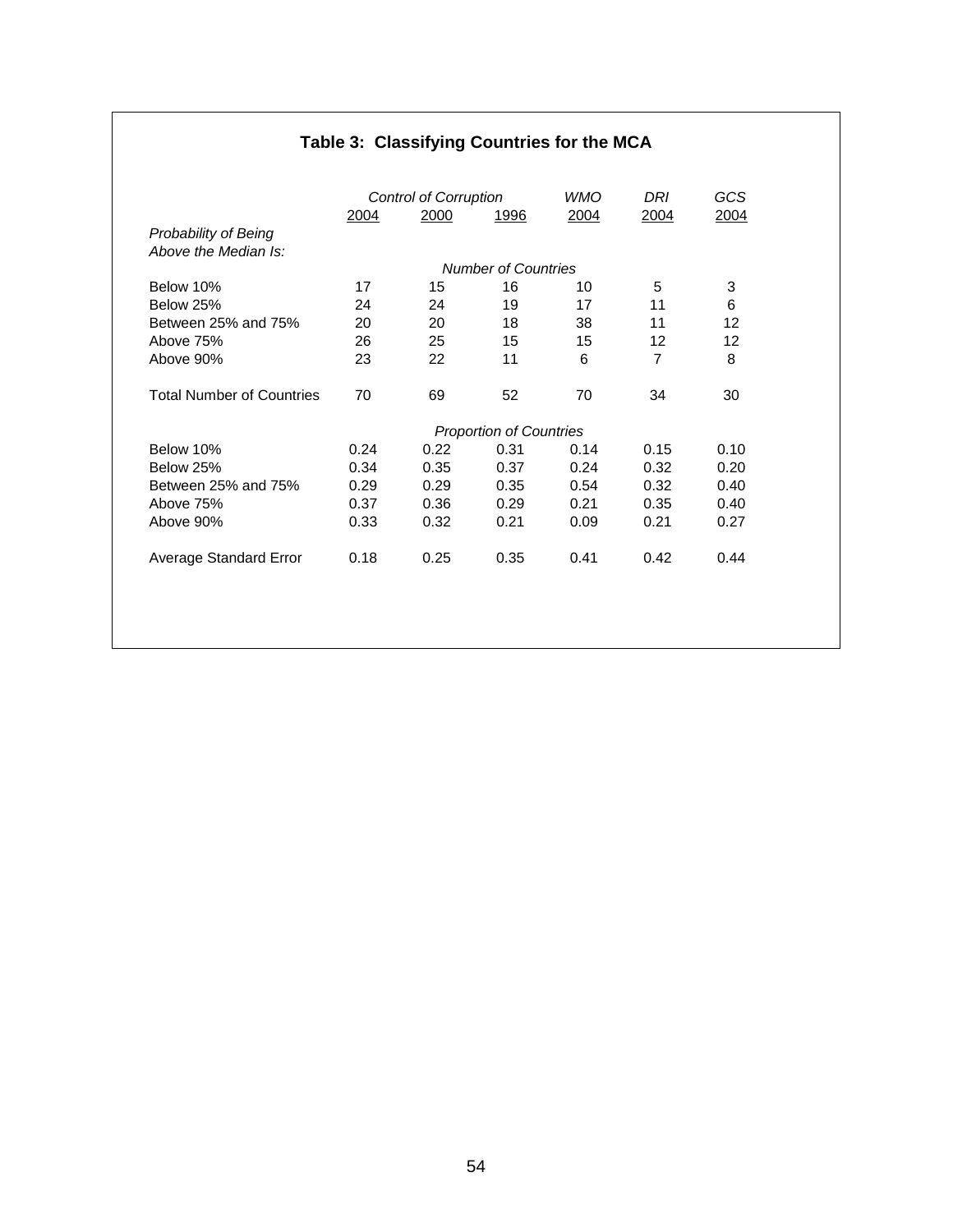|            |                                          | <b>Governance Score</b> |                    |                 |                     |              |                  |                                |                | Sources available in both periods | Added                      |                 |              | Weights |  |  |
|------------|------------------------------------------|-------------------------|--------------------|-----------------|---------------------|--------------|------------------|--------------------------------|----------------|-----------------------------------|----------------------------|-----------------|--------------|---------|--|--|
|            |                                          | 2004                    | 1996               | Change          | Agree               | No<br>change | Dis-<br>agree    | Agree/<br>(agree+<br>Disagree) |                | 2004<br>(balanced<br>sources)     | 2004<br>(sources<br>added) | <b>Balanced</b> | Added        |         |  |  |
|            | <b>Voice &amp; Accountability</b>        |                         |                    |                 |                     |              |                  |                                |                |                                   |                            |                 |              |         |  |  |
| BIH        | BOSNIA-HERZEGOVINA                       | $-0.14$                 | $-1.20$            | 1.07            | $\overline{2}$      | 0            | $\mathbf 0$      | 1.00                           | 8              | $-0.19$                           | $-0.11$                    | 0.27            | 0.74         |         |  |  |
| CAF        | CENTRAL AFRICAN REPUBLIC -1.20           |                         | $-0.17$            | $-1.03$         | $\overline{2}$      | 0            | 0                | 1.00                           | 3              | $-1.08$                           | $-1.24$                    | 0.67            | 0.36         |         |  |  |
|            | HRV CROATIA                              | 0.46                    | $-0.50$            | 0.96            | 4                   | 0            | 0                | 1.00                           | 7              | 0.34                              | 0.72                       | 0.74            | 0.27         |         |  |  |
| ERI        | <b>ERITREA</b>                           | $-1.96$                 | $-1.10$            | $-0.86$         | 1                   | 1            | 0                | 1.00                           | 4              | $-1.75$                           | $-2.03$                    | 0.62            | 0.41         |         |  |  |
|            | <b>GMB GAMBIA</b>                        | $-0.59$                 | $-1.34$            | 0.75            | 3                   | $\Omega$     | $\Omega$         | 1.00                           | 5              | $-0.46$                           | $-0.74$                    | 0.65            | 0.38         |         |  |  |
|            | <b>GHA GHANA</b>                         | 0.39                    | $-0.35$            | 0.74            | 4                   | 0            | 0                | 1.00                           | 8              | 0.38                              | 0.36                       | 0.61            | 0.41         |         |  |  |
| HTI        | <b>HAITI</b>                             | $-1.50$                 | $-0.46$            | $-1.03$         | 3                   | $\mathbf 0$  | $\mathbf 0$      | 1.00                           | 5              | $-1.66$                           | $-1.18$                    | 0.53            | 0.49         |         |  |  |
| <b>IDN</b> | <b>INDONESIA</b>                         | $-0.44$                 | $-1.15$            | 0.71            | 4                   | $\Omega$     | 1                | 0.80                           | $\overline{7}$ | $-0.33$                           | $-0.53$                    | 0.58            | 0.44         |         |  |  |
| <b>ISR</b> | <b>ISRAEL</b>                            | 0.46                    | 1.07               | $-0.62$         | 4                   | 0            | 1                | 0.80                           | 5              | 0.45                              | 0.38                       | 0.78            | 0.24         |         |  |  |
| CIV        | <b>IVORY COAST</b>                       | $-1.46$                 | $-0.19$            | $-1.27$         | 4                   | $\mathbf 0$  | 0                | 1.00                           | 4              | $-1.34$                           | $-1.54$                    | 0.71            | 0.32         |         |  |  |
|            | KGZ KYRGYZ REPUBLIC                      | $-1.06$                 | $-0.48$            | $-0.58$         | 3                   | 0            | 0                | 1.00                           | 6              | $-1.03$                           | $-1.02$                    | 0.66            | 0.35         |         |  |  |
|            | <b>MEX MEXICO</b>                        | 0.36                    | $-0.23$            | 0.59            | 5                   | $\Omega$     | $\mathbf{1}$     | 0.83                           | 8              | 0.42                              | 0.21                       | 0.64            | 0.38         |         |  |  |
|            | NPL NEPAL                                | $-1.00$                 | 0.14               | $-1.13$         | $\overline{2}$      | $\mathbf 0$  | $\mathbf 0$      | 1.00                           | 6              | $-0.87$                           | $-1.02$                    | 0.44            | 0.58         |         |  |  |
|            | <b>NGA NIGERIA</b>                       | $-0.65$                 | $-1.49$            | 0.84            | 4                   | 0            | 0                | 1.00                           | 9              | $-0.71$                           | $-0.54$                    | 0.52            | 0.50         |         |  |  |
|            | PER PERU                                 | $-0.04$                 | $-0.73$            | 0.69            | 3                   | $\Omega$     | $\overline{2}$   | 0.60                           | $\overline{7}$ | 0.07                              | $-0.23$                    | 0.65            | 0.37         |         |  |  |
|            | SLE SIERRA LEONE                         | $-0.49$                 | $-1.37$            | 0.88            | $\overline{2}$      | 0            | 1                | 0.67                           | 5              | $-0.29$                           | $-0.67$                    | 0.53            | 0.49         |         |  |  |
|            | SVK SLOVAK REPUBLIC                      | 1.10                    | 0.37               | 0.72            | 5                   | 0            | 0                | 1.00                           | 5              | 1.06                              | 1.04                       | 0.86            | 0.16         |         |  |  |
|            | YUG SERBIA AND MONTENEGRO                | 0.12                    | $-1.38$            | 1.50            | 4                   | 0            | 0                | 1.00                           | 7              | $-0.06$                           | 0.22                       | 0.36            | 0.65         |         |  |  |
|            | ZWE ZIMBABWE                             | $-1.48$                 | $-0.30$            | $-1.18$         | 4                   | $\Omega$     | $\Omega$         | 1.00                           | 6              | $-1.60$                           | $-1.21$                    | 0.55            | 0.47         |         |  |  |
|            | <b>Political Stability</b>               |                         |                    |                 |                     |              |                  |                                |                |                                   |                            |                 |              |         |  |  |
|            | ALB ALBANIA                              | $-0.97$                 | 0.20               | $-1.17$         | $\overline{2}$      | $\mathbf 0$  | 1                | 0.67                           | 3              | $-0.60$                           | $-1.19$                    | 0.59            | 0.48         |         |  |  |
|            | DZA ALGERIA                              | $-1.42$                 | $-2.78$            | 1.36            | 3                   | $\Omega$     | 1                | 0.75                           | 5              | $-1.18$                           | $-1.46$                    | 0.58            | 0.46         |         |  |  |
|            | AGO ANGOLA                               | $-0.95$                 | $-2.17$            | 1.22            | 4                   | 0            | 0                | 1.00                           | 4              | $-0.73$                           | $-1.07$                    | 0.63            | 0.42         |         |  |  |
| AZE        | AZERBAIJAN                               | $-1.52$                 | $-0.40$            | $-1.12$         | $\overline{2}$      | 0            | 1                | 0.67                           | 5              | $-1.46$                           | $-1.32$                    | 0.53            | 0.52         |         |  |  |
|            | <b>BEN BENIN</b>                         | $-0.37$                 | 1.20               | $-1.56$         | 1                   | $\mathbf 0$  | $\mathbf 0$      | 1.00                           | 4              | 0.23                              | $-0.52$                    | 0.28            | 0.80         |         |  |  |
| CAF        | CENTRAL AFRICAN REPUBLIC -1.43           |                         | $-0.01$<br>$-0.21$ | $-1.42$         | 1<br>$\overline{2}$ | 0<br>0       | 0<br>$\mathbf 0$ | 1.00                           | 3<br>4         | $-1.13$                           | $-1.30$<br>$-1.98$         | 0.33            | 0.76         |         |  |  |
| HTI        | HAITI                                    | $-1.87$<br>1.30         | 0.30               | $-1.66$<br>1.00 | 3                   | 0            | 1                | 1.00<br>0.75                   | 5              | $-1.06$<br>0.80                   | 1.60                       | 0.36            | 0.71         |         |  |  |
| <b>IDN</b> | <b>HKG HONG KONG</b><br><b>INDONESIA</b> | $-1.38$                 | $-0.45$            | $-0.93$         | 6                   | $\Omega$     | $\Omega$         | 1.00                           | 6              | $-1.33$                           | $-1.20$                    | 0.54<br>0.60    | 0.51<br>0.44 |         |  |  |
| CIV        | <b>IVORY COAST</b>                       | $-2.28$                 | 0.32               | $-2.60$         | 4                   | $\mathbf 0$  | $\mathbf 0$      | 1.00                           | 4              | $-2.11$                           | $-2.04$                    | 0.59            | 0.45         |         |  |  |
|            | KGZ KYRGYZ REPUBLIC                      | $-0.91$                 | 0.76               | $-1.68$         | $\overline{2}$      | $\mathbf 0$  | 0                | 1.00                           | 4              | $-0.77$                           | $-0.86$                    | 0.45            | 0.61         |         |  |  |
|            | LAO LAOS                                 | $-0.76$                 | 1.20               | $-1.95$         | 1                   | 0            | 0                | 1.00                           | 3              | $-0.99$                           | $-0.51$                    | 0.33            | 0.76         |         |  |  |
|            | LBY LIBYA                                | $-0.02$                 | $-1.59$            | 1.57            | 3                   | 0            | 1                | 0.75                           | 2              | $-0.13$                           | 0.26                       | 0.75            | 0.30         |         |  |  |
|            | MKD MACEDONIA                            | $-1.04$                 | 0.21               | $-1.25$         | $\mathbf{1}$        | 1            | 0                | 1.00                           | 6              | $-0.75$                           | $-1.06$                    | 0.39            | 0.66         |         |  |  |
|            | NPL NEPAL                                | $-1.74$                 | $-0.35$            | $-1.39$         | $\mathbf{1}$        | $\mathbf 0$  | 0                | 1.00                           | 5              | $-1.40$                           | $-1.61$                    | 0.21            | 0.85         |         |  |  |
| PHL        | <b>PHILIPPINES</b>                       | $-1.01$                 | $-0.12$            | $-0.90$         | 4                   | $\Omega$     | $\overline{2}$   | 0.67                           | 6              | $-0.80$                           | $-1.13$                    | 0.60            | 0.44         |         |  |  |
| <b>SLE</b> | <b>SIERRA LEONE</b>                      | $-0.61$                 | $-2.25$            | 1.64            | $\overline{2}$      | $\Omega$     | $\Omega$         | 1.00                           | 3              | $-0.10$                           | $-0.81$                    | 0.41            | 0.67         |         |  |  |
| <b>TJK</b> | <b>TAJIKISTAN</b>                        | $-1.19$                 | $-2.67$            | 1.48            | $\overline{2}$      | $\Omega$     | $\mathbf 0$      | 1.00                           | 4              | $-0.91$                           | $-1.19$                    | 0.45            | 0.61         |         |  |  |
|            | TKM TURKMENISTAN                         | $-0.92$                 | 0.36               | $-1.29$         | $\overline{2}$      | 0            | 0                | 1.00                           | 3              | $-1.22$                           | $-0.47$                    | 0.51            | 0.56         |         |  |  |
| UZB        | UZBEKISTAN                               | $-1.37$                 | 0.07               | $-1.43$         | 3                   | 0            | 0                | 1.00                           | 4              | $-1.74$                           | $-0.67$                    | 0.56            | 0.48         |         |  |  |
|            | ZWE ZIMBABWE                             | $-1.86$                 | $-0.11$            | $-1.74$         | 4                   | 0            | $\mathbf{1}$     | 0.80                           | 3              | $-1.51$                           | $-2.00$                    | 0.66            | 0.39         |         |  |  |
|            | <b>Government Effectiveness</b>          |                         |                    |                 |                     |              |                  |                                |                |                                   |                            |                 |              |         |  |  |
|            | ARG ARGENTINA                            | $-0.33$                 | 0.45               | $-0.78$         | 5                   | 1            | 1                | 0.83                           | 6              | $-0.30$                           | $-0.36$                    | 0.66            | 0.37         |         |  |  |
| CIV        | <b>IVORY COAST</b>                       | $-1.30$                 | $-0.11$            | $-1.19$         | 4                   | 0            | $\mathbf 0$      | 1.00                           | 6              | $-1.21$                           | $-1.24$                    | 0.51            | 0.52         |         |  |  |
|            | LVA LATVIA                               | 0.60                    | 0.04               | 0.56            | 3                   | $\Omega$     | $\mathbf{1}$     | 0.75                           | $\overline{7}$ | 0.63                              | 0.40                       | 0.63            | 0.39         |         |  |  |
|            | LTU LITHUANIA                            | 0.70                    | 0.06               | 0.64            | 3                   | 1            | 0                | 1.00                           | 8              | 0.65                              | 0.63                       | 0.59            | 0.43         |         |  |  |
| <b>SLE</b> | SIERRA LEONE                             | $-1.32$                 | $-0.24$            | $-1.07$         | $\overline{2}$      | 0            | 0                | 1.00                           | 5              | $-0.83$                           | $-1.38$                    | 0.30            | 0.74         |         |  |  |
|            | TZA TANZANIA<br>ZWE ZIMBABWE             | $-0.37$                 | $-1.18$            | 0.81            | 4                   | 0            | 0                | 1.00                           | 9              | $-0.36$                           | $-0.37$                    | 0.35            | 0.67         |         |  |  |
|            |                                          | $-1.20$                 | $-0.26$            | $-0.94$         | 4                   | 0            | $\mathbf{1}$     | 0.80                           | 6              | $-0.95$                           | $-1.35$                    | 0.54            | 0.49         |         |  |  |

# **Table 4: Large Changes in Governance, 1996-2004**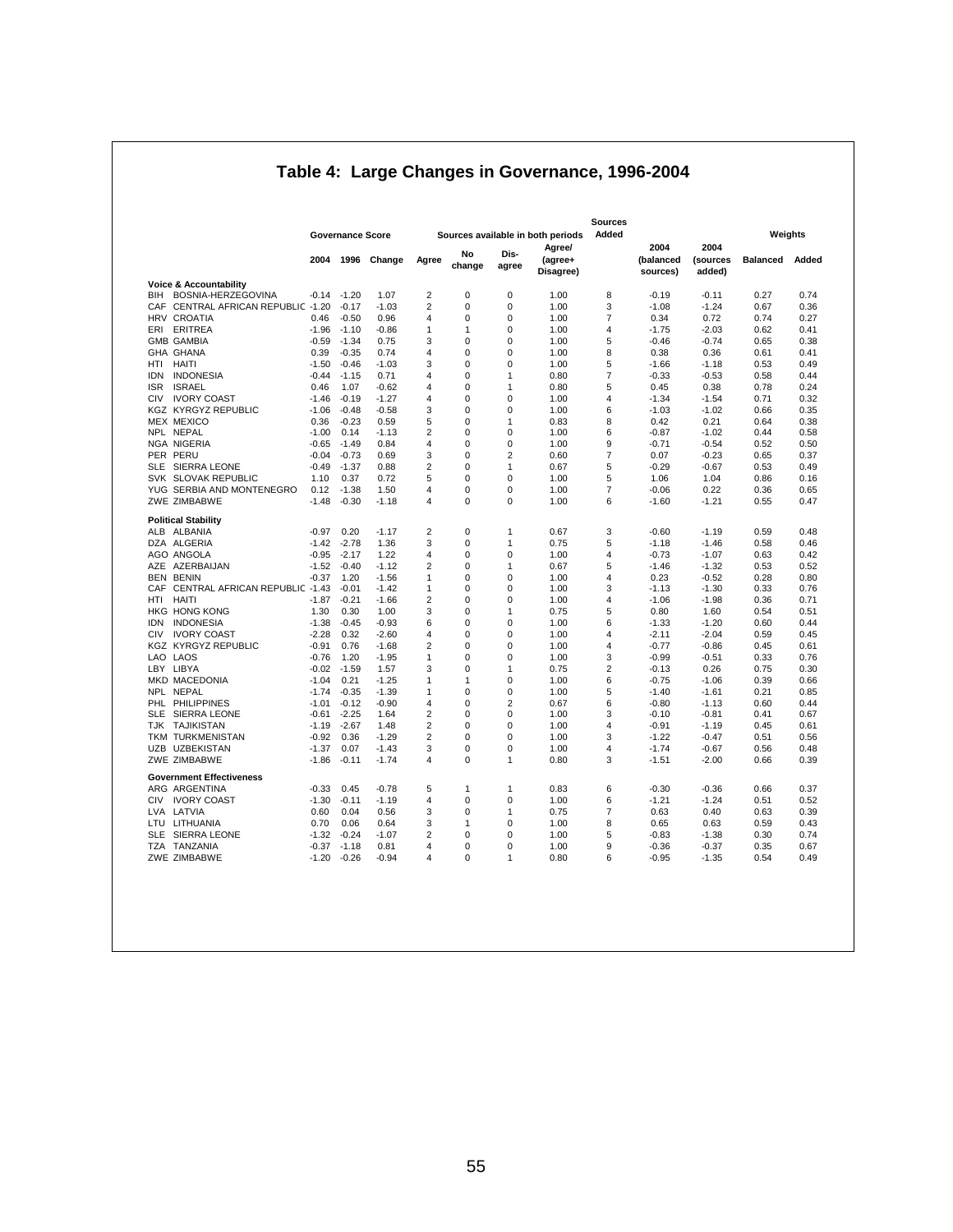|                                       |         | <b>Governance Score</b> |         |                         |                |                | Sources available in both periods | <b>Sources</b><br>Added |                               |                            |                 | Weights |
|---------------------------------------|---------|-------------------------|---------|-------------------------|----------------|----------------|-----------------------------------|-------------------------|-------------------------------|----------------------------|-----------------|---------|
|                                       | 2004    | 1996                    | Change  | Agree                   | No<br>change   | Dis-<br>agree  | Agree/<br>(agree+<br>Disagree)    |                         | 2004<br>(balanced<br>sources) | 2004<br>(sources<br>added) | <b>Balanced</b> | Added   |
| <b>Regulatory Quality</b>             |         |                         |         |                         |                |                |                                   |                         |                               |                            |                 |         |
| ARG ARGENTINA                         | $-0.81$ | 0.82                    | $-1.63$ | $\overline{7}$          | 0              | $\mathbf 0$    | 1.00                              | 3                       | $-0.87$                       | $-0.44$                    | 0.79            | 0.25    |
| <b>BOL BOLIVIA</b>                    | 0.05    | 0.82                    | $-0.77$ | 3                       | 0              | $\overline{2}$ | 0.60                              | 4                       | 0.25                          | $-0.53$                    | 0.72            | 0.32    |
| <b>BIH</b><br>BOSNIA-HERZEGOVINA      | $-0.66$ | $-2.09$                 | 1.43    | $\mathbf{1}$            | 0              | 0              | 1.00                              | 8                       | $-0.72$                       | $-0.60$                    | 0.24            | 0.80    |
| CUB CUBA                              | $-1.81$ | $-0.77$                 | $-1.04$ | 3                       | 0              | 1              | 0.75                              | 3                       | $-1.89$                       | $-1.11$                    | 0.73            | 0.31    |
| <b>ISL</b><br><b>ICELAND</b>          | 1.82    | 0.53                    | 1.29    | 3                       | 0              | $\mathbf 0$    | 1.00                              | 3                       | 1.39                          | 1.70                       | 0.50            | 0.57    |
| <b>INDONESIA</b><br><b>IDN</b>        | $-0.42$ | 0.27                    | $-0.69$ | 3                       | 0              | 4              | 0.43                              | 4                       | $-0.38$                       | $-0.49$                    | 0.77            | 0.26    |
| LTU LITHUANIA                         | 1.16    | 0.38                    | 0.79    | $\overline{4}$          | 0              | 1              | 0.80                              | 6                       | 0.99                          | 1.07                       | 0.67            | 0.37    |
| MMR MYANMAR                           | $-2.34$ | $-1.12$                 | $-1.23$ | 3                       | $\Omega$       | $\mathbf{1}$   | 0.75                              | 3                       | $-2.33$                       | $-1.68$                    | 0.73            | 0.31    |
| PRY PARAGUAY                          | $-0.60$ | 0.58                    | $-1.18$ | 3                       | 0              | 1              | 0.75                              | $\overline{\mathbf{4}}$ | $-0.59$                       | $-0.56$                    | 0.70            | 0.34    |
| SVK SLOVAK REPUBLIC                   | 1.15    | 0.27                    | 0.88    | 6                       | 0              | 1              | 0.86                              | 5                       | 1.03                          | 0.97                       | 0.75            | 0.28    |
| <b>VEN VENEZUELA</b>                  | $-1.24$ | $-0.08$                 | $-1.16$ | 6                       | 0              | 1              | 0.86                              | 3                       | $-1.29$                       | $-0.73$                    | 0.79            | 0.25    |
| ZMB ZAMBIA                            | $-0.49$ | 0.27                    | $-0.76$ | $\overline{2}$          | 0              | 3              | 0.40                              | 6                       | $-0.58$                       | $-0.33$                    | 0.62            | 0.41    |
| ZWE ZIMBABWE                          | $-2.15$ | $-0.87$                 | $-1.28$ | $\overline{4}$          | 0              | $\overline{2}$ | 0.67                              | 5                       | $-2.21$                       | $-1.57$                    | 0.67            | 0.36    |
| <b>Rule of Law</b>                    |         |                         |         |                         |                |                |                                   |                         |                               |                            |                 |         |
| ARG ARGENTINA                         | $-0.71$ | 0.28                    | $-0.99$ | 10                      | 0              | $\mathbf 0$    | 1.00                              | 5                       | $-0.71$                       | $-0.63$                    | 0.71            | 0.30    |
| BRB BARBADOS                          | 1.21    | $-0.28$                 | 1.49    | $\mathbf{1}$            | 0              | 0              | 1.00                              | 3                       | 1.39                          | 0.93                       | 0.40            | 0.65    |
| <b>HRV CROATIA</b>                    | 0.07    | $-0.53$                 | 0.60    | $\overline{4}$          | $\mathbf{1}$   | $\mathbf{1}$   | 0.80                              | $\overline{7}$          | $-0.04$                       | 0.21                       | 0.65            | 0.37    |
| EST ESTONIA                           | 0.91    | 0.35                    | 0.56    | 4                       | $\mathbf{1}$   | $\mathbf{1}$   | 0.80                              | 9                       | 0.80                          | 0.94                       |                 | 0.43    |
|                                       |         |                         |         |                         |                |                |                                   |                         |                               |                            | 0.59            |         |
| <b>IDN</b><br><b>INDONESIA</b>        | $-0.91$ | $-0.36$                 | $-0.55$ | 6                       | 2              | 1              | 0.86                              | $\overline{7}$          | $-0.79$                       | $-1.08$                    | 0.68            | 0.33    |
| <b>IVORY COAST</b><br><b>CIV</b>      | $-1.42$ | $-0.69$                 | $-0.74$ | 5                       | 0              | $\mathbf 0$    | 1.00                              | 6                       | $-1.29$                       | $-1.45$                    | 0.57            | 0.45    |
| LTU<br>LITHUANIA                      | 0.60    | $-0.15$                 | 0.75    | 5                       | $\mathbf{1}$   | 0              | 1.00                              | 8                       | 0.50                          | 0.68                       | 0.63            | 0.39    |
| MLT MALTA                             | 1.23    | 0.04                    | 1.18    | $\mathbf{1}$            | 0              | $\mathbf{1}$   | 0.50                              | $\overline{4}$          | 1.01                          | 1.20                       | 0.37            | 0.67    |
| PRY PARAGUAY                          | $-1.09$ | $-0.50$                 | $-0.59$ | 4                       | 2              | $\mathbf 0$    | 1.00                              | 6                       | $-0.96$                       | $-1.16$                    | 0.54            | 0.47    |
| PHL PHILIPPINES                       | $-0.62$ | $-0.11$                 | $-0.50$ | 6                       | $\overline{2}$ | $\mathbf{1}$   | 0.86                              | 5                       | $-0.56$                       | $-0.70$                    | 0.71            | 0.31    |
| SAU SAUDI ARABIA                      | 0.20    | 0.75                    | $-0.56$ | 3                       | 2              | $\overline{2}$ | 0.60                              | 4                       | 0.36                          | $-0.22$                    | 0.70            | 0.31    |
| <b>SWZ SWAZILAND</b>                  | $-0.95$ | 0.40                    | $-1.34$ | $\overline{2}$          | 0              | 0              | 1.00                              | 6                       | $-0.42$                       | $-1.06$                    | 0.25            | 0.77    |
| THA THAILAND                          | $-0.05$ | 0.49                    | $-0.54$ | 6                       | $\mathbf{1}$   | $\overline{2}$ | 0.75                              | 5                       | $-0.10$                       | 0.02                       | 0.71            | 0.31    |
| ZWE ZIMBABWE                          | $-1.53$ | $-0.24$                 | $-1.29$ | $\overline{7}$          | 0              | 0              | 1.00                              | 7                       | $-1.40$                       | $-1.58$                    | 0.62            | 0.40    |
| <b>Control of Corruption</b>          |         |                         |         |                         |                |                |                                   |                         |                               |                            |                 |         |
| <b>BHR BAHRAIN</b>                    | 0.76    | 0.08                    | 0.68    | $\overline{2}$          | $\Omega$       | $\overline{2}$ | 0.50                              | $\overline{\mathbf{4}}$ | 0.57                          | 0.93                       | 0.67            | 0.36    |
| <b>BGR BULGARIA</b>                   | $-0.04$ | $-0.67$                 | 0.63    | 3                       | 0              | 1              | 0.75                              | 8                       | $-0.11$                       | $-0.02$                    | 0.37            | 0.65    |
| CHN CHINA                             | $-0.51$ | $-0.01$                 | $-0.49$ | 4                       | $\mathbf{1}$   | $\overline{2}$ | 0.67                              | 5                       | $-0.66$                       | $-0.31$                    | 0.56            | 0.46    |
| CYP CYPRUS                            | 0.80    | 1.58                    | $-0.77$ | 3                       | 0              | 1              | 0.75                              | 3                       | 0.61                          | 0.96                       | 0.66            | 0.36    |
| EST ESTONIA                           | 0.82    | 0.05                    | 0.76    | 3                       | 0              | $\mathbf 0$    | 1.00                              | 10                      | 0.58                          | 0.83                       | 0.30            | 0.72    |
| <b>ISL</b><br><b>ICELAND</b>          | 2.43    | 1.77                    | 0.66    | $\mathbf{1}$            | 1              | $\overline{2}$ | 0.33                              | 3                       | 2.22                          | 2.33                       | 0.72            | 0.30    |
| <b>ISR</b><br><b>ISRAEL</b>           | 0.79    | 1.48                    | $-0.69$ | $\overline{4}$          | 0              | $\overline{2}$ | 0.67                              | 4                       | 0.81                          | 0.48                       | 0.75            | 0.27    |
| <b>IVORY COAST</b><br>CIV             | $-1.01$ | 0.41                    | $-1.41$ | 3                       | 0              | 0              | 1.00                              | 5                       | $-0.88$                       | $-1.02$                    | 0.44            | 0.58    |
| LVA LATVIA                            | 0.23    | $-0.56$                 | 0.79    | 3                       | 0              | 0              | 1.00                              | 8                       | 0.24                          | 0.18                       | 0.35            | 0.67    |
| MDA MOLDOVA                           | $-0.86$ | $-0.21$                 | $-0.66$ | $\overline{2}$          | 0              | $\mathbf{1}$   | 0.67                              | $\overline{7}$          | $-0.90$                       | $-0.80$                    | 0.38            | 0.64    |
|                                       | 1.45    | 0.77                    | 0.68    | 5                       | $\overline{2}$ | 0              | 1.00                              | 4                       | 1.42                          | 1.16                       | 0.75            | 0.27    |
|                                       | 1.23    | 0.19                    | 1.04    | $\overline{4}$          | 0              | 0              | 1.00                              | 3                       | 1.15                          | 1.10                       | 0.67            | 0.36    |
| ESP SPAIN<br>ARE UNITED ARAB EMIRATES |         | $-0.12$                 | $-0.89$ | $\overline{\mathbf{4}}$ | 0              | $\mathbf{1}$   | 0.80                              | 6                       | $-0.92$                       | $-1.02$                    | 0.55            | 0.47    |

# **Table 4, Cont'd: Large Changes in Governance, 1996-2004**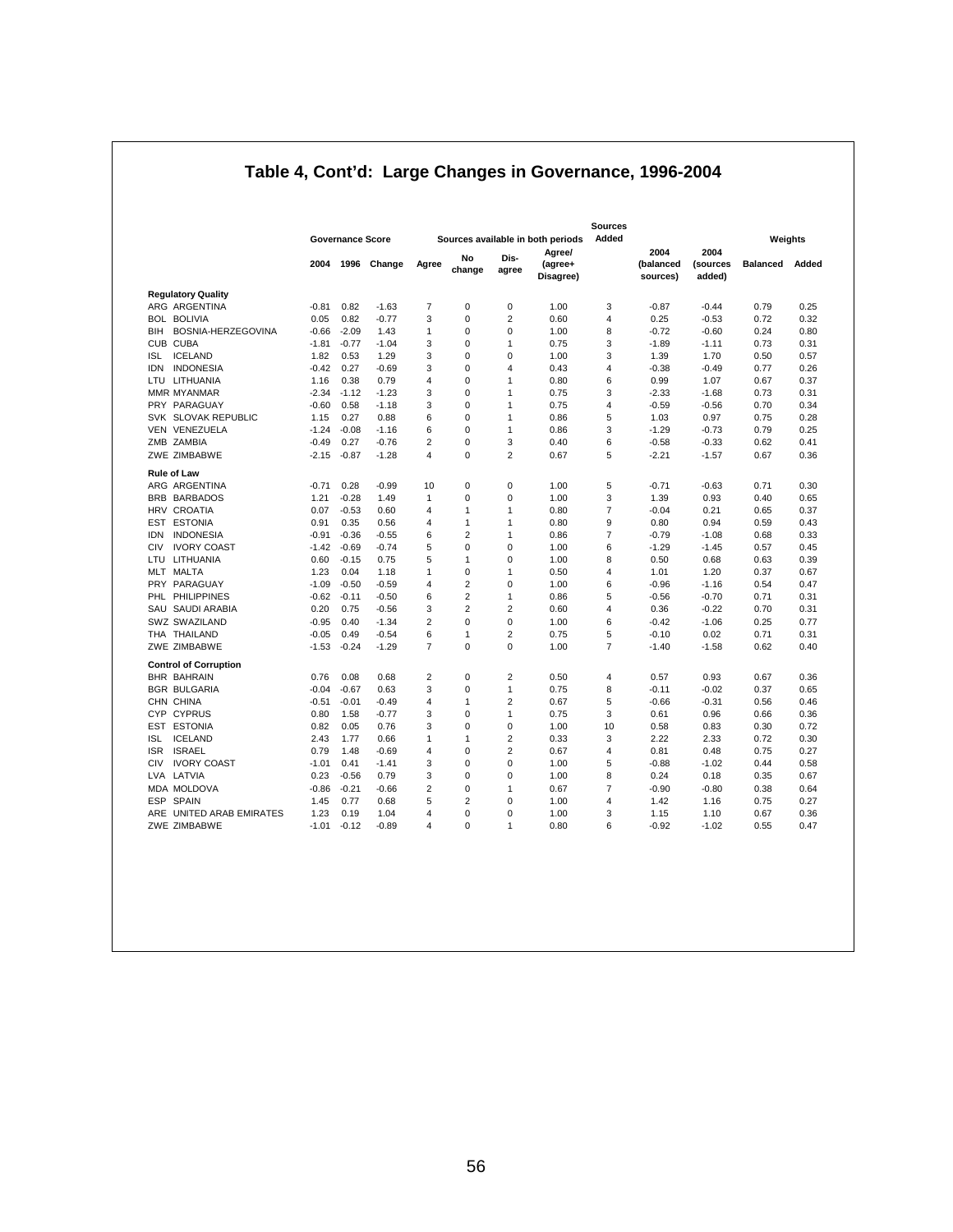# **Table 5: Agreement Ratio for All Changes in Governance, 1996-2004**

## *ALL CHANGES*

|                                 | .      |       |           |                 |                               |  |  |  |  |
|---------------------------------|--------|-------|-----------|-----------------|-------------------------------|--|--|--|--|
|                                 | Sample | Agree | No Change | <b>Disagree</b> | Agree / (Agree +<br>Disagree) |  |  |  |  |
|                                 |        |       |           |                 |                               |  |  |  |  |
| <b>Voice and Accountability</b> | 192    | 1.50  | 0.52      | 0.80            | 0.65                          |  |  |  |  |
| <b>Political Stability</b>      | 165    | 1.58  | 0.22      | 0.69            | 0.70                          |  |  |  |  |
| <b>Government Effectiveness</b> | 180    | 1.51  | 0.51      | 0.70            | 0.68                          |  |  |  |  |
| <b>Regulatory Quality</b>       | 182    | 1.74  | 0.13      | 1.11            | 0.61                          |  |  |  |  |
| <b>Rule of Law</b>              | 167    | 1.62  | 1.34      | 1.13            | 0.59                          |  |  |  |  |
| <b>Control of Corruption</b>    | 151    | 1.12  | 0.86      | 0.67            | 0.63                          |  |  |  |  |
| Average                         | 173    | 1.51  | 0.60      | 0.85            | 0.64                          |  |  |  |  |

# *SIGNIFICANT CHANGES (90%)*

|                                 |        |       |                    |      | Agree / (Agree + |
|---------------------------------|--------|-------|--------------------|------|------------------|
|                                 |        | Agree | No Change Disagree |      | Disagree)        |
|                                 | Sample |       |                    |      |                  |
| <b>Voice and Accountability</b> | 19     | 3.32  | 0.05               | 0.32 | 0.93             |
| <b>Political Stability</b>      | 21     | 2.52  | 0.05               | 0.38 | 0.91             |
| <b>Government Effectiveness</b> | 17     | 3.57  | 0.29               | 0.43 | 0.91             |
| <b>Regulatory Quality</b>       | 13     | 3.69  | 0.00               | 1.31 | 0.76             |
| Rule of Law                     | 14     | 4.57  | 0.86               | 0.64 | 0.87             |
| <b>Control of Corruption</b>    | 13     | 3.15  | 0.31               | 0.92 | 0.78             |
| Average                         | 16     | 3.47  | 0.26               | 0.67 | 0.86             |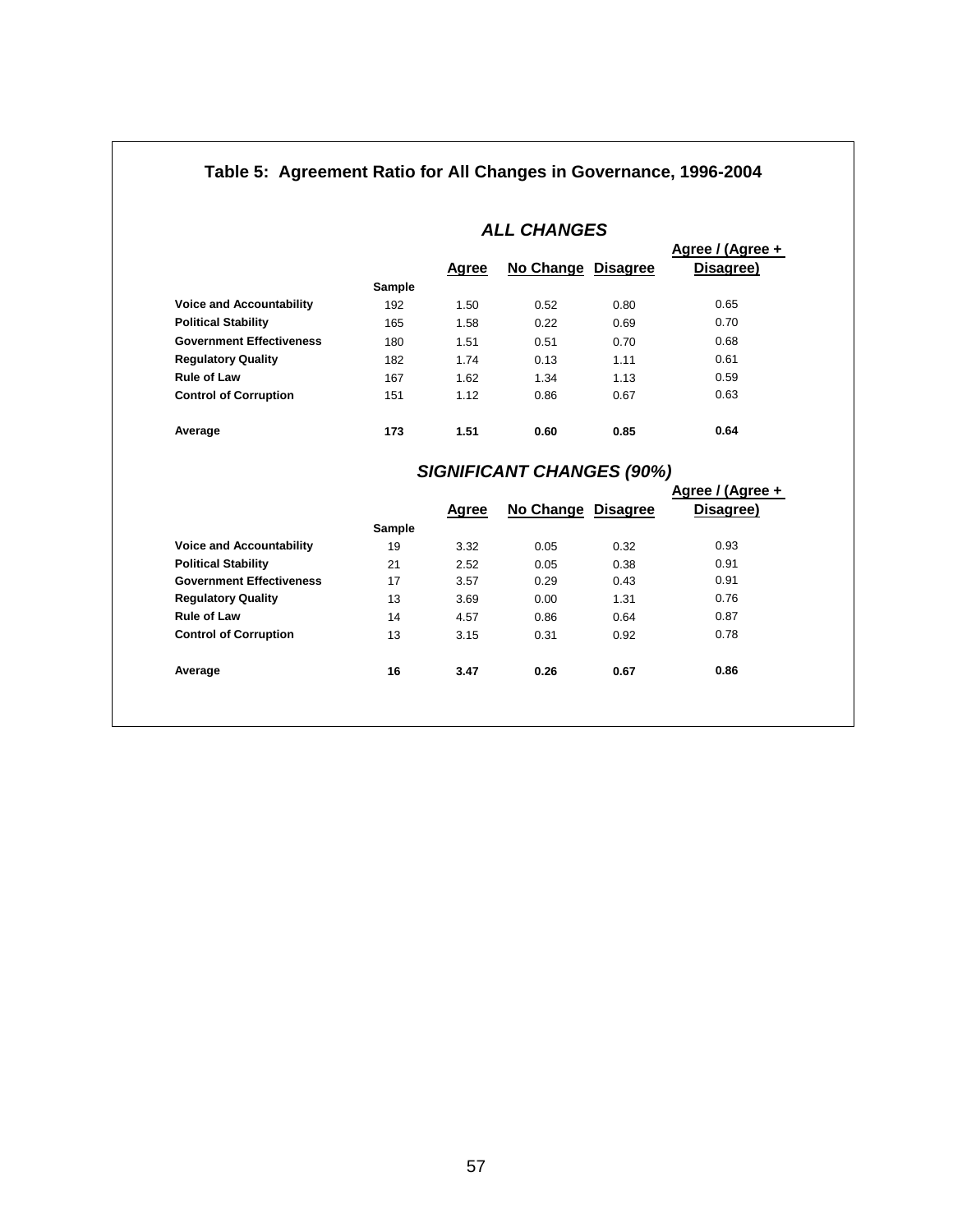|                                 |                   |                      |                             |                             |      |      | [Quasi-Balanced Sample]* ** *** + |                             |                                   |      |      |                                                 |
|---------------------------------|-------------------|----------------------|-----------------------------|-----------------------------|------|------|-----------------------------------|-----------------------------|-----------------------------------|------|------|-------------------------------------------------|
|                                 |                   |                      |                             | <b>World Average</b>        |      |      |                                   |                             | <b>Std. Dev. Across Countries</b> |      |      |                                                 |
|                                 | # of<br>Countries | 1996                 | 1998                        | 2000                        | 2002 | 2004 | 1996                              | 1998                        | 2000                              | 2002 | 2004 | t-statistic for<br>mean difference<br>1996-2004 |
| <b>Voice and Accountability</b> |                   |                      |                             |                             |      |      |                                   |                             |                                   |      |      |                                                 |
| EIU                             | 115               | 0.41                 | 0.42                        | 0.42                        | 0.46 | 0.46 | 0.30                              | 0.32                        | 0.31                              | 0.28 | 0.28 | 1.5                                             |
| PRS <sup>*</sup>                | 140               | 0.63                 | 0.63                        | 0.63                        | 0.63 | 0.65 | 0.25                              | 0.27                        | 0.27                              | 0.26 | 0.26 | 0.7                                             |
| GCS **                          | 88                | $\mathbf{r}$         | $\mathbf{u}$                | $\mathcal{L}_{\mathcal{A}}$ | 0.49 | 0.51 | $\ddot{\phantom{a}}$              | $\ddot{\phantom{a}}$        | ä.                                | 0.14 | 0.14 | $\cdots$                                        |
| FRH (PR+CL)                     | 190               | 0.56                 | 0.58                        | 0.58                        | 0.60 | 0.62 | 0.34                              | 0.33                        | 0.33                              | 0.33 | 0.33 | 1.7                                             |
| FRH (Press Freedom)             | 188               | 0.54                 | 0.53                        | 0.54                        | 0.55 | 0.53 | 0.24                              | 0.26                        | 0.25                              | 0.25 | 0.25 | $-0.2$                                          |
| <b>WMO</b>                      | 186               | $\ddot{\phantom{a}}$ | $\ddot{\phantom{a}}$        | $\ddot{\phantom{a}}$        | 0.55 | 0.53 | $\ddot{\phantom{a}}$              | $\ddot{\phantom{a}}$        | $\ddot{\phantom{a}}$              | 0.26 | 0.22 | $\cdots$                                        |
| <b>Political Stability</b>      |                   |                      |                             |                             |      |      |                                   |                             |                                   |      |      |                                                 |
| EIU                             | 115               | 0.54                 | 0.51                        | 0.56                        | 0.54 | 0.56 | 0.29                              | 0.30                        | 0.30                              | 0.28 | 0.26 | 0.7                                             |
| PRS <sup>*</sup>                | 140               | 0.78                 | 0.71                        | 0.73                        | 0.75 | 0.75 | 0.15                              | 0.20                        | 0.17                              | 0.14 | 0.13 | $-1.5$                                          |
| GCS **                          | 88                | 0.73                 | 0.74                        | 0.63                        | 0.66 | 0.67 | 0.14                              | 0.16                        | 0.18                              | 0.17 | 0.13 | $-2.5$ $[-2.4]$                                 |
| <b>WMO</b>                      | 186               | $\ddot{\phantom{a}}$ | à.                          | $\mathbf{r}$                | 0.67 | 0.56 | $\ddot{\phantom{1}}$              | $\mathbf{r}$                | $\ddot{\phantom{1}}$              | 0.24 | 0.20 | $\cdots$                                        |
| <b>Government Effectiveness</b> |                   |                      |                             |                             |      |      |                                   |                             |                                   |      |      |                                                 |
| EIU                             | 115               | 0.39                 | 0.45                        | 0.44                        | 0.38 | 0.38 | 0.30                              | 0.24                        | 0.24                              | 0.29 | 0.30 | $-0.2$                                          |
| PRS <sup>*</sup>                | 140               | 0.63                 | 0.66                        | 0.57                        | 0.64 | 0.62 | 0.19                              | 0.12                        | 0.11                              | 0.17 | 0.15 | $-0.4$                                          |
| GCS **                          | 82                | 0.48                 | 0.52                        | 0.53                        | 0.54 | 0.55 | 0.22                              | 0.28                        | 0.27                              | 0.24 | 0.23 | $1.9$ [2.8] <sup>+</sup>                        |
| <b>WMO</b>                      | 186               | $\ddot{\phantom{a}}$ | $\ddot{\phantom{a}}$        | $\mathbf{r}$                | 0.56 | 0.55 | $\sim$                            | $\sim$                      | $\ddot{\phantom{a}}$              | 0.23 | 0.22 | $\ddotsc$                                       |
| <b>Regulatory Quality</b>       |                   |                      |                             |                             |      |      |                                   |                             |                                   |      |      |                                                 |
| EIU                             | 115               | 0.42                 | $\ddot{\phantom{a}}$        | $\ddot{\phantom{a}}$        | 0.51 | 0.55 | 0.25                              | $\ddot{\phantom{a}}$        | $\ddot{\phantom{a}}$              | 0.25 | 0.23 | 4.3                                             |
| GCS **                          | 82                | 0.43                 | 0.44                        | 0.38                        | 0.31 | 0.35 | 0.15                              | 0.15                        | 0.16                              | 0.14 | 0.13 | $-3.4$ $[-3.0]$ <sup>+</sup>                    |
| <b>WMO</b>                      | 186               | $\bar{\mathbf{r}}$   | ä.                          | $\ddot{\phantom{1}}$        | 0.58 | 0.61 | ä.                                | $\mathcal{L}_{\mathcal{A}}$ | $\ddot{\phantom{1}}$              | 0.25 | 0.17 | 44                                              |
| <b>HERITAGE ***</b>             | 155               | 0.50                 | 0.48                        | 0.49                        | 0.50 | 0.50 | 0.30                              | 0.31                        | 0.31                              | 0.29 | 0.28 | 0.0                                             |
| <b>Rule of Law</b>              |                   |                      |                             |                             |      |      |                                   |                             |                                   |      |      |                                                 |
| EIU                             | 115               | 0.47                 | 0.50                        | 0.48                        | 0.52 | 0.52 | 0.27                              | 0.30                        | 0.30                              | 0.26 | 0.26 | 1.4                                             |
| PRS <sup>*</sup>                | 140               | 0.72                 | 0.62                        | 0.65                        | 0.62 | 0.63 | 0.23                              | 0.26                        | 0.23                              | 0.24 | 0.22 | $-3.4$                                          |
| GCS <sup>**</sup>               | 82                | 0.67                 | 0.63                        | 0.57                        | 0.51 | 0.51 | 0.18                              | 0.24                        | 0.25                              | 0.22 | 0.22 | $-4.6$ $[-2.9]$ <sup>+</sup>                    |
| <b>WMO</b>                      | 186               | ä,                   | $\mathcal{L}_{\mathcal{A}}$ | ä.                          | 0.58 | 0.57 | $\ddot{\phantom{0}}$              | $\mathcal{L}_{\mathcal{A}}$ | u.                                | 0.23 | 0.20 | .                                               |
| <b>HERITAGE ***</b>             | 155               | 0.50                 | 0.48                        | 0.46                        | 0.44 | 0.44 | 0.30                              | 0.31                        | 0.31                              | 0.29 | 0.28 | $-1.8$                                          |
| <b>QLM</b>                      | 115               | 0.45                 | 0.45                        | 0.46                        | 0.46 | 0.45 | 0.29                              | 0.29                        | 0.30                              | 0.30 | 0.30 | 0.1                                             |
| <b>Control of Corruption</b>    |                   |                      |                             |                             |      |      |                                   |                             |                                   |      |      |                                                 |
| EIU                             | 115               | 0.35                 | 0.34                        | 0.33                        | 0.35 | 0.35 | 0.31                              | 0.32                        | 0.31                              | 0.32 | 0.33 | 0.2                                             |
| PRS <sup>*</sup>                | 140               | 0.59                 | 0.51                        | 0.47                        | 0.41 | 0.42 | 0.21                              | 0.21                        | 0.21                              | 0.19 | 0.19 | $-7.2$                                          |
| GCS **                          | 82                | $\mathbf{r}$         | 0.66                        | 0.69                        | 0.64 | 0.66 | $\ddot{\phantom{a}}$              | 0.29                        | 0.25                              | 0.22 | 0.21 | $0.0$ [-0.1] <sup>+</sup>                       |
| <b>WMO</b>                      | 186               | $\mathbf{r}$         | $\ddot{\phantom{a}}$        | $\ddot{\phantom{a}}$        | 0.52 | 0.54 | $\ddot{\phantom{a}}$              | $\ddot{\phantom{a}}$        | $\ddot{\phantom{a}}$              | 0.27 | 0.20 | $\ddotsc$                                       |
|                                 | 115               | 0.39                 | 0.40                        | 0.40                        | 0.40 | 0.38 | 0.29                              | 0.29                        | 0.29                              | 0.29 | 0.29 | $-0.2$                                          |

#### **Table 6: Global Trends in Governance 1996-2004 for Selected Sources**

Note that all variables are scaled to run from 0 to 1

\* PRS Country coverage in 1996: 129 countries, all other periods 140.

\*\* GCS Country coverage in 1996: 58; in 1998: 59; in 2000: 75; and in 2002 and in 2004: 82.

\*\*\* Heritage Country coverage in 1996: 137; all other periods 155.

† Values in square brackets for GCS report t-stats for fully balanced sample from 1996 (same 52 countries)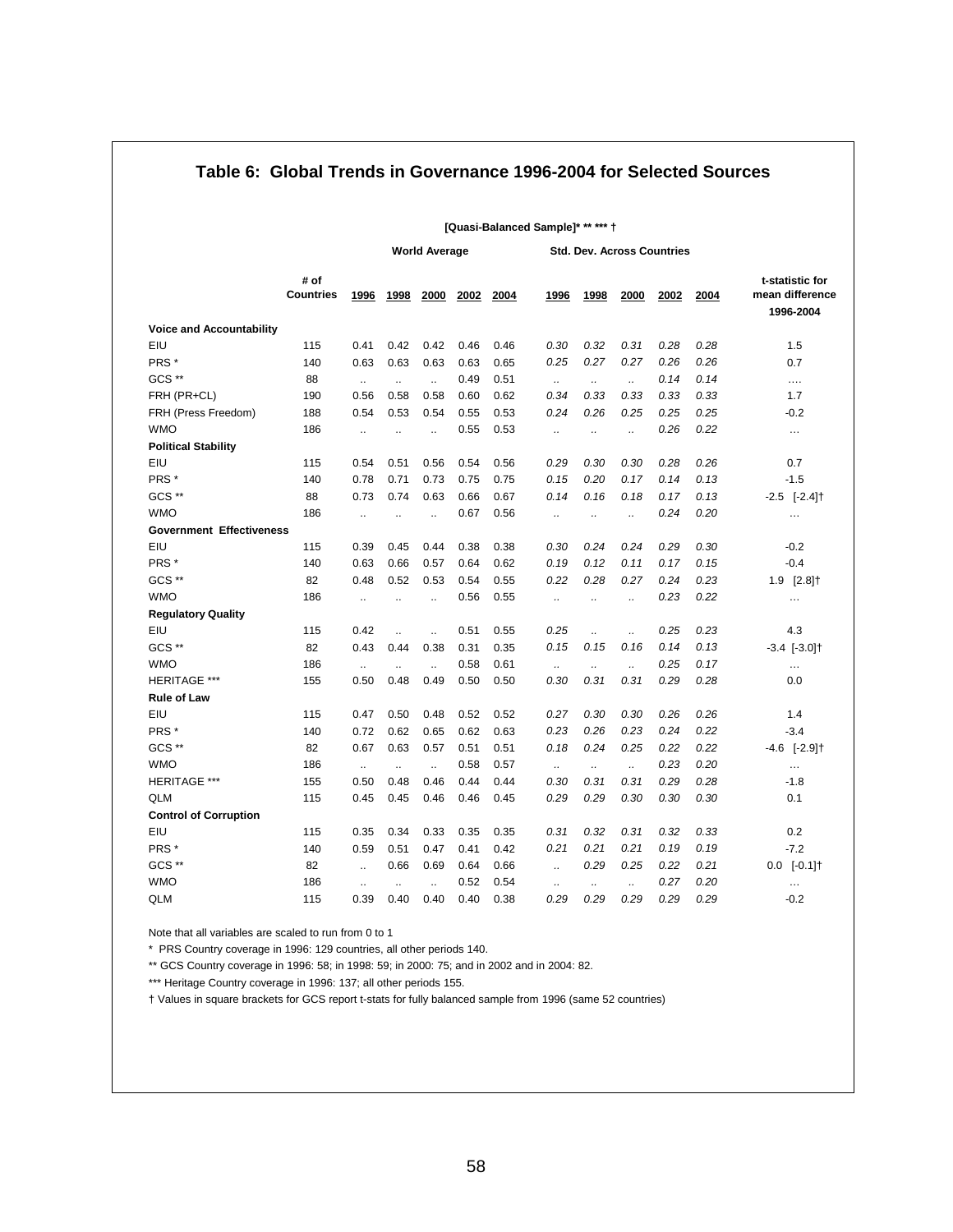# **Table 7: Persistence and Inference About Changes in Governance Over Time**

# *Summary Statistics*

|           | <b>Correlations</b> |                 |                       |               | <b>Mean Absolute Changes</b> | <b>Persistence</b> |                              |  |  |
|-----------|---------------------|-----------------|-----------------------|---------------|------------------------------|--------------------|------------------------------|--|--|
|           | Levels.<br>2004     | Levels.<br>1996 | Changes,<br>1996-2004 | <b>Static</b> | Dynamic                      | Governance         | Average for<br>Source Errors |  |  |
| VA        | 1.00                | 0.99            | 0.96                  | 0.27          | 0.14                         | 0.93               | 0.39                         |  |  |
| <b>PV</b> | 0.99                | 0.99            | 0.98                  | 0.44          | 0.30                         | 0.78               | 0.39                         |  |  |
| GE        | 0.99                | 0.99            | 0.93                  | 0.27          | 0.11                         | 0.92               | 0.35                         |  |  |
| <b>RQ</b> | 0.99                | 0.99            | 0.93                  | 0.36          | 0.21                         | 0.86               | 0.36                         |  |  |
| <b>RL</b> | 0.99                | 0.99            | 0.88                  | 0.23          | 0.12                         | 0.94               | 0.53                         |  |  |
| CC        | 0.99                | 0.99            | 0.92                  | 0.33          | 0.16                         | 0.89               | 0.50                         |  |  |
| Average   | 0.99                | 0.99            | 0.93                  | 0.32          | 0.17                         | 0.89               | 0.42                         |  |  |

*Consequences of Persistence for Inference* 

|           |               | <b>Mean t-Statistics</b> |               | <b>Number Significant at 90%</b> | <b>Rule of Thumb</b><br>Number | Also Significant in |
|-----------|---------------|--------------------------|---------------|----------------------------------|--------------------------------|---------------------|
|           | <b>Static</b> | Dynamic                  | <b>Static</b> | Dynamic                          | Significant                    | Dynamic Model       |
| VA        | 0.85          | 0.57                     | 26            | 13                               | 12                             | $12 \overline{ }$   |
| PV        | 0.91          | 0.78                     | 21            | 18                               | 14                             | 14                  |
| <b>GE</b> | 0.69          | 0.41                     | 12            | 1                                | 1                              | 1                   |
| <b>RQ</b> | 0.86          | 0.63                     | 25            | 14                               | 11                             | 9                   |
| <b>RL</b> | 0.73          | 0.55                     | 16            | 7                                | 7                              | 5                   |
| CC        | 0.90          | 0.58                     | 26            | 7                                | 10                             | 7                   |
| Average   | 0.82          | 0.59                     | 21            | 10                               | 9                              | 8                   |
|           |               |                          |               |                                  |                                |                     |
|           |               |                          |               |                                  |                                |                     |
|           |               |                          |               |                                  |                                |                     |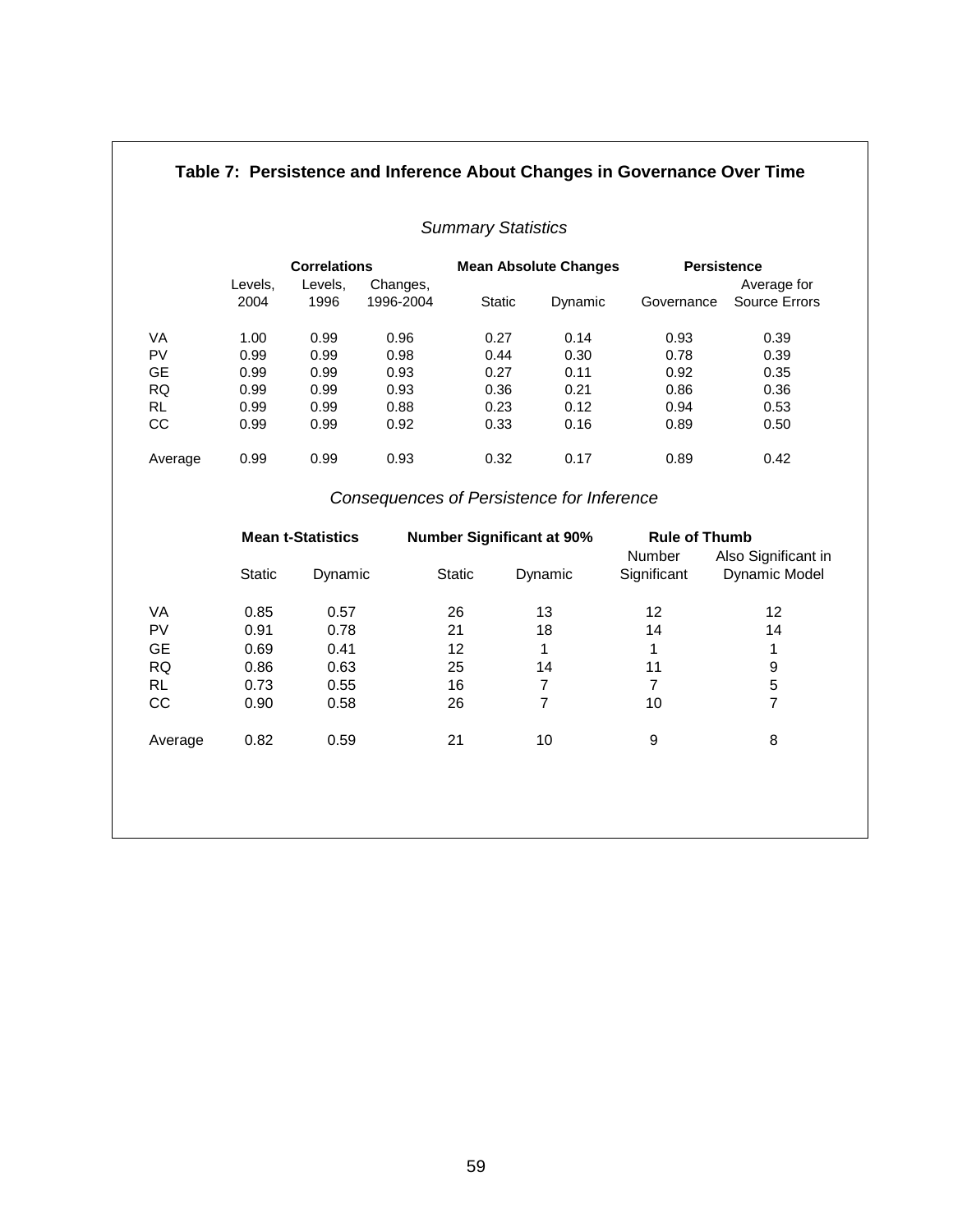| Dependent Variable is GCS '04: "Easy to Start a Business?" |           |                |           |           |           |
|------------------------------------------------------------|-----------|----------------|-----------|-----------|-----------|
|                                                            | 1         | $\overline{2}$ | 3         | 4         | 5         |
| <b>All Countries</b>                                       |           |                |           |           |           |
| # of Days to start business (DB '04)                       | $-1.18$   | $-0.43$        | $-0.47$   | $-0.60$   | $-0.59$   |
|                                                            | $5.46***$ | $1.87*$        | $1.96*$   | $4.33***$ | $4.19***$ |
| Corporate Tax Rate                                         |           |                | $-0.01$   |           | 0.01      |
|                                                            |           |                | 1.06      |           | 0.69      |
| Control of Corruption (2002)                               |           | 0.47           | 0.45      | 0.18      | 0.18      |
|                                                            |           | $6.14***$      | 5.84***   | $2.80***$ | $2.81***$ |
| Administrative Regulations (GCS '04)                       |           |                |           | 0.75      | 0.77      |
|                                                            |           |                |           | $9.86***$ | $9.05***$ |
| Observations (# of countries)                              | 81        | 81             | 81        | 81        | 81        |
| Adjusted R-squared                                         | 0.23      | 0.44           | 0.44      | 0.71      | 0.71      |
|                                                            |           |                |           |           |           |
| <b>Developing Countries</b>                                |           |                |           |           |           |
| # of Days to start business (DB '04)                       | $-0.49$   | $-0.32$        | $-0.29$   | $-0.49$   | $-0.47$   |
|                                                            | 1.44      | 0.95           | 0.86      | $2.42**$  | $2.25**$  |
| Corporate Tax Rate                                         |           |                | 0.01      |           | 0.01      |
|                                                            |           |                | 0.66      |           | 0.73      |
| Control of Corruption (2002)                               |           | 0.50           | 0.53      | 0.19      | 0.22      |
|                                                            |           | $3.30***$      | $3.08***$ | 1.48      | 1.67      |
| Administrative Regulations (GCS '04)                       |           |                |           | 0.83      | 0.82      |
|                                                            |           |                |           | $8.76***$ | $8.73***$ |
| Observations (# of countries)                              | 56        | 56             | 56        | 56        | 56        |
| Adjusted R-squared                                         | 0.01      | 0.19           | 0.18      | 0.57      | 0.57      |
|                                                            |           |                |           |           |           |
| <b>OECD + Newly-Industrialized Countries</b>               |           |                |           |           |           |
| # of Days to start business (DB '04)                       | $-0.97$   | $-0.53$        | $-0.57$   | $-0.73$   | $-0.74$   |
|                                                            | $3.29***$ | 1.65           | $1.88*$   | $3.41***$ | $3.33***$ |
| Corporate Tax Rate                                         |           |                | $-0.04$   |           | 0.00      |
|                                                            |           |                | $1.92*$   |           | 0.09      |
| Control of Corruption (2002)                               |           | 0.75           | 0.62      | 0.29      | 0.29      |
|                                                            |           | $2.85***$      | $2.38**$  | 1.28      | 1.25      |
| Administrative Regulations (GCS '04)                       |           |                |           | 0.64      | 0.65      |
|                                                            |           |                |           | $4.44***$ | $3.51***$ |
| Observations (# of countries)                              | 25        | 25             | 25        | 25        | 25        |
| Adjusted R-squared                                         | 0.18      | 0.36           | 0.46      | 0.69      | 0.67      |

# **Table 8: De Jure and De Facto Measures**

Note: DB refers to "Doing Business" study, GCS refers to Global Competitiveness Survey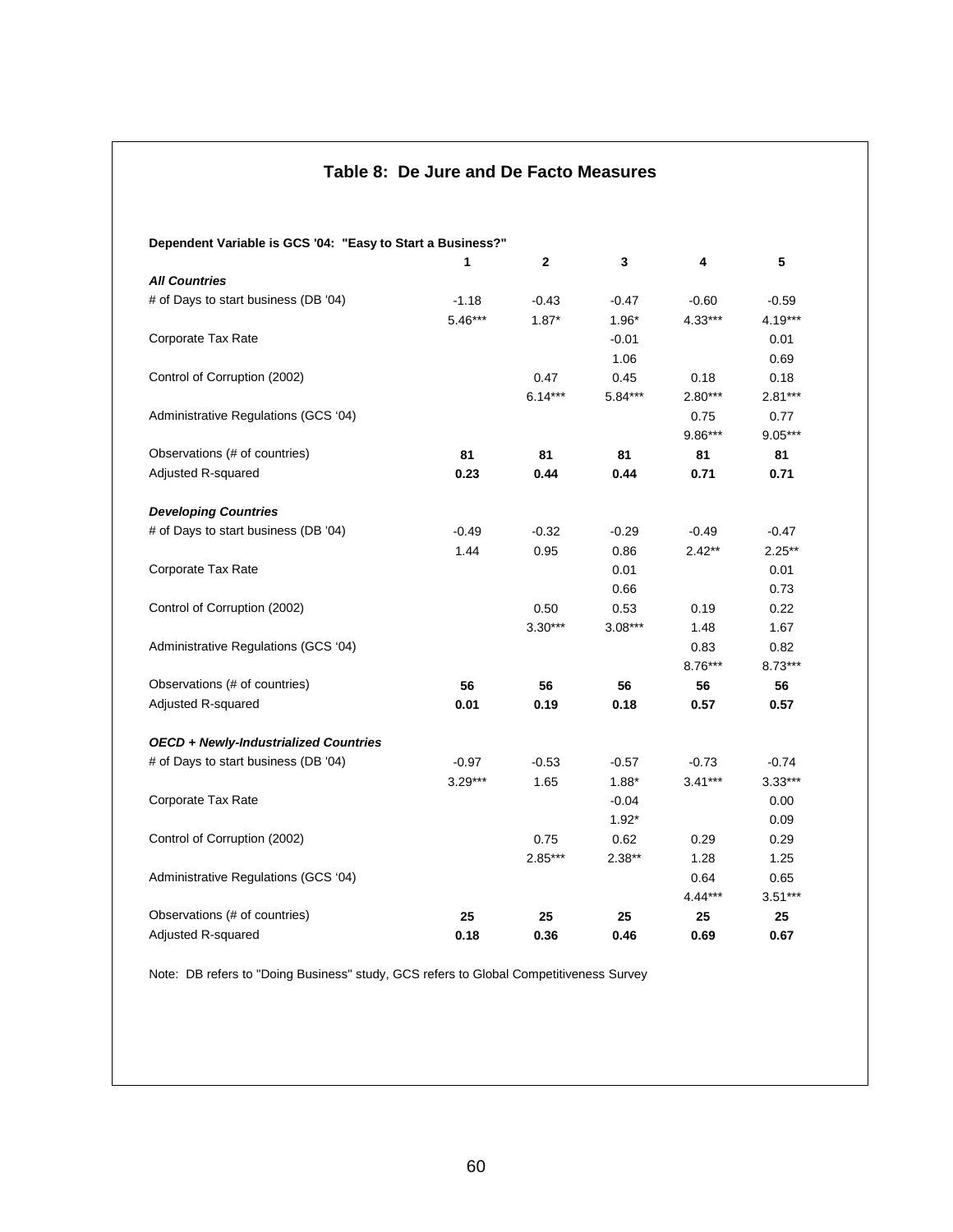| Dependent Variable is GCS '04: "How Heavy Is Overall Tax Burden?" |          |              |           |           |           |
|-------------------------------------------------------------------|----------|--------------|-----------|-----------|-----------|
|                                                                   | 1        | $\mathbf{2}$ | 3         | 4         | 5         |
| <b>All Countries</b>                                              |          |              |           |           |           |
| # of Days to start business (DB '04)                              |          |              | $-0.96$   |           | $-0.27$   |
|                                                                   |          |              | 0.46      |           | 0.15      |
| Corporate Tax Rate                                                | 0.29     | 0.28         | 0.27      | 0.18      | 0.18      |
|                                                                   | $2.37**$ | $2.29**$     | $2.22***$ | 1.58      | 1.55      |
| Control of Corruption (2002)                                      |          | $-0.77$      | $-0.96$   | 0.58      | 0.52      |
|                                                                   |          | 1.27         | 1.19      | 0.91      | 0.62      |
| Administrative Regulations (GCS '04)                              |          |              |           | $-4.29$   | $-4.28$   |
|                                                                   |          |              |           | $3.91***$ | $3.91***$ |
| Observations (# of countries)                                     | 81       | 81           | 81        | 81        | 81        |
| Adjusted R-squared                                                | 0.09     | 0.09         | 0.08      | 0.24      | 0.23      |
|                                                                   |          |              |           |           |           |
| <b>Developing Countries</b>                                       |          |              |           |           |           |
| # of Days to start business (DB '04)                              |          |              | $-2.06$   |           | $-1.46$   |
|                                                                   |          |              | 0.68      |           | 0.54      |
| Corporate Tax Rate                                                | 0.11     | 0.02         | 0.01      | 0.03      | 0.02      |
|                                                                   | 0.71     | 0.15         | 0.09      | 0.16      | 0.11      |
| Control of Corruption (2002)                                      |          | $-2.66$      | $-2.80$   | $-1.59$   | $-1.71$   |
|                                                                   |          | $1.78*$      | $1.88*$   | 1.07      | 1.16      |
| Administrative Regulations (GCS '04)                              |          |              |           | $-2.93$   | $-2.87$   |
|                                                                   |          |              |           | 1.62      | 1.60      |
| Observations (# of countries)                                     | 56       | 56           | 56        | 56        | 56        |
| Adjusted R-squared                                                | 0.00     | 0.04         | 0.03      | 0.09      | 0.08      |
|                                                                   |          |              |           |           |           |
| <b>OECD + Newly-Industrialized Countries</b>                      |          |              |           |           |           |
| # of Days to start business (DB '04)                              |          |              | 0.96      |           | 2.37      |
|                                                                   |          |              | 0.35      |           | 0.93      |
| Corporate Tax Rate                                                | 0.63     | 0.64         | 0.64      | 0.33      | 0.32      |
|                                                                   | 4.59***  | $4.43***$    | 4.52***   | $3.56***$ | $3.90***$ |
| Control of Corruption (2002)                                      |          | 0.47         | 0.78      | 2.63      | 3.49      |
|                                                                   |          | 0.23         | 0.32      | 1.70      | $1.94*$   |
| Administrative Regulations (GCS '04)                              |          |              |           | $-5.15$   | $-5.38$   |
|                                                                   |          |              |           | $4.54***$ | 4.89***   |
| Observations (# of countries)                                     | 25       | 25           | 25        | 25        | 25        |
| Adjusted R-squared                                                | 0.47     | 0.45         | 0.42      | 0.65      | 0.65      |
|                                                                   |          |              |           |           |           |

# **Table 8, Cont'd: De Jure and De Facto Measures**

Note: DB refers to "Doing Business" study, GCS refers to Global Competitiveness Survey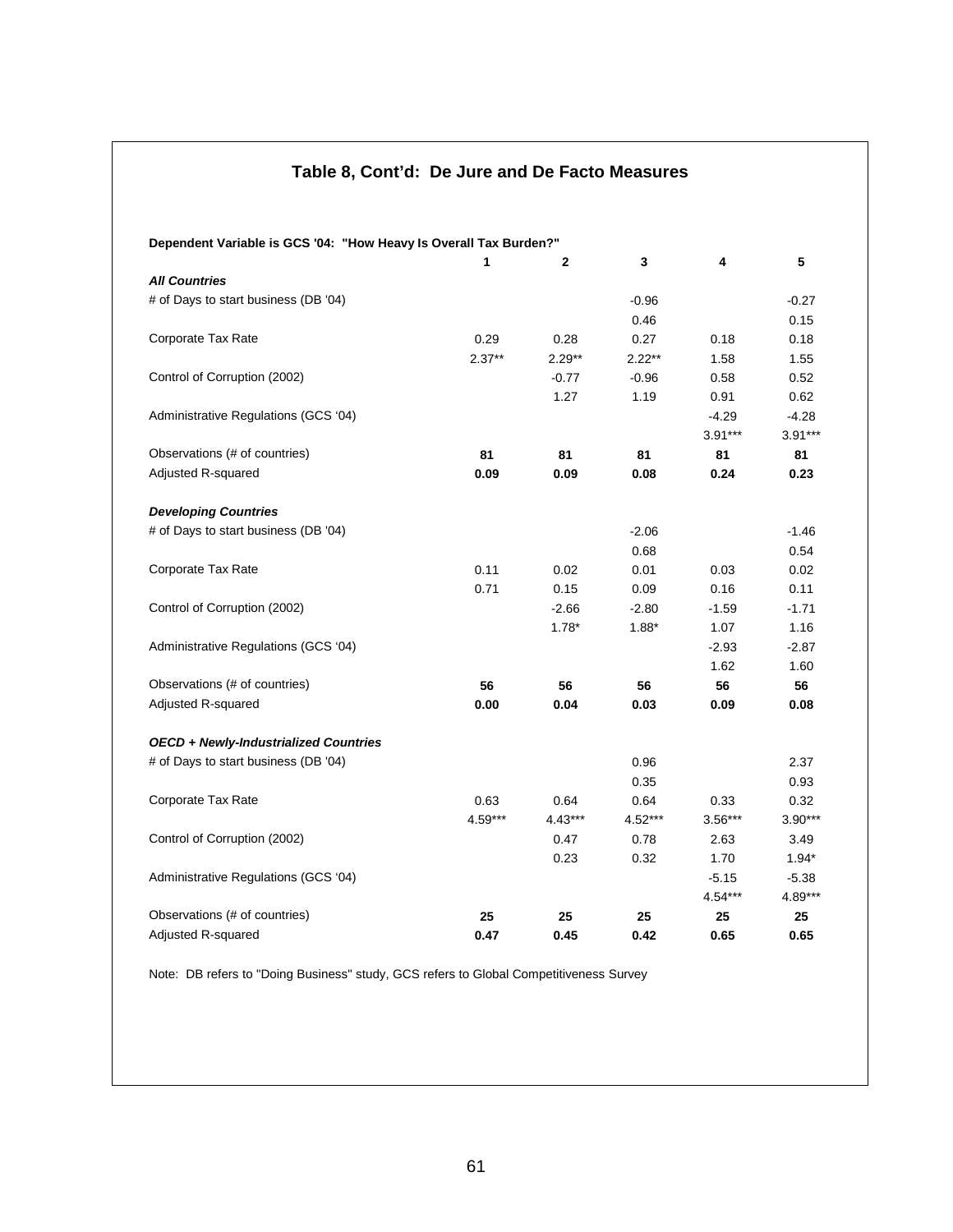# **Governance Matters IV: Appendices1**

Daniel Kaufmann, Aart Kraay, and Massimo Mastruzzi

#### **Appendix A: Sources for Governance Indicators**

| A1.               |                                                               |  |
|-------------------|---------------------------------------------------------------|--|
| A2.               |                                                               |  |
| A3.               |                                                               |  |
| A4.               |                                                               |  |
| A5.               | Business Environment & Enterprise Performance Survey (BPS) 66 |  |
| A6.               | Business Environment Risk Intelligence (BRI, QLM) 67          |  |
| A7.               | Columbia University's State Capacity Survey (CUD) 69          |  |
| A8.               |                                                               |  |
| A9.               |                                                               |  |
| A10.              | European Bank for Reconstruction and Development (EBR) 72     |  |
| A11.              |                                                               |  |
| A12.              |                                                               |  |
| A13.              |                                                               |  |
| A14.              |                                                               |  |
| A <sub>15</sub> . |                                                               |  |
| A <sub>16</sub> . |                                                               |  |
| A17.              |                                                               |  |
| A <sub>18</sub> . |                                                               |  |
| A <sub>19</sub> . | International Research & Exchanges Board (MSI) 84             |  |
| A20.              |                                                               |  |
| A21.              |                                                               |  |
| A22.              |                                                               |  |
| A23.              |                                                               |  |
| A24.              |                                                               |  |
| A25.              |                                                               |  |
| A26.              | State Department / Amnesty International (HUM / PTS)92        |  |
| A27.              | United Nations Economic Commission for Africa (AGI) 93        |  |
| A28.              |                                                               |  |
| A29.              |                                                               |  |
| A30.              |                                                               |  |
| A31.              |                                                               |  |
|                   |                                                               |  |

#### **Appendix B: Components of Aggregate Governance Indicators**

#### **Appendix C: Governance Indicators over Time**

#### **Appendix D: Definitions and Construction of Governance Indicators**

| D <sub>1</sub> . |  |
|------------------|--|
|                  |  |

This document presents the Appendices to our research paper "Governance Matters IV: Updated Governance Indicators 1996-2004". The paper, as well as a synthesis, can be downloaded at: http://www.worldbank.org/wbi/governance/pubs/govmatters4.html.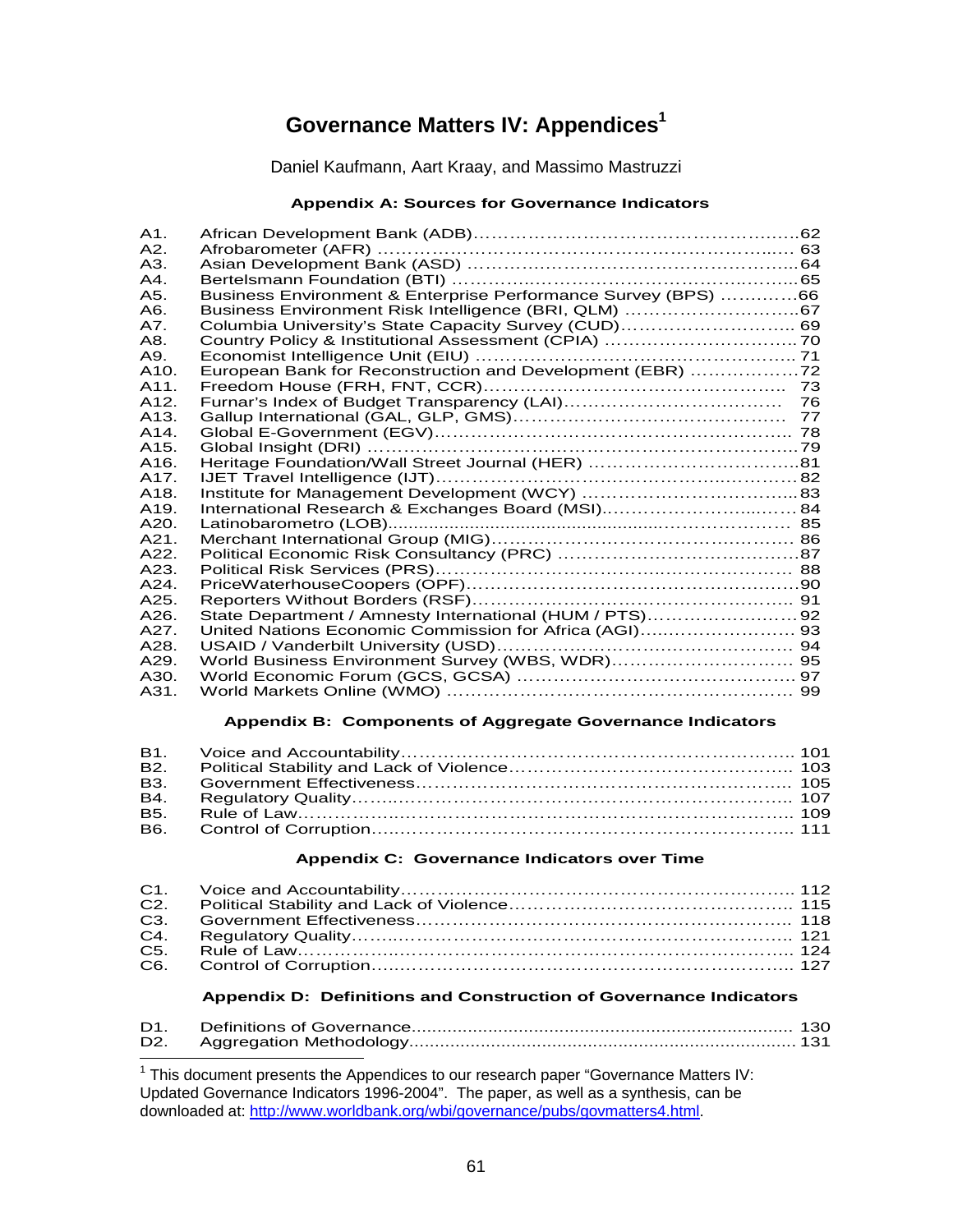# **TABLE A1. African Development Bank (ADB)**

#### **A1: African Development Bank (ADB)**

http://www.afdb.org/

The African Development Bank (ADB) is a major development bank in Africa. Established in 1963 in order to promote economic and social development, the Bank has grown into a \$33 billion, multinational development bank, with 52 African countries and 24 other shareholders.

The African Development Bank develops its own "Country Policy and Institutional Assessment" for its own Client sample. Similarly to the World Bank's CPIA, the ADB Indicators annually assess the quality of African Development Bank borrowers' policy and institutional performance in areas relevant to economic growth and poverty reduction.

In the table below we list the variables included in each of the governance indicators. We use data from 2000, 2002 and 2004.

| Table A1: Africa Development Bank (50 African countries) |              |                |       |      |      |
|----------------------------------------------------------|--------------|----------------|-------|------|------|
|                                                          | 2004         | 2002           | 2000  | 1998 | 1996 |
| <b>Voice and Accountability</b>                          |              |                |       |      |      |
| <b>NA</b>                                                |              |                |       |      |      |
| <b>Political Stability</b>                               |              |                |       |      |      |
| <b>NA</b>                                                |              |                |       |      |      |
| <b>Government Effectiveness</b>                          |              |                |       |      |      |
| Policies to improve efficiency of public sector          | X            | X              | X     |      |      |
| <b>Budget Management</b>                                 | X            | $\mathsf{X}$   | X.    |      |      |
| <b>Efficiency of Public Expenditures</b>                 | $\mathsf{X}$ | X              | X     |      |      |
| Management of public debt                                | X            | X              | X     |      |      |
| <b>Regulatory Quality</b>                                |              |                |       |      |      |
| Trade policy                                             | X            | X.             | X     |      |      |
| Competitive environment                                  | X            | $X \quad \Box$ | $X -$ |      |      |
| <b>Labor Market Policies</b>                             | X            | $\mathsf{X}$   | X     |      |      |
| <b>Rule of Law</b>                                       |              |                |       |      |      |
| Property rights                                          | X            | X              | X     |      |      |
| <b>Control of Corruption</b>                             |              |                |       |      |      |
| Anti-corruption policies                                 | X            | X.             | X     |      |      |
| Transparency / corruption                                | X            | X              | X     |      |      |
|                                                          |              |                |       |      |      |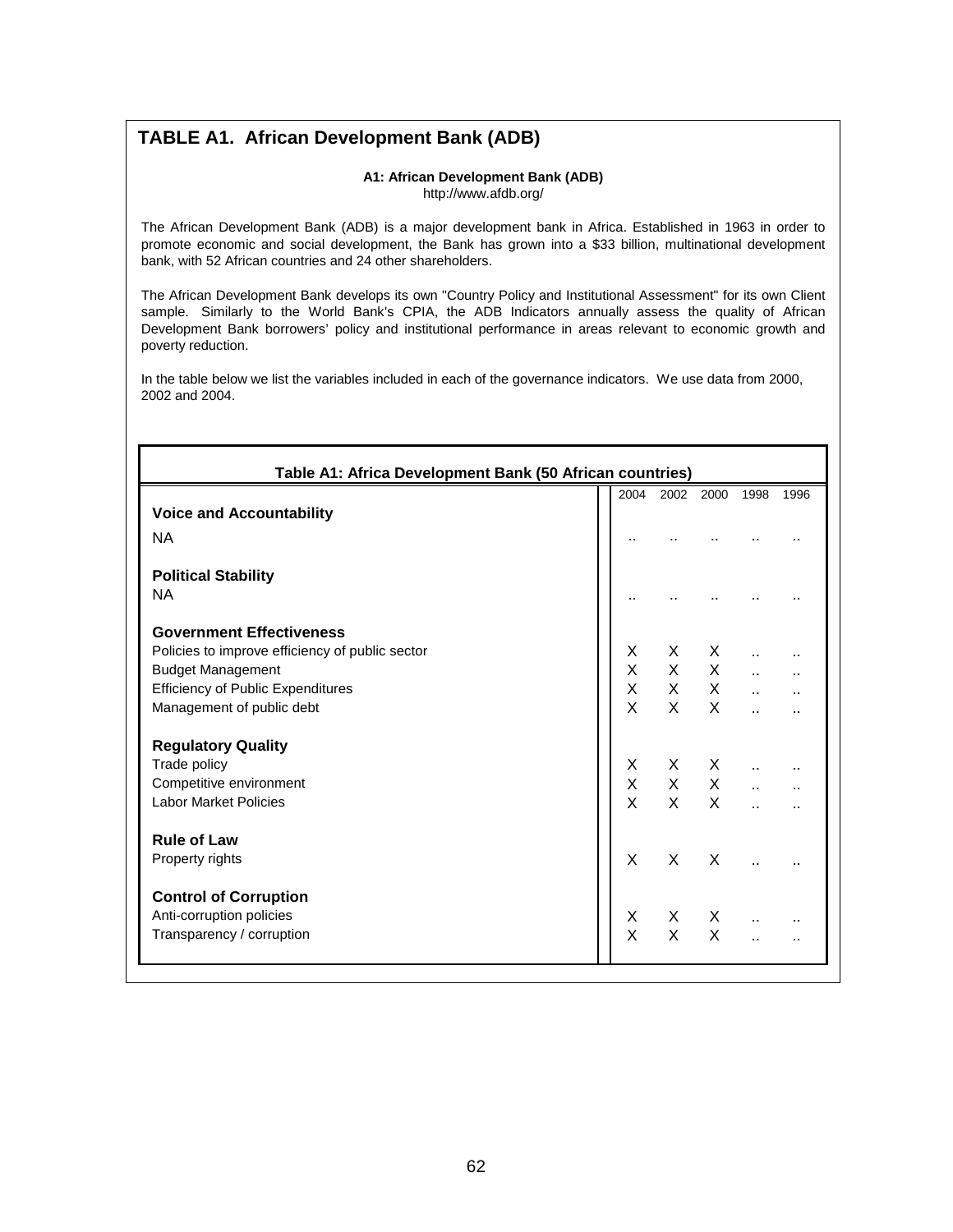# **TABLE A2. Afro-Barometer (AFR)**

#### **A2: Afrobarometer (AFR)**

http://www.afrobarometer.org

The Afrobarometer is a joint enterprise of Michigan State University (MSU), the Institute for Democracy in South Africa (IDASA) and the Centre for Democracy and Development (CDD, Ghana). The Afrobarometer Series, launched in October 1999, reports the results of national sample surveys on the attitudes of citizens in selected African countries towards democracy, markets and other aspects of development. The objective of the Afrobarometer is to collect, analyze and disseminate cross-national, time-series attitudinal data for up to a dozen new democracies on the African continent.

In the table below we list the variables included in each of the governance indicators. We use data from the 2002 and 2004 Reports.

| Table A2: Afrobarometer (12 African countries)                                                              |  |         |                      |      |      |      |  |  |
|-------------------------------------------------------------------------------------------------------------|--|---------|----------------------|------|------|------|--|--|
|                                                                                                             |  | 2004    | 2002                 | 2000 | 1998 | 1996 |  |  |
| <b>Voice and Accountability</b>                                                                             |  | X       |                      |      |      |      |  |  |
| How much do you trust the parliament?<br>Overall, how satisfied are you with the way democracy works in     |  |         |                      |      |      |      |  |  |
| your country?                                                                                               |  | X.      | X                    |      |      |      |  |  |
| <b>Political Stability</b>                                                                                  |  |         |                      |      |      |      |  |  |
| NA.                                                                                                         |  |         |                      |      |      |      |  |  |
| <b>Government Effectiveness</b>                                                                             |  |         |                      |      |      |      |  |  |
| What proportion of the country's problems do you think the<br>government can solve?                         |  | X       |                      |      |      |      |  |  |
| <b>Regulatory Quality</b>                                                                                   |  |         |                      |      |      |      |  |  |
| <b>NA</b>                                                                                                   |  |         |                      |      |      |      |  |  |
| <b>Rule of Law</b>                                                                                          |  |         |                      |      |      |      |  |  |
| Over the past year, how often have you or anyone in your family<br>feared crime in your own home?           |  | Х       |                      |      |      |      |  |  |
| Over the past year, how often have you or anyone in your family                                             |  | X       |                      |      |      |      |  |  |
| had something stolen from your house?<br>Over the past year, how often have you or anyone in your family    |  |         |                      |      |      |      |  |  |
| been physically attacked?                                                                                   |  | х       |                      |      |      |      |  |  |
| How much do you trust the courts of law?                                                                    |  | X<br>X. | $\ddot{\phantom{a}}$ |      |      |      |  |  |
| How much do you trust the police?                                                                           |  |         | X                    |      |      |      |  |  |
| <b>Control of Corruption</b><br>Corruption: How common is corruption among public officials?                |  |         | X                    |      |      |      |  |  |
| How well would you say the current government is handling the                                               |  | Ω.<br>X |                      |      |      |      |  |  |
| fight of corruption in the government?                                                                      |  |         |                      |      |      |      |  |  |
| How many elected leaders (parliamentarians or local councilors)<br>do you think are involved in corruption? |  | x       |                      |      |      |      |  |  |
| How many judges and magistrates do you think are involved in                                                |  | X       |                      |      |      |      |  |  |
| How many government officials do you think are involved in<br>corruption?                                   |  | X       |                      |      |      |      |  |  |
| How many border officials do you think are involved in corruption?                                          |  | X       |                      |      |      |      |  |  |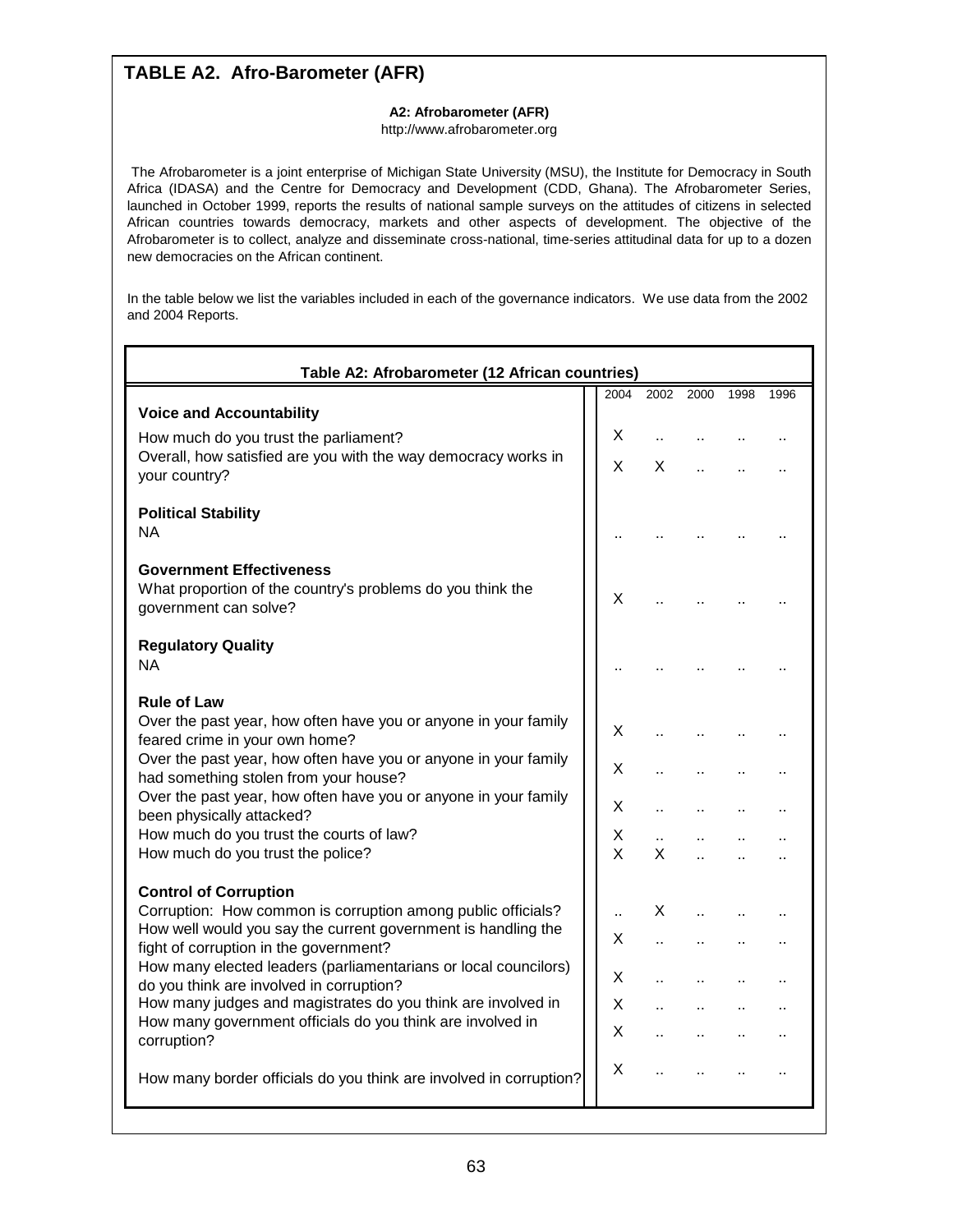# **TABLE A3. Asian Development Bank (ASD)**

# **A3: Asian Development Bank (ASD)**

http://www.adb.org/

The Asian Development Bank is a multilateral development finance institution dedicated to reducing poverty in Asia and the Pacific. Established in 1966, the ADB - headquartered in Manila and with 26 offices worldwide - is currently owned by 63 members, mostly from the region.

The Asian Development Bank develops its own "Country Policy and Institutional Assessment" for its own Client sample. Similarly to the World Bank's CPIA, the ASD Indicators annually assess the quality of Asian Development Bank borrowers' policy and institutional performance in areas relevant to economic growth and poverty reduction.

In the table below we list the variables included in each of the governance indicators. We use data from 2000, 2002 and 2004.

| Table A3: Asian Development Bank (26 Asian countries) |           |                 |                 |      |      |  |  |  |  |  |
|-------------------------------------------------------|-----------|-----------------|-----------------|------|------|--|--|--|--|--|
|                                                       | 2004      | 2002            | 2000            | 1998 | 1996 |  |  |  |  |  |
| <b>Voice and Accountability</b>                       |           |                 |                 |      |      |  |  |  |  |  |
| <b>NA</b>                                             |           |                 |                 |      |      |  |  |  |  |  |
| <b>Political Stability</b>                            |           |                 |                 |      |      |  |  |  |  |  |
| <b>NA</b>                                             |           |                 |                 |      |      |  |  |  |  |  |
| <b>Government Effectiveness</b>                       |           |                 |                 |      |      |  |  |  |  |  |
| Competence of civil service                           | X         | X               | X               |      |      |  |  |  |  |  |
| <b>Budget Management</b>                              | X         | $X \rightarrow$ | $X -$           |      |      |  |  |  |  |  |
| <b>Efficiency of Public Expenditures</b>              | $X \quad$ | $X \sim$        | $X -$           |      |      |  |  |  |  |  |
| Management of public debt                             | X         | X               | X               |      |      |  |  |  |  |  |
| <b>Regulatory Quality</b>                             |           |                 |                 |      |      |  |  |  |  |  |
| Trade policy                                          | X         | X               | X               |      |      |  |  |  |  |  |
| Competitive environment                               | $X \quad$ | $X \quad \Box$  | $X \rightarrow$ |      |      |  |  |  |  |  |
| Factor and products markets                           | X         | X               | X               |      |      |  |  |  |  |  |
| <b>Rule of Law</b>                                    |           |                 |                 |      |      |  |  |  |  |  |
| Property rights                                       | X         | $\mathsf{X}$    | X               |      |      |  |  |  |  |  |
| <b>Control of Corruption</b>                          |           |                 |                 |      |      |  |  |  |  |  |
| Anticorruption and Accounting Institutions            | X         | X               | X               |      |      |  |  |  |  |  |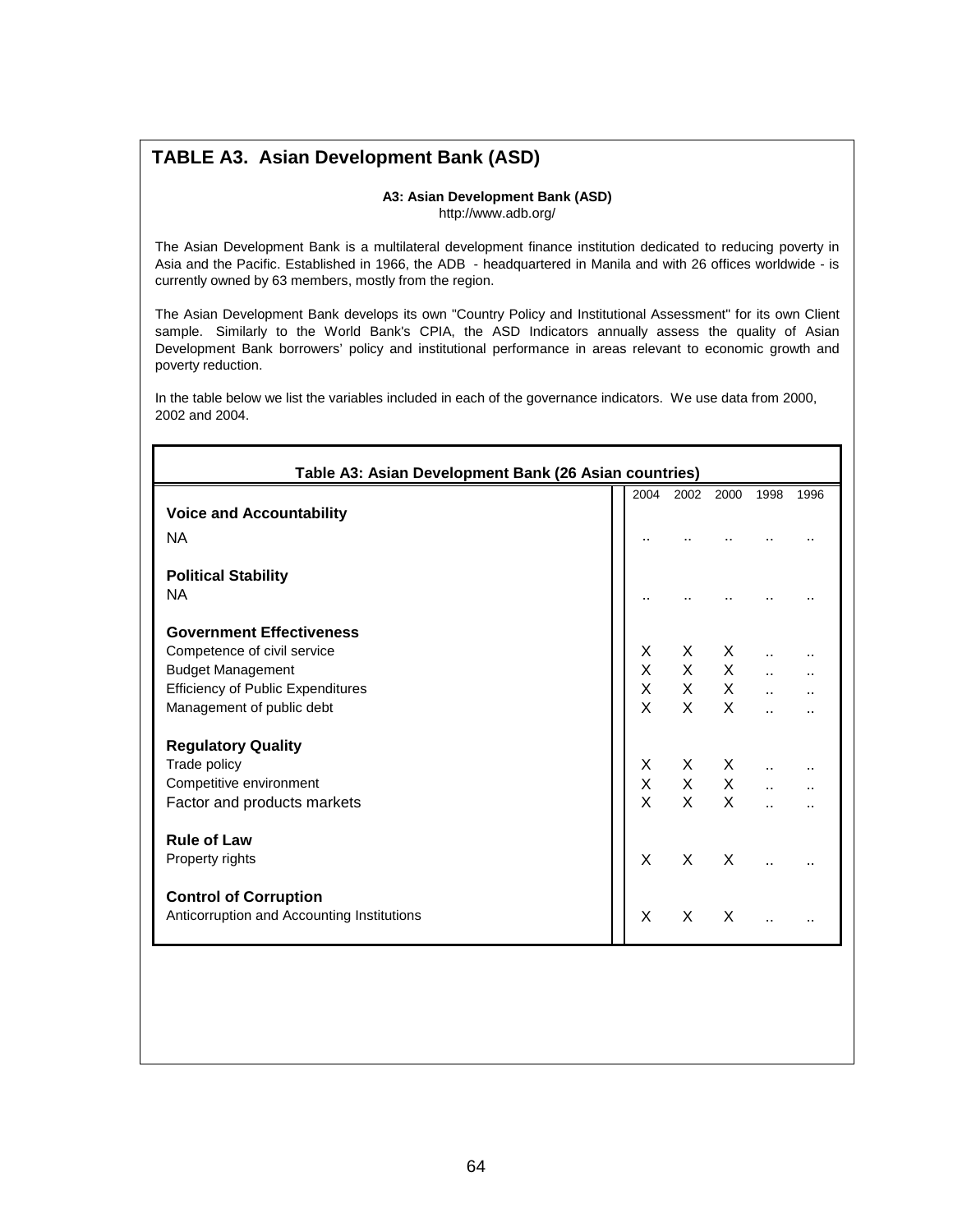## **TABLE A4: Bertelsmann Transformation Index (BTI)**

**A4: Bertelsmann Tranformation Index (BTI)**

http://www.bertelsmann-transformation-index.de/16.0.html?&L=1

Founded by Reinhard Mohn in 1977 and headquartered in Berlin, the **Bertelsmann Foundation** is a non-profit organization dedicated to identifying social problems and challenges early on in order to develop and implement model solutions.

Starting in 2004, the Foundation began publishing the **Bertelsmann Transformation Index** (BTI), a global ranking that analyzes and evaluates development and transformation processes in 116 countries. The Bertelsmann Transformation Index provides the international public and political actors with a comprehensive view of the status of democracy and a market economy as well as the quality of political management in each of these countries.

The goal of a consolidated market-based democracy constitutes the BTI's normative framework. The BTI analyzes the status of both democratization and market liberalization as it evaluates actors' performance in managing these changes. The quantitative data collected for the Bertelsmann Transformation Index 2003 is outlined in two parallel indices: the **Status Index** and the **Management Index.** The Status Index (SI) shows the development achieved by 116 states on their way toward democracy and a market economy. States with functioning democratic and market-based structures receive the highest scores. The Management Index (MI) reveals the extent to which governments and political actors have been consistent and determined in their pursuit of a market-based democracy. Those states showing progress in the last five years and in which transformation has resulted from astute management receive the highest scores.

In the table below we list the variables included in each of the governance indicators. We use data from 2004, drawing 5 variables from the Management Index and 6 variables from the Status Index.

| Table A4: Bertelsman Transformation Index (116 developing countries) |   |  |                     |  |      |  |  |  |
|----------------------------------------------------------------------|---|--|---------------------|--|------|--|--|--|
|                                                                      |   |  | 2004 2002 2000 1998 |  | 1996 |  |  |  |
| <b>Voice and Accountability</b>                                      |   |  |                     |  |      |  |  |  |
| Political Participation (SI)                                         | X |  |                     |  |      |  |  |  |
| Institutional Stability (SI)                                         | X |  |                     |  |      |  |  |  |
| Political and Social Integration (SI)                                | X |  |                     |  |      |  |  |  |
| <b>Political Stability</b>                                           |   |  |                     |  |      |  |  |  |
| <b>NA</b>                                                            |   |  |                     |  |      |  |  |  |
| <b>Government Effectiveness</b>                                      |   |  |                     |  |      |  |  |  |
| Consensus Building (MI)                                              | X |  |                     |  |      |  |  |  |
| Governance Capability (MI)                                           | X |  |                     |  |      |  |  |  |
| Effective Use of Resources (MI)                                      | X |  |                     |  |      |  |  |  |
| Reliable Pursuit of Goals (MI)                                       | X |  |                     |  |      |  |  |  |
|                                                                      |   |  |                     |  |      |  |  |  |
| <b>Regulatory Quality</b>                                            |   |  |                     |  |      |  |  |  |
| Price Stability (SI)                                                 | X |  |                     |  |      |  |  |  |
| Competition (SI)                                                     | X |  |                     |  |      |  |  |  |
| <b>Rule of Law</b>                                                   |   |  |                     |  |      |  |  |  |
| Rule of Law (SI)                                                     | Χ |  |                     |  |      |  |  |  |
| Private Property (SI)                                                | X |  |                     |  |      |  |  |  |
| <b>Control of Corruption</b>                                         |   |  |                     |  |      |  |  |  |
| <b>NA</b>                                                            |   |  |                     |  |      |  |  |  |
|                                                                      |   |  |                     |  |      |  |  |  |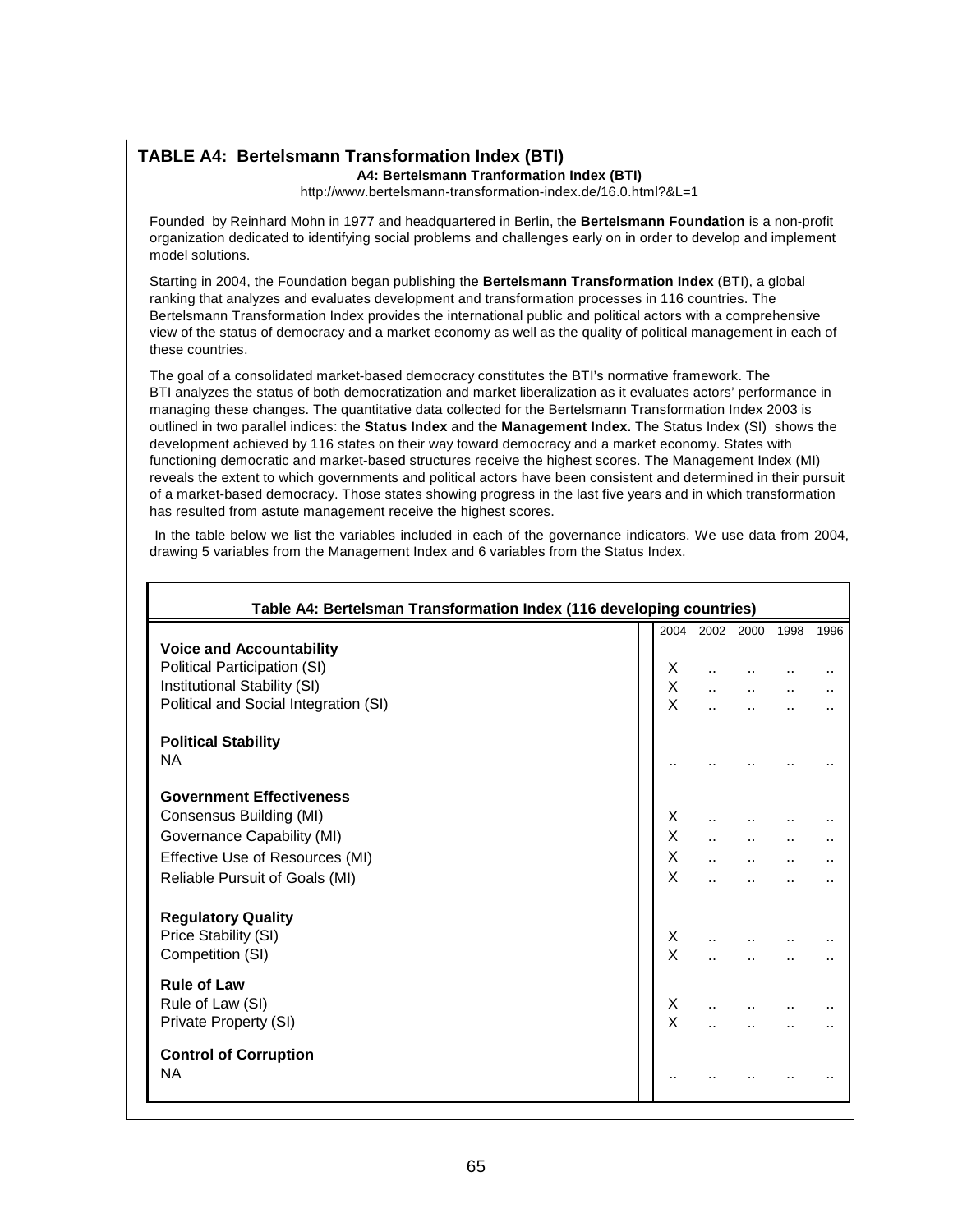## **TABLE A5. Business Environment and Enterprise Performance Survey (BEEPS)**

# **A5: Business Environment and Enterprise Performance Survey (BEEPS)**

http://info.worldbank.org/governance/beeps2002/

The Business Environment and Enterprise Performance Survey (BEEPS) was developed jointly by the World Bank and the European Bank for Reconstruction and Development. In its first round conducted in 1999-2000, it surveyed over 4,000 firms in 22 transition countries that examined a wide range of interactions between firms and the state. In its second round conducted in 2002, the survey covered over 2,100 firms in 27 countries.

In the table below we list the variables included in each of the governance indicators. We use data from 2002/3 (for both 2002 and 2004) and 1999/2000 surveys.

r

| <b>Voice and Accountability</b>                                                          | 2004 |    | 2002 2000 1998       |                      | 1996                 |
|------------------------------------------------------------------------------------------|------|----|----------------------|----------------------|----------------------|
| NA                                                                                       |      |    |                      |                      |                      |
| <b>Political Stability and Lack of Violence</b>                                          |      |    |                      |                      |                      |
| <b>NA</b>                                                                                |      |    |                      |                      |                      |
| <b>Government Effectiveness</b>                                                          |      |    |                      |                      |                      |
| How problematic are telecommunications for the growth of your business                   | X    | X  |                      |                      |                      |
| How problematic is electricity for the growth of your business.                          | X    | X  |                      |                      |                      |
| How problematic is transportation for the growth of your business.                       | X    | X  |                      |                      |                      |
| <b>Regulatory Quality</b>                                                                |      |    |                      |                      |                      |
| Information on the laws and regulations is easy to obtain                                | X    | X. | $\ddot{\phantom{a}}$ |                      |                      |
| Interpretations of the laws and regulations are consistent and predictable               | X    | X  |                      |                      | $\ddot{\phantom{a}}$ |
| Unpredictability of changes of regulations                                               | X    | X  | $\ddot{\phantom{a}}$ |                      |                      |
| How problematic are labor regulations for the growth of your business.                   | X    | X  |                      |                      |                      |
| How problematic are tax regulations for the growth of your business.                     | X    | X  |                      |                      |                      |
| How problematic are custom and trade regulations for the growth of your business.        | X    | X  |                      |                      |                      |
| <b>Rule of Law</b>                                                                       |      |    |                      |                      |                      |
| How often is following characteristic associated with the court system: Fair             | X    | X. |                      |                      |                      |
| How often is following characteristic associated with the court system: affordable       | X    | X  |                      |                      |                      |
| How often is following characteristic associated with the court system: enforceable      | X    | X  | $\ddot{\phantom{a}}$ |                      |                      |
| How often is following characteristic associated with the court system: Honesty          | X    | X  |                      |                      |                      |
| How often is following characteristic associated with the court system: Quickness        | X    | X  |                      |                      | $\ddot{\phantom{a}}$ |
| Are property rights adequately protected                                                 | X    | X  |                      |                      |                      |
| How problematic is organized crime for the growth of your business.                      | X    | X  |                      |                      |                      |
| How problematic is judiciary for the growth of your business.                            | X    | X  |                      |                      |                      |
| How problematic is street crime for the growth of your business.                         | X    | X  |                      |                      |                      |
| <b>Control of Corruption</b>                                                             |      |    |                      |                      |                      |
| How common is for firms to have to pay irregular additional payments to get things done  | Х    | X  |                      |                      |                      |
| Percentage of total annual sales do firms pay in unofficial payments to public officials | X    | X  |                      |                      |                      |
| How often do firms make extra payments to influence the content of new legislation       | X    | X  | $\ddot{\phantom{a}}$ | $\ddot{\phantom{a}}$ | $\ddot{\phantom{a}}$ |
| Extent to which firms' payments to public officials impose costs on other firms          | X    | X  | X                    |                      |                      |
| How problematic is corruption for the growth of your business.                           | X    | X  |                      |                      | $\ddot{\phantom{a}}$ |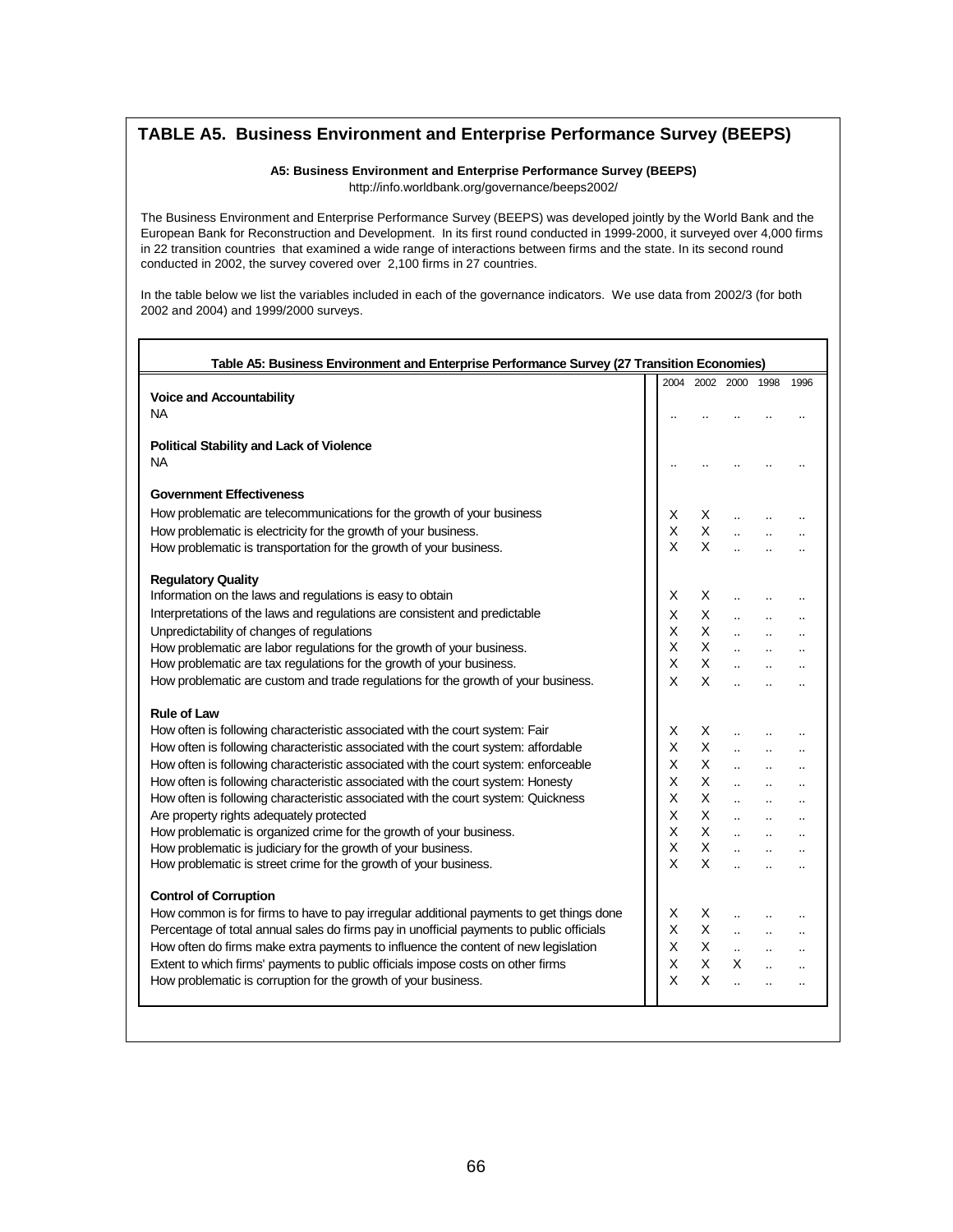## **TABLE A6: Business Environment Risk Intelligence (BRI, QLM)**

# **A6: Business Environment Risk Intelligence (BRI)**

http://www.beri.com

BERI S.A. is a private source of analysis and forecasts of the business environment in developed and developing countries. The firm was founded in 1966 and is headquartered in Geneva, Switzerland.

BERI has two services that include variables of interest for the purpose of this paper: The Business Risk Service, and the FORELEND or Lender Risk Rating. Both services are supervised by Dr. F.T. Haner, founder and senior editor. A number of analysts review various data sources and produce initial draft reports, relying on an international network of sources for intelligence in the field. BERI convenes two permanent panels of about 105 experts from all over the world. These panels provide country ratings and qualitative observations on the basis of these initial reports. One panel assesses political conditions, and the other offers perspectives on the business operating environment. These ratings are constructed using the Delphi method, in which panelists are also supplied with the ratings they produced in previous assessments as well as the panel average score for each measure.

BERI monitors 50 countries three times per year, assessing 57 criteria separated into three indices. The Political Risk Index (PRI) focuses on sociopolitical conditions in a country. Diplomats and political scientists rate the present condition of eight causes and two symptoms of political risk, using a scale from 7 (no problem) to 0 (prohibitive problem). The Operation Risk Index (ORI) identifies major bottlenecks for business development, rating 15 criteria on a scale of 0 (unacceptable conditions) to 4 (superior conditions). The R factor assesses a country's willingness to allow foreign companies to convert and repatriate profits and to import components, equipment and raw materials. It is composed of 4 sub-indices, one of which assesses the quality of legal framework in terms of statutory laws and actual practice.

BERI also produced a different set of indicators, the Quantitative Risk Measure in Foreign Lending (QLM), measurings the qualitative risk factors in credit exposure in 115 countries using a scale from 0 (high risk) to 100 (low risk). In the table below we list the variables included in each of the governance indicators. We use BERI's data for the last quarters of 1996, 1998, 2000, 2002 and 2004.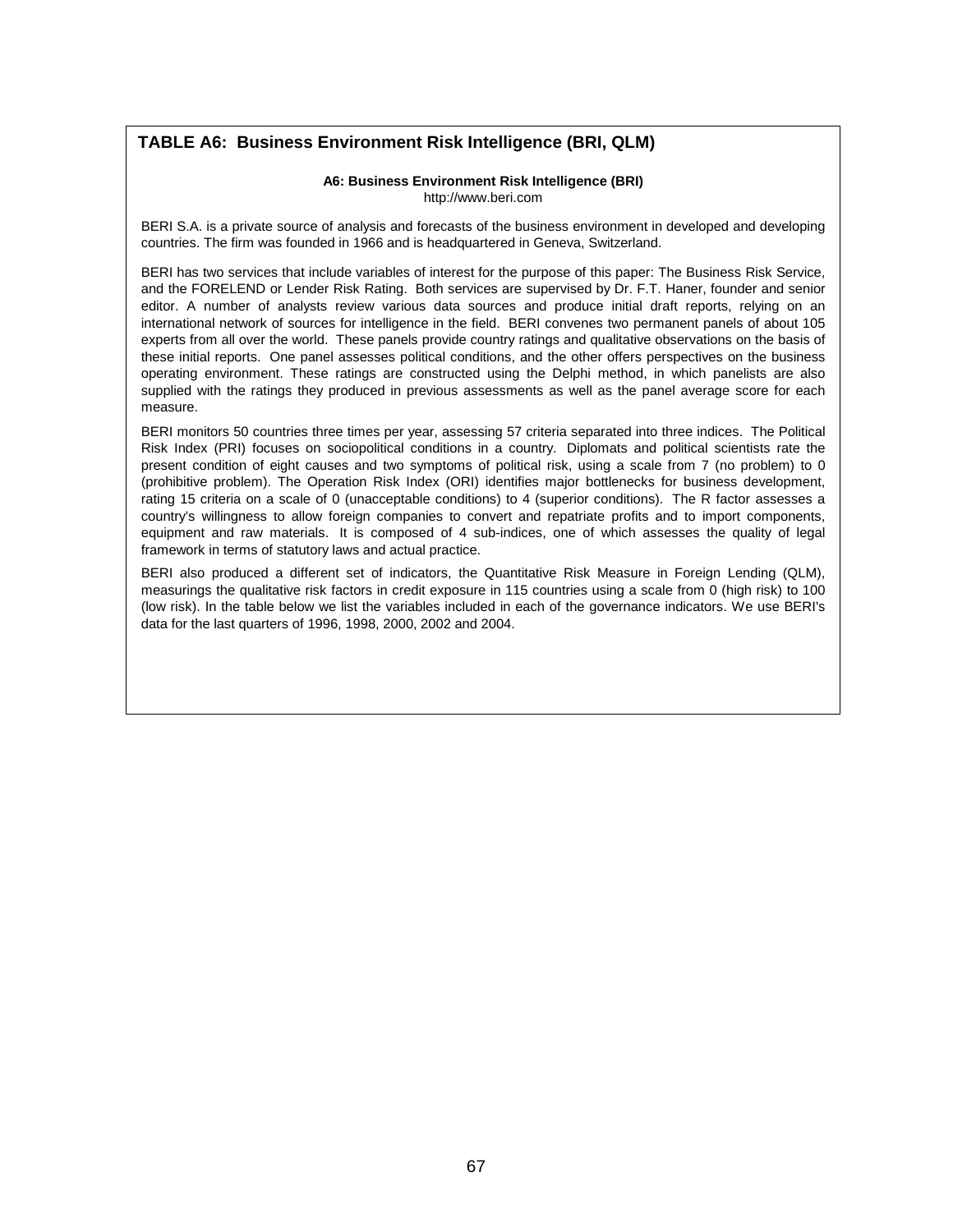| Table A6: Business Environment Risk Intelligence (50 developed and developing countries)                                                                   |  |                      |        |           |        |                      |  |  |  |
|------------------------------------------------------------------------------------------------------------------------------------------------------------|--|----------------------|--------|-----------|--------|----------------------|--|--|--|
| <b>Voice and Accountability</b><br><b>NA</b>                                                                                                               |  | 2004                 |        | 2002 2000 | 1998   | 1996                 |  |  |  |
|                                                                                                                                                            |  |                      |        |           |        | $\ddot{\phantom{a}}$ |  |  |  |
| <b>Political Stability</b><br>Political Risk Index: External Causes of Political Risk: Dependence<br>on/Importance to a Hostile Major Power                |  | X                    | X      | X         | X      | X                    |  |  |  |
| Political Risk Index: External Causes of Political Risk: Negative Influences of<br><b>Regional Political Forces</b>                                        |  | X                    | X      | X         | X      | X                    |  |  |  |
| Political Risk Index: Internal Causes of Political Risk: Social Conditions: Wealth<br>Distribution, Population                                             |  | X                    | X      | X         | X      | X                    |  |  |  |
| Political Risk Index: Internal Causes of Political Risk: Fractionalization of political<br>spectrum and the power of these factions.                       |  | X                    | X      | X         | X      | X                    |  |  |  |
| Political Risk Index: Internal Causes of Political Risk: Fractionalization by<br>language, ethnic and/or religious groups and the power of these factions. |  | X                    | X      | X         | X      | X                    |  |  |  |
| Political Risk Index: Internal Causes of Political Risk: Restrictive (coercive)<br>measures required to retain power.                                      |  | X                    | X      | X         | X      | X                    |  |  |  |
| Political Risk Index: Internal Causes of Political Risk: Organization and strength<br>of forces for a radical government.                                  |  | X                    | X      | X         | X      | X                    |  |  |  |
| Political Risk Index: Symptoms of Political Risk: Societal conflict involving<br>demonstrations, strikes, and street violence.                             |  | X                    | X      | X         | X      | X                    |  |  |  |
| Political Risk Index: Symptoms of Political Risk: Instability as perceived by non-<br>constitutional changes, assassinations, and guerilla wars.           |  | X                    | X      | X         | X      | X                    |  |  |  |
| <b>Government Effectiveness</b><br>Operation Risk Index: Bureaucratic delays                                                                               |  | X                    | X      | X         | X      | X                    |  |  |  |
| <b>Regulatory Quality</b><br>NA.                                                                                                                           |  | $\ddot{\phantom{a}}$ |        |           |        | .,                   |  |  |  |
| <b>Rule of Law</b>                                                                                                                                         |  |                      |        |           |        |                      |  |  |  |
| Operation Risk Index: Enforceability of contracts<br>Direct Financial Fraud, Money Laundering and Organized Crime (QLM) *                                  |  | X.<br>X              | X<br>X | X<br>X    | X<br>X | X.<br>X              |  |  |  |
| <b>Control of Corruption</b><br>Political Risk Index: Internal Causes of Political Risk: Mentality, including                                              |  |                      |        |           |        |                      |  |  |  |
| xenophobia, nationalism, corruption, nepotism, willingness to compromise.<br>Indirect Diversion of Funds (QLM) *                                           |  | X<br>X               | X<br>X | X<br>X    | X<br>X | X<br>X               |  |  |  |
| * country coverage: 115 countries                                                                                                                          |  |                      |        |           |        |                      |  |  |  |

ן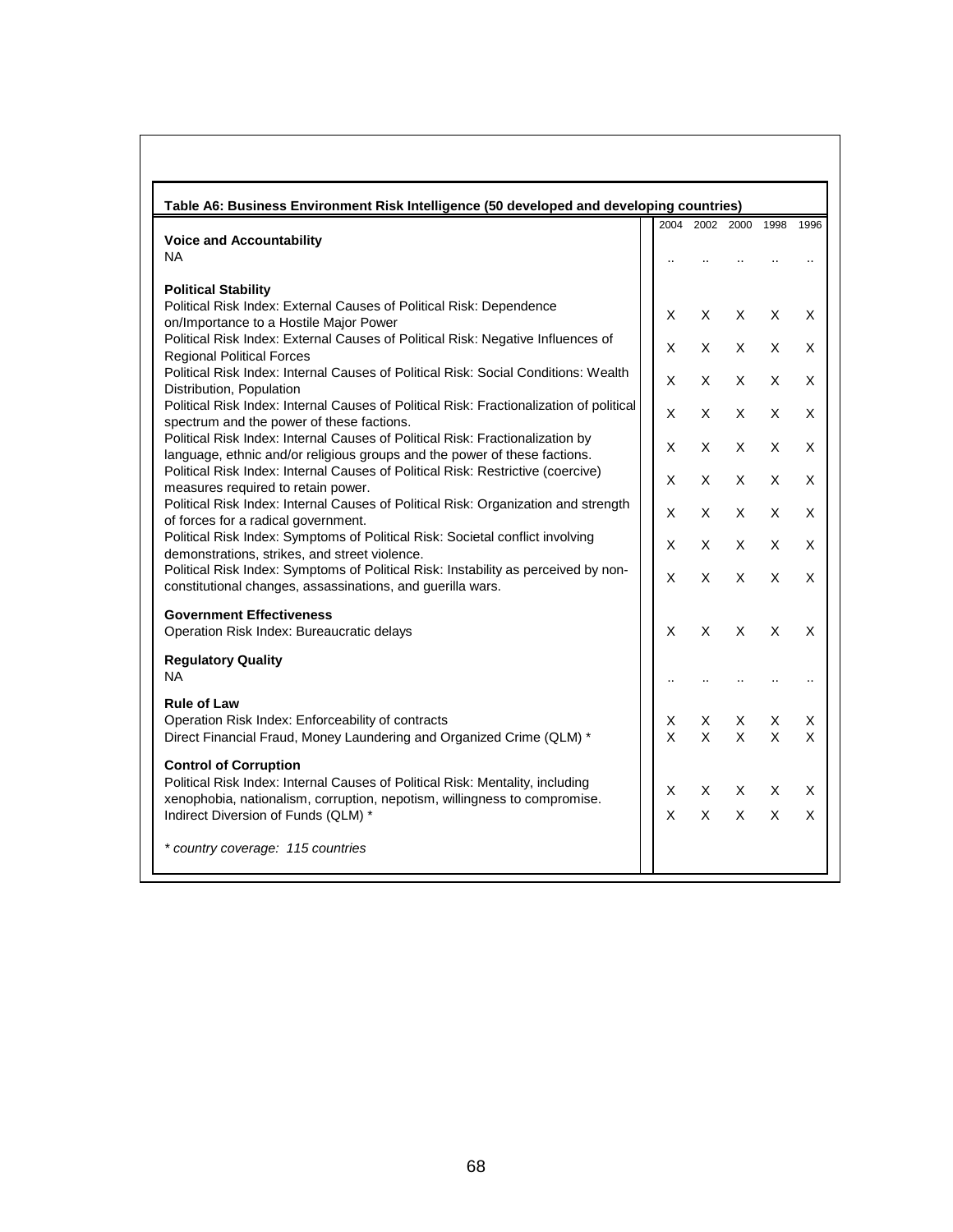# **TABLE A7: Columbia University (CUD)**

### **A7: State Capacity Survey (CUD)**

http://www.columbia.edu

The State Capcity Survey was developed in 1999 under the direction of Marc Levy of the CIESIN at Columbia University, resulting in a set of 31 multiple-choice questions and three open-ended questions. The survey asks questions in five broad categories: political context, state legitimacy, human resources and organizations, institutions, and overall capacity. Data were obtained on 108 and 97 countries from assessments completed by 164 experts during 2000 and 2002, respectively.

In the table below we list the questions included in each of the governance indicators. We use data from the 2000 and 2002/3 (applied to both 2002 and 2004) surveys.

| Table A7: State Capacity Survey (97 developed and developing countries)                                                                                      |      |   |                |                      |                      |  |  |
|--------------------------------------------------------------------------------------------------------------------------------------------------------------|------|---|----------------|----------------------|----------------------|--|--|
|                                                                                                                                                              | 2004 |   | 2002 2000 1998 |                      | 1996                 |  |  |
| <b>Voice and Accountability</b>                                                                                                                              |      |   |                |                      |                      |  |  |
| To what extent does the state and/or its allied groups engage in repression of its citizens?                                                                 | X    | X | X              |                      | $\ddot{\phantom{a}}$ |  |  |
| In carrying out internal security tasks, to what extent does the state rely on tactics commonly                                                              | X    | X | X              |                      | $\ddot{\phantom{a}}$ |  |  |
| considered illegitimate in the international community?                                                                                                      |      |   |                |                      |                      |  |  |
| <b>Political Stability</b>                                                                                                                                   |      |   |                |                      |                      |  |  |
| Assess the degree to which the decline or collapse of central political authority posed a threat to                                                          | X    | X | X              |                      | ٠.                   |  |  |
| political stability in this country.<br>Assess the degree to which political protest posed a threat to political stability in this country.                  | X    | Χ | X              |                      |                      |  |  |
| Assess the degree to which ethno-cultural and/or religious conflict posed a threat to political                                                              |      |   |                | ÷.                   | $\ddot{\phantom{a}}$ |  |  |
| stability in this country.                                                                                                                                   | X    | X | X              |                      | $\ddot{\phantom{a}}$ |  |  |
| Assess the degree to which external military intervention posed a threat to political stability in this                                                      | X    |   |                |                      |                      |  |  |
| country.                                                                                                                                                     |      | X | X              |                      | $\ddot{\phantom{a}}$ |  |  |
| <b>Government Effectiveness</b>                                                                                                                              |      |   |                |                      |                      |  |  |
| Rate the administrative and technical skills of the country's civil service (occupying middle and                                                            | х    | Χ | X              |                      |                      |  |  |
| higher management roles).                                                                                                                                    |      |   |                |                      | $\ddot{\phantom{a}}$ |  |  |
| Rate the efficiency of the country's national bureaucracies overall.                                                                                         | X    | X | X              |                      |                      |  |  |
| Rate the efficiency of the country's local-level government bureaucracies overall.                                                                           | X    | X | X              | $\ddot{\phantom{a}}$ | $\ddotsc$            |  |  |
| Rate the effectiveness of coordination between the central government and local-level government                                                             | Χ    | Χ | Х              | $\ddot{\phantom{a}}$ | $\ddot{\phantom{a}}$ |  |  |
| organizations.<br>Rate the state's ability to formulate and implement national policy initiatives.                                                           |      |   |                |                      |                      |  |  |
| Rate the state's effectiveness at collecting taxes or other forms of government revenue.                                                                     | X    | х | X              |                      |                      |  |  |
| Does the central government produce a national budget in a timely manner?                                                                                    | X    | X | X              | μ.                   | μ.<br>٠.             |  |  |
| Do local governments produce budgets in a timely manner?                                                                                                     | X    | Χ | X              | $\ddot{\phantom{a}}$ | $\ddot{\phantom{a}}$ |  |  |
|                                                                                                                                                              |      |   |                |                      |                      |  |  |
| Rate the state's ability to monitor socioeconomic trends, activities, and conditions within its borders                                                      | X    | X | X              | $\ddot{\phantom{a}}$ | $\ddot{\phantom{a}}$ |  |  |
| Rate the state's ability to create, deliver, and maintain vital national infrastructure.                                                                     | X    | х | X              | $\ddot{\phantom{a}}$ | $\ddot{\phantom{a}}$ |  |  |
| Rate the state's ability to respond effectively to domestic economic problems.                                                                               | X    | Χ | X              | $\ddot{\phantom{a}}$ | $\ddotsc$            |  |  |
| Rate the state's ability to respond effectively to natural disasters.                                                                                        | X    | X | X              |                      | μ.                   |  |  |
| <b>Regulatory Quality</b>                                                                                                                                    |      |   |                |                      |                      |  |  |
| <b>NA</b>                                                                                                                                                    |      |   |                |                      |                      |  |  |
| <b>Rule of Law</b>                                                                                                                                           |      |   |                |                      |                      |  |  |
| For the most part, is the state seen as legitimately representing its citizens?                                                                              | х    | х | Х              |                      | μ.                   |  |  |
| Rate the state's adherence to the rule of law, considering the country as a whole.                                                                           | X    | X | X              | $\ddot{\phantom{a}}$ | $\ddot{\phantom{a}}$ |  |  |
|                                                                                                                                                              |      |   |                |                      |                      |  |  |
| <b>Control of Corruption</b><br>Rate the severity of corruption within the state                                                                             | X    | X | X              |                      |                      |  |  |
| To what extent do the country's primary political decision makers engage in patterns of nepotism,                                                            |      |   |                |                      | $\ddot{\phantom{a}}$ |  |  |
| cronyism and patronage?                                                                                                                                      | X    | X | X              | $\ddot{\phantom{a}}$ | μ.                   |  |  |
| To what extent do the country's civil service (occupying middle and higher management roles)                                                                 | X    | X | X              |                      |                      |  |  |
| engage in patterns of nepotism, cronyism and patronage?                                                                                                      |      |   |                |                      | $\ddot{\phantom{a}}$ |  |  |
| To what extent do patterns of nepotism, cronyism and patronage undermine the state's ability to                                                              | X    | X | X              |                      | ٠.                   |  |  |
| exercise the basic functions of government effectively?<br>To what extent do patterns of nepotism, cronyism and patronage distort broad patterns of economic |      |   |                |                      |                      |  |  |
| development?                                                                                                                                                 | X    | X | X              |                      | $\ddot{\phantom{a}}$ |  |  |
|                                                                                                                                                              |      |   |                |                      |                      |  |  |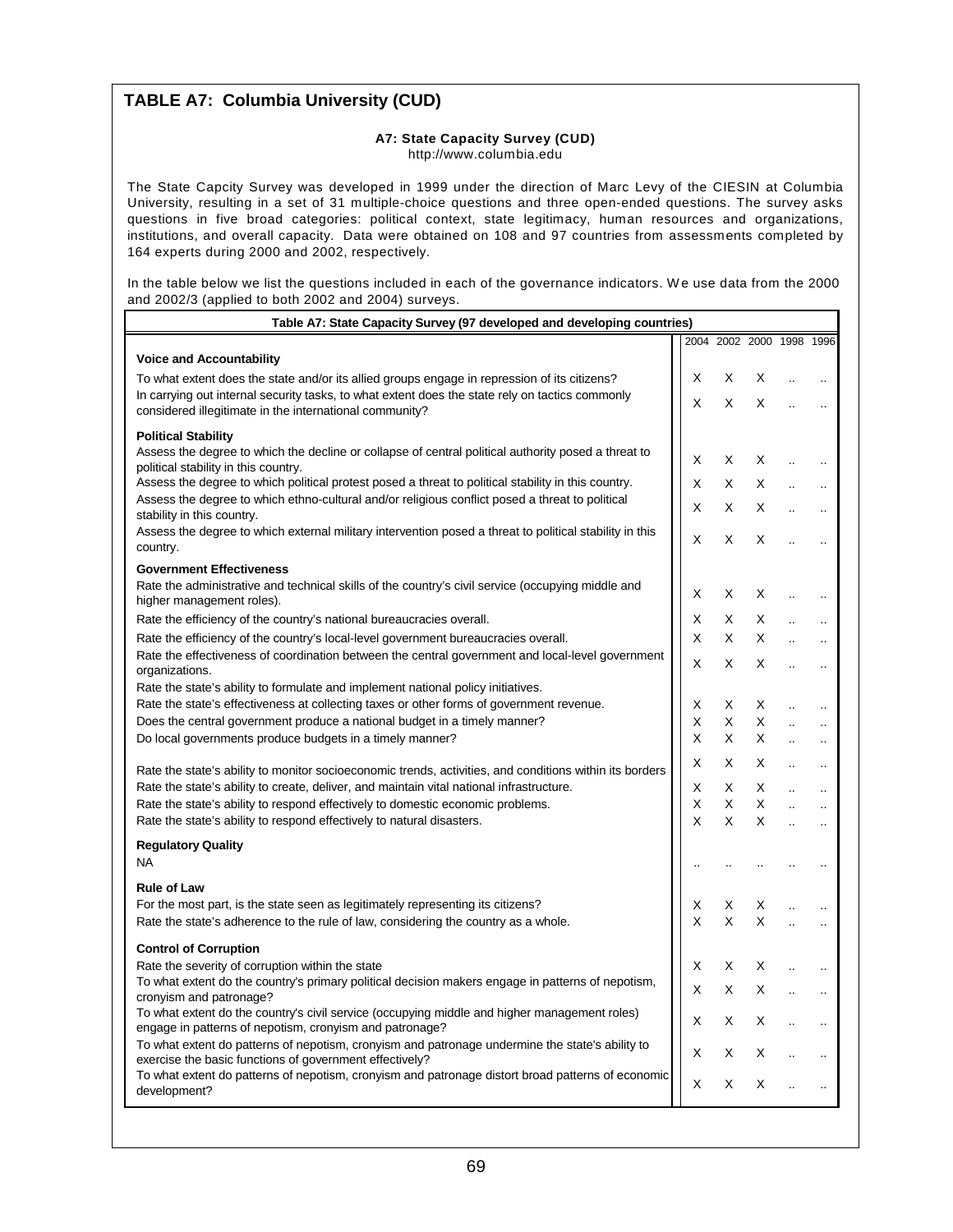## **TABLE A8: Country Policy and Institutional Assessment (CPIA)**

#### **A8: Country Policy & Institutional Assessment (CPIA)** http://www.worldbank.org

The Country Policy and Institutional Assessment (CPIA) annually assesses the quality of World Bank borrowers' policy and institutional performance in areas relevant to economic growth and poverty reduction. Country assessments began in the World Bank in the late 1970s to help guide the allocation of lending resources. The methodology has evolved over time, reflecting lessons learned and mirroring the evolution of the development paradigm. While in earlier years assessments focused mainly on macroeconomic policies, they now include other factors relevant to poverty reduction, such as social inclusion, equity and governance.

The CPIA consists of equally weighted criteria representing the policy dimensions of an effective poverty reduction and growth strategy. The criteria are grouped in four clusters. Cluster A, Economic Management, covers economic policies. Cluster B, Structural Policies, covers a broad range of structural policies: trade policies, financial depth, market competition, and environmental sustainability. Cluster C, Policies for Social Inclusion and Equity, focuses on social equity and broad-based growth, and aims to capture the extent to which a country's policies and institutions ensure that the benefits of growth are widespread, contribute to the accumulation of social capital, and direct public programs to poor people and reduce their vulnerability to various kinds of shocks. Cluster D, Public Sector Management and Institutions, aims to capture key aspects of good governance, a vital

For each of the criteria, countries are assessed on a scale of 1 (low) to 6 (high). The ratings are prepared by the World Bank's country economists and focus on the quality of the country's current policies and institutions, which are the main determinants of the present prospects for aid effectiveness. The rating assigned for each criterion reflects a variety of indicators, observations, and judgments: ratings are based on country knowledge obtained from country dialogue and the Country Assistance Strategy (CAS) process, the available body of economic and sector work (ESW), project preparation and supervision, and project and CAS monitoring and evaluation.

In the table below we list the variables included in each of the governance indicators. We use data for 1996, 1998, 2000, 2002 and 2003. 2004 data was used for 17 benchmark countries.

|                                                               | 2004 |    | 2002 2000  | 1998 | 1996 |
|---------------------------------------------------------------|------|----|------------|------|------|
| <b>Voice and Accountability</b>                               |      |    |            |      |      |
| NА                                                            |      |    |            |      |      |
| <b>Political Stability and Lack of Violence</b>               |      |    |            |      |      |
| <b>NA</b>                                                     |      |    |            |      |      |
| <b>Government Effectiveness</b>                               |      |    |            |      |      |
| Management of external debt                                   | X    | X  | X          | X.   | X    |
| Management of development programs                            | X    | X. | X          | X    | Ω.   |
| Quality public Administration / Public expenditure management | X    | X. | $X \sim$   | X.   | X    |
| <b>Budget Management</b>                                      | X    | X  | X          | X.   | X    |
| <b>Efficiency of Public Expenditures</b>                      | X    | X  | X          | X    | X    |
| <b>Regulatory Quality</b>                                     |      |    |            |      |      |
| Competitive environment                                       | X    | X. | X.         | X.   | X    |
| Factor and products markets                                   | X    | X  | $X \equiv$ | X    | X    |
| Trade policy                                                  | X    | X  | X          | X    | X    |
| <b>Rule of Law</b>                                            |      |    |            |      |      |
| Property rights                                               | X    | X  | X          | X    |      |
| <b>Control of Corruption</b>                                  |      |    |            |      |      |
| Transparency, accountability and corruption in public sector  | X    | X  | X          | X    |      |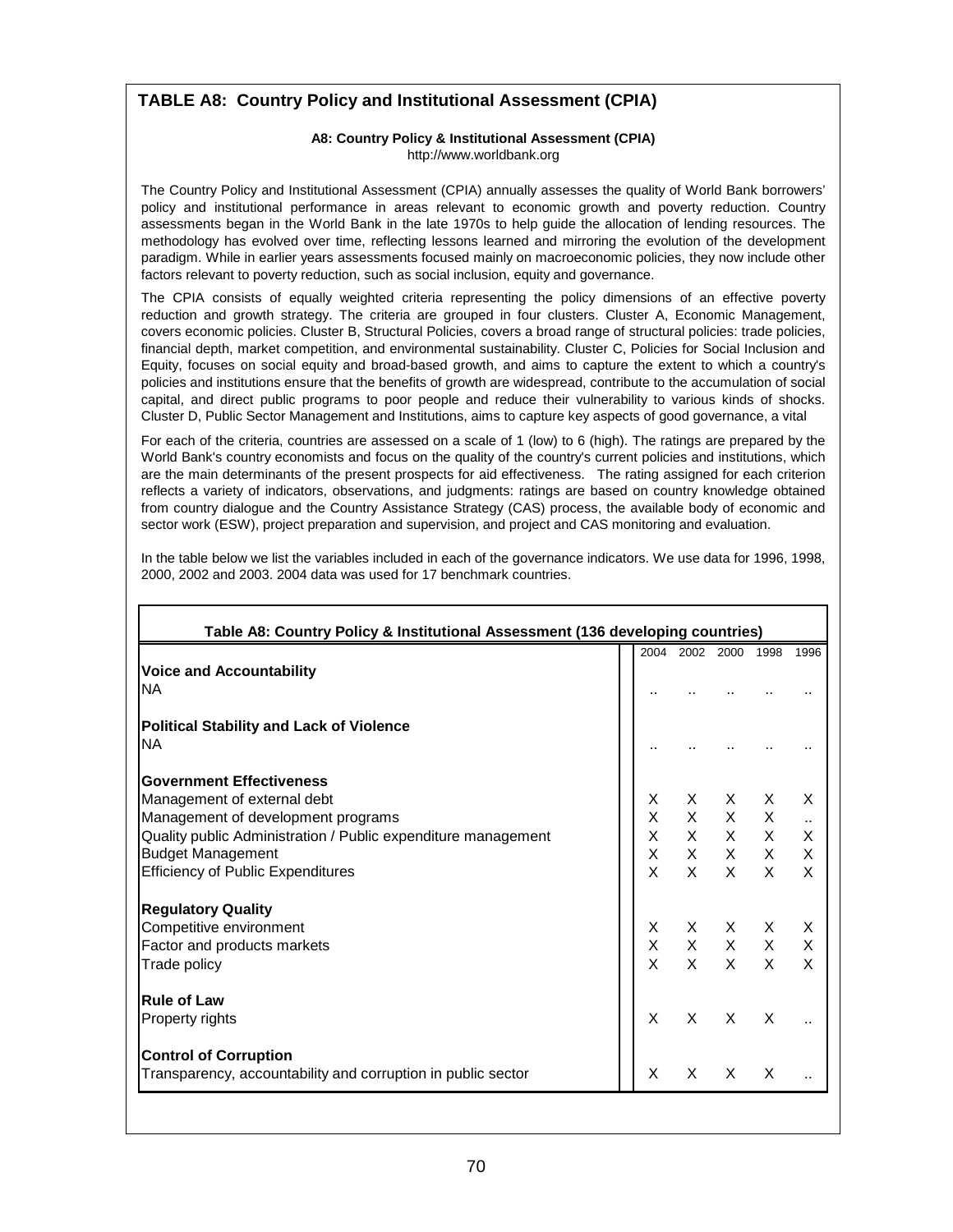# **TABLE A9: Economist Intelligence Unit (EIU)**

### **A9: The Economist Intelligence Unit (EIU)**

http://www.eiu.com

The Economist Intelligence Unit is a for-profit organization producing analysis and forecasts of the political, economic and business environment in more than 180 countries. The EIU was founded in 1949 and is based in London. In 1997, the EIU launched two quarterly publications which contain some governance measures: The Country Risk Service, and the Country Forecasts. The assessments in these publications are based on regular contributions from a global network of more than 500 information-gatherers. A panel of regional experts checks the accuracy, consistency and impartiality of these assessments. Our databases utilize data about the individual subcomponents of these country risk ratings, that were made available to us by EIU.

In the table below we list the variables included in each of the governance indicators. In this paper, we use data from January 1997, 1998, 2000 November 2002 and November 2004.

| Table A9: Economist Intelligence Unit (120 developed and developing countries) |             |                     |                      |                           |                      |
|--------------------------------------------------------------------------------|-------------|---------------------|----------------------|---------------------------|----------------------|
|                                                                                |             | 2004 2002 2000 1998 |                      |                           | 1996                 |
| <b>Voice and Accountability</b>                                                |             |                     |                      |                           |                      |
| Orderly transfers                                                              | Χ           | X                   | X                    | X                         | X                    |
| Vested interests                                                               | X           | X                   | u.                   | u.                        | X                    |
| Accountablity of Public Officials                                              | X           | X                   | à.                   | ä.                        | X                    |
| Human Rights                                                                   | $\mathsf X$ | X                   | $\ddot{\phantom{a}}$ | ä.                        | $\pmb{\times}$       |
| Freedom of association                                                         | X           | X                   | $\mathbf{r}$         | $\ddot{\phantom{a}}$      | X                    |
| <b>Political Stability</b>                                                     |             |                     |                      |                           |                      |
| Armed conflict                                                                 | Χ           | Χ                   | X                    | X                         | Χ                    |
| Violent demonstrations                                                         | $\mathsf X$ | X                   | u.                   | $\ddotsc$                 | $\pmb{\times}$       |
| <b>Social Unrest</b>                                                           | $\mathsf X$ | Χ                   | х                    | Χ                         | Χ                    |
| International tensions / terrorist threat                                      | X           | X                   | X                    | X                         | X                    |
| <b>Government Effectiveness</b>                                                |             |                     |                      |                           |                      |
| Quality of bureaucracy / institutional effectiveness                           | X           | X                   | X                    | X                         | X                    |
| Excessive bureacucracy / red tape                                              | X           | $\pmb{\times}$      | X                    | $\boldsymbol{\mathsf{X}}$ | X                    |
| Government policy (pro business stance)                                        | ù.          | ä.                  | X                    | X                         | $\ddot{\phantom{a}}$ |
| <b>Regulatory Quality</b>                                                      |             |                     |                      |                           |                      |
| Unfair competitive practices                                                   | Χ           | Χ                   | $\mathbf{r}$         | ä.                        | Χ                    |
| Price controls                                                                 | X           | Χ                   | à.                   | ä.                        | X                    |
| Discriminatory tariffs                                                         | X           | X                   | $\ddot{\phantom{a}}$ | ä.                        | X                    |
| <b>Excessive protections</b>                                                   | X           | X                   | à.                   | Ω.                        | $\pmb{\times}$       |
| Discriminatory taxes                                                           | X           | X                   | ă.                   | ù.                        | X                    |
| <b>Rule of Law</b>                                                             |             |                     |                      |                           |                      |
| Violent crime                                                                  | X           | X                   | X                    | X                         | X                    |
| Organized crime                                                                | X           | X                   | X                    | X                         | X                    |
| Fairness of judicial process                                                   | X           | X                   | X                    | X                         | X                    |
| Enforceability of contracts                                                    | X           | X                   | à.                   | $\ddot{\phantom{a}}$      | X                    |
| Speediness of judicial process                                                 | X           | $\mathsf X$         | $\ddot{\phantom{a}}$ | ä.                        | X                    |
| Confiscation/expropriation                                                     | X           | X                   | $\ddot{\phantom{a}}$ | $\ddot{\phantom{a}}$      | X                    |
| Intellectual property rights protection                                        | $\mathsf X$ | $\mathsf X$         | à.                   | ä.                        | $\pmb{\times}$       |
| Private property protection                                                    | X           | X                   | $\mathbf{r}$         | $\ddot{\phantom{a}}$      | X                    |
| <b>Control of Corruption</b>                                                   |             |                     |                      |                           |                      |
| Corruption among public officials                                              | X           | X                   | X                    | X                         | X                    |
| Country coverage                                                               | 120         | 115                 | 115                  | 115                       | 115                  |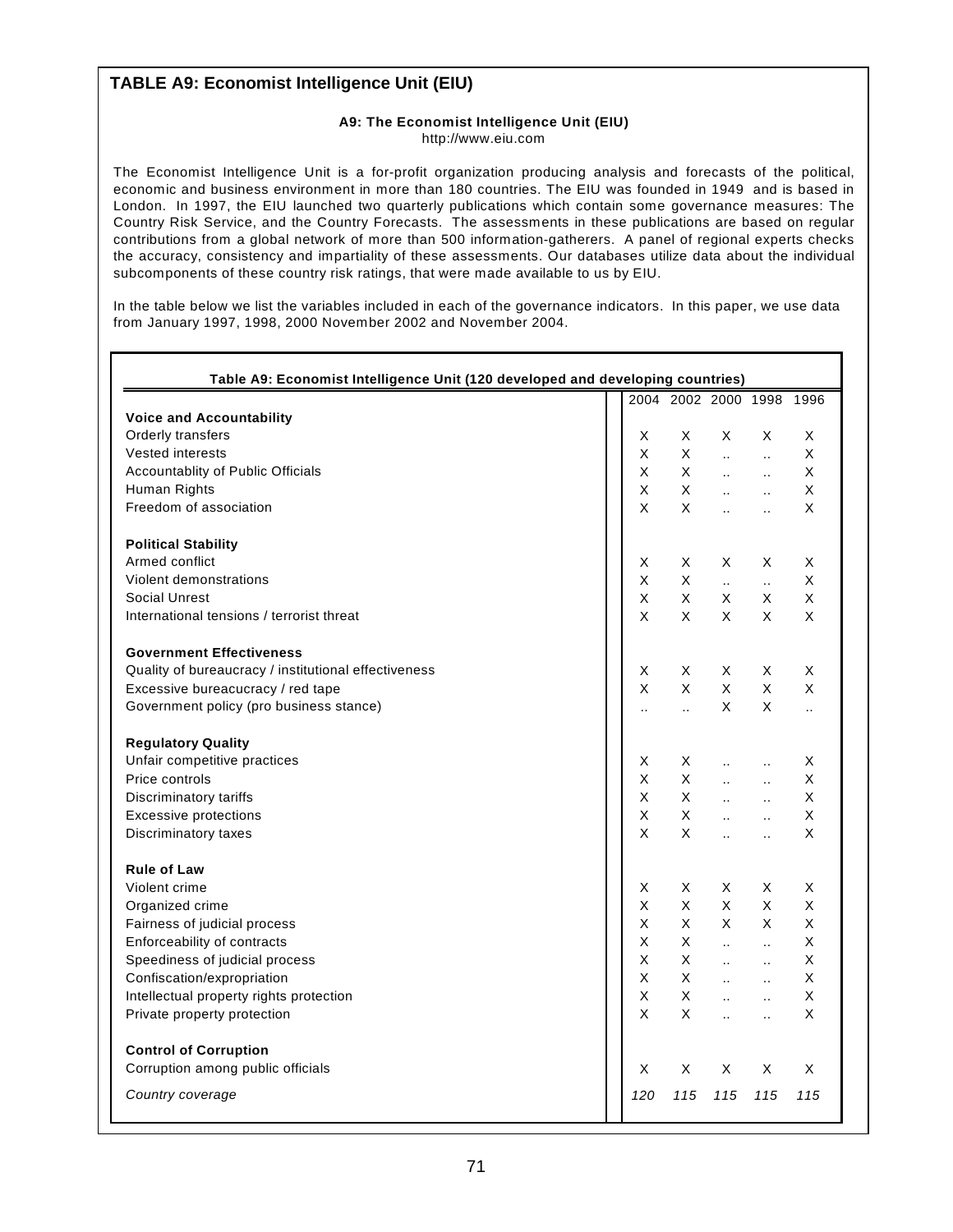# **TABLE A10: European Bank for Reconstruction and Development (EBR)**

### **A10: European Bank for Reconstruction and Development (EBR)**

http://www.ebrd.org

The EBRD is an international organization which supports the transition towards open market-oriented economies and promotes private and entrepreneurial initiative in the countries of Central and Eastern Europe and the Commonwealth of Independent States (CIS). The EBRD is based in London.

The EBRD publishes an annual Transition Report, which includes a number of governance variables in its Transition Indicators and Survey of Legal Reforms. The Transition Report presents eight "Transition Indicators" representing "cumulative progress in the movement from a centrally planned economy to a market economy" for 26 transition economies. The subjective indicators are based on a checklist of various objective measures and reflect the views of EBRD staff.

Beginning in 1996, the EBRD has conducted in 26 countries a survey of local public officials, private firms, academics, lawyers, and other experts, in order to assess the progress made in financial legal reform in transition economies. The survey considered two areas of financial legal reform: banking and securities activities. For each area, two indices describing the extensiveness and effectiveness of the financial legal framework were developed, for a total of four ratings. The "extensiveness" ratings measure how closely legal rules affecting investment follow international standards. "Effectiveness" reflects how clear, accessible and adequatelysupported the legal rules are. Both are intended to provide a measure of how conducive the laws of these countries are to fostering investment. Both indices however were discontinued in 2003.

In this paper we use data from the 1996, 1998, 2000, 2002 and 2004 Transition Reports. In the table below we list the variables included in each of the governance indicators.

|                                             |                      |              | 2004 2002 2000 | 1998         | 1996                 |
|---------------------------------------------|----------------------|--------------|----------------|--------------|----------------------|
| <b>Voice and Accountability</b>             |                      |              |                |              |                      |
| <b>NA</b>                                   |                      |              |                |              |                      |
| <b>Political Stability</b>                  |                      |              |                |              |                      |
| <b>NA</b>                                   |                      |              |                |              |                      |
| <b>Government Effectiveness</b>             |                      |              |                |              |                      |
| <b>NA</b>                                   |                      |              |                |              |                      |
| <b>Regulatory Quality</b>                   |                      |              |                |              |                      |
| Price liberalisation                        | X                    | X            | X.             | X            | X                    |
| Trade & foreign exchange system             | X                    | $\mathsf{X}$ | $X -$          | X            | X                    |
| Competition policy                          | X                    | $\mathsf{X}$ | $X -$          | $\mathsf{X}$ | X                    |
| <b>Commercial Law Extensiveness</b>         | $\ddot{\phantom{a}}$ | X.           | X              | X.           | $\ddot{\phantom{a}}$ |
| <b>Commercial Law Effectiveness</b>         |                      | X            | X              | X            | ä.                   |
| <b>Financial Regulations: extensiveness</b> |                      | X.           | X.             | X            | Ω.                   |
| Financial regulations: effectiveness        |                      | X            | $\mathsf{X}$   | X            | и.                   |
| <b>Rule of Law</b>                          |                      |              |                |              |                      |
| <b>NA</b>                                   |                      |              |                |              |                      |
| <b>Control of Corruption</b>                |                      |              |                |              |                      |
| <b>NA</b>                                   |                      |              |                |              |                      |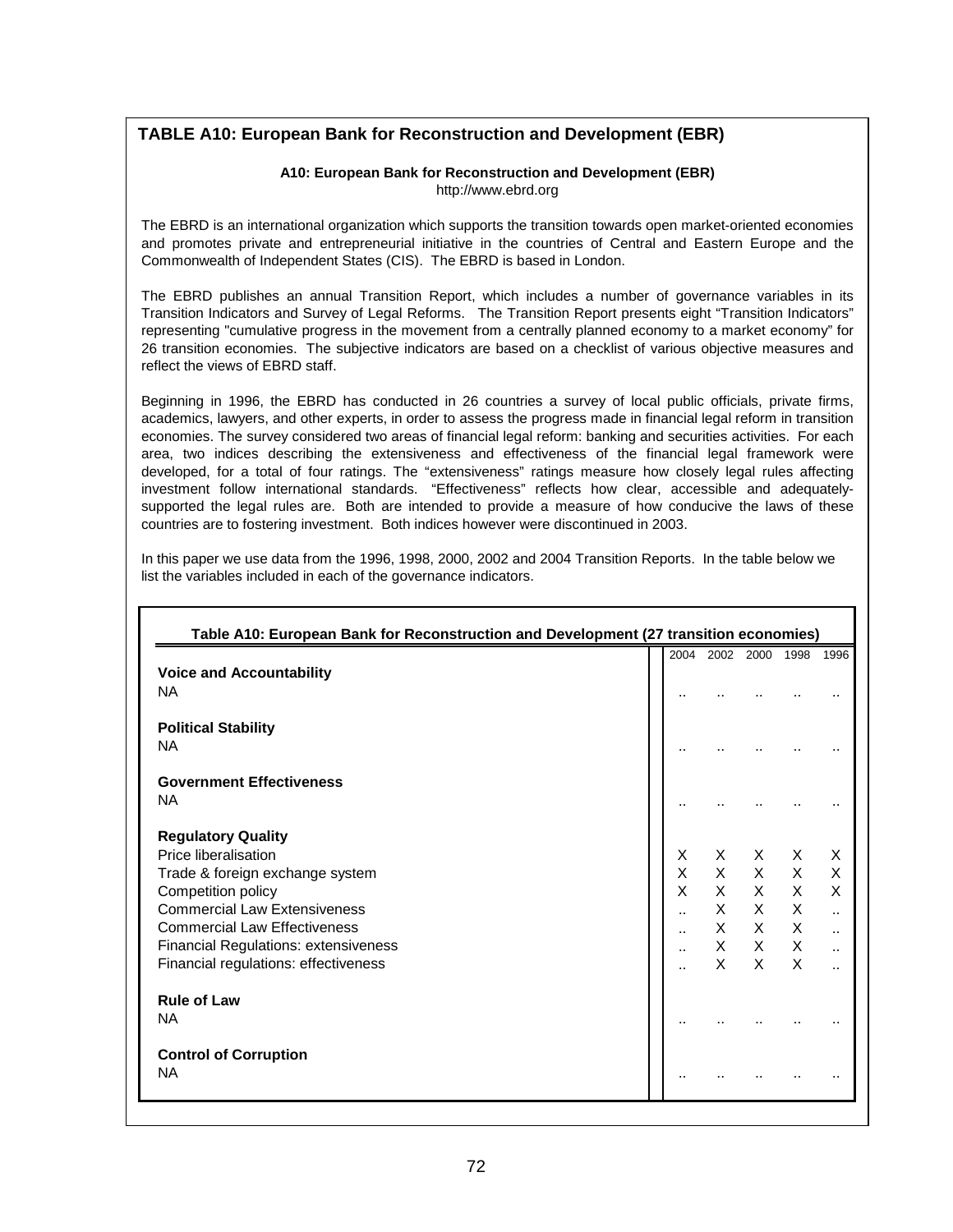## **TABLE A11: Freedom House (FRH, FHT, CCR)**

### **A11: Freedom House (FRH, FNT, CCR)**

http://www.freedomhouse.org.

Freedom House is a non-governmental organization which promotes democratic values around the world. Freedom House was established in 1941 and is headquartered in New York City.

We rely on data from three Freedom House publications. "Freedom in the World was launched in 1955", and became an annual publication in 1978, coverinbg 192 countries and/or related and disputed territories. "Nations in Transit" was launched in 1995 and covers 28 post-communist countries. Finally, "Countries at the CrossRoads" was launched in 2004 and covers 30 developing countries.

Freedom House develops its assessments using a team of academic advisors, in-house experts, published resources, and local correspondents including human rights activists, journalists, editors and political figures. Freedom House staff also conduct regular fact-finding missions to countries being assessed. An academic advisory board provides input to the project in general.

**Freedom in the World (FRH).** This publication evaluates political rights and civil liberties around the world. Freedom House defines political rights as those freedoms that enable people to participate freely in the political process, and civil liberties as the freedom to develop views, institutions and personal autonomy apart from the state. For all countries, the subjective assessments are based on checklists of rights and freedoms. A Freedom House team assigns a rating to each item on the checklist and produces an initial assessment for each country. The team then assess whether the checklists might have missed an important factor for a particular country. The scores are then reviewed to ensure quality and consistency across countries, and a final rating is produced.

**Freedom House Nations in Transit (FNT).** This publication evaluates the progress in democratic and economic reform in post-communist countries. Country surveys are written by Freedom House staff or consultants and are reviewed by academics and senior Freedom House staff. Each report is divided into nine sections, ranging from the political process to progress in price liberalization. For each section, a preliminary rating is based on a checklist of issues. The academic oversight board establishes the final ratings by consensus following extensive discussions and debate, which are reviewed by the Freedom House rating committee.

**Countries at the Crossroads (CCR).** This publication is a first-of-its-kind survey of democratic governance that evaluates performance in 30 key countries that are at a crossroads in determining their political future. The Countries at the Crossroads survey offers scholars, analysts, and officials a unique comparative tool for assessing government performance in the areas of civil liberties, rule of law, anticorruption and transparency, and

In the table below we list the variables included in each of the governance indicators. In this paper we use data from the 1995-1996, 1997-98, 2000-2001, 2002-2003 and 2004-2005 editions of Freedom in the World, the 2004 edition of Countries at the Crossroads and the 1996, 1998, 2000, 2002 and 2004 editions of Nations in Transit.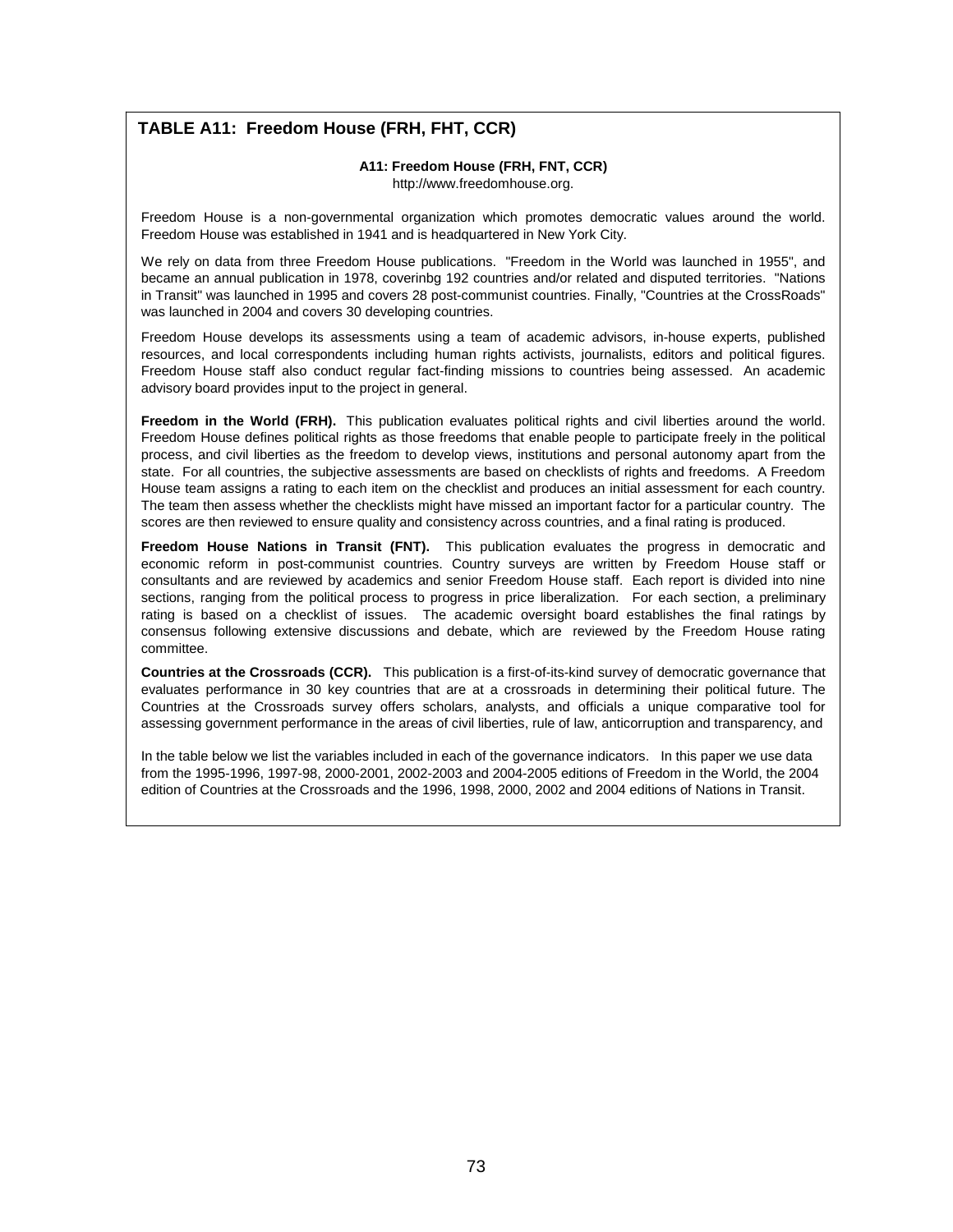|                                                                                                                                                                                                                                                                                                                                                                                                                                                                                                                                                                                                                                                                                                                                                                                                                                                                                                                                                                                                                                                                                                                                                                                                                                                                                                                                                                                                                                                                                                                           |   |   | 2004 2002 2000 1998 1996 |   |   |
|---------------------------------------------------------------------------------------------------------------------------------------------------------------------------------------------------------------------------------------------------------------------------------------------------------------------------------------------------------------------------------------------------------------------------------------------------------------------------------------------------------------------------------------------------------------------------------------------------------------------------------------------------------------------------------------------------------------------------------------------------------------------------------------------------------------------------------------------------------------------------------------------------------------------------------------------------------------------------------------------------------------------------------------------------------------------------------------------------------------------------------------------------------------------------------------------------------------------------------------------------------------------------------------------------------------------------------------------------------------------------------------------------------------------------------------------------------------------------------------------------------------------------|---|---|--------------------------|---|---|
| <b>Voice and Accountability</b>                                                                                                                                                                                                                                                                                                                                                                                                                                                                                                                                                                                                                                                                                                                                                                                                                                                                                                                                                                                                                                                                                                                                                                                                                                                                                                                                                                                                                                                                                           |   |   |                          |   |   |
| <b>Political Rights</b><br>Is the head of state and/or head of government or other chief authority elected through<br>free and fair elections?<br>Are the legislative representatives elected through free and fair elections?<br>Are there fair electoral laws?<br>Are the voters able to endow their freely elected representatives with real power?<br>Do the people have the right to freely organize in different political parties or other<br>competitive political groupings of their choice, and is the system open to the rise and<br>fall of these competing parties or groupings?<br>Is there a significant opposition vote, de facto opposition power, and a realistic<br>possibility for the opposition to increase its support or gain power through elections?<br>Are the people free from domination by the military, foreign powers, totalitarian parties,<br>religious hierarchies, economic oligarchies or any other powerful groups?<br>Do cultural, ethnic, religious and other minority groups have reasonable self-<br>determination, self-government, autonomy or participation through informal consensus<br>in the decision-making process?                                                                                                                                                                                                                                                                                                                                                    | X | X | X                        | X | X |
| <b>Civil Liberties</b><br>Are there free and independent media, literature and other cultural expressions?<br>Is there open public discussion and free private discussion?<br>Is there freedom of assembly and demonstration?<br>Is there freedom of political or quasi-political organization?<br>Are citizens equal under the law, with access to an independent, nondiscriminatory<br>judiciary, and are they respected by the security forces?<br>Is there protection from political terror, and from unjustified imprisonment, exile or<br>torture, whether by groups that support or oppose the system, and freedom from war or<br>insurgency situations?<br>Are there free trade unions and peasant organizations or equivalents, and is there<br>effective collective bargaining?<br>Are there free professional and other private organizations?<br>Are there free businesses or cooperatives?<br>Are there free religious institutions and free private and public religious expressions?<br>Are there personal social freedoms, which include such aspects as gender equality,<br>property rights, freedom of movement, choice of residence, and choice of marriage and<br>size of family?<br>Is there equality of opportunity, which includes freedom from exploitation by or<br>dependency on landlords, employers, union leaders, bureaucrats or any other type of<br>denigrating obstacle to a share of legitimate economic gains?<br>Is there freedom from extreme government indifference and corruption | X | X | $\times$                 | X | X |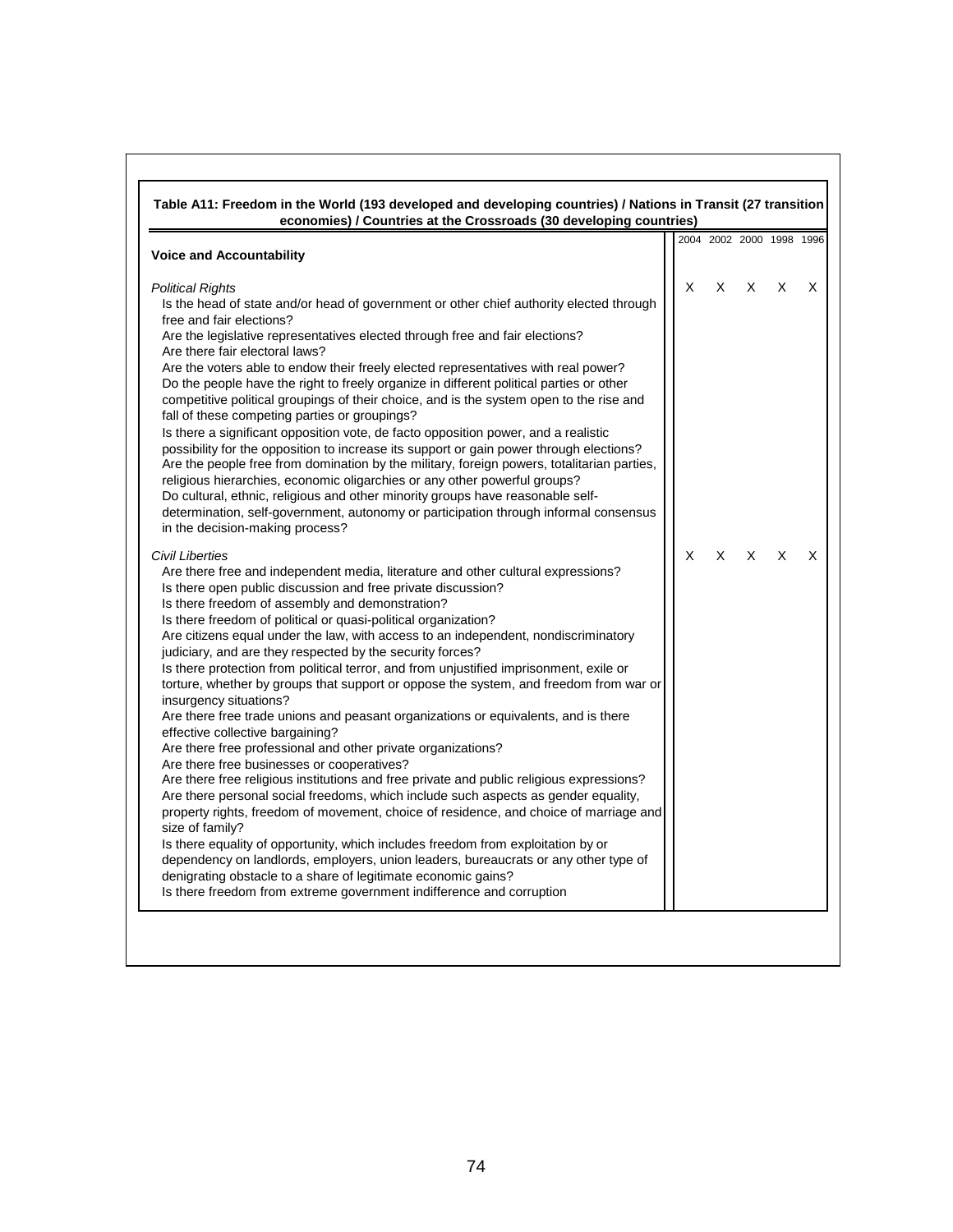|                                                                                                                                                                                                                                                                                                                                                                |        | 2004 2002 2000 1998 1996 |   |    |   |
|----------------------------------------------------------------------------------------------------------------------------------------------------------------------------------------------------------------------------------------------------------------------------------------------------------------------------------------------------------------|--------|--------------------------|---|----|---|
| <b>Freedom of the Press</b>                                                                                                                                                                                                                                                                                                                                    | X      | X                        |   |    | X |
| Laws and Practice: Assess whether or not dissent is allowed, if private media are<br>permitted alongside governmental broadcasting, if independent media, in practice, are<br>permitted to express diverse views                                                                                                                                               |        |                          | X | X  |   |
| Political Influence over Media Content: This category reflects political pressure on the<br>content of both privately owned and government media, and takes into account the day-<br>to-day conditions in which journalists work, threats from organized crime, or from<br>religious extremists, for example, often generate self-censorship and so negatively |        |                          |   |    |   |
| affect the media environment<br>Economic influence over Media Content: Influence may come from the government or<br>from private entrepreneurs. This reflects competitive pressures in the private sector<br>that distort reportage as well as economic favoritism or reprisals by government for                                                              |        |                          |   |    |   |
| unwanted press coverage<br>Actual Incident of Violations of Press Freedom: Murders, arrests, suspension and other<br>violations create a sense of fear which may discourage objective reporting                                                                                                                                                                |        |                          |   |    |   |
| <b>Nations in Transit</b>                                                                                                                                                                                                                                                                                                                                      |        |                          |   |    |   |
| Political Process: Deals with elections, referenda, party configuration, conditions for<br>political competition, and popular participation in elections.<br>Civil Society: Highlights the degree to which volunteerism, trade unionism, and                                                                                                                   | X      | X                        | X | X  | X |
| professional associations exist, and whether civic organizations are influential                                                                                                                                                                                                                                                                               | X      | Χ                        | Х | X  | X |
| Independent Media: Press freedom, public access to a variety of information sources,<br>and independence of those sources from undue government or other influences.                                                                                                                                                                                           | X      | X                        | X | X  | X |
| <b>Countries at the Crossroads</b>                                                                                                                                                                                                                                                                                                                             |        |                          |   |    |   |
| Civil Liberties<br>Accountability and public voice                                                                                                                                                                                                                                                                                                             | х<br>X |                          |   |    |   |
| <b>Political Stability</b><br>ΝA                                                                                                                                                                                                                                                                                                                               |        |                          |   |    |   |
| <b>Government Effectiveness</b>                                                                                                                                                                                                                                                                                                                                |        |                          |   |    |   |
| Nations in Transit: Government and Administration: Government decentralization,<br>independent and responsibilities or local and regional governments, and legislative and<br>executive transparency are discussed.                                                                                                                                            | X      | X                        | X | x  | Х |
| <b>Regulatory Quality</b><br>N/A                                                                                                                                                                                                                                                                                                                               |        |                          |   |    |   |
| <b>Rule of Law</b>                                                                                                                                                                                                                                                                                                                                             |        |                          |   |    |   |
| Nations in Transit: Considers judicial and constitutional matters as well as the legal and                                                                                                                                                                                                                                                                     | X      | X.                       |   | X. | X |
| de facto status of ethnic minorities.<br>Countries at the Crossroads: Rule of Law                                                                                                                                                                                                                                                                              | X      |                          |   |    |   |
| <b>Control of Corruption</b>                                                                                                                                                                                                                                                                                                                                   |        |                          |   |    |   |
| Nations in Transit: corruption<br>Countries at the Crossroads: Anti-Corruption and Transparency                                                                                                                                                                                                                                                                | X<br>X | X.                       | X | X  |   |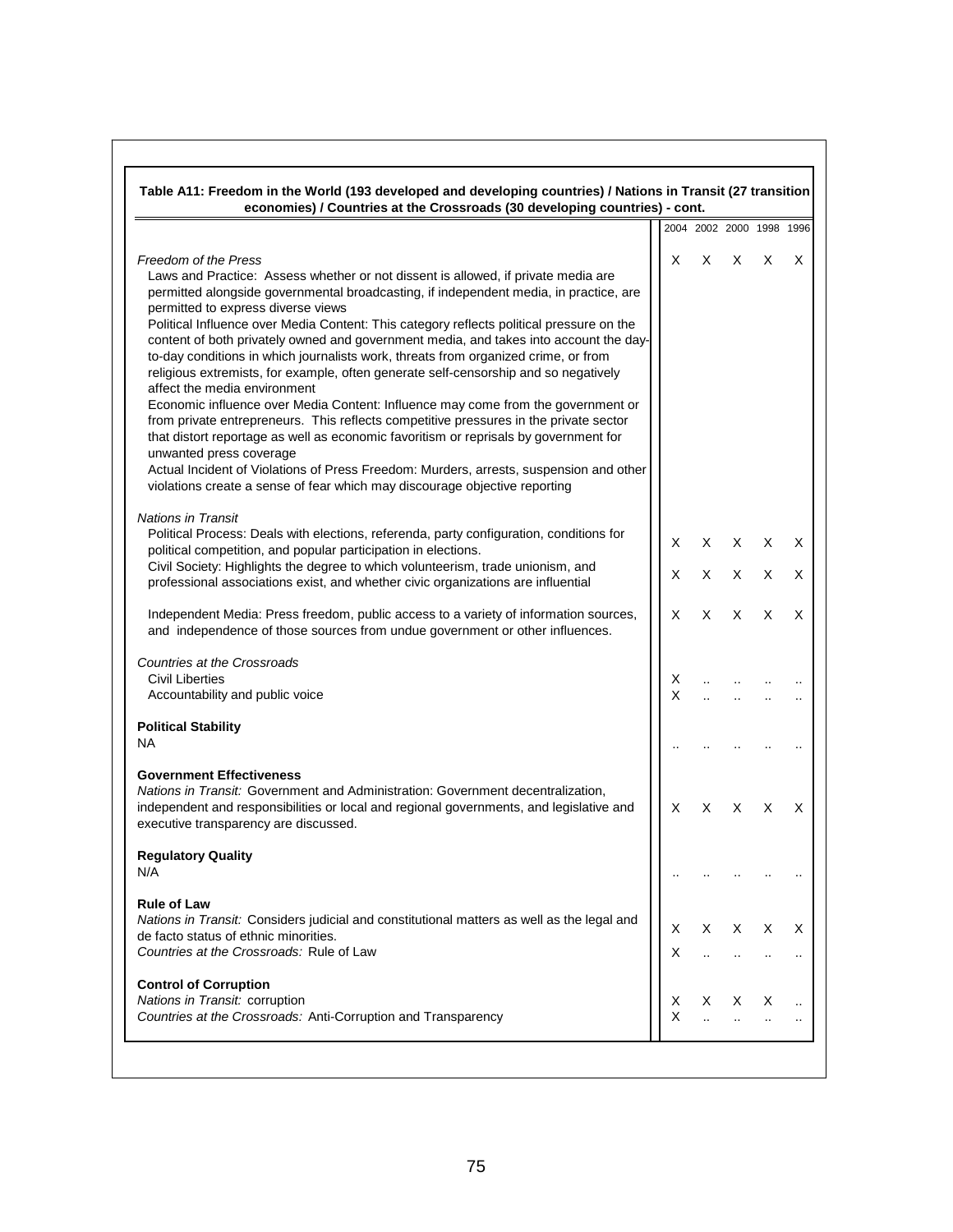# **TABLE A12: Furnar's Index of Budget Transparency (LAI)**

### **A12: Furnar's Index of Budget Transparency**

http://www.internationalbudget.org/themes/BudTrans/LA03.htm

The Index of Budget Transparency is coordinated by Fundar, a Mexican NGO, and leading NGOs in each country. 4 expert panels (Legislators, Media, Academic experts, NGOs) are asked to evaluate different aspects of the budget process in their countries such as access to budget information, citizen's participation and credibility of institutions.

Each country receive an overall transparency rating from 1 to 100, with 100 being highly transparent. The overall rating is based on the percentage of positive answers to questions within the following categories:

- 1. Citizen participation
- 2. Role and participation of the legislature
- 3. Information on macroeconomic criteria
- 4. Budget allocation
- 5. Changes in the budget
- 6. Budget oversight
- 7.Capacities of external control body
- 8. Credibility of the internal comptroller
- 9. Accountability
- 10. Supervision of federal officials
- 11. Information on federal debt
- 12. Quality of information and statistics
- 13. Responsibilities among governmental levels
- 14. Timelines of information

In the table below we list the variables included in each of the governance indicators. In this paper we use data from the 2001 and 2003 Reports.

| Table A12: Furnar's Index of Budget Transparency (10 Latin American countries) |   |              |                     |      |
|--------------------------------------------------------------------------------|---|--------------|---------------------|------|
| <b>Voice and Accountability</b><br><b>Budget Transparency Index</b>            | X | $\mathsf{X}$ | 2004 2002 2000 1998 | 1996 |
| <b>Political Stability and Lack of Violence</b><br><b>NA</b>                   |   |              |                     |      |
| <b>Government Effectiveness</b><br><b>NA</b>                                   |   |              |                     |      |
| <b>Regulatory Quality</b><br><b>NA</b>                                         |   |              |                     |      |
| <b>Rule of Law</b><br><b>NA</b>                                                |   |              |                     |      |
| <b>Control of Corruption</b><br><b>NA</b>                                      |   |              |                     |      |
|                                                                                |   |              |                     |      |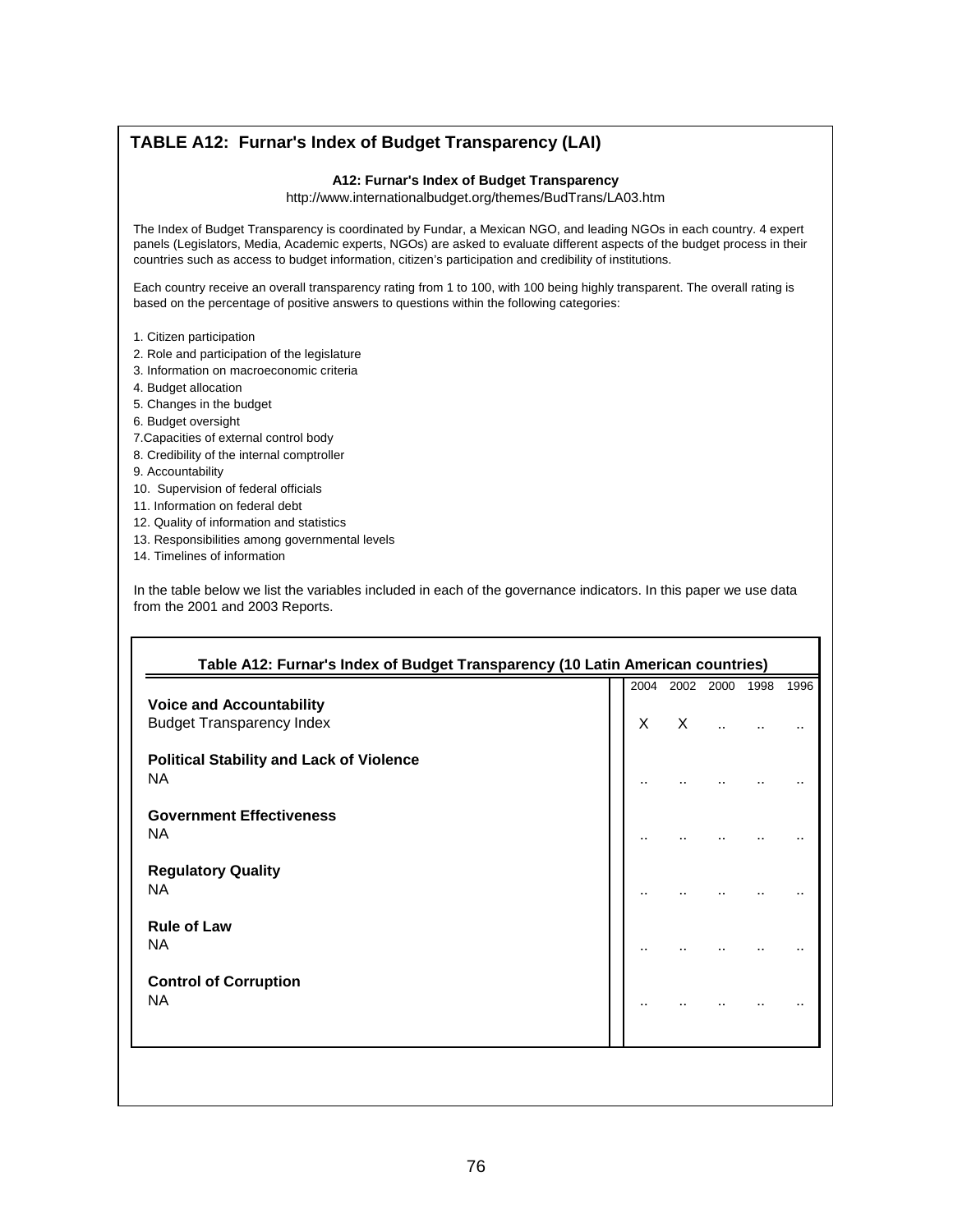# **TABLE A13: Gallup International (GAL, GMS)**

### **A13: Gallup International**

http://www.gallup-international.com

Gallup International was founded in May 1947, is registered in Zurich, Switzerland, and has 55 members around the world governed by the same Code of Statutes to ensure technical competence and quality standards.

The Gallup International Millennium Survey polled 57,000 adults in 60 different countries of the world between August and October, 1999. The survey covered a wide range of topics of an ethical, political and religious nature, focusing specifically on issues related to democracy, the United Nations, human rights, women's rights, environment, religion, crime and basic values. This source asks several questions which also appeared in the Gallup 50th Anniversary Survey which we use for 1998.

In 2002, Gallup International initiated a worldwide survey (on an annual basis) called The Voice of the People. The survey interviews citizens all around the world and helps understand the opinion of today's world population on issues like the environment, terrorism, global issues, governance and democracy.

In the table below we list the variables included in each of the governance indicators. In this paper, we use data from the 2002 and 2004 Voice of the People Reports, the 2000 Gallup Millenium Survey and the 1997 50th Anniversary Survey.

| Table A13: Gallup International Citizens Surveys (62 developed and developing countries) |                      |                      |                      |                      |                      |
|------------------------------------------------------------------------------------------|----------------------|----------------------|----------------------|----------------------|----------------------|
|                                                                                          |                      | 2004 2002 2000 1998  |                      |                      | 1996                 |
| <b>Voice and Accountability</b>                                                          |                      |                      |                      |                      |                      |
| <b>Trust in National Government</b>                                                      | $\ddot{\phantom{a}}$ | X                    |                      |                      | $\ddot{\phantom{a}}$ |
| Trust in the Parliament                                                                  |                      | X                    | $\ddot{\phantom{a}}$ |                      | Ω.                   |
| Percent who believe the country is governed by the will of the people                    |                      | $\ddot{\phantom{a}}$ | X                    |                      | a a                  |
| Percent who belive elections are free and fair                                           |                      |                      | X                    |                      | $\ddot{\phantom{a}}$ |
| Percent who believe the government is accountable                                        |                      |                      | X                    |                      |                      |
| Freedom of speech                                                                        |                      |                      | X                    |                      | Ω.                   |
| Fairness of elections                                                                    | X                    |                      |                      |                      |                      |
| Human Rights                                                                             | X                    |                      |                      |                      |                      |
| <b>Political Stability</b>                                                               |                      |                      |                      |                      |                      |
| Terrorism / crime                                                                        | X                    |                      |                      |                      |                      |
| <b>Government Effectiveness</b>                                                          |                      |                      |                      |                      |                      |
| Percent who believe the government is efficient                                          |                      |                      | X                    |                      |                      |
| <b>Regulatory Quality</b>                                                                |                      |                      |                      |                      |                      |
| <b>NA</b>                                                                                |                      |                      |                      |                      |                      |
| <b>Rule of Law</b>                                                                       |                      |                      |                      |                      |                      |
| Trust in the Legal System                                                                |                      | X                    |                      |                      |                      |
| Concern with level of crime                                                              |                      |                      | X                    |                      |                      |
| <b>Control of Corruption</b>                                                             |                      |                      |                      |                      |                      |
| Percent who believe the government is corrupt                                            |                      |                      | X                    | $\ddot{\phantom{a}}$ | ă.                   |
| Frequency of corruption                                                                  | X                    | $\ddot{\phantom{a}}$ | $\ddot{\phantom{a}}$ | X                    | $\ddot{\phantom{a}}$ |
| Frequency of household bribery                                                           | X                    |                      |                      |                      |                      |
| Extent of grand corruption                                                               | X                    |                      |                      |                      |                      |
| Extent of petty corruption                                                               | X                    |                      |                      |                      |                      |
| Country coverage:                                                                        | 62                   | 46                   | 60                   | 44                   |                      |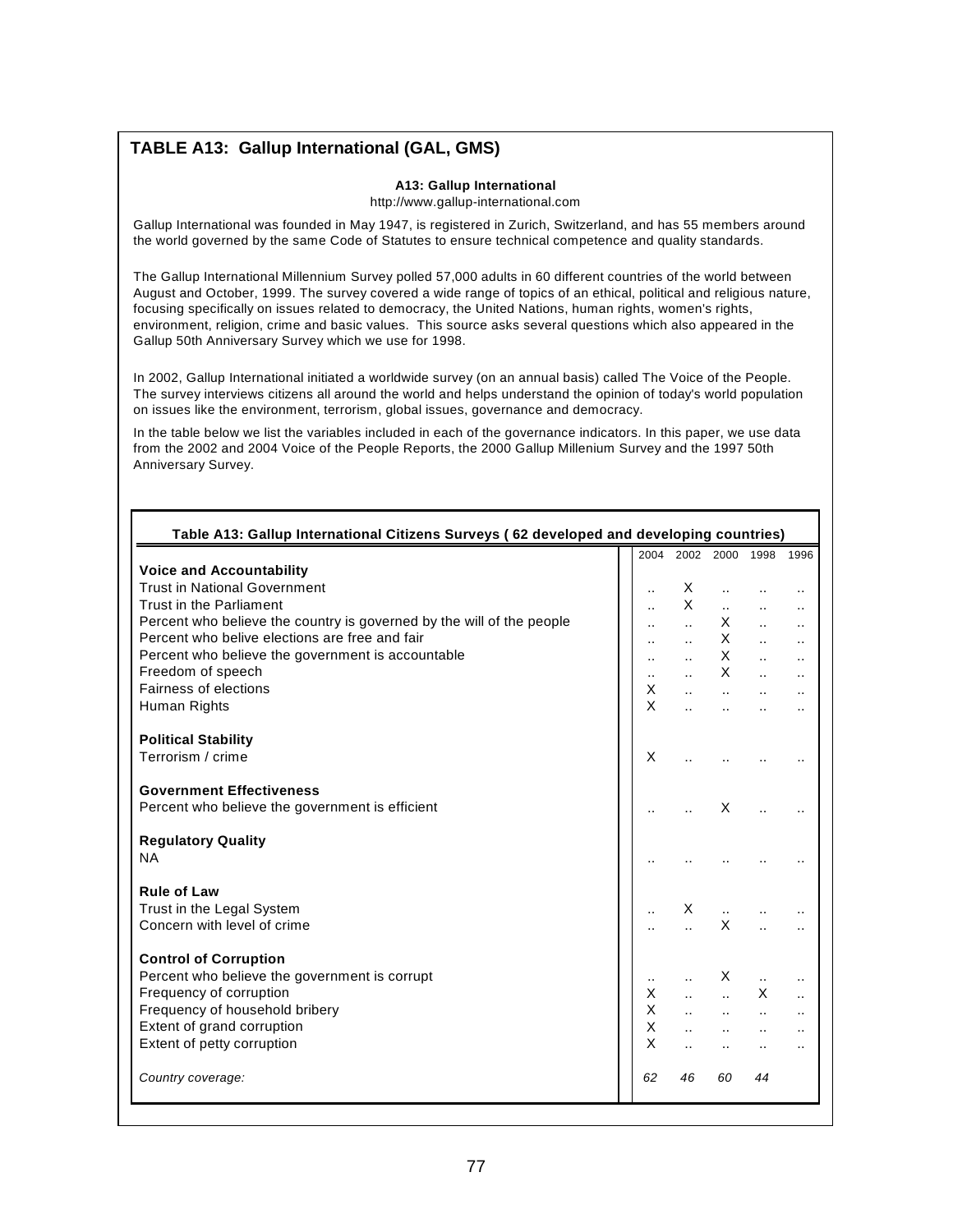# **TABLE A14: Global E-Governance (EGV)**

### **A14: Global E-Governance**

http://www.insidepolitics.org/egovt04int.pdf

The Global E-Governance Index is compiled by the Brown University's Center for Public Policy. Official websites are evaluated for the presence of various features dealing with information availability, service delivery, and public access. Features assessed included the name of the nation, region of the world, and having the following features: online publications, online database, audio clips, video clips, non-native languages or foreign language translation, commercial advertising, premium fees, user payments, disability access, privacy policy, security features, presence of online services, number of different services, digital signatures, credit card payments, email address, comment form, automatic email updates, website personalization, personal digital assistant (PDA) access, and an English version of the website.

Range for the E-Government index- 0 (bad)-100 (good) based on availability of publications and databases (72 points) and number of online services (28 points).

In the table below we list the variables included in each of the governance indicators. In this paper, we use data from the 2002 and 2004 Reports.

|                                                              |    |              | 2004 2002 2000 1998 | 1996 |
|--------------------------------------------------------------|----|--------------|---------------------|------|
| <b>Voice and Accountability</b><br><b>NA</b>                 |    |              |                     |      |
| <b>Political Stability and Lack of Violence</b><br><b>NA</b> |    |              |                     |      |
| <b>Government Effectiveness</b><br>Global E-governance Index | X. | $\mathsf{X}$ |                     |      |
| <b>Regulatory Quality</b><br><b>NA</b>                       |    |              |                     |      |
| <b>Rule of Law</b><br><b>NA</b>                              |    |              |                     |      |
| <b>Control of Corruption</b><br><b>NA</b>                    |    |              |                     |      |
|                                                              |    |              |                     |      |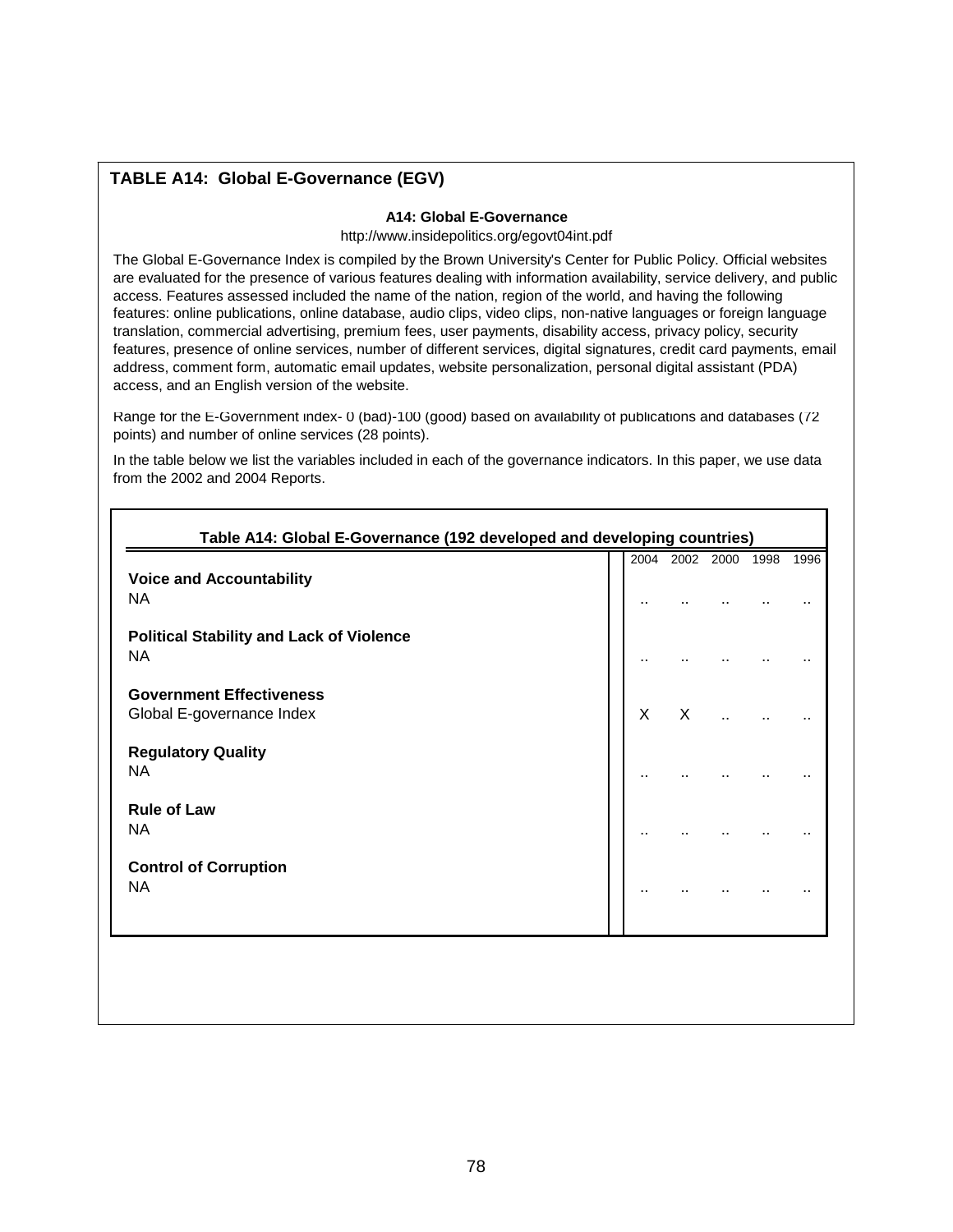### **TABLE A15: Global Insight's DRI/McGraw-Hill (DRI)**

#### **A15: Global Insight's DRI/McGraw-Hill** http://www.globalinsight.com

DRI is an economic consulting and information company which provides data, analysis, forecasts and expert advice to strategic planners, business and financial analysts, and policy makers. It was founded in 1973 and is based in the United States.

In 1996, DRI launched the Country Risk Review (CRR), a quarterly publication providing country risk assessments to international investors. A first draft of the risk ratings in this publication are produced by country analysts, who then submit their preliminary assessment to regional review committees charged with analyzing and challenging these assessment. The global risk service committee evaluates the reviewed assessments to ensure quality and cross-country consistency. The country analysts then produce the final country risk review.

The CRR assesses the relationship between country risk and its effects on the profitability of investments. For each country, DRI identifies a number of "potential sources of risk", specifies measurable "risk events", measures how probable those risk events are, and assesses the severity of impact that each outcome would have. Based on these considerations, DRI produces a risk score for each country.

The CRR identifies a total of 33 "immediate risk events" and 18 "secondary risk events" for 117 developed and developing countries. Immediate risk events are classified into policy risks (tax, and non-tax), and outcome risks (price, and non-price). Secondary risk events are classified into domestic political risks, external political risks, and economic risks. These risk events are described in below.

For each risk event, DRI produces a short run and a long run risk rating. These ratings provide subjective estimates of the likelihood that a particular risk event will occur within one and five years respectively. DRI follows a methodology to ensure that the five year forecasts are consistent with the short-term forecasts. Although these indicators nominally measure the likelihood of future changes in governance concepts, in practice the long-run ratings provide good measures of the current levels of governance.

In the table below we list the variables included in each of the governance indicators. Variable definitions consist of risk events. The actual ratings provide an estimated probability of these events happening. In this paper, we use data for the fourth quarters of 1996, 1998, 2000, 2002 and 2004.

| Table A15: DRI/McGraw-Hill (117 developed and developing countries)                                                                                                                                     |   |                          |              |          |   |
|---------------------------------------------------------------------------------------------------------------------------------------------------------------------------------------------------------|---|--------------------------|--------------|----------|---|
|                                                                                                                                                                                                         |   | 2004 2002 2000 1998 1996 |              |          |   |
| <b>Voice and Accountability</b>                                                                                                                                                                         |   |                          |              |          |   |
| NA.                                                                                                                                                                                                     |   |                          |              |          |   |
| <b>Political Stability</b>                                                                                                                                                                              |   |                          |              |          |   |
| Domestic Political Risks: Military Coup Risk: A military coup d'etat (or a series of such events)<br>that reduces the GDP growth rate by 2% during any 12-month period.                                 | X | X                        | $\mathsf{X}$ | X        | X |
| Domestic Political Risks: Major Insurgency/Rebellion: An increase in scope or intensity of one<br>or more insurgencies/rebellions that reduces the GDP growth rate by 3% during any 12-month<br>period. | x | X                        | $\mathsf{x}$ | X        | X |
| Domestic Political Risks: Political Terrorism: An increase in scope or intensity of terrorism that<br>reduces the GDP growth rate by 1% during any 12-month period.                                     | X | X                        | $\mathsf{X}$ | X        | X |
| Domestic Political Risks: Political Assassination: A political assassination (or a series of such<br>events) that reduces the GDP growth rate by 1% during any 12-month period.                         | X | X                        | X            | X        | X |
| Domestic Political Risks: Civil War: An increase in scope or intensity of one or more civil wars<br>that reduces the GDP growth rate by 4% during any 12-month period.                                  | X | X                        | $\mathsf{X}$ | $\times$ | X |
| Domestic Political Risks: Major Urban Riot: An increase in scope, intensity, or frequency of<br>rioting that reduces the GDP growth rate by 1% during any 12-month period.                              | X | X                        | X            | X        | X |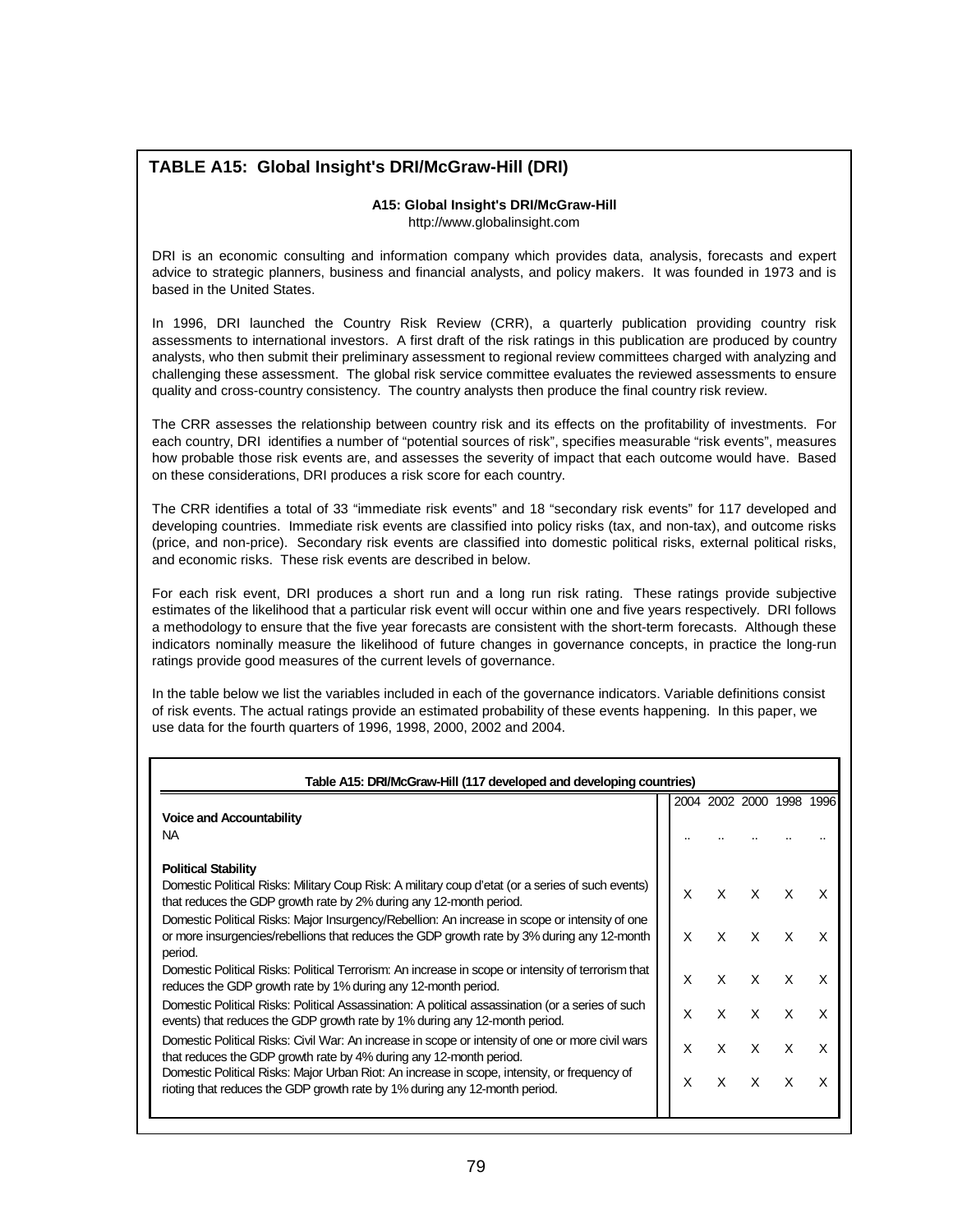|                                                                                                                                                                                                                                                               |   |   | 2004 2002 2000 1998 1996 |   |   |
|---------------------------------------------------------------------------------------------------------------------------------------------------------------------------------------------------------------------------------------------------------------|---|---|--------------------------|---|---|
| <b>Government Effectiveness</b>                                                                                                                                                                                                                               |   |   |                          |   |   |
| Domestic Political Risk: Government Instability: An increase in government personnel turnover<br>rate at senior levels that reduces the GDP growth rate by 2% during any 12-month period.                                                                     | X | X | Х                        | X | X |
| Domestic Political Risk: Government Ineffectiveness: A decline in government personnel<br>quality at any level that reduces the GDP growth rate by 1% during any 12-month period.                                                                             | X | X | х                        | X | X |
| Domestic Political Risk: Institutional Failure: A deterioration of government capacity to cope<br>with national problems as a result of institutional rigidity or gridlock that reduces the GDP<br>growth rate by 1% during any 12-month period.              | X | X | X                        | X | X |
| <b>Regulatory Quality</b>                                                                                                                                                                                                                                     |   |   |                          |   |   |
| Policies Non-Tax: Regulations -- Exports: A 2% reduction in export volume as a result of a<br>worsening in export regulations or restrictions (such as export limits) during any 12-month<br>period, with respect to the level at the time of the assessment. | X | X | X                        | X | X |
| Policies Non-Tax: Regulations -- Imports: A 2% reduction in import volume as a result of a<br>worsening in import regulations or restrictions (such as import quotas) during any 12-month<br>period, with respect to the level at the time of the assessment. | X | X | X                        | X | X |
| Policies Non-Tax: Regulations -- Other Business: An increase in other regulatory burdens, with<br>respect to the level at the time of the assessment, that reduces total aggregate investment in<br>real LCU terms by 10%                                     | X | X | X                        | X | X |
| Policies Non-Tax: Ownership of Business by Non-Residents: A 1-point increase on a scale<br>from "0" to "10" in legal restrictions on ownership of business by non-residents during any 12-<br>month period.                                                   | X | X | X                        | X | X |
| Policies Non-Tax: Ownership of Equities by Non-Residents: A 1-point increase on a scale from<br>"0" to "10" in legal restrictions on ownership of equities by non-residents during any 12-month<br>period.                                                    | X | X | X                        | X | X |
| <b>Rule of Law</b>                                                                                                                                                                                                                                            |   |   |                          |   |   |
| Outcomes Non-Price: Losses and Costs of Crime: A 1-point increase on a scale from "0" to<br>"10" in crime during any 12-month period.                                                                                                                         | X | X | X                        | X | X |
| Domestic Political Risk: Kidnapping of Foreigners: An increase in scope, intensity, or frequency<br>of kidnapping of foreigners that reduces the GDP growth rate by 1% during any 12-month<br>period.                                                         | X | X | X                        | X | X |
| Policies Non-Tax: Enforceability of Government Contracts: A 1 point decline on a scale from<br>"0" to "10" in the enforceability of contracts during any 12-month period.                                                                                     | X | X | X                        | X | X |
| Policies Non-Tax: Enforceability of Private Contracts: A 1-point decline on a scale from "0" to<br>"10" in the legal enforceability of contracts during any 12-month period.                                                                                  | X | X | X                        | X | X |
| <b>Control of Corruption</b>                                                                                                                                                                                                                                  |   |   |                          |   |   |
| Risk Event Outcome non-price: Losses and Costs of Corruption: A 1-point increase on a scale<br>from "0" to "10" in corruption during any 12-month period.                                                                                                     | X | X | X                        | X | X |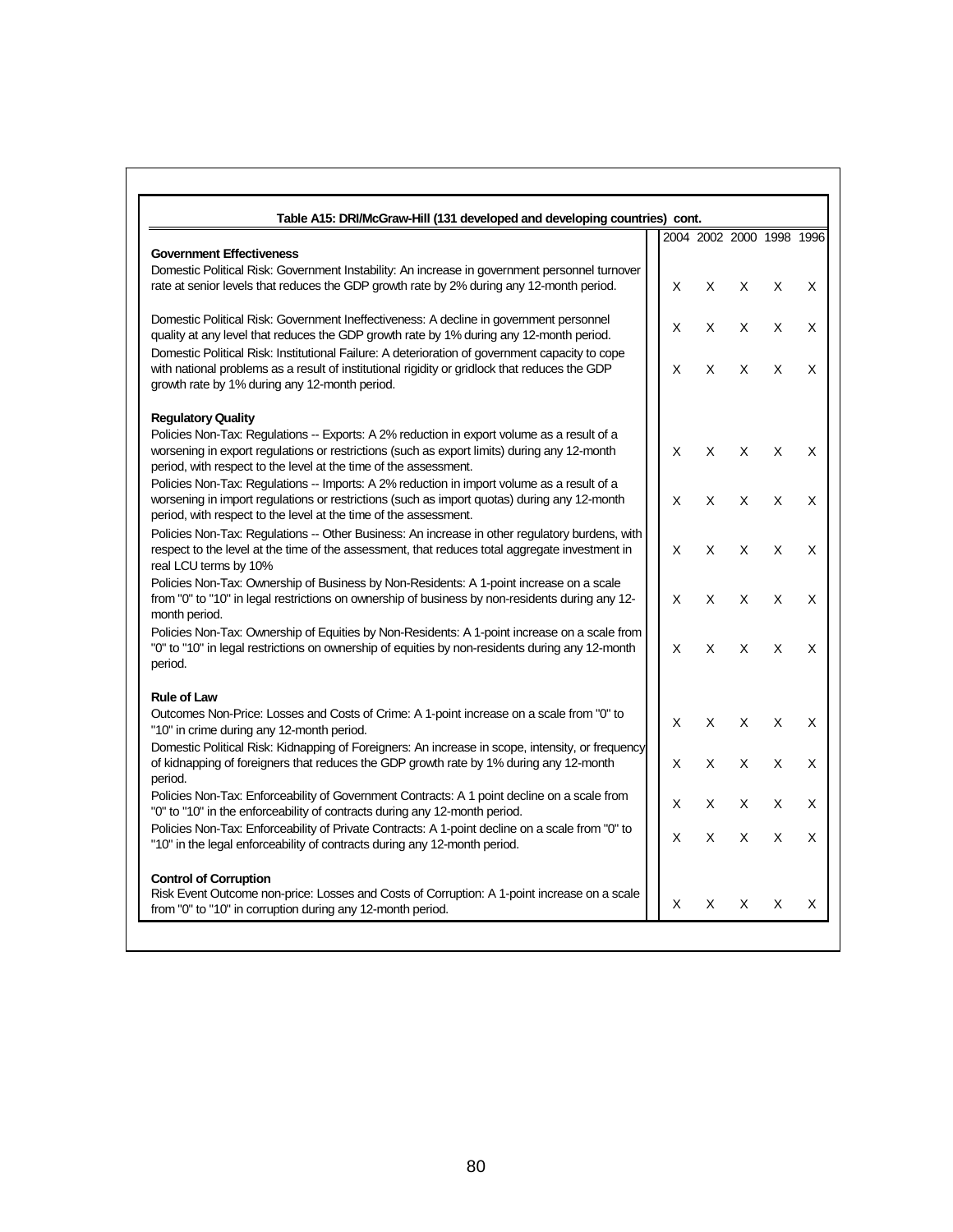## **TABLE A16: Heritage Foundation / Wall Street Journal (HER)**

### **A16: Heritage Foundation/Wall Street Journal**

http://www.heritage.org

The Heritage Foundation is a research and educational institute whose mission is to formulate and promote conservative public policies. The Heritage Foundation was established in 1973.

In 1995 the Heritage Foundation, in partnership with the Wall street Journal, launched its annual Index of Economic Freedom. This index covers 161 countries and measures economic freedoms and prospects for growth in the global economy. The index is designed for cross country research and is intended to assist international investors and aid donors in the allocation of their resources. This index is based on a detailed assessment of 10 different factors, including foreign investment codes, taxes, tariffs, banking regulations, monetary policy, and the black market. For some of these, assessments are mechanically based on objective data, while others are generated as subjective ratings based on a pre-specified checklist.

In the table below we list the variables included in each of the governance indicators. In this paper, we use Heritage data for 1996, 1998, 2000, 2002 and 2004.

|                                 |          | 2004 2002 2000 1998 1996 |              |    |   |
|---------------------------------|----------|--------------------------|--------------|----|---|
| <b>Voice and Accountability</b> |          |                          |              |    |   |
| <b>NA</b>                       |          |                          |              |    |   |
| <b>Political Stability</b>      |          |                          |              |    |   |
| <b>NA</b>                       |          |                          |              |    |   |
| <b>Government Effectiveness</b> |          |                          |              |    |   |
| <b>NA</b>                       |          |                          |              |    |   |
| <b>Regulatory Quality</b>       |          |                          |              |    |   |
| Regulation                      | X        | $\times$                 | $\times$     | X  | X |
| Government Intervention         | X        | X                        | $\times$     | X  | X |
| Wage/Prices                     | X        | X.                       | $\times$     | X. | X |
| Trade                           | X        | $\mathsf{X}$             | X.           | X  | X |
| Foreign investment              | X        | X.                       | X.           | X  | X |
| Banking                         | X        | X                        | $\mathsf{X}$ | X  | X |
| <b>Rule of Law</b>              |          |                          |              |    |   |
| <b>Black market</b>             | $\times$ | $X -$                    | X            | X  | X |
| <b>Property Rights</b>          | X        | $\mathsf{X}^-$           | $\mathsf{X}$ | X  | X |
| <b>Control of Corruption</b>    |          |                          |              |    |   |
| <b>NA</b>                       |          |                          |              |    |   |
|                                 |          |                          |              |    |   |
|                                 |          |                          |              |    |   |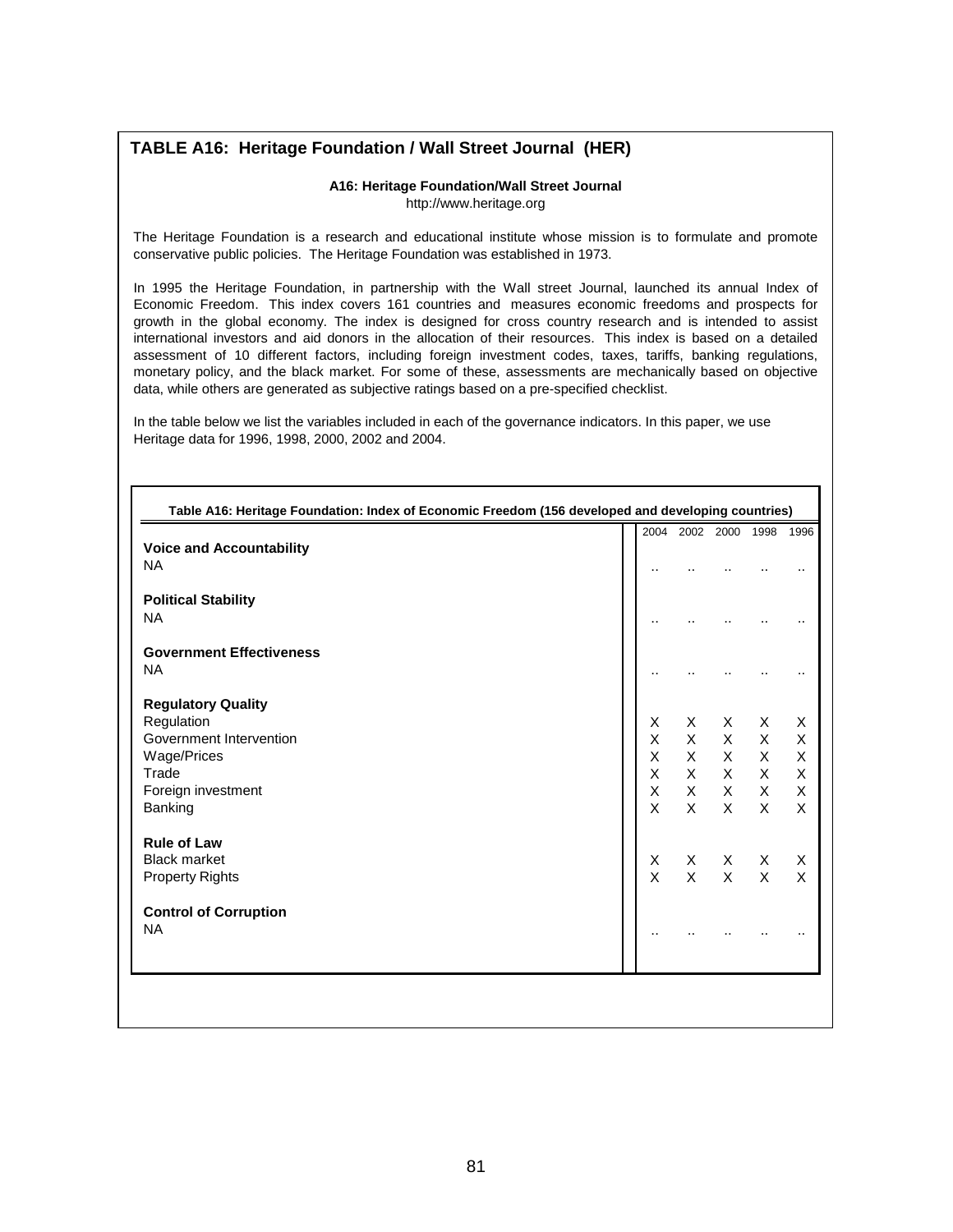# **TABLE A17: IJET's Country Security Risk Ratings (IJT)**

### **A17: IJET's Country Security Risk Ratings**

https://worldcue.ijet.com/tic/login.jsp

iJET is a privately held company founded in October 1999 and is based in Annapolis, MD. iJET monitors the world around-the-clock and alerts travelers, expatriates and decision-makers to events and situations in real-time to help them avoid or minimize risk and travel disruptions abroad. iJET's professional services offer in-depth analysis of changing risks around the world, and allows organizations to monitor, locate and communicate with traveling employees and expatriates.

In our paper, we use the iJET's security risk ratings for 167 countries worldwide in 2004.

|                                 |                      | 2004 2002 2000 | 1998 | 1996 |
|---------------------------------|----------------------|----------------|------|------|
| <b>Voice and Accountability</b> |                      |                |      |      |
| <b>NA</b>                       | $\ddot{\phantom{a}}$ |                |      |      |
| <b>Political Stability</b>      |                      |                |      |      |
| Security Risk Rating            | X                    |                |      |      |
| <b>Government Effectiveness</b> |                      |                |      |      |
| NA.                             | $\ddot{\phantom{a}}$ |                |      |      |
| <b>Regulatory Quality</b>       |                      |                |      |      |
| <b>NA</b>                       |                      |                |      |      |
| <b>Rule of Law</b>              |                      |                |      |      |
| NA.                             |                      |                |      |      |
| <b>Control of Corruption</b>    |                      |                |      |      |
| <b>NA</b>                       |                      |                |      |      |
|                                 |                      |                |      |      |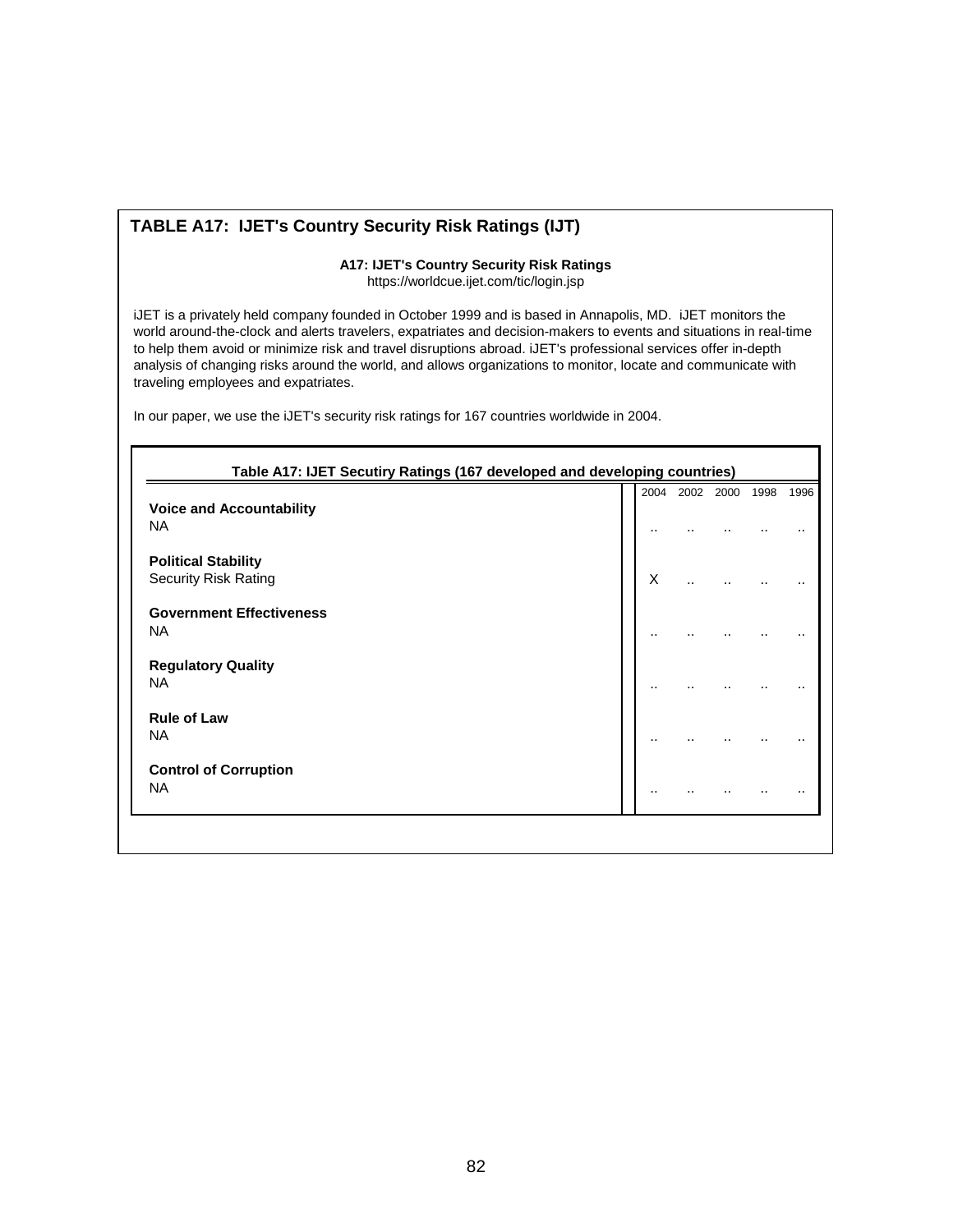# **TABLE A18: Institute for Management Development (WCY)**

### **A18: Institute for Management Development (WCY)**

http://www.imd.ch.

The Institute for Management Development is an research and educational organization based in Lausanne, Switzerland. It has published the World Competitiveness Yearbook since 1987. Until 1996, this was a joint effort with the World Economic Forum. The World Competitiveness Yearbook analyzes the competitive environment in 47 countries. It is based on both objective data and surveys of perceptions. The survey questions over 4,000 local and foreign enterprises operating in the countries under analysis. Mean scores on the survey questions are reported in the yearbook for all countries. In the table below we list the questions included in the governance database.

In the table below we list the variables included in each of the governance indicators. We use data from the 1996, 1998, 2000, 2002 and 2004 editions of the World Competitiveness Yearbook.

| Table A18: Institute for Management Development (49 developed and developing)    |                      |                      |                      |                      |                      |
|----------------------------------------------------------------------------------|----------------------|----------------------|----------------------|----------------------|----------------------|
| <b>Voice and Accountability</b>                                                  | 2004                 | 2002                 | 2000                 | 1998                 | 1996                 |
| Transparency of Government policy                                                | X                    | X                    | X                    | X                    | X                    |
| <b>Political Stability</b>                                                       |                      |                      |                      |                      |                      |
| The risk of political instability is very high                                   | X                    | X                    | X                    | ٠.                   | $\ddot{\phantom{a}}$ |
| <b>Government Effectiveness</b>                                                  |                      |                      |                      |                      |                      |
| Government economic policies do not adapt quickly to changes in the economy      | X                    | X                    | X                    | $\ddotsc$            | х                    |
| The public service is not independent from political interference                | X                    | X                    | X                    | X                    | X                    |
| Government decisions are not effectively implemented                             | X                    | X                    | X                    | X                    |                      |
| Bureaucracy hinders business activity                                            | X                    | X                    | X                    | X                    | X                    |
| The distribution infrastructure of goods and services is generally inefficient   | X                    | X                    | X                    | $\ddot{\phantom{a}}$ | X                    |
| Political System is not adapted to todays' economic challenges                   | $\ddot{\phantom{a}}$ | $\ddot{\phantom{a}}$ | X                    | $\ddot{\phantom{a}}$ | X                    |
| Policy direction is not consistent                                               | X                    |                      | $\ddot{\phantom{a}}$ | $\ddot{\phantom{a}}$ |                      |
| <b>Regulatory Quality</b>                                                        |                      |                      |                      |                      |                      |
| The exchange rate policy of your country hinders the competitiveness of firms    | X                    | X                    | $\ddot{\phantom{a}}$ | $\ddot{\phantom{a}}$ | $\ddotsc$            |
| Protectionism in the country negatively affects the conduct of business          | X                    | X                    | X                    | Χ                    | Ω.                   |
| Competition legislation in your country does not prevent unfair competition      | X                    | X                    | X                    | X                    | X                    |
| Price controls affect pricing of products in most industries                     | X                    | X                    | X                    | X                    | X                    |
| Legal regulation of financial institutions is inadequate for financial stability | X                    | X                    | X                    | X                    | X                    |
| Foreign financial institutions do not have access to the domestic market         | ä,                   | X                    | $\ddot{\phantom{a}}$ | $\ddot{\phantom{a}}$ | X                    |
| Access to capital markets (foreign and domestic) is easily available             | X                    | X                    | $\ddotsc$            | $\ddot{\phantom{a}}$ |                      |
| Ease of doing business is not a competitive advantage for your country           | X                    | X                    | ă.                   | $\ddot{\phantom{a}}$ |                      |
| Financial institutions' transparency is not widely developed in your country     | X                    | X                    | $\ddot{\phantom{a}}$ | $\ddot{\phantom{a}}$ | $\ddot{\phantom{a}}$ |
| Customs' authorities do not facilitate the efficient transit of goods            | X                    | X                    | X                    | Χ                    | $\ddot{\phantom{a}}$ |
| The legal framework is detrimental to your country's competitiveness             | X                    | X                    | X                    | X                    | ٠.                   |
| Foreign investors are free to acquire control in domestic companies              | X                    | X                    | X                    | X                    | $\ddot{\phantom{a}}$ |
| Public sector contracts are sufficiently open to foreign bidders                 | X                    | X                    | X                    | X                    | х                    |
| Real personal taxes are non distortionary                                        | X                    | X                    | X                    | X                    | X                    |
| Real corporate taxes are non distortionary                                       | X                    | X                    | X                    | X                    | ă.                   |
| Banking regulation does not hinder competitiveness                               | X                    | X                    | ä.                   | $\ddot{\phantom{a}}$ | $\ddot{\phantom{a}}$ |
| Political system as obstacle to development                                      | ă.                   | $\ddot{\phantom{a}}$ | X                    | X                    | $\ddot{\phantom{a}}$ |
| Labor regulations hinder business activities                                     | X                    |                      | $\ddot{\phantom{a}}$ | $\ddot{\phantom{a}}$ |                      |
| New Legislation restricts competitiveness                                        | X                    | $\ddot{\phantom{a}}$ |                      | $\ddot{\phantom{a}}$ |                      |
| Subsidies impair economic development                                            | X                    | $\ddot{\phantom{a}}$ | $\ddot{\phantom{a}}$ | $\ddot{\phantom{a}}$ | $\ddot{\phantom{a}}$ |
| Ease to start a business                                                         | X                    |                      | ٠.                   | μ.                   | $\ddotsc$            |
| <b>Rule of Law</b>                                                               |                      |                      |                      |                      |                      |
| Tax evasion is a common practice in your country                                 | X                    | X                    | X                    | X                    | $\ddot{\phantom{a}}$ |
| Justice is not fairly administered in society                                    | X                    | X                    | X                    | X                    | х                    |
| Personal security and private property are not adequately protected              | X                    | X                    | X                    | X                    | X                    |
| Parallel economy impairs economic development in your country                    | X                    | X                    | X                    | X                    | X                    |
| Insider trading is common in the stock market                                    | X                    | Χ                    | $\ddot{\phantom{a}}$ | $\ddotsc$            | Х                    |
| Patent and copyright protection is not adequately enforced in your country       | X                    | X                    | $\ddot{\phantom{a}}$ | X                    | X                    |
| <b>Control of Corruption</b>                                                     |                      |                      |                      |                      |                      |
| Bribing and corruption exist in the economy                                      | X                    | X                    | X                    | X                    | X                    |
|                                                                                  |                      |                      |                      |                      |                      |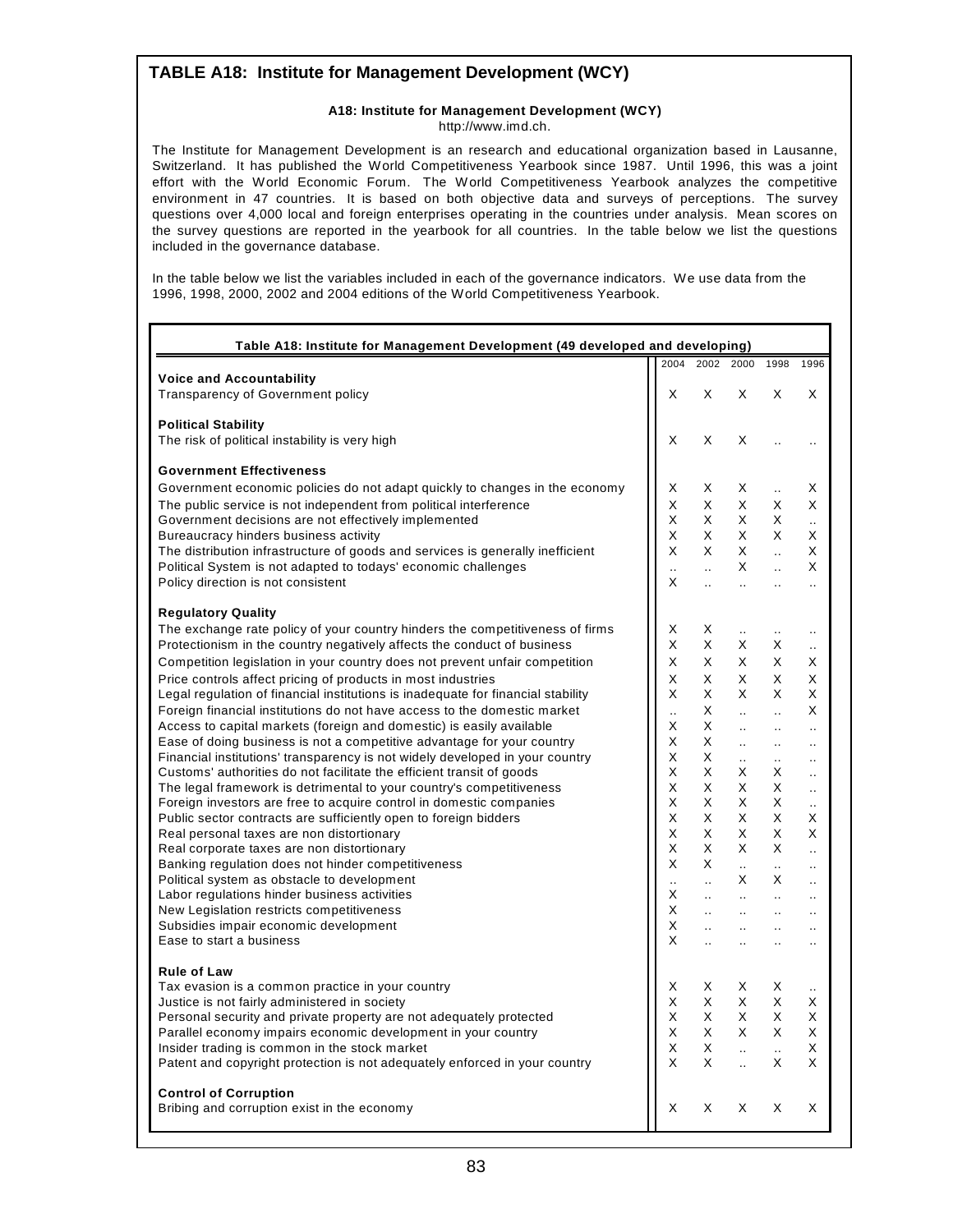## **TABLE A19: International Research & Exchanges Board (MSI)**

# **A19: Media Sustainability Index (MSI)**

http://www.irex.org

The International Research & Exchanges Board (IREX) is an international nonprofit organization specializing in education, independent media, Internet development, and civil society programs. Through training, partnerships, education, research, and grant programs, IREX develops the capacity of individuals and institutions to contribute to their societies.

Through the financial assistance of USAID, IREX introduced in 2002 the Media Sustainability Index, a valuable tool for media development practitioners, public officials, scholars and others concerned about the region's media. The Media Sustainability Index is the only study that looks at the entire media system in each of 20 countries in Southeast Europe and Eurasia. The MSI analyzes issues such as freedom of speech, plurality of media available to citizens, professional journalism standards, business sustainability of media, and the efficacy of institutions that support independent media.

In the table below we list the variables included in each of the governance indicators. We use data from the 2002 and 2004 Reports

| Table A19: Media Sustainability Index (18 developing countries) |  |      |       |           |      |      |  |  |  |  |  |
|-----------------------------------------------------------------|--|------|-------|-----------|------|------|--|--|--|--|--|
|                                                                 |  | 2004 |       | 2002 2000 | 1998 | 1996 |  |  |  |  |  |
| <b>Voice and Accountability</b><br>Media Sustainability Index   |  | X    | $X -$ |           |      |      |  |  |  |  |  |
| <b>Political Stability and Lack of Violence</b><br><b>NA</b>    |  |      |       |           |      |      |  |  |  |  |  |
| <b>Government Effectiveness</b><br>NA.                          |  |      |       |           |      |      |  |  |  |  |  |
| <b>Regulatory Quality</b><br><b>NA</b>                          |  |      |       |           |      |      |  |  |  |  |  |
| <b>Rule of Law</b><br><b>NA</b>                                 |  |      |       |           |      |      |  |  |  |  |  |
| <b>Control of Corruption</b><br><b>NA</b>                       |  |      |       |           |      |      |  |  |  |  |  |
|                                                                 |  |      |       |           |      |      |  |  |  |  |  |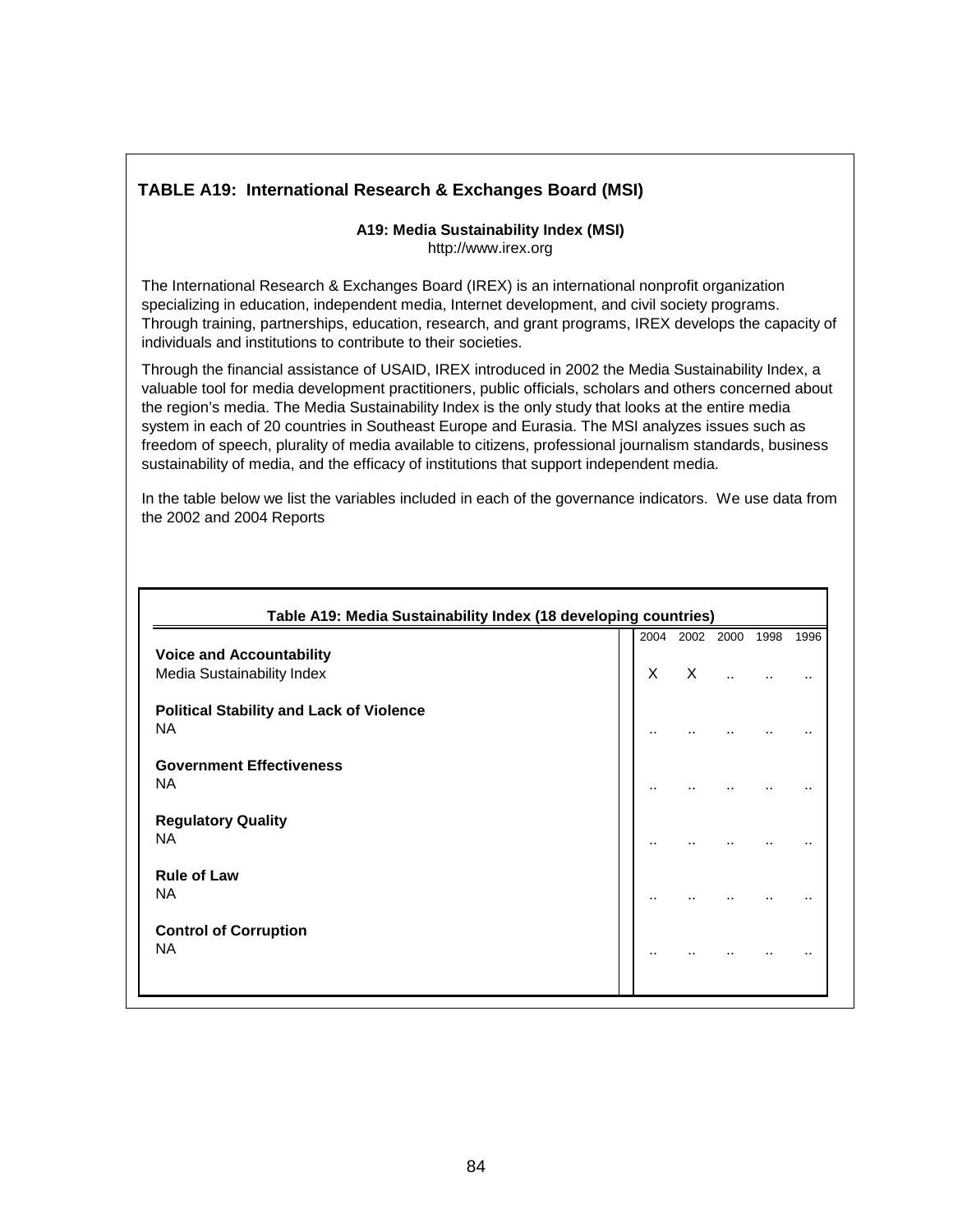## **TABLE A20: Latinobarometro (LBO)**

### **A20: Latinobarometro**

http://www.latinobarometro.org

Latinobarometro is a public opinion survey representing the opinions, attitudes, behaviour and values of citizens of the countries in which it is conducted. The survey began being applied regularly in 8 countries of the region in 1995, and in 17 countries beginning in 1996. Latinobarometro conducts an annual survey, using representative samples and an identical questionnaire in each country. It asks questions in in the following areas: Economy and International Trade, Integration and Regional Trading Blocks, -Democracy, Politics and Institutions, Social Policies, Civic Culture, Social Capital and Social Fraud, The Environment, Current Issues.

In the table below we list the variables included in each of the governance indicators. We use data from the 1996, 1998, 2000, 2002 and 2004 surveys.

|                                       |              | 2004 2002 2000 1998 |              |              | 1996                 |
|---------------------------------------|--------------|---------------------|--------------|--------------|----------------------|
| <b>Voice and Accountability</b>       |              |                     |              |              |                      |
| Satisfaction with democracy           | X.           | $X \equiv$          | $\mathbf{u}$ | X.           | X                    |
| <b>Trust in Parliament</b>            | X            |                     |              | X            | $\ddot{\phantom{a}}$ |
| <b>Political Stability</b>            |              |                     |              |              |                      |
| Country terrorist threat              |              | X                   |              |              |                      |
| <b>Government Effectiveness</b>       |              |                     |              |              |                      |
| <b>Trust in Government</b>            | X            | X                   |              |              |                      |
| <b>Regulatory Quality</b>             |              |                     |              |              |                      |
| <b>NA</b>                             |              |                     |              |              |                      |
| <b>Rule of Law</b>                    |              |                     |              |              |                      |
| Trust in Judiciary                    | X.           | X                   | X            | X            | X                    |
| <b>Trust in Police</b>                | $\mathsf{X}$ | $X -$               | X            | $X =$        | X                    |
| Have you been a victim of crime?      | X            |                     |              |              |                      |
| <b>Control of Corruption</b>          |              |                     |              |              |                      |
| Frequency of corruption               | X            | X                   | X            | $\mathsf{x}$ | ä.                   |
| It is likely to bribe policemen       | X            |                     |              |              | ٠.                   |
| It is likely to bribe judges          | X            |                     |              |              | $\ddot{\phantom{a}}$ |
| It is likely to bribe public servants | X            |                     |              |              | ٠.                   |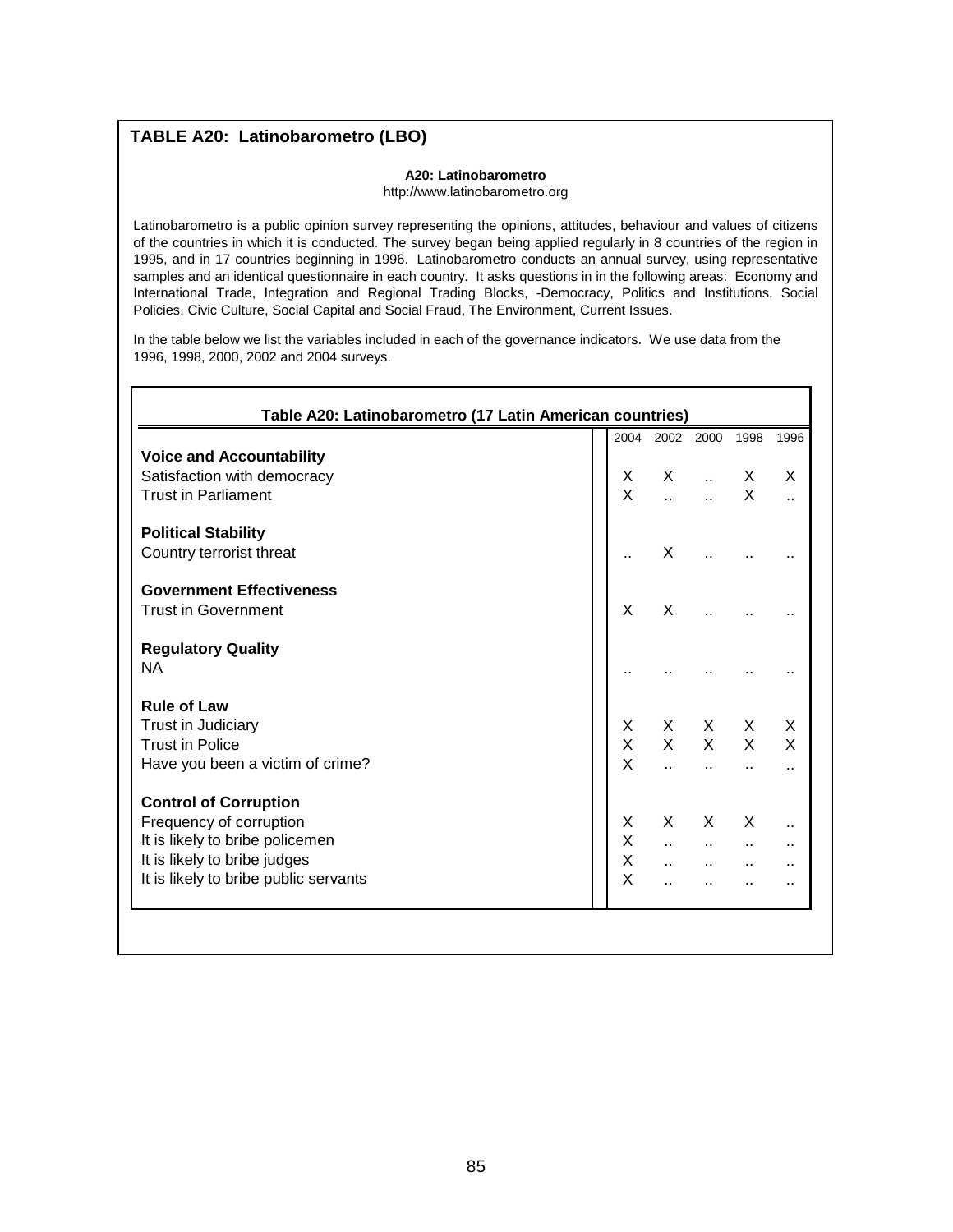# **TABLE A21: Merchant International Group (MIG)**

j.

### **A21: Merchant International Group (MIG)**

http://www.merchantinternational.com

Established in 1982, the Merchant International Group Limited ("MIG") is a strategic research and corporate intelligence company developed to provide a range of support services (from identification to evaluation of all manner of risks, weaknesses and threats) to corporates in non-domestic markets.

MIG developed a framework that identifies ten distinctive categories of Grey Area Dynamics™. Each refers to a range of events, activities and trends that impact upon business. Their impact is of varying severity and may be positive or negative, though typically, Grey Area Dynamics™ take the form of obstacles to progress in nondomestic markets.

In the table below we list the variables included in each of the governance indicators. We use data from 2002 and 2004.

|                                                 |              |              | 2004 2002 2000 1998 1996 |  |
|-------------------------------------------------|--------------|--------------|--------------------------|--|
| <b>Voice and Accountability</b><br><b>NA</b>    |              |              |                          |  |
| <b>Political Stability and Lack of Violence</b> |              |              |                          |  |
| Extremism                                       | X            | $\times$     |                          |  |
| <b>Government Effectiveness</b>                 |              |              |                          |  |
| <b>Bureaucracy</b>                              | X            | X            |                          |  |
| <b>Regulatory Quality</b>                       |              |              |                          |  |
| <b>Unfair Trade</b>                             | X            | X            |                          |  |
| <b>Unfair Competition</b>                       | $\mathsf{X}$ | $\mathsf{X}$ |                          |  |
| <b>Rule of Law</b>                              |              |              |                          |  |
| Legal Safeguards                                | X.           | $X \sim$     |                          |  |
| <b>Organized Crime</b>                          | $\mathsf{X}$ | $\mathsf{X}$ |                          |  |
| <b>Control of Corruption</b>                    |              |              |                          |  |
| Corruption                                      | X            | X            |                          |  |
| Country coverage                                | 155          | 118          |                          |  |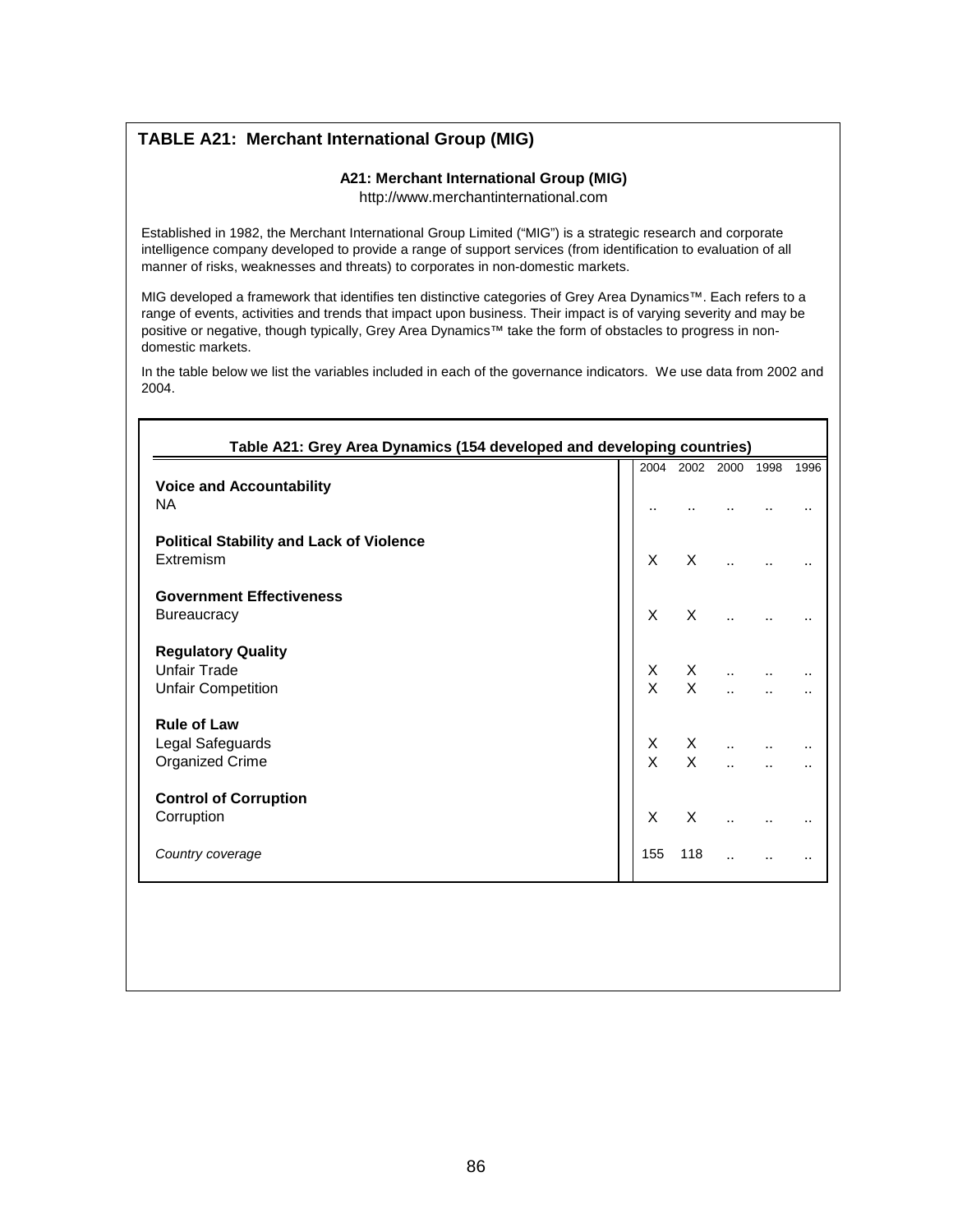# **TABLE A22: Political Economic Risk Consultancy (PRC)**

### **A22. Political Economic Risk Consultancy (PRC)**

http://www.asiarisk.com/

Founded in 1976 and headquartered in Hong Kong, the Political and Economic Risk Consultancy specializeds in strategic information and analysis for companies doing business in the countries in East and Southeast Asia.

PERC has conducted various surveys of expatriate business managers in the East Asia region. The original results of these surveys were published under the titles "Corruption in Asia in 1999" (from Asian Intelligence Issue #531 March 23, 1999). Based on the average responses in these surveys, PERC has produced country ratings. In this paper, we use data from the 1998, 2000, 2002 and 2004 surveys.

### **Corruption in Asia**

In this survey, foreign managers working within the East Asia region were questioned about their perception of corruption, the quality of the legal system, and the professionalism and reliability of the police and judiciary. We have obtained their data on corruption for 12 countries, based on a total of 427 responses. With respect to corruption, respondents were asked "To what extent does corruption exist in a way that detracts from the business environment for foreign companies?"

| Table A22: Political Economic Risk Consultancy (14 developing and developed countries)                              |  |   |                |              |                           |      |  |  |  |  |  |  |
|---------------------------------------------------------------------------------------------------------------------|--|---|----------------|--------------|---------------------------|------|--|--|--|--|--|--|
| <b>Voice and Accountability</b><br><b>NA</b>                                                                        |  |   | 2004 2002 2000 |              | 1998                      | 1996 |  |  |  |  |  |  |
| <b>Political Stability</b><br><b>NA</b>                                                                             |  |   |                |              |                           |      |  |  |  |  |  |  |
| <b>Government Effectiveness</b><br><b>NA</b>                                                                        |  |   |                |              |                           |      |  |  |  |  |  |  |
| <b>Regulatory Quality</b><br><b>NA</b>                                                                              |  |   |                |              |                           |      |  |  |  |  |  |  |
| <b>Rule of Law</b><br><b>NA</b>                                                                                     |  |   |                |              |                           |      |  |  |  |  |  |  |
| <b>Control of Corruption</b>                                                                                        |  |   |                |              |                           |      |  |  |  |  |  |  |
| To what extent does corruption exist in a way that detracts from the<br>business environment for foreign companies? |  | X | X              | $\mathsf{X}$ | $\boldsymbol{\mathsf{x}}$ |      |  |  |  |  |  |  |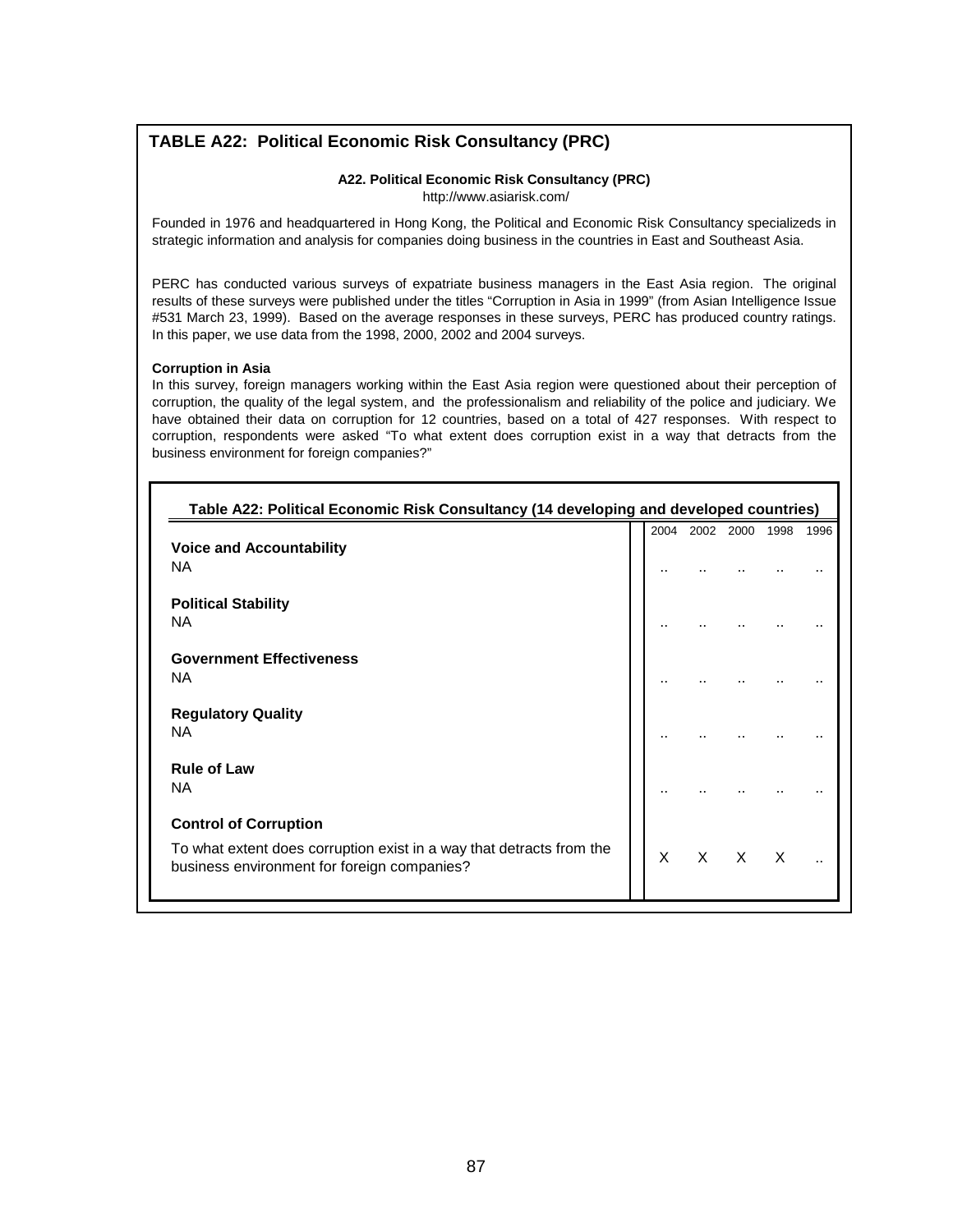### **TABLE A23: Political Risk Services (PRS)**

### **A23: Political Risk Services (PRS)**

http://www.prsgroup.com

The PRS group is an affiliate of Investment Business with Knowledge (IBK), a United States-based corporation providing up-to-date country information for international business. PRS was founded in 1980 and is headquartered in Syracuse, New York.

Since 1982, PRS has produced the International Country Risk Guide (ICRG) which provides assessments of a political, economic and financial risks in a large number of developed and developing countries. These assessments are based on the analysis of a worldwide network of experts, and is subject to a peer review process at subject and regional levels to ensure the coherence and comparability across countries. The ICRG assesses three major categories of risk: political (with 12 components), financial (5 components) and economic (6 components). We use components of the Political Risk Index, which report subjective assessments of the factors influencing the business environment in a particular country.

In the table below we list the variables included in each of the governance indicators. In this paper we use data from 1996, 1998, 2000, 2002 and 2004.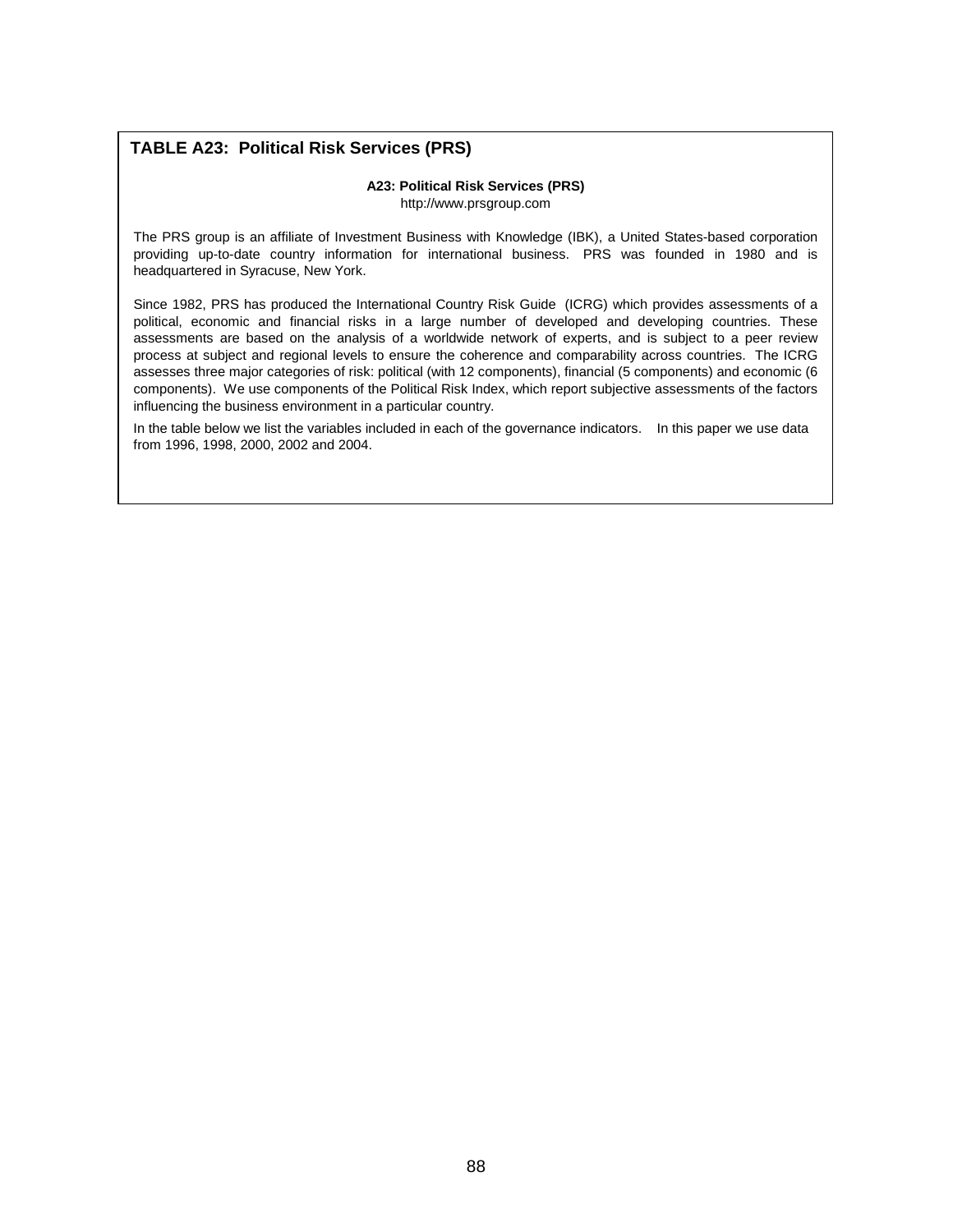| Table A23: Political Risk Services (140 developed and developing countries)                                                                                                                                                                                                                                                                                                                                                                                                                             |   |   |                     |   |      |
|---------------------------------------------------------------------------------------------------------------------------------------------------------------------------------------------------------------------------------------------------------------------------------------------------------------------------------------------------------------------------------------------------------------------------------------------------------------------------------------------------------|---|---|---------------------|---|------|
| <b>Voice and Accountability</b>                                                                                                                                                                                                                                                                                                                                                                                                                                                                         |   |   | 2004 2002 2000 1998 |   | 1996 |
| Military in Politics The military are not elected by anyone, so their participation in<br>government, either direct or indirect, reduces accountability and therefore represents a<br>risk. The threat of military intervention might lead as well to an anticipated potentially<br>inefficient change in policy or even in government. It also works as an indication that<br>the government is unable to function effectively and that the country has an uneasy<br>environment for foreign business. | X | X | X                   | X | X    |
| Democratic Accountability. Quantifies how responsive government is to its people, on<br>the basis that the less response there is the more likely is that the government will fall,<br>peacefully or violently. It includes not only if free and fair elections are in place, but<br>also how likely is the government to remain in power or remain popular.                                                                                                                                            | X | X | X                   | X | X    |
| <b>Political Stability</b>                                                                                                                                                                                                                                                                                                                                                                                                                                                                              |   |   |                     |   |      |
| Internal Conflict. Assess political violence and its influence on governance. Highest<br>scores go to countries with no armed opposition, and where the government does not<br>indulge in arbitrary violence, direct or indirect. Lowest ratings go to civil war torn<br>countries. Intermediate ratings are awarded on the basis of the threats to the<br>government and busines.                                                                                                                      | X | X | X                   | X | X    |
| External conflict: The external conflict measure is an assessment both of the risk to the<br>incumbent government and to inward investment. It ranges from trade restrictions and<br>embargoes, whether imposed by a single country, a group of countries, or the<br>international community as a whole, through geopolitical disputes, armed threats,<br>exchanges of fire on borders, border incursions, foreign-supported insurgency, and full-<br>scale warfare.                                    | X | X | X                   | X | X    |
| <i>Ethnic tensions:</i> This component measures the degree of tension within a country<br>attributable to racial, nationality, or language divisions. Lower ratings are given to<br>countries where racial and nationality tensions are high because opposing groups are<br>intolerant and unwilling to compromise. Higher ratings are given to countries where<br>tensions are minimal, even though such differences may still exist.                                                                  | X | X | X                   | X | X    |
| <b>Government Effectiveness</b>                                                                                                                                                                                                                                                                                                                                                                                                                                                                         |   |   |                     |   |      |
| Government Stability. Measures the government's ability to carry out its declared<br>programs, and its ability to stay in office. This will depend on issues as: the type of<br>governance, the cohesion of the government and governing party or parties, the<br>closeness of the next election, the government command of the legislature, and<br>approval of government policies.                                                                                                                    | X | X | X                   | X | X    |
| Bureaucratic Quality. Measures institutional strength and quality of the civil service,<br>assess how much strength and expertise bureaucrats have and how able they are to<br>manage political alternations without drastic interruptions in government services, or<br>policy changes. Good performers have somewhat autonomous bureaucracies, free<br>from political pressures, and an established mechanism for recruitment and training.                                                           | Χ | X | X                   | X | X    |
| <b>Regulatory Quality</b><br>Investment Profile. Includes the risk to operations (scored from 0 to 4, increasing in<br>risk); taxation (scored from 0 to 3), repatriation (scored from 0 to 3); repatriation (scored<br>from 0 to 3) and labor costs (scored from 0 to 2). They all look at the government's<br>attitude towards investment.                                                                                                                                                            | X | X | X                   | X | X    |
| <b>Rule of Law</b><br>Law and Order. The Law sub-component is an assessment of the strength and<br>impartiality of the legal system, while the Order sub-component is an assessment of<br>popular observance of the law.                                                                                                                                                                                                                                                                                | X | X | X                   | X | X    |
| <b>Control of Corruption</b>                                                                                                                                                                                                                                                                                                                                                                                                                                                                            |   |   |                     |   |      |
| Corruption. Measures corruption within the political system, which distorts the<br>economic and financial environment, reduces the efficiency of government and<br>business by enabling people to assume positions of power through patronage rather<br>than ability, and introduces an inherently instability in the political system.                                                                                                                                                                 | Χ | х | X                   | X | X    |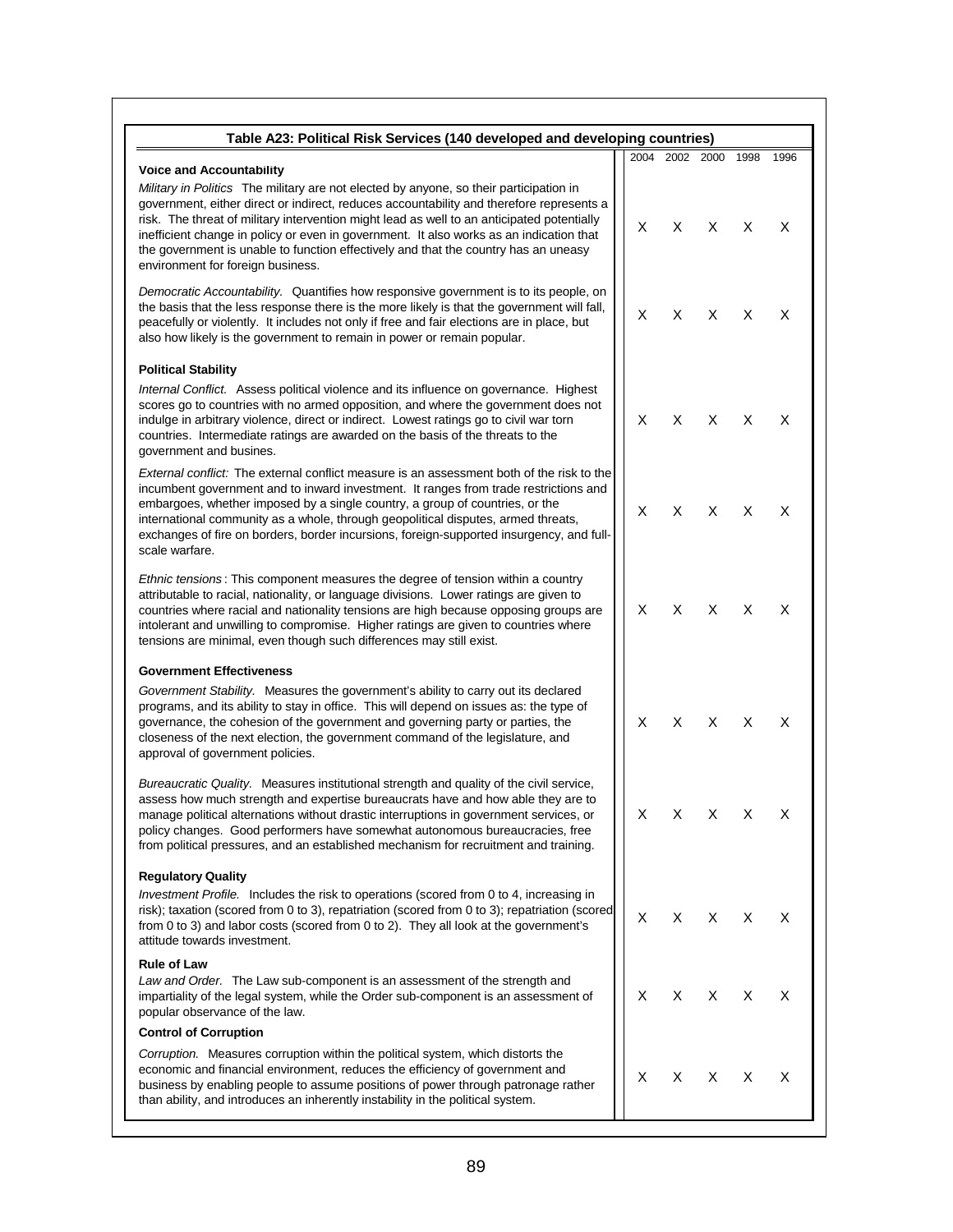# **TABLE A24: PriceWaterhouseCoopers (OPF)**

### **A24. PriceWaterhouseCoopers (OPF)**

http://www.opacityindex.com/

PricewaterhouseCoopers (OPF) is a U.S.-based professional services firm. It has set up an "Endowment for Transparency and Sustainability" aimed at supporting research efforts world-wide that shed light on two related topics of global importance: transparency in business and government, and sustainable economic development. Using a team of economists, survey professionals, analysts, and distinguished advisors, it has constructed an "Opacity Index" measuring the lack of transparency in 35 countries.

Opacity is defined as "the lack of clear, accurate, formal, easily discernible, and widely accepted practices" in the following areas: corruption in government bureaucracy, laws governing contracts or property rights, economic policies, accounting standards, and business regulation. The index was constructed based on responses to a survey of chief financial officers of medium- and large firms, equity analysts, bankers, and PWC employees resident in each country surveyed. The survey was conducted in 35 industrial and major developing countries during the second and third quarter of 2000.

In the table below we list the variables included in each of the governance indicators. We use data from 2000.

| Table A24: Price-Waterhouse Coopers's Opacity Factor (35 developed and developing) |  |                      |      |              |      |      |  |  |  |  |  |  |
|------------------------------------------------------------------------------------|--|----------------------|------|--------------|------|------|--|--|--|--|--|--|
| <b>Voice and Accountability</b>                                                    |  | 2004                 | 2002 | 2000         | 1998 | 1996 |  |  |  |  |  |  |
| <b>NA</b>                                                                          |  |                      |      |              |      |      |  |  |  |  |  |  |
| <b>Political Stability</b><br><b>NA</b>                                            |  |                      |      |              |      |      |  |  |  |  |  |  |
| <b>Government Effectiveness</b><br>Economic                                        |  |                      |      | X            |      |      |  |  |  |  |  |  |
| <b>Regulatory Quality</b><br>Regulation                                            |  | $\ddot{\phantom{a}}$ |      | $\mathsf{x}$ |      |      |  |  |  |  |  |  |
| <b>Rule of Law</b><br><b>NA</b>                                                    |  | $\cdot$ .            |      |              |      |      |  |  |  |  |  |  |
| <b>Control of Corruption</b><br>Corruption                                         |  | $\ddot{\phantom{a}}$ |      | X            |      |      |  |  |  |  |  |  |
|                                                                                    |  |                      |      |              |      |      |  |  |  |  |  |  |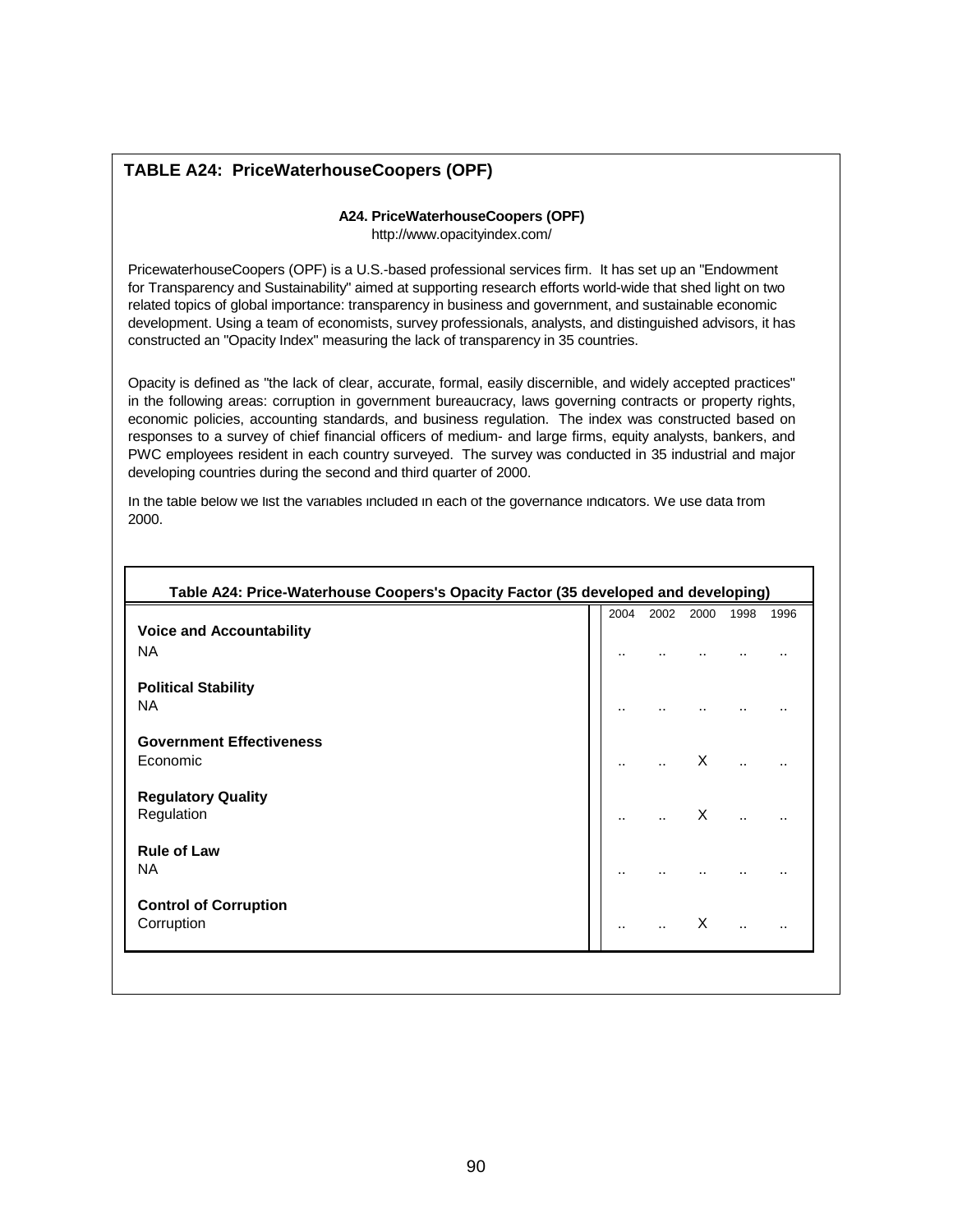# **TABLE A25: Reporters Without Borders (RSF)**

### **A25: Reporters Without Borders**

http://www.rsf.org

Reporters Without Borders - headquartered in Paris - is an international organization dedicated to the protection of reporters and respect of press freedom in the world. In 2002, International Reporters Without Borders published its first worldwide press freedom index, compiled for 139 countries. The organisation's initiatives are being carried out on five continents through its national branches and its offices in Abidjan, Bangkok, Buenos Aires, Istanbul, Montreal, Nairobi, New York, Tokyo and Washington. It also works in close co-operation with local and regional press freedom organisations and with members of the "Reporters without Borders' Network."

The index was drawn up by asking journalists, researchers and legal experts worldwide to answer 50 questions about the whole range of press freedom violations (such as murders or arrests of journalists, censorship, pressure, state monopolies in various fields, punishment of press law offences and regulation of the media).

In the table below we list the variables included in each of the governance indicators. We use data from 2002 and 2004.

| Table A25: Reporters Without Borders (138 developed and developing countries) |   | 2004 2002 2000 | 1998 | 1996 |
|-------------------------------------------------------------------------------|---|----------------|------|------|
| <b>Voice and Accountability</b><br>Press Freedom Index                        | X | $\times$       |      |      |
| <b>Political Stability and Lack of Violence</b><br><b>NA</b>                  |   |                |      |      |
| <b>Government Effectiveness</b><br><b>NA</b>                                  |   |                |      |      |
| <b>Regulatory Quality</b><br><b>NA</b>                                        |   |                |      |      |
| <b>Rule of Law</b><br><b>NA</b>                                               |   |                |      |      |
| <b>Control of Corruption</b><br><b>NA</b>                                     |   |                |      |      |
|                                                                               |   |                |      |      |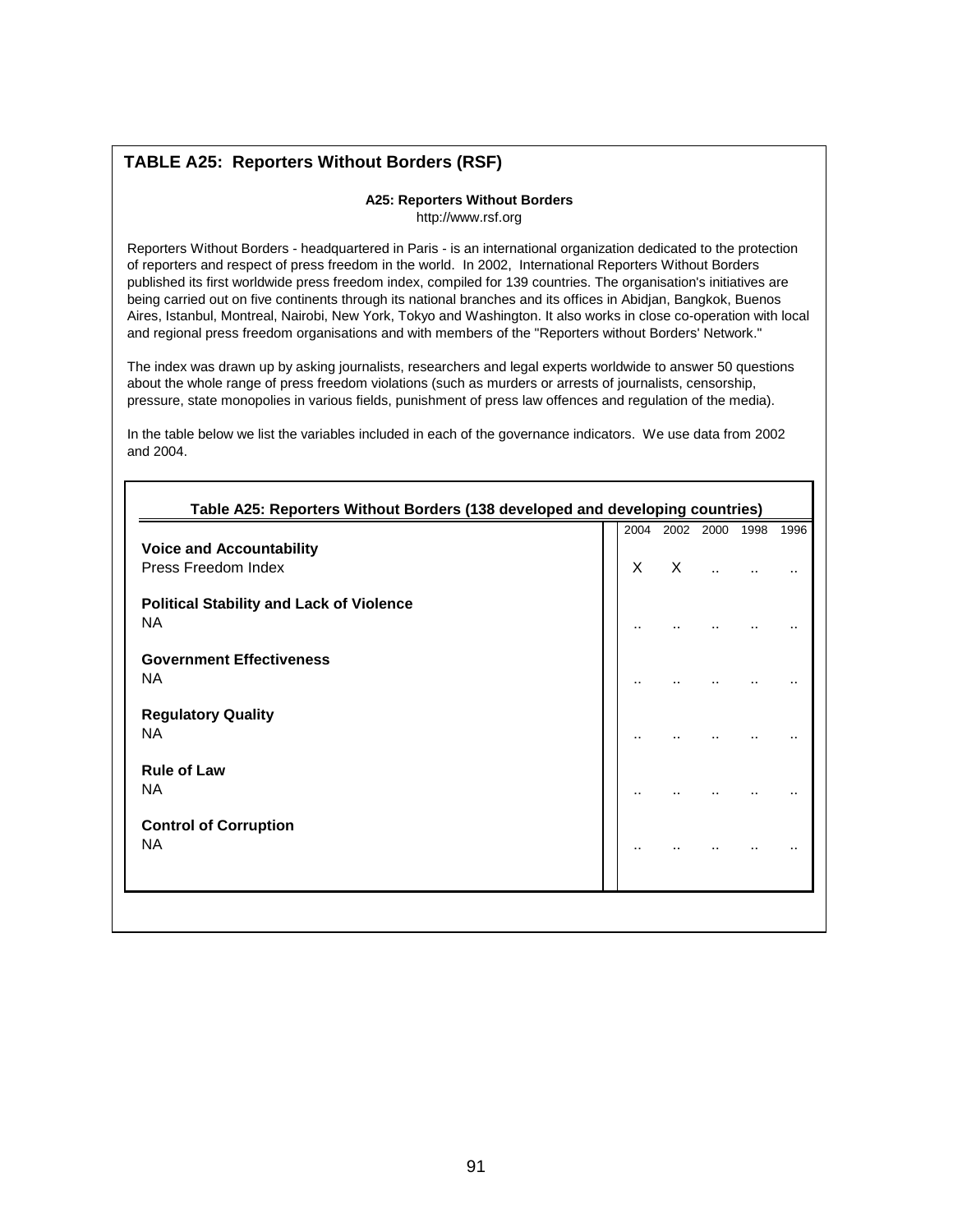# **TABLE A26: State Department / Amnesty International (HUM / PTS)**

#### **A26: State Department / Amnesty International - Human Rights Database** http://www.humanrightsdata.com

http://www.unca.edu/politicalscience/faculty-staff/gibney\_docs/pts.xls

We gather data from two different studies who have compiled a set of human rights indicators, drawing from the State Department's and Amnesty International's Human Rights Reports

The State Department's Country Reports on Human Rights Practices cover global human rights practices in the previous calendar years. Reports are generated through data gathered by the State Department from all of its embassies and representations throughout the world.

The Amnesty International's Annual Reports cover global human rights conditions for the previous calendar years. Reports are based on information collected through Amnesty activists as well as from other sources such as media reports

The **Cingranelli & Richards Human Rights Database** (CIRI - http://www.humanrightsdata.com) contains standards-based quantitative information on government respect for 13 internationally recognized human rights for 192 countries. It is designed for use by scholars and students who seek to test theories about the causes and consequences of human rights violations, as well as policy makers and analysts who seek to estimate the human rights effects of a wide variety of institutional changes and public policies including democratization, economic aid, military aid, structural adjustment, and humanitarian intervention.

The **Political terror Scale** (PTS - http://www.unca.edu/politicalscience/faculty-staff/gibney\_docs/pts.xls) was originally codified by Prof. Marc Gibney of the University of North Carolina. The Index captures the reality of domestic political terror, capturing issues such as: imprisonments, tortures, rule of law, security, disappearances

In the table below we list the variables included in each of the governance indicators. We use data from the 1996, 1998, 2000, 2002 and 2004 Reports

|                                                                            |     | 2004 2002 2000 1998 1996 |                                                                                       |              |                           |
|----------------------------------------------------------------------------|-----|--------------------------|---------------------------------------------------------------------------------------|--------------|---------------------------|
| <b>Voice and Accountability</b>                                            |     |                          |                                                                                       |              |                           |
| Restrictions on domestic and foreign travel                                | Χ   | X                        | X                                                                                     | X            | Χ                         |
| Freedom of political participation                                         | X   |                          |                                                                                       |              | $\pmb{\times}$            |
| Imprisonments because of ethnicity, race, or political, religious beliefs? | X   |                          | $\begin{array}{ccc} \times & \times & \times \\ \times & \times & \times \end{array}$ |              | $\mathsf X$               |
| Government censorship                                                      | X   | $\mathsf{X}$             | $\mathsf{X}$                                                                          | $\mathsf{X}$ | $\times$                  |
| <b>Political Stability</b>                                                 |     |                          |                                                                                       |              |                           |
| Frequency of political killings                                            | X   | X                        | $\times$                                                                              | $\times$     | $\times$                  |
| Frequency of disappearances                                                | X   |                          |                                                                                       |              | Χ                         |
| Frequency of tortures                                                      | X   |                          | $\begin{array}{ccccc}\nx & x & x \\ x & x & x\n\end{array}$                           |              | $\boldsymbol{\mathsf{X}}$ |
| Political terror scale (PTS)                                               | X   | $\mathsf{X}$             | $\times$                                                                              | $\mathsf{x}$ | $\times$                  |
| <b>Government Effectiveness</b><br><b>NA</b>                               |     |                          |                                                                                       |              |                           |
| <b>Regulatory Quality</b>                                                  |     |                          |                                                                                       |              |                           |
| <b>NA</b>                                                                  |     |                          |                                                                                       |              |                           |
| <b>Rule of Law</b>                                                         |     |                          |                                                                                       |              |                           |
| Independence of judiciary                                                  | X   | X                        | X                                                                                     | X            | X                         |
| <b>Control of Corruption</b>                                               |     |                          |                                                                                       |              |                           |
| <b>NA</b>                                                                  |     |                          |                                                                                       |              |                           |
| Country coverage                                                           | 192 | 159                      | 159                                                                                   | 159          | 159                       |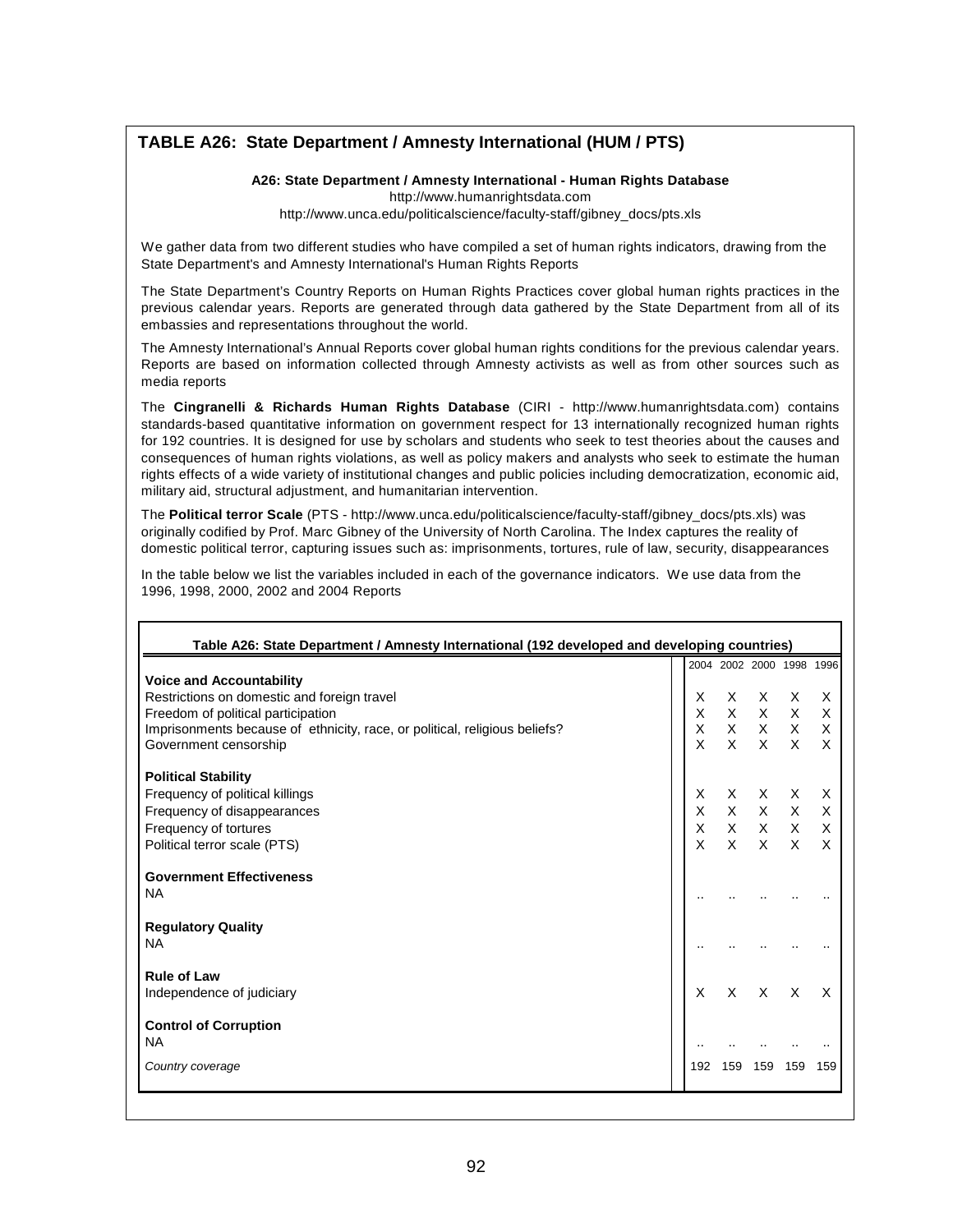# **TABLE A27: United Nations Economic Commissions for Africa (AGI)**

### **A27: Africa Governance Indicators**

http://www.uneca.org/

Established in 1958, the Economic Commission for Africa is one of five regional commissions under the administrative direction of United Nations headquarters. As the regional arm of the UN in Africa, it is mandated to support the economic and social development of its 53 member States, foster regional integration, and promote international cooperation for Africa's development.

The Africa Governance Indicators is the result of a study initiated by the United Nations Economic Commission for Africa, as part of the first major continent-wide study to measure and monitor progress of governance in Africa, published in "Progress towards Good Governance in Africa."

The objective of the research was to ascertain current public perceptions of the state of governance in the region. By placing strong emphasis on local and national surveys, and incorporating the views of a wide cross-section of society, it aimed not only to take a snapshot of the perception of governance in various countries, but also to highlight key capacity deficits and encourage the sharing of intraregional experience and knowledge on the challenges to good governance

In the table below we list the variables included in each of the governance indicators. We use data from 2004.

| Table A27: Africa Governance Indicators (23 African countries) |                      |                      |                      |                      |                             |
|----------------------------------------------------------------|----------------------|----------------------|----------------------|----------------------|-----------------------------|
|                                                                | 2004                 | 2002                 | 2000                 | 1998                 | 1996                        |
| <b>Voice and Accountability</b>                                |                      |                      |                      |                      |                             |
| Political representation                                       | х                    | $\ddot{\phantom{a}}$ | $\sim$               | $\ddot{\phantom{a}}$ | $\ddot{\phantom{a}}$        |
| Political system                                               | х                    | $\ddot{\phantom{a}}$ | $\sim$               | $\ddot{\phantom{a}}$ | $\ddot{\phantom{a}}$        |
| Power distribution                                             | X                    | $\ddot{\phantom{a}}$ | $\sim$               | $\ddot{\phantom{a}}$ | $\ddot{\phantom{a}}$        |
| Political party freedom / security                             | X                    | L.                   | $\sim$               | s.                   | $\ddot{\phantom{a}}$        |
| Electoral process Independence / credibility                   | X                    | $\ddot{\phantom{a}}$ | $\ddot{\phantom{a}}$ | $\ddot{\phantom{a}}$ | $\ddot{\phantom{a}}$        |
| Institutional effectiveness / accountability                   | X                    | $\ddot{\phantom{a}}$ | $\ddot{\phantom{a}}$ | $\ddot{\phantom{a}}$ | $\ddot{\phantom{a}}$        |
| Legislature's effectiveness                                    | X                    | $\ddot{\phantom{a}}$ | $\ddot{\phantom{a}}$ | $\ddot{\phantom{a}}$ | $\ddot{\phantom{a}}$        |
| Human rights                                                   | Χ                    |                      |                      | $\ddot{\phantom{a}}$ | $\ddot{\phantom{a}}$        |
| Media Independence                                             | X                    | $\ddot{\phantom{a}}$ | $\ddot{\phantom{a}}$ | $\ddot{\phantom{a}}$ | $\ddot{\phantom{a}}$        |
| Satisfaction with democracy                                    | X                    |                      |                      | $\ddot{\phantom{a}}$ | $\ddot{\phantom{a}}$        |
| <b>Trust in Government</b>                                     | X                    | $\ddot{\phantom{a}}$ | $\sim$               | $\ddot{\phantom{a}}$ | $\ddot{\phantom{a}}$        |
| <b>Trust in Parliament</b>                                     | X                    |                      |                      |                      | $\ddot{\phantom{a}}$        |
|                                                                |                      |                      |                      |                      |                             |
| <b>Political Stability</b>                                     |                      |                      |                      |                      |                             |
| <b>NA</b>                                                      | $\ddot{\phantom{a}}$ |                      |                      |                      | $\ddot{\phantom{a}}$        |
| <b>Government Effectiveness</b>                                |                      |                      |                      |                      |                             |
| Executive's effectiveness                                      | х                    | $\ddot{\phantom{a}}$ | $\ddot{\phantom{a}}$ |                      |                             |
| Effectiveness in state structure                               | Χ                    | $\ddot{\phantom{a}}$ | $\ddot{\phantom{a}}$ | $\ddot{\phantom{a}}$ | $\ddot{\phantom{a}}$        |
| Government services efficiency                                 | X                    | $\ddot{\phantom{a}}$ | $\sim$               | $\ddot{\phantom{a}}$ | $\ddot{\phantom{a}}$        |
| Decentralization of structures                                 | х                    | $\ddot{\phantom{a}}$ | $\ddotsc$            | $\ddot{\phantom{a}}$ |                             |
| Economic management                                            | X                    | $\ddot{\phantom{a}}$ | $\ddot{\phantom{a}}$ | $\ddot{\phantom{a}}$ | . .<br>$\ddot{\phantom{a}}$ |
|                                                                |                      |                      |                      |                      |                             |
| <b>Regulatory Quality</b>                                      |                      |                      |                      |                      |                             |
| Investment policies attractiveness                             | X                    |                      |                      |                      |                             |
| Pro-investment tax policies                                    | X                    | $\ddot{\phantom{a}}$ | $\ddot{\phantom{a}}$ | $\ddot{\phantom{a}}$ | $\ddot{\phantom{a}}$        |
| Tax system efficiency/corruption                               | X                    | $\ddot{\phantom{a}}$ | a.                   | $\ddot{\phantom{a}}$ | $\ddot{\phantom{a}}$        |
| <b>Rule of Law</b>                                             |                      |                      |                      |                      |                             |
| Judiciary's effectiveness                                      | х                    | $\ddotsc$            | $\ddot{\phantom{a}}$ | $\ddot{\phantom{a}}$ | $\cdot$ .                   |
| Respect for rule of law                                        | X                    |                      |                      | $\ddot{\phantom{a}}$ | $\ddot{\phantom{a}}$        |
| Law enforcement organs                                         | Χ                    | $\ddot{\phantom{a}}$ | u.                   | $\ddot{\phantom{a}}$ | $\ddot{\phantom{a}}$        |
| Trust in Judiciary                                             | X                    |                      |                      | $\ddot{\phantom{a}}$ | $\ddot{\phantom{a}}$        |
| <b>Trust in Police</b>                                         | X                    | $\ddot{\phantom{a}}$ |                      | $\ddot{\phantom{a}}$ | $\ddot{\phantom{a}}$        |
| <b>Control of Corruption</b>                                   |                      |                      |                      |                      |                             |
| Civil service transparency / accountability                    | X                    |                      |                      |                      |                             |
| Corruption control                                             | X                    |                      |                      | $\ddot{\phantom{a}}$ | $\ddot{\phantom{a}}$        |
|                                                                |                      |                      |                      |                      |                             |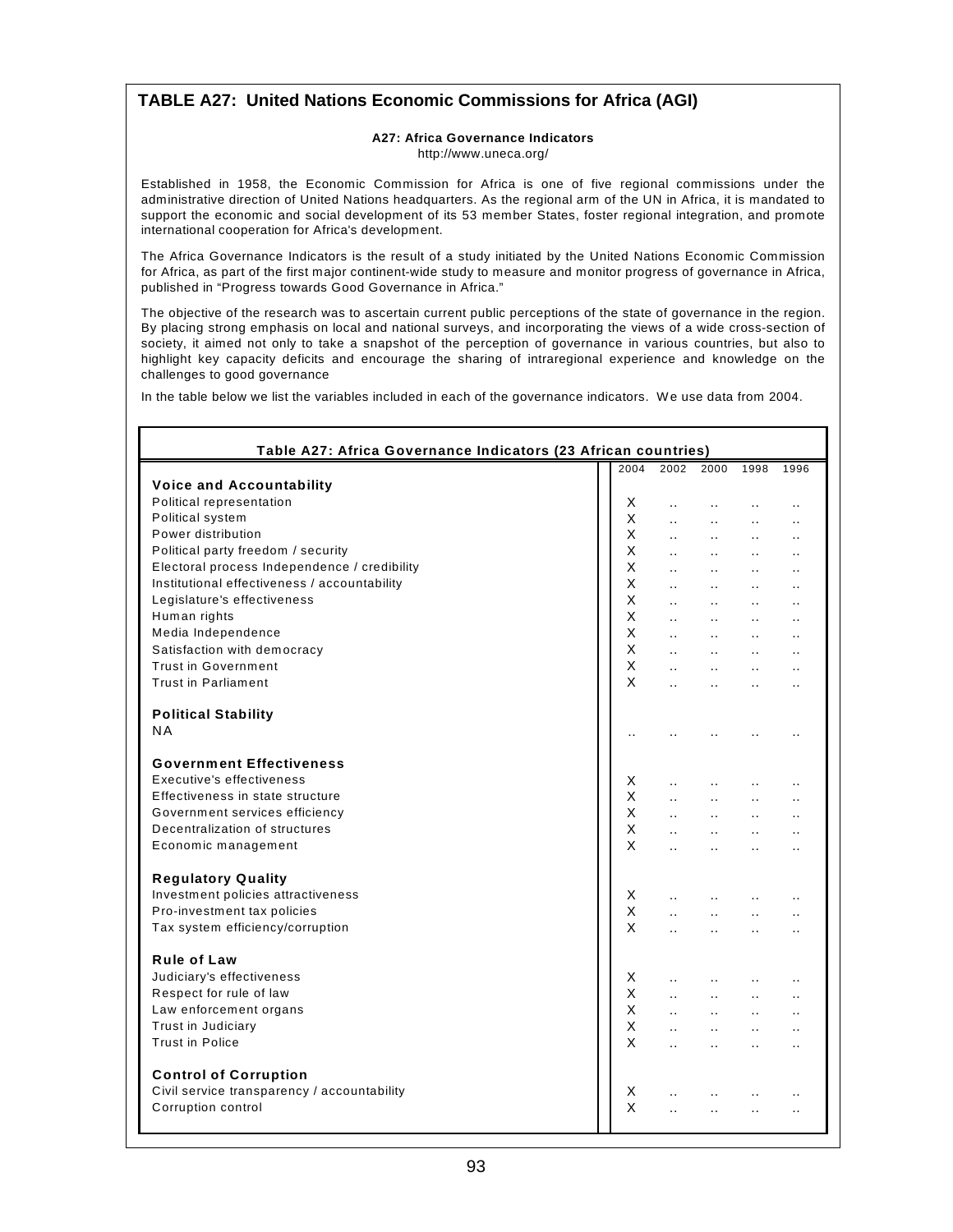## **TABLE A28: USAID / Vanderbilt University (USD)**

### **A28: USAID / Vanderbilt University's Democracy Surveys** http://www.millennium-int.com/newdsd/

The Latin America Public Opinion Project (LAPOP) conducted Democracy Surveys in 7 Central American countries and Mexico, directed by Prof. Mitchell Seligson of Vanderbilt University and with the financial assistance of USAID. The surveys were commissioned as part of a larger effort to promote and divulge democracy and prosperity and bolster confidence in democratic institutions in the region.

In the table below we list the variables included in each of the governance indicators. We use data from the 2004 surveys.

| Table A28: USAID / Vanderbilt University (8 Central American countries) |      |                |                     |           |                      |
|-------------------------------------------------------------------------|------|----------------|---------------------|-----------|----------------------|
|                                                                         | 2004 |                | 2002 2000 1998 1996 |           |                      |
| <b>Voice and Accountability</b>                                         |      |                |                     |           |                      |
| Trust in legislation                                                    | X    | $\mathbf{r}$ . |                     |           | $\ddot{\phantom{a}}$ |
| Satisfaction with democracy                                             | X    |                |                     |           |                      |
| <b>Political Stability</b>                                              |      |                |                     |           |                      |
| <b>NA</b>                                                               |      |                |                     |           |                      |
| <b>Government Effectiveness</b>                                         |      |                |                     |           |                      |
| <b>NA</b>                                                               |      |                |                     |           |                      |
| <b>Regulatory Quality</b>                                               |      |                |                     |           |                      |
| <b>NA</b>                                                               |      |                |                     |           |                      |
| <b>Rule of Law</b>                                                      |      |                |                     |           |                      |
| Trust in supreme court                                                  | X    |                |                     |           |                      |
| Victim of crime                                                         | Χ    |                | Ω.                  |           | $\ddot{\phantom{a}}$ |
| Trust in tribunals                                                      | Χ    | οú.            |                     |           | ٠.                   |
| Trust in justice                                                        | X    | u.             | $\ddotsc$           | $\ddotsc$ | $\ddot{\phantom{a}}$ |
| Trust in police                                                         | X    |                |                     |           | ٠.                   |
| <b>Control of Corruption</b>                                            |      |                |                     |           |                      |
| Frequency of corruption                                                 | X    |                |                     |           |                      |
|                                                                         |      |                |                     |           |                      |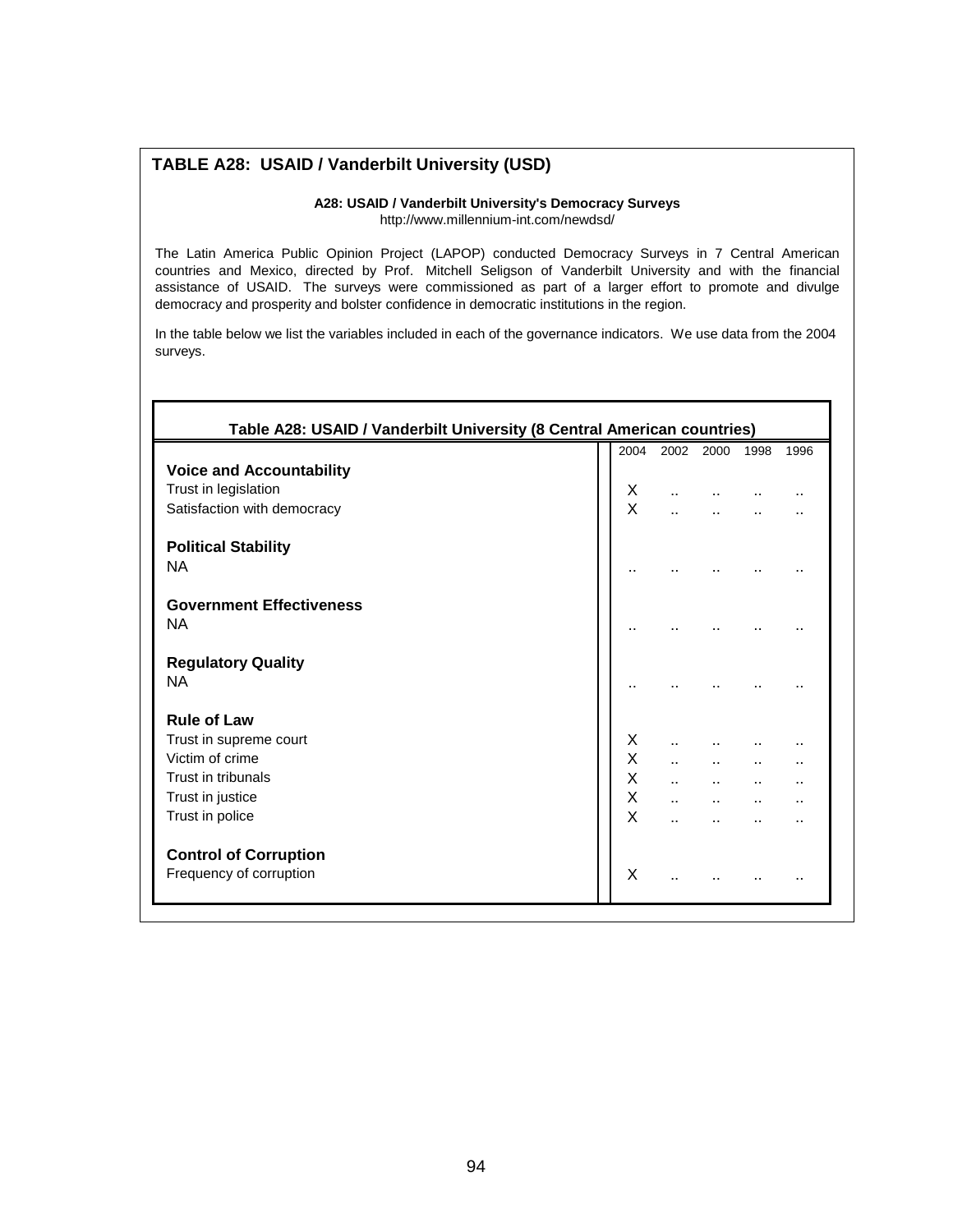### **TABLE A29: The World Business Environment Survey (WBS, WDR)**

### **A29. The World Business Environment Survey (WBS)**

http://www.ifc.org/ifcext/economics.nsf/Content/IC-WBESConditions

The World Business Environment Survey (WBS) is a survey conducted by the World Bank in collaboration with several other institutions. It is designed to provide information on the business environment facing private enterprises. It was conducted during 1999 and 2000 in 81 countries. The respondents were managers of firms in at least 100 firms per country. This survey asks several questions similar to those in the 1997 World Development Report survey that we use in constructing the 1998 version of the indicators. We therefore treat the WBS as the continuation of this source.

The component of the WBS covering transition economies is referred to as the Business Environment and Enterprise Performance Survey (BPS), described in Table A2. The questionnaire for this region contains more detailed questions about corruption issues, including questions on "state capture" referring to the manipulation of the institutions of the state for private gain on a grand scale. In addition, a new round of BPS was conducted in 2002. For these reasons, we treat the BPS as a separate source.

In the table below we list the variables included in each of the governance indicators. We use data from the WBES survey in 2000 and the WDR Survey in 1997.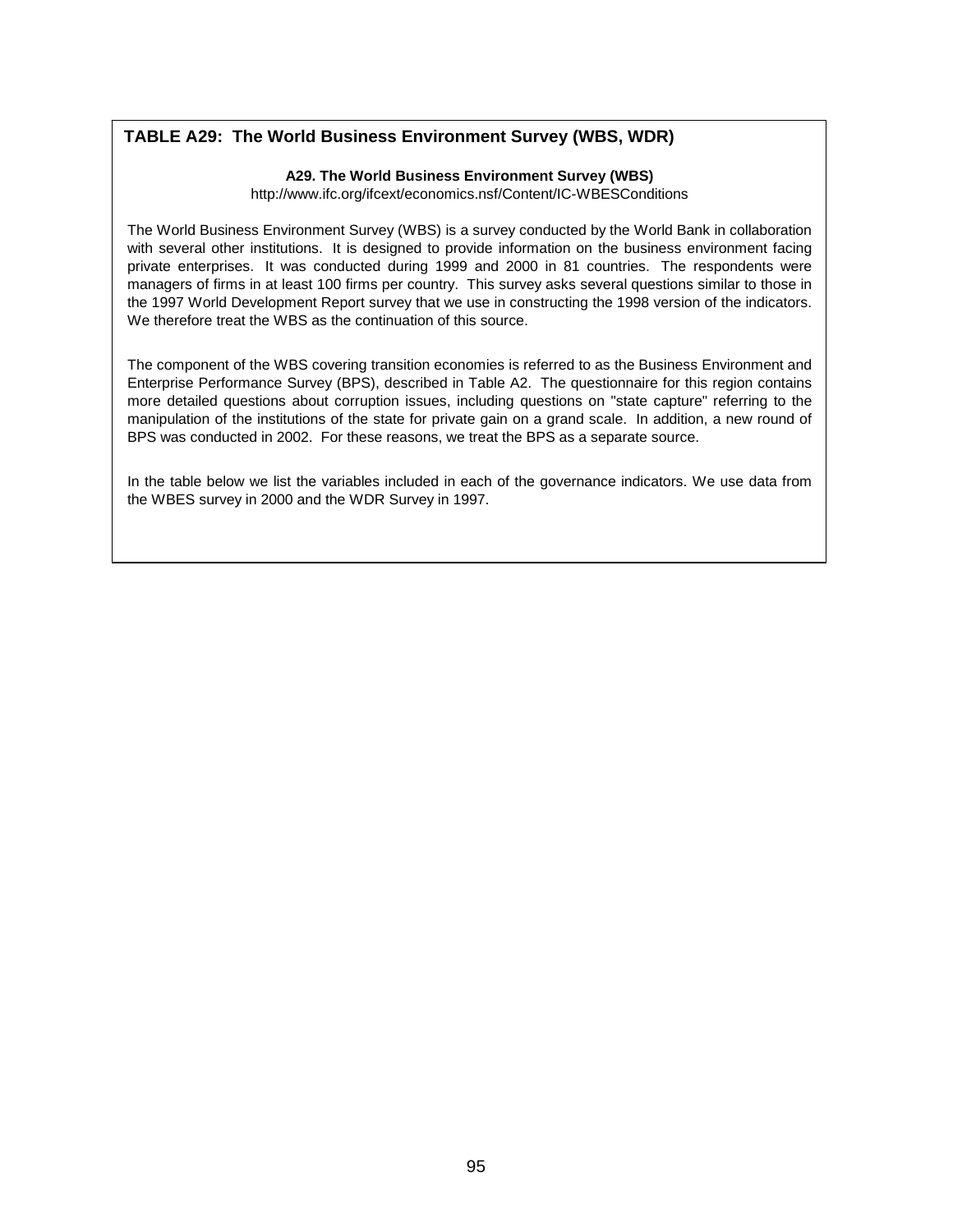|                                                                               |                      |                      | 2004 2002 2000       | 1998                        | 1996                 |
|-------------------------------------------------------------------------------|----------------------|----------------------|----------------------|-----------------------------|----------------------|
| <b>Voice and Accountability</b>                                               |                      |                      |                      |                             |                      |
| Business have voice to express                                                |                      | $\ddot{\phantom{a}}$ | X                    | Χ                           | $\mathbf{r}$         |
| Business are informed                                                         |                      | $\ddotsc$            | X                    | X                           | Ω.                   |
| <b>Political Stability</b>                                                    |                      |                      |                      |                             |                      |
| Political instability                                                         |                      |                      | Χ                    | $\ddotsc$                   | $\ddot{\phantom{a}}$ |
| Likelihood of uncostitutional<br>Threat of terrorism                          |                      |                      | $\ddot{\phantom{a}}$ | X<br>Χ                      | $\ddot{\phantom{a}}$ |
|                                                                               |                      |                      |                      |                             |                      |
| <b>Government Effectiveness</b>                                               |                      |                      |                      |                             |                      |
| Quality of customs                                                            |                      |                      | X                    | X                           |                      |
| Quality of public works (roads,)                                              | $\ddot{\phantom{a}}$ | $\ddotsc$            | X.<br>X.             | X                           | Ω.                   |
| Quality of power company<br>Quality of Water                                  |                      |                      | X.                   | Ω.                          |                      |
| Quality of public health                                                      |                      | ă.                   | X.                   | u.<br>X                     | $\ddot{\phantom{a}}$ |
| Quality of public education                                                   | $\cdot$ .            | $\ddot{\phantom{a}}$ | X.                   | $\ddot{\phantom{a}}$        | $\ddot{\phantom{a}}$ |
| Quality of central government                                                 |                      |                      | X                    |                             | $\ddot{\phantom{a}}$ |
| Quality of central bank                                                       |                      |                      | X                    | $\ddot{\phantom{a}}$        | $\ddot{\phantom{a}}$ |
| Efficiency of government in delivering services                               |                      |                      | X.                   | X                           | Ω.                   |
| Likelihood that when a government official acts against the rules, one can go |                      |                      |                      |                             |                      |
| to another official or a superior and get correct treatment                   |                      |                      |                      | Χ                           |                      |
| Management time spent with bureaucrats                                        |                      |                      |                      | Χ                           | Ω.                   |
| The efficiency of mail delivery                                               |                      | $\ddot{\phantom{a}}$ | $\ddotsc$            | X                           | Ω.                   |
| Predictability of changes in rules and laws                                   |                      | $\ddot{\phantom{a}}$ | $\ddotsc$            | X                           | $\ddot{\phantom{a}}$ |
| Credibility of government's commitment to policies                            |                      |                      | $\ddot{\phantom{a}}$ | X                           | $\ddot{\phantom{a}}$ |
| <b>Regulatory Quality</b>                                                     |                      |                      |                      |                             |                      |
| Regulations on starting new businesses                                        |                      | $\ddotsc$            | X.                   | Χ                           |                      |
| Price controls                                                                |                      | à.                   | X                    | Χ                           | Ω.                   |
| Regulations on foreign trade                                                  |                      |                      | X.                   | X                           | Ω.                   |
| Foreign currency regulations                                                  |                      | $\ddot{\phantom{a}}$ | X                    | X                           | Ω.                   |
| General uncertainty about regulations                                         |                      |                      | X                    | X                           |                      |
| <b>Rule of Law</b>                                                            |                      |                      |                      |                             |                      |
| Corruption of bankers                                                         |                      |                      | X                    |                             |                      |
| Quality of the Police                                                         |                      |                      | X                    |                             |                      |
| Organized crime                                                               | $\ddot{\phantom{a}}$ | $\ddot{\phantom{a}}$ | X.                   | $\ddotsc$                   | $\ddot{\phantom{a}}$ |
| Street crime                                                                  |                      |                      | X.                   | X                           |                      |
| Courts-- fair & impartial                                                     |                      | $\ddot{\phantom{a}}$ | Χ                    | $\ddot{\phantom{a}}$        |                      |
| Courts-affordable                                                             |                      | ٠.                   | X                    |                             |                      |
| Courts-consistent/predictable                                                 |                      | $\ldots$             | X                    | X                           |                      |
| Court's enforceability                                                        |                      |                      | X                    | $\mathcal{L}_{\mathcal{A}}$ |                      |
| Confidence in judicial system today in insuring property rights               |                      |                      | X                    | X                           | $\ddot{\phantom{a}}$ |
| General constraint-functioning of the judiciary                               |                      |                      | X.                   |                             |                      |
| Obstacles to competition-violation of patents                                 |                      | $\ddotsc$            | X                    | ä.                          | Ω.                   |
| Quality of courts                                                             |                      |                      | X                    | ٠.                          |                      |
| <b>Control of Corruption</b>                                                  |                      |                      |                      |                             |                      |
| Frequency of additional payments                                              |                      | $\ddotsc$            | X                    | X                           | Ω.                   |
| Dishonest courts                                                              |                      |                      | X                    | $\ddot{\phantom{1}}$        |                      |
| Corruption as obstacle to business                                            |                      |                      | X                    | X                           | Ω.                   |
| Bribery (% of Gross revenues)                                                 |                      |                      | X                    | $\ddotsc$                   |                      |
| Country coverage                                                              |                      | $\ddot{\phantom{a}}$ | 80                   | 74                          | $\ddot{\phantom{a}}$ |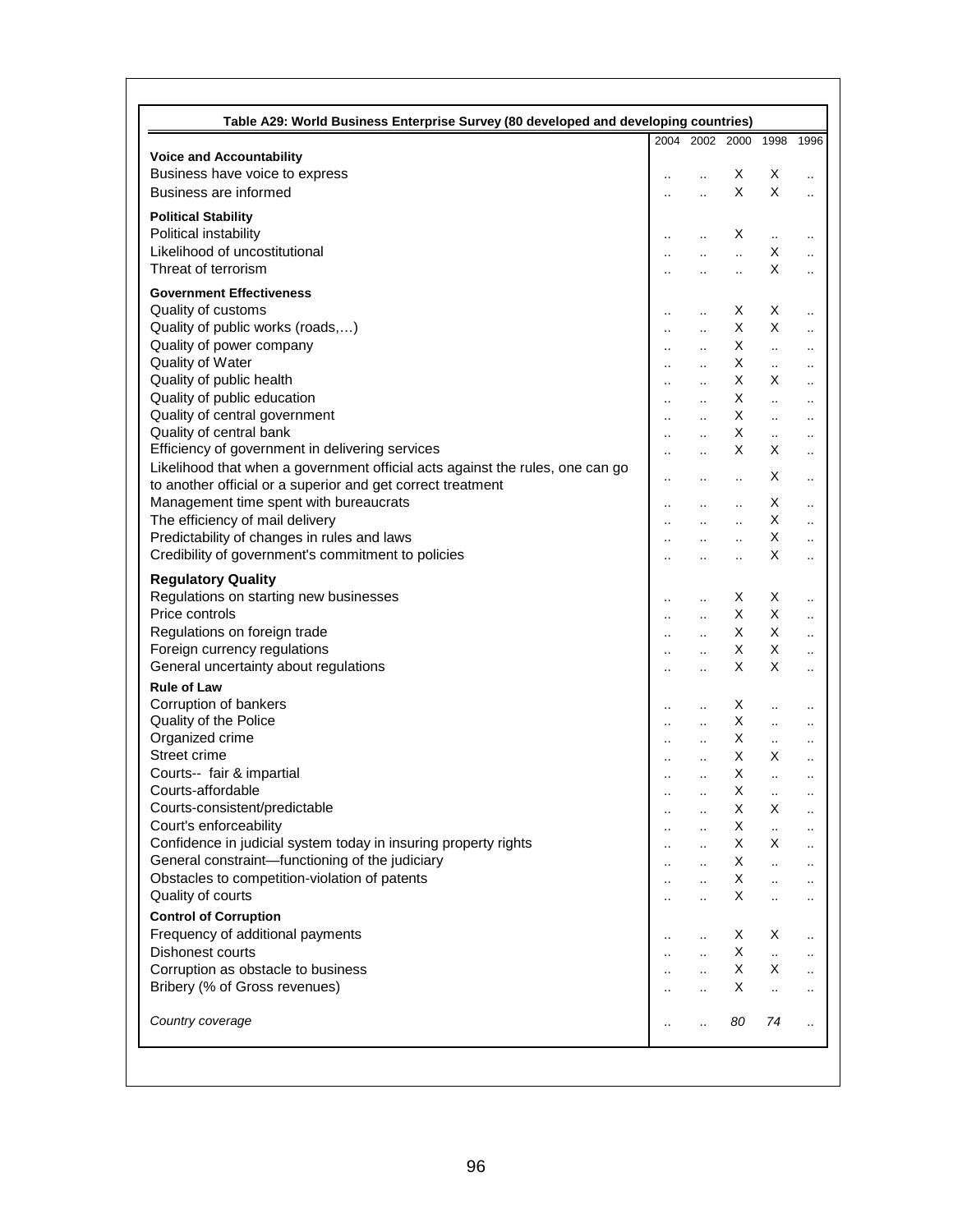## **TABLE A30: World Economic Forum (GCS, GCSA)**

### **A30. World Economic Forum (GCS)**

http://www.weforum.org

The World Economic Forum (WEF) is an independent, not-for-profit organization bringing together top leaders from business, government, academia and the media to address key economic, social and political issues in partnership. The WEF was founded in 1971 and is headquartered in Geneva, Switzerland.

Since 1996, the WEF has sponsored the Global Competitiveness Report, an annual publication produced in collaboration with the Harvard Institute for International Development (HIID). As background for this report, the WEF conducts the Global Competitiveness Survey, which measures the perceptions of business executives about the country in which they operate. The survey asks top managers to rank on a 1 to 7 scale their opinion on issues in eight broad areas: 1) Openness, 2) Government, 3) Finance, 4) Infrastructure, 5) Technology, 6) Management, 7) Labor, and 8) Institutions.

In 1998 and 2002 the WEF sponsored separate surveys of countries in Africa and Middle East, respectively. We incorporated them in the Global Surveys, resulting in an increase of country coverage in 1998 and 2002 of 20 and 8 countries, respectively.

In the table below we list the variables included in each of the governance indicators. In this paper, we use data from the 1996, 1998, 2000, 2002 and 2004 Surveys Additional questions from the 1998 African Competitiveness Report (covering 23 African countries overall) have also been listed (GCSA).

| Table A30: World Economic Forum (104 developed and developing countries)                                                                      |    |   |                            |    |                      |
|-----------------------------------------------------------------------------------------------------------------------------------------------|----|---|----------------------------|----|----------------------|
|                                                                                                                                               |    |   | 2004 2002 2000 1998        |    | 1996                 |
| <b>Voice and Accountability</b>                                                                                                               |    |   |                            |    |                      |
| Firms are usually informed clearly and transparently by the Government on changes in policies<br>affecting their industry                     | X  | X | $\ddot{\phantom{a}}$       |    | ٠.                   |
| Newspapers can publish stories of their choosing without fear of censorship or retaliation                                                    | X  | X |                            |    |                      |
| When deciding upon policies and contracts, Government officials favor well-connected firms                                                    | X  | X |                            |    |                      |
| Extent of direct influence of legal contributions to political parties on specific public policy<br>outcomes                                  | X  | X |                            |    | ٠.                   |
| Effectiveness of national Parliament/Congress as a law making and oversight institution                                                       | X  | X |                            |    | ٠.                   |
| <b>Political Stability</b>                                                                                                                    |    |   |                            |    |                      |
| The threat of terrorism in the country imposes significant costs on business                                                                  | X  | X | $\ddotsc$                  |    | $\cdot$              |
| New Governments honor commitments of previous Governments                                                                                     | ٠. |   | X                          | X  | X                    |
| Likelihood of dramatic changes in institutions                                                                                                |    |   | X                          | X  | X                    |
| The highest power is always peacefully transferred                                                                                            |    |   |                            | X  | $\ddot{\phantom{a}}$ |
| Government coups or political instability as an obstacle to development (GCSA)                                                                |    |   |                            | X  | $\ddotsc$            |
| Tribal conflict as an obstacle for business development (GCSA)                                                                                |    |   |                            | X  | $\ddot{\phantom{a}}$ |
| <b>Government Effectiveness</b>                                                                                                               |    |   |                            |    |                      |
| Competence of public sector personnel                                                                                                         | X  | X | X                          | X  | X                    |
| Quality of general infrastructure                                                                                                             | X  | X | $\ddot{\phantom{a}}$       | Ω. | X                    |
| Quality of public schools                                                                                                                     | X  | X | $\mathcal{L}_{\mathbf{r}}$ |    | X                    |
| Time spent by senior management dealing with government officials                                                                             | X  | X | X                          | X  | X                    |
| Public Service vulnerability to political pressure                                                                                            | ٠. |   | X                          | X  | X                    |
| Wasteful government expenditure                                                                                                               | X  |   | X                          | X  | $\ddot{\phantom{a}}$ |
| Strength and expertise of the civil service to avoid drastic interruptions in government services in<br>times of political instability (GCSA) |    |   |                            | X  | $\ddot{\phantom{a}}$ |
| Government economic policies are independent of pressure from special interest groups.                                                        |    |   | X                          |    | ٠.                   |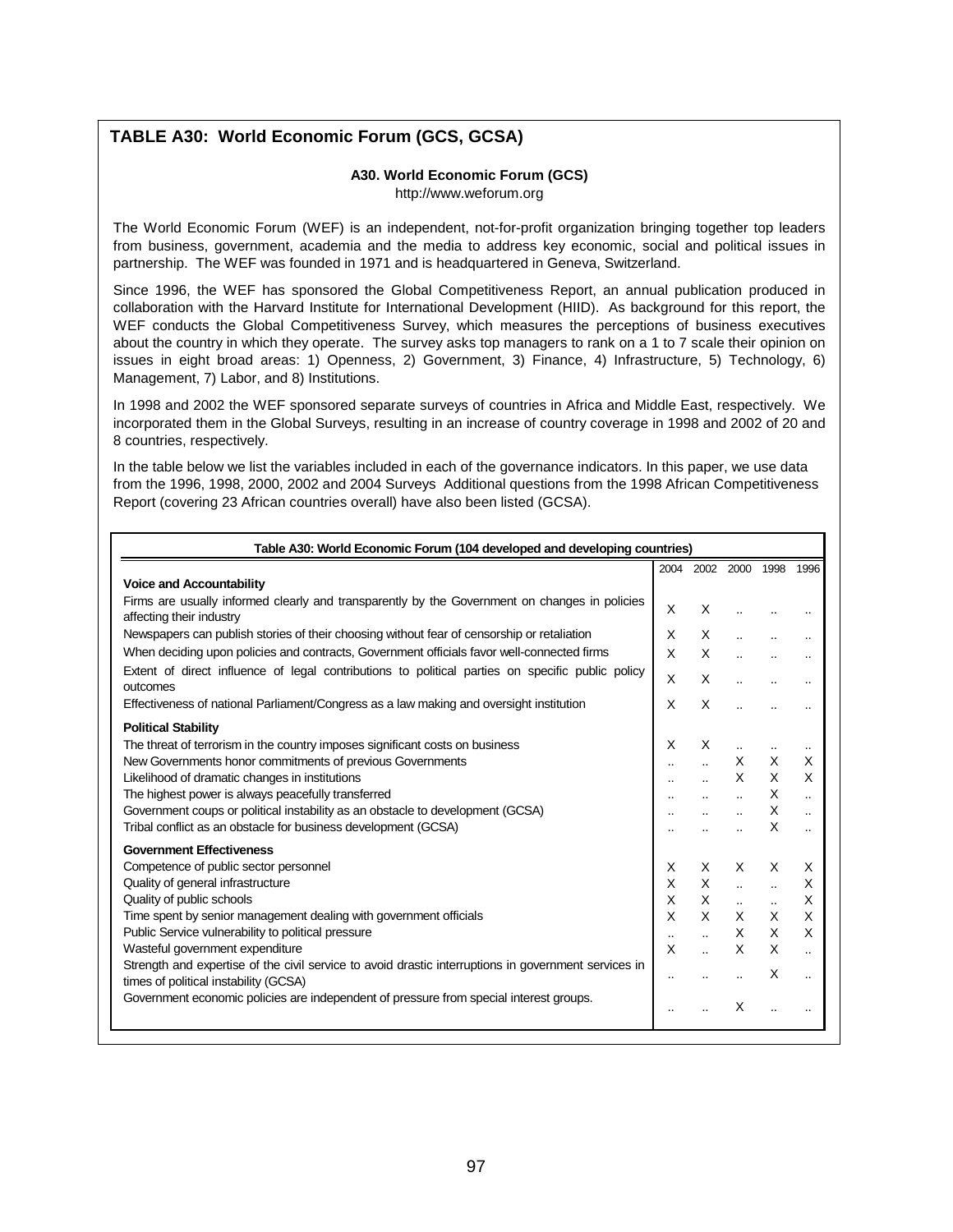| Table A30: World Economic Forum (cont.)                                                                | 2004                 | 2002                 | 2000                        | 1998                      | 1996                 |
|--------------------------------------------------------------------------------------------------------|----------------------|----------------------|-----------------------------|---------------------------|----------------------|
| <b>Regulatory Quality</b>                                                                              |                      |                      |                             |                           |                      |
| Administrative regulations are burdensome                                                              | Х                    | Х                    | Χ                           | X                         | х                    |
| Tax system is distortionary                                                                            | X                    | X                    | X                           | X.                        | X                    |
| Import barriers as obstacle to growth                                                                  | X                    | X                    | $\ddot{\phantom{a}}$        | X.                        | X                    |
| Competition in local market is limited                                                                 | X                    | X                    |                             | X                         | $\ddotsc$            |
| It is easy to start company                                                                            | X                    | X                    | $\ddot{\phantom{a}}$        | X                         |                      |
| Anti monopoly policy is lax and ineffective                                                            | X                    | X                    | $\mathcal{L}^{\mathcal{L}}$ | X.                        | X                    |
| Clusters are frequent                                                                                  | X                    | Х                    | $\mathbf{r}$                | $\ddot{\phantom{1}}$      | $\ddotsc$            |
| Environmental regulations hurt competitiveness                                                         | X                    | X                    | $\mathbf{r}$                | $\ldots$                  | $\ddotsc$            |
| Cost of tariffs imposed on business                                                                    | X                    | X                    | $\mathcal{L}_{\mathbf{r}}$  | X.                        | х                    |
| Government subsidies keep uncompetitive industries alive artificially                                  | $\ddotsc$            | X                    | $\mathbf{r}$                | $\mathbf{H}$              | х                    |
| Complexity of Tax System                                                                               | X                    | Ω.                   | $\ddot{\phantom{a}}$        | $\ddotsc$                 | $\ddot{\phantom{a}}$ |
| Domestic banks are protected from foreign competition                                                  |                      |                      |                             | х                         | $\ddot{\phantom{a}}$ |
| Barriers to entry in banking sector are very high                                                      | $\ddot{\phantom{a}}$ | $\ddotsc$            |                             | X                         | $\ddot{\phantom{a}}$ |
| Interest rates are heavily regulated                                                                   | $\ddot{\phantom{a}}$ | $\ddot{\phantom{a}}$ | $\ddot{\phantom{a}}$        | X                         | $\ddot{\phantom{a}}$ |
| Private sector participation in infrastructure projects is not permitted                               |                      |                      |                             | Х                         |                      |
| Costs of uncertain rules, laws, or government policies (GCSA)                                          |                      |                      | $\ddotsc$                   | X                         | $\ddotsc$            |
| Tranfer costs associated with exporting capital as an obstacle to business (GCSA)                      | $\ddot{\phantom{a}}$ | $\ddot{\phantom{a}}$ | $\ddot{\phantom{a}}$        | X                         | $\ddot{\phantom{a}}$ |
| General uncertainty on costs of regulations as an obstacle to business (GCSA)                          |                      |                      |                             | X                         | $\ddot{\phantom{a}}$ |
| Openness of public sector contracts to foreign investors (GCSA)                                        | $\ddotsc$            | $\cdot$ .            | $\ddot{\phantom{a}}$        | X                         | $\ddot{\phantom{a}}$ |
| Policies for dividend remittances as obstacles to development (GCSA)                                   | $\cdot$              | $\ddotsc$            | Ω.                          | X                         | $\ddotsc$            |
| Dominance of state owned or state controlled enterpriese (GCSA)                                        | $\ddotsc$            |                      | $\ddot{\phantom{a}}$        | X                         |                      |
| State interference in private business (GCSA)                                                          |                      |                      | $\ddot{\phantom{a}}$        | X                         |                      |
| Regulatory discretionality (GCSA)                                                                      | $\ddot{\phantom{a}}$ | $\ddotsc$            | Ω.                          | X                         | $\ddot{\phantom{a}}$ |
| Price controls as an obstacle to business develpoment (GCSA)                                           | $\ddot{\phantom{a}}$ |                      | $\ddot{\phantom{a}}$        | х                         | $\ddot{\phantom{a}}$ |
| Regulations on foreign trade as an obstacle to business develpoment (GCSA)                             | ٠.                   |                      |                             | X                         | $\ddotsc$            |
| Foreign currency regulations as an obstacle to business develpoment (GCSA)                             |                      |                      | $\ddot{\phantom{a}}$        | X                         | $\ddot{\phantom{a}}$ |
| <b>Rule of Law</b>                                                                                     |                      |                      |                             |                           |                      |
| Common crime imposes costs on business                                                                 | Х                    | X                    | $\ddot{\phantom{a}}$        | $\ldots$                  | $\cdot$ .            |
| Organized crime imposes costs on business                                                              | X                    | X                    | X                           | X                         | х                    |
| Money laundering through banks is pervasive                                                            | X                    | X                    | $\mathbb{Z}^2$              | $\ddot{\phantom{1}}$      | $\cdot$ .            |
| Money laundering through non-banks is pervasive                                                        | X                    | X                    | $\ddotsc$                   | $\ddotsc$                 |                      |
| Quality of Police                                                                                      | X                    | X                    | X                           | X                         | х                    |
| Insider trading is pervasive                                                                           | X                    | X                    | $\mathbb{R}^2$              | $\mathbb{R}^2$            | X                    |
| The judiciary is independent from political influences of government, citizens, or firms               | X                    | X                    | X                           | X                         | ٠.                   |
| Legal framework to challenge the legality of government actions is inefficient                         | X                    | X                    | X                           | X                         | х                    |
| Intellectual Property protection is weak                                                               | X                    | X                    | $\mathcal{L}$               | X                         | X                    |
| Protection of financial assets is weak                                                                 | X                    | X                    | X                           | $\ddot{\phantom{a}}$      |                      |
| Illegal donation to parties are frequent                                                               | X                    | X                    | $\ddotsc$                   |                           | $\ddot{\phantom{a}}$ |
| Private businesses are morel likely to settle disputes outside courts.                                 |                      |                      | Χ                           | $\ddotsc$                 | $\ddotsc$            |
| Compliance with court rulings and /or arbitration awards (GCSA)                                        |                      |                      |                             | $\ddot{\phantom{a}}$<br>X | $\ddot{\phantom{a}}$ |
| Legal system effectiveness at enforcing commercial contracts (GCSA)                                    |                      |                      | $\ddotsc$                   |                           | $\ddot{\phantom{a}}$ |
|                                                                                                        | $\cdot$ .            |                      |                             | х                         |                      |
| Citizens' willingness to accept legal means to adjudicate disputes rather than depending               |                      |                      |                             | X                         | $\ddot{\phantom{a}}$ |
| on physical force or illegal means (GCSA)                                                              |                      |                      |                             |                           |                      |
| Percentage of firms which are unofficial or unregistered / Tax evasion<br><b>Control of Corruption</b> | х                    | х                    | X                           | X                         | х                    |
| Public trust in financial honesty of politicians                                                       | Х                    | Х                    |                             |                           |                      |
| Extent to which legal contributions to political parties are misused by politicians                    | X                    | Χ                    |                             |                           | $\ddotsc$            |
|                                                                                                        | X                    | X                    |                             |                           |                      |
| Diversion of public funds due to corruption is common                                                  |                      |                      | $\ddot{\phantom{a}}$        | $\ldots$                  |                      |
| Frequency of bribery in the economy                                                                    | X                    | X                    | Ω.                          | х                         | $\cdot$ .            |
| Frequent for firms to make extra payments connected to: public utilities, tax payments,                |                      |                      |                             |                           |                      |
| loan applications, awarding of public contracts, influencing laws, policies regulations,               | Х                    | X                    | X                           | X                         | X                    |
| decrees, getting favourable judicial decisions                                                         |                      |                      |                             |                           |                      |
| Percentage Bribes paid as share of revenues                                                            | Χ                    | $\ddotsc$            |                             |                           | $\cdot$ .            |
| Percentage bribe paid for procurement contracts                                                        | Χ                    | $\ddot{\phantom{a}}$ |                             |                           |                      |
| Extent to which firms' illegal payments to influence government policies impose costs on               | X                    | Χ                    |                             |                           |                      |
| other firms                                                                                            |                      |                      |                             |                           | $\ddot{\phantom{0}}$ |
| Extent to which influence of powerful firms with political ties impose costs on other firms            | Х                    | Χ                    |                             |                           | $\cdot$ .            |
|                                                                                                        | 104                  | 88                   | 80                          | 74                        | 58                   |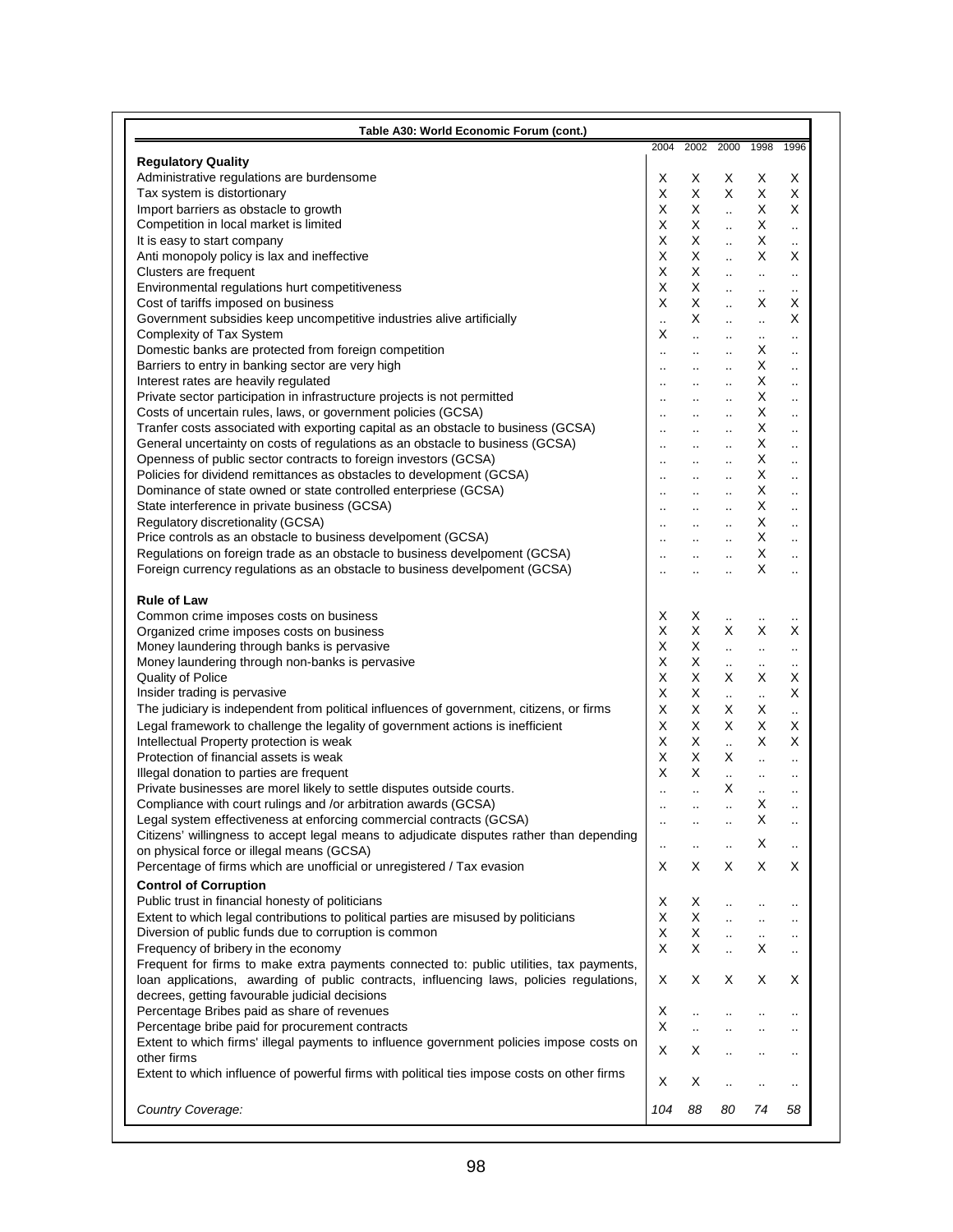### **TABLE A31: World Markets Online (WMO)**

### **A31: World Markets Online**

http://www.worldmarketsonline.com

World Markets Online (WMO) is an online subscription service from the World Markets Research Center updated daily which provides analysis of the conditions and risks for businesses worldwide. Established in 1996, the World Markets Research Centre is based in London and employs over 190 permanent staff.

World Markets Online has developed a risk rating system to enable its clients to compare and contrast the investment climate in over 200 countries around the world. For WMO the principal quality their risk measures endeavor to measure is stability, which they believe businesses need most of all to be able to make secure investments and plan ahead. In addition to stability, WMO believes that businesses also need the right conditions in place; governments must ensure the right policies and safeguards to allow businesses to operate effectively. A country with a high risk rating by WMO is a country where businesses face continual threats to their operations, either from direct physical intervention, or because of the poor conditions and stability in the country concerned. The system rates the quality of conditions and level of stability encountered by investors in each country in terms of political, economic, legal, tax, operational and security environment.

Drawing on a worldwide network of information gatherers and analysts, World Markets Research Centre generates a comprehensive range of in-depth country, sector and market services. The process by which the risks are assessed consists firstly of WMO analysts' own experience of the country's conditions. Daily stories highlight countries' changing conditions and constantly inform the risk rating levels. In addition to the in-house analysts' own consensus, World Markets Online also draws upon the expertise and impressions of those working in the field through a wide network of stringers and informal contacts which allows them to access information only available locally as well as to case studies of individual investor's experience. Regular meetings of all the analysts across the regional desks ensure that their ratings are fully comparable globally, and that the factors used for assessment are consistent.

In the table below we list the variables included in each of the governance indicators. In this paper, we use the disaggregated components of the 2002 and 2004 country risk ratings, prepared for us by a panel of WMO experts.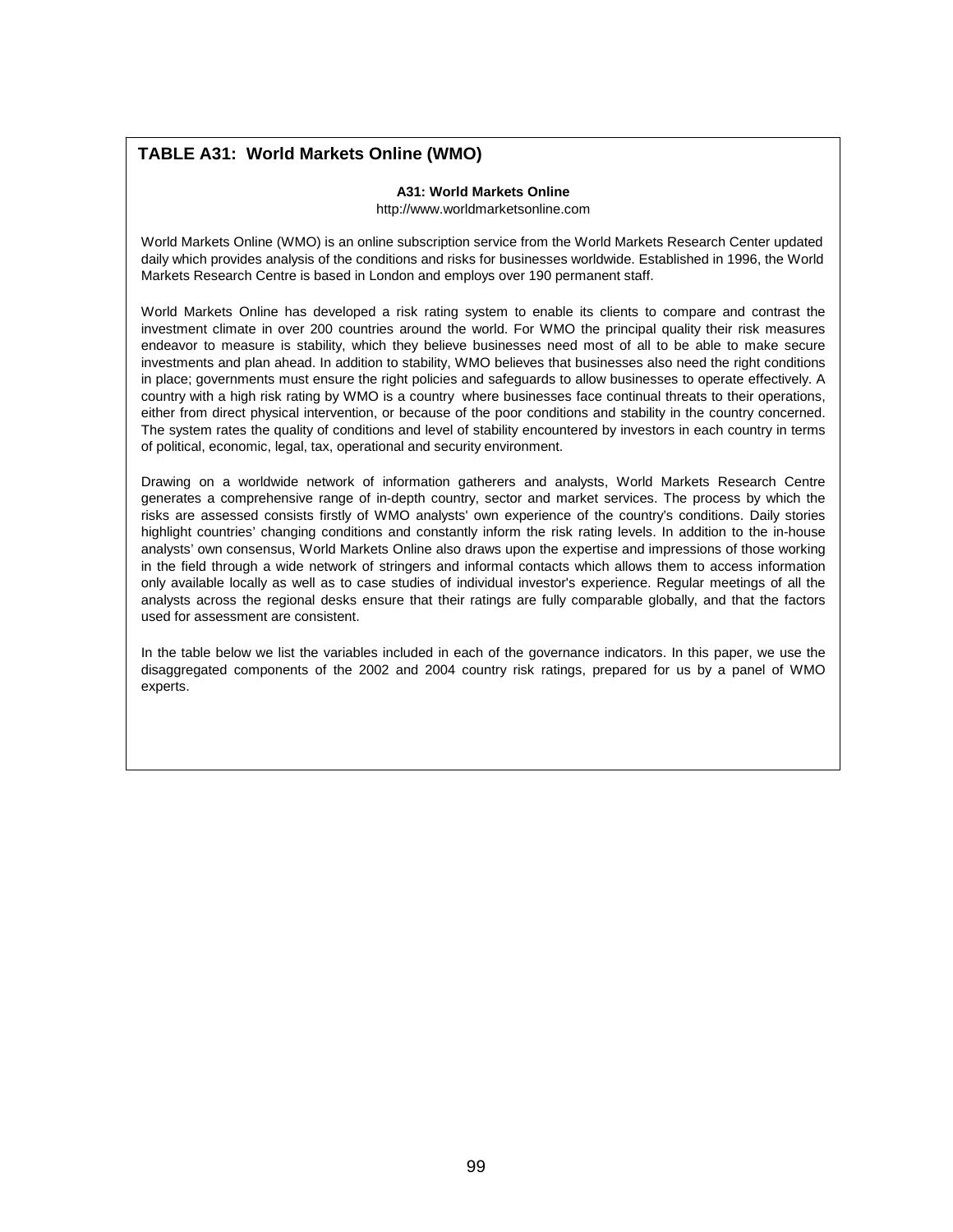| Table A31: World Markets Online (202 developed and developing countries)                                                                                                                                                                                                                                                                                                                                                                                                                                                                           |    |                          |  |  |
|----------------------------------------------------------------------------------------------------------------------------------------------------------------------------------------------------------------------------------------------------------------------------------------------------------------------------------------------------------------------------------------------------------------------------------------------------------------------------------------------------------------------------------------------------|----|--------------------------|--|--|
| <b>Voice and Accountability</b>                                                                                                                                                                                                                                                                                                                                                                                                                                                                                                                    |    | 2004 2002 2000 1998 1996 |  |  |
| Institutional permanence An assessment of how mature and well-established the political<br>system is. It is also an assessment of how far political opposition operates within the system<br>or attempts to undermine it from outside. A country with high institutional permanence would<br>unquestionably survive the death or removal from power of the current leadership. A mature<br>political system will conventionally have a clearly established relationship between the<br>executive, legislative and judicial branches of government. | Х  | X                        |  |  |
| Representativeness How well the population and organised interests can make their voices<br>heard in the political system. Provided representation is handled fairly and effectively, it will<br>ensure greater stability and better designed policies.                                                                                                                                                                                                                                                                                            | X  | X                        |  |  |
| <b>Political Stability</b>                                                                                                                                                                                                                                                                                                                                                                                                                                                                                                                         |    |                          |  |  |
| Civil unrest How widespread political unrest is, and how great a threat it poses to investors.<br>Demonstrations in themselves may not be cause for concern, but they will cause major<br>disruption if they escalate into severe violence. At the extreme, this factor would amount to<br>civil war.                                                                                                                                                                                                                                              | X  | х                        |  |  |
| Terrorism Whether the country suffers from a sustained terrorist threat, and from how many<br>sources. The degree of localisation of the threat is assessed, and whether the active groups<br>are likely to target or affect businesses.                                                                                                                                                                                                                                                                                                           | X  | x                        |  |  |
| <b>Government Effectiveness</b><br>Bureaucracy: An assessment of the quality of the country's bureaucracy. The better the<br>bureaucracy the quicker decisions are made and the more easily foreign investors can go<br>about their business.                                                                                                                                                                                                                                                                                                      | X  | х                        |  |  |
| Policy consistency and forward planning How confident businesses can be of the continuity<br>of economic policy stance - whether a change of government will entail major policy<br>disruption, and whether the current government has pursued a coherent strategy. This factor<br>also looks at the extent to which policy-making is far-sighted, or conversely aimed at short-<br>term economic advantage.                                                                                                                                       | Х  | X                        |  |  |
| <b>Regulatory Quality</b>                                                                                                                                                                                                                                                                                                                                                                                                                                                                                                                          |    |                          |  |  |
| Tax Effectiveness How efficient the country's tax collection system is. The rules may be clear<br>and transparent, but whether they are enforced consistently. This factor looks at the relative<br>effectiveness too of corporate and personal, indirect and direct taxation.                                                                                                                                                                                                                                                                     | X  | X                        |  |  |
| Legislation An assessment of whether the necessary business laws are in place, and<br>whether there any outstanding gaps. This includes the extent to which the country's<br>legislation is compatible with, and respected by, other countries' legal systems.                                                                                                                                                                                                                                                                                     | X  | x                        |  |  |
| <b>Rule of Law</b><br>Judicial Independence An assessment of how far the state and other outside actors can<br>influence and distort the legal system. This will determine the level of legal impartiality<br>investors can expect.                                                                                                                                                                                                                                                                                                                | X  | X.                       |  |  |
| Crime How much of a threat businesses face from crime such as kidnapping, extortion, street<br>violence, burglary and so on. These problems can cause major inconvenience for foreign<br>investors and require them to take expensive security precautions.                                                                                                                                                                                                                                                                                        | X  | X.                       |  |  |
| <b>Control of Corruption</b><br>Corruption: An assessment of the intrusiveness of the country's bureaucracy. The amount of<br>red tape likely to countered is assessed, as is the likelihood of encountering corrupt officials<br>and other groups.                                                                                                                                                                                                                                                                                                | X. | X                        |  |  |
| Country coverage                                                                                                                                                                                                                                                                                                                                                                                                                                                                                                                                   |    | 202 186                  |  |  |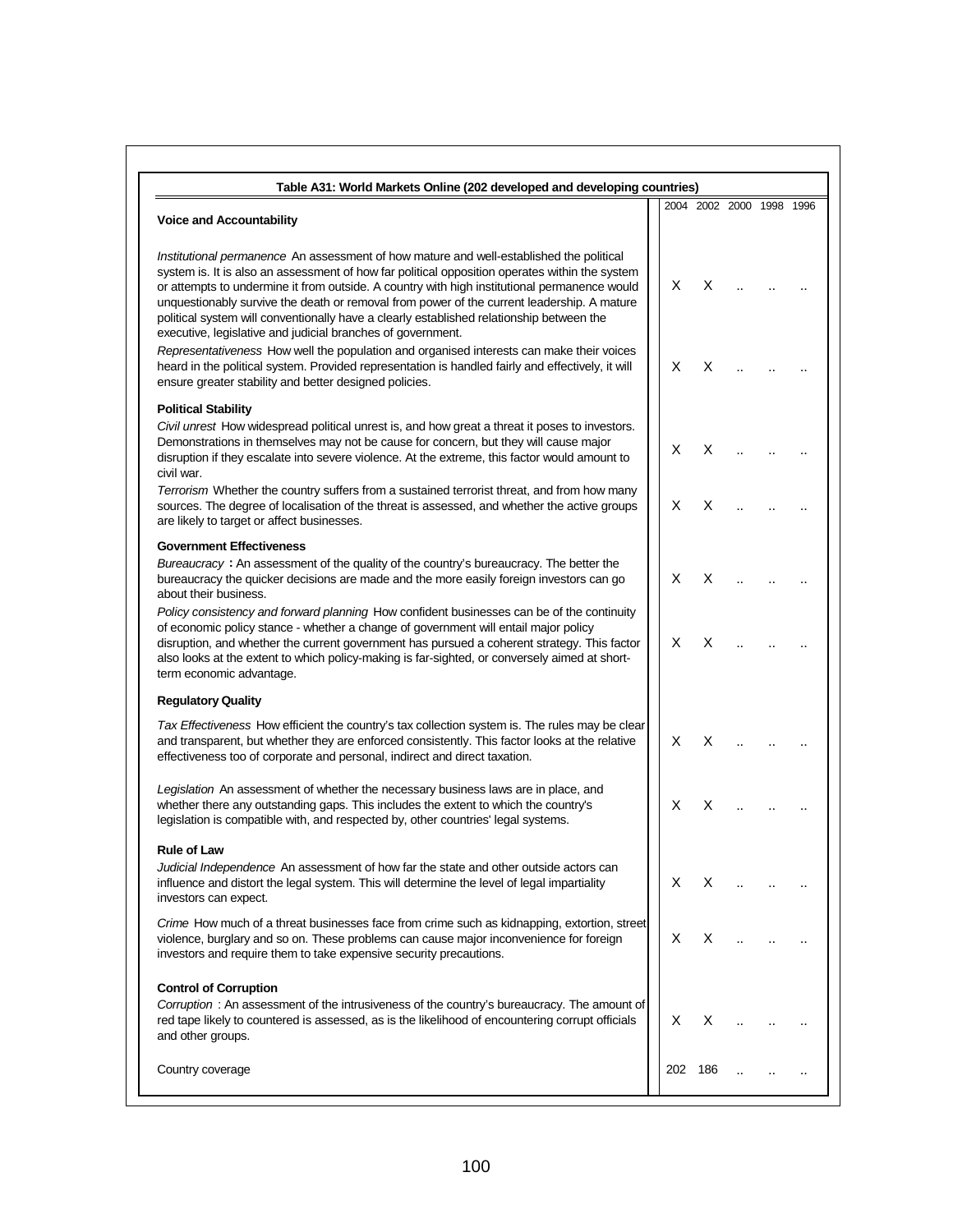|            |            | <b>Table B1: Voice and Accountability</b>                                                                                                                                                                                                                                                                                                                                                                                                                                                                                                                               |
|------------|------------|-------------------------------------------------------------------------------------------------------------------------------------------------------------------------------------------------------------------------------------------------------------------------------------------------------------------------------------------------------------------------------------------------------------------------------------------------------------------------------------------------------------------------------------------------------------------------|
|            | Code Table | <b>Concept Measured</b>                                                                                                                                                                                                                                                                                                                                                                                                                                                                                                                                                 |
|            |            | <b>Representative Sources</b>                                                                                                                                                                                                                                                                                                                                                                                                                                                                                                                                           |
| <b>CUD</b> | A7         | To what extent does the state and/or its allied groups engage in repression of its citizens?<br>In carrying out internal security tasks, to what extent does the state rely on tactics commonly considered illegitimate in the<br>international community?                                                                                                                                                                                                                                                                                                              |
| EIU        | A9         | Orderly transfers<br><b>Vested interests</b><br>Accountability of Public Officials                                                                                                                                                                                                                                                                                                                                                                                                                                                                                      |
|            |            | Human Rights<br>Freedom of association                                                                                                                                                                                                                                                                                                                                                                                                                                                                                                                                  |
| FRH        | A11        | Civil liberties: Freedom of speech, of assembly and demonstration, of religion, equal opportunity, of excessive<br>governmental intervention<br>Political Rights: free and fair elections, representative legislative, free vote, political parties, no dominant group, respect for                                                                                                                                                                                                                                                                                     |
|            |            | minorities<br>Freedom of the Press                                                                                                                                                                                                                                                                                                                                                                                                                                                                                                                                      |
| GCS        | A30        | Firms are usually informed clearly and transparently by the Government on changes in policies affecting their industry                                                                                                                                                                                                                                                                                                                                                                                                                                                  |
|            |            | Newspapers can publish stories of their choosing without fear of censorship or retaliation<br>When deciding upon policies and contracts, Government officials favor well-connected firms                                                                                                                                                                                                                                                                                                                                                                                |
| HUM        | A26        | Extent of direct influence of legal contributions to political parties on specific public policy outcomes<br>Effectiveness of national Parliament/Congress as a law making and oversight institution<br>Travel: domestic and foreign travel restrictions                                                                                                                                                                                                                                                                                                                |
|            |            | Freedom of political participation<br>Imprisonments: Are there any imprisoned people because of their ethnicity, race, or their political, religious beliefs?                                                                                                                                                                                                                                                                                                                                                                                                           |
| <b>PRS</b> | A23        | Government censorship<br>Military in Politics The military are not elected by anyone, so their participation in government, either direct or indirect,                                                                                                                                                                                                                                                                                                                                                                                                                  |
|            |            | reduces accountability and therefore represents a risk. The threat of military intervention might lead as well to an<br>anticipated potentially inefficient change in policy or even in government. It also works as an indication that the<br>government is unable to function effectively and that the country has an uneasy environment for foreign business.                                                                                                                                                                                                        |
|            |            | Democratic Accountability. Quantifies how responsive government is to its people, on the basis that the less response<br>there is the more likely is that the government will fall, peacefully or violently. It includes not only if free and fair elections<br>are in place, but also how likely is the government to remain in power.                                                                                                                                                                                                                                 |
| RSF<br>WMO | A25<br>A31 | Press Freedom Index<br>Institutional permanence: An assessment of how mature and well-established the political system is. It is also an<br>assessment of how far political opposition operates within the system or attempts to undermine it from outside. A country<br>with high institutional permanence would unquestionably survive the death or removal from power of the current<br>leadership. A mature political system will conventionally have a clearly established relationship between the executive,<br>legislative and judicial branches of government. |
|            |            | Representativeness: How well the population and organized interests can make their voices heard in the political system.<br>Provided representation is handled fairly and effectively, it will ensure greater stability and better designed policies.                                                                                                                                                                                                                                                                                                                   |
|            |            |                                                                                                                                                                                                                                                                                                                                                                                                                                                                                                                                                                         |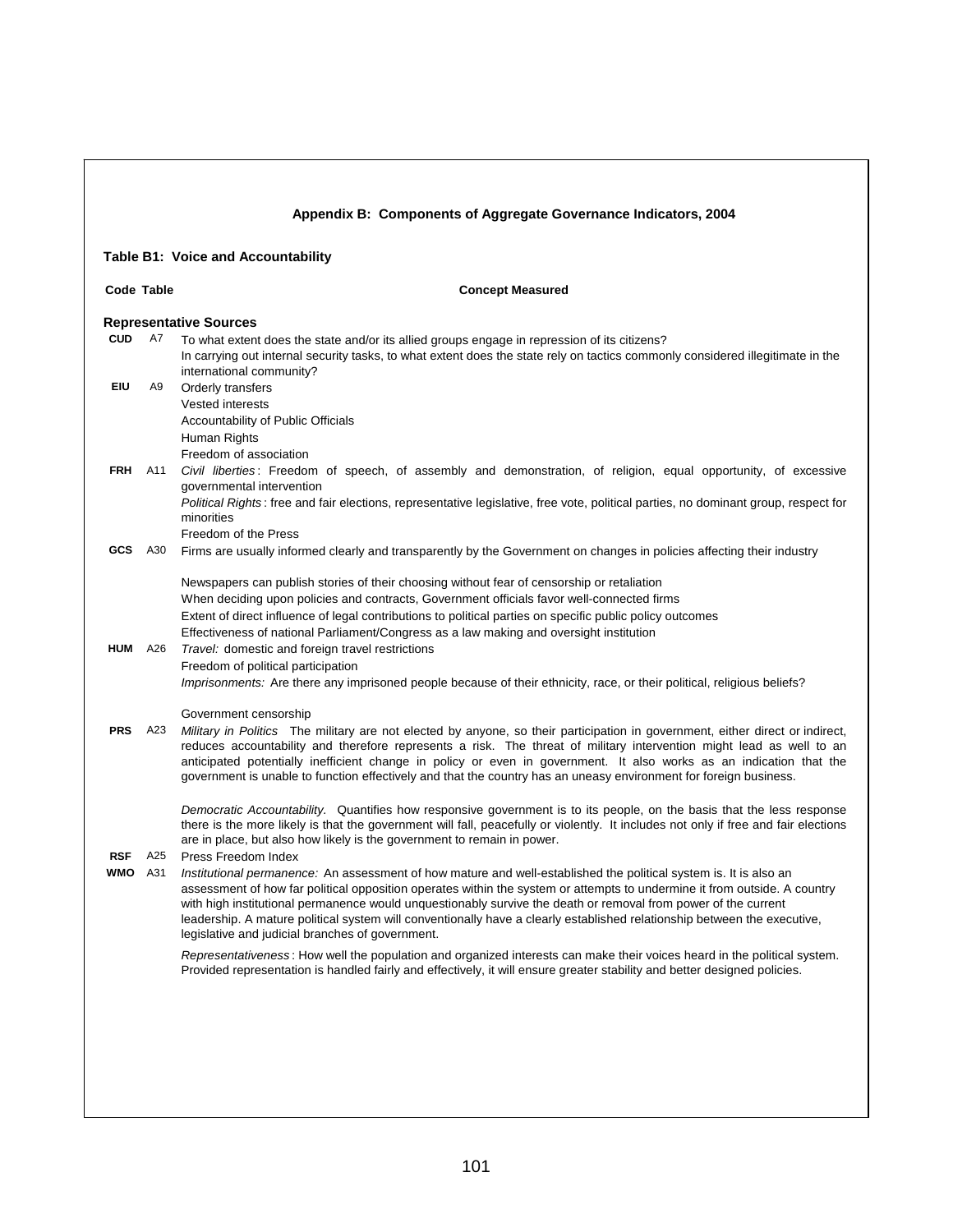|            |                | Table B1: Voice and Accountability (cont.)                                                                                                                                                                                                                                                                                                                                                                                                             |
|------------|----------------|--------------------------------------------------------------------------------------------------------------------------------------------------------------------------------------------------------------------------------------------------------------------------------------------------------------------------------------------------------------------------------------------------------------------------------------------------------|
|            | Code Table     | <b>Concept Measured</b>                                                                                                                                                                                                                                                                                                                                                                                                                                |
|            |                | <b>Non-representative Sources</b>                                                                                                                                                                                                                                                                                                                                                                                                                      |
| AFR        | A <sub>2</sub> | How much do you trust the parliament?<br>Overall, how satisfied are you with the way democracy works in your country?                                                                                                                                                                                                                                                                                                                                  |
| AGI        | A27            | Political representation<br>Political system<br>Power distribution<br>Political party freedom / security<br>Electoral process Independ./ credibility<br>Institutional effect./accountability<br>Legislature's effectiveness<br>Human rights<br>CSO/media Independence                                                                                                                                                                                  |
| BTI        | A4             | <b>Stateness</b><br><b>Political Participation</b><br><b>Institutional Stability</b><br>Political and Social Integration                                                                                                                                                                                                                                                                                                                               |
| <b>CCR</b> | A11            | <b>Civil Liberties</b><br>Accountability and public voice                                                                                                                                                                                                                                                                                                                                                                                              |
| <b>FHT</b> | A11            | Political Process: Deals with elections, referenda, party configuration, conditions for political competition, and popular<br>participation in elections.<br>Civil Society: Highlights the degree to which volunteerism, trade unionism, and professional associations exist, and<br>whether civic organizations are influential<br>Independent Media: Press freedom, public access to a variety of information sources, and the independence of those |
| GAL        | A13            | sources from undue government or other influences.<br>Fairness of elections                                                                                                                                                                                                                                                                                                                                                                            |
|            |                | Human Rights                                                                                                                                                                                                                                                                                                                                                                                                                                           |
| LAI        | A12            | <b>Budget Transparency</b>                                                                                                                                                                                                                                                                                                                                                                                                                             |
| <b>LOB</b> | A20            | Satisfaction with democracy<br><b>Trust in Parliament</b>                                                                                                                                                                                                                                                                                                                                                                                              |
| MSI        | A19            | Media Sustainability Index                                                                                                                                                                                                                                                                                                                                                                                                                             |
| <b>USD</b> | A27            | Trust in legislation<br>Satisfaction with democracy                                                                                                                                                                                                                                                                                                                                                                                                    |
| WCY        | A18            | Transparency of Government policy                                                                                                                                                                                                                                                                                                                                                                                                                      |
|            |                |                                                                                                                                                                                                                                                                                                                                                                                                                                                        |
|            |                |                                                                                                                                                                                                                                                                                                                                                                                                                                                        |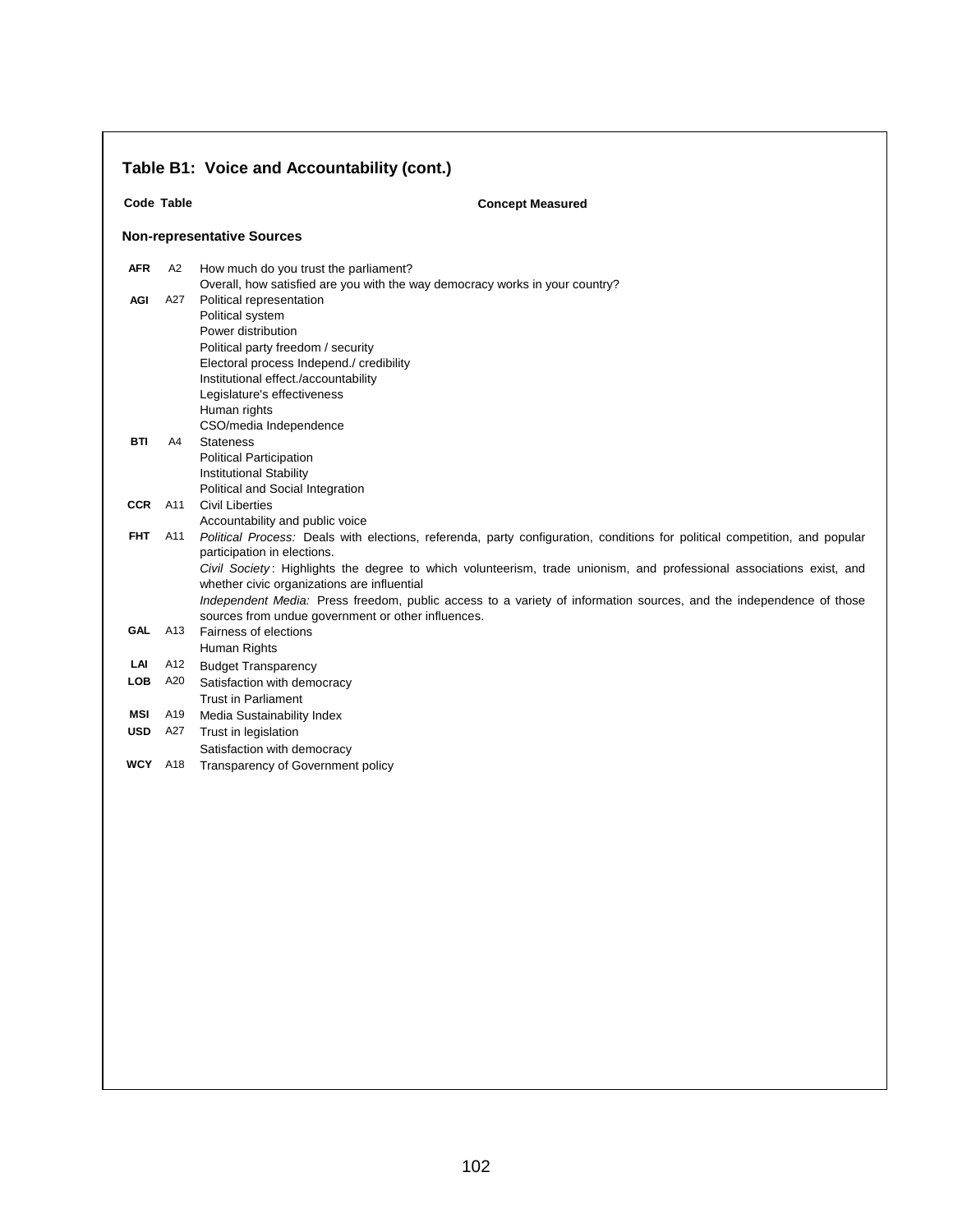| <b>Representative Sources</b><br><b>CUD</b><br>A7<br>Assess the degree to which the decline or collapse of central political authority posed a threat to political stability in this<br>country.<br>Assess the degree to which political protest or rebellion posed a threat to political stability in this country.<br>Assess the degree to which ethno-cultural and/or religious conflict posed a threat to political stability in this country.<br>Military Coup Risk: A military coup d'etat (or a series of such events) that reduces the GDP growth rate by 2% during any<br>DRI<br>A15<br>12-month period.<br>Major Insurgency/Rebellion: An increase in scope or intensity of one or more insurgencies/rebellions that reduces the<br>GDP growth rate by 3% during any 12-month period.<br>Political Terrorism: An increase in scope or intensity of terrorism that reduces the GDP growth rate by 1% during any 12-<br>month period.<br>Political Assassination: A political assassination (or a series of such events) that reduces the GDP growth rate by 1%<br>during any 12-month period.<br>Civil War: An increase in scope or intensity of one or more civil wars that reduces the GDP growth rate by 4% during any<br>12-month period.<br>Major Urban Riot: An increase in scope, intensity, or frequency of rioting that reduces the GDP growth rate by 1% during<br>any 12-month period.<br>Armed conflict<br>EIU<br>A9<br>Violent demonstrations<br>Social Unrest<br>International tensions<br>GCS<br>A30<br>Country terrorist threat: Does the threat of terrorism in the country impose significant costs on firms?<br>HUM<br>A26<br>Frequency of political killings<br>Frequency of disappearances<br>Frequency of torture<br>IJT<br>A17<br><b>Security Risk Rating</b><br><b>MIG</b><br>A21<br>Extremism. The term "extremism" covers the threat posed by any individuals or organisations who hold a narrow set of<br>fanatical beliefs. Extremists are likely to believe that any and all means are justified to eradicate the target of hostility, and<br>are not afraid to destroy themselves in the process. This ideological aspect of extremism makes it highly unpredictable,<br>and its close association with violence makes it highly dangerous. The extent to which extremism should be judged a<br>threat to a particular business in a particular market can be assessed along the following lines: integration issues; religious<br>tensions; pressure groups; terrorist activity; xenophobia.<br><b>PRS</b><br>A23<br>Internal Conflict: Assesses political violence and its influence on governance.<br>External conflict: The external conflict measure is an assessment both of the risk to the incumbent government and to<br>inward investment.<br>Ethnic tensions: This component measures the degree of tension within a country attributable to racial, nationality, or<br>language divisions.<br><b>Political Terror Scale</b><br><b>PTS</b><br>A26<br>WMO<br>A31<br>Civil unrest How widespread political unrest is, and how great a threat it poses to investors. Demonstrations in themselves<br>may not be cause for concern, but they will cause major disruption if they escalate into severe violence. At the extreme,<br>this factor would amount to civil war.<br>Terrorism Whether the country suffers from a sustained terrorist threat, and from how many sources. The degree of<br>localization of the threat is assessed, and whether the active groups are likely to target or affect businesses.<br><b>Non-representative Sources</b><br>BRI<br>Fractionalization of political spectrum and the power of these factions.<br>A6<br>Fractionalization by language, ethnic and/or religious groups and the power of these factions.<br>Restrictive (coercive) measures required to retain power.<br>Organization and strength of forces for a radical government.<br>Societal conflict involving demonstrations, strikes, and street violence. | Code Table | <b>Concept Measured</b> |
|-------------------------------------------------------------------------------------------------------------------------------------------------------------------------------------------------------------------------------------------------------------------------------------------------------------------------------------------------------------------------------------------------------------------------------------------------------------------------------------------------------------------------------------------------------------------------------------------------------------------------------------------------------------------------------------------------------------------------------------------------------------------------------------------------------------------------------------------------------------------------------------------------------------------------------------------------------------------------------------------------------------------------------------------------------------------------------------------------------------------------------------------------------------------------------------------------------------------------------------------------------------------------------------------------------------------------------------------------------------------------------------------------------------------------------------------------------------------------------------------------------------------------------------------------------------------------------------------------------------------------------------------------------------------------------------------------------------------------------------------------------------------------------------------------------------------------------------------------------------------------------------------------------------------------------------------------------------------------------------------------------------------------------------------------------------------------------------------------------------------------------------------------------------------------------------------------------------------------------------------------------------------------------------------------------------------------------------------------------------------------------------------------------------------------------------------------------------------------------------------------------------------------------------------------------------------------------------------------------------------------------------------------------------------------------------------------------------------------------------------------------------------------------------------------------------------------------------------------------------------------------------------------------------------------------------------------------------------------------------------------------------------------------------------------------------------------------------------------------------------------------------------------------------------------------------------------------------------------------------------------------------------------------------------------------------------------------------------------------------------------------------------------------------------------------------------------------------------------------------------------------------------------------------------------------------------------------------------------------------------------------------------------------------------------------------------------------------------------------------------------------------------------------------------------------------------------------------------------------------------------------------------------------------------------------------------------------------------------------------------------------------|------------|-------------------------|
|                                                                                                                                                                                                                                                                                                                                                                                                                                                                                                                                                                                                                                                                                                                                                                                                                                                                                                                                                                                                                                                                                                                                                                                                                                                                                                                                                                                                                                                                                                                                                                                                                                                                                                                                                                                                                                                                                                                                                                                                                                                                                                                                                                                                                                                                                                                                                                                                                                                                                                                                                                                                                                                                                                                                                                                                                                                                                                                                                                                                                                                                                                                                                                                                                                                                                                                                                                                                                                                                                                                                                                                                                                                                                                                                                                                                                                                                                                                                                                                                             |            |                         |
|                                                                                                                                                                                                                                                                                                                                                                                                                                                                                                                                                                                                                                                                                                                                                                                                                                                                                                                                                                                                                                                                                                                                                                                                                                                                                                                                                                                                                                                                                                                                                                                                                                                                                                                                                                                                                                                                                                                                                                                                                                                                                                                                                                                                                                                                                                                                                                                                                                                                                                                                                                                                                                                                                                                                                                                                                                                                                                                                                                                                                                                                                                                                                                                                                                                                                                                                                                                                                                                                                                                                                                                                                                                                                                                                                                                                                                                                                                                                                                                                             |            |                         |
|                                                                                                                                                                                                                                                                                                                                                                                                                                                                                                                                                                                                                                                                                                                                                                                                                                                                                                                                                                                                                                                                                                                                                                                                                                                                                                                                                                                                                                                                                                                                                                                                                                                                                                                                                                                                                                                                                                                                                                                                                                                                                                                                                                                                                                                                                                                                                                                                                                                                                                                                                                                                                                                                                                                                                                                                                                                                                                                                                                                                                                                                                                                                                                                                                                                                                                                                                                                                                                                                                                                                                                                                                                                                                                                                                                                                                                                                                                                                                                                                             |            |                         |
|                                                                                                                                                                                                                                                                                                                                                                                                                                                                                                                                                                                                                                                                                                                                                                                                                                                                                                                                                                                                                                                                                                                                                                                                                                                                                                                                                                                                                                                                                                                                                                                                                                                                                                                                                                                                                                                                                                                                                                                                                                                                                                                                                                                                                                                                                                                                                                                                                                                                                                                                                                                                                                                                                                                                                                                                                                                                                                                                                                                                                                                                                                                                                                                                                                                                                                                                                                                                                                                                                                                                                                                                                                                                                                                                                                                                                                                                                                                                                                                                             |            |                         |
|                                                                                                                                                                                                                                                                                                                                                                                                                                                                                                                                                                                                                                                                                                                                                                                                                                                                                                                                                                                                                                                                                                                                                                                                                                                                                                                                                                                                                                                                                                                                                                                                                                                                                                                                                                                                                                                                                                                                                                                                                                                                                                                                                                                                                                                                                                                                                                                                                                                                                                                                                                                                                                                                                                                                                                                                                                                                                                                                                                                                                                                                                                                                                                                                                                                                                                                                                                                                                                                                                                                                                                                                                                                                                                                                                                                                                                                                                                                                                                                                             |            |                         |
|                                                                                                                                                                                                                                                                                                                                                                                                                                                                                                                                                                                                                                                                                                                                                                                                                                                                                                                                                                                                                                                                                                                                                                                                                                                                                                                                                                                                                                                                                                                                                                                                                                                                                                                                                                                                                                                                                                                                                                                                                                                                                                                                                                                                                                                                                                                                                                                                                                                                                                                                                                                                                                                                                                                                                                                                                                                                                                                                                                                                                                                                                                                                                                                                                                                                                                                                                                                                                                                                                                                                                                                                                                                                                                                                                                                                                                                                                                                                                                                                             |            |                         |
|                                                                                                                                                                                                                                                                                                                                                                                                                                                                                                                                                                                                                                                                                                                                                                                                                                                                                                                                                                                                                                                                                                                                                                                                                                                                                                                                                                                                                                                                                                                                                                                                                                                                                                                                                                                                                                                                                                                                                                                                                                                                                                                                                                                                                                                                                                                                                                                                                                                                                                                                                                                                                                                                                                                                                                                                                                                                                                                                                                                                                                                                                                                                                                                                                                                                                                                                                                                                                                                                                                                                                                                                                                                                                                                                                                                                                                                                                                                                                                                                             |            |                         |
|                                                                                                                                                                                                                                                                                                                                                                                                                                                                                                                                                                                                                                                                                                                                                                                                                                                                                                                                                                                                                                                                                                                                                                                                                                                                                                                                                                                                                                                                                                                                                                                                                                                                                                                                                                                                                                                                                                                                                                                                                                                                                                                                                                                                                                                                                                                                                                                                                                                                                                                                                                                                                                                                                                                                                                                                                                                                                                                                                                                                                                                                                                                                                                                                                                                                                                                                                                                                                                                                                                                                                                                                                                                                                                                                                                                                                                                                                                                                                                                                             |            |                         |
|                                                                                                                                                                                                                                                                                                                                                                                                                                                                                                                                                                                                                                                                                                                                                                                                                                                                                                                                                                                                                                                                                                                                                                                                                                                                                                                                                                                                                                                                                                                                                                                                                                                                                                                                                                                                                                                                                                                                                                                                                                                                                                                                                                                                                                                                                                                                                                                                                                                                                                                                                                                                                                                                                                                                                                                                                                                                                                                                                                                                                                                                                                                                                                                                                                                                                                                                                                                                                                                                                                                                                                                                                                                                                                                                                                                                                                                                                                                                                                                                             |            |                         |
|                                                                                                                                                                                                                                                                                                                                                                                                                                                                                                                                                                                                                                                                                                                                                                                                                                                                                                                                                                                                                                                                                                                                                                                                                                                                                                                                                                                                                                                                                                                                                                                                                                                                                                                                                                                                                                                                                                                                                                                                                                                                                                                                                                                                                                                                                                                                                                                                                                                                                                                                                                                                                                                                                                                                                                                                                                                                                                                                                                                                                                                                                                                                                                                                                                                                                                                                                                                                                                                                                                                                                                                                                                                                                                                                                                                                                                                                                                                                                                                                             |            |                         |
|                                                                                                                                                                                                                                                                                                                                                                                                                                                                                                                                                                                                                                                                                                                                                                                                                                                                                                                                                                                                                                                                                                                                                                                                                                                                                                                                                                                                                                                                                                                                                                                                                                                                                                                                                                                                                                                                                                                                                                                                                                                                                                                                                                                                                                                                                                                                                                                                                                                                                                                                                                                                                                                                                                                                                                                                                                                                                                                                                                                                                                                                                                                                                                                                                                                                                                                                                                                                                                                                                                                                                                                                                                                                                                                                                                                                                                                                                                                                                                                                             |            |                         |
|                                                                                                                                                                                                                                                                                                                                                                                                                                                                                                                                                                                                                                                                                                                                                                                                                                                                                                                                                                                                                                                                                                                                                                                                                                                                                                                                                                                                                                                                                                                                                                                                                                                                                                                                                                                                                                                                                                                                                                                                                                                                                                                                                                                                                                                                                                                                                                                                                                                                                                                                                                                                                                                                                                                                                                                                                                                                                                                                                                                                                                                                                                                                                                                                                                                                                                                                                                                                                                                                                                                                                                                                                                                                                                                                                                                                                                                                                                                                                                                                             |            |                         |
|                                                                                                                                                                                                                                                                                                                                                                                                                                                                                                                                                                                                                                                                                                                                                                                                                                                                                                                                                                                                                                                                                                                                                                                                                                                                                                                                                                                                                                                                                                                                                                                                                                                                                                                                                                                                                                                                                                                                                                                                                                                                                                                                                                                                                                                                                                                                                                                                                                                                                                                                                                                                                                                                                                                                                                                                                                                                                                                                                                                                                                                                                                                                                                                                                                                                                                                                                                                                                                                                                                                                                                                                                                                                                                                                                                                                                                                                                                                                                                                                             |            |                         |
|                                                                                                                                                                                                                                                                                                                                                                                                                                                                                                                                                                                                                                                                                                                                                                                                                                                                                                                                                                                                                                                                                                                                                                                                                                                                                                                                                                                                                                                                                                                                                                                                                                                                                                                                                                                                                                                                                                                                                                                                                                                                                                                                                                                                                                                                                                                                                                                                                                                                                                                                                                                                                                                                                                                                                                                                                                                                                                                                                                                                                                                                                                                                                                                                                                                                                                                                                                                                                                                                                                                                                                                                                                                                                                                                                                                                                                                                                                                                                                                                             |            |                         |
|                                                                                                                                                                                                                                                                                                                                                                                                                                                                                                                                                                                                                                                                                                                                                                                                                                                                                                                                                                                                                                                                                                                                                                                                                                                                                                                                                                                                                                                                                                                                                                                                                                                                                                                                                                                                                                                                                                                                                                                                                                                                                                                                                                                                                                                                                                                                                                                                                                                                                                                                                                                                                                                                                                                                                                                                                                                                                                                                                                                                                                                                                                                                                                                                                                                                                                                                                                                                                                                                                                                                                                                                                                                                                                                                                                                                                                                                                                                                                                                                             |            |                         |
|                                                                                                                                                                                                                                                                                                                                                                                                                                                                                                                                                                                                                                                                                                                                                                                                                                                                                                                                                                                                                                                                                                                                                                                                                                                                                                                                                                                                                                                                                                                                                                                                                                                                                                                                                                                                                                                                                                                                                                                                                                                                                                                                                                                                                                                                                                                                                                                                                                                                                                                                                                                                                                                                                                                                                                                                                                                                                                                                                                                                                                                                                                                                                                                                                                                                                                                                                                                                                                                                                                                                                                                                                                                                                                                                                                                                                                                                                                                                                                                                             |            |                         |
|                                                                                                                                                                                                                                                                                                                                                                                                                                                                                                                                                                                                                                                                                                                                                                                                                                                                                                                                                                                                                                                                                                                                                                                                                                                                                                                                                                                                                                                                                                                                                                                                                                                                                                                                                                                                                                                                                                                                                                                                                                                                                                                                                                                                                                                                                                                                                                                                                                                                                                                                                                                                                                                                                                                                                                                                                                                                                                                                                                                                                                                                                                                                                                                                                                                                                                                                                                                                                                                                                                                                                                                                                                                                                                                                                                                                                                                                                                                                                                                                             |            |                         |
|                                                                                                                                                                                                                                                                                                                                                                                                                                                                                                                                                                                                                                                                                                                                                                                                                                                                                                                                                                                                                                                                                                                                                                                                                                                                                                                                                                                                                                                                                                                                                                                                                                                                                                                                                                                                                                                                                                                                                                                                                                                                                                                                                                                                                                                                                                                                                                                                                                                                                                                                                                                                                                                                                                                                                                                                                                                                                                                                                                                                                                                                                                                                                                                                                                                                                                                                                                                                                                                                                                                                                                                                                                                                                                                                                                                                                                                                                                                                                                                                             |            |                         |
|                                                                                                                                                                                                                                                                                                                                                                                                                                                                                                                                                                                                                                                                                                                                                                                                                                                                                                                                                                                                                                                                                                                                                                                                                                                                                                                                                                                                                                                                                                                                                                                                                                                                                                                                                                                                                                                                                                                                                                                                                                                                                                                                                                                                                                                                                                                                                                                                                                                                                                                                                                                                                                                                                                                                                                                                                                                                                                                                                                                                                                                                                                                                                                                                                                                                                                                                                                                                                                                                                                                                                                                                                                                                                                                                                                                                                                                                                                                                                                                                             |            |                         |
|                                                                                                                                                                                                                                                                                                                                                                                                                                                                                                                                                                                                                                                                                                                                                                                                                                                                                                                                                                                                                                                                                                                                                                                                                                                                                                                                                                                                                                                                                                                                                                                                                                                                                                                                                                                                                                                                                                                                                                                                                                                                                                                                                                                                                                                                                                                                                                                                                                                                                                                                                                                                                                                                                                                                                                                                                                                                                                                                                                                                                                                                                                                                                                                                                                                                                                                                                                                                                                                                                                                                                                                                                                                                                                                                                                                                                                                                                                                                                                                                             |            |                         |
|                                                                                                                                                                                                                                                                                                                                                                                                                                                                                                                                                                                                                                                                                                                                                                                                                                                                                                                                                                                                                                                                                                                                                                                                                                                                                                                                                                                                                                                                                                                                                                                                                                                                                                                                                                                                                                                                                                                                                                                                                                                                                                                                                                                                                                                                                                                                                                                                                                                                                                                                                                                                                                                                                                                                                                                                                                                                                                                                                                                                                                                                                                                                                                                                                                                                                                                                                                                                                                                                                                                                                                                                                                                                                                                                                                                                                                                                                                                                                                                                             |            |                         |
|                                                                                                                                                                                                                                                                                                                                                                                                                                                                                                                                                                                                                                                                                                                                                                                                                                                                                                                                                                                                                                                                                                                                                                                                                                                                                                                                                                                                                                                                                                                                                                                                                                                                                                                                                                                                                                                                                                                                                                                                                                                                                                                                                                                                                                                                                                                                                                                                                                                                                                                                                                                                                                                                                                                                                                                                                                                                                                                                                                                                                                                                                                                                                                                                                                                                                                                                                                                                                                                                                                                                                                                                                                                                                                                                                                                                                                                                                                                                                                                                             |            |                         |
|                                                                                                                                                                                                                                                                                                                                                                                                                                                                                                                                                                                                                                                                                                                                                                                                                                                                                                                                                                                                                                                                                                                                                                                                                                                                                                                                                                                                                                                                                                                                                                                                                                                                                                                                                                                                                                                                                                                                                                                                                                                                                                                                                                                                                                                                                                                                                                                                                                                                                                                                                                                                                                                                                                                                                                                                                                                                                                                                                                                                                                                                                                                                                                                                                                                                                                                                                                                                                                                                                                                                                                                                                                                                                                                                                                                                                                                                                                                                                                                                             |            |                         |
|                                                                                                                                                                                                                                                                                                                                                                                                                                                                                                                                                                                                                                                                                                                                                                                                                                                                                                                                                                                                                                                                                                                                                                                                                                                                                                                                                                                                                                                                                                                                                                                                                                                                                                                                                                                                                                                                                                                                                                                                                                                                                                                                                                                                                                                                                                                                                                                                                                                                                                                                                                                                                                                                                                                                                                                                                                                                                                                                                                                                                                                                                                                                                                                                                                                                                                                                                                                                                                                                                                                                                                                                                                                                                                                                                                                                                                                                                                                                                                                                             |            |                         |
|                                                                                                                                                                                                                                                                                                                                                                                                                                                                                                                                                                                                                                                                                                                                                                                                                                                                                                                                                                                                                                                                                                                                                                                                                                                                                                                                                                                                                                                                                                                                                                                                                                                                                                                                                                                                                                                                                                                                                                                                                                                                                                                                                                                                                                                                                                                                                                                                                                                                                                                                                                                                                                                                                                                                                                                                                                                                                                                                                                                                                                                                                                                                                                                                                                                                                                                                                                                                                                                                                                                                                                                                                                                                                                                                                                                                                                                                                                                                                                                                             |            |                         |
|                                                                                                                                                                                                                                                                                                                                                                                                                                                                                                                                                                                                                                                                                                                                                                                                                                                                                                                                                                                                                                                                                                                                                                                                                                                                                                                                                                                                                                                                                                                                                                                                                                                                                                                                                                                                                                                                                                                                                                                                                                                                                                                                                                                                                                                                                                                                                                                                                                                                                                                                                                                                                                                                                                                                                                                                                                                                                                                                                                                                                                                                                                                                                                                                                                                                                                                                                                                                                                                                                                                                                                                                                                                                                                                                                                                                                                                                                                                                                                                                             |            |                         |
|                                                                                                                                                                                                                                                                                                                                                                                                                                                                                                                                                                                                                                                                                                                                                                                                                                                                                                                                                                                                                                                                                                                                                                                                                                                                                                                                                                                                                                                                                                                                                                                                                                                                                                                                                                                                                                                                                                                                                                                                                                                                                                                                                                                                                                                                                                                                                                                                                                                                                                                                                                                                                                                                                                                                                                                                                                                                                                                                                                                                                                                                                                                                                                                                                                                                                                                                                                                                                                                                                                                                                                                                                                                                                                                                                                                                                                                                                                                                                                                                             |            |                         |
|                                                                                                                                                                                                                                                                                                                                                                                                                                                                                                                                                                                                                                                                                                                                                                                                                                                                                                                                                                                                                                                                                                                                                                                                                                                                                                                                                                                                                                                                                                                                                                                                                                                                                                                                                                                                                                                                                                                                                                                                                                                                                                                                                                                                                                                                                                                                                                                                                                                                                                                                                                                                                                                                                                                                                                                                                                                                                                                                                                                                                                                                                                                                                                                                                                                                                                                                                                                                                                                                                                                                                                                                                                                                                                                                                                                                                                                                                                                                                                                                             |            |                         |
|                                                                                                                                                                                                                                                                                                                                                                                                                                                                                                                                                                                                                                                                                                                                                                                                                                                                                                                                                                                                                                                                                                                                                                                                                                                                                                                                                                                                                                                                                                                                                                                                                                                                                                                                                                                                                                                                                                                                                                                                                                                                                                                                                                                                                                                                                                                                                                                                                                                                                                                                                                                                                                                                                                                                                                                                                                                                                                                                                                                                                                                                                                                                                                                                                                                                                                                                                                                                                                                                                                                                                                                                                                                                                                                                                                                                                                                                                                                                                                                                             |            |                         |
|                                                                                                                                                                                                                                                                                                                                                                                                                                                                                                                                                                                                                                                                                                                                                                                                                                                                                                                                                                                                                                                                                                                                                                                                                                                                                                                                                                                                                                                                                                                                                                                                                                                                                                                                                                                                                                                                                                                                                                                                                                                                                                                                                                                                                                                                                                                                                                                                                                                                                                                                                                                                                                                                                                                                                                                                                                                                                                                                                                                                                                                                                                                                                                                                                                                                                                                                                                                                                                                                                                                                                                                                                                                                                                                                                                                                                                                                                                                                                                                                             |            |                         |
|                                                                                                                                                                                                                                                                                                                                                                                                                                                                                                                                                                                                                                                                                                                                                                                                                                                                                                                                                                                                                                                                                                                                                                                                                                                                                                                                                                                                                                                                                                                                                                                                                                                                                                                                                                                                                                                                                                                                                                                                                                                                                                                                                                                                                                                                                                                                                                                                                                                                                                                                                                                                                                                                                                                                                                                                                                                                                                                                                                                                                                                                                                                                                                                                                                                                                                                                                                                                                                                                                                                                                                                                                                                                                                                                                                                                                                                                                                                                                                                                             |            |                         |
|                                                                                                                                                                                                                                                                                                                                                                                                                                                                                                                                                                                                                                                                                                                                                                                                                                                                                                                                                                                                                                                                                                                                                                                                                                                                                                                                                                                                                                                                                                                                                                                                                                                                                                                                                                                                                                                                                                                                                                                                                                                                                                                                                                                                                                                                                                                                                                                                                                                                                                                                                                                                                                                                                                                                                                                                                                                                                                                                                                                                                                                                                                                                                                                                                                                                                                                                                                                                                                                                                                                                                                                                                                                                                                                                                                                                                                                                                                                                                                                                             |            |                         |
| Instability as perceived by non-constitutional changes, assassinations, and guerrilla wars.                                                                                                                                                                                                                                                                                                                                                                                                                                                                                                                                                                                                                                                                                                                                                                                                                                                                                                                                                                                                                                                                                                                                                                                                                                                                                                                                                                                                                                                                                                                                                                                                                                                                                                                                                                                                                                                                                                                                                                                                                                                                                                                                                                                                                                                                                                                                                                                                                                                                                                                                                                                                                                                                                                                                                                                                                                                                                                                                                                                                                                                                                                                                                                                                                                                                                                                                                                                                                                                                                                                                                                                                                                                                                                                                                                                                                                                                                                                 |            |                         |
| GAL<br>A13<br>Terrorism/Crime                                                                                                                                                                                                                                                                                                                                                                                                                                                                                                                                                                                                                                                                                                                                                                                                                                                                                                                                                                                                                                                                                                                                                                                                                                                                                                                                                                                                                                                                                                                                                                                                                                                                                                                                                                                                                                                                                                                                                                                                                                                                                                                                                                                                                                                                                                                                                                                                                                                                                                                                                                                                                                                                                                                                                                                                                                                                                                                                                                                                                                                                                                                                                                                                                                                                                                                                                                                                                                                                                                                                                                                                                                                                                                                                                                                                                                                                                                                                                                               |            |                         |
| WCY<br>A18<br>Risk of political instability                                                                                                                                                                                                                                                                                                                                                                                                                                                                                                                                                                                                                                                                                                                                                                                                                                                                                                                                                                                                                                                                                                                                                                                                                                                                                                                                                                                                                                                                                                                                                                                                                                                                                                                                                                                                                                                                                                                                                                                                                                                                                                                                                                                                                                                                                                                                                                                                                                                                                                                                                                                                                                                                                                                                                                                                                                                                                                                                                                                                                                                                                                                                                                                                                                                                                                                                                                                                                                                                                                                                                                                                                                                                                                                                                                                                                                                                                                                                                                 |            |                         |
|                                                                                                                                                                                                                                                                                                                                                                                                                                                                                                                                                                                                                                                                                                                                                                                                                                                                                                                                                                                                                                                                                                                                                                                                                                                                                                                                                                                                                                                                                                                                                                                                                                                                                                                                                                                                                                                                                                                                                                                                                                                                                                                                                                                                                                                                                                                                                                                                                                                                                                                                                                                                                                                                                                                                                                                                                                                                                                                                                                                                                                                                                                                                                                                                                                                                                                                                                                                                                                                                                                                                                                                                                                                                                                                                                                                                                                                                                                                                                                                                             |            |                         |
|                                                                                                                                                                                                                                                                                                                                                                                                                                                                                                                                                                                                                                                                                                                                                                                                                                                                                                                                                                                                                                                                                                                                                                                                                                                                                                                                                                                                                                                                                                                                                                                                                                                                                                                                                                                                                                                                                                                                                                                                                                                                                                                                                                                                                                                                                                                                                                                                                                                                                                                                                                                                                                                                                                                                                                                                                                                                                                                                                                                                                                                                                                                                                                                                                                                                                                                                                                                                                                                                                                                                                                                                                                                                                                                                                                                                                                                                                                                                                                                                             |            |                         |
|                                                                                                                                                                                                                                                                                                                                                                                                                                                                                                                                                                                                                                                                                                                                                                                                                                                                                                                                                                                                                                                                                                                                                                                                                                                                                                                                                                                                                                                                                                                                                                                                                                                                                                                                                                                                                                                                                                                                                                                                                                                                                                                                                                                                                                                                                                                                                                                                                                                                                                                                                                                                                                                                                                                                                                                                                                                                                                                                                                                                                                                                                                                                                                                                                                                                                                                                                                                                                                                                                                                                                                                                                                                                                                                                                                                                                                                                                                                                                                                                             |            |                         |
|                                                                                                                                                                                                                                                                                                                                                                                                                                                                                                                                                                                                                                                                                                                                                                                                                                                                                                                                                                                                                                                                                                                                                                                                                                                                                                                                                                                                                                                                                                                                                                                                                                                                                                                                                                                                                                                                                                                                                                                                                                                                                                                                                                                                                                                                                                                                                                                                                                                                                                                                                                                                                                                                                                                                                                                                                                                                                                                                                                                                                                                                                                                                                                                                                                                                                                                                                                                                                                                                                                                                                                                                                                                                                                                                                                                                                                                                                                                                                                                                             |            |                         |
|                                                                                                                                                                                                                                                                                                                                                                                                                                                                                                                                                                                                                                                                                                                                                                                                                                                                                                                                                                                                                                                                                                                                                                                                                                                                                                                                                                                                                                                                                                                                                                                                                                                                                                                                                                                                                                                                                                                                                                                                                                                                                                                                                                                                                                                                                                                                                                                                                                                                                                                                                                                                                                                                                                                                                                                                                                                                                                                                                                                                                                                                                                                                                                                                                                                                                                                                                                                                                                                                                                                                                                                                                                                                                                                                                                                                                                                                                                                                                                                                             |            |                         |
|                                                                                                                                                                                                                                                                                                                                                                                                                                                                                                                                                                                                                                                                                                                                                                                                                                                                                                                                                                                                                                                                                                                                                                                                                                                                                                                                                                                                                                                                                                                                                                                                                                                                                                                                                                                                                                                                                                                                                                                                                                                                                                                                                                                                                                                                                                                                                                                                                                                                                                                                                                                                                                                                                                                                                                                                                                                                                                                                                                                                                                                                                                                                                                                                                                                                                                                                                                                                                                                                                                                                                                                                                                                                                                                                                                                                                                                                                                                                                                                                             |            |                         |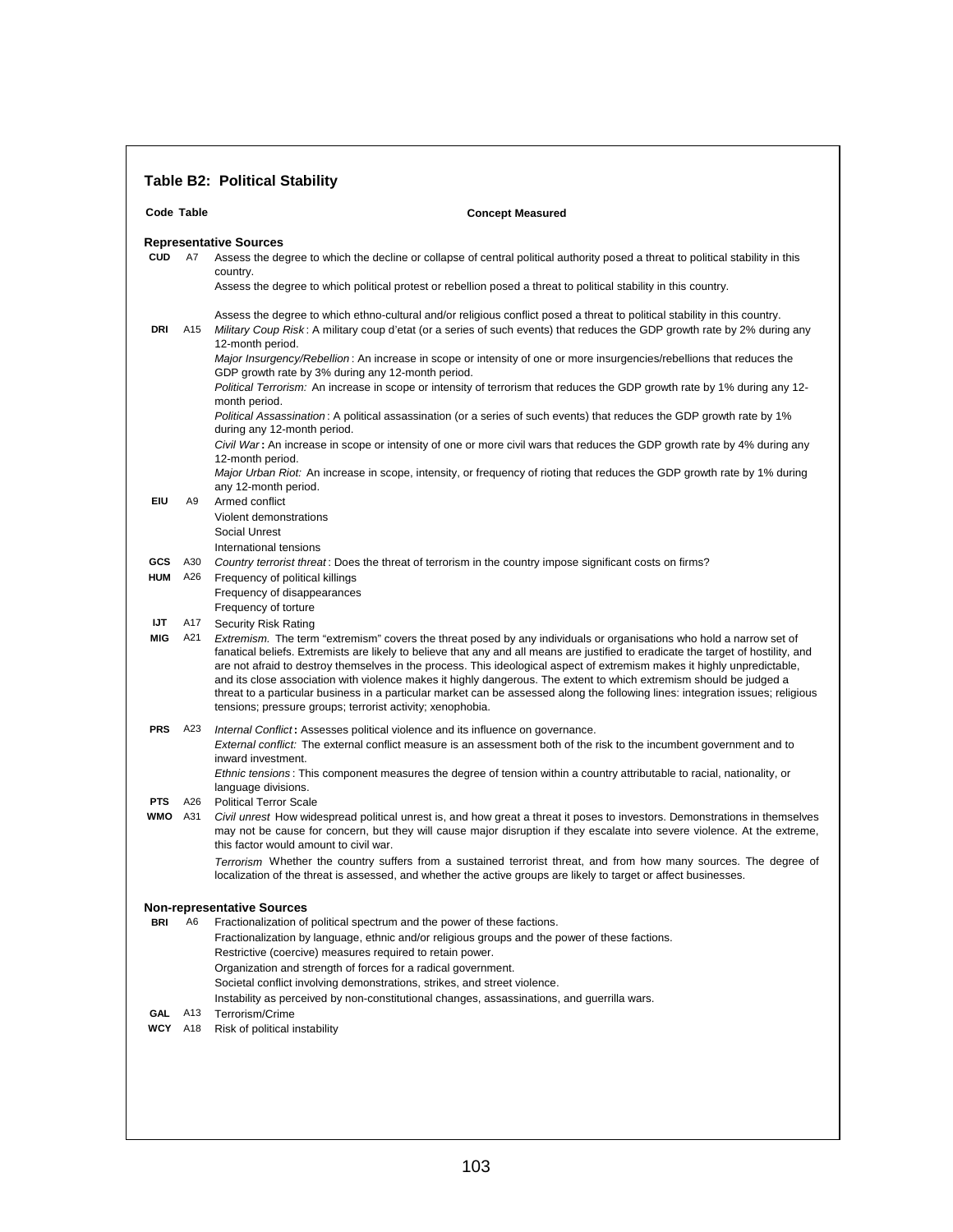|                   |     | <b>Table B3: Government Effectiveness</b>                                                                                                                                                                                                                                                                                                                                                                                                                                                                                                                                                                                                                                                                                                                                 |
|-------------------|-----|---------------------------------------------------------------------------------------------------------------------------------------------------------------------------------------------------------------------------------------------------------------------------------------------------------------------------------------------------------------------------------------------------------------------------------------------------------------------------------------------------------------------------------------------------------------------------------------------------------------------------------------------------------------------------------------------------------------------------------------------------------------------------|
| <b>Code Table</b> |     | <b>Concept Measured</b>                                                                                                                                                                                                                                                                                                                                                                                                                                                                                                                                                                                                                                                                                                                                                   |
|                   |     | <b>Representative Sources</b>                                                                                                                                                                                                                                                                                                                                                                                                                                                                                                                                                                                                                                                                                                                                             |
|                   |     |                                                                                                                                                                                                                                                                                                                                                                                                                                                                                                                                                                                                                                                                                                                                                                           |
| <b>CUD</b>        | A7  | Rate the administrative and technical skills of the country's civil service (occupying middle and higher management roles).<br>Rate the efficiency of the country's national bureaucracies overall.<br>Rate the efficiency of the country's local-level government bureaucracies overall.                                                                                                                                                                                                                                                                                                                                                                                                                                                                                 |
|                   |     | Rate the effectiveness of coordination between the central government and local-level government organizations.<br>Rate the state's ability to formulate and implement national policy initiatives.<br>Rate the state's effectiveness at collecting taxes or other forms of government revenue.<br>Does the central government produce a national budget in a timely manner?<br>Do local governments produce budgets in a timely manner?<br>Rate the state's ability to monitor socioeconomic trends, activities, and conditions within its borders<br>Rate the state's ability to create, deliver, and maintain vital national infrastructure.                                                                                                                           |
|                   |     | Rate the state's ability to respond effectively to domestic economic problems.                                                                                                                                                                                                                                                                                                                                                                                                                                                                                                                                                                                                                                                                                            |
| <b>DRI</b>        | A15 | Rate the state's ability to respond effectively to natural disasters.<br>Government Instability: An increase in government personnel turnover rate at senior levels that reduces the GDP growth<br>rate by 2% during any 12-month period.<br>Government Ineffectiveness: A decline in government personnel quality at any level that reduces the GDP growth rate by<br>1% during any 12-month period.<br>Institutional Failure: A deterioration of government capacity to cope with national problems as a result of institutional<br>rigidity that reduces the GDP growth rate by 1% during any 12-month period.                                                                                                                                                         |
| EIU               | A9  | Quality of bureaucracy                                                                                                                                                                                                                                                                                                                                                                                                                                                                                                                                                                                                                                                                                                                                                    |
|                   |     | Excessive bureaucracy / red tape                                                                                                                                                                                                                                                                                                                                                                                                                                                                                                                                                                                                                                                                                                                                          |
| GCS               | A30 | <b>Public Spending Composition</b><br>Quality of general infrastructure<br>Quality of public schools<br>Time spent by senior management dealing with government officials                                                                                                                                                                                                                                                                                                                                                                                                                                                                                                                                                                                                 |
| MIG               | A21 | Bureaucracy. The critical feature of bureaucracy is that it raises issues more complicated than "red tape" alone.<br>Bureaucracy can be actively and deliberately obstructive to foreign investors – in response to political pressures, vested<br>interests and special interest lobbies. Some features that determine the extent that bureaucracy could affect business<br>operations are the accountability of public officials; politicisation of bureaucratic departments; regulatory credibility and<br>enforceability; size of the public sector and transparency of decision-making.                                                                                                                                                                              |
| <b>PRS</b>        | A23 | Government Stability. Measures the government's ability to carry out its declared programs, and its ability to stay in office.<br>This will depend on issues such as: the type of governance, the cohesion of the government and governing party or<br>parties, the closeness of the next election, the government's command of the legislature, and popular approval of the<br>government policies.<br>Bureaucratic Quality. Measures institutional strength and quality of the civil service, assess how much strength and<br>expertise bureaucrats have and how able they are to manage political alternations without drastic interruptions in<br>government services, or policy changes. Good performers have somewhat autonomous bureaucracies, free from political |
| WMO               | A31 | pressures, and an established mechanism for recruitment and training.<br>Policy consistency and forward planning: How confident businesses can be of the continuity of economic policy stance -<br>whether a change of government will entail major policy disruption, and whether the current government has pursued a<br>coherent strategy. This factor also looks at the extent to which policy-making is far-sighted, or conversely aimed at short-<br>term economic (and electoral) advantage.<br>Bureaucracy: An assessment of the quality of the country's bureaucracy. The better the bureaucracy the quicker<br>decisions are made and the more easily foreign investors can go about their business.                                                            |
|                   |     |                                                                                                                                                                                                                                                                                                                                                                                                                                                                                                                                                                                                                                                                                                                                                                           |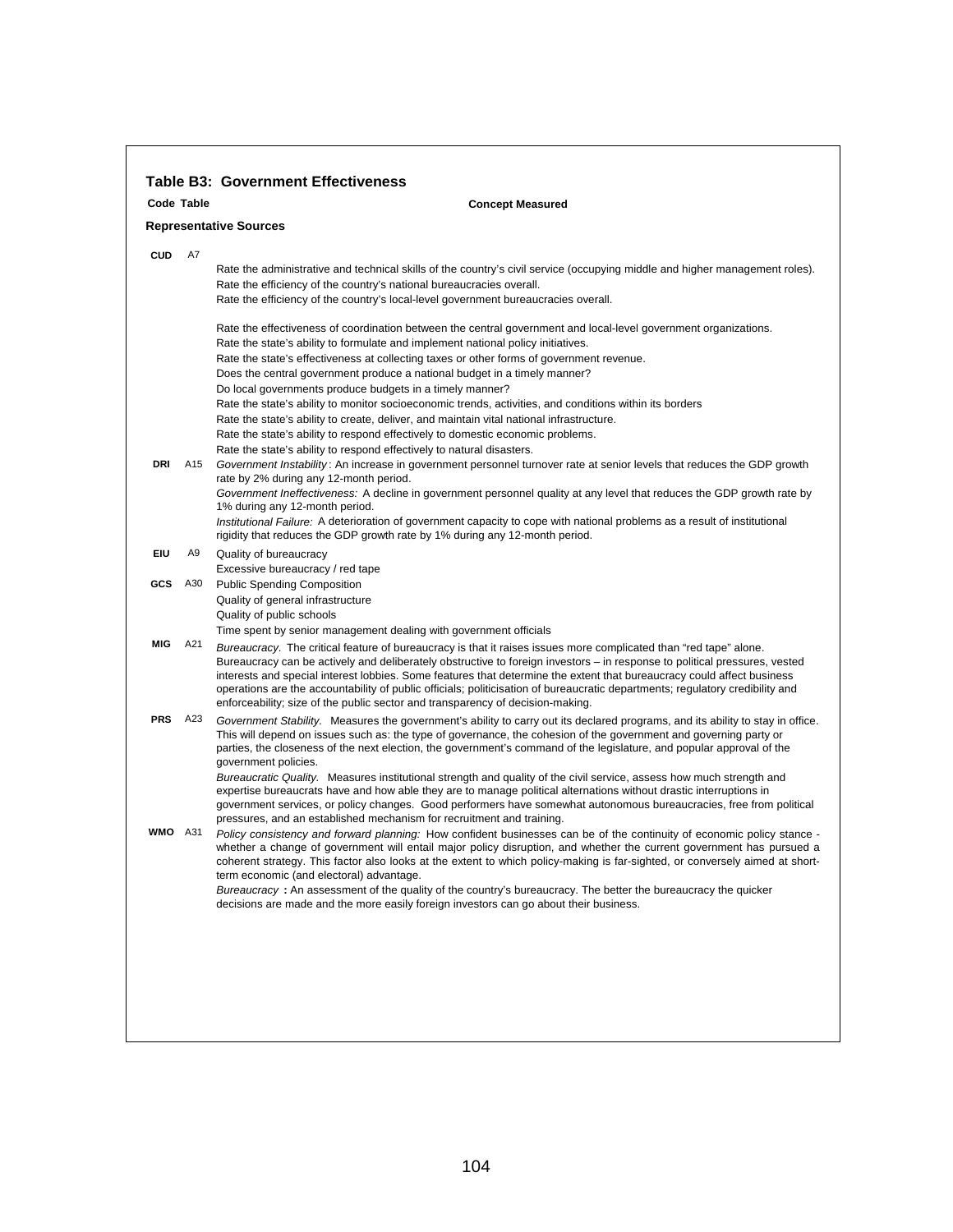|             | <b>Code Table</b> | Table B3: Government Effectiveness (cont.)<br><b>Concept Measured</b>                                                                |
|-------------|-------------------|--------------------------------------------------------------------------------------------------------------------------------------|
|             |                   |                                                                                                                                      |
|             |                   | <b>Non-representative Sources</b>                                                                                                    |
| <b>ADB</b>  | A <sub>1</sub>    | Management of public debt                                                                                                            |
|             |                   | Policies to improve efficiency of public sector                                                                                      |
|             |                   | Revenue Mobilization                                                                                                                 |
|             |                   | <b>Budget Management</b>                                                                                                             |
| AFR         | A2                | What proportion of the country's problems do you think the government can solve?                                                     |
|             |                   | Based on your experiences, how easy or difficult is it to obtain household services (like piped water, electricity or<br>telephone)? |
|             |                   | Based on your experiences, how easy or difficult is it to obtain an identity document (such as birth certificate, driver's           |
|             |                   | license or passport)?                                                                                                                |
| AGI         | A27               | Executive's effectiveness                                                                                                            |
|             |                   | Effectiveness in state structure                                                                                                     |
|             |                   | Government services efficiency                                                                                                       |
|             |                   | Decentralization of structures                                                                                                       |
|             |                   | Economic management                                                                                                                  |
| ASD         | A3                | Civil service                                                                                                                        |
|             |                   | Revenue Mobilization and Budget Management                                                                                           |
|             |                   | Management and Efficiency of Public Expenditures                                                                                     |
| <b>BPS</b>  | A5                | How problematic are telecommunications for the growth of your business                                                               |
|             |                   | How problematic is electricity for the growth of your business.                                                                      |
|             |                   | How problematic is transportation for the growth of your business.                                                                   |
| BRI         | A6                | <b>Bureaucratic delays</b>                                                                                                           |
| BTI         | A4                | <b>Consensus Building</b>                                                                                                            |
|             |                   | Governance Capability                                                                                                                |
|             |                   | <b>Effective Use of Resources</b>                                                                                                    |
|             |                   | <b>Reliable Pursuit of Goals</b>                                                                                                     |
|             |                   | <b>Welfare Regime</b>                                                                                                                |
| <b>CPIA</b> | A8                | Management of external debt                                                                                                          |
|             |                   | Management of development programs                                                                                                   |
|             |                   | <b>Quality public Administration</b><br>Revenue Mobilization                                                                         |
|             |                   | <b>Budget Management</b>                                                                                                             |
| EGV         | A14               | Global E-government                                                                                                                  |
| <b>FHT</b>  | A11               | Government and Administration: Government decentralization, independent and responsibilities or local and regional                   |
|             |                   | governments, and legislative and executive transparency are discussed.                                                               |
| LBO         | A20               | <b>Trust in Government</b>                                                                                                           |
| <b>WCY</b>  | A18               | Government economic policies do not adapt quickly to changes in the economy                                                          |
|             |                   | The public service is not independent from political interference                                                                    |
|             |                   | Government decisions are not effectively implemented                                                                                 |
|             |                   | Bureaucracy hinders business activity                                                                                                |
|             |                   | The distribution infrastructure of goods and services is generally inefficient                                                       |
|             |                   | Policy direction is not consistent                                                                                                   |
|             |                   |                                                                                                                                      |
|             |                   |                                                                                                                                      |
|             |                   |                                                                                                                                      |
|             |                   |                                                                                                                                      |
|             |                   |                                                                                                                                      |
|             |                   |                                                                                                                                      |
|             |                   |                                                                                                                                      |
|             |                   |                                                                                                                                      |
|             |                   |                                                                                                                                      |
|             |                   |                                                                                                                                      |
|             |                   |                                                                                                                                      |
|             |                   |                                                                                                                                      |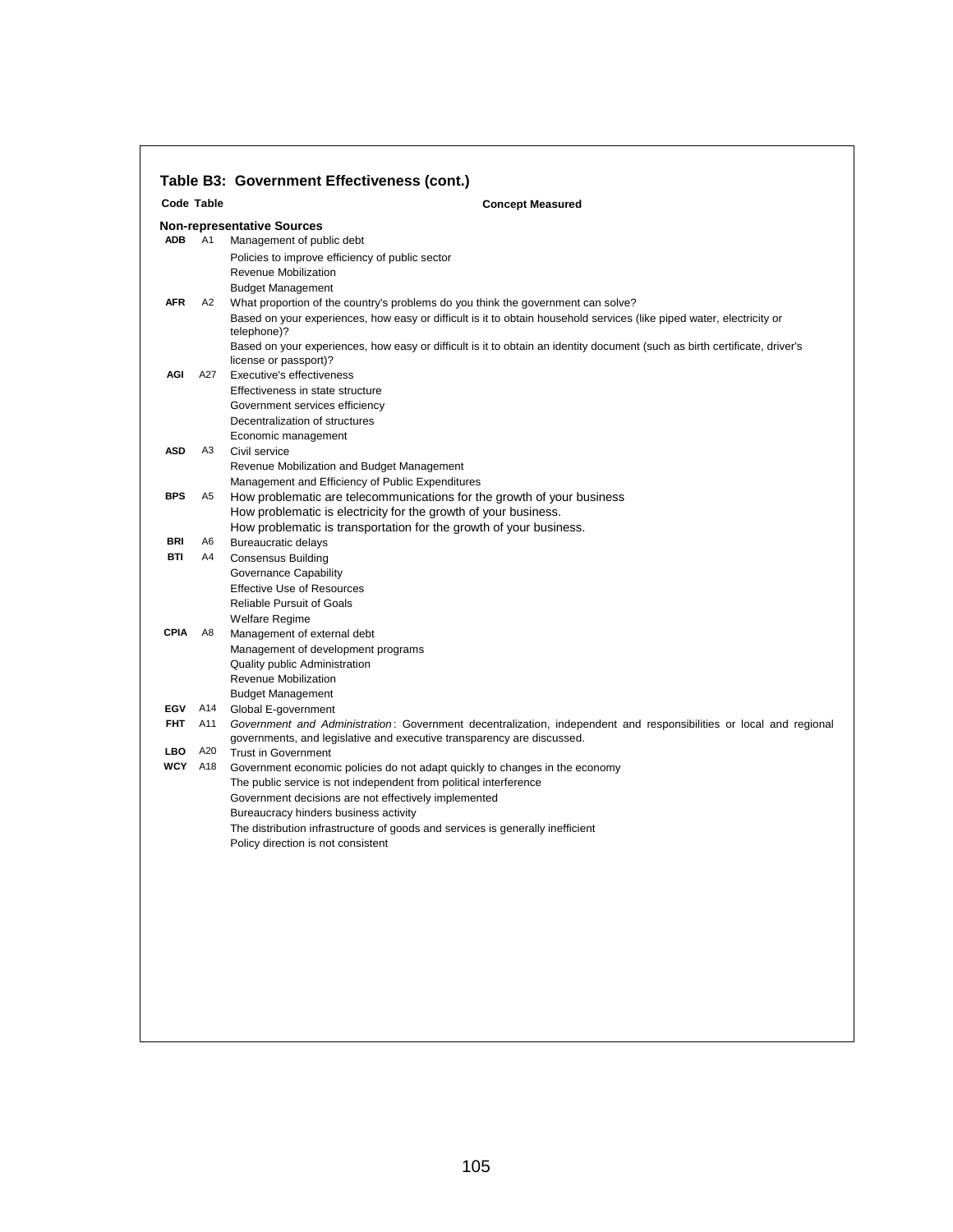|            | Code Table | <b>Concept Measured</b>                                                                                                                                                                                                                                                                                                                                                                                                                                                                                                                                                                                                                                                                                 |
|------------|------------|---------------------------------------------------------------------------------------------------------------------------------------------------------------------------------------------------------------------------------------------------------------------------------------------------------------------------------------------------------------------------------------------------------------------------------------------------------------------------------------------------------------------------------------------------------------------------------------------------------------------------------------------------------------------------------------------------------|
|            |            | <b>Representative Sources</b>                                                                                                                                                                                                                                                                                                                                                                                                                                                                                                                                                                                                                                                                           |
| DRI        | A15        | Regulations -- Exports: A 2% reduction in export volume as a result of a worsening in export regulations or restrictions<br>(such as export limits) during any 12-month period, with respect to the level at the time of the assessment.                                                                                                                                                                                                                                                                                                                                                                                                                                                                |
|            |            | Regulations -- Imports: A 2% reduction in import volume as a result of a worsening in import regulations or restrictions<br>(such as import quotas) during any 12-month period, with respect to the level at the time of the assessment.                                                                                                                                                                                                                                                                                                                                                                                                                                                                |
|            |            | Regulations -- Other Business: An increase in other regulatory burdens, with respect to the level at the time of the<br>assessment, that reduces total aggregate investment in real LCU terms by 10%                                                                                                                                                                                                                                                                                                                                                                                                                                                                                                    |
|            |            | Ownership of Business by Non-Residents: A 1-point increase on a scale from "0" to "10" in legal restrictions on ownership<br>of business by non-residents during any 12-month period.<br>Ownership of Equities by Non-Residents: A 1-point increase on a scale from "0" to "10" in legal restrictions on ownership                                                                                                                                                                                                                                                                                                                                                                                      |
| EIU        | A9         | of equities by non-residents during any 12-month period.<br>Unfair competitive practices                                                                                                                                                                                                                                                                                                                                                                                                                                                                                                                                                                                                                |
|            |            | Price controls<br>Discriminatory tariffs                                                                                                                                                                                                                                                                                                                                                                                                                                                                                                                                                                                                                                                                |
|            |            | <b>Excessive protections</b>                                                                                                                                                                                                                                                                                                                                                                                                                                                                                                                                                                                                                                                                            |
| GCS        | A30        | Administrative regulations are burdensome                                                                                                                                                                                                                                                                                                                                                                                                                                                                                                                                                                                                                                                               |
|            |            | Tax system is distortionary<br>Import barriers as obstacle to growth                                                                                                                                                                                                                                                                                                                                                                                                                                                                                                                                                                                                                                    |
|            |            | Competition in local market is limited                                                                                                                                                                                                                                                                                                                                                                                                                                                                                                                                                                                                                                                                  |
|            |            | It is easy to start company                                                                                                                                                                                                                                                                                                                                                                                                                                                                                                                                                                                                                                                                             |
|            |            | Anti monopoly policy is lax and ineffective                                                                                                                                                                                                                                                                                                                                                                                                                                                                                                                                                                                                                                                             |
|            |            | Clusters are frequent                                                                                                                                                                                                                                                                                                                                                                                                                                                                                                                                                                                                                                                                                   |
|            |            | Environmental regulations hurt competitiveness                                                                                                                                                                                                                                                                                                                                                                                                                                                                                                                                                                                                                                                          |
|            |            | Cost of tariffs imposed on business                                                                                                                                                                                                                                                                                                                                                                                                                                                                                                                                                                                                                                                                     |
|            |            | Government subsidies keep uncompetitive industries alive artificially                                                                                                                                                                                                                                                                                                                                                                                                                                                                                                                                                                                                                                   |
| <b>HER</b> | A16        | Regulation                                                                                                                                                                                                                                                                                                                                                                                                                                                                                                                                                                                                                                                                                              |
|            |            | Government Intervention                                                                                                                                                                                                                                                                                                                                                                                                                                                                                                                                                                                                                                                                                 |
|            |            | Wage/Prices                                                                                                                                                                                                                                                                                                                                                                                                                                                                                                                                                                                                                                                                                             |
|            |            | Trade                                                                                                                                                                                                                                                                                                                                                                                                                                                                                                                                                                                                                                                                                                   |
|            |            | Foreign investment                                                                                                                                                                                                                                                                                                                                                                                                                                                                                                                                                                                                                                                                                      |
|            |            | Banking                                                                                                                                                                                                                                                                                                                                                                                                                                                                                                                                                                                                                                                                                                 |
| MIG        | A21        | Unfair Competition. When entering a non-domestic market the corporate may find that established players and<br>competitors often resort to unethical and illegal means to create obstructions that will cause the enterprise to under-<br>perform. The rules of doing business are different in different markets, and so are the routes that companies choose<br>towards success. For any company, the most important factor in assessing the risk of unfair competition is how much<br>knowledge it has of its local and international competitors. Pertinent issues to consider: competitor behaviour; competitor<br>links; information security; political involvement in the sector; transparency. |
|            |            | Unfair Trade. In some parts of the world, companies and governments' interests are so closely intertwined that they are<br>almost indistinguishable. The principals of those companies, some of whom are government ministers, use their position to<br>trade unfairly and put obstacles in the way of foreign business to ensure that they retain the dominant position within the<br>market. Occasionally, activities border on the illegal when government legislation is deliberately amended to favour local<br>business, and/or enforcement bodies are deliberately obstructive to ensure that the local business succeeds at the<br>expense of the foreign investor.                             |
| <b>PRS</b> | A23        | Investment Profile. Includes the risk to operations (scored from 0 to 4, increasing in risk); taxation (scored from 0 to 3),<br>repatriation (scored from 0 to 3); repatriation (scored from 0 to 3) and labor costs (scored from 0 to 2). They all look at the<br>government's attitude towards investment.                                                                                                                                                                                                                                                                                                                                                                                            |
| WMO        | A31        | Tax Effectiveness: How efficient the country's tax collection system is. The rules may be clear and transparent, but<br>whether they are enforced consistently. This factor looks at the relative effectiveness too of corporate and personal,<br>indirect and direct taxation.                                                                                                                                                                                                                                                                                                                                                                                                                         |
|            |            | Legislation: An assessment of whether the necessary business laws are in place, and whether there any outstanding<br>gaps. This includes the extent to which the country's legislation is compatible with, and respected by, other countries' legal                                                                                                                                                                                                                                                                                                                                                                                                                                                     |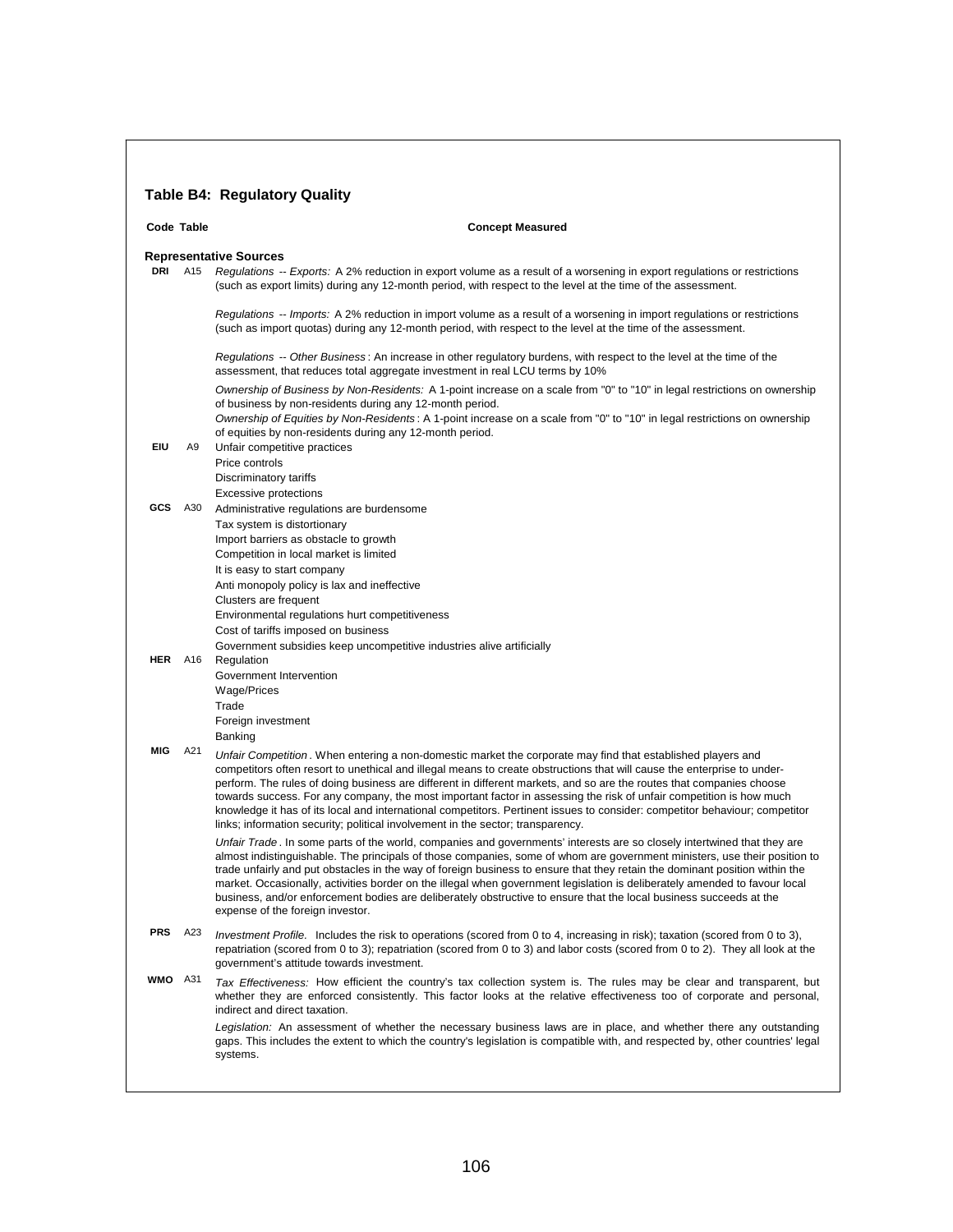|             | Code Table | <b>Concept Measured</b>                                                                  |
|-------------|------------|------------------------------------------------------------------------------------------|
|             |            | <b>Non-representative Sources</b>                                                        |
| <b>ADB</b>  | A1         | Trade policy                                                                             |
|             |            | Competitive environment                                                                  |
|             |            | <b>Labor Market Policies</b>                                                             |
| <b>AGI</b>  |            | A27 Investment policies attractiveness                                                   |
|             |            | Pro-investment tax policies                                                              |
|             |            | Tax system efficiency/corruption                                                         |
| ASD         | A3         | Trade Policy and Forex Regime                                                            |
|             |            | <b>Factor and Product Markets and Prices</b>                                             |
|             |            | <b>Enabling Environment for Private Sector Development</b>                               |
| <b>BPS</b>  | A5         | Information on the laws and regulations is easy to obtain                                |
|             |            | Interpretations of the laws and regulations are consistent and predictable               |
|             |            | Unpredictability of changes of regulations                                               |
|             |            | How problematic are labor regulations for the growth of your business.                   |
|             |            | How problematic are tax regulations for the growth of your business.                     |
| BTI         | A4         | How problematic are custom and trade regulations for the growth of your business.        |
|             |            | Competition                                                                              |
| <b>CPIA</b> | A8         | <b>Price Stability</b>                                                                   |
|             |            | Competitive environment<br>Factor and products markets                                   |
|             |            | Trade policy                                                                             |
|             |            | <b>EBRD</b> A10 Price liberalization                                                     |
|             |            | Trade & foreign exchange system                                                          |
|             |            | Competition policy                                                                       |
| WCY A18     |            | Access to capital markets (foreign and domestic) is easily available                     |
|             |            | Ease of Doing Business                                                                   |
|             |            | Banking regulation does not hinder competitiveness                                       |
|             |            | Competition legislation in your country does not prevent unfair competition              |
|             |            | Customs' authorities do not facilitate the efficient transit of goods                    |
|             |            | Financial institutions' transparency is not widely developed in your country             |
|             |            | Easy to start company                                                                    |
|             |            | Foreign investors are free to acquire control in domestic companies                      |
|             |            | Legal regulation of financial institutions is inadequate for financial stability         |
|             |            | Price controls affect pricing of products in most industries                             |
|             |            | Public sector contracts are sufficiently open to foreign bidders                         |
|             |            | Real corporate taxes are non distortionary                                               |
|             |            | Real personal taxes are non distortionary                                                |
|             |            | The exchange rate policy of your country hinders the competitiveness of enterprises      |
|             |            | The legal framework is detrimental to your country's competitiveness                     |
|             |            | Protectionism in your country negatively affects the conduct of business in your country |
|             |            | Labor regulations hinder business activities                                             |
|             |            | New Legislation restricts competitiveness                                                |
|             |            | Subsidies impair economic development                                                    |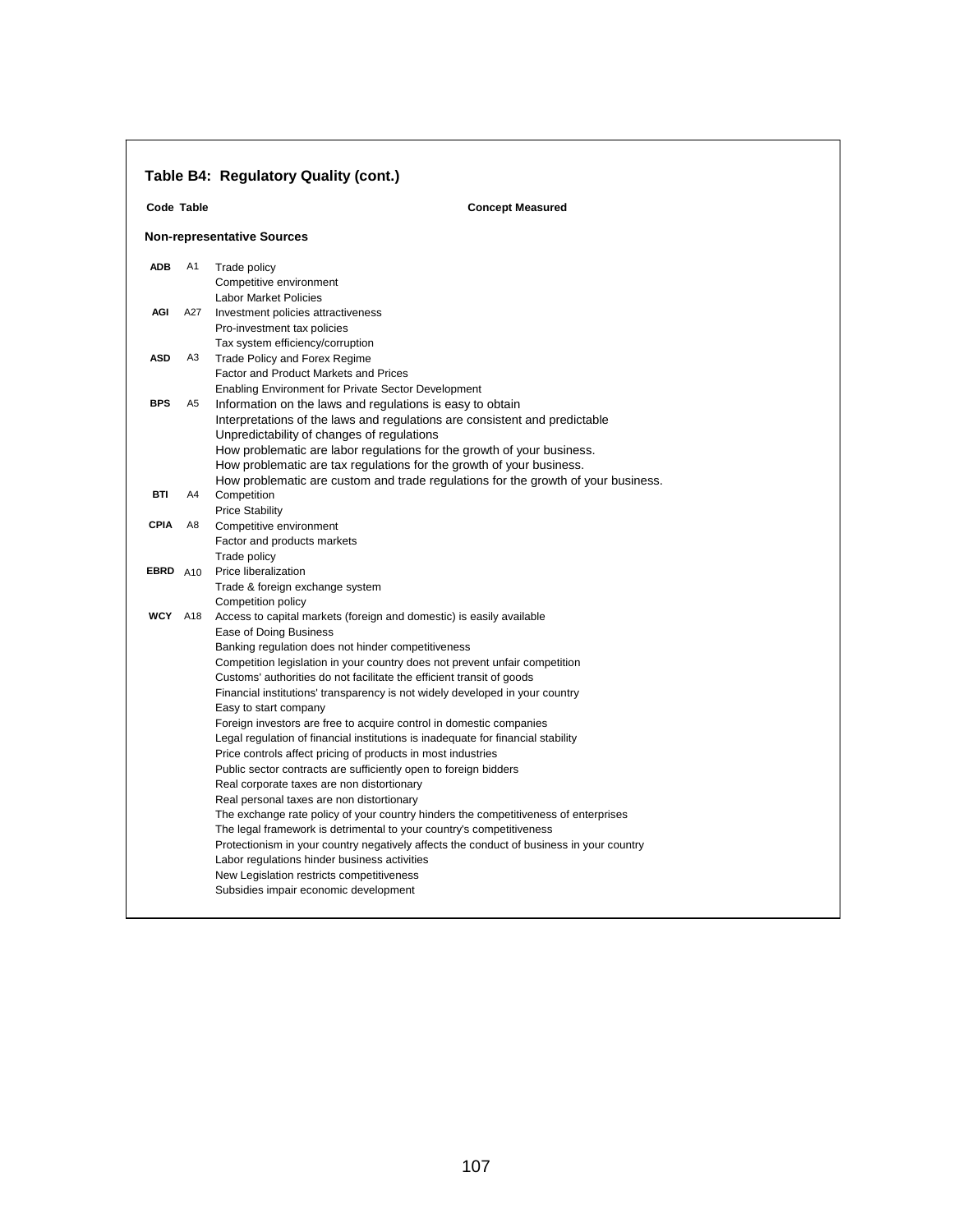|                   | Code Table | <b>Concept Measured</b>                                                                                                                                                                                                                                                                                                                                                                                                                                                                                                                                                                                                                                                                                            |
|-------------------|------------|--------------------------------------------------------------------------------------------------------------------------------------------------------------------------------------------------------------------------------------------------------------------------------------------------------------------------------------------------------------------------------------------------------------------------------------------------------------------------------------------------------------------------------------------------------------------------------------------------------------------------------------------------------------------------------------------------------------------|
|                   |            | <b>Representative Sources</b>                                                                                                                                                                                                                                                                                                                                                                                                                                                                                                                                                                                                                                                                                      |
| <b>CUD</b><br>DRI | A7<br>A15  | For the most part, is the state seen as legitimately representing its citizens?<br>Rate the state's adherence to the rule of law, considering the country as a whole.<br>Losses and Costs of Crime: A 1-point increase on a scale from "0" to "10" in crime during any 12-month period.<br>Kidnapping of Foreigners: An increase in scope, intensity, or frequency of kidnapping of foreigners that reduces the GDP<br>growth rate by 1% during any 12-month period.                                                                                                                                                                                                                                               |
|                   |            | Enforceability of Government Contracts: A 1 point decline on a scale from "0" to "10" in the enforceability of contracts<br>during any 12-month period.<br>Enforceability of Private Contracts: A 1-point decline on a scale from "0" to "10" in the legal enforceability of contracts<br>during any 12-month period.                                                                                                                                                                                                                                                                                                                                                                                              |
| EIU               | A9         | Violent crime<br>Organized crime<br>Fairness of judicial process                                                                                                                                                                                                                                                                                                                                                                                                                                                                                                                                                                                                                                                   |
| GCS               | A30        | Enforceability of contracts<br>Speediness of judicial process<br>Confiscation/expropriation<br>Common crime imposes costs on business                                                                                                                                                                                                                                                                                                                                                                                                                                                                                                                                                                              |
|                   |            | Organized crime imposes costs on business<br>Money laundering through banks is pervasive<br>Money laundering through non-banks is pervasive                                                                                                                                                                                                                                                                                                                                                                                                                                                                                                                                                                        |
|                   |            | Quality of Police<br>Insider trading is pervasive                                                                                                                                                                                                                                                                                                                                                                                                                                                                                                                                                                                                                                                                  |
|                   |            | The judiciary is independent from political influences of members of government, citizens or firms<br>Legal framework to challenge the legality of government actions is inefficient<br>Intellectual Property protection is weak<br>Protection of financial assets is weak                                                                                                                                                                                                                                                                                                                                                                                                                                         |
| HER               | A16        | Illegal donation to parties are frequent<br>Percentage of firms which are unofficial or unregistered<br><b>Black market</b>                                                                                                                                                                                                                                                                                                                                                                                                                                                                                                                                                                                        |
|                   |            | <b>Property Rights</b>                                                                                                                                                                                                                                                                                                                                                                                                                                                                                                                                                                                                                                                                                             |
| HUM               | A26        | Independence of Judiciary                                                                                                                                                                                                                                                                                                                                                                                                                                                                                                                                                                                                                                                                                          |
| MIG               | A21        | Organised Crime. Crime, especially organised crime, is ultimately about profit. As capitalism and free market economic<br>principles have spread around the world, the rule of law has often failed to keep pace. Existing organised crime groups<br>simply seized the opportunity to fill that gap, and were swiftly followed by a flood of operators that have been kept to seize<br>on the capitalist profit motive while dispensing with scruples. The most dangerous aspect of organised crime for legitimate<br>businesses is that it is often indistinguishable, to the naked eye, from legitimate business. The proceeds of organised<br>crime are recycled into legitimate companies through investments. |
|                   |            | Legal Safeguards. The performance of an enterprise in terms of the timeframe for returns and the rate of return itself, may<br>be hostage to legal obstacles or the absence of sufficient recourse to the law in a non-domestic market. The challenges<br>posed by an absence of legal safeguards do not always arise because there simply is not enough of a legislative<br>framework by which to interpret situations. Frequently, the problem lies not with the legal framework itself, but with the<br>inability for that framework to be used in an impartial and reliable fashion, if indeed it is usable at all.                                                                                            |
| <b>PRS</b>        | A23        | Law and Order. The Law sub-component is an assessment of the strength and impartiality of the legal system, while the<br>Order sub-component is an assessment of popular observance of the law (assessed separately).                                                                                                                                                                                                                                                                                                                                                                                                                                                                                              |
| QLM<br><b>WMO</b> | A6<br>A31  | Direct Financial Fraud, Money Laundering and Organized Crime<br>Judicial Independence An assessment of how far the state and other outside actors can influence and distort the legal<br>system. This will determine the level of legal impartiality investors can expect.<br>Crime How much of a threat businesses face from crime such as kidnapping, extortion, street violence, burglary and so                                                                                                                                                                                                                                                                                                                |
|                   |            | on. These problems can cause major inconvenience for foreign investors and require them to take expensive security<br>precautions.                                                                                                                                                                                                                                                                                                                                                                                                                                                                                                                                                                                 |
|                   |            |                                                                                                                                                                                                                                                                                                                                                                                                                                                                                                                                                                                                                                                                                                                    |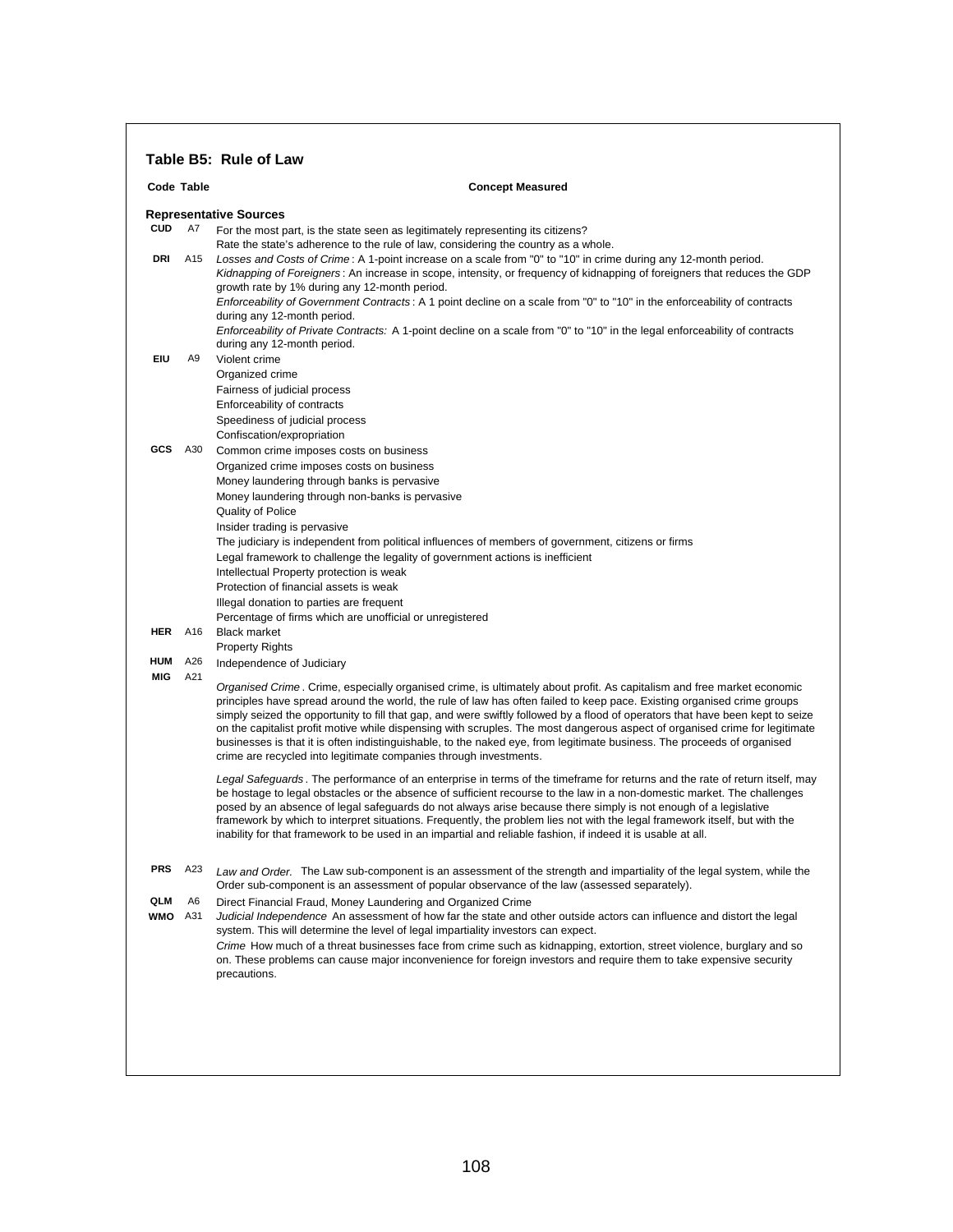|             | Code Table | <b>Concept Measured</b>                                                                                               |
|-------------|------------|-----------------------------------------------------------------------------------------------------------------------|
|             |            |                                                                                                                       |
| ADB         | A1         | <b>Non-representative Sources</b><br><b>Property Rights</b>                                                           |
| <b>AFR</b>  | A2         | Over the past year, how often have you or anyone in your family feared crime in your own home?                        |
|             |            | Over the past year, how often have you or anyone in your family had something stolen from your house?                 |
|             |            | Over the past year, how often have you or anyone in your family been physically attacked?                             |
|             |            | How much do you trust the courts of law?                                                                              |
|             |            | How much do you trust the police?                                                                                     |
|             |            | Based on your experiences, how easy or difficult is it to obtain help from the police when you need it?               |
| AGI         | A27        | Judiciary's effectiveness                                                                                             |
|             |            | Respect for rule of law                                                                                               |
|             |            | Law enforcement organs                                                                                                |
| ASD         | A3         | Rule of Law                                                                                                           |
| <b>BPS</b>  | A5         | Fairness of the court system                                                                                          |
|             |            | Affordability of the court system                                                                                     |
|             |            | Enforceability of court decisions                                                                                     |
|             |            | Honesty of courts                                                                                                     |
|             |            | Quickness of court decisions                                                                                          |
|             |            | Property right protection<br>How problematic is organized crime for the growth of your business.                      |
|             |            | How problematic is judiciary for the growth of your business.                                                         |
|             |            | How problematic is street crime for the growth of your business.                                                      |
| BRI         | A6         | Enforceability of contracts                                                                                           |
| BTI.        | A4         | Rule of Law                                                                                                           |
|             |            | <b>Private Property</b>                                                                                               |
| CCR         | A11        | Rule of Law                                                                                                           |
| <b>CPIA</b> | A8         | Property rights                                                                                                       |
| <b>FHT</b>  | A11        | Rule of Law: Considers judicial/constitutional matters as well as the legal and de facto status of ethnic minorities. |
| GAL<br>LBO. | A13<br>A20 | Trust in the Legal System                                                                                             |
|             |            | Trust in Judiciary<br><b>Trust in Police</b>                                                                          |
|             |            | Victim of crime                                                                                                       |
| USD         | A28        | Trust in Judiciary                                                                                                    |
|             |            | <b>Trust in Police</b>                                                                                                |
|             |            | Victim of crime                                                                                                       |
|             |            | Trust in supreme court                                                                                                |
|             |            | Trust in tribunals                                                                                                    |
|             | WCY A18    | Tax evasion is a common practice in your country                                                                      |
|             |            | Justice is not fairly administered in society                                                                         |
|             |            | Personal security and private property are not adequately protected                                                   |
|             |            | Parallel economy impairs economic development in your country<br>Insider trading is common in the stock market        |
|             |            | Patent and copyright protection is not adequately enforced in your country                                            |
|             |            |                                                                                                                       |
|             |            |                                                                                                                       |
|             |            |                                                                                                                       |
|             |            |                                                                                                                       |
|             |            |                                                                                                                       |
|             |            |                                                                                                                       |
|             |            |                                                                                                                       |
|             |            |                                                                                                                       |
|             |            |                                                                                                                       |
|             |            |                                                                                                                       |
|             |            |                                                                                                                       |
|             |            |                                                                                                                       |
|             |            |                                                                                                                       |
|             |            |                                                                                                                       |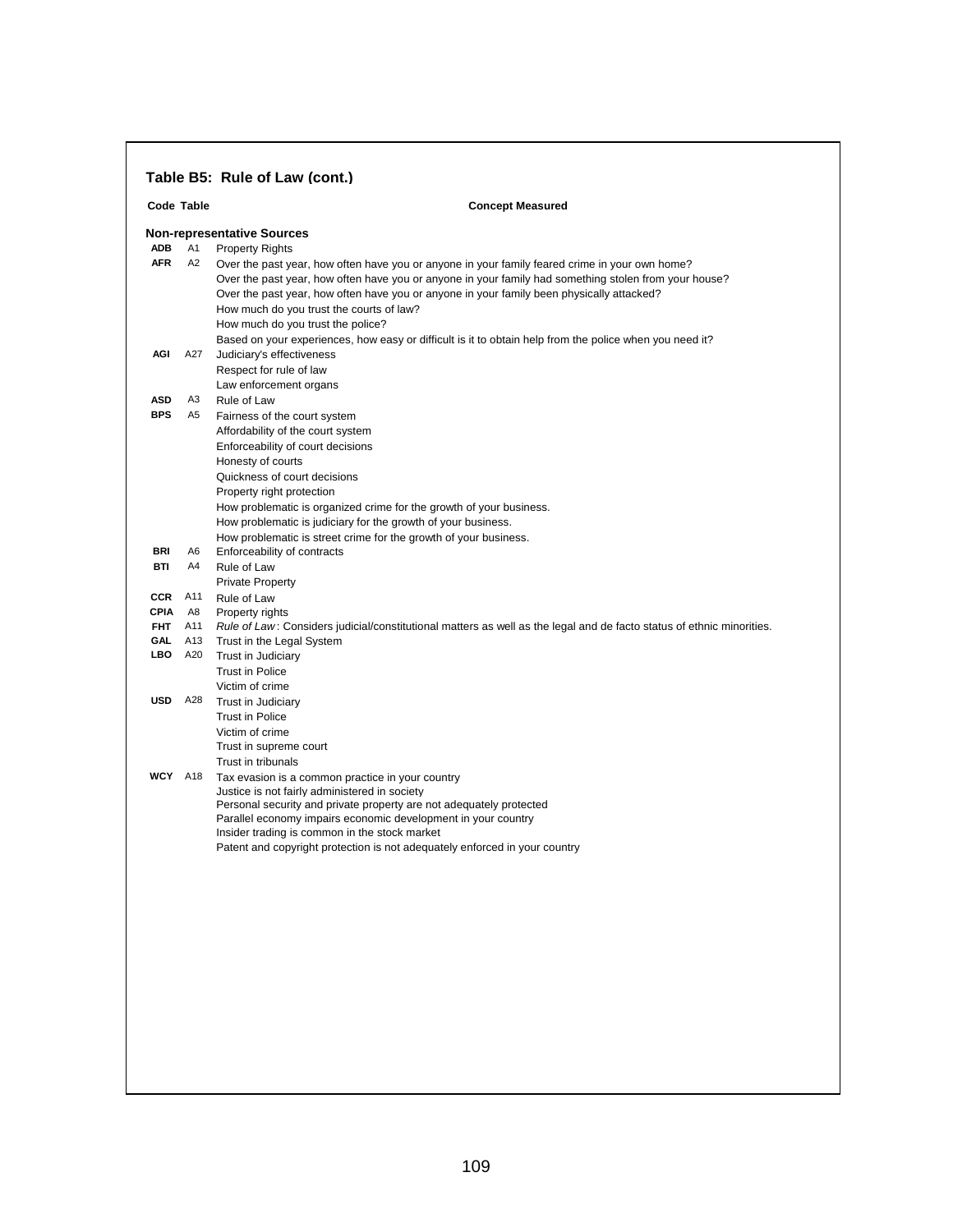|            | <b>Code Table</b> | <b>Concept Measured</b>                                                                                                                                                                                                                                                                                                                                                                                                                                                                                                      |
|------------|-------------------|------------------------------------------------------------------------------------------------------------------------------------------------------------------------------------------------------------------------------------------------------------------------------------------------------------------------------------------------------------------------------------------------------------------------------------------------------------------------------------------------------------------------------|
|            |                   | <b>Representative Sources</b>                                                                                                                                                                                                                                                                                                                                                                                                                                                                                                |
| <b>CUD</b> | A7                | Rate the severity of overall corruption within the state                                                                                                                                                                                                                                                                                                                                                                                                                                                                     |
|            |                   | To what extent do the country's primary political decision makers engage in patterns of nepotism, cronyism and<br>patronage?                                                                                                                                                                                                                                                                                                                                                                                                 |
|            |                   | To what extent do the country's civil service engage in patterns of nepotism, cronyism and patronage?                                                                                                                                                                                                                                                                                                                                                                                                                        |
|            |                   | To what extent do patterns of nepotism, cronyism and patronage undermine the state's ability to exercise the basic<br>functions of government effectively?                                                                                                                                                                                                                                                                                                                                                                   |
|            |                   | To what extent do patterns of nepotism, cronyism and patronage distort broad patterns of economic development?                                                                                                                                                                                                                                                                                                                                                                                                               |
| DRI        | A15               | Risk Event Outcome non-price: Losses and Costs of Corruption: A 1-point increase on a scale from "0" to "10" in<br>corruption during any 12-month period.                                                                                                                                                                                                                                                                                                                                                                    |
| EIU        | A9                | Corruption                                                                                                                                                                                                                                                                                                                                                                                                                                                                                                                   |
| GCS        | A30               | Public trust in financial honesty of politicians                                                                                                                                                                                                                                                                                                                                                                                                                                                                             |
|            |                   | Diversion of public funds due to corruption is common                                                                                                                                                                                                                                                                                                                                                                                                                                                                        |
|            |                   | Frequent for firms to make extra payments connected to: import/export permits                                                                                                                                                                                                                                                                                                                                                                                                                                                |
|            |                   | Frequent for firms to make extra payments connected to: public utilities                                                                                                                                                                                                                                                                                                                                                                                                                                                     |
|            |                   | Frequent for firms to make extra payments connected to tax payments                                                                                                                                                                                                                                                                                                                                                                                                                                                          |
|            |                   | Frequent for firms to make extra payments connected to: loan applications                                                                                                                                                                                                                                                                                                                                                                                                                                                    |
|            |                   | Frequent for firms to make extra payments connected to: awarding of public contracts                                                                                                                                                                                                                                                                                                                                                                                                                                         |
|            |                   | Frequent for firms to make extra payments connected to: influencing laws, regulations, decrees                                                                                                                                                                                                                                                                                                                                                                                                                               |
|            |                   | Frequent for firms to make extra payments connected to: getting favorable judicial decisions                                                                                                                                                                                                                                                                                                                                                                                                                                 |
|            |                   | Extent to which powerful firms' political ties impose costs on other firms                                                                                                                                                                                                                                                                                                                                                                                                                                                   |
|            |                   | Extent to which firms' illegal payments to influence government policies impose costs on other firms                                                                                                                                                                                                                                                                                                                                                                                                                         |
| MIG        | A21               | Corruption. There is an immense variety of activities that may be construed as corrupt. Bribery is the most obvious.<br>However, what is and is not a bribe is a matter of presentation and perception in much the same way as "corruption" itself.<br>Some of the issues that executives should consider include: accounting standards; anti-corruption policy credibility and<br>enforceability; cronyism, nepotism and vested interests; cultural differences; judicial independence; transparency of<br>decision-making. |
| PRS        | A23               | Corruption. Measures corruption within the political system, which distorts the economic and financial environment,<br>reduces the efficiency of government and business by enabling people to assume positions of power through patronage<br>rather than ability, and introduces an inherently instability in the political system.                                                                                                                                                                                         |
| QLM        | A6                | Indirect Diversion of Funds                                                                                                                                                                                                                                                                                                                                                                                                                                                                                                  |
| WMO        | A31               | Corruption: This index assesses the intrusiveness of the country's bureaucracy. The amount of red tape likely to<br>countered is assessed, as is the likelihood of encountering corrupt officials and other groups.                                                                                                                                                                                                                                                                                                          |
|            |                   | <b>Non-representative Sources</b>                                                                                                                                                                                                                                                                                                                                                                                                                                                                                            |
| <b>ADB</b> | A1                | Anti-corruption policies                                                                                                                                                                                                                                                                                                                                                                                                                                                                                                     |
|            |                   | Transparency / corruption                                                                                                                                                                                                                                                                                                                                                                                                                                                                                                    |
| AFR        | A2                | How well would you say the current government is handling the fight of corruption in the government?                                                                                                                                                                                                                                                                                                                                                                                                                         |
|            |                   | How many elected leaders (parliamentarians or local councilors) do you think are involved in corruption?                                                                                                                                                                                                                                                                                                                                                                                                                     |
|            |                   | How many judges and magistrates do you think are involved in corruption?                                                                                                                                                                                                                                                                                                                                                                                                                                                     |
|            |                   | How many government officials do you think are involved in corruption?                                                                                                                                                                                                                                                                                                                                                                                                                                                       |
|            |                   | How many border officials do you think are involved in corruption?                                                                                                                                                                                                                                                                                                                                                                                                                                                           |
| AGI        | A27               | Civil service transparency / accountability<br>Corruption control                                                                                                                                                                                                                                                                                                                                                                                                                                                            |
| ASD        | A3                | Anti-corruption                                                                                                                                                                                                                                                                                                                                                                                                                                                                                                              |
| BPS        | A5                | How common is for firms to have to pay irregular additional payments to get things done                                                                                                                                                                                                                                                                                                                                                                                                                                      |
|            |                   | On average, what percent of total annual sales do firms pay in unofficial payments to public officials                                                                                                                                                                                                                                                                                                                                                                                                                       |
|            |                   | How often do firms make epayments to influence the content of new legislation<br>Extent to which firms' payments to public officials to affect legislation impose costs on other firms<br>How problematic is corruption for the growth of your business.                                                                                                                                                                                                                                                                     |
|            |                   |                                                                                                                                                                                                                                                                                                                                                                                                                                                                                                                              |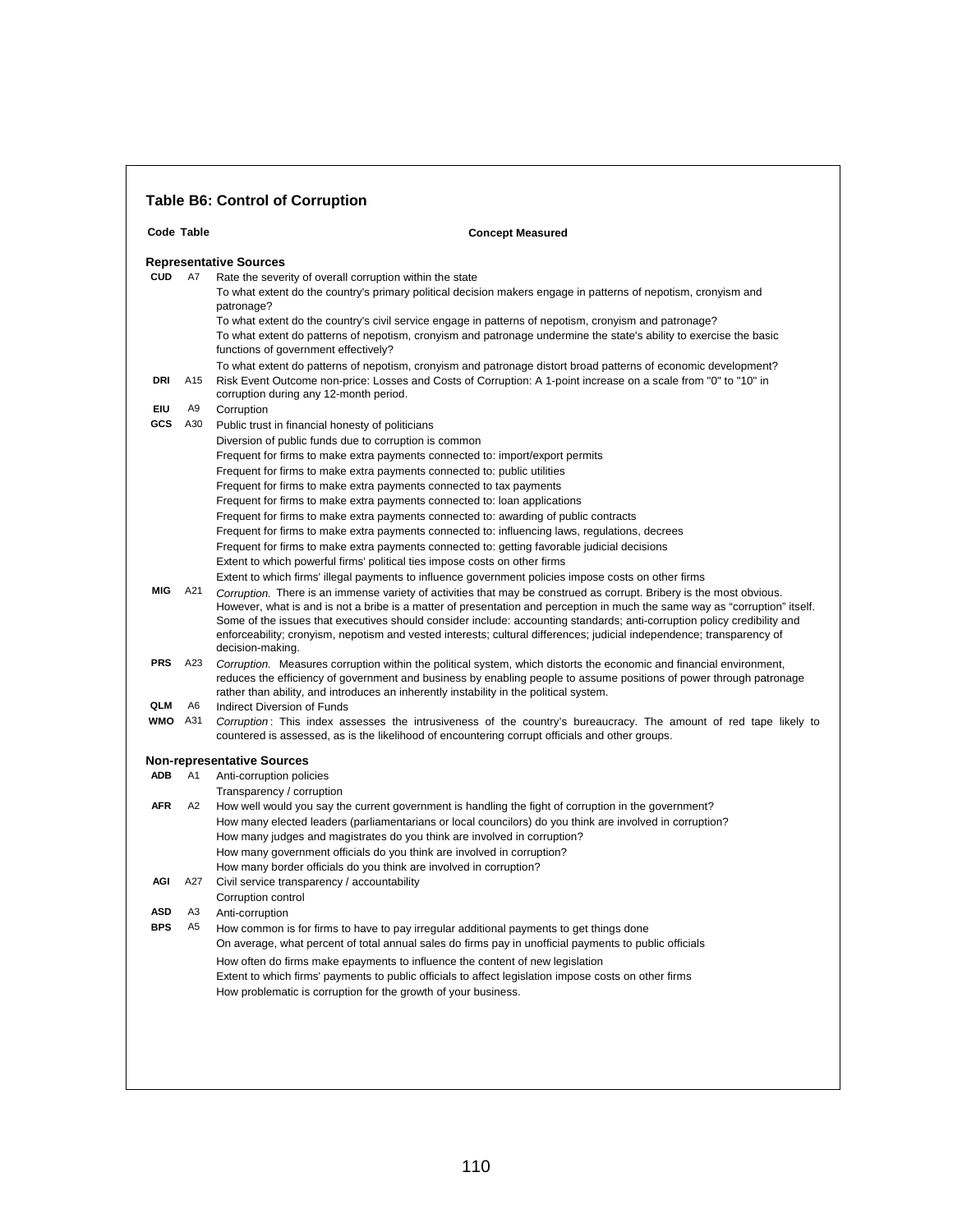|             | Code Table     | <b>Concept Measured</b>                                                                                               |
|-------------|----------------|-----------------------------------------------------------------------------------------------------------------------|
|             |                | <b>Non-Representative Sources</b>                                                                                     |
| BRI         | A <sub>6</sub> | Internal Causes of Political Risk: Mentality, including xenophobia, nationalism, corruption, nepotism, willingness to |
| <b>CCR</b>  | A11            | compromise, etc.                                                                                                      |
| <b>CPIA</b> | A8             | Transparency / corruption                                                                                             |
| <b>FHT</b>  | A11            | Transparency / corruption                                                                                             |
| <b>GAL</b>  |                | Corruption<br>A13 Frequency of corruption                                                                             |
|             |                | Frequency of household bribery                                                                                        |
|             |                | Extent of Grand corruption                                                                                            |
|             |                | Extent of Petty corruption                                                                                            |
| LBO         | A20            | Have you heard of acts of corruption?                                                                                 |
|             |                | It is likely to bribe policemen                                                                                       |
|             |                | It is likely to bribe judges                                                                                          |
|             |                | It is likely to bribe public servants                                                                                 |
| <b>PRC</b>  |                | A22 Corruption Index                                                                                                  |
| <b>USD</b>  | A28            | Frequency of corruption                                                                                               |
| <b>WCY</b>  | A18            | Bribing and corruption exist in the economy                                                                           |
|             |                |                                                                                                                       |
|             |                |                                                                                                                       |
|             |                |                                                                                                                       |
|             |                |                                                                                                                       |
|             |                |                                                                                                                       |
|             |                |                                                                                                                       |
|             |                |                                                                                                                       |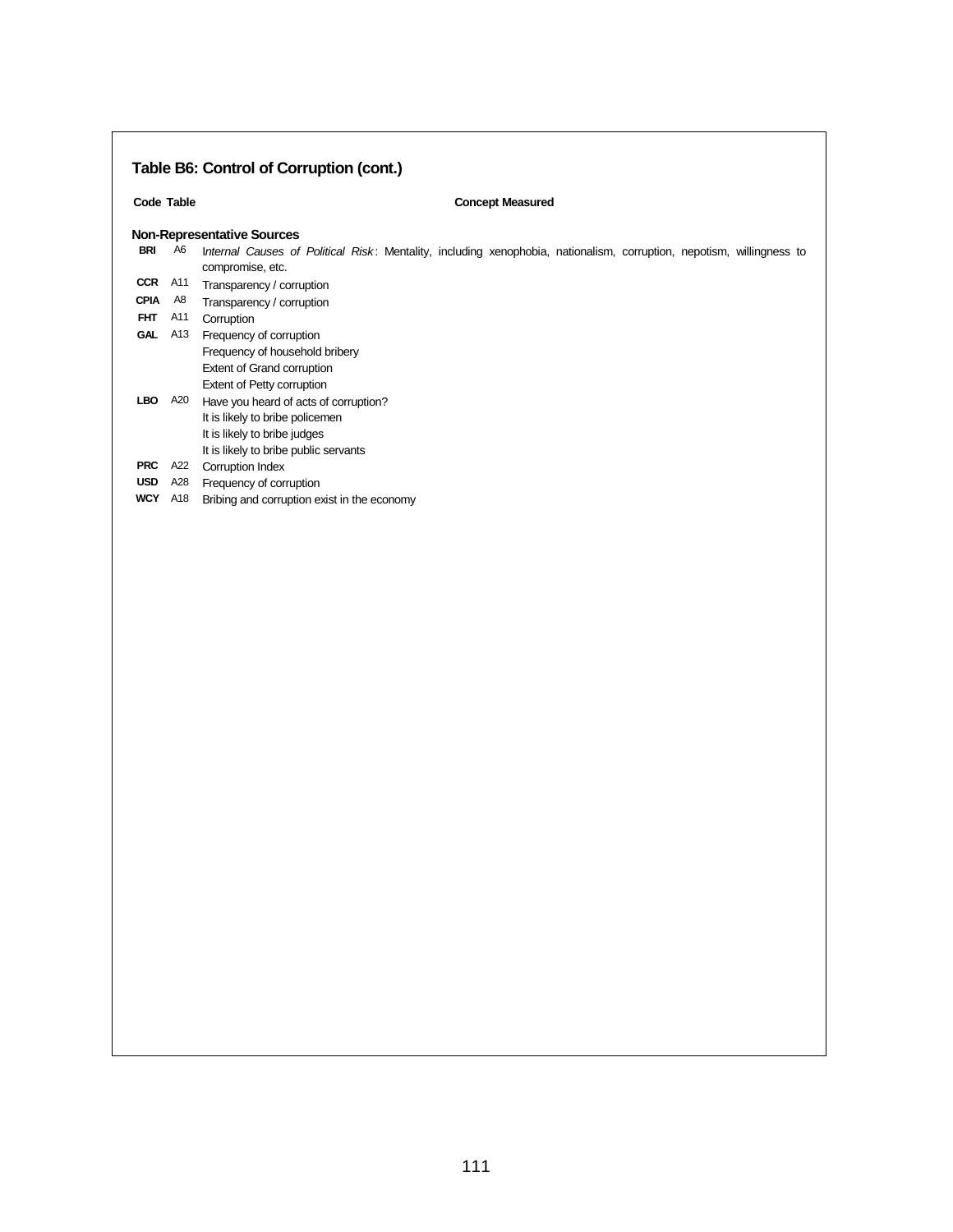# **APPENDIX C: Governance Indicators over Time**

## **TABLE C1: Voice and Accountability**

|                                                                                                         |            |         | 2004 |    |                      | 2002      |                      |           | 2000                 |                           |                      | 1998      |                                        |                      | 1996         |                                        |
|---------------------------------------------------------------------------------------------------------|------------|---------|------|----|----------------------|-----------|----------------------|-----------|----------------------|---------------------------|----------------------|-----------|----------------------------------------|----------------------|--------------|----------------------------------------|
| Country                                                                                                 | Code       | Est.    | S.E. | N. | Est.                 | S.E.      | N.                   | Est.      | S.E.                 | N.                        | Est.                 | S.E.      | N.                                     | Est.                 | S.E.         | N.                                     |
| AFGHANISTAN                                                                                             | AFG        | $-1.35$ | 0.14 | 9  | $-1.31$              | 0.23      | 5                    | $-1.76$   | 0.33                 | 2                         | $-1.68$              | 0.30      | 2                                      | $-1.53$              | 0.35         | 2                                      |
| ALBANIA                                                                                                 | ALB        | 0.03    | 0.11 | 9  | $-0.10$              | 0.14      | 6                    | $-0.05$   | 0.16                 | 6                         | -0.26                | 0.19      | 5                                      | $-0.35$              | 0.21         | 4                                      |
| ALGERIA                                                                                                 | DZA        |         | 0.15 |    |                      | 0.17      | 7                    |           |                      | 5                         | $-1.46$              |           | 4                                      |                      |              | 4                                      |
|                                                                                                         |            | $-0.91$ |      | 9  | $-0.96$              |           |                      | $-1.31$   | 0.22                 |                           |                      | 0.23      |                                        | $-1.17$              | 0.21         |                                        |
| AMERICAN SAMOA                                                                                          | <b>ASM</b> | 0.44    | 0.52 | 1  | $\cdot$ .            | $\cdot$ . | $\ldots$             | $\ddotsc$ | $\ddotsc$            | $\ddotsc$                 | $\ldots$             |           | $\ddotsc$                              | $\ldots$             | $\ldots$     |                                        |
| ANDORRA                                                                                                 | <b>ADO</b> | 1.23    | 0.20 | 3  | 1.41                 | 0.29      | 2                    | 1.39      | 0.38                 | 1                         | 1.44                 | 0.35      | 1                                      | 1.29                 | 0.40         | 1                                      |
| <b>ANGOLA</b>                                                                                           | AGO        | $-1.02$ | 0.15 | 8  | $-1.40$              | 0.17      | $\overline{7}$       | $-1.37$   | 0.22                 | 5                         | $-1.28$              | 0.23      | 4                                      | $-1.42$              | 0.21         | 4                                      |
| ANGUILLA                                                                                                | AIA        | 0.74    | 0.52 | 1  | $\ddotsc$            | $\ddotsc$ | $\ddot{\phantom{a}}$ | $\ddotsc$ | $\ddotsc$            | $\ddot{\phantom{a}}$      | $\ldots$             | $\ddotsc$ | $\ddotsc$                              | $\ddotsc$            | $\ddotsc$    | $\ddot{\phantom{a}}$                   |
| ANTIGUA AND BARBUDA                                                                                     | ATG        | 0.48    | 0.20 | 3  | 0.17                 | 0.29      | 2                    | $-0.02$   | 0.38                 | 1                         | 0.05                 | 0.35      | 1                                      | 0.19                 | 0.40         | 1                                      |
| ARGENTINA                                                                                               | ARG        | 0.49    | 0.14 | 13 | 0.23                 | 0.15      | 12                   | 0.44      | 0.21                 | 8                         | 0.29                 | 0.22      | 6                                      | 0.60                 | 0.20         | 6                                      |
| ARMENIA                                                                                                 | <b>ARM</b> | $-0.66$ | 0.11 | 9  | $-0.44$              | 0.14      | 6                    | -0.30     | 0.16                 | 6                         | $-0.31$              | 0.19      | 5                                      | $-0.57$              | 0.23         | 3                                      |
|                                                                                                         |            |         |      |    |                      |           |                      |           |                      |                           |                      |           |                                        |                      |              |                                        |
| ARUBA                                                                                                   | ABW        | 0.64    | 0.52 | 1  | $\ddot{\phantom{1}}$ | $\ddotsc$ | $\ddotsc$            | $\ddotsc$ | $\ddotsc$            | $\ddot{\phantom{0}}$      | $\ddot{\phantom{a}}$ | ä.        | $\mathbf{r}$                           | $\ddotsc$            | $\mathbf{r}$ | Ω.                                     |
| <b>AUSTRALIA</b>                                                                                        | AUS        | 1.40    | 0.16 | 10 | 1.50                 | 0.17      | 9                    | 1.61      | 0.22                 | 6                         | 1.50                 | 0.23      | 5                                      | 1.73                 | 0.21         | 5                                      |
| <b>AUSTRIA</b>                                                                                          | AUT        | 1.25    | 0.16 | 9  | 1.32                 | 0.17      | 9                    | 1.21      | 0.22                 | 6                         | 1.27                 | 0.23      | 6                                      | 1.43                 | 0.21         | 5                                      |
| AZERBAIJAN                                                                                              | AZE        | $-0.97$ | 0.10 | 11 | $-0.87$              | 0.12      | 9                    | -0.81     | 0.16                 | 7                         | -0.95                | 0.18      | 6                                      | $-1.08$              | 0.18         | 4                                      |
| <b>BAHAMAS</b>                                                                                          | <b>BHS</b> | 1.14    | 0.19 | 4  | 1.18                 | 0.25      | 3                    | 1.10      | 0.28                 | 2                         | 1.07                 | 0.29      | $\overline{2}$                         | 1.11                 | 0.32         | 2                                      |
| <b>BAHRAIN</b>                                                                                          | <b>BHR</b> | $-0.73$ | 0.14 | 9  | $-0.74$              | 0.18      | $\overline{7}$       | $-1.17$   | 0.22                 | 5                         | $-1.22$              | 0.23      | 4                                      | $-0.94$              | 0.21         | 4                                      |
| <b>BANGLADESH</b>                                                                                       | <b>BGD</b> | $-0.69$ | 0.15 | 9  | $-0.57$              | 0.17      | 8                    | $-0.34$   | 0.22                 | 6                         | -0.17                | 0.23      | 4                                      | $-0.33$              | 0.21         | 4                                      |
|                                                                                                         |            |         |      |    |                      |           |                      |           |                      |                           |                      |           |                                        |                      |              |                                        |
| <b>BARBADOS</b>                                                                                         | <b>BRB</b> | 1.17    | 0.20 | 3  | 1.39                 | 0.29      | 2                    | 1.21      | 0.38                 | 1                         | 1.44                 | 0.35      | 1                                      | 1.23                 | 0.40         | 1                                      |
| <b>BELARUS</b>                                                                                          | <b>BLR</b> | $-1.54$ | 0.11 | 9  | $-1.40$              | 0.13      | 8                    | $-1.21$   | 0.16                 | 6                         | $-0.98$              | 0.19      | 5                                      | $-1.03$              | 0.23         | 3                                      |
| <b>BELGIUM</b>                                                                                          | BEL        | 1.35    | 0.16 | 8  | 1.44                 | 0.18      | 8                    | 1.19      | 0.22                 | 6                         | 1.32                 | 0.23      | 5                                      | 1.48                 | 0.21         | 5                                      |
| <b>BELIZE</b>                                                                                           | <b>BLZ</b> | 0.91    | 0.20 | 3  | 0.83                 | 0.27      | 3                    | 0.86      | 0.33                 | 3                         | 1.01                 | 0.30      | $\overline{2}$                         | 1.09                 | 0.35         | 2                                      |
| <b>BENIN</b>                                                                                            | <b>BEN</b> | 0.30    | 0.16 | 7  | 0.03                 | 0.23      | 5                    | 0.44      | 0.31                 | 3                         | 0.61                 | 0.29      | 3                                      | 0.75                 | 0.35         | 2                                      |
| <b>BERMUDA</b>                                                                                          | <b>BMU</b> | 0.99    | 0.52 | 1  | 1.07                 | 0.47      | 1                    |           |                      |                           | $\ddotsc$            | $\ddotsc$ |                                        |                      | $\mathbf{r}$ |                                        |
| <b>BHUTAN</b>                                                                                           | <b>BTN</b> |         |      | 4  | $-1.17$              | 0.25      | 4                    | $-1.63$   | 0.33                 | $\ddot{\phantom{a}}$<br>2 | $-1.56$              | 0.30      | $\ddot{\phantom{a}}$<br>$\overline{c}$ | $-1.37$              | 0.35         | $\ddot{\phantom{a}}$<br>$\overline{c}$ |
|                                                                                                         |            | $-1.18$ | 0.19 |    |                      |           |                      |           |                      |                           |                      |           |                                        |                      |              |                                        |
| <b>BOLIVIA</b>                                                                                          | BOL        | $-0.01$ | 0.15 | 10 | 0.01                 | 0.18      | 9                    | 0.23      | 0.22                 | 6                         | 0.34                 | 0.22      | 6                                      | 0.10                 | 0.20         | 5                                      |
| BOSNIA-HERZEGOVINA                                                                                      | BIH        | $-0.14$ | 0.11 | 10 | $-0.29$              | 0.14      | 8                    | -0.37     | 0.18                 | 5                         | $-1.11$              | 0.21      | 3                                      | $-1.20$              | 0.35         | 2                                      |
| <b>BOTSWANA</b>                                                                                         | BWA        | 0.73    | 0.14 | 11 | 0.73                 | 0.17      | 8                    | 0.78      | 0.22                 | 6                         | 0.77                 | 0.23      | 4                                      | 0.74                 | 0.21         | 4                                      |
| <b>BRAZIL</b>                                                                                           | <b>BRA</b> | 0.34    | 0.14 | 13 | 0.35                 | 0.15      | 12                   | 0.53      | 0.22                 | 7                         | 0.59                 | 0.22      | 7                                      | 0.23                 | 0.20         | 6                                      |
| <b>BRUNEI</b>                                                                                           | <b>BRN</b> | $-1.11$ | 0.19 | 4  | $-0.82$              | 0.22      | 5                    | $-1.07$   | 0.26                 | 3                         | $-1.14$              | 0.26      | 3                                      | $-0.97$              | 0.30         | 3                                      |
| <b>BULGARIA</b>                                                                                         | <b>BGR</b> | 0.58    | 0.11 | 12 | 0.56                 | 0.12      | 11                   | 0.51      | 0.15                 | 8                         | 0.40                 | 0.18      | 6                                      | 0.17                 | 0.17         | 5                                      |
|                                                                                                         |            |         |      |    |                      |           |                      |           |                      |                           |                      |           |                                        |                      |              |                                        |
| <b>BURKINA FASO</b>                                                                                     | <b>BFA</b> | $-0.38$ | 0.15 | 7  | $-0.27$              | 0.22      | 5                    | -0.31     | 0.25                 | 4                         | $-0.24$              | 0.26      | 3                                      | $-0.46$              | 0.30         | 3                                      |
| <b>BURUNDI</b>                                                                                          | BDI        | $-1.13$ | 0.18 | 5  | $-1.16$              | 0.25      | 4                    | $-1.66$   | 0.31                 | 3                         | $-1.59$              | 0.30      | $\overline{2}$                         | $-1.28$              | 0.35         | $\overline{2}$                         |
| <b>CAMBODIA</b>                                                                                         | <b>KHM</b> | $-0.89$ | 0.16 | 6  | $-0.56$              | 0.25      | 4                    | $-0.35$   | 0.33                 | 3                         | $-0.87$              | 0.30      | $\overline{2}$                         | $-0.68$              | 0.35         | 2                                      |
| CAMEROON                                                                                                | CMR        | $-1.18$ | 0.15 | 8  | $-1.10$              | 0.18      | $\overline{7}$       | -0.90     | 0.22                 | 6                         | -0.77                | 0.23      | 5                                      | $-1.05$              | 0.21         | 4                                      |
| CANADA                                                                                                  | CAN        | 1.38    | 0.16 | 10 | 1.50                 | 0.17      | 10                   | 1.27      | 0.21                 | 8                         | 1.30                 | 0.23      | 6                                      | 1.44                 | 0.21         | 5                                      |
| <b>CAPE VERDE</b>                                                                                       | <b>CPV</b> | 0.80    | 0.19 | 5  | 0.41                 | 0.28      | 3                    | 0.86      | 0.38                 | 1                         | 0.92                 | 0.35      | $\mathbf{1}$                           | 0.90                 | 0.40         | 1                                      |
| <b>CAYMAN ISLANDS</b>                                                                                   | <b>CYM</b> | 0.76    | 0.52 | 1  | 1.51                 | 0.47      | 1                    | $\ddotsc$ | $\ddot{\phantom{a}}$ |                           |                      |           |                                        |                      |              |                                        |
|                                                                                                         |            |         |      | 5  |                      |           | 4                    |           |                      | ä.                        | $\ddotsc$            | ä.        | $\ddotsc$<br>$\overline{2}$            | $\ddot{\phantom{a}}$ | $\ddotsc$    | $\ddotsc$                              |
| CENTRAL AFRICAN REPUBLIC CAF                                                                            |            | $-1.20$ | 0.18 |    | $-0.80$              | 0.25      |                      | $-0.52$   | 0.33                 | 2                         | 0.06                 | 0.30      |                                        | $-0.17$              | 0.35         | $\overline{c}$                         |
| <b>CHAD</b>                                                                                             | TCD        | $-1.09$ | 0.16 | 7  | $-0.95$              | 0.25      | 4                    | $-0.89$   | 0.33                 | 2                         | $-0.83$              | 0.29      | 3                                      | $-0.76$              | 0.35         | 2                                      |
| <b>CHILE</b>                                                                                            | CHL        | 1.09    | 0.14 | 12 | 1.07                 | 0.15      | 11                   | 0.56      | 0.21                 | 8                         | 0.65                 | 0.22      | 6                                      | 0.93                 | 0.20         | 6                                      |
| <b>CHINA</b>                                                                                            | <b>CHN</b> | $-1.54$ | 0.15 | 10 | $-1.38$              | 0.17      | 9                    | $-1.37$   | 0.22                 | 7                         | $-1.51$              | 0.23      | 5                                      | $-1.29$              | 0.21         | 5                                      |
| COLOMBIA                                                                                                | COL        | $-0.47$ | 0.14 | 12 | $-0.55$              | 0.17      | 10                   | $-0.53$   | 0.21                 | 8                         | $-0.30$              | 0.22      | 7                                      | $-0.07$              | 0.20         | 6                                      |
| <b>COMOROS</b>                                                                                          | <b>COM</b> | $-0.14$ | 0.19 | 4  | $-0.51$              | 0.28      | 3                    | -0.47     | 0.38                 | 1                         | $-0.04$              | 0.35      | $\mathbf{1}$                           | $-0.11$              | 0.40         | 1                                      |
| CONGO                                                                                                   | COG        | $-0.79$ | 0.17 | 6  | $-1.10$              | 0.21      | 6                    | $-1.56$   | 0.25                 | 4                         | $-1.02$              | 0.25      | 4                                      | $-1.23$              | 0.30         | 3                                      |
|                                                                                                         |            |         |      |    |                      |           |                      |           |                      |                           |                      |           |                                        |                      |              |                                        |
| Congo, Dem. Rep. (Zaire)                                                                                | ZAR        | $-1.64$ | 0.15 | 8  | $-1.89$              | 0.22      | 5                    | $-1.91$   | 0.25                 | 4                         | $-1.67$              | 0.26      | 3                                      | $-1.23$              | 0.30         | 3                                      |
| <b>COSTA RICA</b>                                                                                       | CRI        | 1.11    | 0.14 | 13 | 1.16                 | 0.17      | 10                   | 1.31      | 0.22                 | 6                         | 1.25                 | 0.22      | 6                                      | 1.37                 | 0.20         | 5                                      |
| <b>CROATIA</b>                                                                                          | <b>HRV</b> | 0.46    | 0.11 | 11 | 0.49                 | 0.12      | 10                   | 0.38      | 0.16                 | 7                         | $-0.30$              | 0.18      | 5                                      | $-0.50$              | 0.18         | 4                                      |
| <b>CUBA</b>                                                                                             | <b>CUB</b> | $-1.88$ | 0.15 | 8  | $-1.77$              | 0.17      | $\overline{7}$       | $-1.72$   | 0.23                 | 4                         | $-1.68$              | 0.23      | 4                                      | $-1.38$              | 0.21         | 4                                      |
| <b>CYPRUS</b>                                                                                           | <b>CYP</b> | 1.00    | 0.16 | 8  | 0.94                 | 0.18      | 6                    | 1.22      | 0.23                 | 4                         | 1.06                 | 0.23      | 4                                      | 1.06                 | 0.21         | 4                                      |
| <b>CZECH REPUBLIC</b>                                                                                   | <b>CZE</b> | 1.03    | 0.11 | 11 | 0.90                 | 0.13      | 9                    | 0.99      | 0.16                 | 8                         | 1.14                 | 0.18      | 7                                      | 1.06                 | 0.17         | 6                                      |
| DENMARK                                                                                                 | <b>DNK</b> | 1.59    | 0.16 | 10 | 1.72                 | 0.17      | 10                   | 1.51      | 0.21                 | 7                         | 1.51                 | 0.23      | 5                                      | 1.73                 | 0.21         | 5                                      |
|                                                                                                         |            |         |      |    |                      |           |                      |           |                      |                           |                      |           |                                        |                      |              |                                        |
| <b>DJIBOUTI</b>                                                                                         | DJI        | $-0.85$ | 0.19 | 4  | $-0.69$              | 0.28      | 3                    | -0.56     | 0.38                 | 1                         | $-0.73$              | 0.35      | 1                                      | $-0.77$              | 0.40         | 1                                      |
| <b>DOMINICA</b>                                                                                         | <b>DMA</b> | 1.13    | 0.20 | 3  | 1.05                 | 0.29      | 2                    | 1.21      | 0.38                 | 1                         | 1.27                 | 0.35      | 1                                      | 1.27                 | 0.40         | 1                                      |
| DOMINICAN REPUBLIC                                                                                      | <b>DOM</b> | 0.27    | 0.15 | 9  | 0.19                 | 0.18      | 7                    | 0.43      | 0.22                 | 6                         | $-0.05$              | 0.23      | 4                                      | 0.02                 | 0.21         | 4                                      |
| <b>ECUADOR</b>                                                                                          | ECU        | $-0.19$ | 0.14 | 11 | $-0.06$              | 0.18      | 8                    | $-0.14$   | 0.22                 | 6                         | 0.27                 | 0.22      | 6                                      | 0.06                 | 0.20         | 5                                      |
| <b>EGYPT</b>                                                                                            | EGY        | $-1.04$ | 0.15 | 9  | $-0.88$              | 0.17      | 8                    | $-0.81$   | 0.22                 | 6                         | $-0.83$              | 0.23      | 4                                      | $-0.74$              | 0.21         | 4                                      |
| EL SALVADOR                                                                                             | <b>SLV</b> | 0.26    | 0.14 | 11 | 0.06                 | 0.18      | 8                    | 0.24      | 0.22                 | 6                         | 0.04                 | 0.22      | 5                                      | $-0.22$              | 0.20         | 5                                      |
| <b>EQUATORIAL GUINEA</b>                                                                                |            |         |      |    |                      |           |                      |           |                      |                           |                      |           |                                        |                      |              |                                        |
|                                                                                                         | GNQ        | $-1.71$ | 0.19 | 4  | $-1.44$              | 0.28      | 3                    | $-1.46$   | 0.38                 | 1                         | $-1.55$              | 0.35      | 1                                      | $-1.47$              | 0.40         | 1                                      |
| <b>ERITREA</b>                                                                                          | ERI        | $-1.96$ | 0.17 | 6  | $-2.05$              | 0.23      | 5                    | $-1.42$   | 0.31                 | 3                         | $-1.07$              | 0.30      | $\overline{2}$                         | $-1.10$              | 0.35         | 2                                      |
| <b>ESTONIA</b>                                                                                          | <b>EST</b> | 1.13    | 0.11 | 12 | 1.05                 | 0.13      | 9                    | 0.89      | 0.15                 | 9                         | 0.82                 | 0.18      | 6                                      | 0.77                 | 0.18         | 4                                      |
| <b>ETHIOPIA</b>                                                                                         | ETH        | $-1.11$ | 0.14 | 10 | $-1.14$              | 0.21      | 6                    | $-1.00$   | 0.25                 | 5                         | $-0.69$              | 0.26      | 3                                      | $-0.61$              | 0.30         | 3                                      |
| FIJI                                                                                                    | FJI        | 0.15    | 0.18 | 5  | $-0.06$              | 0.24      | 4                    | 0.11      | 0.31                 | 3                         | 0.10                 | 0.29      | 3                                      | $-0.09$              | 0.35         | 2                                      |
| <b>FINLAND</b>                                                                                          | <b>FIN</b> | 1.50    | 0.16 | 9  | 1.70                 | 0.17      | 9                    | 1.60      | 0.21                 | 7                         | 1.51                 | 0.23      | 5                                      | 1.71                 | 0.21         | 5                                      |
|                                                                                                         |            |         |      |    |                      |           |                      |           |                      |                           |                      |           |                                        |                      |              |                                        |
| <b>FRANCE</b>                                                                                           | <b>FRA</b> | 1.24    | 0.16 | 10 | 1.29                 | 0.17      | 9                    | 1.07      | 0.21                 | 8                         | 1.09                 | 0.23      | 6                                      | 1.50                 | 0.21         | 5                                      |
| <b>FRENCH GUIANA</b>                                                                                    | <b>GUF</b> | 0.44    | 0.52 | 1  | 0.42                 | 0.47      | 1                    | $\sim$    | $\sim$               | $\cdot$                   | $\sim$               | $\sim$    | $\cdot$ .                              | $\sim$               | $\sim$       | $\ddotsc$                              |
| <b>GABON</b>                                                                                            | GAB        | $-0.71$ | 0.15 | 7  | $-0.42$              | 0.18      | 6                    | $-0.46$   | 0.22                 | 5                         | $-0.26$              | 0.23      | 4                                      | $-0.54$              | 0.21         | 4                                      |
| <b>GAMBIA</b>                                                                                           | <b>GMB</b> | $-0.59$ | 0.16 | 8  | $-1.03$              | 0.21      | 6                    | $-0.98$   | 0.26                 | 3                         | $-1.18$              | 0.26      | 3                                      | $-1.34$              | 0.30         | 3                                      |
| <b>GEORGIA</b>                                                                                          | GEO        | $-0.34$ | 0.11 | 11 | $-0.29$              | 0.14      | 7                    | $-0.21$   | 0.18                 | 6                         | $-0.37$              | 0.21      | 4                                      | $-0.52$              | 0.23         | 3                                      |
| <b>GERMANY</b>                                                                                          | DEU        | 1.38    | 0.16 | 10 | 1.51                 | 0.17      | 10                   | 1.35      | 0.21                 | 8                         | 1.36                 | 0.23      | 6                                      | 1.55                 | 0.21         | 5                                      |
|                                                                                                         |            |         |      |    |                      |           |                      |           |                      |                           |                      |           |                                        |                      |              |                                        |
|                                                                                                         |            |         |      |    |                      |           |                      |           |                      |                           |                      |           |                                        |                      |              |                                        |
| Note: "Est." refers to estimate, "S.E." refers to standard errors, and "N." refers to number of sources |            |         |      |    |                      |           |                      |           |                      |                           |                      |           |                                        |                      |              |                                        |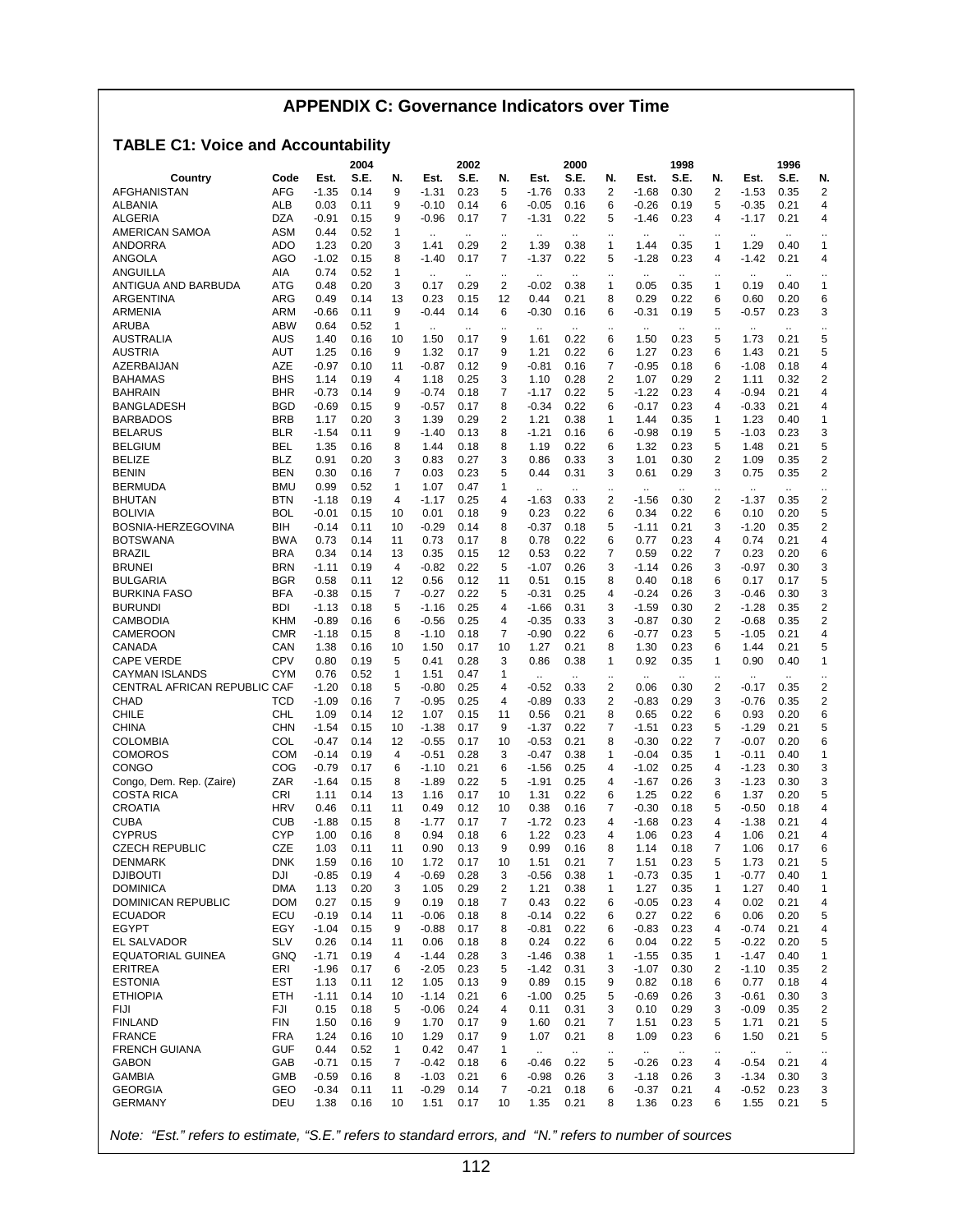| <b>TABLE C1: Voice and Accountability (cont.)</b> |                          |                    |              |                |                      |              |                |                      |                      |                     |                    |              |                           |                    |              |                      |
|---------------------------------------------------|--------------------------|--------------------|--------------|----------------|----------------------|--------------|----------------|----------------------|----------------------|---------------------|--------------------|--------------|---------------------------|--------------------|--------------|----------------------|
|                                                   |                          |                    | 2004         |                |                      | 2002         |                |                      | 2000                 |                     |                    | 1998         |                           |                    | 1996         |                      |
| Country                                           | Code                     | Est.               | S.E.         | N.             | Est.                 | S.E.         | N.             | Est.                 | S.E.                 | N.                  | Est.               | S.E.         | N.                        | Est.               | S.E.         | N.                   |
| <b>GHANA</b>                                      | GHA                      | 0.39               | 0.14         | 12             | 0.01                 | 0.17         | 8              | 0.00                 | 0.22                 | 6                   | $-0.53$            | 0.23         | 5                         | -0.35              | 0.21         | 4                    |
| <b>GREECE</b>                                     | GRC                      | 0.91               | 0.16         | 9              | 1.05                 | 0.18         | 8              | 1.01                 | 0.23                 | 5                   | 0.92               | 0.23         | 5                         | 0.98               | 0.21         | 5                    |
| GRENADA                                           | GRD                      | 0.85               | 0.19         | 4              | 0.68                 | 0.29         | 2              | 0.99                 | 0.38                 | 1                   | 1.05               | 0.35         | 1                         | 1.05               | 0.40         | 1                    |
| GUAM<br><b>GUATEMALA</b>                          | gum<br>GTM               | 0.52               | 0.52         | 1<br>13        | $\ddot{\phantom{a}}$ | ä.           | ä.             | $\mathbf{r}$         | $\ddotsc$<br>0.22    | $\ddotsc$           | ä.                 | ä.<br>0.22   | $\ddot{\phantom{0}}$<br>5 | $\mathbf{r}$       | $\ddotsc$    | Ω,<br>5              |
| <b>GUINEA</b>                                     | GIN                      | $-0.39$<br>$-1.12$ | 0.13<br>0.17 | 6              | $-0.48$<br>-1.19     | 0.17<br>0.22 | 10<br>5        | $-0.26$<br>$-1.12$   | 0.26                 | 6<br>3              | $-0.36$<br>$-0.99$ | 0.25         | 4                         | $-0.64$<br>$-1.13$ | 0.20<br>0.30 | 3                    |
| <b>GUINEA-BISSAU</b>                              | <b>GNB</b>               | $-0.62$            | 0.17         | 6              | $-0.74$              | 0.21         | 6              | $-0.85$              | 0.25                 | 4                   | $-0.34$            | 0.25         | 4                         | $-0.55$            | 0.30         | 3                    |
| GUYANA                                            | GUY                      | 0.62               | 0.19         | 4              | 0.65                 | 0.23         | 4              | 0.91                 | 0.25                 | 4                   | 0.98               | 0.26         | 3                         | 0.90               | 0.30         | 3                    |
| HAITI                                             | HTI                      | $-1.50$            | 0.15         | 8              | $-1.11$              | 0.21         | 7              | $-0.79$              | 0.25                 | 5                   | $-0.65$            | 0.26         | 3                         | -0.46              | 0.30         | 3                    |
| <b>HONDURAS</b>                                   | <b>HND</b>               | $-0.02$            | 0.15         | 11             | $-0.15$              | 0.17         | 8              | 0.01                 | 0.22                 | 6                   | 0.12               | 0.22         | 5                         | -0.36              | 0.20         | 5                    |
| <b>HONG KONG</b>                                  | HKG                      | 0.21               | 0.17         | 8              | 0.15                 | 0.18         | 8              | -0.45                | 0.24                 | 5                   | $-0.16$            | 0.25         | 5                         | 0.62               | 0.22         | 4                    |
| <b>HUNGARY</b>                                    | HUN                      | 1.16               | 0.11         | 11             | 1.17                 | 0.13         | 10             | 1.14                 | 0.15                 | 9                   | 1.15               | 0.18         | $\overline{7}$            | 1.06               | 0.17         | 6                    |
| <b>ICELAND</b>                                    | <b>ISL</b>               | 1.41               | 0.18         | 8              | 1.52                 | 0.21         | $\overline{7}$ | 1.44                 | 0.25                 | 5                   | 1.36               | 0.25         | 4                         | 1.45               | 0.29         | 4                    |
| <b>INDIA</b><br><b>INDONESIA</b>                  | <b>IND</b><br><b>IDN</b> | 0.27<br>$-0.44$    | 0.15<br>0.13 | 11<br>12       | 0.38<br>$-0.49$      | 0.17<br>0.17 | 10<br>10       | 0.45<br>$-0.52$      | 0.22<br>0.22         | 7<br>$\overline{7}$ | 0.26<br>$-1.33$    | 0.23<br>0.23 | 6<br>5                    | 0.28<br>$-1.15$    | 0.21<br>0.21 | 5<br>5               |
| <b>IRAN</b>                                       | <b>IRN</b>               | $-1.36$            | 0.15         | 8              | $-1.04$              | 0.17         | 7              | -0.69                | 0.22                 | 5                   | $-0.90$            | 0.23         | 4                         | $-1.08$            | 0.21         | 4                    |
| <b>IRAQ</b>                                       | <b>IRQ</b>               | $-1.71$            | 0.15         | $\overline{7}$ | -2.12                | 0.18         | 6              | $-2.12$              | 0.22                 | 5                   | -1.93              | 0.23         | 4                         | $-1.74$            | 0.21         | 4                    |
| <b>IRELAND</b>                                    | <b>IRL</b>               | 1.30               | 0.16         | 10             | 1.40                 | 0.17         | 10             | 1.42                 | 0.21                 | $\overline{7}$      | 1.34               | 0.23         | 6                         | 1.49               | 0.21         | 5                    |
| <b>ISRAEL</b>                                     | <b>ISR</b>               | 0.46               | 0.16         | 10             | 0.61                 | 0.17         | 10             | 0.94                 | 0.22                 | 6                   | 1.01               | 0.23         | 5                         | 1.07               | 0.21         | 5                    |
| <b>ITALY</b>                                      | ITA                      | 1.06               | 0.16         | 9              | 1.11                 | 0.17         | 9              | 1.06                 | 0.21                 | 8                   | 1.21               | 0.23         | 6                         | 1.10               | 0.21         | 5                    |
| IVORY COAST                                       | CIV                      | $-1.46$            | 0.15         | 8              | $-1.25$              | 0.17         | 7              | $-1.31$              | 0.23                 | 5                   | $-0.65$            | 0.23         | 5                         | -0.19              | 0.21         | 4                    |
| JAMAICA                                           | <b>JAM</b>               | 0.54               | 0.15         | 8              | 0.51                 | 0.18         | 6              | 0.70                 | 0.23                 | 4                   | 0.66               | 0.23         | 5                         | 0.55               | 0.21         | 4                    |
| JAPAN                                             | JPN                      | 0.98               | 0.16         | 10             | 0.99                 | 0.17         | 10             | 0.99                 | 0.21                 | $\overline{7}$      | 1.05               | 0.25         | 4                         | 1.08               | 0.21         | 5                    |
| JORDAN                                            | JOR                      | $-0.68$            | 0.14         | 10             | $-0.41$              | 0.18         | 7              | -0.19                | 0.22                 | 5                   | $-0.19$            | 0.23         | 5                         | -0.16              | 0.21         | 4                    |
| KAZAKHSTAN<br><b>KENYA</b>                        | KAZ<br><b>KEN</b>        | $-1.21$<br>$-0.34$ | 0.10<br>0.13 | 11<br>13       | $-1.14$<br>$-0.58$   | 0.12<br>0.17 | 9<br>7         | -0.91<br>$-0.84$     | 0.15<br>0.22         | 8<br>6              | $-0.73$<br>$-0.77$ | 0.18<br>0.23 | 6<br>5                    | $-1.00$<br>$-0.48$ | 0.18<br>0.21 | 4<br>4               |
| KIRIBATI                                          | <b>KIR</b>               | 0.87               | 0.20         | 3              | 1.09                 | 0.35         | 1              | 1.15                 | 0.38                 | 1                   | 1.26               | 0.35         | 1                         | 1.17               | 0.40         | 1                    |
| KOREA, NORTH                                      | <b>PRK</b>               | $-2.05$            | 0.15         | 8              | -2.32                | 0.21         | 6              | $-2.02$              | 0.26                 | 3                   | $-1.96$            | 0.26         | 3                         | $-1.84$            | 0.30         | 3                    |
| KOREA, SOUTH                                      | KOR                      | 0.73               | 0.15         | 11             | 0.63                 | 0.17         | 10             | 0.76                 | 0.21                 | $\overline{7}$      | 0.68               | 0.23         | 6                         | 0.71               | 0.21         | 5                    |
| <b>KUWAIT</b>                                     | KWT                      | $-0.48$            | 0.16         | 7              | $-0.29$              | 0.17         | 8              | $-0.22$              | 0.23                 | 4                   | $-0.33$            | 0.23         | 4                         | -0.20              | 0.21         | 4                    |
| <b>KYRGYZ REPUBLIC</b>                            | KGZ                      | $-1.06$            | 0.11         | 9              | $-0.90$              | 0.14         | 7              | $-0.68$              | 0.18                 | 4                   | $-0.46$            | 0.21         | 4                         | $-0.48$            | 0.23         | 3                    |
| LAOS                                              | LAO                      | $-1.55$            | 0.18         | 5              | -1.73                | 0.25         | 4              | $-1.43$              | 0.31                 | 3                   | $-1.26$            | 0.30         | 2                         | $-1.09$            | 0.35         | 2                    |
| LATVIA                                            | LVA                      | 0.96               | 0.11         | 10             | 0.91                 | 0.14         | 7              | 0.76                 | 0.16                 | 6                   | 0.72               | 0.18         | 6                         | 0.52               | 0.18         | 4                    |
| <b>LEBANON</b>                                    | LBN                      | $-0.81$            | 0.15         | $\overline{7}$ | -0.54                | 0.18         | 7              | $-0.37$              | 0.22                 | 5                   | $-0.51$            | 0.23         | 4                         | -0.43              | 0.21         | 4                    |
| <b>LESOTHO</b><br>LIBERIA                         | <b>LSO</b><br>LBR        | 0.28<br>$-1.24$    | 0.18<br>0.16 | 6<br>7         | -0.16<br>-1.54       | 0.26<br>0.21 | 4<br>6         | $-0.03$<br>$-1.16$   | 0.33<br>0.25         | 2<br>4              | -0.01<br>$-0.90$   | 0.30<br>0.26 | 2<br>3                    | 0.02<br>$-1.40$    | 0.35<br>0.30 | 2<br>3               |
| LIBYA                                             | LBY                      | $-1.79$            | 0.15         | 7              | $-1.70$              | 0.18         | 6              | $-1.60$              | 0.23                 | 4                   | $-1.58$            | 0.23         | 4                         | $-1.46$            | 0.21         | 4                    |
| <b>LIECHTENSTEIN</b>                              | LIE                      | 1.27               | 0.20         | 3              | 1.32                 | 0.29         | 2              | 1.39                 | 0.38                 | 1                   | 1.44               | 0.35         | 1                         | 1.29               | 0.40         | 1                    |
| LITHUANIA                                         | LTU                      | 0.97               | 0.11         | 11             | 0.89                 | 0.13         | 8              | 0.95                 | 0.15                 | 8                   | 0.84               | 0.18         | 6                         | 0.76               | 0.18         | 4                    |
| LUXEMBOURG                                        | LUX                      | 1.40               | 0.18         | 7              | 1.41                 | 0.23         | 6              | 1.33                 | 0.25                 | 5                   | 1.37               | 0.25         | 4                         | 1.50               | 0.29         | 4                    |
| <b>MACAO</b>                                      | MAC                      | 0.11               | 0.52         | $\mathbf{1}$   | 0.42                 | 0.47         | 1              | $\mathbf{r}$         | $\ddotsc$            | $\ddotsc$           | $\ddotsc$          |              | $\ddot{\phantom{0}}$      | $\ddotsc$          | $\ddotsc$    | ٠.                   |
| MACEDONIA                                         | MKD                      | $-0.02$            | 0.11         | 10             | $-0.30$              | 0.13         | 7              | $-0.03$              | 0.17                 | 5                   | 0.06               | 0.19         | 5                         | $-0.06$            | 0.18         | 4                    |
| MADAGASCAR                                        | MDG                      | 0.07               | 0.17         | $\overline{7}$ | $-0.05$              | 0.22         | 5              | 0.25                 | 0.25                 | 5                   | 0.40               | 0.25         | 4                         | 0.26               | 0.30         | 3                    |
| MALAWI                                            | MWI                      | $-0.50$            | 0.14         | 10             | $-0.56$              | 0.18         | 7              | $-0.28$              | 0.22                 | 6                   | $-0.10$            | 0.23         | 5                         | $-0.43$            | 0.21         | 4                    |
| MALAYSIA<br>MALDIVES                              | MYS<br><b>MDV</b>        | $-0.36$<br>$-1.07$ | 0.13         | 12<br>4        | $-0.28$<br>-0.74     | 0.17<br>0.29 | 10<br>2        | $-0.27$<br>$-0.94$   | 0.21<br>0.38         | 8<br>1              | $-0.25$<br>$-1.05$ | 0.23<br>0.35 | 6<br>1                    | -0.05              | 0.21         | 5<br>1               |
| MALI                                              | MLI                      | 0.35               | 0.19<br>0.15 | 10             | 0.18                 | 0.21         | 7              | 0.28                 | 0.25                 | 4                   | 0.38               | 0.25         | 4                         | -0.98<br>0.30      | 0.40<br>0.30 | 3                    |
| <b>MALTA</b>                                      | MLT                      | 1.26               | 0.19         | 5              | 1.29                 | 0.25         | 3              | 1.39                 | 0.28                 | 2                   | 1.36               | 0.29         | 2                         | 1.10               | 0.32         | 2                    |
| MARSHALL ISLANDS                                  | MHL                      | 1.14               | 0.21         | 2              | 1.23                 | 0.35         | 1              | 1.30                 | 0.38                 | 1                   | 1.35               | 0.35         | 1                         | 1.23               | 0.40         | 1                    |
| MARTINIQUE                                        | <b>MTQ</b>               | 0.68               | 0.52         | 1              | 0.64                 | 0.47         | 1              | $\cdot$ .            | $\ldots$             | $\ddotsc$           | $\ddotsc$          | ä.           | $\ddot{\phantom{a}}$      | ä.                 | $\ddotsc$    | $\ddot{\phantom{0}}$ |
| MAURITANIA                                        | <b>MRT</b>               | $-1.16$            | 0.19         | 4              | $-0.67$              | 0.25         | 4              | $-0.67$              | 0.31                 | 3                   | $-0.91$            | 0.30         | 2                         | $-0.84$            | 0.35         | $\overline{2}$       |
| <b>MAURITIUS</b>                                  | <b>MUS</b>               | 0.94               | 0.16         | 7              | 0.80                 | 0.19         | 6              | 1.21                 | 0.26                 | 4                   | 0.98               | 0.26         | 4                         | 0.87               | 0.23         | 3                    |
| <b>MEXICO</b>                                     | <b>MEX</b>               | 0.36               | 0.14         | 14             | 0.36                 | 0.15         | 12             | 0.09                 | 0.21                 | 8                   | -0.17              | 0.22         | 7                         | $-0.23$            | 0.20         | 6                    |
| <b>MICRONESIA</b>                                 | <b>FSM</b>               | 1.01               | 0.20         | 3              | 0.93                 | 0.35         | 1              | 0.97                 | 0.38                 | 1                   | 0.98               | 0.35         | 1                         | 1.18               | 0.40         | 1                    |
| <b>MOLDOVA</b><br><b>MONACO</b>                   | <b>MDA</b><br><b>MCO</b> | $-0.47$<br>0.91    | 0.11<br>0.21 | 10<br>2        | $-0.32$<br>0.92      | 0.13         | 7<br>1         | $-0.01$              | 0.16                 | 7                   | $-0.03$            | 0.18         | 6<br>1                    | $-0.21$<br>1.03    | 0.18<br>0.40 | 4<br>1               |
| <b>MONGOLIA</b>                                   | <b>MNG</b>               | 0.45               | 0.16         | 7              | 0.44                 | 0.35<br>0.21 | 6              | 1.11<br>0.73         | 0.38<br>0.25         | 1<br>4              | 1.17<br>0.62       | 0.35<br>0.19 | 4                         | 0.38               | 0.30         | 3                    |
| <b>MOROCCO</b>                                    | <b>MAR</b>               | $-0.55$            | 0.14         | 10             | $-0.30$              | 0.17         | 8              | $-0.44$              | 0.23                 | 4                   | $-0.53$            | 0.23         | 5                         | $-0.63$            | 0.21         | 4                    |
| <b>MOZAMBIQUE</b>                                 | MOZ                      | $-0.13$            | 0.15         | 10             | $-0.26$              | 0.21         | 6              | $-0.28$              | 0.25                 | 4                   | $-0.10$            | 0.25         | 4                         | $-0.20$            | 0.30         | 3                    |
| MYANMAR                                           | <b>MMR</b>               | $-2.19$            | 0.15         | 8              | $-2.05$              | 0.17         | 7              | $-2.12$              | 0.22                 | 5                   | $-1.92$            | 0.23         | 4                         | $-1.73$            | 0.21         | 4                    |
| NAMIBIA                                           | <b>NAM</b>               | 0.47               | 0.14         | 11             | 0.33                 | 0.17         | 9              | 0.28                 | 0.22                 | 6                   | 0.42               | 0.23         | 4                         | 0.52               | 0.21         | 4                    |
| <b>NAURU</b>                                      | <b>NRU</b>               | 1.08               | 0.21         | 2              | 0.85                 | 0.35         | 1              | 0.88                 | 0.38                 | 1                   | 1.02               | 0.35         | 1                         | 0.90               | 0.40         | 1                    |
| <b>NEPAL</b>                                      | <b>NPL</b>               | $-1.00$            | 0.14         | 8              | $-0.52$              | 0.23         | 5              | -0.12                | 0.31                 | 3                   | $-0.01$            | 0.30         | $\overline{c}$            | 0.14               | 0.35         | 2                    |
| NETHERLANDS                                       | <b>NLD</b>               | 1.49               | 0.16         | 9              | 1.63                 | 0.17         | 9              | 1.53                 | 0.21                 | 7                   | 1.51               | 0.23         | 5                         | 1.70               | 0.21         | 5                    |
| NETHERLANDS ANTILLES                              | ANT                      | 0.44               | 0.52         | 1              | u.                   | ä.           | ä.             | $\ddot{\phantom{a}}$ | $\ddot{\phantom{1}}$ | $\ddotsc$           |                    |              | ä.                        | $\mathbf{r}$ .     | u.           | и.                   |
| <b>NEW ZEALAND</b><br><b>NICARAGUA</b>            | <b>NZL</b><br><b>NIC</b> | 1.47               | 0.16<br>0.13 | 9<br>13        | 1.60<br>0.09         | 0.18<br>0.17 | 7<br>8         | 1.51<br>$-0.08$      | 0.22<br>0.22         | 6<br>6              | 1.37<br>$-0.01$    | 0.23<br>0.22 | 5<br>5                    | 1.66<br>$-0.22$    | 0.21<br>0.20 | 5<br>5               |
| NIGER                                             | <b>NER</b>               | 0.06<br>$-0.12$    | 0.17         | 6              | -0.18                | 0.22         | 5              | $-0.07$              | 0.25                 | 4                   | $-0.99$            | 0.26         | 3                         | $-0.41$            | 0.30         | 3                    |
| <b>NIGERIA</b>                                    | <b>NGA</b>               | $-0.65$            | 0.13         | 13             | -0.70                | 0.17         | 10             | -0.68                | 0.22                 | 7                   | $-1.48$            | 0.23         | 5                         | $-1.49$ 0.21       |              | 4                    |
|                                                   |                          |                    |              |                |                      |              |                |                      |                      |                     |                    |              |                           |                    |              |                      |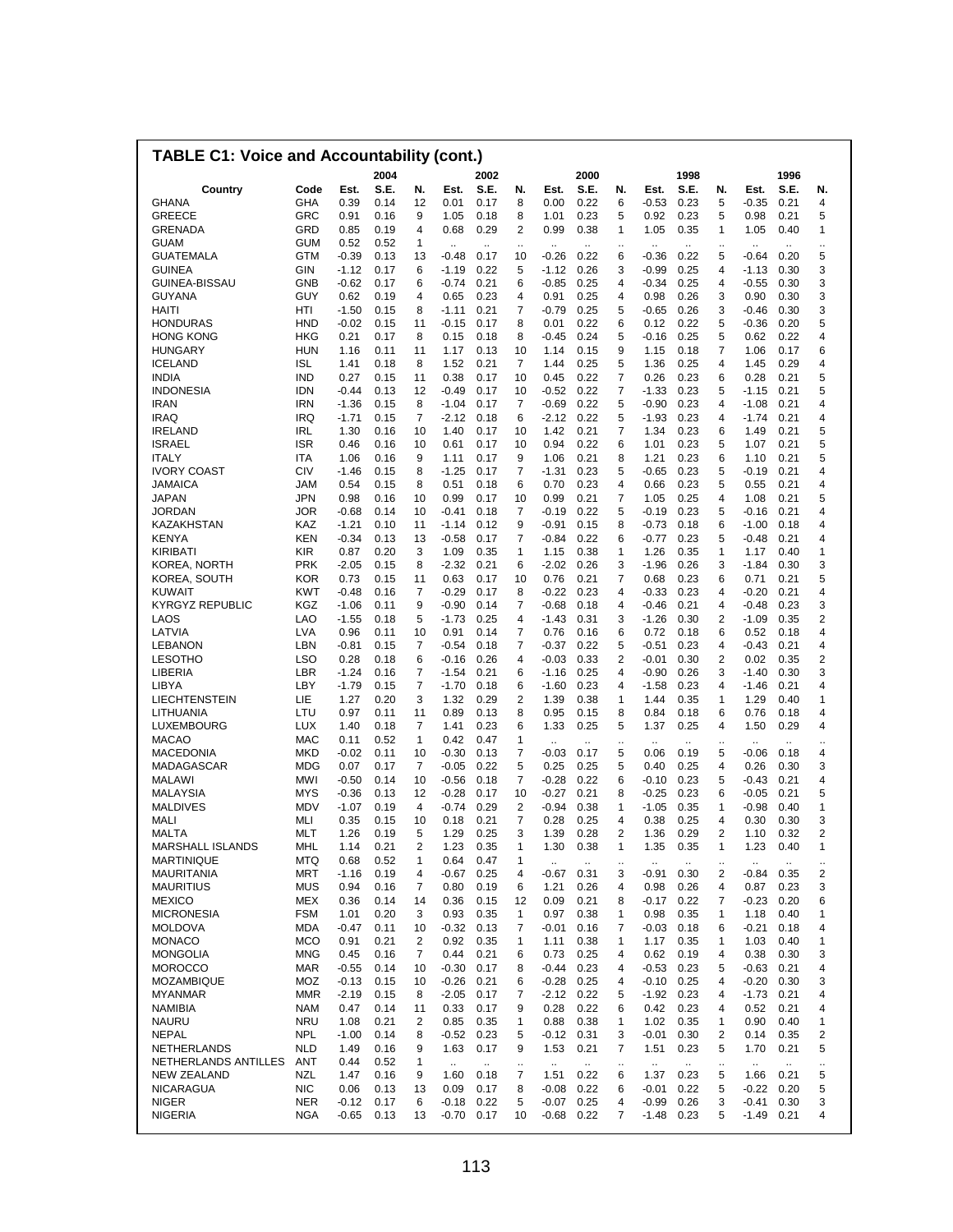| <b>TABLE C1: Voice and Accountability (cont.)</b><br>2002 |                          |                    |              |                     |                    |                      |                      |                              |                              |                           |                              |                              |                      |                      |                              |         |
|-----------------------------------------------------------|--------------------------|--------------------|--------------|---------------------|--------------------|----------------------|----------------------|------------------------------|------------------------------|---------------------------|------------------------------|------------------------------|----------------------|----------------------|------------------------------|---------|
|                                                           |                          |                    | 2004         |                     |                    |                      |                      |                              | 2000                         |                           |                              | 1998                         |                      |                      | 1996                         |         |
| Country                                                   | Code                     | Est.               | S.E.         | N.<br>9             | Est.               | S.E.                 | N.<br>9              | Est.                         | S.E.                         | N.                        | Est.                         | S.E.                         | N.                   | Est.                 | S.E.                         | N.<br>5 |
| <b>NORWAY</b><br><b>OMAN</b>                              | <b>NOR</b><br>omn        | 1.53<br>$-0.90$    | 0.16<br>0.16 | 6                   | 1.64<br>$-0.55$    | 0.17<br>0.17         | 7                    | 1.50<br>$-0.68$              | 0.22<br>0.23                 | 6<br>4                    | 1.55<br>$-0.74$              | 0.23<br>0.23                 | 5<br>4               | 1.76<br>-0.61        | 0.21<br>0.21                 | 4       |
| PALAU                                                     | PCI                      | 1.21               | 0.21         | $\overline{2}$      | $\ddotsc$          | $\ddot{\phantom{1}}$ | $\ddot{\phantom{1}}$ | $\mathbf{a}$                 | $\ddotsc$                    | $\ddotsc$                 | $\ddot{\phantom{a}}$         | $\ddot{\phantom{a}}$         | ٠.                   | $\ddot{\phantom{1}}$ | Ω.                           | и.      |
| <b>PAKISTAN</b>                                           | <b>PAK</b>               | $-1.31$            | 0.14         | 10                  | $-1.10$            | 0.18                 | 7                    | $-1.53$                      | 0.22                         | 6                         | -0.62                        | 0.23                         | 4                    | -0.98                | 0.21                         | 4       |
| <b>PANAMA</b>                                             | <b>PAN</b>               | 0.54               | 0.16         | 10                  | 0.50               | 0.17                 | 10                   | 0.69                         | 0.22                         | 6                         | 0.52                         | 0.22                         | 5                    | 0.33                 | 0.20                         | 5       |
| PAPUA NEW GUINEA<br>PARAGUAY                              | <b>PNG</b><br><b>PRY</b> | $-0.03$<br>$-0.23$ | 0.15<br>0.15 | 7<br>10             | -0.15<br>-0.53     | 0.18<br>0.17         | 6<br>9               | 0.03<br>$-0.59$              | 0.22<br>0.22                 | 5<br>5                    | 0.20<br>$-0.28$              | 0.23<br>0.22                 | 4<br>6               | 0.17<br>-0.39        | 0.21<br>0.20                 | 4<br>5  |
| PERU                                                      | PER                      | $-0.04$            | 0.14         | 12                  | 0.11               | 0.15                 | 11                   | -0.01                        | 0.22                         | 7                         | $-0.79$                      | 0.22                         | 6                    | -0.73                | 0.20                         | 5       |
| <b>PHILIPPINES</b>                                        | PHL                      | 0.02               | 0.15         | 11                  | 0.17               | 0.17                 | 9                    | 0.40                         | 0.21                         | 8                         | 0.46                         | 0.23                         | 5                    | 0.17                 | 0.21                         | 5       |
| <b>POLAND</b>                                             | POL                      | 1.13               | 0.11         | 12                  | 1.11               | 0.13                 | 11                   | 1.12                         | 0.15                         | 9                         | 1.01                         | 0.18                         | 7                    | 0.99                 | 0.17                         | 6       |
| <b>PORTUGAL</b><br>PUERTO RICO                            | PRT<br>PRI               | 1.31<br>1.02       | 0.16<br>0.22 | 9<br>$\overline{2}$ | 1.31<br>0.64       | 0.17<br>0.47         | 9<br>1               | 1.35<br>$\ddot{\phantom{a}}$ | 0.23<br>$\ddot{\phantom{a}}$ | 6<br>$\ddot{\phantom{a}}$ | 1.38<br>$\ddot{\phantom{a}}$ | 0.23<br>$\ddot{\phantom{a}}$ | 6<br>٠.              | 1.32<br>и.           | 0.21<br>$\ddot{\phantom{0}}$ | 5       |
| QATAR                                                     | QAT                      | $-0.79$            | 0.15         | 7                   | -0.52              | 0.19                 | 5                    | -0.66                        | 0.24                         | 3                         | -0.91                        | 0.25                         | 3                    | -0.83                | 0.22                         | 3       |
| <b>REUNION</b>                                            | REU                      | 1.05               | 0.52         | $\mathbf{1}$        | $\ddotsc$          | $\ddot{\phantom{a}}$ | $\ddotsc$            | $\ddotsc$                    | $\ldots$                     | $\ldots$                  | $\ddot{\phantom{a}}$         | $\ddot{\phantom{a}}$         | .,                   | $\ddot{\phantom{1}}$ | Ω.                           | Ω.      |
| <b>ROMANIA</b>                                            | <b>ROM</b>               | 0.36               | 0.11         | 13                  | 0.41               | 0.12                 | 11                   | 0.43                         | 0.15                         | 8                         | 0.24                         | 0.18                         | 5                    | 0.03                 | 0.17                         | 5       |
| <b>RUSSIA</b><br><b>RWANDA</b>                            | RUS<br><b>RWA</b>        | $-0.81$<br>$-1.09$ | 0.11<br>0.17 | 13<br>6             | -0.44<br>$-1.41$   | 0.12<br>0.23         | 12<br>5              | $-0.44$<br>$-1.46$           | 0.15<br>0.31                 | 9<br>3                    | -0.26<br>-1.50               | 0.18<br>0.30                 | 7<br>2               | -0.36<br>$-1.43$     | 0.17<br>0.35                 | 6<br>2  |
| <b>SAMOA</b>                                              | SAM                      | 0.69               | 0.20         | 3                   | 0.67               | 0.29                 | 2                    | 0.62                         | 0.38                         | $\mathbf{1}$              | 0.60                         | 0.35                         | 1                    | 0.77                 | 0.40                         | 1       |
| SAN MARINO                                                | <b>SMR</b>               | 1.18               | 0.21         | $\overline{2}$      | 1.17               | 0.35                 | 1                    | 1.39                         | 0.38                         | $\mathbf{1}$              | 1.44                         | 0.35                         | 1                    | 1.29                 | 0.40                         | 1       |
| <b>SAO TOME AND PRINCIPE</b>                              | <b>STP</b>               | 0.55               | 0.20         | 3                   | 0.48               | 0.29                 | 2                    | 0.93                         | 0.38                         | 1                         | 0.75                         | 0.35                         | 1                    | 0.88                 | 0.40                         | 1       |
| SAUDI ARABIA                                              | SAU                      | $-1.63$            | 0.15         | 8                   | $-1.40$            | 0.17                 | 8                    | $-1.27$                      | 0.22                         | 5                         | $-1.37$                      | 0.23                         | 4                    | $-1.22$              | 0.21                         | 4       |
| SENEGAL<br>SERBIA AND MONTENEGRO                          | <b>SEN</b><br>YUG        | 0.19<br>0.12       | 0.14<br>0.11 | 10<br>11            | 0.15<br>$-0.23$    | 0.17<br>0.12         | 7<br>8               | $-0.11$<br>$-0.32$           | 0.22<br>0.16                 | 6<br>5                    | -0.49<br>$-0.96$             | 0.23<br>0.18                 | 5<br>5               | -0.17<br>$-1.38$     | 0.21<br>0.21                 | 4<br>4  |
| <b>SEYCHELLES</b>                                         | SYC                      | $-0.04$            | 0.19         | 4                   | 0.19               | 0.28                 | 3                    | 0.11                         | 0.38                         | 1                         | 0.19                         | 0.35                         | 1                    | 0.10                 | 0.40                         | 1       |
| <b>SIERRA LEONE</b>                                       | <b>SLE</b>               | $-0.49$            | 0.15         | 8                   | -0.57              | 0.21                 | 6                    | $-1.36$                      | 0.25                         | 4                         | $-1.72$                      | 0.26                         | 3                    | $-1.37$              | 0.30                         | 3       |
| <b>SINGAPORE</b>                                          | SGP                      | $-0.13$            | 0.15         | 10                  | 0.51               | 0.18                 | 7                    | $-0.05$                      | 0.22                         | 7                         | 0.01                         | 0.23                         | 6                    | 0.40                 | 0.21                         | 5       |
| <b>SLOVAK REPUBLIC</b>                                    | <b>SVK</b>               | 1.10               | 0.11         | 10                  | 0.92               | 0.14                 | 8                    | 0.90                         | 0.16                         | 8                         | 0.45                         | 0.18                         | 6                    | 0.37                 | 0.17                         | 5       |
| <b>SLOVENIA</b><br><b>SOLOMON ISLANDS</b>                 | <b>SVN</b><br>SLB        | 1.12<br>0.10       | 0.11<br>0.20 | 11<br>3             | 1.10<br>0.37       | 0.13<br>0.35         | 10<br>1              | 0.98<br>0.06                 | 0.16<br>0.38                 | 8<br>1                    | 0.92<br>1.11                 | 0.18<br>0.35                 | 5<br>1               | 0.99<br>1.07         | 0.18<br>0.40                 | 4<br>1  |
| <b>SOMALIA</b>                                            | <b>SOM</b>               | $-1.58$            | 0.16         | 7                   | $-1.51$            | 0.22                 | 5                    | $-1.37$                      | 0.25                         | 4                         | -1.46                        | 0.26                         | 3                    | $-1.91$              | 0.30                         | 3       |
| <b>SOUTH AFRICA</b>                                       | ZAF                      | 0.86               | 0.14         | 13                  | 0.73               | 0.17                 | 11                   | 1.05                         | 0.21                         | 8                         | 0.87                         | 0.23                         | 6                    | 0.68                 | 0.21                         | 5       |
| <b>SPAIN</b>                                              | <b>ESP</b>               | 1.17               | 0.16         | 10                  | 1.24               | 0.17                 | 10                   | 1.10                         | 0.21                         | 8                         | 1.27                         | 0.23                         | 6                    | 1.15                 | 0.21                         | 5       |
| <b>SRI LANKA</b><br>ST. KITTS AND NEVIS                   | LKA<br><b>KNA</b>        | $-0.16$<br>0.75    | 0.14<br>0.20 | 10<br>3             | $-0.06$<br>0.96    | 0.17<br>0.35         | 8<br>1               | $-0.37$<br>1.01              | 0.22<br>0.38                 | 5<br>1                    | $-0.29$<br>1.07              | 0.23<br>0.35                 | 4<br>1               | -0.21<br>1.06        | 0.21<br>0.40                 | 4<br>1  |
| <b>ST. LUCIA</b>                                          | LCA                      | 0.97               | 0.20         | 3                   | 1.04               | 0.35                 | 1                    | 1.06                         | 0.38                         | $\mathbf{1}$              | 1.12                         | 0.35                         | 1                    | 1.13                 | 0.40                         | 1       |
| ST. VINCENT AND THE GRENADINES VCT                        |                          | 0.96               | 0.20         | 3                   | 0.98               | 0.35                 | 1                    | 1.03                         | 0.38                         | 1                         | 1.09                         | 0.35                         | 1                    | 1.14                 | 0.40                         | 1       |
| <b>SUDAN</b>                                              | <b>SDN</b>               | $-1.81$            | 0.15         | 8                   | $-1.71$            | 0.17                 | 7                    | $-1.75$                      | 0.22                         | 5                         | -1.71                        | 0.23                         | 4                    | $-1.66$              | 0.21                         | 4       |
| <b>SURINAME</b>                                           | <b>SUR</b>               | 0.60               | 0.19         | 4                   | 0.29               | 0.25<br>0.25         | 3<br>4               | 0.55                         | 0.28                         | 2<br>$\overline{2}$       | 0.19                         | 0.29                         | 2<br>$\overline{2}$  | $-0.06$              | 0.32                         | 2<br>2  |
| SWAZILAND<br><b>SWEDEN</b>                                | SWZ<br>SWE               | $-1.45$<br>1.52    | 0.18<br>0.16 | 5<br>9              | $-1.18$<br>1.65    | 0.17                 | 10                   | $-1.22$<br>1.56              | 0.33<br>0.21                 | 8                         | $-0.92$<br>1.48              | 0.30<br>0.23                 | 5                    | $-1.28$<br>1.70      | 0.35<br>0.21                 | 5       |
| SWITZERLAND                                               | CHE                      | 1.49               | 0.16         | 9                   | 1.63               | 0.17                 | 9                    | 1.64                         | 0.21                         | $\overline{7}$            | 1.55                         | 0.23                         | 6                    | 1.71                 | 0.21                         | 5       |
| <b>SYRIA</b>                                              | <b>SYR</b>               | $-1.72$            | 0.15         | 8                   | $-1.56$            | 0.17                 | 7                    | $-1.64$                      | 0.23                         | 4                         | $-1.59$                      | 0.23                         | 4                    | $-1.37$              | 0.21                         | 4       |
| TAIWAN                                                    | TWN                      | 0.95               | 0.15         | 11                  | 0.89               | 0.17                 | 9                    | 0.81                         | 0.21                         | 7                         | 0.71                         | 0.23                         | 5                    | 0.55                 | 0.21                         | 5       |
| <b>TAJIKISTAN</b><br>TANZANIA                             | TJK<br>TZA               | $-1.12$<br>$-0.35$ | 0.11<br>0.14 | 8<br>11             | $-1.07$<br>-0.41   | 0.14<br>0.17         | 7<br>8               | $-0.93$<br>-0.15             | 0.18<br>0.22                 | 4<br>6                    | $-1.37$<br>-0.40             | 0.21<br>0.23                 | 3<br>5               | $-1.42$<br>-0.77     | 0.23<br>0.21                 | 3<br>4  |
| <b>THAILAND</b>                                           | THA                      | 0.24               | 0.15         | 10                  | 0.20               | 0.17                 | 9                    | 0.25                         | 0.22                         | 7                         | 0.11                         | 0.23                         | 6                    | 0.01                 | 0.21                         | 5       |
| TIMOR, EAST                                               | TMP                      | 0.25               | 0.17         | 5                   | 0.19               | 0.29                 | 2                    | $\ddot{\phantom{a}}$         | ä.                           | $\ddot{\phantom{1}}$      |                              |                              | ٠.                   | $\ddot{\phantom{a}}$ | ٠.                           |         |
| <b>TOGO</b>                                               | TGO                      | $-1.22$            | 0.17         | 6                   | $-1.20$            | 0.22                 | 5                    | $-1.09$                      | 0.26                         | 3                         | -1.14                        | 0.25                         | 4                    | $-1.07$              | 0.30                         | 3       |
| <b>TONGA</b><br><b>TRINIDAD AND TOBAGO</b>                | TON<br>TTO               | $-0.35$<br>0.49    | 0.19<br>0.16 | 4<br>7              | -0.12<br>0.56      | 0.35<br>0.18         | 1<br>6               | $-0.09$<br>0.61              | 0.38<br>0.23                 | 1<br>5                    | $-0.05$<br>0.92              | 0.35<br>0.23                 | 1<br>4               | 0.00<br>0.77         | 0.40<br>0.21                 | 1<br>4  |
| <b>TUNISIA</b>                                            | TUN                      | $-1.11$            | 0.15         | 9                   | $-0.83$            | 0.17                 | 8                    | $-0.71$                      | 0.23                         | 5                         | -0.92                        | 0.23                         | 4                    | $-0.53$              | 0.21                         | 4       |
| <b>TURKEY</b>                                             | <b>TUR</b>               | $-0.15$            | 0.15         | 11                  | $-0.47$            | 0.17                 | 10                   | $-0.65$                      | 0.21                         | 8                         | $-0.92$                      | 0.23                         | 6                    | -0.41                | 0.21                         | 5       |
| <b>TURKMENISTAN</b>                                       | TKM                      | $-1.90$            | 0.12         | 6                   | $-1.85$            | 0.16                 | 5                    | $-1.59$                      | 0.18                         | 3                         | $-1.59$                      | 0.21                         | 3                    | $-1.69$              | 0.23                         | 3       |
| TUVALU                                                    | TUV                      | 0.94               | 0.20         | 3                   | 1.17               | 0.35                 | 1                    | 1.39                         | 0.38                         | 1                         | 1.44                         | 0.35                         | 1                    | 1.29                 | 0.40                         | 1       |
| <b>UGANDA</b><br><b>UKRAINE</b>                           | <b>UGA</b><br><b>UKR</b> | $-0.64$<br>$-0.62$ | 0.13<br>0.10 | 13<br>13            | $-0.77$<br>$-0.64$ | 0.17<br>0.12         | 8<br>10              | $-0.94$<br>$-0.39$           | 0.22<br>0.16                 | 6<br>7                    | -0.61<br>-0.14               | 0.23<br>0.18                 | 5<br>6               | $-0.63$<br>$-0.39$   | 0.21<br>0.18                 | 4<br>4  |
| UNITED ARAB EMIRATES                                      | ARE                      | $-1.01$            | 0.16         | 7                   | $-0.47$            | 0.18                 | 6                    | $-0.62$                      | 0.23                         | 4                         | $-0.71$                      | 0.23                         | 4                    | $-0.68$              | 0.21                         | 4       |
| <b>UNITED KINGDOM</b>                                     | GBR                      | 1.37               | 0.16         | 10                  | 1.48               | 0.17                 | 10                   | 1.39                         | 0.21                         | 8                         | 1.40                         | 0.23                         | 6                    | 1.38                 | 0.21                         | 5       |
| UNITED STATES                                             | USA                      | 1.21               | 0.16         | 9                   | 1.32               | 0.17                 | 9                    | 1.18                         | 0.22                         | 7                         | 1.41                         | 0.23                         | 6                    | 1.53                 | 0.21                         | 5       |
| <b>URUGUAY</b>                                            | <b>URY</b>               | 1.00               | 0.15         | 10                  | 0.95               | 0.18                 | 8                    | 1.04                         | 0.22                         | 6                         | 0.74                         | 0.22                         | 5                    | 0.78                 | 0.20                         | 5       |
| <b>UZBEKISTAN</b><br>VANUATU                              | <b>UZB</b><br>VUT        | $-1.75$<br>0.68    | 0.10<br>0.20 | 10<br>3             | $-1.58$<br>0.89    | 0.13<br>0.35         | 8<br>1               | $-1.39$<br>0.62              | 0.17<br>0.38                 | 6<br>$\mathbf{1}$         | -1.50<br>0.63                | 0.19<br>0.35                 | 5<br>1               | $-1.39$<br>0.47      | 0.18<br>0.40                 | 4<br>1  |
| VENEZUELA                                                 | <b>VEN</b>               | $-0.46$            | 0.13         | 13                  | -0.41              | 0.17                 | 10                   | $-0.33$                      | 0.23                         | 6                         | 0.16                         | 0.22                         | 7                    | 0.06                 | 0.20                         | 6       |
| <b>VIETNAM</b>                                            | <b>VNM</b>               | $-1.54$            | 0.14         | 10                  | $-1.36$            | 0.17                 | 8                    | $-1.53$                      | 0.22                         | 5                         | -1.64                        | 0.23                         | 4                    | -1.31                | 0.21                         | 4       |
| VIRGIN ISLANDS (U.S.)                                     | VIR                      | 0.66               | 0.52         | $\mathbf{1}$        | $\ddotsc$          | $\ldots$             | $\ddotsc$            | ä.                           | $\ddot{\phantom{1}}$         | $\ldots$                  | $\cdot$                      | $\ddotsc$                    | $\ddot{\phantom{a}}$ | $\ldots$             | $\ddot{\phantom{a}}$         | ä.      |
| <b>WEST BANK</b>                                          | <b>WBG</b>               | $-1.25$            | 0.21         | 3                   | $-1.08$            | 0.28                 | 3                    | $-0.89$                      | 0.38                         | $\overline{2}$            | $-0.65$                      | 0.35                         | $\overline{2}$       | $-1.56$              | 0.40                         | 1       |
| <b>YEMEN</b><br><b>ZAMBIA</b>                             | YEM<br>ZMB               | $-0.99$<br>$-0.36$ | 0.14<br>0.14 | 9<br>11             | $-0.88$<br>-0.40   | 0.17<br>0.17         | 7<br>8               | $-0.72$<br>$-0.24$           | 0.22<br>0.22                 | 5<br>6                    | -0.60<br>$-0.11$             | 0.23<br>0.23                 | 4<br>5               | $-0.91$<br>-0.16     | 0.21<br>0.21                 | 4<br>4  |
| <b>ZIMBABWE</b>                                           | ZWE                      | $-1.48$            | 0.13         | 10                  | $-1.51$            | 0.18                 | 8                    | $-0.97$                      | 0.23                         | 5                         | $-0.73$                      | 0.23                         | 5                    | $-0.30$              | 0.21                         | 4       |
|                                                           |                          |                    |              |                     |                    |                      |                      |                              |                              |                           |                              |                              |                      |                      |                              |         |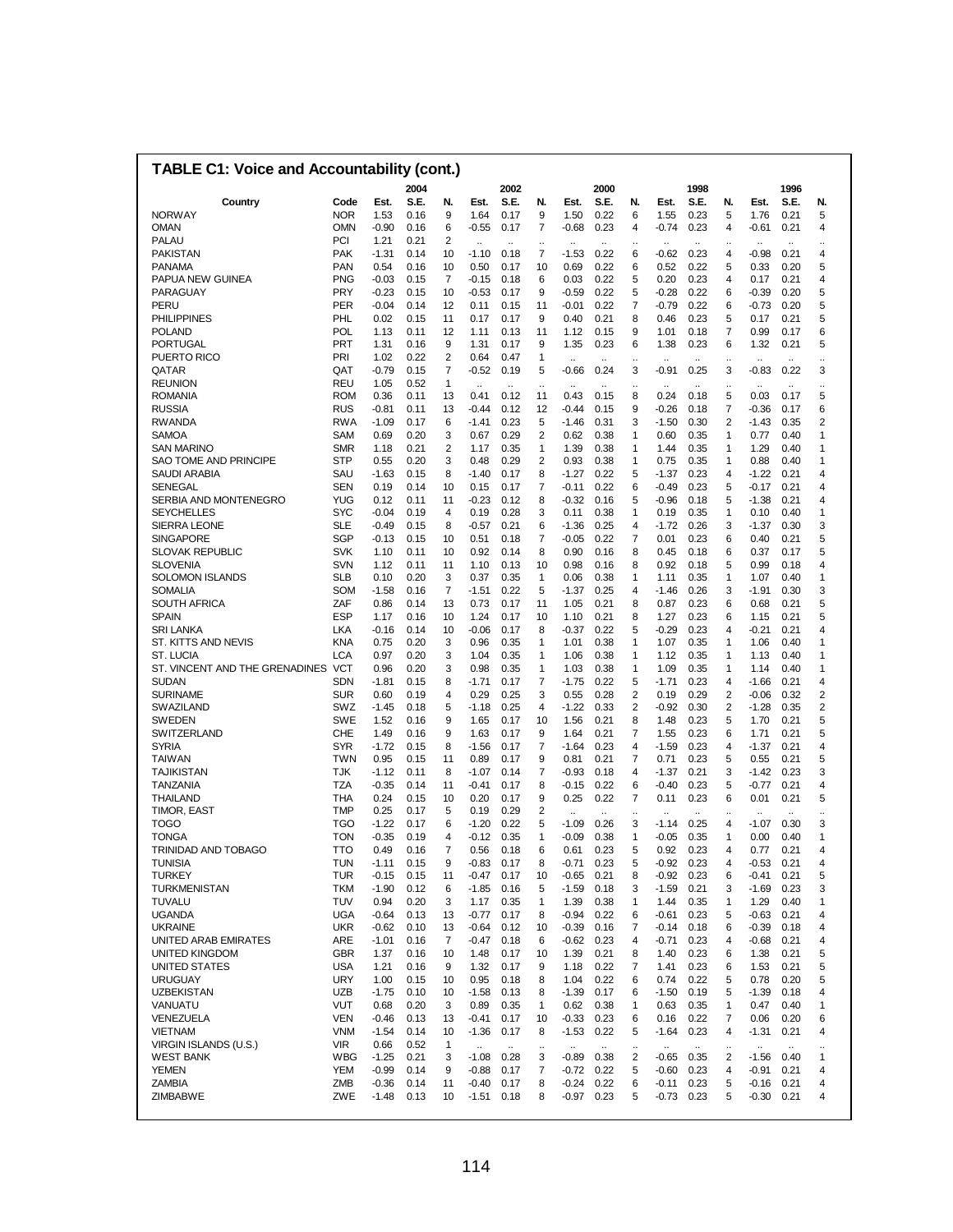| <b>TABLE C2: Political Stability</b><br>1996<br>2004<br>2002<br>2000<br>1998<br>S.E.<br>N.<br>S.E.<br>S.E.<br>S.E.<br>S.E.<br>Est.<br>Est.<br>N.<br>Est.<br>N.<br>Est.<br>N.<br>Est.<br>N.<br>Country<br>Code |                          |                    |              |                     |                      |                      |                |                                  |                      |                           |                      |                       |                            |                              |                      |                             |
|---------------------------------------------------------------------------------------------------------------------------------------------------------------------------------------------------------------|--------------------------|--------------------|--------------|---------------------|----------------------|----------------------|----------------|----------------------------------|----------------------|---------------------------|----------------------|-----------------------|----------------------------|------------------------------|----------------------|-----------------------------|
|                                                                                                                                                                                                               |                          |                    |              |                     |                      |                      |                |                                  |                      |                           |                      |                       |                            |                              |                      |                             |
|                                                                                                                                                                                                               |                          |                    |              |                     |                      |                      |                |                                  |                      |                           |                      |                       |                            |                              |                      |                             |
| AFGHANISTAN                                                                                                                                                                                                   | AFG                      | $-2.03$            | 0.23         | 7                   | $-2.25$              | 0.27                 | 4              | $-2.48$                          | 0.37                 | 2                         | $-2.06$              | 0.49                  | 1                          | $-1.82$                      | 0.54                 | 1                           |
| <b>ALBANIA</b><br><b>ALGERIA</b>                                                                                                                                                                              | ALB<br>DZA               | $-0.97$<br>$-1.42$ | 0.26<br>0.21 | 6<br>9              | $-0.50$<br>$-1.62$   | 0.28<br>0.22         | 4<br>7         | $-0.61$<br>$-1.75$               | 0.32<br>0.27         | 5<br>5                    | $-0.60$<br>$-2.62$   | 0.29<br>0.27          | 4<br>4                     | 0.20<br>$-2.78$              | 0.35<br>0.32         | 3<br>4                      |
| AMERICAN SAMOA                                                                                                                                                                                                | ASM                      | 0.75               | 0.55         | 1                   | $\ddot{\phantom{a}}$ | $\ddot{\phantom{a}}$ | $\ddotsc$      | $\ddotsc$                        | $\ddotsc$            | $\ddot{\phantom{a}}$      | $\ddot{\phantom{a}}$ | $\ddot{\phantom{a}}$  | Ω.                         | $\ddot{\phantom{a}}$         | $\ddotsc$            | $\ddot{\phantom{a}}$        |
| <b>ANDORRA</b>                                                                                                                                                                                                | ADO                      | 1.35               | 0.41         | 2                   | 1.32                 | 0.41                 | 1              | $\ddotsc$                        | $\ddotsc$            | ä.                        | $\ddotsc$            | $\ddotsc$             | $\ddot{\phantom{0}}$       | $\ddot{\phantom{a}}$         | $\ldots$             | $\ddotsc$                   |
| ANGOLA                                                                                                                                                                                                        | AGO                      | $-0.95$            | 0.22         | 8                   | $-1.54$              | 0.22                 | 7              | $-2.32$                          | 0.27                 | 5                         | $-2.07$              | 0.27                  | 5                          | $-2.17$                      | 0.32                 | 4                           |
| ANGUILLA                                                                                                                                                                                                      | AIA                      | 0.90               | 0.55         | 1                   | $\ddotsc$            | $\ddotsc$            | $\ddotsc$      | $\ddotsc$                        | $\ddotsc$            | $\ddotsc$                 | $\ddotsc$            | $\ddotsc$             | $\ddotsc$                  | $\ddot{\phantom{a}}$         | $\ldots$             | $\ddotsc$                   |
| ANTIGUA AND BARBUDA<br>ARGENTINA                                                                                                                                                                              | ATG<br>ARG               | 1.30               | 0.34<br>0.19 | 3<br>12             | 0.82<br>$-0.64$      | 0.41<br>0.19         | 1<br>11        | $\ddot{\phantom{a}}$<br>0.48     | $\ddotsc$<br>0.23    | $\ddotsc$<br>10           | $\ddotsc$<br>0.45    | $\ddotsc$<br>0.24     | $\ddotsc$<br>6             | $\ddotsc$<br>0.47            | $\ddotsc$<br>0.27    | $\ddotsc$<br>6              |
| <b>ARMENIA</b>                                                                                                                                                                                                | ARM                      | $-0.24$<br>$-0.51$ | 0.25         | 6                   | $-0.57$              | 0.26                 | 5              | $-0.60$                          | 0.33                 | 5                         | $-0.40$              | 0.29                  | 4                          | 0.41                         | 0.38                 | 2                           |
| ARUBA                                                                                                                                                                                                         | ABW                      | 0.97               | 0.55         | 1                   | $\ddotsc$            | $\ddotsc$            | $\ddotsc$      | $\ddotsc$                        | $\ddotsc$            | $\ddotsc$                 | $\mathbf{r}$         | $\ddotsc$             | $\ddotsc$                  | $\ddot{\phantom{1}}$         | $\ddotsc$            | $\ddotsc$                   |
| <b>AUSTRALIA</b>                                                                                                                                                                                              | AUS                      | 1.03               | 0.19         | 11                  | 1.16                 | 0.20                 | 9              | 1.34                             | 0.23                 | 8                         | 1.26                 | 0.24                  | 6                          | 1.22                         | 0.27                 | 6                           |
| <b>AUSTRIA</b>                                                                                                                                                                                                | AUT                      | 1.18               | 0.20         | 11                  | 1.27                 | 0.21                 | 8              | 1.38                             | 0.23                 | 8                         | 1.48                 | 0.24                  | 7                          | 1.38                         | 0.27                 | 6                           |
| AZERBAIJAN                                                                                                                                                                                                    | AZE                      | $-1.52$            | 0.22         | 8                   | $-1.13$              | 0.22                 | 7              | $-0.63$                          | 0.27                 | 6                         | $-0.41$              | 0.26                  | 5                          | $-0.40$                      | 0.34                 | 3                           |
| <b>BAHAMAS</b><br><b>BAHRAIN</b>                                                                                                                                                                              | <b>BHS</b><br><b>BHR</b> | 0.94<br>0.06       | 0.32<br>0.22 | 4<br>8              | 0.99<br>0.42         | 0.36<br>0.23         | 2<br>6         | 0.71<br>0.02                     | 0.67<br>0.27         | 1<br>5                    | 0.39<br>0.01         | 0.46<br>0.27          | 1<br>4                     | 0.54<br>$-0.58$              | 0.68<br>0.32         | 1<br>4                      |
| <b>BANGLADESH</b>                                                                                                                                                                                             | BGD                      | $-1.24$            | 0.21         | 9                   | $-0.65$              | 0.21                 | 8              | $-0.55$                          | 0.27                 | 6                         | $-0.43$              | 0.27                  | 4                          | $-0.53$                      | 0.32                 | 4                           |
| <b>BARBADOS</b>                                                                                                                                                                                               | <b>BRB</b>               | 1.52               | 0.31         | 4                   | 0.82                 | 0.41                 | 1              | $\ddotsc$                        | $\ddotsc$            | $\ddotsc$                 | $\ddotsc$            | $\ddotsc$             | $\ddot{\phantom{a}}$       | $\ddotsc$                    | $\ddotsc$            | $\ddotsc$                   |
| <b>BELARUS</b>                                                                                                                                                                                                | BLR                      | $-0.24$            | 0.24         | 7                   | 0.18                 | 0.26                 | 5              | $-0.07$                          | 0.31                 | 6                         | $-0.15$              | 0.29                  | 4                          | 0.03                         | 0.38                 | 2                           |
| <b>BELGIUM</b>                                                                                                                                                                                                | BEL                      | 0.94               | 0.20         | 10                  | 1.07                 | 0.20                 | 9              | 0.97                             | 0.23                 | 8                         | 1.01                 | 0.24                  | 6                          | 0.96                         | 0.27                 | 6                           |
| <b>BELIZE</b>                                                                                                                                                                                                 | <b>BLZ</b>               | 0.65               | 0.31         | 4                   | 0.57                 | 0.36                 | 2              | 0.99                             | 0.52                 | 2                         | 0.94                 | 0.49                  | 1                          | 0.93                         | 0.54                 | 1                           |
| <b>BENIN</b><br><b>BERMUDA</b>                                                                                                                                                                                | <b>BEN</b><br><b>BMU</b> | $-0.37$<br>1.02    | 0.29<br>0.40 | 5<br>2              | 0.65<br>0.82         | 0.32<br>0.41         | 3<br>1         | 0.24<br>$\bar{\Omega}$           | 0.46<br>$\ddotsc$    | 2                         | 0.27                 | 0.43<br>$\ddotsc$     | $\overline{2}$             | 1.20                         | 0.54                 | 1                           |
| <b>BHUTAN</b>                                                                                                                                                                                                 | <b>BTN</b>               | 0.84               | 0.31         | 4                   | 0.81                 | 0.36                 | 2              | 0.74                             | 0.54                 | $\ddotsc$<br>1            | $\ddotsc$<br>0.74    | 0.49                  | $\ddotsc$<br>1             | $\ddot{\phantom{1}}$<br>1.00 | $\ldots$<br>0.54     | $\ddotsc$<br>1              |
| <b>BOLIVIA</b>                                                                                                                                                                                                | BOL                      | $-0.65$            | 0.22         | 9                   | $-0.06$              | 0.21                 | 8              | $-0.41$                          | 0.27                 | 7                         | 0.08                 | 0.26                  | 5                          | $-0.23$                      | 0.32                 | 4                           |
| BOSNIA-HERZEGOVINA                                                                                                                                                                                            | BIH                      | $-0.85$            | 0.24         | 8                   | $-0.75$              | 0.26                 | 5              | $-0.34$                          | 0.50                 | 3                         | $-0.42$              | 0.49                  | 1                          | $-0.41$                      | 0.54                 | 1                           |
| <b>BOTSWANA</b>                                                                                                                                                                                               | BWA                      | 0.70               | 0.23         | 8                   | 0.79                 | 0.21                 | 8              | 0.90                             | 0.27                 | 6                         | 0.89                 | 0.27                  | 5                          | 0.87                         | 0.32                 | 4                           |
| <b>BRAZIL</b>                                                                                                                                                                                                 | <b>BRA</b>               | $-0.13$            | 0.19         | 12                  | 0.11                 | 0.19                 | 11             | 0.20                             | 0.23                 | 9                         | $-0.38$              | 0.24                  | 7                          | $-0.17$                      | 0.27                 | 6                           |
| <b>BRUNEI</b><br><b>BULGARIA</b>                                                                                                                                                                              | <b>BRN</b><br>BGR        | 1.06<br>0.13       | 0.37<br>0.21 | 3<br>10             | 1.05<br>0.56         | 0.33<br>0.21         | 3<br>8         | 1.32<br>0.30                     | 0.46<br>0.26         | 2<br>8                    | 1.46<br>0.44         | 0.35<br>0.26          | 2<br>5                     | 1.08<br>0.19                 | 0.47<br>0.32         | 2<br>4                      |
| <b>BURKINA FASO</b>                                                                                                                                                                                           | <b>BFA</b>               | $-0.32$            | 0.29         | 5                   | $-0.13$              | 0.33                 | 3              | $-0.17$                          | 0.41                 | 3                         | 0.04                 | 0.34                  | 3                          | $-0.28$                      | 0.47                 | 2                           |
| <b>BURUNDI</b>                                                                                                                                                                                                | BDI                      | $-2.04$            | 0.31         | 4                   | $-2.13$              | 0.36                 | 2              | $-1.87$                          | 0.43                 | 3                         | $-2.06$              | 0.49                  | 1                          | $-1.75$                      | 0.54                 | 1                           |
| <b>CAMBODIA</b>                                                                                                                                                                                               | KHM                      | $-0.60$            | 0.31         | 4                   | $-0.25$              | 0.33                 | 3              | $-0.73$                          | 0.52                 | 2                         | $-1.18$              | 0.49                  | 1                          | $-1.15$                      | 0.54                 | 1                           |
| CAMEROON                                                                                                                                                                                                      | <b>CMR</b>               | $-0.90$            | 0.22         | 8                   | $-0.46$              | 0.23                 | 6              | $-0.55$                          | 0.28                 | 6                         | $-0.75$              | 0.26                  | 6                          | $-0.98$                      | 0.32                 | 4                           |
| CANADA                                                                                                                                                                                                        | CAN<br>CPV               | 1.13               | 0.19         | 12                  | 1.10                 | 0.19                 | 10             | 1.34                             | 0.23                 | 10                        | 1.18                 | 0.24                  | 7                          | 1.02                         | 0.27                 | 6                           |
| <b>CAPE VERDE</b><br><b>CAYMAN ISLANDS</b>                                                                                                                                                                    | <b>CYM</b>               | 0.67<br>1.58       | 0.41<br>0.40 | 2<br>$\overline{2}$ | 0.82<br>0.82         | 0.41<br>0.41         | 1<br>1         | $\ldots$<br>$\ddot{\phantom{a}}$ | $\ldots$<br>$\ldots$ | <br>$\ddotsc$             | $\ldots$<br>$\ldots$ | $\ddotsc$<br>$\ldots$ | .,<br>$\ddot{\phantom{0}}$ | $\ldots$<br>$\ddotsc$        | $\ldots$<br>$\ldots$ | $\ddotsc$<br>$\ddotsc$      |
| CENTRAL AFRICAN REPUBLIC CAF                                                                                                                                                                                  |                          | $-1.43$            | 0.31         | 4                   | $-1.74$              | 0.36                 | $\overline{2}$ | 0.00                             | 0.54                 | 1                         | 0.26                 | 0.49                  | 1                          | -0.01                        | 0.54                 | 1                           |
| <b>CHAD</b>                                                                                                                                                                                                   | TCD                      | $-1.20$            | 0.30         | 5                   | $-1.54$              | 0.33                 | 3              | $-0.87$                          | 0.54                 | $\mathbf{1}$              | $-1.37$              | 0.43                  | 2                          | $-0.68$                      | 0.54                 | 1                           |
| <b>CHILE</b>                                                                                                                                                                                                  | CHL                      | 0.89               | 0.19         | 11                  | 1.03                 | 0.19                 | 11             | 0.85                             | 0.23                 | 10                        | 0.61                 | 0.24                  | 6                          | 0.75                         | 0.27                 | 6                           |
| <b>CHINA</b>                                                                                                                                                                                                  | CHN                      | $-0.07$            | 0.19         | 11                  | 0.06                 | 0.19                 | 10             | 0.13                             | 0.23                 | 9                         | 0.06                 | 0.24                  | 6                          | 0.12                         | 0.27                 | 6                           |
| <b>COLOMBIA</b><br><b>COMOROS</b>                                                                                                                                                                             | COL<br>COM               | $-1.69$<br>$-0.13$ | 0.20<br>0.41 | 10<br>2             | $-1.95$<br>-0.19     | 0.20<br>0.41         | 10<br>1        | $-1.73$                          | 0.23                 | 10                        | $-1.56$              | 0.24                  | $\overline{7}$             | $-1.25$                      | 0.27                 | 6                           |
| <b>CONGO</b>                                                                                                                                                                                                  | COG                      | $-1.41$            | 0.27         | 6                   | $-1.63$              | 0.28                 | 5              | $\ddotsc$<br>$-1.74$             | $\ldots$<br>0.41     | $\ddot{\phantom{a}}$<br>3 | $\ldots$<br>$-1.94$  | $\ldots$<br>0.33      | $\ddot{\phantom{0}}$<br>3  | $\ddotsc$<br>$-0.70$         | $\ldots$<br>0.47     | $\ddotsc$<br>$\overline{2}$ |
| Congo, Dem. Rep. (Zaire)                                                                                                                                                                                      | ZAR                      | $-2.27$            | 0.22         | 8                   | $-2.35$              | 0.24                 | 6              | $-2.83$                          | 0.32                 | 4                         | $-2.77$              | 0.30                  | 3                          | $-1.73$                      | 0.35                 | 3                           |
| <b>COSTA RICA</b>                                                                                                                                                                                             | <b>CRI</b>               | 0.98               | 0.21         | 10                  | 1.10                 | 0.20                 | 9              | 1.24                             | 0.26                 | 7                         | 1.08                 | 0.25                  | 6                          | 0.89                         | 0.30                 | 5                           |
| CROATIA                                                                                                                                                                                                       | HRV                      | 0.35               | 0.22         | 9                   | 0.48                 | 0.22                 | 7              | 0.49                             | 0.28                 | 6                         | 0.46                 | 0.27                  | 4                          | 0.24                         | 0.34                 | 3                           |
| <b>CUBA</b>                                                                                                                                                                                                   | <b>CUB</b>               | 0.18               | 0.22         | 8                   | 0.30                 | 0.22                 | 7              | $-0.10$                          | 0.27                 | 5                         | 0.07                 | 0.27                  | 4                          | 0.02                         | 0.32                 | 4                           |
| <b>CYPRUS</b><br><b>CZECH REPUBLIC</b>                                                                                                                                                                        | <b>CYP</b><br><b>CZE</b> | 0.34<br>0.84       | 0.22<br>0.20 | 8<br>11             | 0.38<br>1.07         | 0.22<br>0.20         | 6<br>9         | 0.62<br>0.84                     | 0.28<br>0.23         | 4<br>9                    | 0.59<br>0.97         | 0.27<br>0.24          | 4<br>7                     | 0.60<br>1.08                 | 0.32<br>0.27         | 4<br>6                      |
| <b>DENMARK</b>                                                                                                                                                                                                | <b>DNK</b>               | 1.21               | 0.19         | 12                  | 1.26                 | 0.20                 | 9              | 1.45                             | 0.23                 | 9                         | 1.40                 | 0.24                  | 6                          | 1.27                         | 0.27                 | 6                           |
| <b>DJIBOUTI</b>                                                                                                                                                                                               | DJI                      | $-0.44$            | 0.41         | $\overline{c}$      | $-0.69$              | 0.41                 | $\mathbf{1}$   | $\ddotsc$                        | $\ddotsc$            | $\ddotsc$                 | $\ldots$             | $\ldots$              | $\ddot{\phantom{a}}$       | $\ddotsc$                    | $\ldots$             | $\ddotsc$                   |
| <b>DOMINICA</b>                                                                                                                                                                                               | <b>DMA</b>               | 1.19               | 0.34         | 3                   | 0.56                 | 0.41                 | 1              | $\ddot{\phantom{1}}$             | $\cdot\cdot$         | .,                        | $\cdot$              | $\cdot\cdot$          | $\cdot$ .                  | $\cdot\cdot$                 | $\cdot\cdot$         | $\cdot$ .                   |
| <b>DOMINICAN REPUBLIC</b>                                                                                                                                                                                     | <b>DOM</b>               | $-0.01$            | 0.22         | 8                   | 0.24                 | 0.22                 | 7              | 0.18                             | 0.27                 | 7                         | $-0.06$              | 0.31                  | 3                          | $-0.20$                      | 0.40                 | 3                           |
| <b>ECUADOR</b><br><b>EGYPT</b>                                                                                                                                                                                | ECU<br>EGY               | $-0.83$<br>$-0.72$ | 0.20<br>0.20 | 10<br>10            | $-0.68$<br>$-0.49$   | 0.20<br>0.20         | 9<br>8         | $-1.01$<br>0.00                  | 0.25<br>0.24         | 8<br>8                    | $-0.58$<br>$-0.15$   | 0.25<br>0.24          | 6<br>7                     | $-0.61$<br>-0.42             | 0.28<br>0.27         | 5<br>6                      |
| EL SALVADOR                                                                                                                                                                                                   | <b>SLV</b>               | $-0.23$            | 0.25         | 7                   | 0.32                 | 0.23                 | 7              | 0.47                             | 0.30                 | 6                         | 0.20                 | 0.29                  | 4                          | $-0.09$                      | 0.36                 | 4                           |
| <b>EQUATORIAL GUINEA</b>                                                                                                                                                                                      | <b>GNQ</b>               | $-0.30$            | 0.36         | 3                   | 0.24                 | 0.37                 | 2              | $\ddot{\phantom{1}}$             | $\ddotsc$            | $\ddotsc$                 | $\ddot{\phantom{1}}$ | $\ldots$              | $\ddot{\phantom{a}}$       | $\ddot{\phantom{1}}$         | $\ldots$             | $\ddotsc$                   |
| <b>ERITREA</b>                                                                                                                                                                                                | ERI                      | $-0.14$            | 0.29         | 5                   | $-0.26$              | 0.32                 | 3              | $-0.09$                          | 0.46                 | 2                         | $-0.22$              | 0.49                  | 1                          | 0.46                         | 0.54                 | 1                           |
| <b>ESTONIA</b>                                                                                                                                                                                                | <b>EST</b>               | 0.92               | 0.20         | 11                  | 1.02                 | 0.20                 | 9              | 0.84                             | 0.24                 | 9                         | 0.95                 | 0.26                  | 5                          | 0.84                         | 0.34                 | 3                           |
| <b>ETHIOPIA</b>                                                                                                                                                                                               | <b>ETH</b>               | $-0.98$            | 0.23         | 8                   | $-1.20$              | 0.28                 | 5              | $-0.83$                          | 0.40                 | 4                         | $-0.25$              | 0.34                  | 3                          | $-0.61$                      | 0.47                 | 2                           |
| <b>FIJI</b><br><b>FINLAND</b>                                                                                                                                                                                 | FJI<br><b>FIN</b>        | 0.10<br>1.65       | 0.31<br>0.20 | 4<br>11             | 0.23<br>1.69         | 0.32<br>0.20         | 3<br>9         | $-0.02$<br>1.72                  | 0.46<br>0.23         | 2<br>9                    | 0.76<br>1.60         | 0.43<br>0.24          | 2<br>6                     | 0.93<br>1.45                 | 0.54<br>0.27         | 1<br>6                      |
| <b>FRANCE</b>                                                                                                                                                                                                 | <b>FRA</b>               | 0.53               | 0.19         | 12                  | 0.71                 | 0.19                 | 10             | 1.14                             | 0.23                 | 10                        | 0.83                 | 0.24                  | 7                          | 1.03                         | 0.27                 | 6                           |
| <b>FRENCH GUIANA</b>                                                                                                                                                                                          | <b>GUF</b>               | 0.48               | 0.55         | 1                   | 0.31                 | 0.41                 | 1              | $\sim$                           | $\ddotsc$            | ä.                        | $\ddot{\phantom{1}}$ | $\ddotsc$             | $\ddot{\phantom{a}}$       | $\ddot{\phantom{1}}$         | $\ddotsc$            | $\ddotsc$                   |
| <b>GABON</b>                                                                                                                                                                                                  | GAB                      | $-0.01$            | 0.22         | 7                   | 0.25                 | 0.23                 | 6              | $-0.34$                          | 0.27                 | 5                         | $-0.29$              | 0.31                  | 3                          | -0.15                        | 0.40                 | 3                           |
| <b>GAMBIA</b>                                                                                                                                                                                                 | GMB                      | 0.38               | 0.32         | 5                   | 0.56                 | 0.29                 | 4              | 0.34                             | 0.46                 | 2                         | 0.63                 | 0.35                  | 2                          | 0.20                         | 0.47                 | 2                           |
| <b>GEORGIA</b>                                                                                                                                                                                                | GEO<br>DEU               | $-1.26$<br>0.92    | 0.24<br>0.19 | 8<br>12             | $-1.71$<br>1.02      | 0.26<br>0.19         | 5<br>10        | $-0.79$                          | 0.34                 | 5<br>10                   | $-0.81$<br>1.42      | 0.34<br>0.24          | 3<br>7                     | $-0.72$                      | 0.38<br>0.27         | 2<br>6                      |
| <b>GERMANY</b>                                                                                                                                                                                                |                          |                    |              |                     |                      |                      |                | 1.31                             | 0.23                 |                           |                      |                       |                            | 1.31                         |                      |                             |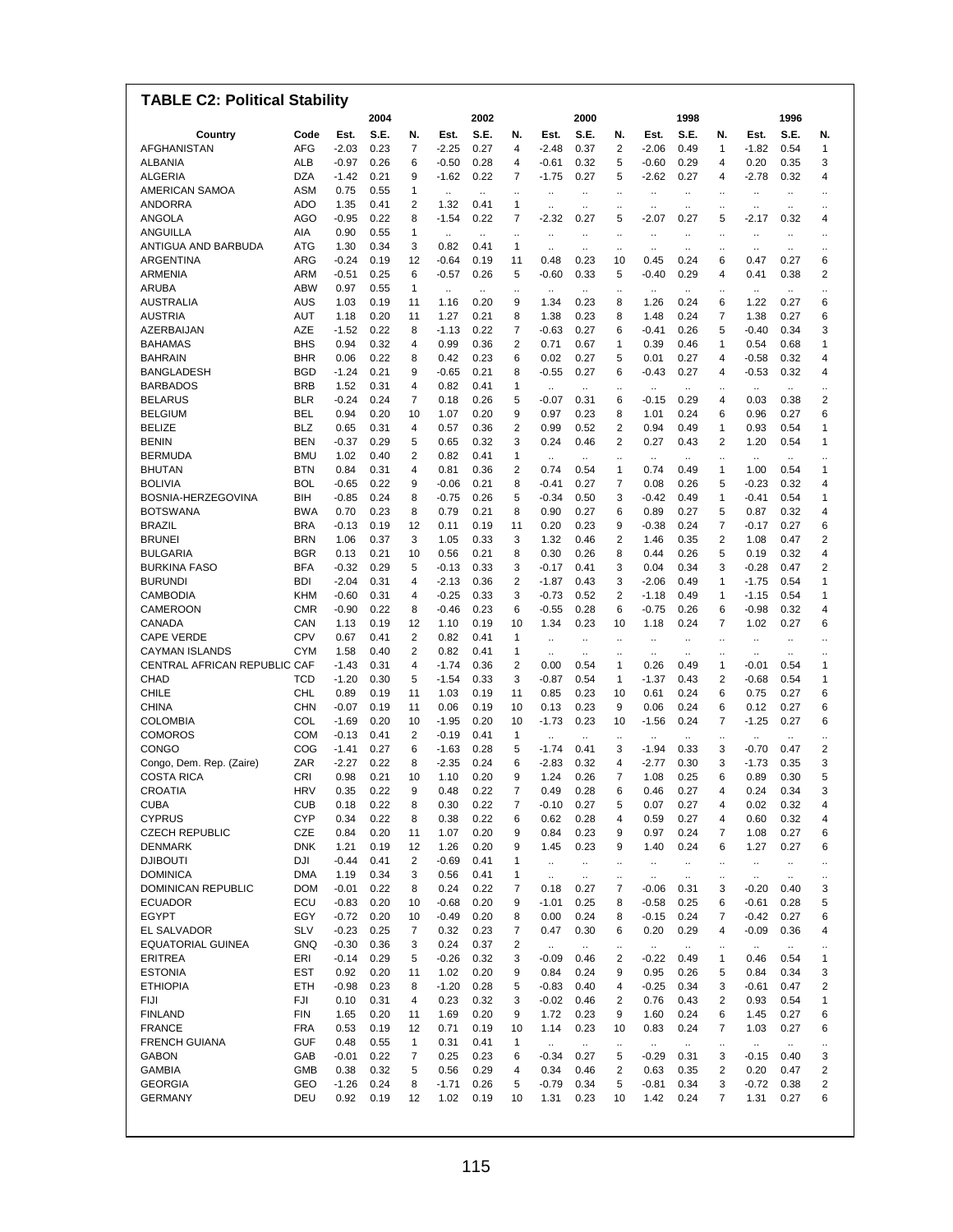| <b>TABLE C2: Political Stability (cont.)</b><br>2004<br>2002<br>2000<br>1998<br>1996<br>S.E.<br>S.E.<br>S.E.<br>S.E.<br>N.<br>S.E.<br>N.<br>Est.<br>N.<br>Country<br>Code<br>Est.<br>N.<br>Est.<br>Est.<br>N.<br>Est. |                          |                    |              |                     |                      |                              |                           |                                              |                        |                             |                                  |                              |                      |                      |                                   |                                   |
|-----------------------------------------------------------------------------------------------------------------------------------------------------------------------------------------------------------------------|--------------------------|--------------------|--------------|---------------------|----------------------|------------------------------|---------------------------|----------------------------------------------|------------------------|-----------------------------|----------------------------------|------------------------------|----------------------|----------------------|-----------------------------------|-----------------------------------|
|                                                                                                                                                                                                                       |                          |                    |              |                     |                      |                              |                           |                                              |                        |                             |                                  |                              |                      |                      |                                   |                                   |
|                                                                                                                                                                                                                       |                          |                    |              |                     |                      |                              |                           |                                              |                        |                             |                                  |                              |                      |                      |                                   |                                   |
| <b>GHANA</b>                                                                                                                                                                                                          | <b>GHA</b>               | -0.10              | 0.21         | 10                  | 0.03                 | 0.22                         | $\overline{7}$            | $-0.04$                                      | 0.28                   | 6                           | 0.02                             | 0.26                         | 6                    | 0.06                 | 0.32                              | $\overline{4}$                    |
| <b>GREECE</b>                                                                                                                                                                                                         | GRC                      | 0.53               | 0.20         | 11                  | 0.76                 | 0.20                         | 9<br>1                    | 0.87                                         | 0.24                   | 7                           | 0.38                             | 0.24                         | 6                    | 0.42                 | 0.27                              | 6                                 |
| GRENADA<br><b>GUAM</b>                                                                                                                                                                                                | GRD<br><b>GUM</b>        | 0.95<br>0.61       | 0.34<br>0.55 | 3<br>$\mathbf{1}$   | 0.56<br>$\mathbf{r}$ | 0.41<br>$\ddot{\phantom{1}}$ |                           | $\ddot{\phantom{a}}$<br>$\ddot{\phantom{a}}$ | $\ddotsc$<br>$\ddotsc$ | $\ldots$                    | $\ldots$<br>$\ddot{\phantom{a}}$ | $\ddotsc$                    |                      | <br>ä.               | $\ddot{\phantom{0}}$<br>$\ddotsc$ | $\ddot{\phantom{a}}$<br>$\ddotsc$ |
| <b>GUATEMALA</b>                                                                                                                                                                                                      | <b>GTM</b>               | -0.85              | 0.23         | 9                   | $-0.43$              | 0.22                         | .,<br>8                   | $-0.89$                                      | 0.30                   | $\ddot{\phantom{0}}$<br>6   | -0.89                            | $\ddot{\phantom{0}}$<br>0.29 | 4                    | $-1.14$              | 0.36                              | $\overline{4}$                    |
| <b>GUINEA</b>                                                                                                                                                                                                         | GIN                      | $-0.91$            | 0.29         | 5                   | $-1.41$              | 0.30                         | 4                         | $-1.16$                                      | 0.46                   | $\overline{2}$              | -0.88                            | 0.33                         | 3                    | $-1.33$              | 0.47                              | $\overline{2}$                    |
| GUINEA-BISSAU                                                                                                                                                                                                         | GNB                      | $-0.53$            | 0.33         | 4                   | $-0.41$              | 0.29                         | 4                         | $-0.74$                                      | 0.41                   | 3                           | $-1.14$                          | 0.33                         | 3                    | $-0.57$              | 0.47                              | $\overline{2}$                    |
| <b>GUYANA</b>                                                                                                                                                                                                         | <b>GUY</b>               | $-0.53$            | 0.29         | 5                   | -0.39                | 0.33                         | 3                         | $-0.42$                                      | 0.41                   | 3                           | 0.02                             | 0.35                         | $\overline{2}$       | 0.10                 | 0.47                              | $\overline{2}$                    |
| HAITI                                                                                                                                                                                                                 | HTI                      | $-1.87$            | 0.27         | 6                   | $-1.29$              | 0.28                         | 5                         | $-0.77$                                      | 0.40                   | 4                           | $-1.27$                          | 0.35                         | 2                    | $-0.21$              | 0.47                              | $\overline{2}$                    |
| <b>HONDURAS</b><br><b>HONG KONG</b>                                                                                                                                                                                   | <b>HND</b><br>HKG        | -0.69<br>1.30      | 0.23<br>0.22 | 8<br>9              | -0.08<br>1.06        | 0.22<br>0.22                 | 8<br>7                    | 0.26<br>1.15                                 | 0.30<br>0.27           | 6<br>6                      | -0.18<br>0.96                    | 0.29<br>0.28                 | 4<br>5               | $-0.40$<br>0.30      | 0.36<br>0.33                      | $\overline{4}$<br>$\overline{4}$  |
| <b>HUNGARY</b>                                                                                                                                                                                                        | <b>HUN</b>               | 0.85               | 0.19         | 11                  | 1.11                 | 0.19                         | 10                        | 0.78                                         | 0.23                   | 10                          | 1.19                             | 0.24                         | 7                    | 0.79                 | 0.27                              | 6                                 |
| <b>ICELAND</b>                                                                                                                                                                                                        | <b>ISL</b>               | 1.77               | 0.26         | 8                   | 1.59                 | 0.29                         | 5                         | 1.71                                         | 0.35                   | 5                           | 1.40                             | 0.33                         | 3                    | 1.22                 | 0.41                              | 3                                 |
| <b>INDIA</b>                                                                                                                                                                                                          | <b>IND</b>               | -0.81              | 0.19         | 12                  | $-0.93$              | 0.19                         | 10                        | $-0.40$                                      | 0.23                   | 9                           | $-0.42$                          | 0.24                         | 7                    | $-0.77$              | 0.27                              | 6                                 |
| <b>INDONESIA</b>                                                                                                                                                                                                      | <b>IDN</b>               | $-1.38$            | 0.19         | 12                  | $-1.45$              | 0.19                         | 10                        | $-1.85$                                      | 0.23                   | 9                           | -1.47                            | 0.24                         | 6                    | $-0.45$              | 0.27                              | 6                                 |
| <b>IRAN</b>                                                                                                                                                                                                           | <b>IRN</b>               | $-0.91$            | 0.20         | 9                   | -0.67                | 0.20                         | 8                         | $-0.20$                                      | 0.25                   | 6                           | $-0.23$                          | 0.25                         | 5                    | $-0.37$              | 0.28                              | 5                                 |
| <b>IRAQ</b><br><b>IRELAND</b>                                                                                                                                                                                         | <b>IRQ</b><br><b>IRL</b> | -2.87<br>1.22      | 0.24<br>0.19 | 6<br>12             | -1.76<br>1.32        | 0.23<br>0.20                 | 6<br>9                    | $-1.96$<br>1.39                              | 0.27<br>0.23           | 5<br>9                      | $-2.48$<br>1.52                  | 0.27<br>0.24                 | 4<br>7               | $-2.96$<br>1.23      | 0.32<br>0.27                      | $\overline{4}$<br>6               |
| <b>ISRAEL</b>                                                                                                                                                                                                         | <b>ISR</b>               | $-1.01$            | 0.20         | 11                  | -1.46                | 0.20                         | 9                         | $-0.58$                                      | 0.24                   | $\overline{7}$              | -0.40                            | 0.26                         | 5                    | $-0.50$              | 0.27                              | 6                                 |
| <b>ITALY</b>                                                                                                                                                                                                          | ITA                      | 0.31               | 0.20         | 11                  | 0.85                 | 0.20                         | 9                         | 0.82                                         | 0.23                   | 10                          | 1.17                             | 0.24                         | 7                    | 0.75                 | 0.27                              | 6                                 |
| <b>IVORY COAST</b>                                                                                                                                                                                                    | CIV                      | -2.28              | 0.22         | 8                   | -2.00                | 0.22                         | 7                         | $-0.90$                                      | 0.28                   | 5                           | -0.03                            | 0.26                         | 6                    | 0.32                 | 0.32                              | $\overline{4}$                    |
| JAMAICA                                                                                                                                                                                                               | <b>JAM</b>               | $-0.28$            | 0.25         | 7                   | -0.17                | 0.24                         | 6                         | 0.28                                         | 0.32                   | 4                           | -0.17                            | 0.29                         | 4                    | 0.64                 | 0.40                              | 3                                 |
| <b>JAPAN</b>                                                                                                                                                                                                          | <b>JPN</b>               | 0.99               | 0.19         | 12                  | 1.23                 | 0.19                         | 10                        | 1.25                                         | 0.23                   | 9                           | 1.19                             | 0.27                         | 5                    | 1.08                 | 0.27                              | 6                                 |
| <b>JORDAN</b><br>KAZAKHSTAN                                                                                                                                                                                           | <b>JOR</b><br>KAZ        | $-0.12$            | 0.22<br>0.20 | 9<br>9              | -0.32                | 0.22<br>0.20                 | 7<br>8                    | 0.21<br>0.26                                 | 0.26<br>0.25           | 6<br>8                      | 0.02                             | 0.25<br>0.25                 | 6                    | 0.40<br>$-0.05$      | 0.30                              | 5<br>4                            |
| <b>KENYA</b>                                                                                                                                                                                                          | <b>KEN</b>               | $-0.11$<br>$-0.96$ | 0.21         | 10                  | 0.38<br>$-0.98$      | 0.22                         | 7                         | $-0.96$                                      | 0.27                   | 6                           | 0.18<br>$-0.98$                  | 0.26                         | 6<br>6               | $-0.38$              | 0.30<br>0.32                      | 4                                 |
| KIRIBATI                                                                                                                                                                                                              | KIR                      | 0.77               | 0.41         | 2                   | $\mathbf{r}$ .       | $\mathbf{a}$                 | $\ddot{\phantom{a}}$      | $\ldots$                                     | $\ddotsc$              | $\ddotsc$                   | $\ddotsc$                        | $\ddotsc$                    | $\ddotsc$            | $\ddotsc$            | $\ddot{\phantom{a}}$              | $\ddotsc$                         |
| KOREA, NORTH                                                                                                                                                                                                          | <b>PRK</b>               | -0.67              | 0.27         | 5                   | 0.70                 | 0.29                         | 4                         | $-0.66$                                      | 0.41                   | 3                           | -0.86                            | 0.35                         | 2                    | $-1.20$              | 0.47                              | $\overline{2}$                    |
| KOREA, SOUTH                                                                                                                                                                                                          | <b>KOR</b>               | 0.45               | 0.19         | 12                  | 0.50                 | 0.19                         | 10                        | 0.49                                         | 0.23                   | 9                           | 0.24                             | 0.24                         | 7                    | 0.16                 | 0.27                              | 6                                 |
| <b>KUWAIT</b>                                                                                                                                                                                                         | <b>KWT</b>               | 0.29               | 0.22         | 8                   | 0.25                 | 0.22                         | 7                         | 0.76                                         | 0.28                   | 4                           | 0.70                             | 0.27                         | 4                    | 0.22                 | 0.32                              | $\overline{4}$                    |
| <b>KYRGYZ REPUBLIC</b>                                                                                                                                                                                                | KGZ                      | $-0.91$            | 0.25         | 6<br>4              | $-1.10$              | 0.26                         | 5                         | $-0.09$                                      | 0.37                   | 3                           | 0.70                             | 0.34                         | 3                    | 0.76                 | 0.38                              | $\overline{2}$                    |
| LAOS<br>LATVIA                                                                                                                                                                                                        | LAO<br><b>LVA</b>        | -0.76<br>0.95      | 0.31<br>0.22 | 9                   | $-0.16$<br>0.95      | 0.33<br>0.22                 | 3<br>7                    | 0.09<br>0.69                                 | 0.46<br>0.27           | 2<br>6                      | 0.60<br>0.54                     | 0.49<br>0.26                 | 1<br>5               | 1.20<br>0.77         | 0.54<br>0.34                      | 1<br>3                            |
| <b>LEBANON</b>                                                                                                                                                                                                        | LBN                      | -0.83              | 0.22         | 7                   | -0.63                | 0.23                         | 6                         | $-0.52$                                      | 0.27                   | 5                           | $-0.34$                          | 0.27                         | 4                    | $-0.37$              | 0.32                              | $\overline{4}$                    |
| <b>LESOTHO</b>                                                                                                                                                                                                        | <b>LSO</b>               | 0.27               | 0.30         | 4                   | $-0.03$              | 0.30                         | 3                         | 1.01                                         | 0.54                   | $\mathbf{1}$                | 0.38                             | 0.46                         | 2                    | 1.00                 | 0.54                              | 1                                 |
| LIBERIA                                                                                                                                                                                                               | LBR                      | $-2.20$            | 0.29         | 5                   | $-2.28$              | 0.29                         | 4                         | $-1.35$                                      | 0.41                   | 3                           | $-1.20$                          | 0.35                         | 2                    | $-2.42$              | 0.47                              | $\overline{2}$                    |
| LIBYA                                                                                                                                                                                                                 | LBY                      | $-0.02$            | 0.24         | 6                   | -0.34                | 0.23                         | 6                         | $-0.54$                                      | 0.28                   | 4                           | $-1.22$                          | 0.27                         | 4                    | $-1.59$              | 0.32                              | 4                                 |
| <b>LIECHTENSTEIN</b>                                                                                                                                                                                                  | LIE                      | 1.39               | 0.41         | $\overline{2}$      | 1.32                 | 0.41                         | 1                         | $\ddotsc$                                    | $\ddot{\phantom{a}}$   | $\ddot{\phantom{0}}$        | $\mathbf{r}$                     | $\ddotsc$                    | $\ddotsc$            | ä.                   | $\mathbf{r}$                      | $\ddot{\phantom{1}}$              |
| LITHUANIA<br><b>LUXEMBOURG</b>                                                                                                                                                                                        | LTU<br><b>LUX</b>        | 0.85<br>1.66       | 0.21<br>0.26 | 10<br>8             | 1.03<br>1.68         | 0.21<br>0.29                 | 8<br>5                    | 0.53<br>1.64                                 | 0.26<br>0.37           | 8<br>4                      | 0.54<br>1.52                     | 0.26<br>0.33                 | 5<br>3               | 0.68<br>1.39         | 0.34<br>0.41                      | 3<br>3                            |
| <b>MACAO</b>                                                                                                                                                                                                          | <b>MAC</b>               | 1.14               | 0.55         | $\mathbf{1}$        | 0.56                 | 0.41                         | 1                         | $\ddotsc$                                    | $\ddotsc$              | $\ddot{\phantom{0}}$        | $\ddotsc$                        | $\ddotsc$                    | $\ddot{\phantom{0}}$ | $\ldots$             | $\ddotsc$                         | $\ddot{\phantom{1}}$              |
| <b>MACEDONIA</b>                                                                                                                                                                                                      | <b>MKD</b>               | $-1.04$            | 0.23         | 8                   | -0.94                | 0.25                         | 4                         | $-0.82$                                      | 0.36                   | 3                           | $-0.30$                          | 0.35                         | 3                    | 0.21                 | 0.44                              | $\overline{2}$                    |
| MADAGASCAR                                                                                                                                                                                                            | <b>MDG</b>               | $-0.02$            | 0.28         | 6                   | 0.22                 | 0.33                         | 3                         | 0.05                                         | 0.40                   | 4                           | -0.28                            | 0.33                         | 3                    | 0.23                 | 0.47                              | $\overline{2}$                    |
| <b>MALAWI</b>                                                                                                                                                                                                         | MWI                      | -0.33              | 0.25         | 7                   | 0.16                 | 0.25                         | 5                         | 0.11                                         | 0.31                   | 5                           | 0.12                             | 0.29                         | 5                    | 0.10                 | 0.40                              | 3                                 |
| MALAYSIA                                                                                                                                                                                                              | <b>MYS</b>               | 0.38               | 0.19         | 12                  | 0.36                 | 0.19                         | 10                        | 0.35                                         | 0.23                   | 10                          | 0.46                             | 0.24                         | $\overline{7}$       | 0.95                 | 0.27                              | 6                                 |
| <b>MALDIVES</b><br>MALI                                                                                                                                                                                               | <b>MDV</b><br>MLI        | 0.82<br>0.07       | 0.34<br>0.27 | 3<br>$\overline{7}$ | 1.32<br>-0.10        | 0.41<br>0.28                 | 1<br>5                    | $\ddotsc$<br>0.52                            | $\ddotsc$<br>0.41      | $\ddotsc$<br>3              | $\ddotsc$<br>0.19                | $\ddot{\phantom{a}}$<br>0.33 | $\ddotsc$<br>3       | $\ddotsc$<br>0.64    | $\ddot{\phantom{a}}$<br>0.47      | $\ddot{\phantom{a}}$<br>2         |
| <b>MALTA</b>                                                                                                                                                                                                          | MLT                      | 1.46               | 0.28         | 6                   | 1.49                 | 0.36                         | 2                         | 1.10                                         | 0.67                   | 1                           | 1.37                             | 0.46                         | 1                    | 0.84                 | 0.68                              | $\mathbf{1}$                      |
| <b>MARSHALL ISLANDS</b>                                                                                                                                                                                               | MHL                      | 0.66               | 0.54         | 1                   | $\ddot{\phantom{1}}$ | $\ddotsc$                    | $\ddot{\phantom{a}}$      | $\ddot{\phantom{a}}$                         | $\ddotsc$              | $\ddotsc$                   | $\ddotsc$                        | $\ddot{\phantom{a}}$         | ä.                   | $\mathbf{r}$         | $\mathbf{r}$                      | $\ddot{\phantom{a}}$              |
| <b>MARTINIQUE</b>                                                                                                                                                                                                     | MTQ                      | 1.47               | 0.40         | 2                   | 0.56                 | 0.41                         | 1                         | $\ddot{\phantom{a}}$                         | $\mathbf{r}$           | $\ddotsc$                   | $\ddotsc$                        | $\ddot{\phantom{1}}$         | $\ddotsc$            | u.                   | $\ldots$                          | $\ddotsc$                         |
| <b>MAURITANIA</b>                                                                                                                                                                                                     | MRT                      | 0.26               | 0.31         | 4                   | 0.30                 | 0.36                         | 2                         | $-0.38$                                      | 0.46                   | 2                           | 0.53                             | 0.49                         | 1                    | 0.73                 | 0.54                              | 1                                 |
| <b>MAURITIUS</b>                                                                                                                                                                                                      | <b>MUS</b>               | 0.91               | 0.31         | 4                   | 1.11                 | 0.29                         | 3                         | 1.16                                         | 0.38                   | 3                           | 1.27                             | 0.34                         | 4                    | 1.18                 | 0.44                              | 2                                 |
| <b>MEXICO</b><br><b>MICRONESIA</b>                                                                                                                                                                                    | MEX<br><b>FSM</b>        | $-0.13$<br>0.83    | 0.19<br>0.34 | 12                  | 0.25                 | 0.19                         | 11                        | $-0.11$                                      | 0.23                   | 10                          | $-0.48$                          | 0.24                         | 7                    | $-0.36$              | 0.27                              | 6                                 |
| <b>MOLDOVA</b>                                                                                                                                                                                                        | MDA                      | $-0.62$            | 0.24         | 3<br>7              | x.<br>$-0.06$        | $\ddot{\phantom{1}}$<br>0.24 | <br>5                     | $\ddot{\phantom{1}}$<br>$-0.09$              | $\ddotsc$<br>0.27      | $\ddotsc$<br>6              | $\ddotsc$<br>0.12                | $\ddot{\phantom{1}}$<br>0.26 | <br>5                | $\ddotsc$<br>$-0.14$ | $\mathbf{r}$<br>0.34              | $\ddotsc$<br>3                    |
| <b>MONACO</b>                                                                                                                                                                                                         | <b>MCO</b>               | 1.13               | 0.40         | 2                   | $\ddotsc$            | $\ddot{\phantom{1}}$         |                           | $\ddotsc$                                    | $\ddotsc$              | $\ldots$                    | $\ldots$                         | $\ddotsc$                    |                      | $\ddot{\phantom{1}}$ | $\ddot{\phantom{1}}$              | $\ddotsc$                         |
| <b>MONGOLIA</b>                                                                                                                                                                                                       | MNG                      | 0.48               | 0.27         | 6                   | 0.95                 | 0.29                         | 4                         | 0.99                                         | 0.41                   | 3                           | 0.52                             | 0.35                         | 2                    | 0.80                 | 0.47                              | $\overline{2}$                    |
| <b>MOROCCO</b>                                                                                                                                                                                                        | <b>MAR</b>               | -0.23              | 0.21         | 9                   | -0.18                | 0.21                         | 8                         | 0.11                                         | 0.28                   | 4                           | 0.16                             | 0.26                         | 6                    | $-0.40$              | 0.28                              | 5                                 |
| MOZAMBIQUE                                                                                                                                                                                                            | MOZ                      | $-0.15$            | 0.24         | 8                   | 0.59                 | 0.28                         | 5                         | $-0.28$                                      | 0.41                   | 3                           | $-0.66$                          | 0.32                         | 4                    | $-0.34$              | 0.47                              | $\overline{2}$                    |
| <b>MYANMAR</b>                                                                                                                                                                                                        | <b>MMR</b>               | $-1.21$            | 0.22         | 8                   | $-1.26$              | 0.22                         | 7                         | $-1.47$                                      | 0.27                   | 5                           | $-1.17$                          | 0.27                         | 4                    | $-1.09$              | 0.32                              | $\overline{4}$                    |
| <b>NAMIBIA</b><br><b>NAURU</b>                                                                                                                                                                                        | <b>NAM</b><br><b>NRU</b> | 0.46<br>0.66       | 0.21<br>0.54 | 9<br>1              | 0.43                 | 0.21                         | 8                         | -0.57                                        | 0.31                   | 5                           | 0.51                             | 0.30                         | 4                    | 0.84                 | 0.40                              | 3                                 |
| <b>NEPAL</b>                                                                                                                                                                                                          | <b>NPL</b>               | $-1.74$            | 0.25         | 6                   | $\ddotsc$<br>$-1.64$ | $\ddotsc$<br>0.30            | $\ddot{\phantom{0}}$<br>4 | $\sim$<br>$-1.13$                            | $\ddotsc$<br>0.46      | $\ddotsc$<br>$\overline{2}$ | $\sim$<br>$-0.63$                | $\ddotsc$<br>0.49            | <br>1                | $\ddotsc$<br>$-0.35$ | $\mathbf{r}$<br>0.54              | ÷.<br>1                           |
| NETHERLANDS                                                                                                                                                                                                           | <b>NLD</b>               | 1.15               | 0.20         | 11                  | 1.30                 | 0.20                         | 9                         | 1.59                                         | 0.23                   | 9                           | 1.57                             | 0.24                         | 6                    | 1.52                 | 0.27                              | 6                                 |
| NETHERLANDS ANTILLES                                                                                                                                                                                                  | ANT                      | 0.66               | 0.55         | 1                   | $\ddot{\phantom{1}}$ | $\ddotsc$                    |                           | $\cdot$                                      | $\ddotsc$              | $\ldots$                    | $\ldots$                         | $\ddot{\phantom{1}}$         | $\ddot{\phantom{a}}$ | $\ldots$             | $\ddot{\phantom{1}}$              | $\ddotsc$                         |
| <b>NEW ZEALAND</b>                                                                                                                                                                                                    | NZL                      | 1.51               | 0.22         | 9                   | 1.37                 | 0.22                         | 7                         | 1.32                                         | 0.24                   | 7                           | 1.51                             | 0.26                         | 5                    | 1.32                 | 0.30                              | 5                                 |
| <b>NICARAGUA</b>                                                                                                                                                                                                      | NIC                      | $-0.15$            | 0.23         | 8                   | 0.11                 | 0.22                         | 8                         | 0.22                                         | 0.30                   | 6                           | $-0.21$                          | 0.29                         | 4                    | $-0.66$              | 0.36                              | 4                                 |
| <b>NIGER</b>                                                                                                                                                                                                          | <b>NER</b>               | $-0.56$            | 0.29         | 5                   | $-0.24$              | 0.33                         | 3                         | $-0.06$                                      | 0.41                   | 3                           | $-0.40$                          | 0.35                         | 2                    | $-0.10$              | 0.47                              | 2                                 |
| <b>NIGERIA</b>                                                                                                                                                                                                        | <b>NGA</b>               | $-1.78$            | 0.21         | 10                  | $-1.56$              | 0.21                         | 8                         | -1.47                                        | 0.26                   | 8                           | $-1.03$                          | 0.26                         | 6                    | $-1.56$              | 0.28                              | 5                                 |
|                                                                                                                                                                                                                       |                          |                    |              |                     |                      |                              |                           |                                              |                        |                             |                                  |                              |                      |                      |                                   |                                   |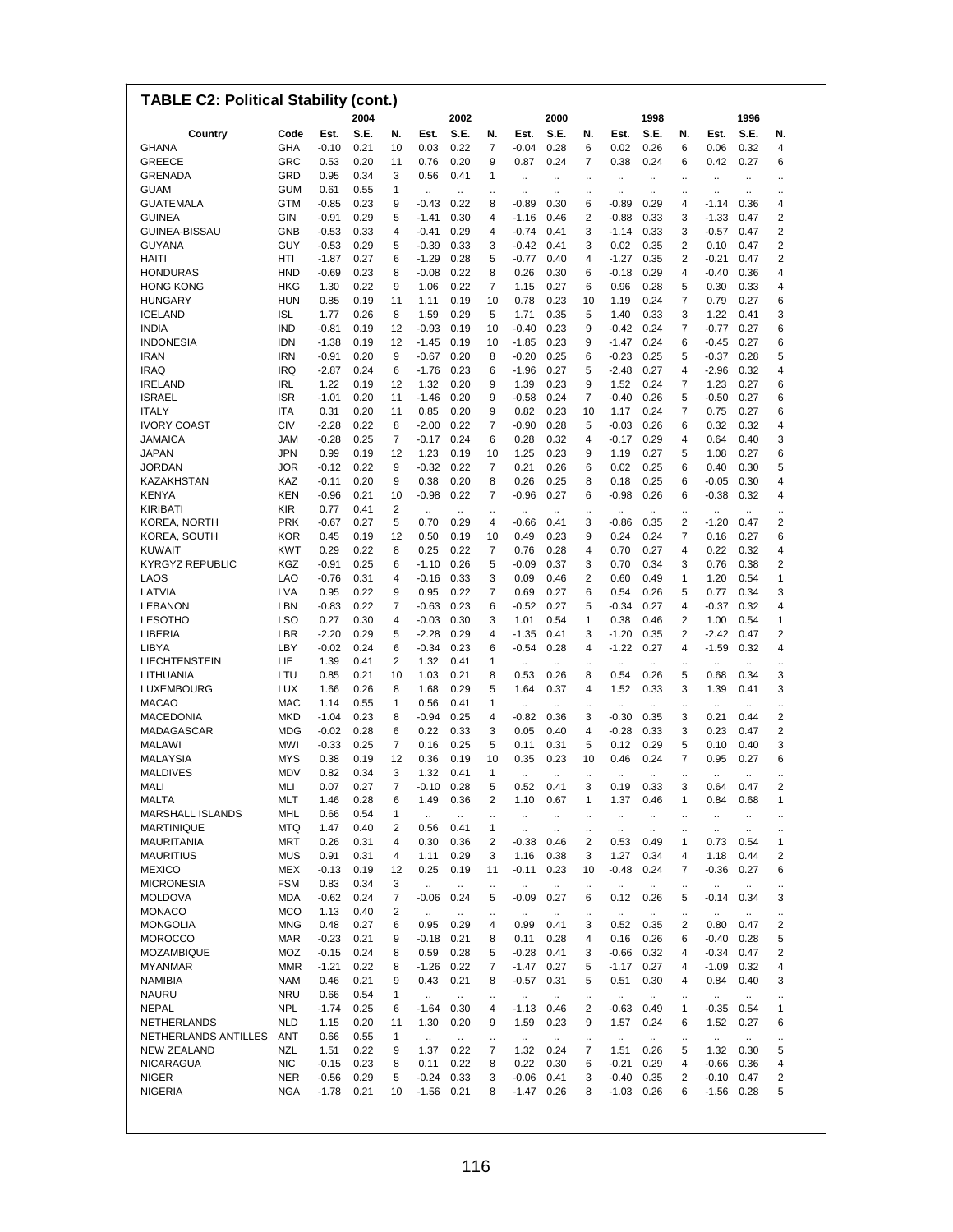| <b>TABLE C2: Political Stability (cont.)</b> |                          |                    |              |                      |                                 |                      |                      |                      |                              |                      |                         |                              |                           |                                   |                      |                      |
|----------------------------------------------|--------------------------|--------------------|--------------|----------------------|---------------------------------|----------------------|----------------------|----------------------|------------------------------|----------------------|-------------------------|------------------------------|---------------------------|-----------------------------------|----------------------|----------------------|
|                                              |                          |                    | 2004         |                      |                                 | 2002                 |                      |                      | 2000                         |                      |                         | 1998                         |                           |                                   | 1996                 |                      |
| Country                                      | Code                     | Est.               | S.E.         | N.                   | Est.                            | S.E.                 | N.                   | Est.                 | S.E.                         | N.                   | Est.                    | S.E.                         | N.                        | Est.                              | S.E.                 | N.                   |
| <b>NORWAY</b>                                | <b>NOR</b>               | 1.53               | 0.20         | 11                   | 1.51                            | 0.21                 | 8                    | 1.44                 | 0.23                         | 8                    | 1.52                    | 0.24                         | 6                         | 1.46                              | 0.27                 | 6                    |
| <b>OMAN</b><br>PALAU                         | <b>OMN</b><br>PCI        | 0.76<br>0.66       | 0.22<br>0.54 | 8<br>$\mathbf{1}$    | 1.05<br>$\ddotsc$               | 0.22<br>$\ddotsc$    | 7<br>$\ddotsc$       | 1.06<br>$\sim$       | 0.27<br>$\ddotsc$            | 5<br>$\ddotsc$       | 0.87                    | 0.27<br>$\ddot{\phantom{a}}$ | 4<br>$\ddotsc$            | 0.74<br>$\ddot{\phantom{a}}$      | 0.32<br>à.           | 4<br>٠.              |
| <b>PAKISTAN</b>                              | <b>PAK</b>               | $-1.59$            | 0.20         | 10                   | $-1.40$                         | 0.21                 | 7                    | $-0.60$              | 0.25                         | 7                    | -0.88                   | 0.24                         | 6                         | $-1.21$                           | 0.28                 | 5                    |
| <b>PANAMA</b>                                | <b>PAN</b>               | 0.29               | 0.21         | 9                    | 0.39                            | 0.20                 | 9                    | 0.60                 | 0.26                         | 7                    | 0.34                    | 0.27                         | 4                         | 0.36                              | 0.32                 | 4                    |
| PAPUA NEW GUINEA                             | <b>PNG</b>               | $-0.94$            | 0.22         | 8                    | $-0.71$                         | 0.22                 | 6                    | -0.46                | 0.27                         | 5                    | -0.42                   | 0.31                         | 3                         | $-1.18$                           | 0.40                 | 3                    |
| PARAGUAY                                     | <b>PRY</b>               | $-0.71$            | 0.23         | 8                    | $-1.10$                         | 0.22                 | 8                    | $-0.84$              | 0.32                         | 5                    | -0.36                   | 0.29                         | 4                         | $-0.06$                           | 0.40                 | 3                    |
| PERU                                         | <b>PER</b>               | $-0.68$            | 0.20         | 11                   | $-0.69$                         | 0.19                 | 10                   | $-0.46$              | 0.24                         | 9                    | $-0.47$                 | 0.24                         | 7                         | $-0.90$                           | 0.27                 | 6                    |
| <b>PHILIPPINES</b><br><b>POLAND</b>          | PHL<br>POL               | $-1.01$<br>0.35    | 0.19<br>0.19 | 12<br>12             | $-0.61$<br>0.73                 | 0.19<br>0.19         | 10<br>10             | $-0.39$<br>0.84      | 0.23<br>0.23                 | 10<br>10             | 0.03<br>0.80            | 0.24<br>0.24                 | 6<br>7                    | -0.12<br>0.66                     | 0.27<br>0.27         | 6<br>6               |
| <b>PORTUGAL</b>                              | <b>PRT</b>               | 1.06               | 0.20         | 11                   | 1.42                            | 0.21                 | 8                    | 1.47                 | 0.23                         | 8                    | 1.45                    | 0.24                         | 7                         | 1.36                              | 0.27                 | 6                    |
| PUERTO RICO                                  | <b>PRI</b>               | 1.07               | 0.29         | 4                    | 0.62                            | 0.32                 | 2                    | 0.90                 | 0.46                         | 1                    | 0.83                    | 0.49                         | 1                         | 0.80                              | 0.47                 | 1                    |
| QATAR                                        | QAT                      | 0.92               | 0.22         | $\overline{7}$       | 0.82                            | 0.25                 | 4                    | 1.45                 | 0.30                         | 4                    | 1.43                    | 0.31                         | 3                         | 0.90                              | 0.37                 | 3                    |
| <b>REUNION</b>                               | REU                      | 0.83               | 0.55         | $\mathbf 1$          | $\ldots$                        | ä.                   | $\ddotsc$            | $\ldots$             | $\ddot{\phantom{1}}$         | $\ddotsc$            | $\ldots$                |                              | $\ldots$                  | $\ldots$                          | $\ldots$             |                      |
| <b>ROMANIA</b>                               | <b>ROM</b>               | 0.22               | 0.20         | 11                   | 0.34                            | 0.21                 | 8                    | 0.01                 | 0.26                         | 8                    | 0.20                    | 0.27                         | 4                         | 0.56                              | 0.32                 | 4                    |
| <b>RUSSIA</b><br><b>RWANDA</b>               | <b>RUS</b><br><b>RWA</b> | $-0.85$<br>$-0.92$ | 0.19<br>0.36 | 12<br>3              | $-0.52$<br>$-1.43$              | 0.19<br>0.32         | 10<br>3              | $-0.60$              | 0.23<br>0.46                 | 10<br>2              | $-0.62$<br>-2.06        | 0.24<br>0.49                 | 7<br>1                    | -0.93<br>$-1.22$                  | 0.27<br>0.54         | 6<br>1               |
| <b>SAMOA</b>                                 | SAM                      | 0.89               | 0.34         | 3                    | 0.82                            | 0.41                 | $\mathbf{1}$         | -1.56<br>$\ddotsc$   | ä.                           | $\ddot{\phantom{1}}$ | $\ddotsc$               |                              |                           |                                   |                      | и.                   |
| <b>SAN MARINO</b>                            | <b>SMR</b>               | 1.22               | 0.54         | $\mathbf{1}$         | $\ddotsc$                       | $\ddotsc$            | $\ddotsc$            | $\ddotsc$            | ٠.                           | $\ddotsc$            | $\ddot{\phantom{a}}$    | $\ddotsc$<br>                | $\ddot{\phantom{a}}$      | $\ddotsc$<br>$\ddot{\phantom{a}}$ | <br>                 | и.                   |
| SAO TOME AND PRINCIPE                        | <b>STP</b>               | 0.08               | 0.41         | $\overline{2}$       | 0.56                            | 0.41                 | $\mathbf{1}$         | $\ddotsc$            | $\ldots$                     | $\ddot{\phantom{1}}$ | $\ddot{\phantom{a}}$    |                              | $\ddotsc$                 | $\ddotsc$                         |                      | ٠.                   |
| SAUDI ARABIA                                 | SAU                      | $-0.60$            | 0.20         | 9                    | $-0.12$                         | 0.20                 | 8                    | 0.41                 | 0.25                         | 6                    | 0.12                    | 0.25                         | 5                         | -0.27                             | 0.28                 | 5                    |
| SENEGAL                                      | <b>SEN</b>               | $-0.21$            | 0.24         | $\overline{7}$       | $-0.26$                         | 0.24                 | 6                    | -0.72                | 0.31                         | 5                    | $-1.08$                 | 0.29                         | 4                         | -0.67                             | 0.40                 | 3                    |
| SERBIA AND MONTENEGRO                        | YUG                      | $-0.97$            | 0.22         | 8                    | $-0.86$                         | 0.23                 | 6                    | $-1.06$              | 0.34                         | 3                    | $-1.68$                 | 0.31                         | 3                         | $-1.20$                           | 0.40                 | 3                    |
| <b>SEYCHELLES</b><br><b>SIERRA LEONE</b>     | <b>SYC</b><br><b>SLE</b> | 0.84<br>$-0.61$    | 0.31<br>0.29 | 4<br>5               | 1.07<br>-1.37                   | 0.41<br>0.29         | 1<br>4               | $\sim$<br>$-1.53$    | $\ldots$<br>0.41             | $\ddotsc$<br>3       | $\ddotsc$<br>$-2.02$    | <br>0.35                     | $\ddot{\phantom{a}}$<br>2 | $\ddot{\phantom{1}}$<br>-2.25     | <br>0.47             | 2                    |
| <b>SINGAPORE</b>                             | <b>SGP</b>               | 1.48               | 0.20         | 11                   | 1.28                            | 0.20                 | 9                    | 1.52                 | 0.23                         | 9                    | 1.32                    | 0.24                         | 7                         | 1.39                              | 0.27                 | 6                    |
| <b>SLOVAK REPUBLIC</b>                       | <b>SVK</b>               | 0.65               | 0.22         | 9                    | 0.99                            | 0.21                 | 8                    | 0.73                 | 0.25                         | 8                    | 0.95                    | 0.25                         | 6                         | 0.61                              | 0.30                 | 5                    |
| <b>SLOVENIA</b>                              | <b>SVN</b>               | 0.99               | 0.21         | 10                   | 1.34                            | 0.20                 | 9                    | 1.00                 | 0.24                         | 8                    | 1.14                    | 0.27                         | 4                         | 1.10                              | 0.34                 | 3                    |
| <b>SOLOMON ISLANDS</b>                       | <b>SLB</b>               | $-0.70$            | 0.41         | 2                    | $\ddot{\phantom{a}}$            | $\ddotsc$            | $\ddotsc$            | $\ddotsc$            | $\ddotsc$                    | $\ddotsc$            | $\ddotsc$               | $\ddot{\phantom{a}}$         | $\ddotsc$                 | $\ddotsc$                         |                      | ٠.                   |
| <b>SOMALIA</b>                               | <b>SOM</b>               | $-2.39$            | 0.33         | 4                    | $-1.97$                         | 0.29                 | $\overline{4}$       | $-1.32$              | 0.41                         | 3                    | $-1.66$                 | 0.35                         | 2                         | -2.14                             | 0.47                 | 2                    |
| <b>SOUTH AFRICA</b>                          | ZAF<br><b>ESP</b>        | $-0.24$            | 0.19         | 12                   | $-0.23$                         | 0.19                 | 10                   | $-0.13$              | 0.23                         | 10                   | $-0.80$                 | 0.23                         | 8                         | $-0.97$                           | 0.27                 | 6                    |
| <b>SPAIN</b><br><b>SRI LANKA</b>             | <b>LKA</b>               | 0.54<br>$-1.06$    | 0.19<br>0.21 | 12<br>9              | 0.63<br>-0.97                   | 0.19<br>0.21         | 10<br>8              | 1.08<br>-1.83        | 0.23<br>0.26                 | 10<br>6              | 0.75<br>-1.72           | 0.24<br>0.27                 | 7<br>4                    | 0.64<br>$-1.73$                   | 0.27<br>0.32         | 6<br>4               |
| ST. KITTS AND NEVIS                          | <b>KNA</b>               | 1.41               | 0.34         | 3                    | $\ddotsc$                       | $\ddotsc$            | $\ddotsc$            | $\ddotsc$            |                              |                      | $\ddot{\phantom{a}}$    | ٠.                           | $\ddotsc$                 | $\ddotsc$                         |                      | ٠.                   |
| ST. LUCIA                                    | <b>LCA</b>               | 1.41               | 0.34         | 3                    | $\ddot{\phantom{a}}$            | $\ddot{\phantom{a}}$ | $\ddotsc$            | $\ddotsc$            | ٠.                           | $\ddot{\phantom{a}}$ | $\ddotsc$               | ٠.                           | $\ddotsc$                 | $\ddotsc$                         |                      | ٠.                   |
| ST. VINCENT AND THE GRENADINES               | <b>VCT</b>               | 1.31               | 0.34         | 3                    | $\ddotsc$                       | $\ddot{\phantom{1}}$ | $\ddot{\phantom{1}}$ | $\ddotsc$            |                              | $\ddotsc$            | $\ddotsc$               |                              |                           | $\ddotsc$                         |                      |                      |
| <b>SUDAN</b>                                 | <b>SDN</b>               | $-2.08$            | 0.23         | $\overline{7}$       | $-1.99$                         | 0.22                 | $\overline{7}$       | $-2.42$              | 0.27                         | 5                    | $-1.99$                 | 0.31                         | 3                         | $-2.73$                           | 0.40                 | 3                    |
| <b>SURINAME</b>                              | <b>SUR</b>               | 0.36               | 0.33         | 4                    | 0.46                            | 0.36                 | $\overline{2}$       | 0.11                 | 0.67                         | 1                    | $-0.19$                 | 0.46                         | $\mathbf{1}$              | -0.07                             | 0.68                 | 1                    |
| <b>SWAZILAND</b><br><b>SWEDEN</b>            | SWZ<br><b>SWE</b>        | 0.23<br>1.38       | 0.30<br>0.19 | 4<br>11              | 0.25<br>1.41                    | 0.30<br>0.20         | 3<br>9               | 0.54<br>1.49         | 0.54<br>0.23                 | $\mathbf{1}$<br>10   | $-0.14$<br>1.51         | 0.46<br>0.24                 | 2<br>6                    | 0.19<br>1.42                      | 0.54<br>0.27         | 1<br>6               |
| SWITZERLAND                                  | CHE                      | 1.44               | 0.20         | 11                   | 1.56                            | 0.21                 | 8                    | 1.73                 | 0.23                         | 9                    | 1.76                    | 0.24                         | 7                         | 1.59                              | 0.27                 | 6                    |
| <b>SYRIA</b>                                 | <b>SYR</b>               | $-0.66$            | 0.22         | 8                    | $-0.20$                         | 0.22                 | 7                    | -0.42                | 0.27                         | 5                    | $-0.19$                 | 0.27                         | 4                         | -0.56                             | 0.32                 | 4                    |
| <b>TAIWAN</b>                                | TWN                      | 0.52               | 0.19         | 12                   | 0.82                            | 0.19                 | 10                   | 0.77                 | 0.23                         | 9                    | 0.99                    | 0.24                         | 6                         | 1.01                              | 0.27                 | 6                    |
| <b>TAJIKISTAN</b>                            | TJK                      | $-1.19$            | 0.25         | 6                    | $-1.17$                         | 0.26                 | 5                    | $-1.43$              | 0.35                         | 3                    | $-1.56$                 | 0.37                         | 2                         | $-2.67$                           | 0.38                 | 2                    |
| TANZANIA                                     | TZA                      | $-0.38$            | 0.21         | 9                    | $-0.25$                         | 0.22                 | 7                    | $-0.33$              | 0.27                         | 6                    | 0.42                    | 0.26                         | 6                         | 0.02                              | 0.32                 | 4                    |
| <b>THAILAND</b>                              | <b>THA</b><br><b>TMP</b> | -0.15              | 0.19         | 11                   | 0.45                            | 0.19                 | 10                   | 0.24                 | 0.23                         | 9                    | 0.28                    | 0.24                         | 7                         | 0.20                              | 0.27                 | 6                    |
| TIMOR, EAST<br><b>TOGO</b>                   | <b>TGO</b>               | $-0.62$<br>$-0.55$ | 0.34<br>0.29 | 3<br>5               | $-0.94$<br>0.08                 | 0.41<br>0.33         | 1<br>3               | $\ddotsc$<br>-0.47   | $\ddot{\phantom{a}}$<br>0.46 | .,<br>2              | $\ddotsc$<br>$-0.99$    | <br>0.33                     | $\ddotsc$<br>3            | $\ddotsc$<br>$-0.56$              | $\ddotsc$<br>0.47    | $\ddotsc$<br>2       |
| <b>TONGA</b>                                 | <b>TON</b>               | 0.72               | 0.34         | 3                    | $\ldots$                        | $\ddot{\phantom{1}}$ | $\ddotsc$            | $\ddotsc$            | $\ddotsc$                    | .,                   | $\ldots$                | $\cdot$                      |                           | $\ddot{\phantom{a}}$              | $\cdot$              | ٠.                   |
| TRINIDAD AND TOBAGO                          | <b>TTO</b>               | 0.04               | 0.25         | $\overline{7}$       | 0.01                            | 0.25                 | 5                    | 0.42                 | 0.32                         | 5                    | 0.68                    | 0.31                         | 3                         | 0.66                              | 0.40                 | 3                    |
| <b>TUNISIA</b>                               | <b>TUN</b>               | 0.16               | 0.21         | 9                    | 0.30                            | 0.21                 | 8                    | 0.73                 | 0.27                         | 6                    | 0.48                    | 0.27                         | 5                         | 0.24                              | 0.32                 | 4                    |
| <b>TURKEY</b>                                | <b>TUR</b>               | $-0.60$            | 0.19         | 12                   | $-0.66$                         | 0.19                 | 10                   | $-1.01$              | 0.23                         | 10                   | $-1.10$                 | 0.24                         | 7                         | $-1.21$                           | 0.27                 | 6                    |
| <b>TURKMENISTAN</b>                          | <b>TKM</b>               | $-0.92$            | 0.27         | 5                    | $-0.19$                         | 0.28                 | 4                    | 0.10                 | 0.37                         | 2                    | 0.19                    | 0.37                         | 2                         | 0.36                              | 0.38                 | 2                    |
| TUVALU<br><b>UGANDA</b>                      | <b>TUV</b><br><b>UGA</b> | 0.86<br>$-1.27$    | 0.41<br>0.21 | $\overline{2}$<br>9  | $\ddot{\phantom{a}}$<br>$-1.47$ | $\ldots$<br>0.22     | $\ddotsc$<br>7       | $\ddotsc$<br>$-1.35$ | $\sim$<br>0.27               | <br>6                | $\mathbf{r}$<br>$-0.95$ | $\mathbf{r}$<br>0.26         | $\cdot$<br>6              | $\ddot{\phantom{1}}$<br>$-1.19$   | $\sim$<br>0.32       | à.<br>4              |
| <b>UKRAINE</b>                               | <b>UKR</b>               | $-0.27$            | 0.20         | 11                   | 0.12                            | 0.20                 | 9                    | $-0.48$              | 0.25                         | 8                    | $-0.19$                 | 0.24                         | 7                         | $-0.22$                           | 0.28                 | 5                    |
| UNITED ARAB EMIRATES                         | ARE                      | 0.91               | 0.22         | 8                    | 0.93                            | 0.23                 | 6                    | 1.17                 | 0.28                         | 4                    | 0.85                    | 0.27                         | 4                         | 0.90                              | 0.32                 | 4                    |
| UNITED KINGDOM                               | <b>GBR</b>               | 0.77               | 0.19         | 12                   | 0.69                            | 0.19                 | 10                   | 1.17                 | 0.23                         | 10                   | 0.95                    | 0.24                         | 7                         | 1.11                              | 0.27                 | 6                    |
| UNITED STATES                                | <b>USA</b>               | 0.47               | 0.20         | 11                   | 0.21                            | 0.20                 | 9                    | 1.30                 | 0.23                         | 9                    | 1.18                    | 0.24                         | 7                         | 1.06                              | 0.27                 | 6                    |
| <b>URUGUAY</b>                               | <b>URY</b>               | 0.49               | 0.22         | 9                    | 0.86                            | 0.21                 | 8                    | 1.04                 | 0.27                         | 7                    | 0.60                    | 0.27                         | 4                         | 0.85                              | 0.32                 | 4                    |
| <b>UZBEKISTAN</b>                            | <b>UZB</b>               | $-1.37$            | 0.22         | 7                    | $-1.02$ 0.23                    |                      | 6                    | $-1.04$              | 0.28                         | 5                    | $-0.27$                 | 0.30                         | 4                         | 0.07                              | 0.34                 | 3                    |
| VANUATU<br>VENEZUELA                         | <b>VUT</b><br><b>VEN</b> | 0.53<br>$-1.10$    | 0.41<br>0.19 | $\overline{2}$<br>12 | $\ldots$<br>$-1.17$             | $\ldots$<br>0.19     | $\cdot\cdot$<br>11   | $\sim$<br>$-0.44$    | $\ddot{\phantom{1}}$<br>0.23 | $\ldots$<br>8        | $\ldots$<br>$-0.37$     | $\ldots$<br>0.24             | $\cdot\cdot$<br>7         | $\cdot\cdot$<br>$-0.61$           | $\ddotsc$<br>0.27    | .,<br>6              |
| <b>VIETNAM</b>                               | <b>VNM</b>               | 0.16               | 0.20         | 10                   | 0.48                            | 0.20                 | 9                    | 0.40                 | 0.24                         | 7                    | 0.59                    | 0.24                         | 6                         | 0.40                              | 0.27                 | 6                    |
| VIRGIN ISLANDS (U.S.)                        | <b>VIR</b>               | 0.68               | 0.55         | $\mathbf{1}$         | $\ldots$                        | $\ldots$             | $\ldots$             | $\ddotsc$            | $\ddot{\phantom{1}}$         | $\ldots$             | $\ldots$                | н.                           |                           | $\ddot{\phantom{a}}$              | $\ddot{\phantom{1}}$ | ٠.                   |
| <b>WEST BANK</b>                             | WBG                      | $-1.33$            | 0.36         | 3                    | -1.81                           | 0.37                 | 2                    | $-0.46$              | 0.88                         | 1                    | 0.16                    | 0.69                         | 1                         | $\ldots$                          | $\ldots$             | $\ddot{\phantom{1}}$ |
| <b>YEMEN</b>                                 | <b>YEM</b>               | $-1.48$            | 0.24         | $\overline{7}$       | $-1.40$                         | 0.24                 | 6                    | $-1.11$              | 0.32                         | 4                    | $-1.35$                 | 0.31                         | 3                         | $-0.90$                           | 0.40                 | 3                    |
| ZAMBIA                                       | ZMB                      | $-0.16$            | 0.21         | 9                    | $-0.02$                         | 0.22                 | 7                    | $-0.44$              | 0.27                         | 6                    | $-0.21$                 | 0.26                         | 6                         | $-0.37$                           | 0.32                 | 4                    |
| ZIMBABWE                                     | ZWE                      | $-1.86$            | 0.22         | 8                    | $-1.62$ 0.22                    |                      | $\overline{7}$       | $-1.21$              | 0.27                         | 6                    | $-0.37$                 | 0.25                         | 6                         | $-0.11$                           | 0.30                 | 5                    |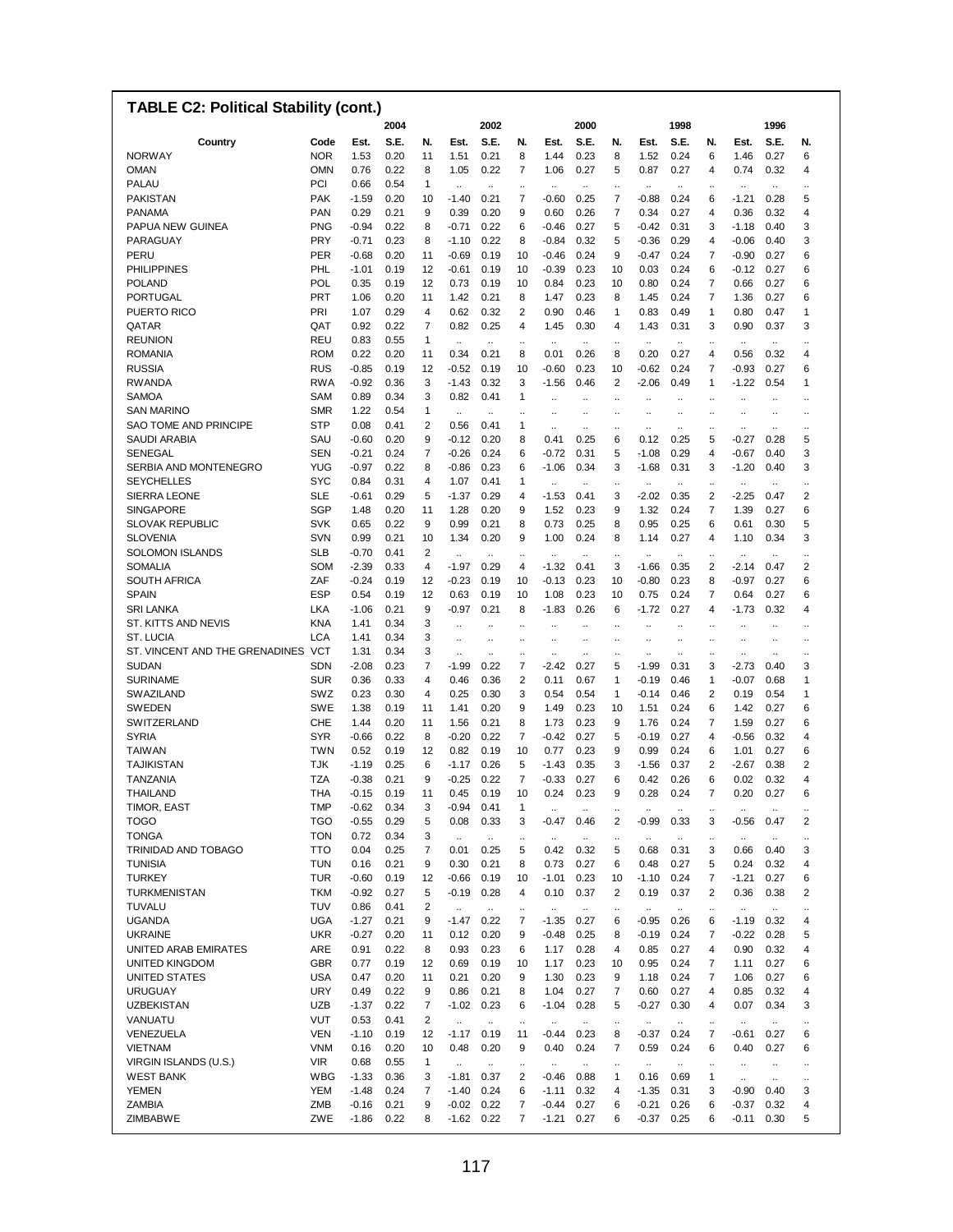| <b>TABLE C3: Government Effectiveness</b><br>2004<br>2002<br>2000<br>1998<br>1996<br>S.E.<br>S.E.<br>S.E.<br>S.E.<br>S.E.<br>Code<br>Est.<br>N.<br>Est.<br>N.<br>Est.<br>N.<br>Est.<br>N.<br>Est.<br>N.<br>Countrv |                          |                    |              |                      |                    |                  |                |                                |                       |                                  |                              |                       |                                  |                                  |                       |                                              |
|--------------------------------------------------------------------------------------------------------------------------------------------------------------------------------------------------------------------|--------------------------|--------------------|--------------|----------------------|--------------------|------------------|----------------|--------------------------------|-----------------------|----------------------------------|------------------------------|-----------------------|----------------------------------|----------------------------------|-----------------------|----------------------------------------------|
|                                                                                                                                                                                                                    |                          |                    |              |                      |                    |                  |                |                                |                       |                                  |                              |                       |                                  |                                  |                       |                                              |
|                                                                                                                                                                                                                    |                          |                    |              |                      |                    |                  |                |                                |                       |                                  |                              |                       |                                  |                                  |                       |                                              |
| <b>AFGHANISTAN</b>                                                                                                                                                                                                 | AFG                      | $-1.24$            | 0.20         | 6                    | $-1.43$            | 0.25             | 4              | $-1.30$                        | 0.43                  | $\mathbf{1}$                     | $\mathbf{r}$                 | $\ddotsc$             | $\ldots$                         | $\ddotsc$                        | $\ddotsc$             | $\ddot{\phantom{a}}$                         |
| ALBANIA                                                                                                                                                                                                            | ALB                      | $-0.36$            | 0.17         | 8                    | $-0.46$            | 0.17             | 7              | $-0.75$                        | 0.22                  | 6                                | $-0.54$                      | 0.24                  | 5                                | $-0.31$                          | 0.21                  | 4                                            |
| ALGERIA<br>AMERICAN SAMOA                                                                                                                                                                                          | DZA<br><b>ASM</b>        | $-0.46$<br>0.02    | 0.16<br>0.39 | 11<br>$\mathbf{1}$   | $-0.60$            | 0.16             | 9              | $-0.75$                        | 0.20                  | 6                                | $-0.98$                      | 0.25                  | 4                                | -0.77                            | 0.24                  | 4                                            |
| ANDORRA                                                                                                                                                                                                            | <b>ADO</b>               | 1.40               | 0.37         | 2                    | $\ldots$<br>1.32   | $\ldots$<br>0.33 | .,<br>2        | $\ddot{\phantom{a}}$<br>$\sim$ | $\ldots$<br>$\ddotsc$ | $\ldots$<br>$\ddotsc$            | $\cdot$<br>$\ddotsc$         | $\ldots$<br>$\ddotsc$ | $\ldots$<br>$\ddotsc$            | $\ldots$<br>$\ddot{\phantom{a}}$ | $\ldots$<br>$\ddotsc$ | $\ddot{\phantom{a}}$<br>$\ddot{\phantom{a}}$ |
| ANGOLA                                                                                                                                                                                                             | <b>AGO</b>               | $-1.14$            | 0.17         | 10                   | $-1.20$            | 0.16             | 9              | $-1.70$                        | 0.20                  | 6                                | $-1.63$                      | 0.20                  | 6                                | -1.13                            | 0.24                  | 4                                            |
| ANGUILLA                                                                                                                                                                                                           | AIA                      | 0.87               | 0.39         | 1                    | $\ddotsc$          | $\ddotsc$        |                | $\ldots$                       | $\ldots$              | $\cdot$ .                        | $\ddotsc$                    | $\ddot{\phantom{a}}$  | $\ldots$                         | $\ddotsc$                        | $\ddotsc$             | $\ddot{\phantom{a}}$                         |
| ANTIGUA AND BARBUDA                                                                                                                                                                                                | ATG                      | 0.31               | 0.37         | $\overline{2}$       | 0.50               | 0.33             | 2              | $\ddotsc$                      | $\ddotsc$             | $\ddotsc$                        | $\ddotsc$                    | $\ddotsc$             | $\ddotsc$                        | $\ddotsc$                        | $\ddotsc$             | $\ddotsc$                                    |
| ARGENTINA<br>ARMENIA                                                                                                                                                                                               | ARG<br><b>ARM</b>        | $-0.33$<br>$-0.34$ | 0.15<br>0.16 | 13<br>9              | -0.47<br>$-0.39$   | 0.15<br>0.17     | 11<br>8        | 0.28<br>$-0.88$                | 0.17<br>0.23          | 11<br>6                          | 0.46<br>$-0.46$              | 0.21<br>0.24          | $\overline{7}$<br>5              | 0.45<br>-0.32                    | 0.20<br>0.22          | $\overline{7}$<br>3                          |
| ARUBA                                                                                                                                                                                                              | <b>ABW</b>               | 0.84               | 0.39         | 1                    | $\ddotsc$          | $\ddotsc$        | $\ddotsc$      | $\ddotsc$                      | $\ddotsc$             | $\ddotsc$                        | $\ddotsc$                    | $\ddotsc$             | $\ddotsc$                        | $\ddotsc$                        | $\ddotsc$             | $\ddotsc$                                    |
| <b>AUSTRALIA</b>                                                                                                                                                                                                   | AUS                      | 1.95               | 0.17         | 10                   | 1.93               | 0.16             | 9              | 1.80                           | 0.19                  | $\overline{7}$                   | 1.84                         | 0.25                  | 6                                | 1.96                             | 0.22                  | 6                                            |
| <b>AUSTRIA</b>                                                                                                                                                                                                     | AUT                      | 1.76               | 0.17         | 9                    | 1.85               | 0.16             | 8              | 1.72                           | 0.20                  | $\overline{7}$                   | 1.56                         | 0.23                  | 7                                | 1.92                             | 0.22                  | 6                                            |
| AZERBAIJAN                                                                                                                                                                                                         | AZE                      | $-0.81$            | 0.14         | 12                   | $-0.90$            | 0.14             | 11             | $-0.96$                        | 0.18                  | 8                                | $-0.76$                      | 0.21                  | 6                                | $-1.05$                          | 0.19                  | $\overline{4}$                               |
| <b>BAHAMAS</b>                                                                                                                                                                                                     | <b>BHS</b>               | 1.27               | 0.32         | 3                    | 1.38               | 0.29             | 3              | 1.20                           | 0.53                  | 1                                | 0.64                         | 0.79                  | 1                                | 0.71                             | 0.58                  | $\mathbf{1}$                                 |
| <b>BAHRAIN</b>                                                                                                                                                                                                     | <b>BHR</b>               | 0.76               | 0.18         | 8                    | 0.81               | 0.17             | $\overline{7}$ | 0.74<br>$-0.47$                | 0.24                  | 4<br>$\overline{7}$              | 0.40                         | 0.31                  | 3<br>4                           | 0.45                             | 0.28                  | 3<br>4                                       |
| <b>BANGLADESH</b><br><b>BARBADOS</b>                                                                                                                                                                               | <b>BGD</b><br><b>BRB</b> | $-0.72$<br>1.18    | 0.16<br>0.34 | 11<br>3              | $-0.55$<br>1.30    | 0.15<br>0.33     | 10<br>2        |                                | 0.19                  |                                  | $-0.38$<br>$\mathbf{r}$      | 0.25                  |                                  | -0.67                            | 0.24                  | $\ddot{\phantom{a}}$                         |
| <b>BELARUS</b>                                                                                                                                                                                                     | <b>BLR</b>               | $-0.93$            | 0.16         | 10                   | $-1.04$            | 0.16             | 8              | $\cdot$ .<br>$-0.92$           | $\ldots$<br>0.22      | $\cdot$ .<br>$\overline{7}$      | $-0.83$                      | $\sim$<br>0.24        | $\ldots$<br>5                    | $\ldots$<br>$-1.20$              | $\ldots$<br>0.22      | 3                                            |
| <b>BELGIUM</b>                                                                                                                                                                                                     | BEL                      | 1.71               | 0.17         | 9                    | 1.94               | 0.16             | 9              | 1.48                           | 0.20                  | $\overline{7}$                   | 1.17                         | 0.25                  | 6                                | 1.78                             | 0.22                  | 6                                            |
| <b>BELIZE</b>                                                                                                                                                                                                      | <b>BLZ</b>               | 0.16               | 0.29         | 4                    | $-0.04$            | 0.27             | 3              | $-0.28$                        | 0.38                  | $\overline{2}$                   | $-0.56$                      | 0.39                  | $\mathbf{1}$                     | $-0.39$                          | 0.42                  | $\mathbf{1}$                                 |
| <b>BENIN</b>                                                                                                                                                                                                       | <b>BEN</b>               | $-0.39$            | 0.19         | 8                    | $-0.48$            | 0.24             | 5              | 0.05                           | 0.31                  | 3                                | $-0.18$                      | 0.34                  | $\overline{2}$                   | 0.01                             | 0.42                  | $\mathbf{1}$                                 |
| <b>BERMUDA</b>                                                                                                                                                                                                     | <b>BMU</b>               | 1.39               | 0.39         | 1                    | 1.13               | 0.34             | 1              | $\ddotsc$                      | $\ddot{\phantom{a}}$  | $\ddotsc$                        | $\ddotsc$                    | $\ddot{\phantom{0}}$  | $\ddotsc$                        | $\ddotsc$                        | $\ddotsc$             | $\ddotsc$                                    |
| <b>BHUTAN</b><br><b>BOLIVIA</b>                                                                                                                                                                                    | BTN<br>BOL               | $-0.14$<br>$-0.63$ | 0.28<br>0.17 | 5<br>10              | 0.43<br>$-0.53$    | 0.24<br>0.16     | 4<br>8         | 1.48<br>$-0.40$                | 0.34<br>0.20          | $\overline{2}$<br>$\overline{7}$ | 0.22<br>$-0.11$              | 0.39<br>0.22          | $\mathbf{1}$<br>6                | 0.33<br>-0.44                    | 0.42<br>0.24          | $\mathbf{1}$<br>4                            |
| BOSNIA-HERZEGOVINA                                                                                                                                                                                                 | BIH                      | $-0.54$            | 0.15         | 10                   | $-0.85$            | 0.17             | 8              | $-0.54$                        | 0.30                  | 4                                | $-0.81$                      | 0.29                  | $\overline{2}$                   | $\ddotsc$                        | $\ddotsc$             | $\ddotsc$                                    |
| <b>BOTSWANA</b>                                                                                                                                                                                                    | <b>BWA</b>               | 0.83               | 0.14         | 13                   | 0.91               | 0.16             | 10             | 0.98                           | 0.20                  | $\overline{7}$                   | 0.52                         | 0.22                  | 5                                | 0.33                             | 0.24                  | $\overline{4}$                               |
| <b>BRAZIL</b>                                                                                                                                                                                                      | <b>BRA</b>               | 0.02               | 0.15         | 13                   | $-0.20$            | 0.15             | 11             | -0.18                          | 0.17                  | 10                               | $-0.10$                      | 0.20                  | 8                                | -0.16                            | 0.20                  | $\overline{7}$                               |
| <b>BRUNEI</b>                                                                                                                                                                                                      | <b>BRN</b>               | 0.73               | 0.32         | 3                    | 0.90               | 0.29             | 3              | 1.03                           | 0.53                  | $\mathbf{1}$                     | 0.14                         | 0.79                  | 1                                | 1.27                             | 0.58                  | $\mathbf{1}$                                 |
| <b>BULGARIA</b>                                                                                                                                                                                                    | <b>BGR</b>               | $-0.08$            | 0.14         | 12                   | $-0.02$            | 0.14             | 11             | $-0.16$                        | 0.18                  | 9                                | $-0.94$                      | 0.21                  | 6                                | $-0.45$                          | 0.19                  | 5                                            |
| <b>BURKINA FASO</b>                                                                                                                                                                                                | <b>BFA</b>               | $-0.52$            | 0.20         | 8                    | $-0.59$            | 0.24             | 5              | $-0.14$                        | 0.28                  | $\overline{4}$                   | $-0.08$                      | 0.26                  | 4                                | $-0.76$                          | 0.36                  | $\overline{2}$                               |
| <b>BURUNDI</b><br><b>CAMBODIA</b>                                                                                                                                                                                  | BDI<br><b>KHM</b>        | $-1.24$<br>$-0.87$ | 0.23<br>0.25 | 6<br>6               | $-1.48$<br>$-0.51$ | 0.26<br>0.24     | 4<br>5         | $-1.25$<br>$-0.44$             | 0.27<br>0.33          | 4<br>3                           | $-1.02$<br>$-1.22$           | 0.39<br>0.39          | $\mathbf{1}$<br>$\mathbf{1}$     | $-0.98$<br>$-0.58$               | 0.42<br>0.42          | 1<br>$\mathbf{1}$                            |
| CAMEROON                                                                                                                                                                                                           | <b>CMR</b>               | $-0.64$            | 0.18         | 9                    | $-0.59$            | 0.17             | 8              | $-0.44$                        | 0.21                  | $\overline{7}$                   | $-0.61$                      | 0.21                  | 6                                | $-1.04$                          | 0.24                  | $\overline{4}$                               |
| CANADA                                                                                                                                                                                                             | CAN                      | 1.96               | 0.17         | 10                   | 2.02               | 0.16             | 10             | 1.94                           | 0.19                  | 9                                | 2.16                         | 0.23                  | 7                                | 1.92                             | 0.22                  | 6                                            |
| <b>CAPE VERDE</b>                                                                                                                                                                                                  | CPV                      | $-0.19$            | 0.23         | 5                    | $-0.10$            | 0.26             | 4              | 0.33                           | 0.36                  | $\overline{2}$                   | 0.36                         | 0.39                  | 1                                | $-0.05$                          | 0.42                  | 1                                            |
| <b>CAYMAN ISLANDS</b>                                                                                                                                                                                              | <b>CYM</b>               | 1.39               | 0.39         | 1                    | 1.95               | 0.34             | 1              | $\ddotsc$                      | $\ddotsc$             | $\ddot{\phantom{a}}$             | $\ddotsc$                    | $\sim$                | $\ddotsc$                        | $\ddotsc$                        | $\ddotsc$             | $\ddotsc$                                    |
| CENTRAL AFRICAN REPUBLIC CAF                                                                                                                                                                                       |                          | $-1.65$            | 0.23         | 6                    | $-1.51$            | 0.26             | 4              | $-1.06$                        | 0.36                  | $\overline{c}$                   | $-0.95$                      | 0.32                  | $\overline{2}$                   | $-0.82$                          | 0.42                  | 1                                            |
| CHAD<br><b>CHILE</b>                                                                                                                                                                                               | <b>TCD</b><br><b>CHL</b> | $-1.29$<br>1.27    | 0.19<br>0.15 | 8<br>13              | $-0.68$<br>1.26    | 0.25<br>0.15     | 5<br>11        | $-0.36$<br>1.34                | 0.36<br>0.17          | $\overline{2}$<br>11             | $-0.51$<br>1.41              | 0.34<br>0.21          | $\overline{2}$<br>$\overline{7}$ | $-0.58$<br>1.20                  | 0.42<br>0.20          | $\mathbf{1}$<br>$\overline{7}$               |
| <b>CHINA</b>                                                                                                                                                                                                       | CHN                      | 0.11               | 0.15         | 12                   | 0.20               | 0.15             | 11             | 0.22                           | 0.17                  | 10                               | 0.17                         | 0.21                  | $\overline{7}$                   | 0.18                             | 0.20                  | $\overline{7}$                               |
| <b>COLOMBIA</b>                                                                                                                                                                                                    | COL                      | $-0.18$            | 0.16         | 12                   | $-0.40$            | 0.15             | 10             | $-0.31$                        | 0.17                  | 11                               | 0.10                         | 0.20                  | 8                                | 0.07                             | 0.20                  | $\overline{7}$                               |
| <b>COMOROS</b>                                                                                                                                                                                                     | <b>COM</b>               | $-1.45$            | 0.27         | 4                    | $-0.98$            | 0.26             | 4              | $-1.29$                        | 0.36                  | $\overline{2}$                   | $-1.09$                      | 0.39                  | $\mathbf{1}$                     | -0.63                            | 0.42                  | $\mathbf{1}$                                 |
| <b>CONGO</b>                                                                                                                                                                                                       | COG                      | $-1.17$            | 0.22         | $\overline{7}$       | $-1.33$            | 0.22             | $\overline{7}$ | $-1.66$                        | 0.28                  | 4                                | $-0.78$                      | 0.28                  | 4                                | $-1.24$                          | 0.36                  | $\overline{2}$                               |
| Congo, Dem. Rep. (Zaire)                                                                                                                                                                                           | ZAR                      | $-1.41$            | 0.17         | 10                   | $-1.59$            | 0.20             | 8              | $-1.79$                        | 0.24                  | 5                                | $-2.00$                      | 0.32                  | 3                                | $-2.07$                          | 0.31                  | 3                                            |
| <b>COOK ISLANDS</b><br><b>COSTA RICA</b>                                                                                                                                                                           | <b>COK</b><br>CRI        | $-0.19$<br>0.49    | 0.63<br>0.16 | $\overline{2}$<br>11 | $-0.28$<br>0.45    | 0.44<br>0.16     | 2<br>9         | 0.67<br>0.76                   | 0.53<br>0.19          | 1<br>$\overline{7}$              | $\ddot{\phantom{a}}$<br>0.52 | $\mathbf{a}$<br>0.24  | $\mathbf{r}$<br>5                | $\ddotsc$<br>0.16                | $\mathbf{a}$<br>0.23  | $\ddot{\phantom{a}}$<br>5                    |
| <b>CROATIA</b>                                                                                                                                                                                                     | <b>HRV</b>               | 0.32               | 0.14         | 11                   | 0.23               | 0.14             | 10             | 0.15                           | 0.20                  | $\overline{7}$                   | 0.30                         | 0.22                  | 5                                | -0.17                            | 0.19                  | 4                                            |
| <b>CUBA</b>                                                                                                                                                                                                        | <b>CUB</b>               | $-0.47$            | 0.19         | 8                    | $-0.27$            | 0.18             | 7              | $-0.18$                        | 0.24                  | 4                                | -0.48                        | 0.31                  | 3                                | $-0.40$                          | 0.28                  | 3                                            |
| <b>CYPRUS</b>                                                                                                                                                                                                      | <b>CYP</b>               | 1.02               | 0.19         | $\overline{7}$       | 1.02               | 0.18             | 6              | 1.06                           | 0.26                  | 3                                | 1.35                         | 0.31                  | 3                                | 1.32                             | 0.28                  | 3                                            |
| <b>CZECH REPUBLIC</b>                                                                                                                                                                                              | <b>CZE</b>               | 0.63               | 0.13         | 13                   | 0.72               | 0.13             | 12             | 0.70                           | 0.17                  | 11                               | 0.72                         | 0.18                  | 9                                | 0.78                             | 0.17                  | 8                                            |
| <b>DENMARK</b>                                                                                                                                                                                                     | <b>DNK</b>               | 2.15               | 0.17         | 10                   | 2.05               | 0.16             | 9              | 1.84                           | 0.19                  | 8                                | 2.13                         | 0.25                  | 6                                | 2.04                             | 0.22                  | 6                                            |
| <b>DJIBOUTI</b><br><b>DOMINICA</b>                                                                                                                                                                                 | DJI<br><b>DMA</b>        | $-0.76$<br>0.31    | 0.27<br>0.31 | 4<br>3               | $-0.87$<br>0.11    | 0.26<br>0.27     | 4<br>3         | $-1.07$<br>$-0.67$             | 0.36<br>0.41          | $\overline{c}$<br>1              | $-0.89$<br>$-0.89$           | 0.39<br>0.39          | 1<br>1                           | $-1.11$<br>$-0.88$               | 0.42<br>0.42          | 1<br>$\mathbf{1}$                            |
| DOMINICAN REPUBLIC                                                                                                                                                                                                 | <b>DOM</b>               | $-0.46$            | 0.17         | 10                   | $-0.42$            | 0.16             | 8              | $-0.11$                        | 0.20                  | $\overline{7}$                   | $-0.73$                      | 0.27                  | 3                                | $-0.29$                          | 0.26                  | 3                                            |
| <b>ECUADOR</b>                                                                                                                                                                                                     | ECU                      | $-0.85$            | 0.16         | 11                   | $-0.94$            | 0.16             | 9              | $-1.05$                        | 0.18                  | 9                                | $-0.76$                      | 0.22                  | 6                                | $-0.65$                          | 0.22                  | 5                                            |
| <b>EGYPT</b>                                                                                                                                                                                                       | EGY                      | $-0.20$            | 0.15         | 12                   | $-0.29$            | 0.15             | 11             | 0.30                           | 0.17                  | 10                               | $-0.03$                      | 0.20                  | $\overline{7}$                   | $-0.34$                          | 0.21                  | 6                                            |
| <b>EL SALVADOR</b>                                                                                                                                                                                                 | <b>SLV</b>               | $-0.22$            | 0.18         | 9                    | $-0.50$            | 0.17             | $\overline{7}$ | $-0.11$                        | 0.21                  | 6                                | $-0.04$                      | 0.27                  | 3                                | $-0.38$                          | 0.25                  | 4                                            |
| <b>EQUATORIAL GUINEA</b>                                                                                                                                                                                           | <b>GNQ</b>               | $-1.40$            | 0.26         | 5                    | $-1.42$            | 0.25             | 5              | $-2.22$                        | 0.36                  | $\overline{c}$                   | $-1.67$                      | 0.39                  | 1                                | $-1.55$                          | 0.42                  | $\mathbf{1}$                                 |
| <b>ERITREA</b><br><b>ESTONIA</b>                                                                                                                                                                                   | ERI<br>EST               | $-1.05$<br>0.99    | 0.22         | $\overline{7}$<br>13 | $-0.52$            | 0.24<br>0.13     | 5<br>12        | $-0.28$                        | 0.36                  | 2<br>10                          | 0.36                         | 0.39<br>0.21          | 1<br>6                           | $-0.43$                          | 0.42<br>0.19          | $\mathbf{1}$<br>4                            |
| <b>ETHIOPIA</b>                                                                                                                                                                                                    | ETH                      | $-0.96$            | 0.14<br>0.16 | 11                   | 0.85<br>$-0.78$    | 0.22             | $\overline{7}$ | 1.00<br>$-0.60$                | 0.17<br>0.27          | 5                                | 0.45<br>0.02                 | 0.26                  | 4                                | 0.61<br>$-0.41$                  | 0.36                  | $\mathbf 2$                                  |
| FIJI                                                                                                                                                                                                               | FJI                      | $-0.57$            | 0.27         | 4                    | 0.13               | 0.25             | 4              | $-0.34$                        | 0.34                  | 2                                | $-0.02$                      | 0.34                  | $\overline{2}$                   | $-0.04$                          | 0.42                  | $\mathbf{1}$                                 |
| <b>FINLAND</b>                                                                                                                                                                                                     | FIN                      | 2.06               | 0.17         | 9                    | 2.13               | 0.16             | 9              | 1.89                           | 0.19                  | 8                                | 2.02                         | 0.25                  | 6                                | 1.89                             | 0.22                  | 6                                            |
| <b>FRANCE</b>                                                                                                                                                                                                      | <b>FRA</b>               | 1.42               | 0.17         | 10                   | 1.69               | 0.16             | 10             | 1.42                           | 0.19                  | 8                                | 1.64                         | 0.23                  | $\overline{7}$                   | 1.75                             | 0.22                  | 6                                            |
| <b>FRENCH GUIANA</b>                                                                                                                                                                                               | <b>GUF</b>               | 0.68               | 0.39         | 1                    | 0.86               | 0.34             | 1              | $\sim$                         | $\sim$                | $\ldots$                         | $\sim$                       | $\sim$                | $\cdot$ .                        | $\mathcal{L}_{\mathcal{A}}$      | $\bar{\Omega}$        | $\ddotsc$                                    |
| <b>GABON</b>                                                                                                                                                                                                       | GAB                      | $-0.53$            | 0.17         | 9                    | $-0.42$            | 0.17             | 8              | $-0.59$                        | 0.20                  | 6                                | $-0.79$                      | 0.27                  | 3                                | $-0.99$                          | 0.26                  | 3                                            |
| <b>GAMBIA</b><br><b>GEORGIA</b>                                                                                                                                                                                    | GMB<br>GEO               | $-0.49$<br>$-0.80$ | 0.18<br>0.15 | 8<br>10              | $-0.82$<br>$-0.77$ | 0.22<br>0.17     | 6<br>8         | 0.17<br>$-0.72$                | 0.31<br>0.23          | 3<br>6                           | $-0.20$<br>$-0.40$           | 0.37<br>0.25          | $\overline{2}$<br>4              | $-0.10$<br>$-0.35$               | 0.36<br>0.22          | $\mathbf 2$<br>3                             |
| <b>GERMANY</b>                                                                                                                                                                                                     | DEU                      | 1.38               | 0.17         | 10                   | 1.83               | 0.16             | 10             | 1.90                           | 0.19                  | 8                                | 1.78                         | 0.23                  | 7                                | 1.91                             | 0.22                  | 6                                            |
|                                                                                                                                                                                                                    |                          |                    |              |                      |                    |                  |                |                                |                       |                                  |                              |                       |                                  |                                  |                       |                                              |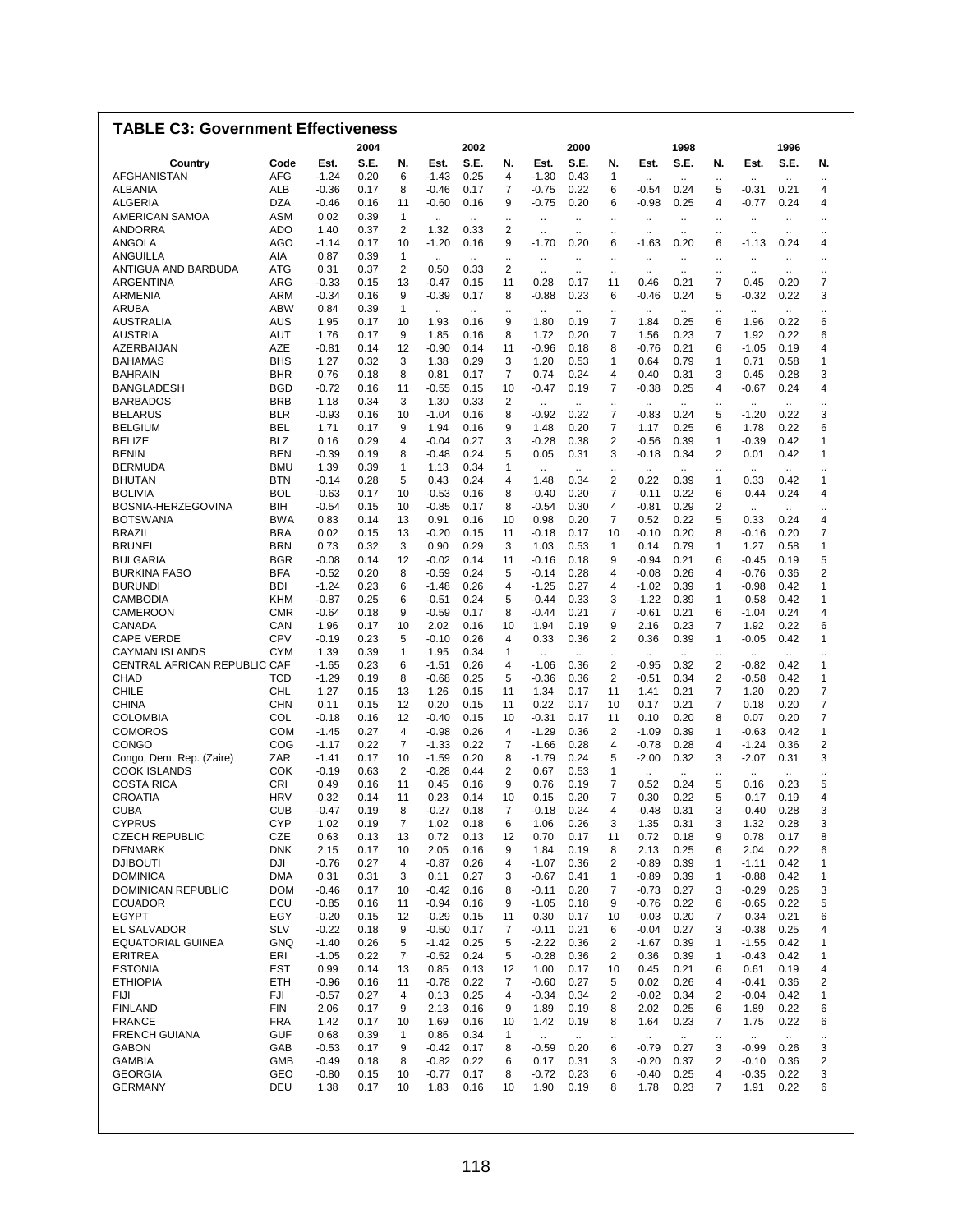| <b>TABLE C3: Government Effectiveness (cont.)</b> |                          |                    |              |                |                     |                   |                      |                      |                              |                           |                      |                   |                      |                                 |                   |                           |
|---------------------------------------------------|--------------------------|--------------------|--------------|----------------|---------------------|-------------------|----------------------|----------------------|------------------------------|---------------------------|----------------------|-------------------|----------------------|---------------------------------|-------------------|---------------------------|
|                                                   |                          |                    | 2004         |                |                     | 2002              |                      |                      | 2000                         |                           |                      | 1998              |                      |                                 | 1996              |                           |
| Country                                           | Code                     | Est.               | S.E.         | N.             | Est.                | S.E.              | N.                   | Est.                 | S.E.                         | N.                        | Est.                 | S.E.              | N.                   | Est.                            | S.E.              | N.                        |
| <b>GHANA</b>                                      | GHA                      | $-0.17$            | 0.14         | 13             | 0.00                | 0.16              | 9                    | 0.09                 | 0.21                         | 7                         | -0.13                | 0.20              | 7                    | $-0.07$                         | 0.24              | 4                         |
| <b>GREECE</b>                                     | GRC                      | 0.74               | 0.17         | 9              | 0.80                | 0.16              | 9                    | 0.77                 | 0.20                         | 7                         | 0.78                 | 0.25              | 6                    | 0.76                            | 0.22              | 6                         |
| <b>GRENADA</b>                                    | GRD                      | 0.10               | 0.31         | 3              | 0.36                | 0.27              | 3                    | 0.03                 | 0.41                         | 1                         | -0.23                | 0.39              | 1                    | $-0.48$                         | 0.42              | 1                         |
| <b>GUAM</b><br><b>GUATEMALA</b>                   | <b>GUM</b><br><b>GTM</b> | 0.41<br>$-0.87$    | 0.39<br>0.17 | 1<br>10        | $\ldots$<br>$-0.58$ | $\cdot$ .<br>0.17 | $\ddotsc$<br>8       | $\ddotsc$<br>$-0.50$ | $\ldots$<br>0.20             | $\ddot{\phantom{a}}$<br>7 | $\ddotsc$<br>$-0.23$ | $\ddotsc$<br>0.27 | <br>3                | $\ldots$<br>$-0.56$             | $\ldots$<br>0.25  | $\ddot{\phantom{a}}$<br>4 |
| <b>GUINEA</b>                                     | GIN                      | $-0.93$            | 0.22         | 7              | $-0.76$             | 0.23              | 6                    | $-0.07$              | 0.31                         | 3                         | $-0.36$              | 0.33              | 3                    | $-1.21$                         | 0.36              | 2                         |
| GUINEA-BISSAU                                     | GNB                      | $-1.25$            | 0.23         | 6              | -1.39               | 0.22              | 6                    | $-1.43$              | 0.28                         | 4                         | $-0.37$              | 0.33              | 3                    | $-0.87$                         | 0.36              | 2                         |
| GUYANA                                            | GUY                      | $-0.20$            | 0.26         | 5              | $-0.30$             | 0.25              | 4                    | $-0.16$              | 0.30                         | 3                         | $-0.14$              | 0.37              | $\overline{2}$       | $-0.28$                         | 0.36              | $\overline{2}$            |
| <b>HAITI</b>                                      | HTI                      | $-1.90$            | 0.22         | 7              | -1.56               | 0.21              | 6                    | $-1.47$              | 0.29                         | 4                         | -1.20                | 0.37              | 2                    | $-1.42$                         | 0.36              | 2                         |
| <b>HONDURAS</b>                                   | HND                      | $-0.68$            | 0.17         | 10             | $-0.73$             | 0.17              | 8                    | $-0.45$              | 0.21                         | 6                         | $-0.29$              | 0.27              | 3                    | $-0.98$                         | 0.25              | 4                         |
| <b>HONG KONG</b>                                  | HKG<br><b>HUN</b>        | 1.49<br>0.68       | 0.19         | 8<br>14        | 1.44                | 0.17              | 8<br>13              | 1.27<br>0.78         | 0.21                         | 7<br>12                   | 1.61<br>0.78         | 0.24              | 6<br>9               | 1.78                            | 0.24              | 5<br>8                    |
| <b>HUNGARY</b><br><b>ICELAND</b>                  | <b>ISL</b>               | 2.18               | 0.13<br>0.24 | 6              | 0.79<br>2.05        | 0.13<br>0.24      | 5                    | 2.18                 | 0.16<br>0.33                 | 4                         | 1.87                 | 0.18<br>0.41      | 3                    | 0.60<br>1.48                    | 0.17<br>0.37      | 3                         |
| <b>INDIA</b>                                      | <b>IND</b>               | $-0.04$            | 0.15         | 12             | $-0.11$             | 0.15              | 11                   | $-0.07$              | 0.17                         | 10                        | $-0.14$              | 0.20              | 8                    | $-0.14$                         | 0.20              | 7                         |
| <b>INDONESIA</b>                                  | <b>IDN</b>               | $-0.36$            | 0.15         | 13             | $-0.55$             | 0.14              | 12                   | $-0.40$              | 0.16                         | 11                        | $-0.52$              | 0.21              | 7                    | 0.18                            | 0.20              | $\overline{7}$            |
| <b>IRAN</b>                                       | <b>IRN</b>               | $-0.66$            | 0.17         | 10             | $-0.46$             | 0.16              | 9                    | $-0.17$              | 0.22                         | 5                         | $-0.31$              | 0.28              | 4                    | $-0.30$                         | 0.25              | 4                         |
| <b>IRAQ</b>                                       | IRQ                      | $-1.51$            | 0.20         | $\overline{7}$ | $-1.69$             | 0.19              | 6                    | $-1.49$              | 0.24                         | 4                         | $-2.14$              | 0.31              | 3                    | $-1.39$                         | 0.28              | 3                         |
| <b>IRELAND</b>                                    | <b>IRL</b><br><b>ISR</b> | 1.48               | 0.17         | 10<br>9        | 1.67                | 0.16              | 9                    | 2.03                 | 0.19                         | 8<br>$\overline{7}$       | 1.73                 | 0.23              | 7<br>5               | 1.80                            | 0.22              | 6                         |
| <b>ISRAEL</b><br><b>ITALY</b>                     | <b>ITA</b>               | 0.98<br>0.58       | 0.18<br>0.17 | 9              | 1.08<br>0.96        | 0.16<br>0.16      | 9<br>9               | 1.02<br>0.80         | 0.20<br>0.18                 | 10                        | 0.93<br>1.05         | 0.26<br>0.23      | 7                    | 1.32<br>0.88                    | 0.22<br>0.22      | 6<br>6                    |
| <b>IVORY COAST</b>                                | CIV                      | $-1.30$            | 0.17         | 10             | $-0.89$             | 0.16              | 9                    | $-0.75$              | 0.21                         | 6                         | -0.12                | 0.21              | 6                    | $-0.11$                         | 0.24              | 4                         |
| JAMAICA                                           | <b>JAM</b>               | 0.13               | 0.19         | 8              | $-0.04$             | 0.17              | 7                    | $-0.19$              | 0.23                         | 4                         | $-0.54$              | 0.25              | 4                    | $-0.41$                         | 0.26              | 3                         |
| JAPAN                                             | JPN                      | 1.21               | 0.17         | 10             | 1.11                | 0.16              | 10                   | 1.08                 | 0.19                         | 9                         | 1.13                 | 0.31              | 5                    | 1.36                            | 0.22              | 6                         |
| JORDAN                                            | JOR                      | 0.23               | 0.17         | 10             | 0.39                | 0.16              | 8                    | 0.40                 | 0.19                         | 6                         | 0.57                 | 0.22              | 6                    | 0.18                            | 0.23              | 5                         |
| KAZAKHSTAN                                        | KAZ                      | $-0.63$            | 0.14         | 12             | $-0.82$             | 0.14              | 11                   | $-0.54$              | 0.18                         | 9                         | -0.72                | 0.20              | $\overline{7}$       | $-0.83$                         | 0.18              | 5                         |
| <b>KENYA</b><br><b>KIRIBATI</b>                   | <b>KEN</b><br><b>KIR</b> | $-0.81$<br>$-0.61$ | 0.14<br>0.29 | 13<br>4        | $-0.81$<br>$-0.25$  | 0.16<br>0.33      | 9<br>3               | $-0.68$<br>0.05      | 0.19<br>0.34                 | 8<br>2                    | $-0.85$<br>$-0.50$   | 0.20<br>0.39      | $\overline{7}$<br>1  | $-0.60$<br>$-0.38$              | 0.24<br>0.42      | 4<br>1                    |
| KOREA, NORTH                                      | <b>PRK</b>               | $-1.68$            | 0.21         | 6              | -1.79               | 0.26              | 4                    | $-1.10$              | 0.40                         | $\overline{2}$            | $-0.12$              | 0.79              | 1                    | $-1.30$                         | 0.58              | 1                         |
| KOREA, SOUTH                                      | <b>KOR</b>               | 0.95               | 0.15         | 12             | 0.91                | 0.15              | 11                   | 0.63                 | 0.17                         | 10                        | 0.50                 | 0.20              | 8                    | 0.64                            | 0.22              | 6                         |
| <b>KUWAIT</b>                                     | <b>KWT</b>               | 0.55               | 0.20         | $\overline{7}$ | 0.15                | 0.17              | 8                    | 0.21                 | 0.26                         | 3                         | $-0.01$              | 0.31              | 3                    | 0.32                            | 0.28              | 3                         |
| <b>KYRGYZ REPUBLIC</b>                            | KGZ                      | $-0.83$            | 0.16         | 10             | -0.72               | 0.16              | 9                    | $-0.63$              | 0.23                         | 5                         | $-0.28$              | 0.25              | 4                    | $-0.43$                         | 0.22              | 3                         |
| LAOS                                              | LAO                      | $-1.02$            | 0.25         | 6              | $-0.50$             | 0.24              | 5                    | $-0.76$              | 0.30                         | 3                         | $-0.30$              | 0.39              | 1                    | $-0.04$                         | 0.42              | 1                         |
| LATVIA<br><b>LEBANON</b>                          | <b>LVA</b><br>LBN        | 0.60<br>$-0.33$    | 0.14<br>0.19 | 11<br>8        | 0.70<br>-0.40       | 0.14<br>0.16      | 10<br>8              | 0.36<br>$-0.22$      | 0.19<br>0.21                 | 7<br>5                    | 0.19<br>0.18         | 0.21<br>0.25      | 6<br>4               | 0.04<br>$-0.18$                 | 0.19<br>0.24      | 4<br>4                    |
| <b>LESOTHO</b>                                    | <b>LSO</b>               | $-0.33$            | 0.18         | 8              | $-0.23$             | 0.23              | 5                    | $-0.05$              | 0.36                         | 2                         | $-0.23$              | 0.26              | 3                    | 0.17                            | 0.42              | 1                         |
| LIBERIA                                           | LBR                      | $-1.86$            | 0.25         | 5              | $-1.58$             | 0.25              | 5                    | $-1.41$              | 0.28                         | 4                         | -1.86                | 0.37              | 2                    | $-2.19$                         | 0.36              | 2                         |
| LIBYA                                             | LBY                      | $-0.73$            | 0.20         | 7              | -0.90               | 0.19              | 6                    | $-1.17$              | 0.26                         | 3                         | -1.49                | 0.31              | 3                    | $-0.98$                         | 0.28              | 3                         |
| <b>LIECHTENSTEIN</b>                              | LIE                      | 1.48               | 0.37         | 2              | 1.67                | 0.33              | 2                    | $\ddotsc$            | $\ddot{\phantom{a}}$         | $\ddotsc$                 | $\ddotsc$            | $\ddotsc$         | $\ddot{\phantom{a}}$ | $\ddotsc$                       | $\ddotsc$         | ä.                        |
| LITHUANIA                                         | LTU                      | 0.70               | 0.14         | 12             | 0.65                | 0.14              | 11                   | 0.36                 | 0.17                         | 10                        | 0.18                 | 0.21              | 6                    | 0.06                            | 0.19              | 4                         |
| LUXEMBOURG<br><b>MACAO</b>                        | <b>LUX</b><br><b>MAC</b> | 2.08<br>1.00       | 0.24<br>0.39 | 6<br>1         | 2.30<br>0.86        | 0.26<br>0.34      | 5<br>1               | 2.10                 | 0.41                         | 3                         | 2.11                 | 0.41              | 3                    | 2.34                            | 0.37              | 3                         |
| <b>MACEDONIA</b>                                  | MKD                      | $-0.17$            | 0.15         | 10             | $-0.37$             | 0.15              | $\overline{7}$       | ÷.<br>$-0.52$        | $\ddot{\phantom{a}}$<br>0.24 | $\ddotsc$<br>4            | $\ddotsc$<br>$-0.43$ | $\ddotsc$<br>0.22 | <br>4                | $\ddotsc$<br>$-0.19$            | $\ddotsc$<br>0.20 | $\ddot{\phantom{a}}$<br>3 |
| MADAGASCAR                                        | MDG                      | $-0.43$            | 0.20         | 8              | -0.42               | 0.24              | 5                    | $-0.32$              | 0.27                         | 5                         | $-0.45$              | 0.28              | 4                    | $-0.64$                         | 0.36              | 2                         |
| <b>MALAWI</b>                                     | MWI                      | $-0.81$            | 0.15         | 11             | $-0.63$             | 0.18              | $\overline{7}$       | $-0.65$              | 0.22                         | 6                         | $-0.54$              | 0.21              | 6                    | $-0.69$                         | 0.26              | 3                         |
| MALAYSIA                                          | MYS                      | 0.99               | 0.15         | 12             | 0.96                | 0.15              | 11                   | 0.69                 | 0.17                         | 10                        | 0.78                 | 0.20              | 8                    | 1.07                            | 0.20              | 7                         |
| <b>MALDIVES</b>                                   | <b>MDV</b>               | 0.47               | 0.29         | 4              | 0.52                | 0.24              | 4                    | 0.45                 | 0.34                         | 2                         | 0.55                 | 0.39              | 1                    | $-0.06$                         | 0.42              | 1                         |
| MALI<br>MALTA                                     | MLI<br>MLT               | $-0.29$<br>1.03    | 0.16<br>0.25 | 11<br>5        | -0.62<br>1.20       | 0.22<br>0.29      | $\overline{7}$<br>3  | $-0.81$<br>0.86      | 0.28<br>0.53                 | 4<br>1                    | $-0.13$<br>0.89      | 0.33<br>0.79      | 3<br>1               | $-0.85$<br>1.27                 | 0.36<br>0.58      | 2<br>1                    |
| <b>MARSHALL ISLANDS</b>                           | MHL                      | $-0.46$            | 0.41         | 3              | $-0.22$             | 0.33              | 3                    | $-0.79$              | 0.34                         | 2                         | $-0.56$              | 0.39              | 1                    | $\cdot$ .                       | $\ddotsc$         |                           |
| <b>MARTINIQUE</b>                                 | <b>MTQ</b>               | 0.84               | 0.39         | 1              | 0.86                | 0.34              | 1                    | $\ddot{\phantom{1}}$ | $\ddot{\phantom{1}}$         | $\cdot$ .                 | $\ddot{\phantom{1}}$ | $\cdot$ .         | $\ddot{\phantom{a}}$ | $\ddotsc$                       | $\ldots$          | $\ddot{\phantom{a}}$      |
| MAURITANIA                                        | <b>MRT</b>               | 0.22               | 0.26         | 5              | $-0.01$             | 0.26              | 4                    | $-0.30$              | 0.31                         | 3                         | $-0.17$              | 0.39              | 1                    | 0.25                            | 0.42              | 1                         |
| <b>MAURITIUS</b>                                  | <b>MUS</b>               | 0.60               | 0.18         | 7              | 0.51                | 0.18              | 6                    | 0.79                 | 0.22                         | 5                         | 0.35                 | 0.22              | 4                    | 0.70                            | 0.28              | 2                         |
| <b>MEXICO</b><br><b>MICRONESIA</b>                | <b>MEX</b>               | $-0.02$<br>$-0.33$ | 0.15         | 13             | 0.21<br>$-0.29$     | 0.15<br>0.33      | 11                   | 0.35                 | 0.17<br>0.34                 | 11                        | 0.24                 | 0.20              | 8                    | $-0.12$                         | 0.20              | 7                         |
| <b>MOLDOVA</b>                                    | <b>FSM</b><br><b>MDA</b> | $-0.73$            | 0.29<br>0.15 | 4<br>10        | $-0.60$             | 0.15              | 3<br>8               | $-0.55$<br>$-1.04$   | 0.19                         | 2<br>7                    | $-0.50$<br>$-0.49$   | 0.39<br>0.21      | 1<br>6               | $\ddot{\phantom{1}}$<br>$-0.48$ | $\ldots$<br>0.19  | $\cdot$ .<br>4            |
| <b>MONACO</b>                                     | <b>MCO</b>               | 1.42               | 0.82         | 1              | $-0.61$             | 0.83              | 1                    | $\ddotsc$            | $\ldots$                     | $\ddot{\phantom{0}}$      | $\ddotsc$            |                   |                      | $\ldots$                        |                   | $\ddot{\phantom{a}}$      |
| <b>MONGOLIA</b>                                   | <b>MNG</b>               | $-0.46$            | 0.21         | 8              | $-0.19$             | 0.21              | 6                    | 0.15                 | 0.27                         | 4                         | 0.02                 | 0.28              | 3                    | $-0.27$                         | 0.36              | $\overline{\mathbf{c}}$   |
| <b>MOROCCO</b>                                    | <b>MAR</b>               | $-0.03$            | 0.16         | 11             | 0.06                | 0.16              | 10                   | 0.02                 | 0.21                         | 5                         | 0.30                 | 0.20              | 7                    | $-0.06$                         | 0.22              | 5                         |
| MOZAMBIQUE                                        | MOZ                      | $-0.39$            | 0.15         | 12             | $-0.35$             | 0.22              | 7                    | $-0.31$              | 0.28                         | 4                         | $-0.21$              | 0.24              | 5                    | $-0.72$                         | 0.36              | 2                         |
| <b>MYANMAR</b>                                    | <b>MMR</b>               | $-1.57$            | 0.19         | 8              | $-1.33$             | 0.18              | 7                    | $-1.31$              | 0.24                         | 4                         | $-1.64$              | 0.31              | 3                    | $-0.99$                         | 0.28              | 3                         |
| <b>NAMIBIA</b><br>NAURU                           | <b>NAM</b><br><b>NRU</b> | 0.29<br>$-1.36$    | 0.14<br>0.82 | 13<br>1        | 0.10<br>$-1.17$     | 0.16<br>0.83      | 10<br>1              | 0.48                 | 0.22                         | 6                         | 0.17                 | 0.22              | 5                    | 0.44                            | 0.26              | 3                         |
| <b>NEPAL</b>                                      | <b>NPL</b>               | $-0.90$            | 0.19         | 8              | $-0.45$             | 0.22              | 6                    | $\ddotsc$<br>$-0.62$ | $\ddotsc$<br>0.30            | $\ldots$<br>3             | <br>$-1.02$          | $\ddotsc$<br>0.39 | <br>1                | $\ldots$<br>$-0.38$             | $\ldots$<br>0.42  | $\ddotsc$<br>1            |
| NETHERLANDS                                       | <b>NLD</b>               | 2.00               | 0.17         | 9              | 2.20                | 0.16              | 9                    | 2.08                 | 0.19                         | 8                         | 2.53                 | 0.25              | 6                    | 2.32                            | 0.22              | 6                         |
| NETHERLANDS ANTILLES                              | ANT                      | 0.82               | 0.39         | 1              | $\ddotsc$           | $\ddotsc$         | $\ddot{\phantom{a}}$ | $\cdot$              | $\ldots$                     | $\ddot{\phantom{0}}$      | $\ddotsc$            | $\ddotsc$         | $\ddot{\phantom{a}}$ | $\ldots$                        | $\ddotsc$         | $\ddot{\phantom{a}}$      |
| <b>NEW ZEALAND</b>                                | NZL                      | 2.05               | 0.19         | 8              | 2.01                | 0.17              | 7                    | 1.45                 | 0.21                         | 6                         | 1.96                 | 0.26              | 5                    | 2.31                            | 0.24              | 5                         |
| NICARAGUA                                         | <b>NIC</b>               | $-0.71$            | 0.17         | 10             | -0.85               | 0.17              | 8                    | $-0.71$              | 0.21                         | 6                         | $-0.53$              | 0.27              | 3                    | $-0.46$                         | 0.25              | 4                         |
| <b>NIGER</b>                                      | <b>NER</b>               | $-0.87$            | 0.22         | 7              | -0.84               | 0.24              | 5<br>10              | $-1.04$              | 0.28                         | 4<br>9                    | $-0.90$              | 0.37              | 2<br>7               | $-0.82$                         | 0.36              | 2                         |
| <b>NIGERIA</b><br><b>NIUE</b>                     | <b>NGA</b><br><b>NIU</b> | $-1.02$<br>$-0.12$ | 0.14<br>0.82 | 13<br>1        | $-1.11$<br>$-0.75$  | 0.16<br>0.83      | 1                    | $-1.04$<br>$\ldots$  | 0.18<br>$\ddotsc$            | $\ddotsc$                 | $-1.33$<br>.,        | 0.20<br>$\cdot$ . | .,                   | $-1.22$<br>$\cdot$ .            | 0.22<br>$\ddotsc$ | 5<br>$\cdot$ .            |
|                                                   |                          |                    |              |                |                     |                   |                      |                      |                              |                           |                      |                   |                      |                                 |                   |                           |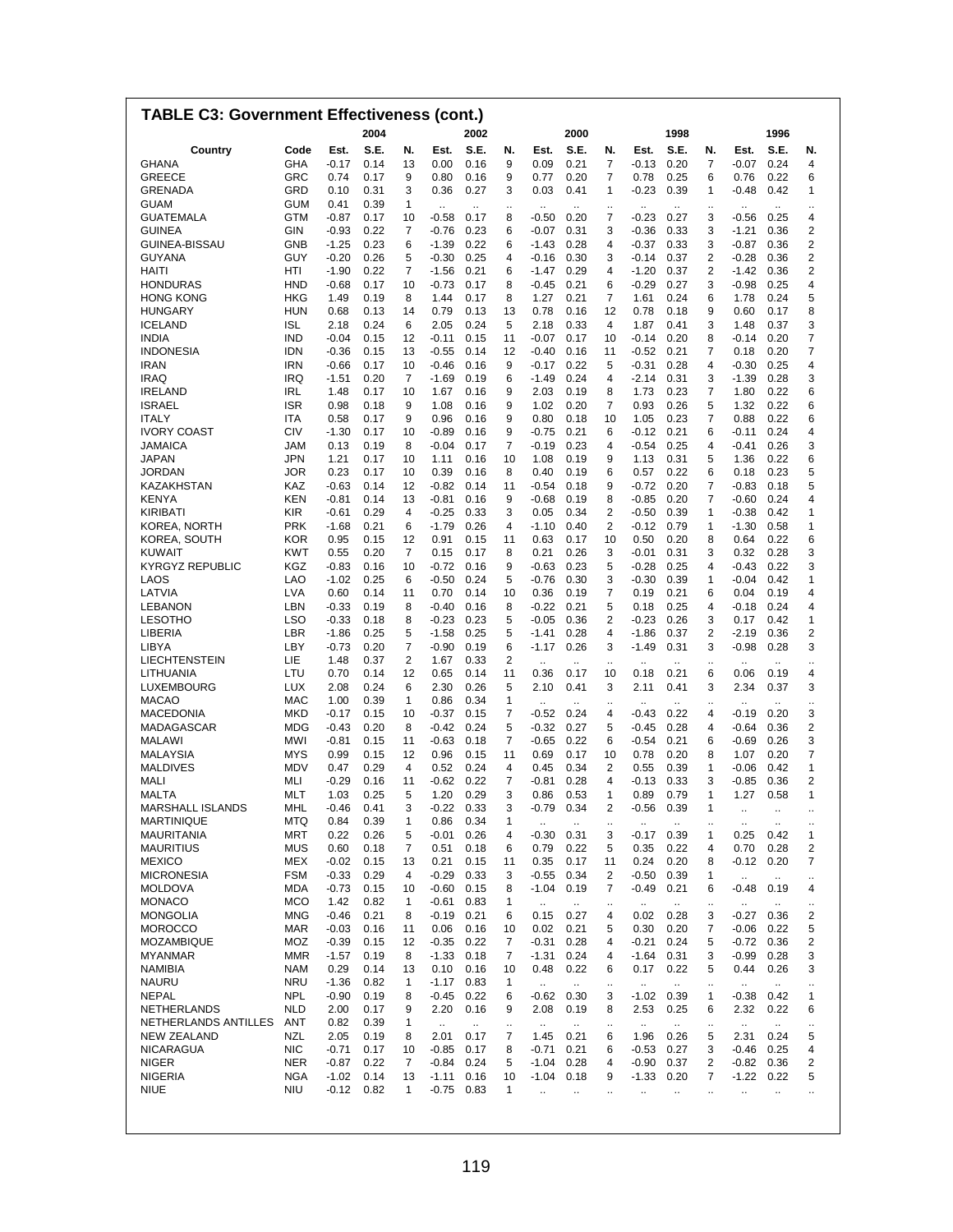| <b>TABLE C3: Government Effectiveness (cont.)</b>      |                          |                    |              |                                |                              |                   |                      |                                 |                              |                             |                               |                              |                                |                               |                              |                           |
|--------------------------------------------------------|--------------------------|--------------------|--------------|--------------------------------|------------------------------|-------------------|----------------------|---------------------------------|------------------------------|-----------------------------|-------------------------------|------------------------------|--------------------------------|-------------------------------|------------------------------|---------------------------|
|                                                        |                          |                    | 2004         |                                |                              | 2002              |                      |                                 | 2000                         |                             |                               | 1998                         |                                |                               | 1996                         |                           |
| Country                                                | Code                     | Est.               | S.E.         | N.                             | Est.                         | S.E.              | N.                   | Est.                            | S.E.                         | N.                          | Est.                          | S.E.                         | N.                             | Est.                          | S.E.                         | N.                        |
| <b>NORWAY</b>                                          | <b>NOR</b>               | 1.97               | 0.17         | 9                              | 1.90                         | 0.16              | 8                    | 1.55                            | 0.20                         | 7                           | 2.08                          | 0.25                         | 6                              | 2.18                          | 0.22                         | 6                         |
| <b>OMAN</b><br><b>PALAU</b>                            | <b>OMN</b><br>PCI        | 0.91<br>0.39       | 0.20<br>0.82 | $\overline{7}$<br>$\mathbf{1}$ | 0.67<br>-0.33                | 0.17<br>0.83      | 8<br>1               | 0.99<br>$\ddotsc$               | 0.24<br>ä.                   | 4                           | 1.21                          | 0.31<br>$\ddotsc$            | 3                              | 0.79<br>$\ddot{\phantom{a}}$  | 0.28<br>٠.                   | 3                         |
| <b>PAKISTAN</b>                                        | <b>PAK</b>               | $-0.57$            | 0.16         | 11                             | $-0.53$                      | 0.16              | 9                    | $-0.54$                         | 0.19                         | $\ddot{\phantom{0}}$<br>8   | $\ddot{\phantom{a}}$<br>-0.69 | 0.22                         | $\ddot{\phantom{0}}$<br>6      | $-0.40$                       | 0.22                         | 5                         |
| <b>PANAMA</b>                                          | <b>PAN</b>               | 0.01               | 0.17         | 10                             | $-0.11$                      | 0.16              | 9                    | $-0.03$                         | 0.19                         | 7                           | 0.01                          | 0.25                         | 4                              | $-0.55$                       | 0.24                         | 4                         |
| PAPUA NEW GUINEA                                       | <b>PNG</b>               | -1.01              | 0.17         | 10                             | -0.77                        | 0.16              | 8                    | $-0.68$                         | 0.20                         | 6                           | -0.62                         | 0.27                         | 3                              | $-0.41$                       | 0.26                         | 3                         |
| PARAGUAY<br>PERU                                       | <b>PRY</b><br><b>PER</b> | $-1.07$<br>$-0.58$ | 0.17<br>0.16 | 10<br>12                       | $-1.25$<br>$-0.46$           | 0.17<br>0.15      | 8<br>10              | $-1.27$<br>$-0.27$              | 0.23<br>0.18                 | 5<br>10                     | $-1.12$<br>0.30               | 0.25<br>0.21                 | 4<br>$\overline{7}$            | $-0.69$<br>$-0.18$            | 0.26<br>0.21                 | 3<br>6                    |
| <b>PHILIPPINES</b>                                     | PHL                      | $-0.23$            | 0.15         | 12                             | $-0.07$                      | 0.15              | 11                   | 0.08                            | 0.17                         | 10                          | 0.22                          | 0.21                         | $\overline{7}$                 | 0.19                          | 0.20                         | 7                         |
| <b>POLAND</b>                                          | POL                      | 0.47               | 0.13         | 14                             | 0.64                         | 0.13              | 13                   | 0.38                            | 0.16                         | 12                          | 0.86                          | 0.18                         | 9                              | 0.63                          | 0.17                         | 8                         |
| <b>PORTUGAL</b>                                        | PRT                      | 0.92               | 0.17         | 9                              | 1.05                         | 0.16              | 8                    | 1.06                            | 0.20                         | 7                           | 1.49                          | 0.23                         | 7                              | 1.11                          | 0.22                         | 6                         |
| <b>PUERTO RICO</b>                                     | PRI                      | 1.05               | 0.28         | 3                              | 1.21                         | 0.28              | $\overline{2}$       | 1.58                            | 0.43                         | $\mathbf{1}$                | 1.61                          | 0.53                         | $\mathbf{1}$                   | 1.57                          | 0.49                         | 1                         |
| <b>QATAR</b><br><b>REUNION</b>                         | QAT<br>REU               | 0.87<br>1.03       | 0.21<br>0.39 | 6<br>1                         | 0.75<br>$\ddot{\phantom{a}}$ | 0.18<br>$\ddotsc$ | 6                    | 0.96<br>$\ddotsc$               | 0.24                         | 4                           | 0.69<br>$\ddotsc$             | 0.31                         | 3                              | 0.71<br>$\ddot{\phantom{a}}$  | 0.28                         | 3                         |
| <b>ROMANIA</b>                                         | <b>ROM</b>               | $-0.15$            | 0.14         | 13                             | $-0.30$                      | 0.14              | $\ddotsc$<br>11      | $-0.59$                         | $\ddotsc$<br>0.17            | $\ddotsc$<br>10             | $-0.61$                       | $\ddotsc$<br>0.22            | $\ddotsc$<br>5                 | $-0.55$                       | $\ddot{\phantom{a}}$<br>0.19 | ٠.<br>5                   |
| <b>RUSSIA</b>                                          | <b>RUS</b>               | $-0.21$            | 0.13         | 14                             | $-0.40$                      | 0.13              | 13                   | $-0.62$                         | 0.16                         | 12                          | $-0.62$                       | 0.18                         | 9                              | -0.50                         | 0.17                         | 8                         |
| <b>RWANDA</b>                                          | <b>RWA</b>               | $-0.56$            | 0.22         | 6                              | -0.72                        | 0.24              | 5                    | $-0.11$                         | 0.36                         | 2                           | $-0.69$                       | 0.39                         | 1                              | $-1.26$                       | 0.42                         | 1                         |
| <b>SAMOA</b>                                           | SAM                      | 0.09               | 0.29         | 4                              | 0.08                         | 0.24              | 4                    | 0.58                            | 0.34                         | $\overline{2}$              | -0.06                         | 0.39                         | $\mathbf{1}$                   | $-0.27$                       | 0.42                         | 1                         |
| <b>SAN MARINO</b><br><b>SAO TOME AND PRINCIPE</b>      | <b>SMR</b><br><b>STP</b> | $-0.23$<br>$-0.89$ | 0.82<br>0.27 | $\mathbf{1}$<br>4              | $-0.33$<br>$-0.68$           | 0.83<br>0.26      | $\mathbf{1}$<br>4    | $\ddot{\phantom{a}}$<br>$-0.70$ | $\ddot{\phantom{a}}$<br>0.36 | $\ddotsc$<br>$\overline{2}$ | $\ddotsc$<br>$-0.82$          | $\ddot{\phantom{a}}$<br>0.39 | $\ddot{\phantom{a}}$<br>1      | $\ddotsc$<br>$-0.55$          | $\ddot{\phantom{a}}$<br>0.42 | $\ddot{\phantom{a}}$<br>1 |
| SAUDI ARABIA                                           | SAU                      | $-0.06$            | 0.17         | 9                              | -0.08                        | 0.16              | 9                    | 0.06                            | 0.22                         | 5                           | $-0.29$                       | 0.28                         | 4                              | $-0.09$                       | 0.25                         | 4                         |
| <b>SENEGAL</b>                                         | <b>SEN</b>               | $-0.13$            | 0.16         | 11                             | -0.11                        | 0.17              | 8                    | 0.23                            | 0.22                         | 6                           | 0.15                          | 0.23                         | 5                              | -0.40                         | 0.26                         | 3                         |
| SERBIA AND MONTENEGRO                                  | YUG                      | $-0.21$            | 0.14         | 11                             | $-0.69$                      | 0.14              | 9                    | $-1.00$                         | 0.25                         | 3                           | $-1.02$                       | 0.28                         | 3                              | $-0.60$                       | 0.32                         | 2                         |
| <b>SEYCHELLES</b><br><b>SIERRA LEONE</b>               | <b>SYC</b><br><b>SLE</b> | $-0.31$<br>$-1.32$ | 0.26<br>0.21 | 5<br>$\overline{7}$            | -0.22<br>$-1.48$             | 0.26<br>0.22      | 4<br>6               | $-0.94$<br>$-1.39$              | 0.36<br>0.28                 | $\overline{2}$<br>4         | -0.56<br>$-0.50$              | 0.39<br>0.37                 | $\mathbf{1}$<br>$\overline{2}$ | -0.58<br>$-0.24$              | 0.42<br>0.36                 | 1<br>2                    |
| <b>SINGAPORE</b>                                       | <b>SGP</b>               | 2.25               | 0.17         | 10                             | 2.39                         | 0.16              | 9                    | 2.44                            | 0.19                         | 9                           | 2.59                          | 0.23                         | $\overline{7}$                 | 2.51                          | 0.22                         | 6                         |
| <b>SLOVAK REPUBLIC</b>                                 | <b>SVK</b>               | 0.67               | 0.14         | 12                             | 0.43                         | 0.14              | 10                   | 0.28                            | 0.18                         | 9                           | 0.08                          | 0.20                         | $\overline{7}$                 | 0.28                          | 0.18                         | 6                         |
| <b>SLOVENIA</b>                                        | <b>SVN</b>               | 1.02               | 0.14         | 13                             | 0.89                         | 0.13              | 12                   | 0.82                            | 0.17                         | 9                           | 0.68                          | 0.22                         | 5                              | 0.61                          | 0.19                         | 4                         |
| <b>SOLOMON ISLANDS</b>                                 | SLB                      | $-1.76$            | 0.29         | 4                              | $-0.92$                      | 0.33              | 3                    | $-1.04$                         | 0.34                         | 2                           | $-0.82$                       | 0.39                         | 1                              | $-1.06$                       | 0.42                         | 1                         |
| SOMALIA<br><b>SOUTH AFRICA</b>                         | SOM<br>ZAF               | $-2.32$<br>0.74    | 0.25<br>0.13 | 5<br>15                        | $-1.98$<br>0.59              | 0.26<br>0.15      | 4<br>12              | $-2.59$<br>0.43                 | 0.30<br>0.17                 | 3<br>12                     | $-2.15$<br>0.17               | 0.37<br>0.18                 | $\overline{2}$<br>9            | $-2.19$<br>0.33               | 0.36<br>0.20                 | 2<br>7                    |
| <b>SPAIN</b>                                           | <b>ESP</b>               | 1.29               | 0.17         | 10                             | 1.58                         | 0.16              | 10                   | 1.78                            | 0.19                         | 9                           | 2.05                          | 0.23                         | 7                              | 1.59                          | 0.22                         | 6                         |
| SRI LANKA                                              | <b>LKA</b>               | $-0.27$            | 0.16         | 11                             | 0.01                         | 0.15              | 10                   | $-0.32$                         | 0.19                         | $\overline{7}$              | $-0.42$                       | 0.25                         | 4                              | $-0.30$                       | 0.24                         | 4                         |
| ST. KITTS AND NEVIS                                    | <b>KNA</b>               | $-0.16$            | 0.31         | 3                              | -0.26                        | 0.42              | $\overline{2}$       | 0.11                            | 0.41                         | 1                           | $-0.23$                       | 0.39                         | $\mathbf{1}$                   | $-0.24$                       | 0.42                         | 1                         |
| <b>ST. LUCIA</b><br>ST. VINCENT AND THE GRENADINES VCT | <b>LCA</b>               | 0.19               | 0.31         | 3                              | 0.01                         | 0.42<br>0.42      | 2<br>$\overline{2}$  | 0.16                            | 0.41                         | 1                           | $-0.17$<br>$-0.23$            | 0.39                         | 1<br>$\mathbf{1}$              | 0.36                          | 0.42                         | 1                         |
| <b>SUDAN</b>                                           | <b>SDN</b>               | 0.23<br>$-1.28$    | 0.31<br>0.17 | 3<br>10                        | -0.19<br>$-1.09$             | 0.16              | 9                    | $-0.01$<br>-1.46                | 0.41<br>0.20                 | 1<br>6                      | $-1.68$                       | 0.39<br>0.27                 | 3                              | $-0.27$<br>$-1.53$            | 0.42<br>0.26                 | 1<br>3                    |
| <b>SURINAME</b>                                        | <b>SUR</b>               | $-0.23$            | 0.30         | 4                              | $-0.22$                      | 0.29              | 3                    | 0.17                            | 0.53                         | 1                           | $-0.12$                       | 0.79                         | 1                              | $-0.36$                       | 0.58                         | 1                         |
| <b>SWAZILAND</b>                                       | SWZ                      | $-0.60$            | 0.20         | $\overline{7}$                 | $-0.40$                      | 0.23              | 5                    | -0.55                           | 0.36                         | $\overline{2}$              | $-0.53$                       | 0.26                         | 3                              | $-0.45$                       | 0.42                         | 1                         |
| <b>SWEDEN</b>                                          | SWE                      | 1.92               | 0.17         | 10                             | 1.91                         | 0.16              | 9                    | 1.72                            | 0.19                         | 9                           | 1.97                          | 0.25                         | 6                              | 1.98                          | 0.22                         | 6                         |
| SWITZERLAND<br><b>SYRIA</b>                            | CHE<br><b>SYR</b>        | 2.25<br>-0.72      | 0.17<br>0.19 | 9<br>8                         | 2.34<br>-0.58                | 0.16<br>0.18      | 8<br>7               | 2.18<br>-0.83                   | 0.19<br>0.24                 | 8<br>4                      | 2.47<br>$-1.36$               | 0.23<br>0.31                 | 7<br>3                         | 2.43<br>-0.43                 | 0.22<br>0.28                 | 6<br>3                    |
| <b>TAIWAN</b>                                          | <b>TWN</b>               | 1.15               | 0.16         | 11                             | 1.12                         | 0.16              | 10                   | 1.06                            | 0.19                         | 9                           | 1.69                          | 0.25                         | 6                              | 1.42                          | 0.22                         | 6                         |
| <b>TAJIKISTAN</b>                                      | TJK                      | $-1.05$            | 0.16         | 10                             | $-1.13$                      | 0.16              | 9                    | $-1.39$                         | 0.22                         | 5                           | $-1.37$                       | 0.26                         | 3                              | $-1.47$                       | 0.22                         | 3                         |
| TANZANIA                                               | TZA                      | $-0.37$            | 0.14         | 13                             | $-0.50$                      | 0.16              | 9                    | $-0.28$                         | 0.20                         | $\overline{7}$              | $-0.39$                       | 0.20                         | $\overline{7}$                 | -1.18                         | 0.24                         | 4                         |
| <b>THAILAND</b>                                        | <b>THA</b>               | 0.38               | 0.15         | 12                             | 0.29                         | 0.15              | 11                   | 0.20                            | 0.18                         | 10                          | 0.12                          | 0.20                         | 8                              | 0.47                          | 0.20                         | 7                         |
| TIMOR. EAST<br>TOGO                                    | TMP<br><b>TGO</b>        | $-1.21$<br>$-1.31$ | 0.36<br>0.22 | 2<br>7                         | $-0.93$<br>$-1.16$           | 0.33<br>0.24      | 2<br>5               | $\ddot{\phantom{a}}$<br>$-1.40$ | $\ddot{\phantom{a}}$<br>0.31 | $\ddot{\phantom{a}}$<br>3   | $\ddot{\phantom{a}}$<br>-0.44 | $\ddot{\phantom{a}}$<br>0.33 | $\ddotsc$<br>3                 | $\ddot{\phantom{a}}$<br>-0.66 | $\ddot{\phantom{a}}$<br>0.36 | <br>2                     |
| <b>TONGA</b>                                           | <b>TON</b>               | $-0.73$            | 0.29         | 4                              | $-0.46$                      | 0.33              | 3                    | -0.47                           | 0.34                         | $\mathfrak{p}$              | $-0.43$                       | 0.39                         | 1                              | $-0.19$                       | 0.42                         | 1                         |
| TRINIDAD AND TOBAGO                                    | <b>TTO</b>               | 0.47               | 0.20         | $\overline{7}$                 | 0.50                         | 0.18              | 6                    | 0.64                            | 0.22                         | 5                           | 0.54                          | 0.27                         | 3                              | 0.09                          | 0.26                         | 3                         |
| <b>TUNISIA</b>                                         | <b>TUN</b>               | 0.57               | 0.16         | 11                             | 0.67                         | 0.16              | 10                   | 1.24                            | 0.20                         | 7                           | 0.86                          | 0.20                         | 6                              | 0.49                          | 0.24                         | 4                         |
| <b>TURKEY</b><br>TURKMENISTAN                          | <b>TUR</b><br>TKM        | 0.01<br>$-1.37$    | 0.15<br>0.17 | 13<br>7                        | $-0.16$<br>$-1.50$           | 0.15<br>0.17      | 12<br>6              | $-0.07$<br>$-1.38$              | 0.17<br>0.26                 | 11<br>3                     | -0.31<br>-1.41                | 0.20<br>0.26                 | 8<br>3                         | 0.01<br>$-1.36$               | 0.20<br>0.22                 | 7<br>3                    |
| <b>TUVALU</b>                                          | <b>TUV</b>               | $-0.79$            | 0.35         | 3                              | $-0.26$                      | 0.44              | 2                    | 1.29                            | 0.53                         | 1                           | $\ddotsc$                     | $\ddotsc$                    | $\ddot{\phantom{0}}$           | $\ldots$                      |                              | ä.                        |
| <b>UGANDA</b>                                          | <b>UGA</b>               | $-0.43$            | 0.14         | 13                             | $-0.38$                      | 0.16              | 9                    | $-0.16$                         | 0.20                         | 7                           | -0.11                         | 0.20                         | $\overline{7}$                 | $-0.37$                       | 0.24                         | 4                         |
| <b>UKRAINE</b>                                         | UKR                      | $-0.67$            | 0.13         | 13                             | $-0.76$                      | 0.13              | 12                   | $-0.78$                         | 0.18                         | 9                           | $-0.97$                       | 0.19                         | 8                              | -0.61                         | 0.18                         | 6                         |
| UNITED ARAB EMIRATES<br>UNITED KINGDOM                 | ARE<br><b>GBR</b>        | 1.20<br>1.85       | 0.19<br>0.17 | 7<br>10                        | 0.83<br>2.08                 | 0.17<br>0.16      | $\overline{7}$<br>10 | 0.72<br>2.01                    | 0.26<br>0.18                 | 3<br>10                     | 0.27<br>2.47                  | 0.31<br>0.23                 | 3<br>7                         | 0.68<br>2.08                  | 0.28<br>0.22                 | 3<br>6                    |
| <b>UNITED STATES</b>                                   | <b>USA</b>               | 1.80               | 0.17         | 9                              | 1.73                         | 0.16              | 9                    | 1.80                            | 0.19                         | 9                           | 1.74                          | 0.23                         | $\overline{7}$                 | 2.02                          | 0.22                         | 6                         |
| <b>URUGUAY</b>                                         | <b>URY</b>               | 0.52               | 0.17         | 10                             | 0.52                         | 0.16              | 8                    | 0.71                            | 0.19                         | 8                           | 0.67                          | 0.25                         | 4                              | 0.61                          | 0.24                         | 4                         |
| <b>UZBEKISTAN</b>                                      | <b>UZB</b>               | $-1.04$            | 0.15         | 11                             | $-1.04$                      | 0.14              | 10                   | $-0.96$                         | 0.19                         | 7                           | $-1.33$                       | 0.21                         | 5                              | -0.89                         | 0.19                         | 4                         |
| VANUATU                                                | <b>VUT</b>               | $-0.60$            | 0.29         | 4                              | $-0.28$                      | 0.33              | 3                    | $-0.47$                         | 0.34                         | 2                           | $-0.43$                       | 0.39                         | 1                              | $-0.23$                       | 0.42                         | 1                         |
| VENEZUELA<br><b>VIETNAM</b>                            | <b>VEN</b><br><b>VNM</b> | $-0.96$<br>$-0.31$ | 0.15<br>0.15 | 13<br>12                       | $-1.13$<br>$-0.29$           | 0.15<br>0.15      | 11<br>11             | $-0.83$<br>$-0.30$              | 0.18<br>0.18                 | 9<br>8                      | $-0.89$<br>-0.17              | 0.20<br>0.22                 | 8<br>6                         | $-0.72$<br>$-0.10$            | 0.20<br>0.21                 | 7<br>6                    |
| VIRGIN ISLANDS (U.S.)                                  | VIR                      | 0.77               | 0.39         | $\mathbf{1}$                   | $\ddotsc$                    | $\ddotsc$         | $\ldots$             | $\ldots$                        | $\ddotsc$                    | $\ldots$                    | $\ddotsc$                     | $\ddotsc$                    | $\ddotsc$                      | $\ldots$                      | $\ldots$                     |                           |
| <b>WEST BANK</b>                                       | WBG                      | $-1.05$            | 0.35         | $\overline{2}$                 | $-1.00$                      | 0.32              | 2                    | 0.47                            | 0.70                         | $\mathbf{1}$                | 0.01                          | 0.56                         | $\mathbf{1}$                   | $\ddotsc$                     | $\ddotsc$                    |                           |
| YEMEN                                                  | <b>YEM</b>               | $-0.84$            | 0.19         | 8                              | $-0.84$                      | 0.18              | $\overline{7}$       | $-0.68$                         | 0.23                         | 4                           | -0.47                         | 0.27                         | 3                              | $-0.59$                       | 0.26                         | 3                         |
| <b>ZAMBIA</b>                                          | ZMB                      | $-0.84$            | 0.14         | 13                             | $-0.77$                      | 0.16              | 9                    | $-0.72$                         | 0.20                         | 7                           | $-0.36$                       | 0.20                         | $\overline{7}$                 | $-0.86$                       | 0.24                         | 4                         |
| <b>ZIMBABWE</b>                                        | ZWE                      | $-1.20$            | 0.15         | 11                             | $-0.82$                      | 0.16              | 9                    | $-1.13$                         | 0.19                         | 7                           | $-1.06$                       | 0.20                         | 7                              | -0.26                         | 0.23                         | 5                         |
|                                                        |                          |                    |              |                                |                              |                   |                      |                                 |                              |                             |                               |                              |                                |                               |                              |                           |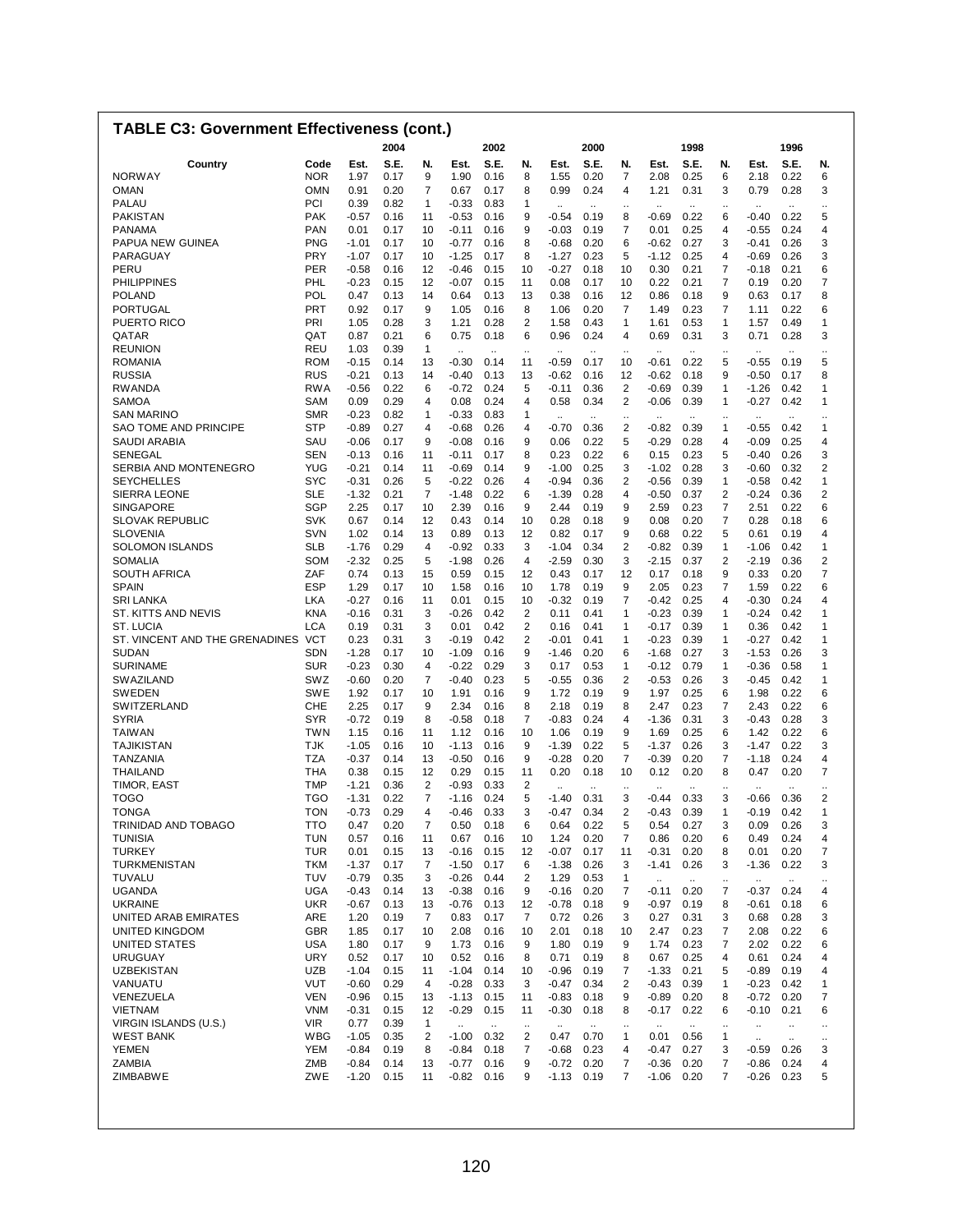| <b>TABLE C4: Regulatory Quality</b>      |                   |                    |              |              |                      |                                       |                      |                                 |                              |                           |                                 |                      |                         |                      |                      |                              |
|------------------------------------------|-------------------|--------------------|--------------|--------------|----------------------|---------------------------------------|----------------------|---------------------------------|------------------------------|---------------------------|---------------------------------|----------------------|-------------------------|----------------------|----------------------|------------------------------|
|                                          |                   |                    | 2004         |              |                      | 2002                                  |                      |                                 | 2000                         |                           |                                 | 1998                 |                         |                      | 1996                 |                              |
| Country                                  | Code              | Est.               | S.E.         | N.           | Est.                 | S.E.                                  | N.                   | Est.                            | S.E.                         | N.                        | Est.                            | S.E.                 | N.                      | Est.                 | S.E.                 | N.                           |
| AFGHANISTAN<br><b>ALBANIA</b>            | AFG<br>ALB        | $-2.05$<br>$-0.08$ | 0.26<br>0.22 | 4<br>8       | $-1.80$<br>$-0.36$   | 0.29<br>0.20                          | $\overline{2}$<br>7  | $-3.64$<br>$-0.06$              | 0.46<br>0.29                 | 1<br>6                    | <br>$-0.58$                     | $\ldots$<br>0.24     | $\ddotsc$<br>6          | $\ddotsc$<br>0.16    | $\ddotsc$<br>0.31    | 5                            |
| <b>ALGERIA</b>                           | DZA               | $-0.93$            | 0.18         | 10           | $-0.58$              | 0.18                                  | 8                    | $-0.76$                         | 0.26                         | 5                         | $-1.20$                         | 0.33                 | 4                       | $-0.68$              | 0.27                 | 5                            |
| AMERICAN SAMOA                           | ASM               | 0.62               | 0.62         | 1            | $\ddotsc$            | $\sim$                                | $\ddotsc$            |                                 | $\ddot{\phantom{a}}$         | $\ddot{\phantom{a}}$      | $\ddot{\phantom{a}}$            | $\ddot{\phantom{a}}$ | $\ddotsc$               | $\ddot{\phantom{1}}$ | $\ldots$             |                              |
| <b>ANDORRA</b><br>ANGOLA                 | ADO<br>AGO        | 1.32<br>$-1.40$    | 0.62<br>0.20 | 1<br>9       | 1.44<br>$-1.37$      | 0.30<br>0.19                          | 1<br>7               | $\ddot{\phantom{1}}$<br>$-1.79$ | $\ddot{\phantom{a}}$<br>0.26 | $\ddot{\phantom{0}}$<br>5 | $\ddot{\phantom{a}}$<br>$-1.19$ | $\ddotsc$<br>0.26    | $\ddotsc$<br>5          | $\ddotsc$<br>$-1.60$ | $\ddotsc$<br>0.27    | <br>5                        |
| ANGUILLA                                 | AIA               | 0.96               | 0.62         | 1            | $\ddot{\phantom{a}}$ | $\sim$                                | $\ddot{\phantom{1}}$ | $\ddotsc$                       | $\ddot{\phantom{a}}$         | $\ddot{\phantom{a}}$      | $\ddotsc$                       | $\ddotsc$            | $\ddotsc$               | $\ddotsc$            | $\ddotsc$            | $\ddotsc$                    |
| ANTIGUA AND BARBUDA                      | ATG               | 0.73               | 0.62         | $\mathbf{1}$ | 0.71                 | 0.30                                  | 1                    | $\ddotsc$                       | $\ddotsc$                    |                           | $\ldots$                        | $\ddot{\phantom{1}}$ | $\ddotsc$               | $\ldots$             | $\ddot{\phantom{a}}$ |                              |
| ARGENTINA                                | ARG               | $-0.81$            | 0.18         | 10           | -0.81                | 0.17                                  | 9                    | 0.45                            | 0.24                         | 8                         | 0.87                            | 0.21                 | 6                       | 0.82                 | 0.21                 | 7                            |
| ARMENIA<br>ARUBA                         | ARM<br>ABW        | 0.05<br>0.93       | 0.21<br>0.62 | 9<br>1       | 0.11<br>$\ddotsc$    | 0.20<br>$\mathcal{L}_{\mathcal{A}}$ . | 8<br>$\ddotsc$       | $-0.39$<br>$\ddotsc$            | 0.29<br>$\ddotsc$            | 6<br>$\ddotsc$            | $-0.47$<br>$\ddot{\phantom{1}}$ | 0.24<br>$\sim$       | 6<br>$\ddotsc$          | $-0.74$<br>$\sim$    | 0.33<br>$\ldots$     | 4<br>$\ddotsc$               |
| AUSTRALIA                                | AUS               | 1.62               | 0.21         | 8            | 1.64                 | 0.18                                  | 7                    | 1.51                            | 0.29                         | 5                         | 1.28                            | 0.23                 | 5                       | 1.38                 | 0.22                 | 6                            |
| AUSTRIA                                  | AUT               | 1.41               | 0.21         | 8            | 1.67                 | 0.18                                  | 7                    | 1.53                            | 0.29                         | 5                         | 1.21                            | 0.23                 | 6                       | 1.51                 | 0.22                 | 6                            |
| AZERBAIJAN<br><b>BAHAMAS</b>             | AZE<br><b>BHS</b> | $-0.57$<br>0.78    | 0.18<br>0.32 | 11<br>3      | -0.87<br>1.35        | 0.17<br>0.25                          | 10<br>3              | $-0.51$<br>0.95                 | 0.26<br>0.54                 | 7<br>2                    | $-1.10$<br>1.17                 | 0.24<br>0.52         | 6<br>$\overline{2}$     | $-1.21$<br>0.68      | 0.26<br>0.49         | 5<br>$\overline{\mathbf{c}}$ |
| <b>BAHRAIN</b>                           | <b>BHR</b>        | 0.71               | 0.20         | 8            | 0.98                 | 0.19                                  | 7                    | 1.02                            | 0.37                         | 3                         | 1.01                            | 0.40                 | 3                       | 0.61                 | 0.29                 | $\overline{4}$               |
| <b>BANGLADESH</b>                        | BGD               | $-1.15$            | 0.19         | 10           | $-1.05$              | 0.18                                  | 9                    | -0.16                           | 0.27                         | 6                         | $-0.08$                         | 0.33                 | 4                       | $-0.54$              | 0.27                 | 5                            |
| <b>BARBADOS</b>                          | <b>BRB</b>        | 0.91               | 0.35         | 3            | 1.14                 | 0.27                                  | $\overline{2}$       | 0.53                            | 0.64                         | 1                         | 0.84                            | 0.60                 | $\mathbf{1}$            | 0.36                 | 0.54                 | 1                            |
| <b>BELARUS</b>                           | BLR<br>BEL        | -1.78<br>1.25      | 0.21<br>0.21 | 9<br>8       | $-1.66$<br>1.47      | 0.20<br>0.18                          | 7<br>8               | -2.70<br>0.76                   | 0.31<br>0.28                 | 5<br>6                    | $-2.01$<br>1.07                 | 0.24<br>0.23         | 6<br>5                  | -1.08<br>1.32        | 0.33<br>0.22         | 4<br>6                       |
| <b>BELGIUM</b><br><b>BELIZE</b>          | BLZ               | 0.32               | 0.31         | 4            | 0.14                 | 0.25                                  | 3                    | $-0.17$                         | 0.41                         | 3                         | 0.17                            | 0.42                 | $\overline{2}$          | 0.12                 | 0.43                 | $\overline{\mathbf{c}}$      |
| <b>BENIN</b>                             | BEN               | $-0.49$            | 0.24         | 7            | $-0.48$              | 0.24                                  | 4                    | $-0.04$                         | 0.31                         | 3                         | $-0.07$                         | 0.42                 | 3                       | 0.16                 | 0.43                 | 2                            |
| <b>BERMUDA</b>                           | BMU               | 0.98               | 0.62         | $\mathbf{1}$ | 1.44                 | 0.30                                  | 1                    | $\ddotsc$                       | $\ddot{\phantom{1}}$         |                           | $\ldots$                        | $\ddot{\phantom{1}}$ | $\ddotsc$               | $\ddot{\phantom{1}}$ | $\ldots$             |                              |
| <b>BHUTAN</b>                            | <b>BTN</b>        | 0.00               | 0.39         | 4<br>9       | $-0.38$              | 0.26                                  | 3                    | 0.25                            | 0.37                         | 2                         | $-0.18$                         | 0.51                 | $\mathbf{1}$            | 0.08                 | 0.59                 | 1<br>5                       |
| <b>BOLIVIA</b><br>BOSNIA-HERZEGOVINA     | BOL<br>BIH        | 0.05<br>$-0.66$    | 0.19<br>0.22 | 9            | $-0.12$<br>-0.90     | 0.18<br>0.21                          | 8<br>7               | 0.67<br>$-0.73$                 | 0.29<br>0.38                 | 6<br>4                    | 0.90<br>$-1.30$                 | 0.33<br>0.27         | 5<br>3                  | 0.82<br>$-2.09$      | 0.27<br>0.60         | 1                            |
| <b>BOTSWANA</b>                          | <b>BWA</b>        | 0.96               | 0.18         | 11           | 0.79                 | 0.18                                  | 9                    | 0.79                            | 0.26                         | 6                         | 0.69                            | 0.26                 | 5                       | 0.69                 | 0.27                 | 5                            |
| <b>BRAZIL</b>                            | <b>BRA</b>        | 0.19               | 0.18         | 10           | 0.24                 | 0.17                                  | 9                    | 0.37                            | 0.24                         | 8                         | 0.29                            | 0.21                 | 7                       | 0.21                 | 0.21                 | 7                            |
| <b>BRUNEI</b>                            | BRN               | 1.08               | 0.43         | 2            | 1.05                 | 0.27                                  | $\overline{2}$       | 0.28                            | 0.71                         | 1                         | $-0.06$                         | 0.72                 | $\mathbf{1}$            | 2.58                 | 0.75                 | 1                            |
| <b>BULGARIA</b><br><b>BURKINA FASO</b>   | BGR<br>BFA        | 0.60<br>$-0.26$    | 0.18<br>0.22 | 11<br>8      | 0.62<br>-0.17        | 0.17<br>0.22                          | 10<br>5              | 0.22<br>0.01                    | 0.28<br>0.29                 | 7<br>4                    | 0.47<br>$-0.23$                 | 0.24<br>0.29         | 6<br>4                  | $-0.08$<br>$-0.27$   | 0.25<br>0.40         | 6<br>3                       |
| <b>BURUNDI</b>                           | bdi               | $-1.35$            | 0.29         | 5            | $-1.29$              | 0.25                                  | 3                    | $-0.86$                         | 0.29                         | 4                         | $-1.27$                         | 0.42                 | $\overline{2}$          | $-1.31$              | 0.59                 | 1                            |
| <b>CAMBODIA</b>                          | <b>KHM</b>        | $-0.25$            | 0.26         | 6            | $-0.44$              | 0.24                                  | 5                    | $-0.07$                         | 0.34                         | 4                         | $-0.22$                         | 0.42                 | $\overline{\mathbf{c}}$ | $-0.29$              | 0.59                 | 1                            |
| CAMEROON                                 | CMR               | -0.71              | 0.19         | 9            | -0.77                | 0.18                                  | 8                    | 0.00                            | 0.26                         | 6                         | $-0.15$                         | 0.26                 | 6                       | $-0.82$              | 0.27                 | 5                            |
| CANADA<br><b>CAPE VERDE</b>              | CAN<br><b>CPV</b> | 1.57<br>0.27       | 0.21<br>0.30 | 8<br>4       | 1.65<br>$-0.25$      | 0.18<br>0.24                          | 8<br>4               | 1.38<br>$-0.07$                 | 0.29<br>0.31                 | 6<br>3                    | 1.17<br>$-0.57$                 | 0.23<br>0.42         | 6<br>$\overline{2}$     | 1.37<br>$-0.56$      | 0.22<br>0.43         | 6<br>2                       |
| CAYMAN ISLANDS                           | CYM               | 0.96               | 0.62         | 1            | 1.44                 | 0.30                                  | 1                    | $\ddot{\phantom{a}}$            | $\ddot{\phantom{a}}$         | $\ddot{\phantom{0}}$      | $\ddot{\phantom{a}}$            | $\mathbf{r}$         | $\ddotsc$               | $\ddot{\phantom{1}}$ | $\ddot{\phantom{a}}$ | ä.                           |
| CENTRAL AFRICAN REPUBLIC CAF             |                   | $-1.28$            | 0.25         | 6            | -0.85                | 0.24                                  | 4                    | $-0.65$                         | 0.33                         | $\overline{2}$            | $-0.57$                         | 0.51                 | $\mathbf{1}$            | $-0.29$              | 0.59                 | 1                            |
| CHAD                                     | TCD               | $-0.84$            | 0.23         | 8            | $-0.96$              | 0.23                                  | 5                    | $-0.28$                         | 0.31                         | 3                         | $-0.67$                         | 0.42                 | 3                       | 0.01                 | 0.59                 | 1                            |
| <b>CHILE</b><br><b>CHINA</b>             | CHL<br>CHN        | 1.62<br>-0.45      | 0.18<br>0.18 | 10<br>10     | 1.48<br>-0.43        | 0.17<br>0.17                          | 9<br>9               | 1.38<br>$-0.21$                 | 0.24<br>0.24                 | 8<br>8                    | 1.22<br>$-0.07$                 | 0.21<br>0.21         | 6<br>6                  | 1.52<br>$-0.06$      | 0.21<br>0.21         | 7<br>7                       |
| <b>COLOMBIA</b>                          | COL               | $-0.12$            | 0.18         | 10           | $-0.07$              | 0.17                                  | 9                    | 0.12                            | 0.24                         | 8                         | 0.51                            | 0.21                 | 7                       | 0.49                 | 0.21                 | 7                            |
| <b>COMOROS</b>                           | COM               | $-1.06$            | 0.38         | 3            | $-1.01$              | 0.25                                  | 3                    | $-0.90$                         | 0.33                         | $\overline{2}$            | $-0.70$                         | 0.51                 | 1                       | $-0.72$              | 0.59                 | $\mathbf{1}$                 |
| <b>CONGO</b>                             | COG               | $-1.16$            | 0.26         | 6            | $-1.06$              | 0.21                                  | 6                    | $-1.03$                         | 0.29                         | 4                         | $-0.96$                         | 0.39                 | 4                       | $-0.70$              | 0.40                 | 3                            |
| Congo, Dem. Rep. (Zaire)                 | ZAR               | $-1.80$            | 0.21         | 8<br>1       | $-1.64$              | 0.22                                  | 6                    | $-2.65$                         | 0.26                         | 5                         | $-2.78$                         | 0.33                 | 4                       | $-2.38$              | 0.35                 | 4                            |
| <b>COOK ISLANDS</b><br><b>COSTA RICA</b> | СОК<br>CRI        | 0.21<br>0.67       | 0.82<br>0.19 | 9            | $-0.04$<br>0.78      | 0.69<br>0.18                          | 1<br>8               | 0.01<br>0.92                    | 0.50<br>0.29                 | 1<br>6                    | $\ddotsc$<br>1.00               | $\sim$<br>0.33       | $\ddotsc$<br>5          | $\ddotsc$<br>0.68    | $\ddotsc$<br>0.24    | $\ddotsc$<br>6               |
| <b>CROATIA</b>                           | <b>HRV</b>        | 0.19               | 0.18         | 11           | 0.19                 | 0.17                                  | 10                   | 0.31                            | 0.29                         | 6                         | 0.34                            | 0.24                 | 5                       | $-0.08$              | 0.26                 | 5                            |
| <b>CUBA</b>                              | <b>CUB</b>        | $-1.81$            | 0.21         | 7            | -1.19                | 0.19                                  | 6                    | $-1.50$                         | 0.37                         | 3                         | $-1.06$                         | 0.40                 | 3                       | $-0.77$              | 0.29                 | 4                            |
| <b>CYPRUS</b>                            | CYP               | 1.23               | 0.22         | 6<br>12      | 1.23                 | 0.20                                  | 5                    | 1.08<br>0.67                    | 0.37                         | 3                         | 1.13                            | 0.40                 | 3                       | 0.78                 | 0.29                 | 4<br>8                       |
| <b>CZECH REPUBLIC</b><br><b>DENMARK</b>  | CZE<br>DNK        | 0.97<br>1.76       | 0.17<br>0.21 | 8            | 1.12<br>1.74         | 0.16<br>0.18                          | 11<br>7              | 1.41                            | 0.24<br>0.29                 | 9<br>5                    | 0.78<br>1.40                    | 0.18<br>0.23         | 8<br>5                  | 1.18<br>1.64         | 0.20<br>0.22         | 6                            |
| <b>DJIBOUTI</b>                          | DJI               | $-0.76$            | 0.30         | 4            | $-0.65$              | 0.24                                  | 4                    | $-0.66$                         | 0.31                         | 3                         | $-0.79$                         | 0.42                 | 2                       | 0.01                 | 0.59                 | 1                            |
| <b>DOMINICA</b>                          | <b>DMA</b>        | 0.53               | 0.45         | 2            | 0.77                 | 0.27                                  | 2                    | $-0.13$                         | 0.48                         | 1                         | $-0.57$                         | 0.51                 | 1                       | $-0.21$              | 0.59                 | 1                            |
| DOMINICAN REPUBLIC                       | <b>DOM</b>        | $-0.28$            | 0.19         | 9            | $-0.13$              | 0.18                                  | 8                    | 0.52                            | 0.29                         | 6                         | 0.23                            | 0.39                 | 3                       | 0.14                 | 0.29                 | 4                            |
| <b>ECUADOR</b><br>EGYPT                  | ECU<br>EGY        | $-0.60$<br>$-0.58$ | 0.19<br>0.18 | 9<br>10      | $-0.58$<br>$-0.46$   | 0.18<br>0.18                          | 8<br>9               | -0.19<br>0.01                   | 0.27<br>0.23                 | 7<br>8                    | 0.19<br>0.16                    | 0.33<br>0.22         | 5<br>6                  | $-0.05$<br>$-0.14$   | 0.27<br>0.24         | 5<br>6                       |
| EL SALVADOR                              | <b>SLV</b>        | 0.56               | 0.20         | 8            | 0.07                 | 0.19                                  | 7                    | 1.15                            | 0.34                         | 5                         | 1.42                            | 0.39                 | 3                       | 0.73                 | 0.26                 | 5                            |
| <b>EQUATORIAL GUINEA</b>                 | GNQ               | $-0.78$            | 0.28         | 5            | $-1.41$              | 0.23                                  | 5                    | $-1.31$                         | 0.31                         | 3                         | $-2.11$                         | 0.42                 | 2                       | $-0.95$              | 0.59                 | 1                            |
| <b>ERITREA</b>                           | ERI               | $-1.29$            | 0.29         | 5            | $-1.08$              | 0.25                                  | 3                    | $-0.40$                         | 0.33                         | 2                         | 0.08                            | 0.51                 | 1                       | $-0.14$              | 0.59                 | 1                            |
| <b>ESTONIA</b><br><b>ETHIOPIA</b>        | EST<br>ETH        | 1.61<br>$-1.19$    | 0.17<br>0.18 | 12<br>10     | 1.41<br>$-0.99$      | 0.16<br>0.21                          | 11<br>6              | 1.33<br>$-0.62$                 | 0.25<br>0.29                 | 8<br>5                    | 1.06<br>$-0.14$                 | 0.24<br>0.29         | 6<br>4                  | 1.41<br>$-0.72$      | 0.26<br>0.40         | 5<br>3                       |
| FIJI                                     | FJI               | $-0.36$            | 0.33         | 3            | $-0.09$              | 0.25                                  | 3                    | $-0.81$                         | 0.41                         | 2                         | $-0.61$                         | 0.42                 | 3                       | $-0.51$              | 0.43                 | $\overline{\mathbf{c}}$      |
| <b>FINLAND</b>                           | <b>FIN</b>        | 1.79               | 0.21         | 8            | 1.96                 | 0.18                                  | 8                    | 1.81                            | 0.29                         | 5                         | 1.51                            | 0.23                 | 5                       | 1.50                 | 0.22                 | 6                            |
| <b>FRANCE</b>                            | <b>FRA</b>        | 0.91               | 0.21         | 8            | 1.22                 | 0.18                                  | 8                    | 0.78                            | 0.29                         | 6                         | 0.97                            | 0.23                 | 6                       | 1.18                 | 0.22                 | 6                            |
| <b>FRENCH GUIANA</b>                     | <b>GUF</b>        | 0.19               | 0.62         | 1            | 0.95                 | 0.30                                  | 1                    | $\ddot{\phantom{1}}$            | $\sim$                       | $\ddotsc$                 | $\sim$                          | $\sim$               | $\ddotsc$               | $\sim$               | $\ddot{\phantom{1}}$ | $\ldots$                     |
| <b>GABON</b><br><b>GAMBIA</b>            | GAB<br><b>GMB</b> | -0.46<br>$-0.15$   | 0.19<br>0.24 | 9<br>7       | -0.21<br>$-0.54$     | 0.18<br>0.22                          | 8<br>5               | $-0.29$<br>$-0.01$              | 0.26<br>0.29                 | 5<br>4                    | 0.10<br>$-0.34$                 | 0.39<br>0.39         | 3<br>3                  | -0.51<br>$-1.28$     | 0.29<br>0.52         | 4<br>2                       |
|                                          |                   |                    |              |              |                      |                                       |                      |                                 |                              |                           |                                 |                      |                         |                      |                      |                              |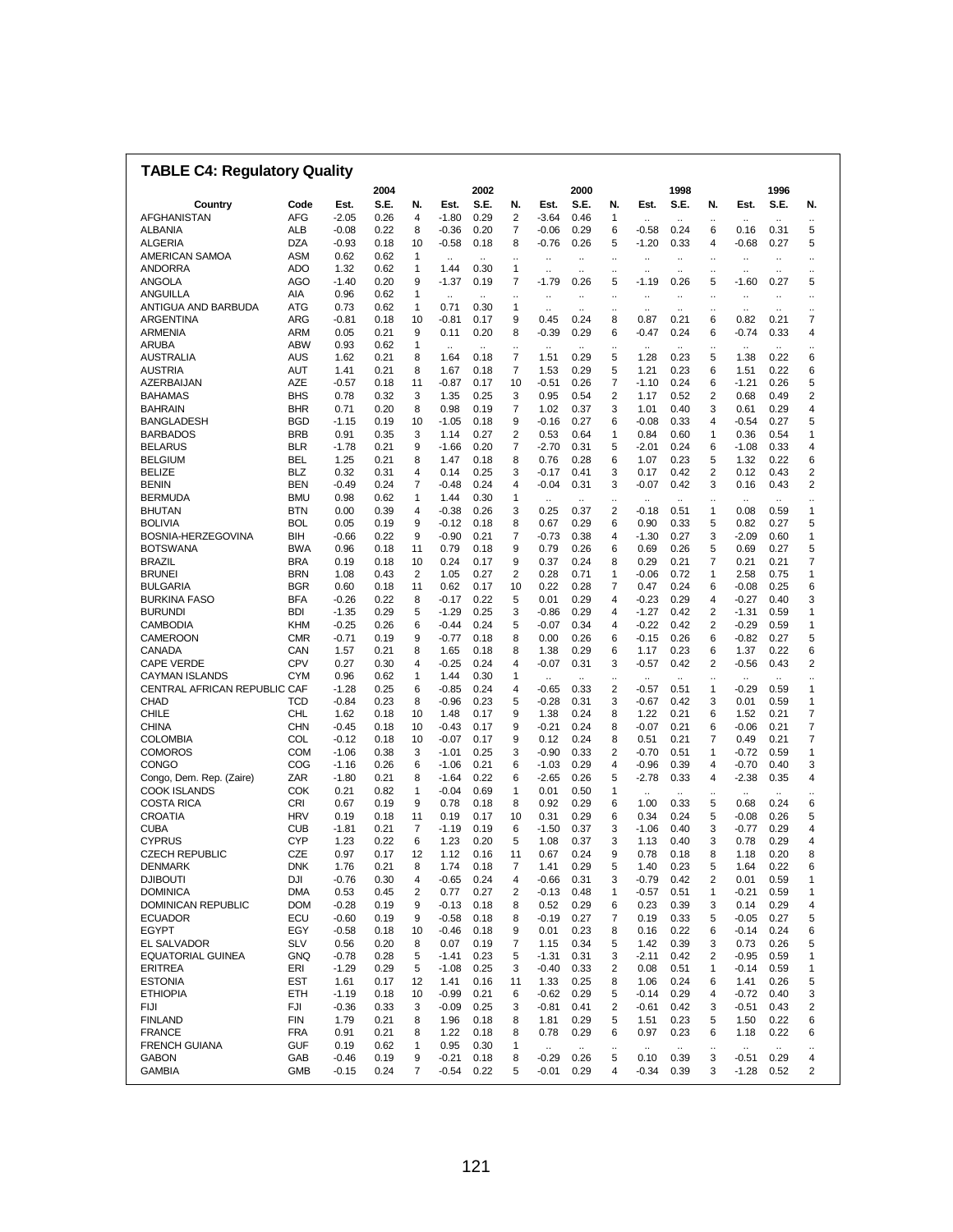|                                            | <b>TABLE C4: Regulatory Quality (cont.)</b> |                    |              |          |                              |                              |                |                              |                              |                         |                              |                              |                     |                         |                              |                               |
|--------------------------------------------|---------------------------------------------|--------------------|--------------|----------|------------------------------|------------------------------|----------------|------------------------------|------------------------------|-------------------------|------------------------------|------------------------------|---------------------|-------------------------|------------------------------|-------------------------------|
|                                            |                                             |                    | 2004         |          |                              | 2002                         |                |                              | 2000                         |                         |                              | 1998                         |                     |                         | 1996                         |                               |
| Country                                    | Code                                        | Est.               | S.E.         | N.       | Est.                         | S.E.                         | N.             | Est.                         | S.E.                         | N.                      | Est.                         | S.E.                         | N.                  | Est.                    | S.E.                         | N.                            |
| <b>GEORGIA</b>                             | GEO                                         | $-0.64$            | 0.22         | 9        | -0.80                        | 0.21                         | 7<br>8         | -0.56                        | 0.31                         | 5                       | $-0.79$                      | 0.25                         | 5                   | -0.84                   | 0.33                         | 4                             |
| <b>GERMANY</b><br><b>GHANA</b>             | DEU<br>GHA                                  | 1.29<br>$-0.28$    | 0.21<br>0.18 | 8<br>11  | 1.57<br>$-0.23$              | 0.18<br>0.18                 | 8              | 1.38<br>0.11                 | 0.29<br>0.26                 | 6<br>6                  | 1.19<br>0.21                 | 0.23<br>0.26                 | 6<br>6              | 1.54<br>-0.14           | 0.22<br>0.27                 | 6<br>5                        |
| <b>GREECE</b>                              | <b>GRC</b>                                  | 0.85               | 0.21         | 8        | 1.12                         | 0.18                         | 8              | 0.93                         | 0.27                         | 6                       | 0.83                         | 0.23                         | 5                   | 0.80                    | 0.22                         | 6                             |
| <b>GRENADA</b>                             | GRD                                         | 0.37               | 0.45         | 2        | 0.41                         | 0.27                         | 2              | 0.28                         | 0.48                         | 1                       | 0.21                         | 0.51                         | 1                   | -0.14                   | 0.59                         | 1                             |
| <b>GUAM</b>                                | <b>GUM</b>                                  | 0.57               | 0.62         | 1        | $\ddotsc$                    | ä.                           | $\ddotsc$      | $\ddotsc$                    |                              | $\ddot{\phantom{a}}$    | $\ddotsc$                    | $\sim$                       | $\ddotsc$           | $\ldots$                | $\ddotsc$                    | $\ddotsc$                     |
| <b>GUATEMALA</b>                           | <b>GTM</b>                                  | $-0.07$            | 0.20         | 8        | $-0.08$                      | 0.19                         | 7              | 0.46                         | 0.32                         | 6                       | 0.85                         | 0.39                         | 3                   | 0.03                    | 0.26                         | 5                             |
| <b>GUINEA</b><br>GUINEA-BISSAU             | GIN<br>GNB                                  | $-0.94$<br>$-0.86$ | 0.23<br>0.27 | 7<br>5   | $-0.75$<br>$-0.93$           | 0.21<br>0.22                 | 6<br>5         | -0.09<br>-1.09               | 0.29<br>0.29                 | 4<br>4                  | 0.14<br>$-1.30$              | 0.39<br>0.39                 | 4<br>4              | 0.01<br>-0.06           | 0.40<br>0.52                 | 3<br>$\overline{\mathbf{c}}$  |
| <b>GUYANA</b>                              | GUY                                         | $-0.14$            | 0.27         | 5        | $-0.37$                      | 0.23                         | 4              | -0.04                        | 0.38                         | 3                       | 0.31                         | 0.39                         | 3                   | 0.22                    | 0.40                         | 3                             |
| <b>HAITI</b>                               | HTI                                         | $-1.11$            | 0.25         | 6        | $-0.94$                      | 0.22                         | 5              | $-1.15$                      | 0.38                         | 4                       | $-0.99$                      | 0.39                         | 3                   | $-1.23$                 | 0.40                         | 3                             |
| <b>HONDURAS</b>                            | HND                                         | $-0.33$            | 0.20         | 8        | $-0.34$                      | 0.19                         | 7              | 0.32                         | 0.34                         | 5                       | 0.58                         | 0.39                         | 3                   | $-0.29$                 | 0.26                         | 5                             |
| <b>HONG KONG</b>                           | HKG                                         | 1.89               | 0.21         | 8        | 1.45                         | 0.18                         | 8              | 1.83                         | 0.27                         | 6                       | 1.60                         | 0.23                         | 6                   | 2.07                    | 0.22                         | 6                             |
| <b>HUNGARY</b><br><b>ICELAND</b>           | HUN<br><b>ISL</b>                           | 1.22<br>1.82       | 0.17<br>0.26 | 12<br>6  | 1.19<br>1.55                 | 0.16<br>0.22                 | 11<br>5        | 1.12<br>1.39                 | 0.24<br>0.35                 | 9<br>4                  | 1.15<br>0.84                 | 0.18<br>0.25                 | 8<br>4              | 0.60<br>0.53            | 0.20<br>0.31                 | 8<br>3                        |
| <b>INDIA</b>                               | IND                                         | $-0.59$            | 0.18         | 10       | $-0.35$                      | 0.17                         | 9              | -0.17                        | 0.24                         | 8                       | $-0.08$                      | 0.21                         | $\overline{7}$      | -0.09                   | 0.21                         | 7                             |
| <b>INDONESIA</b>                           | IDN                                         | $-0.42$            | 0.18         | 11       | $-0.67$                      | 0.17                         | 10             | $-0.34$                      | 0.23                         | 9                       | 0.10                         | 0.21                         | 6                   | 0.27                    | 0.21                         | 7                             |
| <b>IRAN</b>                                | <b>IRN</b>                                  | $-1.33$            | 0.20         | 8        | $-1.23$                      | 0.19                         | 7              | $-1.29$                      | 0.37                         | 3                       | $-1.56$                      | 0.40                         | 3                   | -1.62                   | 0.29                         | 4                             |
| <b>IRAQ</b>                                | <b>IRQ</b>                                  | $-1.79$            | 0.23         | 6        | $-2.26$                      | 0.19                         | 6              | -3.43                        | 0.37                         | 3                       | $-3.99$                      | 0.40                         | 3                   | $-2.26$                 | 0.29                         | 4                             |
| <b>IRELAND</b><br><b>ISRAEL</b>            | <b>IRL</b><br><b>ISR</b>                    | 1.63<br>0.69       | 0.21<br>0.21 | 8<br>8   | 1.63<br>1.01                 | 0.18<br>0.18                 | 7<br>8         | 1.70<br>0.95                 | 0.29<br>0.27                 | 5<br>6                  | 1.54<br>0.73                 | 0.23<br>0.23                 | 6<br>5              | 1.58<br>1.24            | 0.22<br>0.22                 | 6<br>6                        |
| <b>ITALY</b>                               | <b>ITA</b>                                  | 0.97               | 0.21         | 8        | 1.13                         | 0.18                         | 8              | 0.78                         | 0.27                         | 7                       | 0.81                         | 0.23                         | 6                   | 0.86                    | 0.22                         | 6                             |
| <b>IVORY COAST</b>                         | <b>CIV</b>                                  | -0.83              | 0.19         | 9        | $-0.38$                      | 0.18                         | 8              | -0.32                        | 0.26                         | 6                       | 0.18                         | 0.26                         | 6                   | -0.15                   | 0.27                         | 5                             |
| JAMAICA                                    | JAM                                         | 0.15               | 0.20         | 8        | 0.30                         | 0.19                         | 7              | 0.41                         | 0.35                         | 4                       | 0.63                         | 0.39                         | 4                   | 0.54                    | 0.29                         | 4                             |
| <b>JAPAN</b>                               | <b>JPN</b>                                  | 1.04               | 0.21         | 8        | 0.98                         | 0.18                         | 8              | 0.84                         | 0.27                         | 6                       | 0.55                         | 0.23                         | 5                   | 0.84                    | 0.22                         | 6                             |
| <b>JORDAN</b>                              | <b>JOR</b><br>KAZ                           | 0.13<br>$-0.89$    | 0.18         | 10<br>10 | 0.10<br>$-0.71$              | 0.18                         | 8<br>9         | 0.68                         | 0.29<br>0.29                 | 5<br>6                  | 0.59<br>$-0.35$              | 0.25<br>0.24                 | 6<br>6              | 0.06<br>$-0.27$         | 0.24                         | 6<br>4                        |
| KAZAKHSTAN<br><b>KENYA</b>                 | <b>KEN</b>                                  | $-0.43$            | 0.18<br>0.18 | 11       | $-0.52$                      | 0.17<br>0.18                 | 8              | -0.47<br>-0.16               | 0.24                         | 7                       | $-0.18$                      | 0.26                         | 6                   | $-0.48$                 | 0.28<br>0.27                 | 5                             |
| KIRIBATI                                   | <b>KIR</b>                                  | $-0.49$            | 0.43         | 3        | $-1.10$                      | 0.46                         | 2              | -0.78                        | 0.37                         | 2                       | $-0.96$                      | 0.51                         | 1                   | $-0.36$                 | 0.59                         | 1                             |
| KOREA, NORTH                               | <b>PRK</b>                                  | $-2.05$            | 0.22         | 5        | $-1.89$                      | 0.25                         | 3              | -1.70                        | 0.54                         | 2                       | $-1.75$                      | 0.52                         | $\overline{2}$      | -2.43                   | 0.49                         | $\overline{2}$                |
| KOREA, SOUTH                               | <b>KOR</b>                                  | 0.69               | 0.18         | 10       | 0.84                         | 0.17                         | 9              | 0.47                         | 0.24                         | 7                       | 0.30                         | 0.21                         | $\overline{7}$      | 0.69                    | 0.22                         | 6                             |
| <b>KUWAIT</b>                              | KWT                                         | 0.10               | 0.22         | 6        | 0.36                         | 0.19                         | 7              | -0.13                        | 0.37                         | 3                       | $-0.07$                      | 0.40                         | 3                   | 0.16                    | 0.29                         | 4                             |
| <b>KYRGYZ REPUBLIC</b><br>LAOS             | KGZ<br>LAO                                  | $-0.06$<br>$-1.24$ | 0.22<br>0.26 | 9<br>6   | $-0.42$<br>$-1.25$           | 0.21<br>0.24                 | 8<br>5         | -0.36<br>$-1.24$             | 0.27<br>0.34                 | 6<br>3                  | $-0.72$<br>$-1.18$           | 0.25<br>0.42                 | 5<br>$\overline{2}$ | $-0.16$<br>-1.17        | 0.38<br>0.43                 | 3<br>$\overline{2}$           |
| LATVIA                                     | <b>LVA</b>                                  | 1.02               | 0.18         | 11       | 0.92                         | 0.17                         | 10             | 0.53                         | 0.28                         | 6                       | 0.72                         | 0.24                         | 6                   | 0.53                    | 0.26                         | 5                             |
| <b>LEBANON</b>                             | LBN                                         | $-0.49$            | 0.20         | 8        | $-0.49$                      | 0.18                         | 8              | 0.29                         | 0.31                         | 4                       | 0.53                         | 0.33                         | 4                   | 0.22                    | 0.27                         | 5                             |
| <b>LESOTHO</b>                             | LSO                                         | $-0.26$            | 0.25         | 7        | $-0.41$                      | 0.23                         | 5              | -0.38                        | 0.31                         | 3                       | 0.05                         | 0.30                         | 3                   | -0.71                   | 0.43                         | $\overline{\mathbf{c}}$       |
| LIBERIA                                    | <b>LBR</b>                                  | $-1.83$            | 0.34         | 3        | $-1.53$                      | 0.25                         | 3              | $-1.35$                      | 0.31                         | 3                       | $-2.35$                      | 0.46                         | $\overline{2}$      | $-2.91$                 | 0.52                         | 2                             |
| LIBYA<br><b>LIECHTENSTEIN</b>              | LBY<br>LIE                                  | $-1.52$<br>1.62    | 0.21<br>0.62 | 7<br>1   | -1.57<br>1.69                | 0.19<br>0.30                 | 6<br>1         | $-2.01$                      | 0.37                         | 3                       | $-3.00$                      | 0.40                         | 3                   | $-1.96$                 | 0.29                         | 4                             |
| LITHUANIA                                  | LTU                                         | 1.16               | 0.18         | 11       | 1.04                         | 0.17                         | 10             | $\ddot{\phantom{a}}$<br>0.52 | $\ddotsc$<br>0.26            | $\ddotsc$<br>8          | $\ddot{\phantom{a}}$<br>0.21 | $\ddot{\phantom{a}}$<br>0.24 | $\ddotsc$<br>6      | $\ddotsc$<br>0.38       | $\ddot{\phantom{1}}$<br>0.26 | $\ddotsc$<br>5                |
| LUXEMBOURG                                 | <b>LUX</b>                                  | 2.02               | 0.26         | 6        | 1.93                         | 0.22                         | 5              | 1.90                         | 0.38                         | 3                       | 1.27                         | 0.25                         | 4                   | 1.50                    | 0.28                         | 4                             |
| <b>MACAO</b>                               | <b>MAC</b>                                  | 1.50               | 0.62         | 1        | 0.71                         | 0.30                         | $\mathbf{1}$   | $\mathbf{r}$                 | $\ddotsc$                    | $\ddot{\phantom{a}}$    | $\ddotsc$                    | $\ddot{\phantom{a}}$         | $\ddotsc$           | $\ddotsc$               | $\ddotsc$                    | $\ddot{\phantom{a}}$          |
| <b>MACEDONIA</b>                           | <b>MKD</b>                                  | $-0.19$            | 0.19         | 10       | $-0.09$                      | 0.19                         | 7              | 0.13                         | 0.44                         | 2                       | $-0.16$                      | 0.29                         | 3                   | -0.16                   | 0.31                         | 3                             |
| MADAGASCAR<br><b>MALAWI</b>                | MDG<br>MWI                                  | 0.10<br>$-0.57$    | 0.22<br>0.18 | 8<br>10  | $-0.22$<br>$-0.39$           | 0.22<br>0.18                 | 5<br>7         | -0.17<br>-0.10               | 0.29<br>0.29                 | 5<br>5                  | $-0.46$<br>0.10              | 0.39<br>0.29                 | 4<br>5              | -0.07<br>-0.43          | 0.40<br>0.29                 | 3<br>4                        |
| MALAYSIA                                   | <b>MYS</b>                                  | 0.44               | 0.18         | 10       | 0.55                         | 0.17                         | 9              | 0.36                         | 0.25                         | 7                       | 0.57                         | 0.21                         | 7                   | 0.86                    | 0.21                         | 7                             |
| <b>MALDIVES</b>                            | MDV                                         | 0.00               | 0.43         | 3        | 0.71                         | 0.26                         | 3              | 0.07                         | 0.37                         | 2                       | 0.21                         | 0.51                         | 1                   | 0.23                    | 0.59                         | 1                             |
| MALI                                       | MLI                                         | $-0.26$            | 0.21         | 9        | -0.39                        | 0.21                         | 6              | 0.24                         | 0.29                         | 4                       | 0.13                         | 0.39                         | 4                   | 0.16                    | 0.40                         | 3                             |
| <b>MALTA</b>                               | MLT                                         | 1.30               | 0.28         | 5        | 1.11                         | 0.25                         | 3              | 0.45                         | 0.54                         | $\overline{\mathbf{c}}$ | 0.55                         | 0.52                         | 2                   | 0.22                    | 0.49                         | 2                             |
| <b>MARSHALL ISLANDS</b>                    | <b>MHL</b>                                  | $-0.55$            | 0.51         | 2        | $-0.76$                      | 0.46                         | $\overline{c}$ | $-0.66$                      | 0.37                         | 2                       | $-0.83$                      | 0.51                         | 1                   | $\ddot{\phantom{1}}$    | $\ddotsc$                    | $\ddotsc$                     |
| <b>MARTINIQUE</b><br>MAURITANIA            | <b>MTQ</b><br><b>MRT</b>                    | 0.80<br>0.04       | 0.62<br>0.28 | 1<br>5   | 0.95<br>0.09                 | 0.30<br>0.24                 | 1<br>4         | $\ddotsc$<br>$-0.38$         | $\ddot{\phantom{1}}$<br>0.31 | μ,<br>3                 | $\ddotsc$<br>$-0.47$         | 0.42                         | $\ddotsc$<br>2      | $\mathbf{r}$<br>$-0.65$ | ä.<br>0.43                   | ä.<br>$\overline{\mathbf{c}}$ |
| <b>MAURITIUS</b>                           | <b>MUS</b>                                  | 0.33               | 0.21         | 7        | 0.52                         | 0.19                         | 6              | 0.74                         | 0.29                         | 4                       | 0.45                         | 0.30                         | 4                   | 0.17                    | 0.35                         | $\overline{\mathbf{c}}$       |
| <b>MEXICO</b>                              | <b>MEX</b>                                  | 0.55               | 0.18         | 10       | 0.45                         | 0.17                         | 9              | 0.68                         | 0.24                         | 8                       | 0.78                         | 0.21                         | 7                   | 0.59                    | 0.21                         | 7                             |
| <b>MICRONESIA</b>                          | <b>FSM</b>                                  | 0.04               | 0.43         | 3        | $-0.65$                      | 0.46                         | 2              | $-0.56$                      | 0.37                         | 2                       | $-0.70$                      | 0.51                         | 1                   | $\mathbf{a}$            | u.                           | $\ldots$                      |
| <b>MOLDOVA</b>                             | MDA                                         | $-0.49$            | 0.18         | 10       | $-0.16$                      | 0.18                         | 8              | $-1.11$                      | 0.29                         | 6                       | $-0.39$                      | 0.24                         | 6                   | 0.07                    | 0.26                         | 5                             |
| <b>MONGOLIA</b><br><b>MOROCCO</b>          | <b>MNG</b><br><b>MAR</b>                    | 0.18<br>$-0.26$    | 0.24<br>0.18 | 7<br>10  | $-0.10$<br>$-0.01$           | 0.22<br>0.18                 | 5<br>9         | 0.37<br>0.32                 | 0.32<br>0.26                 | 4<br>5                  | 0.27<br>0.25                 | 0.39<br>0.26                 | 3<br>6              | $-0.57$<br>$-0.01$      | 0.40<br>0.27                 | 3<br>5                        |
| <b>MOZAMBIQUE</b>                          | MOZ                                         | $-0.29$            | 0.21         | 10       | $-0.52$                      | 0.21                         | 6              | $-0.05$                      | 0.29                         | 4                       | $-0.29$                      | 0.29                         | 5                   | $-0.98$                 | 0.40                         | 3                             |
| MYANMAR                                    | <b>MMR</b>                                  | $-2.34$            | 0.21         | 7        | $-1.83$                      | 0.19                         | 6              | $-1.40$                      | 0.37                         | 3                       | $-1.25$                      | 0.40                         | 3                   |                         | $-1.12$ 0.29                 | 4                             |
| <b>NAMIBIA</b>                             | <b>NAM</b>                                  | 0.45               | 0.18         | 11       | 0.25                         | 0.18                         | 9              | 0.35                         | 0.29                         | 5                       | 0.40                         | 0.29                         | 4                   | 0.26                    | 0.33                         | 3                             |
| <b>NEPAL</b>                               | <b>NPL</b>                                  | $-0.60$            | 0.21         | 7        | $-0.51$                      | 0.24                         | 5              | $-0.39$                      | 0.34                         | 3                       | $-0.34$                      | 0.42                         | 2                   | -0.22                   | 0.43                         | $\overline{2}$                |
| NETHERLANDS                                | <b>NLD</b>                                  | 1.67               | 0.21         | 8        | 1.90                         | 0.18                         | 8              | 1.91                         | 0.29                         | 5                       | 1.51                         | 0.23                         | 5                   | 1.77                    | 0.22                         | 6                             |
| NETHERLANDS ANTILLES<br><b>NEW ZEALAND</b> | ANT<br><b>NZL</b>                           | 0.80<br>1.78       | 0.62<br>0.21 | 1<br>8   | $\ddot{\phantom{1}}$<br>1.69 | $\ddot{\phantom{1}}$<br>0.18 | $\ldots$<br>7  | $\sim$<br>1.45               | $\ddotsc$<br>0.29            | $\cdot$ .<br>5          | $\ddotsc$<br>1.60            | $\sim$<br>0.23               | $\ldots$<br>5       | $\sim$<br>1.97          | $\ddotsc$<br>0.22            | $\ddotsc$<br>6                |
| <b>NICARAGUA</b>                           | <b>NIC</b>                                  | $-0.15$            | 0.20         | 8        | -0.41                        | 0.19                         | 7              | 0.32                         | 0.34                         | 5                       | 0.45                         | 0.39                         | 3                   | $-0.21$                 | 0.26                         | 5                             |
| <b>NIGER</b>                               | <b>NER</b>                                  | $-0.63$            | 0.23         | 7        | -0.66                        | 0.22                         | 5              | -0.26                        | 0.29                         | 4                       | $-0.47$                      | 0.39                         | 3                   | -0.84                   | 0.40                         | 3                             |
|                                            |                                             |                    |              |          |                              |                              |                |                              |                              |                         |                              |                              |                     |                         |                              |                               |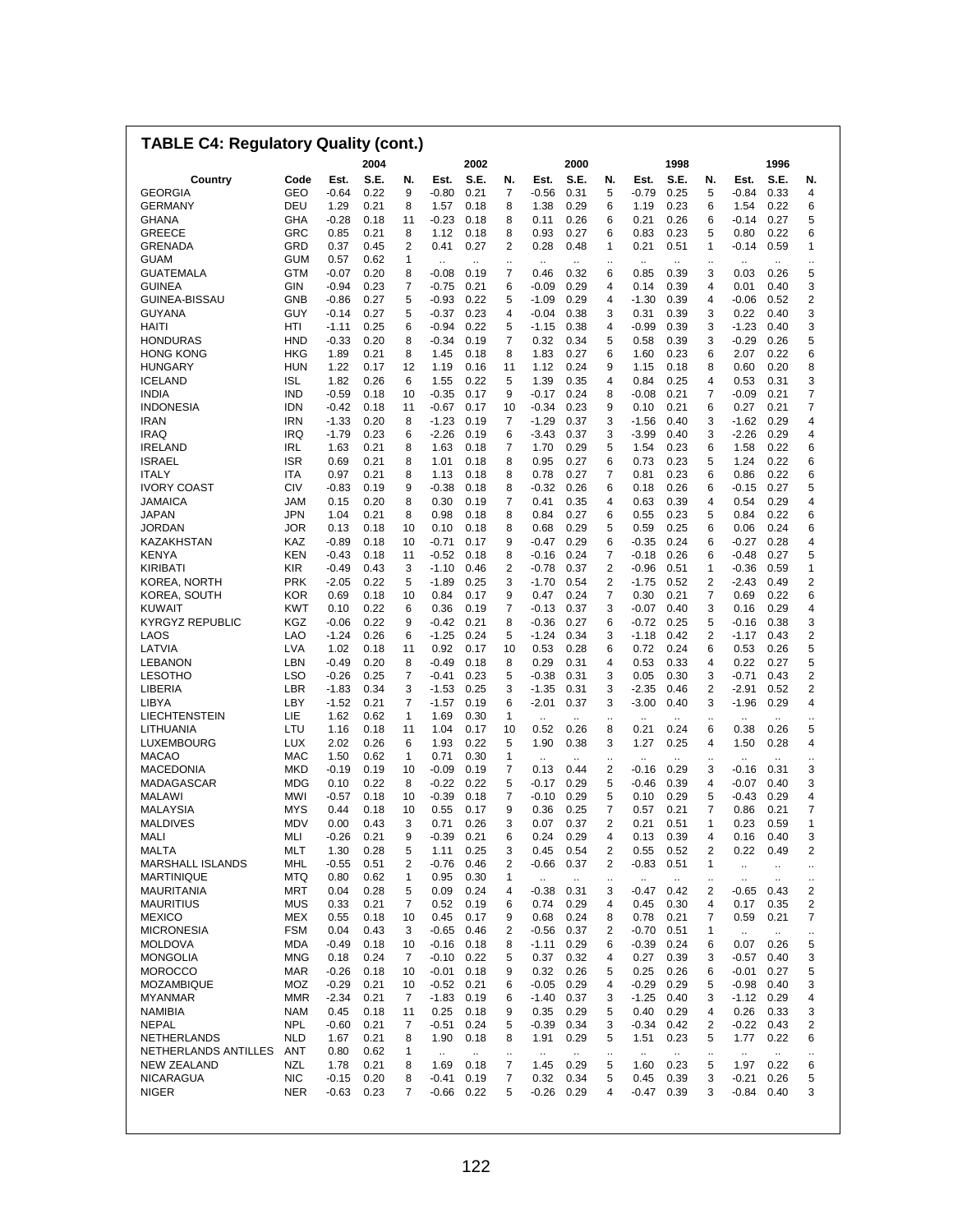| <b>TABLE C4: Regulatory Quality (cont.)</b>  |                          |                    |              |                      |                      |                      |                      |                      |                      |                      |                      |                      |                      |                      |                      |           |
|----------------------------------------------|--------------------------|--------------------|--------------|----------------------|----------------------|----------------------|----------------------|----------------------|----------------------|----------------------|----------------------|----------------------|----------------------|----------------------|----------------------|-----------|
|                                              |                          |                    | 2004         |                      |                      | 2002                 |                      |                      | 2000                 |                      |                      | 1998                 |                      |                      | 1996                 |           |
| Country                                      | Code                     | Est.               | S.E.         | N.                   | Est.                 | S.E.                 | N.                   | Est.                 | S.E.                 | N.                   | Est.                 | S.E.                 | N.                   | Est.                 | S.E.                 | N.        |
| <b>NIGERIA</b>                               | <b>NGA</b>               | $-1.26$            | 0.18         | 11                   | -1.18                | 0.18                 | 9                    | $-0.38$              | 0.24                 | $\overline{7}$       | $-0.48$              | 0.26                 | 6                    | -0.97                | 0.27                 | 5         |
| <b>NORWAY</b>                                | <b>NOR</b>               | 1.33               | 0.21         | 8                    | 1.52                 | 0.18                 | 7                    | 0.95                 | 0.29                 | 5                    | 1.25                 | 0.23                 | 5                    | 1.54                 | 0.22                 | 6         |
| OMAN<br><b>PAKISTAN</b>                      | <b>OMN</b><br><b>PAK</b> | 0.43<br>$-1.03$    | 0.22<br>0.19 | 6<br>10              | 0.63<br>$-0.80$      | 0.19                 | 7<br>8               | 0.79<br>$-0.58$      | 0.37<br>0.26         | 3<br>$\overline{7}$  | 0.44                 | 0.40<br>0.25         | 3<br>5               | 0.61                 | 0.29<br>0.27         | 4<br>5    |
| PANAMA                                       | <b>PAN</b>               | 0.22               | 0.20         | 8                    | 0.47                 | 0.18<br>0.18         | 8                    | 1.00                 | 0.29                 | 6                    | -0.15<br>1.23        | 0.33                 | 4                    | -0.57<br>0.65        | 0.27                 | 5         |
| PAPUA NEW GUINEA                             | <b>PNG</b>               | $-0.64$            | 0.21         | 8                    | $-0.46$              | 0.19                 | 6                    | $-0.61$              | 0.27                 | 5                    | $-0.48$              | 0.39                 | 3                    | -0.78                | 0.33                 | 3         |
| PARAGUAY                                     | <b>PRY</b>               | $-0.60$            | 0.20         | 8                    | $-0.56$              | 0.19                 | 7                    | $-0.79$              | 0.35                 | 4                    | $-0.26$              | 0.39                 | 4                    | 0.58                 | 0.29                 | 4         |
| <b>PERU</b>                                  | PER                      | 0.17               | 0.19         | 9                    | 0.19                 | 0.18                 | 8                    | 0.59                 | 0.27                 | 7                    | 0.89                 | 0.25                 | 6                    | 0.65                 | 0.24                 | 6         |
| <b>PHILIPPINES</b>                           | PHL                      | $-0.06$            | 0.18         | 10                   | 0.05                 | 0.17                 | 9                    | 0.35                 | 0.25                 | $\overline{7}$       | 0.71                 | 0.21                 | 6                    | 0.45                 | 0.21                 | 7         |
| <b>POLAND</b>                                | POL                      | 0.64               | 0.17         | 12                   | 0.65                 | 0.16                 | 11                   | 0.62                 | 0.24                 | 9                    | 0.83                 | 0.18                 | 8                    | 0.45                 | 0.20                 | 8         |
| PORTUGAL<br><b>PUERTO RICO</b>               | <b>PRT</b><br>PRI        | 1.14<br>0.75       | 0.21<br>0.43 | 8<br>3               | 1.47<br>1.23         | 0.18<br>0.29         | 7<br>$\overline{2}$  | 1.05<br>1.20         | 0.29<br>0.46         | 6<br>1               | 1.19<br>1.13         | 0.23<br>0.52         | 6<br>1               | 1.46<br>0.97         | 0.22<br>0.56         | 6<br>1    |
| QATAR                                        | QAT                      | $-0.16$            | 0.22         | 6                    | 0.15                 | 0.19                 | 6                    | 0.52                 | 0.37                 | 3                    | 0.47                 | 0.40                 | 3                    | 0.18                 | 0.33                 | 3         |
| <b>REUNION</b>                               | REU                      | 0.91               | 0.62         | $\mathbf{1}$         | $\ddot{\phantom{a}}$ | $\ddot{\phantom{a}}$ | $\ddot{\phantom{a}}$ | $\ddotsc$            | $\ddot{\phantom{a}}$ | $\ddot{\phantom{a}}$ | $\ddotsc$            | $\ddot{\phantom{a}}$ | $\ddot{\phantom{a}}$ | $\ddot{\phantom{a}}$ | $\ddot{\phantom{1}}$ |           |
| <b>ROMANIA</b>                               | <b>ROM</b>               | $-0.06$            | 0.17         | 12                   | 0.04                 | 0.17                 | 10                   | $-0.27$              | 0.26                 | 8                    | 0.30                 | 0.24                 | 5                    | $-0.43$              | 0.25                 | 6         |
| <b>RUSSIA</b>                                | <b>RUS</b>               | $-0.51$            | 0.17         | 12                   | $-0.35$              | 0.16                 | 11                   | $-1.58$              | 0.24                 | 9                    | $-0.37$              | 0.18                 | 8                    | $-0.41$              | 0.20                 | 8         |
| <b>RWANDA</b>                                | <b>RWA</b>               | $-0.42$            | 0.26         | 5                    | $-0.89$              | 0.24                 | $\overline{4}$       | $-0.54$              | 0.31                 | 3                    | -0.94                | 0.42                 | $\overline{2}$       | -1.09                | 0.59                 | 1         |
| SAMOA                                        | <b>SAM</b>               | 0.39               | 0.43         | 3                    | $-0.06$              | 0.26                 | 3                    | $-0.03$              | 0.34                 | 3                    | $-0.70$              | 0.51                 | 1                    | $-0.21$              | 0.59                 | 1         |
| <b>SAO TOME AND PRINCIPE</b><br>SAUDI ARABIA | <b>STP</b><br>SAU        | $-0.47$<br>$-0.34$ | 0.38<br>0.21 | 3<br>7               | -0.43<br>0.06        | 0.25<br>0.19         | 3<br>7               | $-0.52$<br>$-0.10$   | 0.33<br>0.37         | $\overline{2}$<br>3  | $-0.96$<br>$-0.14$   | 0.51<br>0.40         | $\mathbf{1}$<br>3    | $-0.36$<br>0.07      | 0.59<br>0.29         | 1<br>4    |
| SENEGAL                                      | <b>SEN</b>               | $-0.31$            | 0.19         | 9                    | $-0.23$              | 0.18                 | 7                    | $-0.05$              | 0.29                 | 5                    | $-0.26$              | 0.39                 | 4                    | $-0.45$              | 0.29                 | 4         |
| SERBIA AND MONTENEGRO                        | <b>YUG</b>               | $-0.72$            | 0.19         | 10                   | $-0.59$              | 0.17                 | 9                    | $-0.83$              | 0.71                 | 1                    | $-1.93$              | 0.72                 | $\mathbf{1}$         | -1.18                | 0.33                 | 3         |
| <b>SEYCHELLES</b>                            | <b>SYC</b>               | $-1.21$            | 0.35         | 4                    | $-0.49$              | 0.25                 | 3                    | $-1.34$              | 0.33                 | $\overline{2}$       | $-1.22$              | 0.51                 | $\mathbf{1}$         | -1.17                | 0.59                 | 1         |
| <b>SIERRA LEONE</b>                          | <b>SLE</b>               | $-1.02$            | 0.24         | 6                    | $-1.28$              | 0.23                 | $\overline{4}$       | $-1.05$              | 0.29                 | $\overline{4}$       | $-1.41$              | 0.39                 | 3                    | $-0.45$              | 0.40                 | 3         |
| SINGAPORE                                    | <b>SGP</b>               | 1.87               | 0.19         | 9                    | 1.91                 | 0.18                 | 8                    | 2.31                 | 0.27                 | $\overline{7}$       | 1.65                 | 0.23                 | 6                    | 2.29                 | 0.22                 | 6         |
| <b>SLOVAK REPUBLIC</b>                       | <b>SVK</b>               | 1.15               | 0.17         | 12                   | 0.75                 | 0.16                 | 11                   | 0.37                 | 0.25                 | 8                    | 0.29                 | 0.20                 | $\overline{7}$       | 0.27                 | 0.23                 | 7         |
| SLOVENIA<br><b>SOLOMON ISLANDS</b>           | <b>SVN</b><br><b>SLB</b> | 0.89<br>$-1.47$    | 0.17<br>0.43 | 12<br>3              | 0.85<br>$-1.89$      | 0.16<br>0.46         | 11<br>$\overline{2}$ | 0.66<br>$-1.55$      | 0.25<br>0.37         | 8<br>$\overline{2}$  | 0.74<br>$-1.09$      | 0.24<br>0.51         | 5<br>$\mathbf{1}$    | 0.50<br>$-1.24$      | 0.26<br>0.59         | 5<br>1    |
| <b>SOMALIA</b>                               | <b>SOM</b>               | $-2.63$            | 0.34         | 3                    | $-2.01$              | 0.27                 | 2                    | $-2.40$              | 0.38                 | 3                    | $-2.52$              | 0.39                 | 3                    | $-2.91$              | 0.52                 | 2         |
| <b>SOUTH AFRICA</b>                          | ZAF                      | 0.44               | 0.17         | 12                   | 0.53                 | 0.17                 | 10                   | 0.12                 | 0.22                 | 9                    | 0.33                 | 0.19                 | 8                    | 0.27                 | 0.21                 | 7         |
| <b>SPAIN</b>                                 | <b>ESP</b>               | 1.13               | 0.21         | 8                    | 1.40                 | 0.18                 | 8                    | 1.39                 | 0.29                 | 6                    | 1.16                 | 0.23                 | 6                    | 1.16                 | 0.22                 | 6         |
| SRI LANKA                                    | <b>LKA</b>               | 0.21               | 0.19         | 10                   | 0.16                 | 0.18                 | 9                    | 0.32                 | 0.26                 | 6                    | 0.72                 | 0.33                 | $\overline{4}$       | 0.34                 | 0.27                 | 5         |
| ST. KITTS AND NEVIS                          | <b>KNA</b>               | 0.44               | 0.45         | $\overline{2}$       | 0.14                 | 0.53                 | $\mathbf{1}$         | 0.28                 | 0.48                 | 1                    | 0.47                 | 0.51                 | $\mathbf{1}$         | -0.14                | 0.59                 | 1         |
| ST. LUCIA                                    | <b>LCA</b><br><b>VCT</b> | 0.46               | 0.45<br>0.45 | 2<br>$\overline{2}$  | 0.14<br>0.14         | 0.53<br>0.53         | 1<br>1               | 0.28<br>0.28         | 0.48<br>0.48         | 1<br>1               | 0.47<br>0.34         | 0.51<br>0.51         | $\mathbf{1}$<br>1    | $-0.14$<br>$-0.21$   | 0.59<br>0.59         | 1<br>1    |
| ST. VINCENT AND THE GRENADINES<br>SUDAN      | <b>SDN</b>               | 0.48<br>$-1.04$    | 0.21         | 8                    | $-1.19$              | 0.19                 | $\overline{7}$       | $-0.84$              | 0.26                 | 5                    | $-1.14$              | 0.39                 | 3                    | -1.67                | 0.29                 | 4         |
| <b>SURINAME</b>                              | <b>SUR</b>               | $-0.52$            | 0.30         | 4                    | -0.61                | 0.25                 | 3                    | $-0.97$              | 0.54                 | 2                    | -0.70                | 0.52                 | 2                    | $-0.86$              | 0.49                 | 2         |
| SWAZILAND                                    | SWZ                      | $-0.36$            | 0.25         | $\overline{7}$       | $-0.14$              | 0.23                 | 5                    | $-0.37$              | 0.31                 | 3                    | 0.21                 | 0.30                 | 3                    | 0.02                 | 0.43                 | 2         |
| SWEDEN                                       | <b>SWE</b>               | 1.54               | 0.21         | 8                    | 1.70                 | 0.18                 | 7                    | 1.39                 | 0.29                 | 6                    | 1.14                 | 0.23                 | 5                    | 1.46                 | 0.22                 | 6         |
| SWITZERLAND                                  | <b>CHE</b>               | 1.55               | 0.21         | 8                    | 1.62                 | 0.18                 | 7                    | 1.55                 | 0.29                 | 5                    | 1.18                 | 0.23                 | 6                    | 1.41                 | 0.22                 | 6         |
| <b>SYRIA</b>                                 | <b>SYR</b>               | $-1.21$            | 0.21         | $\overline{7}$       | $-0.94$              | 0.19                 | 6                    | $-0.78$              | 0.37                 | 3                    | -1.13                | 0.40                 | 3                    | $-1.03$              | 0.29                 | 4         |
| <b>TAIWAN</b><br><b>TAJIKISTAN</b>           | <b>TWN</b><br><b>TJK</b> | 1.29<br>$-1.16$    | 0.19<br>0.22 | 9<br>9               | 1.04<br>$-1.26$      | 0.18<br>0.21         | 8<br>8               | 0.95<br>$-1.33$      | 0.27<br>0.27         | 6<br>5               | 1.11<br>$-1.71$      | 0.23<br>0.25         | 5<br>4               | 1.17<br>$-1.88$      | 0.22<br>0.38         | 6<br>3    |
| <b>TANZANIA</b>                              | <b>TZA</b>               | $-0.55$            | 0.18         | 11                   | $-0.50$              | 0.18                 | 8                    | 0.07                 | 0.26                 | 6                    | 0.21                 | 0.26                 | 6                    | $-0.52$              | 0.27                 | 5         |
| <b>THAILAND</b>                              | THA                      | $-0.01$            | 0.18         | 10                   | 0.31                 | 0.17                 | 9                    | 0.70                 | 0.24                 | 8                    | 0.27                 | 0.21                 | $\overline{7}$       | 0.49                 | 0.21                 | 7         |
| TIMOR, EAST                                  | <b>TMP</b>               | $-0.43$            | 0.57         | $\overline{2}$       | $-1.25$              | 0.30                 | $\mathbf{1}$         | $\ddot{\phantom{a}}$ | $\ddot{\phantom{a}}$ | $\ddotsc$            | $\ddot{\phantom{a}}$ | $\ddot{\phantom{a}}$ | $\ddotsc$            | $\ddot{\phantom{a}}$ | $\ddot{\phantom{a}}$ | и.        |
| <b>TOGO</b>                                  | <b>TGO</b>               | $-0.77$            | 0.23         | 7                    | $-0.61$              | 0.22                 | 5                    | -0.47                | 0.29                 | $\overline{4}$       | $-0.64$              | 0.39                 | 4                    | 0.24                 | 0.52                 | 2         |
| <b>TONGA</b>                                 | <b>TON</b>               | -0.43              | 0.43         | 3                    | $-1.22$              | 0.46                 | $\overline{2}$       | -0.18                | 0.37                 | $\overline{2}$       | -1.09                | 0.51                 | 1                    | -0.14                | 0.59                 | 1         |
| TRINIDAD AND TOBAGO                          | <b>TTO</b>               | 0.61               | 0.21         | 7                    | 0.66                 | 0.19                 | 6                    | 0.81                 | 0.34                 | 5                    | 0.82                 | 0.39                 | 3                    | 0.44                 | 0.29                 | 4         |
| TUNISIA<br><b>TURKEY</b>                     | <b>TUN</b><br><b>TUR</b> | $-0.22$<br>$-0.07$ | 0.18<br>0.18 | 10<br>11             | $-0.03$<br>0.05      | 0.18<br>0.17         | 9<br>10              | 0.37<br>0.24         | 0.26<br>0.24         | 6<br>8               | 0.50<br>0.86         | 0.26<br>0.21         | 5<br>$\overline{7}$  | 0.05<br>0.51         | 0.27<br>0.21         | 5<br>7    |
| TURKMENISTAN                                 | <b>TKM</b>               | $-2.22$            | 0.23         | 7                    | $-1.89$              | 0.21                 | 6                    | $-2.18$              | 0.31                 | $\overline{4}$       | $-2.45$              | 0.25                 | 4                    | $-2.68$              | 0.38                 | 3         |
| <b>TUVALU</b>                                | <b>TUV</b>               | 0.76               | 0.57         | $\overline{2}$       | 0.35                 | 0.69                 | 1                    | 0.43                 | 0.50                 | 1                    | $\cdot$              | ä.                   | $\ddotsc$            | $\ldots$             | $\ddotsc$            |           |
| <b>UGANDA</b>                                | <b>UGA</b>               | 0.07               | 0.18         | 11                   | $-0.02$              | 0.18                 | 8                    | 0.16                 | 0.26                 | 6                    | 0.42                 | 0.26                 | 6                    | 0.10                 | 0.27                 | 5         |
| <b>UKRAINE</b>                               | <b>UKR</b>               | $-0.48$            | 0.18         | 11                   | -0.62                | 0.17                 | 10                   | $-1.22$              | 0.28                 | 7                    | $-0.89$              | 0.20                 | $\overline{7}$       | $-0.59$              | 0.23                 | 6         |
| UNITED ARAB EMIRATES                         | ARE                      | 0.95               | 0.21         | $\overline{7}$       | 0.98                 | 0.19                 | $\overline{7}$       | 0.53                 | 0.37                 | 3                    | 0.43                 | 0.40                 | 3                    | 1.02                 | 0.29                 | 4         |
| <b>UNITED KINGDOM</b>                        | GBR                      | 1.62               | 0.21         | 8                    | 1.78                 | 0.18                 | 8                    | 1.69                 | 0.27                 | 7                    | 1.60                 | 0.23                 | 6                    | 1.82                 | 0.22                 | 6         |
| UNITED STATES<br><b>URUGUAY</b>              | <b>USA</b><br><b>URY</b> | 1.22<br>0.30       | 0.21<br>0.19 | 8<br>9               | 1.48<br>0.47         | 0.18<br>0.18         | 8<br>8               | 1.53<br>1.05         | 0.27<br>0.27         | 7<br>7               | 1.51<br>1.02         | 0.23<br>0.33         | 6<br>4               | 1.56<br>0.97         | 0.22<br>0.27         | 6<br>5    |
| <b>UZBEKISTAN</b>                            | <b>UZB</b>               | $-2.10$            | 0.19         | 10                   | $-1.44$              | 0.18                 | 9                    | $-1.40$              | 0.27                 | 6                    | $-1.82$              | 0.25                 | 5                    | $-1.44$              | 0.28                 | 4         |
| VANUATU                                      | <b>VUT</b>               | $-0.33$            | 0.43         | 3                    | $-1.20$              | 0.46                 | $\overline{2}$       | $-0.74$              | 0.37                 | $\overline{2}$       | $-0.31$              | 0.51                 | $\mathbf{1}$         | $-0.06$              | 0.59                 | 1         |
| VENEZUELA                                    | <b>VEN</b>               | $-1.24$            | 0.18         | 10                   | $-0.54$              | 0.17                 | 9                    | $-0.55$              | 0.24                 | 8                    | 0.13                 | 0.21                 | $\overline{7}$       | $-0.08$              | 0.21                 | 7         |
| <b>VIETNAM</b>                               | <b>VNM</b>               | $-0.57$            | 0.19         | 10                   | $-0.68$              | 0.18                 | 9                    | $-0.65$              | 0.26                 | 6                    | $-0.58$              | 0.25                 | 5                    | $-0.56$              | 0.24                 | 6         |
| VIRGIN ISLANDS (U.S.)                        | <b>VIR</b>               | 0.96               | 0.62         | $\mathbf{1}$         | $\ldots$             | $\ddotsc$            | $\ddotsc$            | $\cdot\cdot$         | $\ddotsc$            | $\ldots$             | $\ldots$             | $\ddotsc$            | $\ldots$             | $\ldots$             | $\cdot$              |           |
| <b>WEST BANK</b>                             | <b>WBG</b>               | $-1.02$            | 0.51         | $\overline{2}$       | $-0.98$              | 0.29                 | $\overline{2}$       | 0.66                 | 0.96                 | 1                    | $-0.16$              | 0.98                 | $\mathbf{1}$         | $\ddot{\phantom{a}}$ | $\ddotsc$            | $\ddotsc$ |
| <b>YEMEN</b><br><b>ZAMBIA</b>                | <b>YEM</b><br>ZMB        | $-1.04$<br>$-0.49$ | 0.20<br>0.18 | $\overline{7}$<br>11 | $-0.61$<br>$-0.56$   | 0.19<br>0.18         | 6<br>8               | $-0.43$<br>0.33      | 0.38<br>0.26         | 3<br>6               | $-0.39$<br>0.32      | 0.39<br>0.26         | 3<br>6               | $-0.72$<br>0.27      | 0.29<br>0.27         | 4<br>5    |
| ZIMBABWE                                     | ZWE                      | $-2.15$            | 0.18         | 11                   | $-1.70$              | 0.18                 | 9                    | $-1.61$              | 0.24                 | $\overline{7}$       | $-0.35$              | 0.22                 | 7                    | $-0.87$              | 0.24                 | 6         |
|                                              |                          |                    |              |                      |                      |                      |                      |                      |                      |                      |                      |                      |                      |                      |                      |           |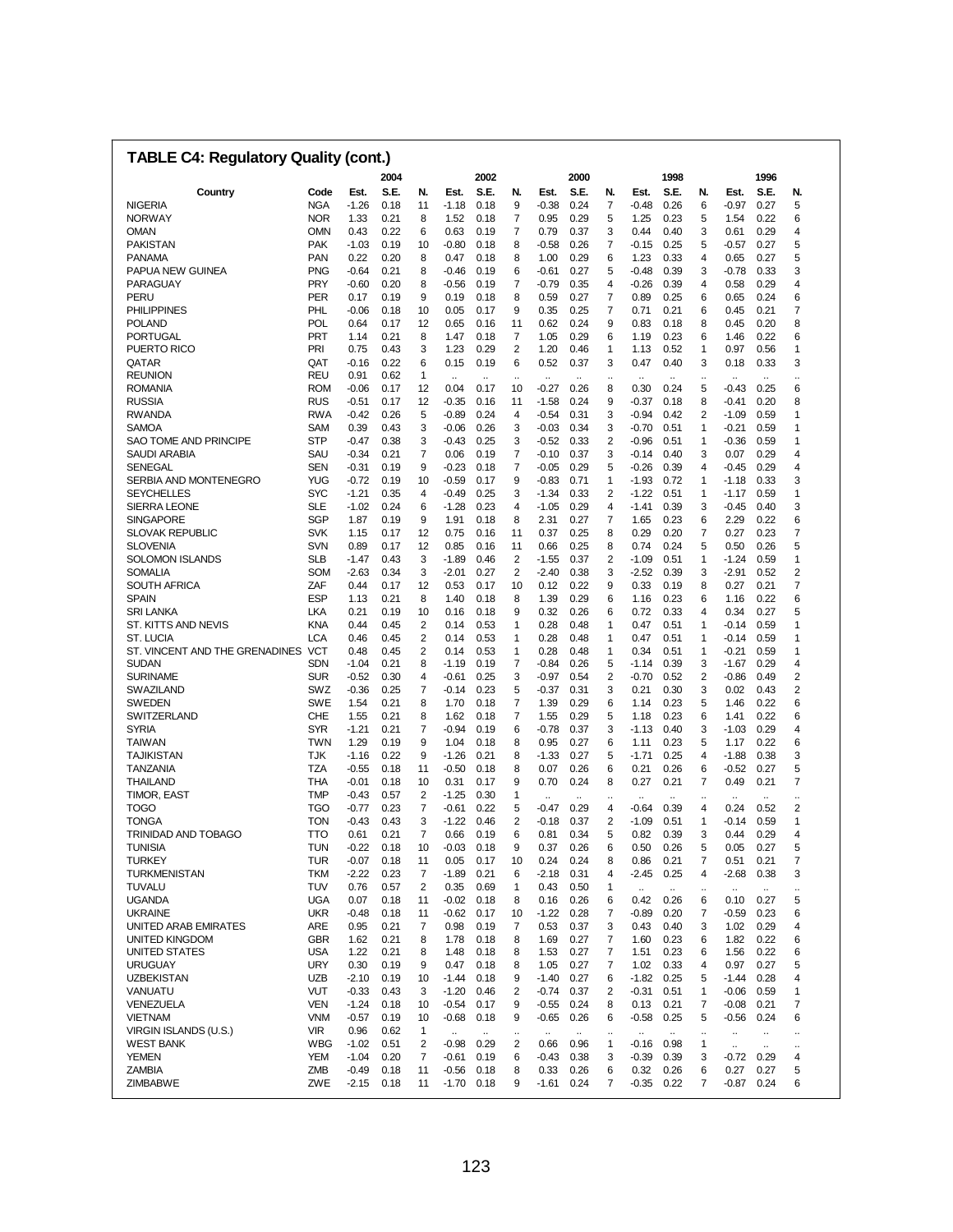| <b>TABLE C5: Rule of Law</b>                    |                          |                    |              |                     |                               |                      |                   |                      |                              |                                   |                                 |                              |                                              |                       |                        |                 |
|-------------------------------------------------|--------------------------|--------------------|--------------|---------------------|-------------------------------|----------------------|-------------------|----------------------|------------------------------|-----------------------------------|---------------------------------|------------------------------|----------------------------------------------|-----------------------|------------------------|-----------------|
|                                                 |                          |                    | 2004         |                     |                               | 2002                 |                   |                      | 2000                         |                                   |                                 | 1998                         |                                              |                       | 1996                   |                 |
| Country                                         | Code                     | Est.               | S.E.         | N.                  | Est.                          | S.E.                 | N.                | Est.                 | S.E.                         | N.                                | Est.                            | S.E.                         | N.                                           | Est.                  | S.E.                   | N.              |
| <b>AFGHANISTAN</b><br><b>ALBANIA</b>            | <b>AFG</b><br>ALB        | $-1.81$<br>$-0.80$ | 0.17<br>0.15 | $\overline{7}$<br>9 | $-1.62$<br>$-0.94$            | 0.23<br>0.17         | 4<br>8            | $-2.31$<br>$-0.76$   | 0.40<br>0.17                 | $\overline{2}$<br>8               | $-1.13$<br>$-0.93$              | 0.72<br>0.21                 | $\mathbf{1}$<br>7                            | $-1.19$<br>$-0.32$    | 0.74<br>0.25           | 1<br>5          |
| <b>ALGERIA</b>                                  | <b>DZA</b>               | -0.73              | 0.13         | 13                  | $-0.62$                       | 0.14                 | 11                | $-0.80$              | 0.18                         | 9                                 | $-0.79$                         | 0.21                         | $\overline{7}$                               | $-0.62$               | 0.18                   | 6               |
| <b>AMERICAN SAMOA</b>                           | ASM                      | 0.80               | 0.31         | 1                   | $\ddotsc$                     | $\ddot{\phantom{1}}$ | $\ddotsc$         | ÷.                   | $\ddotsc$                    | ä.                                | $\ddotsc$                       | $\ddotsc$                    | $\ddot{\phantom{a}}$                         | $\ldots$              | $\ddot{\phantom{a}}$   |                 |
| <b>ANDORRA</b>                                  | ADO                      | 1.43               | 0.30         | $\overline{c}$      | 1.52                          | 0.32                 | 1                 | $\ddotsc$            | $\ddot{\phantom{a}}$         | $\ddot{\phantom{a}}$              | $\ddotsc$                       | $\ddot{\phantom{a}}$         | $\ddot{\phantom{1}}$                         | $\ddotsc$             | $\ddotsc$              | ٠.              |
| ANGOLA<br>ANGUILLA                              | <b>AGO</b><br>AIA        | $-1.33$<br>1.00    | 0.14<br>0.31 | 11<br>1             | $-1.53$<br>$\bar{\mathbf{a}}$ | 0.15<br>u.           | 10                | $-1.47$              | 0.18                         | 9                                 | -1.45<br>$\ddot{\phantom{a}}$   | 0.21<br>$\ddotsc$            | 8                                            | $-1.44$               | 0.18                   | 6               |
| ANTIGUA AND BARBUDA                             | ATG                      | 0.91               | 0.30         | $\overline{c}$      | 0.99                          | 0.32                 | $\ddotsc$<br>1    | $\ddotsc$<br>÷.      | <br>$\ldots$                 | $\ddotsc$<br>$\ddot{\phantom{a}}$ | $\ddotsc$                       | $\ldots$                     | $\ddot{\phantom{a}}$<br>$\ddot{\phantom{a}}$ | $\ldots$<br>$\ddotsc$ | $\ddotsc$<br>$\ddotsc$ | ٠.<br>$\ddotsc$ |
| ARGENTINA                                       | <b>ARG</b>               | $-0.71$            | 0.12         | 15                  | $-0.78$                       | 0.13                 | 15                | 0.17                 | 0.14                         | 14                                | 0.17                            | 0.17                         | 11                                           | 0.28                  | 0.15                   | 10              |
| ARMENIA                                         | ARM                      | $-0.58$            | 0.14         | 12                  | $-0.48$                       | 0.15                 | 10                | $-0.52$              | 0.16                         | 9                                 | $-0.35$                         | 0.19                         | 8                                            | $-0.46$               | 0.22                   | 5               |
| <b>ARUBA</b><br><b>AUSTRALIA</b>                | ABW<br>AUS               | 1.00<br>1.82       | 0.31<br>0.13 | $\mathbf{1}$<br>12  | $\ddotsc$<br>1.80             | $\ddotsc$<br>0.13    | $\ddotsc$<br>11   | $\ddotsc$<br>1.98    | $\ddot{\phantom{a}}$<br>0.16 | $\ddotsc$<br>10                   | $\ddotsc$<br>1.99               | $\ddotsc$<br>0.19            | $\ddotsc$<br>9                               | $\ddotsc$<br>1.89     | $\ddotsc$<br>0.15      | $\ddotsc$<br>9  |
| <b>AUSTRIA</b>                                  | AUT                      | 1.76               | 0.13         | 11                  | 1.87                          | 0.13                 | 11                | 2.08                 | 0.16                         | 10                                | 2.10                            | 0.18                         | 10                                           | 1.98                  | 0.15                   | 9               |
| AZERBAIJAN                                      | AZE                      | $-0.85$            | 0.12         | 15                  | $-0.84$                       | 0.13                 | 13                | $-0.99$              | 0.15                         | 11                                | $-0.81$                         | 0.18                         | 9                                            | $-0.86$               | 0.16                   | 6               |
| <b>BAHAMAS</b>                                  | <b>BHS</b>               | 1.28               | 0.22         | 4                   | 1.30                          | 0.25                 | 3                 | 1.09                 | 0.39                         | $\overline{2}$                    | 0.99                            | 0.41                         | $\overline{2}$                               | 0.80                  | 0.44                   | 2               |
| <b>BAHRAIN</b><br><b>BANGLADESH</b>             | <b>BHR</b><br><b>BGD</b> | 0.68<br>$-0.86$    | 0.14<br>0.13 | 11<br>13            | 0.90<br>$-0.74$               | 0.14<br>0.13         | 9<br>12           | 0.77<br>$-0.65$      | 0.21<br>0.18                 | $\overline{7}$<br>10              | 1.03<br>$-0.72$                 | 0.24<br>0.21                 | 6<br>7                                       | 0.74<br>$-0.68$       | 0.18<br>0.18           | 6<br>6          |
| <b>BARBADOS</b>                                 | <b>BRB</b>               | 1.21               | 0.22         | 4                   | 1.38                          | 0.26                 | 2                 | 1.34                 | 0.45                         | 1                                 | 0.55                            | 0.48                         | 1                                            | $-0.28$               | 0.52                   | 1               |
| <b>BELARUS</b>                                  | BLR                      | $-1.31$            | 0.14         | 11                  | $-1.13$                       | 0.16                 | 9                 | $-0.99$              | 0.17                         | 9                                 | $-1.08$                         | 0.21                         | $\overline{7}$                               | $-1.01$               | 0.26                   | 4               |
| <b>BELGIUM</b>                                  | BEL                      | 1.47               | 0.13         | 11                  | 1.46                          | 0.13                 | 11                | 1.62                 | 0.16                         | 10                                | 1.29                            | 0.19                         | 9                                            | 1.65                  | 0.15                   | 9               |
| <b>BELIZE</b>                                   | BLZ                      | 0.25               | 0.20         | 5                   | 0.02                          | 0.23                 | 4                 | 0.38                 | 0.28                         | 4                                 | 0.03                            | 0.32                         | 3                                            | 0.70                  | 0.47                   | 2               |
| <b>BENIN</b><br><b>BERMUDA</b>                  | <b>BEN</b><br><b>BMU</b> | -0.47<br>1.10      | 0.17<br>0.31 | 9<br>$\mathbf{1}$   | $-0.38$<br>1.25               | 0.21<br>0.32         | 6<br>1            | $-0.39$              | 0.25                         | 5                                 | $-0.38$                         | 0.29                         | 4                                            | $-0.01$               | 0.47                   | 2               |
| <b>BHUTAN</b>                                   | BTN                      | 0.27               | 0.23         | 5                   | 0.22                          | 0.24                 | 4                 | ÷.<br>$-0.39$        | $\ddotsc$<br>0.35            | $\ddot{\phantom{a}}$<br>3         | $\ddot{\phantom{a}}$<br>$-0.07$ | $\ddotsc$<br>0.39            | $\ddotsc$<br>$\overline{2}$                  | $\ddotsc$<br>$-1.19$  | ä.<br>0.74             | Ω.<br>1         |
| <b>BOLIVIA</b>                                  | BOL                      | $-0.55$            | 0.13         | 12                  | $-0.65$                       | 0.14                 | 12                | $-0.52$              | 0.16                         | 11                                | -0.35                           | 0.20                         | 9                                            | $-0.66$               | 0.18                   | 7               |
| BOSNIA-HERZEGOVINA                              | BІH                      | -0.76              | 0.14         | 11                  | $-0.86$                       | 0.16                 | 10                | $-0.84$              | 0.19                         | 6                                 | $-1.04$                         | 0.24                         | 4                                            | $-0.19$               | 0.74                   | 1               |
| <b>BOTSWANA</b>                                 | <b>BWA</b>               | 0.73               | 0.13         | 14                  | 0.68                          | 0.14                 | 12                | 0.67                 | 0.20                         | 9                                 | 0.66                            | 0.24                         | 7                                            | 0.80                  | 0.20                   | 5               |
| <b>BRAZIL</b><br><b>BRUNEI</b>                  | <b>BRA</b><br><b>BRN</b> | $-0.21$<br>0.56    | 0.12<br>0.28 | 15<br>3             | $-0.32$<br>0.61               | 0.13<br>0.29         | 15<br>3           | $-0.16$<br>0.93      | 0.14<br>0.54                 | 13<br>2                           | $-0.08$<br>0.91                 | 0.17<br>0.54                 | 12<br>2                                      | $-0.26$<br>0.71       | 0.15<br>0.56           | 10<br>2         |
| <b>BULGARIA</b>                                 | BGR                      | 0.05               | 0.12         | 14                  | 0.01                          | 0.13                 | 14                | $-0.13$              | 0.14                         | 12                                | $-0.22$                         | 0.18                         | 9                                            | $-0.09$               | 0.16                   | $\overline{7}$  |
| <b>BURKINA FASO</b>                             | <b>BFA</b>               | $-0.62$            | 0.17         | 9                   | $-0.51$                       | 0.21                 | 6                 | $-0.54$              | 0.24                         | 6                                 | $-0.42$                         | 0.29                         | 5                                            | $-0.75$               | 0.41                   | 3               |
| <b>BURUNDI</b>                                  | <b>BDI</b>               | $-1.50$            | 0.21         | 6                   | $-1.43$                       | 0.25                 | 4                 | $-0.93$              | 0.21                         | 6                                 | $-0.85$                         | 0.32                         | 3                                            | $-0.19$               | 0.74                   | 1               |
| <b>CAMBODIA</b>                                 | KHM                      | $-0.98$            | 0.17         | 9                   | $-0.90$                       | 0.18                 | $\overline{7}$    | $-0.77$              | 0.22                         | 6                                 | $-0.73$                         | 0.26                         | 4                                            | $-0.91$               | 0.37                   | 2               |
| <b>CAMEROON</b><br>CANADA                       | <b>CMR</b><br>CAN        | $-1.00$<br>1.75    | 0.14<br>0.13 | 10<br>12            | $-1.19$<br>1.77               | 0.15<br>0.13         | 10<br>13          | $-1.06$<br>1.99      | 0.20<br>0.15                 | 9<br>12                           | $-0.92$<br>1.98                 | 0.23<br>0.18                 | 8<br>10                                      | $-1.18$<br>1.87       | 0.20<br>0.15           | 5<br>9          |
| <b>CAPE VERDE</b>                               | <b>CPV</b>               | 0.26               | 0.20         | 6                   | 0.17                          | 0.22                 | 4                 | 0.47                 | 0.28                         | 3                                 | 0.67                            | 0.33                         | 2                                            | 0.09                  | 0.52                   | 1               |
| CAYMAN ISLANDS                                  | <b>CYM</b>               | 1.17               | 0.31         | $\mathbf{1}$        | 1.52                          | 0.32                 | 1                 | ÷.                   | $\ddotsc$                    |                                   | $\ddotsc$                       |                              | $\ddot{\phantom{a}}$                         | $\ddotsc$             | $\ddot{\phantom{a}}$   |                 |
| CENTRAL AFRICAN REPUBLIC CAF                    |                          | $-1.44$            | 0.18         | $\overline{7}$      | $-1.03$                       | 0.22                 | 5                 | $-0.66$              | 0.32                         | 3                                 | $-0.87$                         | 0.39                         | 2                                            | $-0.19$               | 0.74                   | 1               |
| <b>CHAD</b><br><b>CHILE</b>                     | TCD<br>CHL               | $-1.15$            | 0.16         | 9<br>15             | $-0.82$<br>1.24               | 0.21<br>0.13         | 6<br>14           | $-0.81$<br>1.31      | 0.27<br>0.14                 | 4<br>14                           | $-0.98$<br>1.27                 | 0.29<br>0.17                 | 4<br>11                                      | -0.19<br>1.26         | 0.74                   | 1<br>10         |
| <b>CHINA</b>                                    | <b>CHN</b>               | 1.16<br>$-0.47$    | 0.12<br>0.12 | 14                  | $-0.26$                       | 0.13                 | 13                | $-0.33$              | 0.14                         | 12                                | $-0.22$                         | 0.18                         | 10                                           | $-0.45$               | 0.15<br>0.15           | 9               |
| <b>COLOMBIA</b>                                 | COL                      | $-0.70$            | 0.12         | 15                  | $-0.82$                       | 0.13                 | 14                | $-0.65$              | 0.14                         | 14                                | $-0.66$                         | 0.17                         | 12                                           | $-0.46$               | 0.15                   | 10              |
| <b>COMOROS</b>                                  | <b>COM</b>               | $-1.04$            | 0.25         | 4                   | $-1.00$                       | 0.26                 | 3                 | $-1.19$              | 0.33                         | 2                                 | $-0.97$                         | 0.42                         | 1                                            | $\bar{\Omega}$        | ä,                     | Ω.              |
| <b>CONGO</b>                                    | COG                      | $-1.18$            | 0.17         | 9                   | $-1.23$                       | 0.18                 | 9                 | $-1.19$              | 0.20                         | $\overline{7}$                    | $-1.23$                         | 0.23                         | 6                                            | $-1.27$               | 0.30                   | 4               |
| Congo, Dem. Rep. (Zaire)<br><b>COOK ISLANDS</b> | ZAR<br>COK               | $-1.74$<br>0.57    | 0.14<br>0.57 | 11<br>$\mathbf{1}$  | $-1.81$<br>0.91               | 0.18<br>0.47         | 9<br>$\mathbf{1}$ | $-1.86$<br>0.75      | 0.19<br>0.71                 | 8<br>$\mathbf{1}$                 | $-1.97$                         | 0.23                         | 6                                            | $-1.82$               | 0.28                   | 5               |
| <b>COSTA RICA</b>                               | CRI                      | 0.57               | 0.13         | 14                  | 0.67                          | 0.14                 | 13                | 0.78                 | 0.16                         | 11                                | $\ddotsc$<br>0.90               | $\ddot{\phantom{a}}$<br>0.18 | $\ddot{\phantom{1}}$<br>10                   | $\ddotsc$<br>0.64     | $\ddotsc$<br>0.17      | Ω.<br>8         |
| <b>CROATIA</b>                                  | <b>HRV</b>               | 0.07               | 0.12         | 13                  | 0.09                          | 0.13                 | 13                | 0.14                 | 0.15                         | 10                                | -0.04                           | 0.18                         | 8                                            | $-0.53$               | 0.16                   | 6               |
| <b>CUBA</b>                                     | <b>CUB</b>               | $-1.12$            | 0.14         | 10                  | -0.96                         | 0.15                 | 9                 | $-0.64$              | 0.21                         | $\overline{7}$                    | $-0.50$                         | 0.24                         | 6                                            | -0.74                 | 0.18                   | 6               |
| <b>CYPRUS</b>                                   | CYP                      | 0.85               | 0.14         | 9                   | 0.81                          | 0.15                 | 8                 | 0.99                 | 0.21                         | 6                                 | 0.88                            | 0.24                         | 6                                            | 0.61                  | 0.18                   | 6               |
| <b>CZECH REPUBLIC</b><br><b>DENMARK</b>         | CZE<br><b>DNK</b>        | 0.69<br>1.91       | 0.11<br>0.13 | 15<br>12            | 0.69<br>1.93                  | 0.12<br>0.13         | 14<br>12          | 0.59<br>1.95         | 0.13<br>0.16                 | 13<br>11                          | 0.62<br>1.99                    | 0.15<br>0.19                 | 12<br>9                                      | 0.64<br>2.03          | 0.14<br>0.15           | 10<br>9         |
| <b>DJIBOUTI</b>                                 | DJI                      | $-0.61$            | 0.21         | 5                   | $-0.57$                       | 0.22                 | 4                 | $-0.55$              | 0.28                         | 3                                 | $-0.33$                         | 0.33                         | 2                                            | $\ddot{\phantom{1}}$  | $\ddotsc$              |                 |
| <b>DOMINICA</b>                                 | <b>DMA</b>               | 0.66               | 0.26         | 3                   | 0.65                          | 0.28                 | 2                 | $-0.32$              | 0.39                         | $\mathbf{1}$                      | $-0.33$                         | 0.42                         | 1                                            | $\ddotsc$             | ä,                     | $\ddotsc$       |
| DOMINICAN REPUBLIC                              | <b>DOM</b>               | $-0.54$            | 0.13         | 12                  | $-0.42$                       | 0.14                 | 11                | $-0.20$              | 0.16                         | 10                                | $-0.06$                         | 0.22                         | 6                                            | $-0.52$               | 0.19                   | 5               |
| <b>ECUADOR</b><br><b>EGYPT</b>                  | ECU<br>EGY               | $-0.71$<br>$-0.02$ | 0.13<br>0.12 | 13<br>14            | $-0.65$<br>0.05               | 0.13<br>0.13         | 12<br>13          | $-0.67$<br>0.21      | 0.15<br>0.15                 | 12<br>12                          | $-0.67$                         | 0.19<br>0.18                 | 10<br>10                                     | $-0.39$<br>0.23       | 0.17<br>0.16           | 8<br>8          |
| <b>EL SALVADOR</b>                              | <b>SLV</b>               | $-0.34$            | 0.15         | 11                  | $-0.43$                       | 0.16                 | 9                 | $-0.45$              | 0.19                         | 9                                 | 0.17<br>$-0.15$                 | 0.23                         | 7                                            | $-0.48$               | 0.19                   | 6               |
| <b>EQUATORIAL GUINEA</b>                        | <b>GNQ</b>               | $-1.05$            | 0.20         | 6                   | $-1.22$                       | 0.21                 | 5                 | $-1.51$              | 0.28                         | 3                                 | $-1.69$                         | 0.33                         | 2                                            | $\ddot{\phantom{1}}$  | $\ddotsc$              |                 |
| <b>ERITREA</b>                                  | ERI                      | $-0.78$            | 0.20         | $\overline{7}$      | $-0.44$                       | 0.24                 | 5                 | $-0.07$              | 0.30                         | 4                                 | $-0.05$                         | 0.39                         | 2                                            | $-0.19$               | 0.74                   | 1               |
| <b>ESTONIA</b>                                  | <b>EST</b>               | 0.91               | 0.12         | 15                  | 0.78                          | 0.12                 | 14                | 0.71                 | 0.13                         | 13                                | 0.54                            | 0.18                         | 9                                            | 0.35                  | 0.16                   | 6               |
| <b>ETHIOPIA</b><br>FIJI                         | ETH<br>FJI               | $-1.00$            | 0.14<br>0.20 | 12<br>5             | $-0.44$<br>$-0.38$            | 0.20<br>0.22         | 8<br>5            | $-0.38$<br>$-0.69$   | 0.23<br>0.30                 | $\overline{7}$<br>3               | $-0.23$<br>$-0.40$              | 0.29<br>0.29                 | 5<br>4                                       | $-0.27$<br>0.09       | 0.41<br>0.47           | 3<br>2          |
| <b>FINLAND</b>                                  | <b>FIN</b>               | $-0.19$<br>1.97    | 0.13         | 11                  | 1.96                          | 0.13                 | 12                | 2.11                 | 0.16                         | 11                                | 2.06                            | 0.19                         | 9                                            | 2.08                  | 0.15                   | 9               |
| <b>FRANCE</b>                                   | <b>FRA</b>               | 1.33               | 0.13         | 12                  | 1.30                          | 0.13                 | 12                | 1.47                 | 0.15                         | 12                                | 1.44                            | 0.18                         | 10                                           | 1.65                  | 0.15                   | 9               |
| <b>FRENCH GUIANA</b>                            | <b>GUF</b>               | 0.50               | 0.31         | 1                   | 0.99                          | 0.32                 | 1                 | $\ddot{\phantom{1}}$ | $\sim$                       | $\ldots$                          | $\sim$                          | $\sim$                       | $\cdot$                                      | $\sim$                | $\ddot{\phantom{1}}$   |                 |
| <b>GABON</b>                                    | GAB                      | $-0.51$            | 0.13         | 11                  | $-0.26$                       | 0.14                 | 10                | $-0.57$              | 0.18                         | 9                                 | $-0.48$                         | 0.22                         | 6                                            | $-0.31$               | 0.19                   | 5               |
| <b>GAMBIA</b><br><b>GEORGIA</b>                 | <b>GMB</b><br>GEO        | $-0.32$            | 0.17         | 9                   | $-0.53$                       | 0.20                 | 7<br>11           | $-0.34$              | 0.25                         | 5<br>9                            | $-0.29$                         | 0.29                         | 4<br>7                                       | 0.25                  | 0.56                   | 2               |
| <b>GERMANY</b>                                  | DEU                      | $-0.87$<br>1.66    | 0.13<br>0.13 | 13<br>12            | $-1.20$<br>1.71               | 0.15<br>0.13         | 13                | $-0.57$<br>1.89      | 0.16<br>0.15                 | 12                                | $-0.74$<br>1.90                 | 0.19<br>0.18                 | 10                                           | $-0.84$<br>1.90       | 0.22<br>0.15           | 5<br>9          |
|                                                 |                          |                    |              |                     |                               |                      |                   |                      |                              |                                   |                                 |                              |                                              |                       |                        |                 |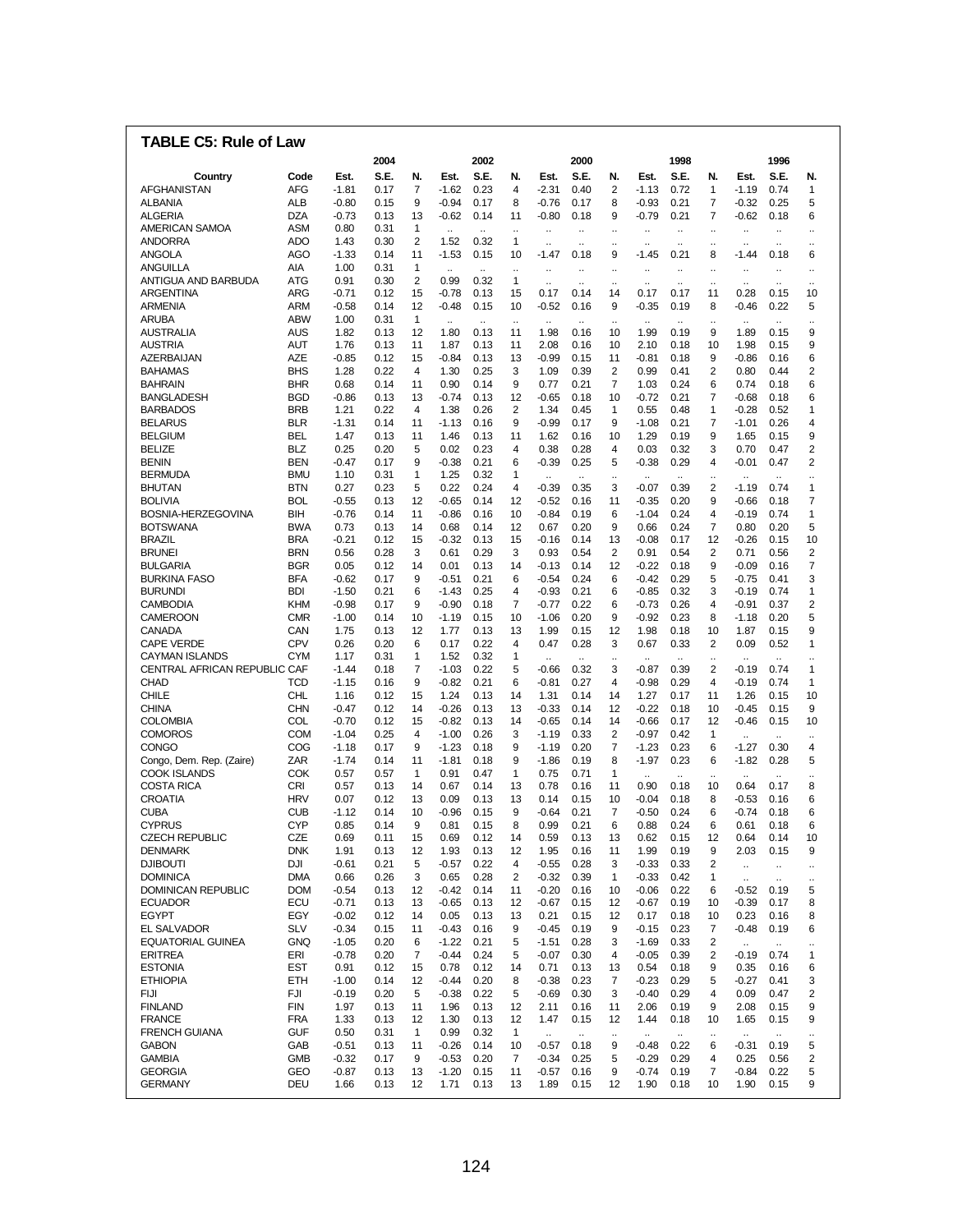| TABLE C5: Rule of Law (cont.)      |                          |                    |              |                |                      |                      |                      |                      |                      |                      |                      |                              |                           |                       |                   |                                              |
|------------------------------------|--------------------------|--------------------|--------------|----------------|----------------------|----------------------|----------------------|----------------------|----------------------|----------------------|----------------------|------------------------------|---------------------------|-----------------------|-------------------|----------------------------------------------|
|                                    |                          |                    | 2004         |                |                      | 2002                 |                      |                      | 2000                 |                      |                      | 1998                         |                           |                       | 1996              |                                              |
| Country                            | Code                     | Est.               | S.E.         | N.             | Est.                 | S.E.                 | N.                   | Est.                 | S.E.                 | N.                   | Est.                 | S.E.                         | N.                        | Est.                  | S.E.              | N.                                           |
| <b>GHANA</b>                       | GHA                      | -0.16              | 0.12         | 15             | -0.16                | 0.14                 | 12                   | $-0.08$              | 0.18                 | 10                   | $-0.06$              | 0.20                         | 9                         | -0.12                 | 0.18              | 6                                            |
| <b>GREECE</b>                      | GRC                      | 0.75               | 0.13         | 11             | 0.77                 | 0.13                 | 11<br>$\overline{2}$ | 0.73                 | 0.16                 | 9<br>1               | 0.66                 | 0.19                         | 9                         | 0.78                  | 0.15              | 9                                            |
| GRENADA<br>GUAM                    | GRD<br>gum               | 0.46<br>0.90       | 0.26<br>0.31 | 3<br>1         | 0.25<br>$\ddotsc$    | 0.28<br>$\ddotsc$    | $\ddotsc$            | 0.39<br>$\ldots$     | 0.39<br>$\ddotsc$    | $\ddot{\phantom{a}}$ | 0.30<br>$\ddotsc$    | 0.42<br>$\ddot{\phantom{a}}$ | 1<br>$\ddot{\phantom{a}}$ | $\ldots$<br>$\ddotsc$ | $\ddotsc$<br>     | $\ddot{\phantom{a}}$<br>$\ddot{\phantom{0}}$ |
| GUATEMALA                          | GTM                      | $-0.96$            | 0.13         | 14             | $-0.84$              | 0.14                 | 12                   | -0.77                | 0.17                 | 10                   | $-0.70$              | 0.20                         | 8                         | -0.64                 | 0.18              | 7                                            |
| <b>GUINEA</b>                      | GIN                      | $-1.09$            | 0.18         | 8              | $-0.73$              | 0.21                 | 7                    | -0.96                | 0.25                 | 5                    | $-0.89$              | 0.27                         | 5                         | $-1.08$               | 0.41              | 3                                            |
| GUINEA-BISSAU                      | GNB                      | $-1.26$            | 0.19         | 7              | -1.07                | 0.20                 | 7                    | $-1.27$              | 0.24                 | 6                    | $-1.24$              | 0.27                         | 5                         | $-1.59$               | 0.56              | $\overline{2}$                               |
| GUYANA                             | GUY                      | $-0.48$            | 0.20         | 6              | -0.46                | 0.22                 | 5                    | $-0.14$              | 0.26                 | 5                    | 0.06                 | 0.29                         | 4                         | 0.01                  | 0.41              | 3                                            |
| HAITI                              | HTI                      | $-1.66$<br>$-0.61$ | 0.18         | 9<br>13        | $-1.78$              | 0.19                 | 7<br>11              | $-1.50$              | 0.25                 | 6                    | $-0.99$              | 0.29                         | 4                         | $-1.23$               | 0.41              | 3<br>7                                       |
| <b>HONDURAS</b><br>HONG KONG       | HND<br><b>HKG</b>        | 1.42               | 0.14<br>0.13 | 9              | $-0.77$<br>1.21      | 0.14<br>0.14         | 10                   | $-0.89$<br>1.64      | 0.17<br>0.17         | 10<br>8              | $-0.56$<br>1.73      | 0.20<br>0.20                 | 8<br>8                    | -0.85<br>1.71         | 0.18<br>0.16      | 7                                            |
| HUNGARY                            | <b>HUN</b>               | 0.85               | 0.11         | 16             | 0.84                 | 0.12                 | 15                   | 0.84                 | 0.13                 | 14                   | 0.78                 | 0.15                         | 12                        | 0.66                  | 0.14              | 10                                           |
| <b>ICELAND</b>                     | ISL                      | 2.01               | 0.16         | 8              | 1.96                 | 0.18                 | 7                    | 2.06                 | 0.19                 | 7                    | 1.90                 | 0.23                         | 6                         | 1.70                  | 0.24              | 5                                            |
| INDIA                              | IND                      | -0.09              | 0.12         | 14             | 0.04                 | 0.13                 | 14                   | 0.22                 | 0.14                 | 12                   | 0.21                 | 0.17                         | 11                        | -0.01                 | 0.15              | 9                                            |
| <b>INDONESIA</b>                   | IDN                      | $-0.91$            | 0.12         | 16             | $-0.89$              | 0.12                 | 15                   | -0.93                | 0.14                 | 13                   | $-0.97$              | 0.18                         | 10                        | $-0.36$               | 0.15              | 9                                            |
| <b>IRAN</b><br><b>IRAQ</b>         | <b>IRN</b><br>IRQ        | $-0.83$<br>$-1.97$ | 0.13<br>0.15 | 12<br>8        | $-0.57$<br>$-1.65$   | 0.14<br>0.15         | 11<br>8              | $-0.44$<br>$-1.50$   | 0.19<br>0.21         | 8<br>7               | $-0.49$<br>$-1.68$   | 0.22<br>0.24                 | $\overline{7}$<br>6       | -0.77<br>$-1.57$      | 0.17<br>0.18      | 7<br>6                                       |
| IRELAND                            | <b>IRL</b>               | 1.62               | 0.13         | 12             | 1.68                 | 0.13                 | 12                   | 1.84                 | 0.16                 | 11                   | 1.81                 | 0.18                         | 10                        | 1.77                  | 0.15              | 9                                            |
| <b>ISRAEL</b>                      | <b>ISR</b>               | 0.77               | 0.13         | 11             | 0.90                 | 0.13                 | 12                   | 1.07                 | 0.17                 | 9                    | 1.08                 | 0.20                         | 8                         | 1.18                  | 0.15              | 9                                            |
| <b>ITALY</b>                       | <b>ITA</b>               | 0.74               | 0.13         | 11             | 0.79                 | 0.13                 | 12                   | 0.93                 | 0.15                 | 12                   | 1.07                 | 0.18                         | 10                        | 0.89                  | 0.15              | 9                                            |
| <b>IVORY COAST</b>                 | CIV                      | $-1.42$            | 0.14         | 11             | $-1.24$              | 0.15                 | 10                   | -0.57                | 0.20                 | 8                    | $-0.52$              | 0.23                         | 8                         | $-0.69$               | 0.20              | 5                                            |
| JAMAICA                            | <b>JAM</b>               | $-0.32$            | 0.14         | 10             | $-0.46$              | 0.15                 | 9                    | -0.15                | 0.18                 | 7                    | $-0.24$              | 0.21                         | 7                         | $-0.21$               | 0.19              | 5                                            |
| <b>JAPAN</b>                       | JPN                      | 1.39               | 0.13         | 12             | 1.37                 | 0.13                 | 13                   | 1.80                 | 0.16                 | 11                   | 1.72                 | 0.20                         | 8                         | 1.60                  | 0.15              | 9                                            |
| JORDAN<br>KAZAKHSTAN               | JOR<br>KAZ               | 0.30<br>-0.98      | 0.13<br>0.12 | 13<br>15       | 0.34<br>$-0.92$      | 0.14<br>0.13         | 10<br>13             | 0.55<br>-0.77        | 0.16<br>0.14         | 9<br>12              | 0.60<br>$-0.80$      | 0.19<br>0.17                 | 9<br>10                   | 0.20<br>$-0.73$       | 0.17<br>0.16      | $\overline{7}$<br>6                          |
| <b>KENYA</b>                       | <b>KEN</b>               | $-0.98$            | 0.12         | 16             | $-1.03$              | 0.14                 | 11                   | -0.94                | 0.17                 | 10                   | $-1.02$              | 0.20                         | 9                         | $-0.77$               | 0.18              | 6                                            |
| KIRIBATI                           | <b>KIR</b>               | 0.25               | 0.24         | 4              | 0.62                 | 0.36                 | 2                    | 0.02                 | 0.37                 | 2                    | $-0.65$              | 0.42                         | 1                         | ÷.                    | ٠.                | Ω,                                           |
| KOREA, NORTH                       | <b>PRK</b>               | $-1.15$            | 0.16         | $\overline{7}$ | $-0.98$              | 0.23                 | 5                    | $-1.08$              | 0.34                 | 4                    | $-1.21$              | 0.38                         | 3                         | $-1.04$               | 0.41              | 3                                            |
| KOREA, SOUTH                       | KOR                      | 0.67               | 0.12         | 14             | 0.83                 | 0.13                 | 14                   | 0.64                 | 0.15                 | 12                   | 0.82                 | 0.17                         | 11                        | 0.81                  | 0.15              | 9                                            |
| <b>KUWAIT</b>                      | <b>KWT</b>               | 0.65               | 0.14         | 9              | 0.79                 | 0.14                 | 10                   | 1.18                 | 0.21                 | 6                    | 1.16                 | 0.24                         | 6                         | 0.65                  | 0.18              | 6                                            |
| KYRGYZ REPUBLIC<br>LAOS            | KGZ<br><b>LAO</b>        | $-1.04$<br>$-1.27$ | 0.13<br>0.17 | 13<br>8        | $-0.77$<br>$-0.96$   | 0.15<br>0.18         | 11<br>7              | -0.90<br>-1.00       | 0.16<br>0.22         | 8<br>6               | $-0.67$<br>$-1.07$   | 0.19<br>0.26                 | 7<br>4                    | -0.69<br>$-1.36$      | 0.24<br>0.32      | 4<br>3                                       |
| LATVIA                             | <b>LVA</b>               | 0.48               | 0.12         | 13             | 0.42                 | 0.13                 | 12                   | 0.24                 | 0.14                 | 10                   | 0.08                 | 0.18                         | 9                         | 0.19                  | 0.16              | 6                                            |
| <b>LEBANON</b>                     | LBN                      | $-0.32$            | 0.14         | 10             | $-0.28$              | 0.14                 | 10                   | $-0.10$              | 0.19                 | 8                    | 0.16                 | 0.21                         | 7                         | $-0.27$               | 0.18              | 6                                            |
| LESOTHO                            | <b>LSO</b>               | $-0.03$            | 0.16         | 9              | $-0.08$              | 0.19                 | 7                    | -0.05                | 0.27                 | 4                    | $-0.13$              | 0.31                         | 4                         | $-0.31$               | 0.47              | 2                                            |
| LIBERIA                            | LBR                      | $-1.76$            | 0.24         | 5              | -1.62                | 0.25                 | 5                    | -1.55                | 0.28                 | 5                    | $-1.79$              | 0.35                         | 3                         | -2.15                 | 0.56              | 2                                            |
| LIBYA                              | LBY                      | $-0.65$            | 0.14         | 9              | $-0.83$              | 0.15                 | 8                    | -0.91                | 0.21                 | 6                    | $-1.11$              | 0.24                         | 6                         | $-1.00$               | 0.18              | 6                                            |
| <b>LIECHTENSTEIN</b><br>LITHUANIA  | LIE<br>LTU               | 1.36<br>0.60       | 0.30<br>0.12 | 2<br>14        | 1.52<br>0.45         | 0.32<br>0.13         | 1<br>13              | $\ddotsc$<br>0.25    | $\ddotsc$<br>0.14    | $\ddotsc$<br>12      | $\ddotsc$<br>0.19    | $\ddot{\phantom{a}}$<br>0.18 | $\ddotsc$<br>9            | $\ddotsc$<br>-0.15    | <br>0.16          | $\ddotsc$<br>6                               |
| LUXEMBOURG                         | <b>LUX</b>               | 1.98               | 0.18         | $\overline{7}$ | 2.05                 | 0.21                 | $\overline{7}$       | 2.07                 | 0.29                 | 5                    | 1.92                 | 0.27                         | 5                         | 1.78                  | 0.26              | 5                                            |
| <b>MACAO</b>                       | <b>MAC</b>               | 1.49               | 0.31         | 1              | 0.73                 | 0.32                 | 1                    | $\mathbf{r}$         | $\ddot{\phantom{a}}$ | $\ddotsc$            | $\ddot{\phantom{a}}$ | $\ddot{\phantom{a}}$         | $\ddotsc$                 | $\ddotsc$             | $\ddotsc$         | $\ddotsc$                                    |
| MACEDONIA                          | <b>MKD</b>               | $-0.44$            | 0.13         | 11             | $-0.45$              | 0.14                 | 9                    | -0.32                | 0.20                 | 5                    | $-0.33$              | 0.23                         | 5                         | $-0.56$               | 0.19              | 3                                            |
| MADAGASCAR                         | MDG                      | $-0.30$            | 0.17         | 9              | $-0.25$              | 0.21                 | 6                    | -0.67                | 0.23                 | 7                    | $-1.01$              | 0.27                         | 5                         | -0.85                 | 0.41              | 3                                            |
| MALAWI                             | MWI                      | $-0.29$            | 0.13         | 13             | $-0.44$              | 0.15                 | 10                   | -0.46                | 0.19                 | 9                    | $-0.51$              | 0.21                         | 8                         | $-0.20$               | 0.19              | 5                                            |
| MALAYSIA<br>MALDIVES               | <b>MYS</b><br>MDV        | 0.52<br>-0.57      | 0.12<br>0.24 | 15<br>4        | 0.52<br>0.28         | 0.13<br>0.25         | 14<br>3              | 0.53<br>-0.64        | 0.14<br>0.37         | 13<br>2              | 0.82<br>$-0.65$      | 0.17<br>0.42                 | 11<br>1                   | 0.85                  | 0.15              | 9                                            |
| MALI                               | MLI                      | -0.34              | 0.15         | 12             | -0.47                | 0.19                 | 9                    | -0.71                | 0.24                 | 6                    | -0.57                | 0.27                         | 5                         | $\ddotsc$<br>-0.77    | ä.<br>0.41        | $\ddotsc$<br>3                               |
| MALTA                              | <b>MLT</b>               | 1.23               | 0.19         | 6              | 1.06                 | 0.25                 | 3                    | 0.74                 | 0.39                 | $\overline{2}$       | 0.69                 | 0.41                         | $\overline{2}$            | 0.04                  | 0.44              | $\overline{2}$                               |
| <b>MARSHALL ISLANDS</b>            | MHL                      | $-0.11$            | 0.36         | 3              | -0.05                | 0.36                 | 2                    | -0.58                | 0.37                 | 2                    | $-0.33$              | 0.42                         | 1                         | $\ddotsc$             | $\ldots$          | $\ddotsc$                                    |
| MARTINIQUE                         | <b>MTQ</b>               | 0.95               | 0.31         | 1              | 1.25                 | 0.32                 | 1                    | $\ddot{\phantom{a}}$ | $\ddotsc$            | $\ddotsc$            | $\ddotsc$            | $\ddotsc$                    | $\ddotsc$                 | $\ldots$              | $\ddotsc$         | $\ddot{\phantom{0}}$                         |
| MAURITANIA                         | <b>MRT</b>               | $-0.62$            | 0.20         | 6              | $-0.38$              | 0.22                 | 5                    | $-0.53$              | 0.25                 | 5                    | $-0.48$              | 0.32                         | 3                         | $-0.61$               | 0.47              | 2                                            |
| <b>MAURITIUS</b>                   | <b>MUS</b>               | 0.84               | 0.14         | 9              | 0.86                 | 0.15                 | 8                    | 0.86                 | 0.17                 | 8                    | 0.96                 | 0.22                         | 7                         | 0.71                  | 0.20              | 3<br>10                                      |
| <b>MEXICO</b><br><b>MICRONESIA</b> | <b>MEX</b><br>FSM        | $-0.26$<br>0.40    | 0.12<br>0.24 | 16<br>4        | $-0.31$<br>$-0.22$   | 0.13<br>0.36         | 15<br>$\overline{c}$ | $-0.38$<br>-0.54     | 0.14<br>0.37         | 14<br>2              | $-0.38$<br>$-0.33$   | 0.17<br>0.42                 | 12<br>1                   | $-0.12$<br>$\ddotsc$  | 0.15<br>$\ddotsc$ | $\ddotsc$                                    |
| MOLDOVA                            | MDA                      | -0.65              | 0.12         | 12             | $-0.53$              | 0.14                 | 10                   | $-0.55$              | 0.15                 | 10                   | $-0.13$              | 0.18                         | 9                         | $-0.20$               | 0.16              | 6                                            |
| <b>MONACO</b>                      | <b>MCO</b>               | 0.77               | 0.71         | $\mathbf{1}$   | $\ddotsc$            | $\ddot{\phantom{1}}$ | $\ldots$             | $\ldots$             | $\cdot$ .            | $\cdot$ .            | $\ldots$             | $\sim$                       | $\ddotsc$                 | $\sim$                | $\ddotsc$         | $\ddotsc$                                    |
| <b>MONGOLIA</b>                    | <b>MNG</b>               | 0.18               | 0.17         | 9              | 0.34                 | 0.20                 | 7                    | 0.22                 | 0.25                 | 6                    | 0.02                 | 0.23                         | 5                         | 0.48                  | 0.41              | 3                                            |
| <b>MOROCCO</b>                     | <b>MAR</b>               | $-0.05$            | 0.13         | 14             | 0.07                 | 0.13                 | 12                   | 0.30                 | 0.18                 | 8                    | 0.53                 | 0.20                         | 9                         | 0.19                  | 0.17              | 7                                            |
| MOZAMBIQUE                         | MOZ                      | -0.60              | 0.13         | 14             | $-0.59$              | 0.18                 | 9                    | -0.65                | 0.20                 | 7                    | $-1.02$              | 0.23                         | 7                         | $-1.24$               | 0.30              | 4                                            |
| MYANMAR<br><b>NAMIBIA</b>          | <b>MMR</b><br><b>NAM</b> | -1.62<br>0.22      | 0.15<br>0.13 | 9<br>14        | -1.61<br>0.43        | 0.16<br>0.14         | 8<br>12              | $-1.15$<br>1.06      | 0.25<br>0.22         | 6<br>8               | $-1.06$<br>1.14      | 0.28<br>0.26                 | 5<br>6                    | $-1.32$<br>0.36       | 0.20<br>0.22      | 5<br>3                                       |
| NAURU                              | <b>NRU</b>               | 0.77               | 0.71         | 1              | $\ddot{\phantom{1}}$ | $\bar{\Omega}$       | $\ldots$             | $\ddotsc$            | $\sim$               | $\ldots$             | $\ddotsc$            | $\ddotsc$                    | $\ddotsc$                 | $\sim$                | u.                | $\ddotsc$                                    |
| NEPAL                              | <b>NPL</b>               | $-0.82$            | 0.14         | 11             | -0.42                | 0.18                 | 8                    | $-0.36$              | 0.22                 | 6                    | $-0.25$              | 0.26                         | 4                         | $-0.36$               | 0.32              | 3                                            |
| NETHERLANDS                        | <b>NLD</b>               | 1.78               | 0.13         | 11             | 1.80                 | 0.13                 | 12                   | 1.95                 | 0.16                 | 11                   | 2.02                 | 0.19                         | 9                         | 1.94                  | 0.15              | 9                                            |
| NETHERLANDS ANTILLES               | <b>ANT</b>               | 0.75               | 0.31         | $\mathbf{1}$   | $\ddotsc$            | $\ddotsc$            | $\ddotsc$            | $\ddotsc$            | $\ddotsc$            | $\ddot{\phantom{a}}$ | $\ldots$             | $\cdot$ .                    | $\ddotsc$                 | $\ldots$              |                   | $\ddotsc$                                    |
| <b>NEW ZEALAND</b>                 | <b>NZL</b>               | 1.93               | 0.13         | 10             | 1.86                 | 0.14                 | 9                    | 1.97                 | 0.17                 | 9                    | 2.17                 | 0.20                         | 8                         | 2.08                  | 0.16              | 8                                            |
| NICARAGUA<br>NIGER                 | <b>NIC</b>               | -0.65<br>$-0.92$   | 0.14         | 13             | $-0.67$              | 0.15                 | 10                   | $-0.91$<br>$-0.82$   | 0.19                 | 9                    | $-0.82$<br>$-0.70$   | 0.23<br>0.29                 | 7<br>4                    | $-0.68$               | 0.19              | 6<br>3                                       |
| NIGERIA                            | <b>NER</b><br>NGA        | $-1.44$            | 0.18<br>0.12 | 8<br>16        | $-0.80$<br>$-1.40$   | 0.21<br>0.13         | 6<br>14              | $-0.99$              | 0.24<br>0.16         | 6<br>12              | $-1.30$              | 0.20                         | 9                         | $-1.25$<br>$-1.20$    | 0.41<br>0.17      | 7                                            |
|                                    |                          |                    |              |                |                      |                      |                      |                      |                      |                      |                      |                              |                           |                       |                   |                                              |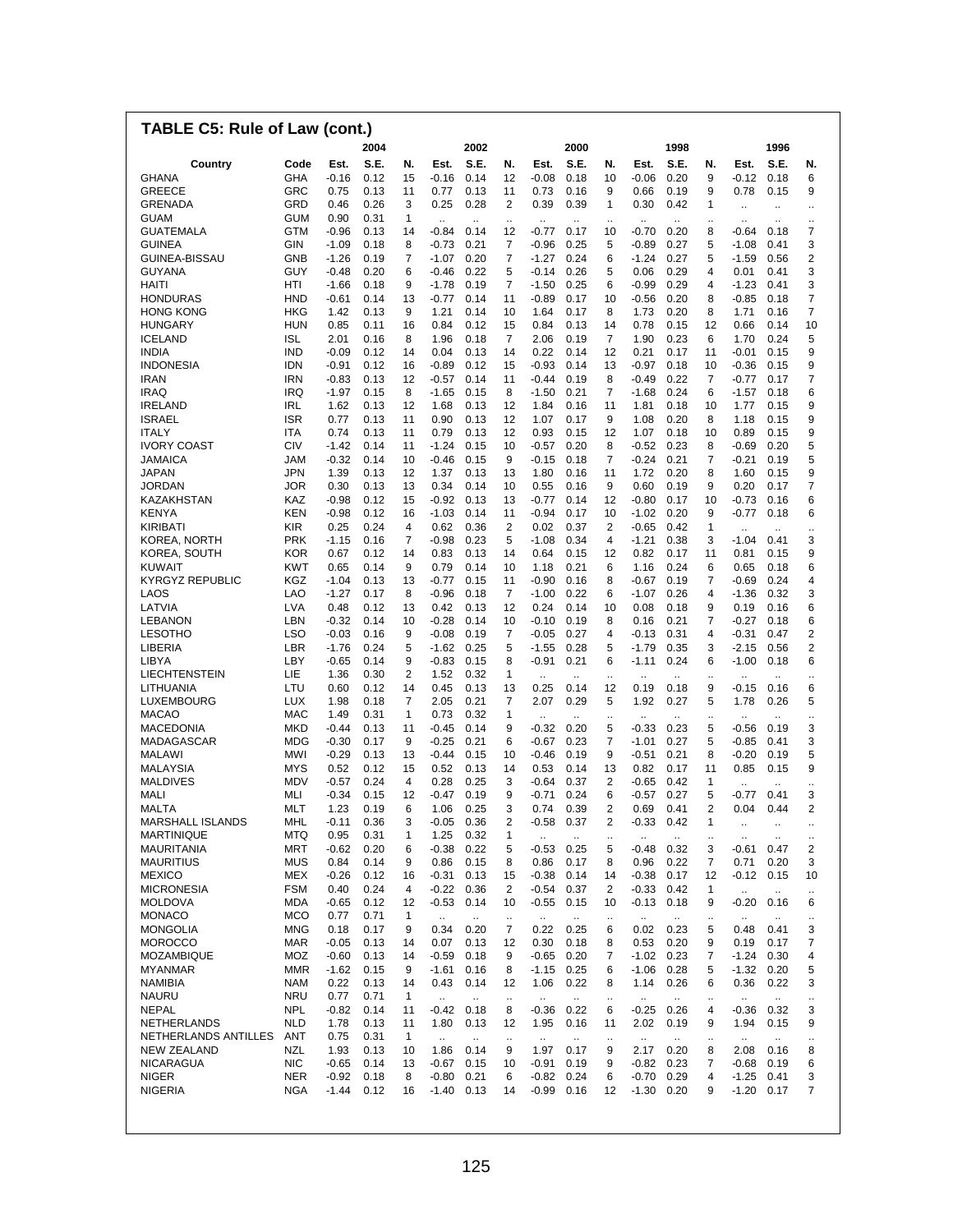| TABLE C5: Rule of Law (cont.)           |                          |                    |              |                    |                                 |                              |                   |                                 |                   |                   |                                 |                              |                           |                                 |                              |    |
|-----------------------------------------|--------------------------|--------------------|--------------|--------------------|---------------------------------|------------------------------|-------------------|---------------------------------|-------------------|-------------------|---------------------------------|------------------------------|---------------------------|---------------------------------|------------------------------|----|
|                                         |                          |                    | 2004         |                    |                                 | 2002                         |                   |                                 | 2000              |                   |                                 | 1998                         |                           |                                 | 1996                         |    |
| Country                                 | Code                     | Est.               | S.E.         | N.                 | Est.                            | S.E.                         | N.                | Est.                            | S.E.              | N.                | Est.                            | S.E.                         | N.                        | Est.                            | S.E.                         | N. |
| NORWAY                                  | <b>NOR</b>               | 1.95               | 0.13         | 11                 | 1.92                            | 0.13                         | 11                | 1.99                            | 0.16              | 10                | 2.21                            | 0.19                         | 9                         | 2.10                            | 0.15                         |    |
| <b>OMAN</b>                             | <b>OMN</b>               | 0.98               | 0.14         | 9                  | 0.83                            | 0.14                         | 10                | 1.24                            | 0.21              | $\overline{7}$    | 1.27                            | 0.24                         | 6                         | 1.12                            | 0.18                         |    |
| PALAU                                   | PCI                      | 0.77               | 0.71         | 1                  | $\ddot{\phantom{a}}$            | $\ddotsc$                    | $\ddotsc$         | $\mathbf{r}$                    | $\ddotsc$         | $\ddotsc$         | $\ddotsc$                       | $\ddot{\phantom{a}}$         | $\ddot{\phantom{a}}$      | $\ddotsc$                       | $\ddotsc$                    |    |
| <b>PAKISTAN</b><br><b>PANAMA</b>        | <b>PAK</b><br><b>PAN</b> | $-0.78$<br>$-0.04$ | 0.12<br>0.13 | 14<br>13           | $-0.71$<br>$-0.03$              | 0.14<br>0.14                 | 12<br>13          | $-0.62$<br>$-0.04$              | 0.17<br>0.16      | 11<br>11          | $-0.72$<br>$-0.03$              | 0.18<br>0.21                 | 9<br>8                    | $-0.44$<br>0.26                 | 0.17<br>0.18                 |    |
| PAPUA NEW GUINEA                        | <b>PNG</b>               | $-0.82$            | 0.14         | 11                 | $-0.93$                         | 0.15                         | 9                 | $-0.43$                         | 0.18              | 9                 | $-0.32$                         | 0.22                         | 6                         | $-0.33$                         | 0.20                         |    |
| PARAGUAY                                | <b>PRY</b>               | $-1.09$            | 0.14         | 12                 | $-1.16$                         | 0.14                         | 11                | $-0.83$                         | 0.18              | 9                 | $-0.75$                         | 0.21                         | 8                         | $-0.50$                         | 0.19                         |    |
| PERU                                    | <b>PER</b>               | $-0.63$            | 0.12         | 14                 | $-0.50$                         | 0.13                         | 14                | $-0.53$                         | 0.15              | 13                | $-0.48$                         | 0.18                         | 11                        | $-0.35$                         | 0.16                         |    |
| <b>PHILIPPINES</b>                      | PHL                      | $-0.62$            | 0.12         | 14                 | $-0.55$                         | 0.13                         | 13                | $-0.51$                         | 0.14              | 13                | $-0.04$                         | 0.18                         | 10                        | $-0.11$                         | 0.15                         |    |
| <b>POLAND</b>                           | POL                      | 0.51               | 0.11         | 16                 | 0.58                            | 0.12                         | 16                | 0.62                            | 0.13              | 14                | 0.57                            | 0.15                         | 12                        | 0.46                            | 0.14                         | 10 |
| <b>PORTUGAL</b>                         | <b>PRT</b>               | 1.16               | 0.13         | 11                 | 1.26                            | 0.13                         | 11                | 1.14                            | 0.16              | 10                | 1.30                            | 0.18                         | 10                        | 1.35                            | 0.15                         |    |
| <b>PUERTO RICO</b>                      | PRI                      | 0.74               | 0.23         | 3                  | 1.11                            | 0.25                         | 2                 | 1.08                            | 0.43              | 1                 | 0.89                            | 0.54                         | 1                         | 0.75                            | 0.60                         |    |
| QATAR                                   | QAT                      | 0.79               | 0.16         | 8                  | 0.82                            | 0.16                         | 6                 | 1.09                            | 0.25              | 5                 | 1.39                            | 0.29                         | 4                         | 0.95                            | 0.22                         |    |
| <b>REUNION</b><br>ROMANIA               | <b>REU</b><br><b>ROM</b> | 0.87<br>-0.18      | 0.31<br>0.12 | $\mathbf{1}$<br>15 | $\ddot{\phantom{a}}$<br>$-0.15$ | $\ddot{\phantom{a}}$<br>0.13 | $\ddotsc$<br>14   | $\ddotsc$<br>$-0.22$            | $\ddotsc$<br>0.14 | $\ddotsc$<br>12   | $\ddotsc$<br>$-0.25$            | $\ddot{\phantom{a}}$<br>0.18 | $\ddot{\phantom{a}}$<br>8 | $\ddotsc$<br>$-0.29$            | $\ddotsc$<br>0.16            |    |
| <b>RUSSIA</b>                           | <b>RUS</b>               | $-0.70$            | 0.11         | 16                 | $-0.84$                         | 0.12                         | 16                | $-0.87$                         | 0.13              | 14                | $-0.78$                         | 0.15                         | 12                        | $-0.84$                         | 0.14                         | 10 |
| <b>RWANDA</b>                           | <b>RWA</b>               | $-0.90$            | 0.19         | 7                  | $-0.94$                         | 0.21                         | 6                 | $-0.83$                         | 0.25              | 5                 | $-1.20$                         | 0.32                         | 3                         | -0.19                           | 0.74                         |    |
| SAMOA                                   | <b>SAM</b>               | 0.62               | 0.24         | 4                  | 1.04                            | 0.25                         | 3                 | $-0.01$                         | 0.30              | 3                 | $-0.97$                         | 0.42                         | 1                         | $\ddotsc$                       | $\ddot{\phantom{0}}$         |    |
| <b>SAN MARINO</b>                       | <b>SMR</b>               | 0.77               | 0.71         | 1                  | $\ddot{\phantom{a}}$            | $\ddot{\phantom{a}}$         | $\ddotsc$         | $\ddotsc$                       | $\ddotsc$         | $\ddotsc$         | $\ddotsc$                       | ٠.                           | $\ddot{\phantom{a}}$      | $\ddot{\phantom{a}}$            | $\ddotsc$                    |    |
| <b>SAO TOME AND PRINCIPE</b>            | <b>STP</b>               | $-0.55$            | 0.25         | 4                  | $-0.52$                         | 0.26                         | 3                 | -0.69                           | 0.33              | $\overline{2}$    | -0.97                           | 0.42                         | 1                         | $\ddot{\phantom{a}}$            | $\ddotsc$                    |    |
| SAUDI ARABIA                            | SAU                      | 0.20               | 0.13         | 11                 | 0.40                            | 0.14                         | 11                | 0.62                            | 0.19              | 8                 | 0.89                            | 0.22                         | 7                         | 0.75                            | 0.17                         |    |
| SENEGAL                                 | <b>SEN</b>               | $-0.20$            | 0.13         | 13                 | $-0.23$                         | 0.15                         | 10                | $-0.34$                         | 0.19              | 9                 | $-0.26$                         | 0.21                         | 7                         | -0.17                           | 0.19                         |    |
| SERBIA AND MONTENEGRO                   | <b>YUG</b>               | $-0.72$            | 0.14         | 11                 | $-0.95$                         | 0.14                         | 10                | $-0.98$                         | 0.22              | 4                 | $-0.91$                         | 0.27                         | 4                         | $-1.20$                         | 0.22                         |    |
| <b>SEYCHELLES</b>                       | <b>SYC</b>               | $-0.17$            | 0.23         | 5                  | 0.48                            | 0.26                         | 3                 | -0.44                           | 0.33              | $\overline{2}$    | $-0.33$                         | 0.42                         | 1                         | $\ddot{\phantom{a}}$            | $\ddot{\phantom{a}}$         |    |
| <b>SIERRA LEONE</b><br><b>SINGAPORE</b> | <b>SLE</b><br><b>SGP</b> | $-1.10$<br>1.82    | 0.18<br>0.12 | 9<br>12            | $-1.23$<br>1.71                 | 0.23<br>0.13                 | 6<br>11           | -0.90<br>2.10                   | 0.24<br>0.16      | 6<br>11           | $-0.72$<br>2.24                 | 0.29<br>0.18                 | 4<br>10                   | $-1.02$<br>2.13                 | 0.41<br>0.15                 |    |
| <b>SLOVAK REPUBLIC</b>                  | <b>SVK</b>               | 0.49               | 0.12         | 14                 | 0.35                            | 0.12                         | 13                | 0.30                            | 0.13              | 12                | 0.13                            | 0.17                         | 10                        | 0.12                            | 0.15                         |    |
| <b>SLOVENIA</b>                         | <b>SVN</b>               | 0.93               | 0.12         | 15                 | 1.06                            | 0.12                         | 14                | 0.87                            | 0.13              | 12                | 0.91                            | 0.18                         | 8                         | 0.52                            | 0.16                         |    |
| SOLOMON ISLANDS                         | <b>SLB</b>               | -1.15              | 0.24         | 4                  | $-1.53$                         | 0.36                         | $\overline{2}$    | $-1.34$                         | 0.37              | $\overline{2}$    | $-0.65$                         | 0.42                         | 1                         | $\ddot{\phantom{a}}$            | $\ddot{\phantom{a}}$         |    |
| SOMALIA                                 | <b>SOM</b>               | $-2.31$            | 0.24         | 5                  | $-2.04$                         | 0.27                         | 4                 | $-1.72$                         | 0.26              | 5                 | $-1.80$                         | 0.29                         | 4                         | $-1.69$                         | 0.56                         |    |
| SOUTH AFRICA                            | ZAF                      | 0.32               | 0.11         | 17                 | 0.11                            | 0.12                         | 16                | 0.28                            | 0.14              | 14                | 0.21                            | 0.17                         | 12                        | 0.35                            | 0.15                         |    |
| <b>SPAIN</b>                            | <b>ESP</b>               | 1.12               | 0.13         | 12                 | 1.12                            | 0.13                         | 13                | 1.36                            | 0.15              | 12                | 1.35                            | 0.18                         | 10                        | 1.23                            | 0.15                         |    |
| <b>SRI LANKA</b>                        | <b>LKA</b>               | $-0.03$            | 0.13         | 14                 | 0.22                            | 0.13                         | 12                | $-0.17$                         | 0.16              | 10                | $-0.11$                         | 0.21                         | 7                         | 0.29                            | 0.18                         |    |
| ST. KITTS AND NEVIS                     | <b>KNA</b>               | 0.71               | 0.26         | 3                  | 0.31                            | 0.49                         | 1                 | 0.39                            | 0.39              | 1                 | $-0.33$                         | 0.42                         | 1                         | $\ddot{\phantom{a}}$            | $\ddot{\phantom{a}}$         |    |
| ST. LUCIA                               | <b>LCA</b>               | 0.75               | 0.26         | 3                  | 0.31                            | 0.49                         | $\mathbf{1}$      | 0.39                            | 0.39              | $\mathbf{1}$      | $-0.33$                         | 0.42                         | 1                         | $\mathbf{r}$                    | $\ddotsc$                    |    |
| ST. VINCENT AND THE GRENADINES<br>SUDAN | <b>VCT</b><br><b>SDN</b> | 0.76<br>$-1.59$    | 0.26<br>0.15 | 3<br>10            | 0.63<br>$-1.30$                 | 0.49<br>0.16                 | $\mathbf{1}$<br>9 | 0.39<br>-1.10                   | 0.39<br>0.20      | $\mathbf{1}$<br>8 | $-0.33$<br>$-1.31$              | 0.42<br>0.26                 | 1<br>5                    | $\ddotsc$<br>$-1.46$            | $\ddotsc$<br>0.21            |    |
| <b>SURINAME</b>                         | <b>SUR</b>               | $-0.25$            | 0.21         | 5                  | $-0.32$                         | 0.25                         | 3                 | $-0.62$                         | 0.39              | $\overline{2}$    | $-0.73$                         | 0.41                         | 2                         | $-0.83$                         | 0.44                         |    |
| SWAZILAND                               | SWZ                      | $-0.95$            | 0.16         | 8                  | $-0.64$                         | 0.19                         | 6                 | $-0.08$                         | 0.27              | 4                 | $-0.17$                         | 0.31                         | 4                         | 0.40                            | 0.47                         |    |
| SWEDEN                                  | <b>SWE</b>               | 1.85               | 0.13         | 12                 | 1.88                            | 0.13                         | 12                | 1.96                            | 0.15              | 12                | 1.95                            | 0.19                         | 9                         | 2.03                            | 0.15                         |    |
| SWITZERLAND                             | CHE                      | 1.98               | 0.13         | 11                 | 1.98                            | 0.13                         | 11                | 2.20                            | 0.16              | 11                | 2.36                            | 0.18                         | 10                        | 2.17                            | 0.15                         |    |
| <b>SYRIA</b>                            | <b>SYR</b>               | -0.40              | 0.14         | 10                 | $-0.40$                         | 0.15                         | 9                 | -0.33                           | 0.21              | 7                 | $-0.25$                         | 0.24                         | 6                         | $-0.53$                         | 0.18                         |    |
| <b>TAIWAN</b>                           | TWN                      | 0.83               | 0.12         | 13                 | 0.87                            | 0.13                         | 12                | 0.86                            | 0.16              | 11                | 1.17                            | 0.19                         | 9                         | 1.02                            | 0.15                         |    |
| <b>TAJIKISTAN</b>                       | TJK                      | $-1.18$            | 0.14         | 11                 | $-1.29$                         | 0.16                         | 10                | $-1.28$                         | 0.17              | 7                 | $-1.42$                         | 0.23                         | 5                         | $-1.41$                         | 0.29                         |    |
| <b>TANZANIA</b>                         | <b>TZA</b>               | $-0.49$            | 0.12         | 15                 | $-0.46$                         | 0.14                         | 12                | $-0.28$                         | 0.17              | 10                | $-0.28$                         | 0.20                         | 9                         | $-0.70$                         | 0.18                         |    |
| <b>THAILAND</b>                         | THA                      | $-0.05$            | 0.12         | 14                 | 0.23                            | 0.13                         | 13                | 0.41                            | 0.15              | 12                | 0.40                            | 0.17                         | 11                        | 0.49                            | 0.15                         |    |
| TIMOR, EAST<br><b>TOGO</b>              | TMP<br>TGO               | -0.60<br>$-1.01$   | 0.27<br>0.18 | 4<br>8             | $-1.12$<br>$-0.69$              | 0.32<br>0.21                 | 1<br>6            | $\ddot{\phantom{1}}$<br>$-0.93$ | <br>0.25          | $\ddotsc$<br>5    | $\ddot{\phantom{a}}$<br>$-0.83$ | $\ddot{\phantom{a}}$<br>0.27 | <br>5                     | $\ddot{\phantom{a}}$<br>$-1.23$ | $\ddotsc$<br>0.56            |    |
| <b>TONGA</b>                            | <b>TON</b>               | $-0.11$            | 0.24         | 4                  | 0.04                            | 0.36                         | $\overline{2}$    | -0.39                           | 0.37              | $\overline{2}$    | $-0.65$                         | 0.42                         | 1                         |                                 |                              |    |
| TRINIDAD AND TOBAGO                     | TTO                      | 0.17               | 0.14         | 9                  | 0.30                            | 0.15                         | 8                 | 0.47                            | 0.18              | 8                 | 0.38                            | 0.22                         | 6                         | $\ddot{\phantom{a}}$<br>0.36    | $\ddotsc$<br>0.19            |    |
| <b>TUNISIA</b>                          | <b>TUN</b>               | 0.24               | 0.13         | 13                 | 0.28                            | 0.13                         | 12                | 0.44                            | 0.17              | 10                | 0.44                            | 0.21                         | 8                         | 0.07                            | 0.18                         |    |
| <b>TURKEY</b>                           | <b>TUR</b>               | 0.04               | 0.12         | 15                 | $-0.05$                         | 0.13                         | 15                | 0.05                            | 0.14              | 13                | 0.19                            | 0.17                         | 11                        | 0.03                            | 0.15                         |    |
| TURKMENISTAN                            | TKM                      | $-1.43$            | 0.14         | 9                  | $-1.15$                         | 0.16                         | 8                 | -1.13                           | 0.16              | 6                 | $-1.19$                         | 0.20                         | 6                         | $-1.20$                         | 0.24                         |    |
| <b>TUVALU</b>                           | <b>TUV</b>               | 0.76               | 0.27         | 3                  | 1.79                            | 0.47                         | $\mathbf{1}$      | 1.49                            | 0.71              | 1                 | $\ddotsc$                       | $\ddot{\phantom{1}}$         |                           | $\ddotsc$                       | $\ddotsc$                    |    |
| <b>UGANDA</b>                           | <b>UGA</b>               | $-0.79$            | 0.12         | 16                 | $-0.76$                         | 0.14                         | 12                | $-0.58$                         | 0.17              | 10                | $-0.11$                         | 0.20                         | 9                         | $-0.88$                         | 0.18                         |    |
| <b>UKRAINE</b>                          | <b>UKR</b>               | $-0.83$            | 0.12         | 16                 | $-0.84$                         | 0.12                         | 14                | -0.72                           | 0.13              | 12                | $-0.76$                         | 0.16                         | 11                        | $-0.67$                         | 0.15                         |    |
| UNITED ARAB EMIRATES                    | ARE                      | 0.85               | 0.14         | 9                  | 0.97                            | 0.14                         | 9                 | 1.41                            | 0.21              | 6                 | 1.27                            | 0.24                         | 6                         | 0.78                            | 0.18                         |    |
| UNITED KINGDOM                          | <b>GBR</b>               | 1.71               | 0.13         | 12                 | 1.76                            | 0.13                         | 13                | 1.91                            | 0.15              | 12                | 2.05                            | 0.18                         | 10                        | 1.94                            | 0.15                         |    |
| <b>UNITED STATES</b>                    | <b>USA</b>               | 1.58               | 0.13         | 11                 | 1.62                            | 0.13                         | 12                | 1.90                            | 0.16              | 11                | 1.77                            | 0.18                         | 10                        | 1.79                            | 0.15                         |    |
| <b>URUGUAY</b><br><b>UZBEKISTAN</b>     | <b>URY</b><br><b>UZB</b> | 0.42<br>$-1.30$    | 0.13<br>0.12 | 12<br>14           | 0.54<br>$-1.23$                 | 0.14<br>0.13                 | 11<br>12          | 0.65<br>$-0.95$                 | 0.16<br>0.15      | 11<br>10          | 0.54<br>$-1.04$                 | 0.21<br>0.18                 | 8<br>8                    | 0.53<br>$-1.02$                 | 0.18<br>0.17                 |    |
| VANUATU                                 | <b>VUT</b>               | $-0.07$            | 0.24         | 4                  | $-0.21$                         | 0.36                         | 2                 | $-0.28$                         | 0.37              | 2                 | $-0.65$                         | 0.42                         | $\mathbf{1}$              | $\mathbf{r}$                    |                              |    |
| VENEZUELA                               | <b>VEN</b>               | $-1.10$            | 0.12         | 16                 | $-1.06$                         | 0.13                         | 14                | $-0.82$                         | 0.15              | 12                | $-0.64$                         | 0.17                         | 12                        | $-0.66$                         | $\ddot{\phantom{a}}$<br>0.15 | 10 |
| <b>VIETNAM</b>                          | <b>VNM</b>               | $-0.59$            | 0.12         | 15                 | $-0.42$                         | 0.13                         | 13                | $-0.74$                         | 0.15              | 11                | -0.81                           | 0.18                         | 9                         | $-0.50$                         | 0.16                         |    |
| VIRGIN ISLANDS (U.S.)                   | <b>VIR</b>               | 1.24               | 0.31         | $\mathbf{1}$       | $\ddot{\phantom{a}}$            | ä.                           | $\ddotsc$         | $\mathbf{r}$                    | $\ddotsc$         | $\ddotsc$         | $\ddotsc$                       | $\ddot{\phantom{a}}$         | ä.                        | $\ddotsc$                       | $\ddotsc$                    |    |
| <b>WEST BANK</b>                        | <b>WBG</b>               | $-0.95$            | 0.28         | 2                  | $-0.32$                         | 0.30                         | 2                 | 0.33                            | 0.67              | $\mathbf{1}$      | 1.38                            | 0.56                         | 1                         | $\ddotsc$                       | $\ddot{\phantom{a}}$         |    |
| <b>YEMEN</b>                            | <b>YEM</b>               | $-1.11$            | 0.14         | 11                 | $-1.23$                         | 0.16                         | 9                 | $-0.90$                         | 0.20              | $\overline{7}$    | $-0.68$                         | 0.22                         | 6                         | $-1.04$                         | 0.19                         |    |
| <b>ZAMBIA</b>                           | ZMB                      | $-0.54$            | 0.12         | 15                 | $-0.52$                         | 0.14                         | 12                | $-0.44$                         | 0.17              | 10                | $-0.34$                         | 0.20                         | 9                         | $-0.35$                         | 0.18                         |    |
|                                         | ZWE                      | $-1.53$            | 0.13         | 14                 | $-1.39$                         | 0.13                         | 12                | $-0.74$                         | 0.16              | 10                | 0.00                            | 0.19                         | 10                        | $-0.24$                         | 0.17                         |    |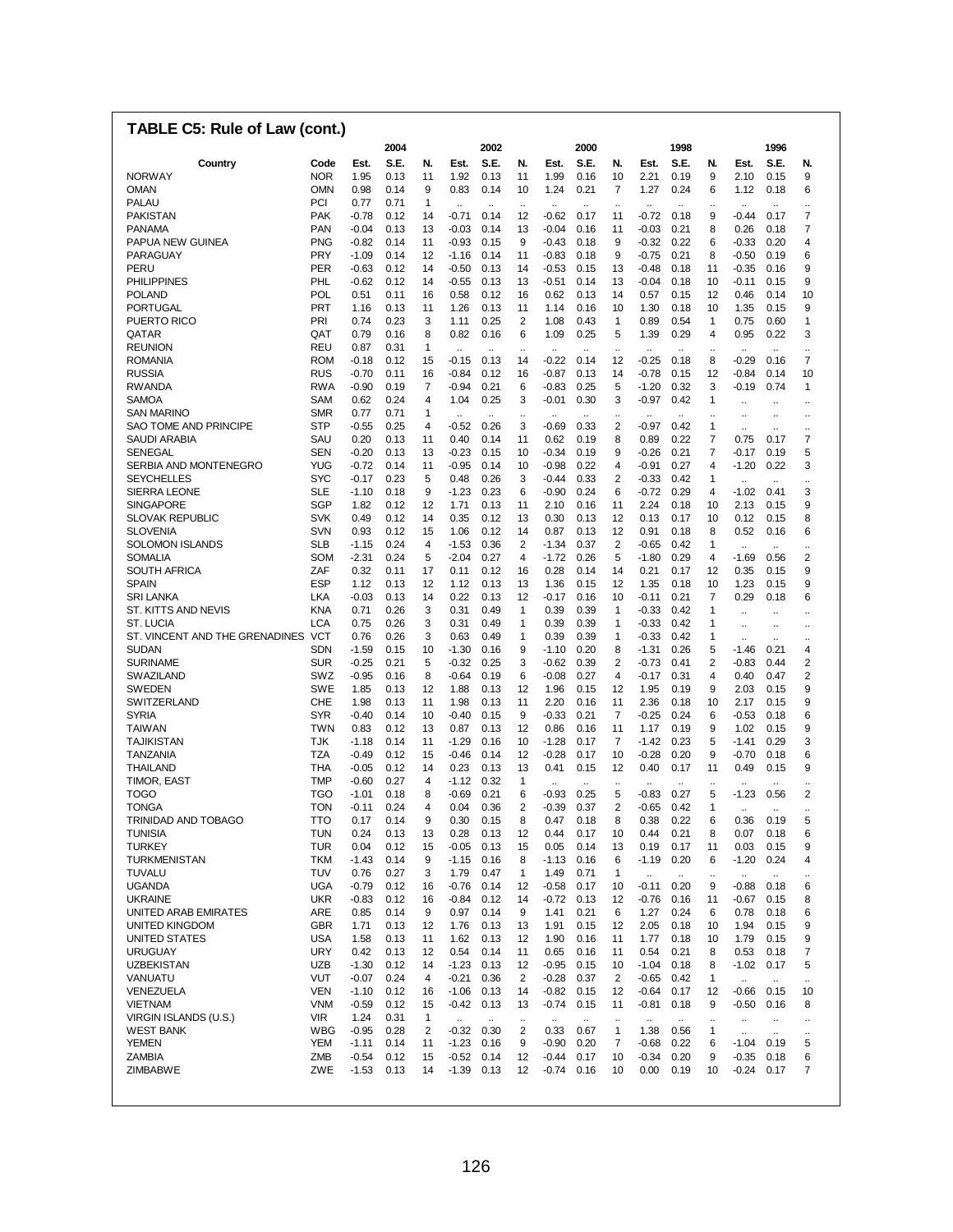| 2004<br>2002<br>2000<br>1998<br>1996<br>S.E.<br>S.E.<br>Est.<br>S.E.<br>N.<br>Est.<br>N.<br>Est.<br>N.<br>Est.<br>S.E.<br>N.<br>S.E.<br>N.<br>Country<br>Code<br>Est.<br><b>AFGHANISTAN</b><br>0.21<br>6<br>0.27<br>3<br>$-1.56$<br>AFG<br>$-1.33$<br>$-1.32$<br>0.44<br>$\mathbf{1}$<br>$\sim$<br>$\ddotsc$<br>$\ddotsc$<br>$\ddotsc$<br>$\ddotsc$<br>ä.<br>7<br>7<br>5<br>2<br><b>ALBANIA</b><br>ALB<br>$-0.72$<br>0.16<br>$-0.83$<br>0.18<br>6<br>$-0.61$<br>0.18<br>$-0.92$<br>0.20<br>0.05<br>0.42<br><b>DZA</b><br>9<br>$\overline{7}$<br>5<br><b>ALGERIA</b><br>-0.49<br>0.14<br>10<br>$-0.72$<br>0.16<br>$-0.62$<br>0.20<br>$-0.70$<br>0.21<br>$-0.34$<br>0.24<br>4<br><b>AMERICAN SAMOA</b><br>ASM<br>0.06<br>0.41<br>1<br>$\ddotsc$<br>$\ddotsc$<br>$\ddotsc$<br>$\ddot{\phantom{a}}$<br>$\ddotsc$<br>$\ddotsc$<br>$\ddotsc$<br>$\ddotsc$<br>$\ddotsc$<br>$\ddotsc$<br>$\ddotsc$<br><br>0.38<br><b>ANDORRA</b><br><b>ADO</b><br>1<br>1.29<br>1.17<br>0.41<br>1<br>$\cdot$<br>$\cdot$<br>$\cdot$<br>$\ddot{\phantom{0}}$<br>$\ddot{\phantom{0}}$<br>$\ddot{\phantom{a}}$<br>$\ddot{\phantom{a}}$<br>$\ddotsc$<br>$\ddot{\phantom{a}}$<br><b>AGO</b><br>9<br>9<br>7<br>ANGOLA<br>$-1.12$<br>0.15<br>$-1.17$<br>0.16<br>$-1.44$<br>0.20<br>$-1.05$<br>0.18<br>6<br>$-1.00$<br>0.24<br>4<br><b>ANGUILLA</b><br>AIA<br>0.78<br>0.41<br>1<br>÷.<br>$\ddotsc$<br>$\ddot{\phantom{a}}$<br>Ω.<br>Ω.<br>$\ddotsc$<br>ä.<br>Ω.<br>$\ddotsc$<br>$\ldots$<br>$\ddotsc$<br>$\mathbf{1}$<br>0.84<br>0.38<br>ANTIGUA AND BARBUDA<br>ATG<br>0.88<br>0.41<br>1<br>$\ddotsc$<br>$\ddotsc$<br>$\ddotsc$<br>$\ddot{\phantom{a}}$<br>$\ddotsc$<br>$\ddotsc$<br>$\ldots$<br>$\ddotsc$<br>ä.<br>7<br>ARGENTINA<br>ARG<br>-0.44<br>0.13<br>13<br>$-0.78$<br>0.14<br>12<br>$-0.34$<br>0.15<br>13<br>$-0.22$<br>0.16<br>10<br>$-0.12$<br>0.17<br>9<br>8<br>$\overline{7}$<br>$\overline{2}$<br><b>ARM</b><br>$-0.69$<br>$-0.74$<br>0.18<br>$-0.71$<br>0.18<br>6<br>$-0.65$<br>0.37<br>ARMENIA<br>-0.53<br>0.14<br>0.16<br>ARUBA<br>ABW<br>1.17<br>0.41<br>1<br>$\mathbf{r}$<br>ä.<br>$\mathbf{r}$<br>$\ddotsc$<br>$\ddotsc$<br>$\ddotsc$<br>$\ddotsc$<br>$\ddotsc$<br>$\ddotsc$<br>$\ddotsc$<br>$\ddotsc$<br>$\ddotsc$<br>$\overline{7}$<br>7<br>8<br><b>AUSTRALIA</b><br>AUS<br>2.02<br>0.13<br>11<br>1.87<br>0.14<br>10<br>2.07<br>0.18<br>2.21<br>0.19<br>1.86<br>0.17<br>1.95<br>8<br>9<br>7<br><b>AUSTRIA</b><br>AUT<br>2.10<br>0.15<br>10<br>1.85<br>0.16<br>8<br>0.19<br>2.02<br>0.17<br>1.66<br>0.17<br>7<br>AZERBAIJAN<br>AZE<br>$-1.04$<br>0.12<br>12<br>$-1.04$<br>0.13<br>11<br>$-1.06$<br>0.13<br>10<br>$-1.01$<br>0.17<br>-0.97<br>0.25<br>3<br>2<br>2<br><b>BHS</b><br>1.36<br>0.35<br>0.33<br>0.87<br>0.66<br>$\mathbf{1}$<br>0.76<br>1<br>0.37<br>1<br><b>BAHAMAS</b><br>1.41<br>0.67<br>0.61<br>$\overline{7}$<br>5<br><b>BAHRAIN</b><br><b>BHR</b><br>0.76<br>0.17<br>8<br>0.96<br>0.17<br>0.38<br>0.22<br>0.41<br>0.26<br>4<br>0.08<br>0.24<br>4<br>5<br><b>BANGLADESH</b><br><b>BGD</b><br>$-1.09$<br>0.14<br>10<br>$-0.95$<br>0.14<br>10<br>$-0.60$<br>0.16<br>8<br>$-0.40$<br>0.21<br>-0.47<br>0.24<br>4<br>2<br>1.29<br>0.38<br>1<br><b>BARBADOS</b><br><b>BRB</b><br>0.81<br>0.34<br>$\ddotsc$<br>$\mathbf{r}$ .<br>$\ddotsc$<br>$\ddotsc$<br>$\ddot{\phantom{a}}$<br>$\ddotsc$<br>$\ddotsc$<br>$\ddotsc$<br>$\ddot{\phantom{a}}$<br>$\overline{7}$<br>7<br><b>BELARUS</b><br>BLR<br>$-0.91$<br>8<br>-0.76<br>0.17<br>$-0.05$<br>0.18<br>$-0.60$<br>0.19<br>6<br>$-0.92$<br>0.50<br>1<br>0.15<br>9<br>9<br>8<br>8<br>7<br><b>BELGIUM</b><br>BEL<br>1.53<br>1.61<br>0.16<br>1.38<br>0.19<br>1.23<br>0.18<br>1.12<br>0.17<br>0.15<br>3<br>2<br>$\overline{2}$<br><b>BELIZE</b><br>BLZ<br>$-0.07$<br>0.26<br>$-0.24$<br>0.31<br>0.18<br>0.36<br>$-0.29$<br>0.37<br>1<br>$\ddotsc$<br>$\ddotsc$<br><br>2<br>6<br>$\overline{2}$<br><b>BENIN</b><br><b>BEN</b><br>-0.34<br>$-0.52$<br>0.26<br>4<br>0.00<br>$-0.76$<br>0.31<br>0.19<br>0.42<br>$\ddot{\phantom{a}}$<br><b>BMU</b><br>$\mathbf{1}$<br>0.38<br><b>BERMUDA</b><br>0.88<br>0.41<br>1.29<br>1<br>$\mathbf{r}$<br>$\ddotsc$<br>$\ddotsc$<br>$\ddotsc$<br>$\ddot{\phantom{a}}$<br>$\ddotsc$<br>$\ldots$<br>$\ddotsc$<br>٠.<br>3<br>$\overline{2}$<br><b>BHUTAN</b><br>BTN<br>0.69<br>0.22<br>4<br>0.88<br>0.22<br>0.55<br>0.24<br>0.46<br>0.37<br>1<br>$\ddotsc$<br>$\ddot{\phantom{a}}$<br>$\ddot{\phantom{a}}$<br>9<br>9<br>8<br>10<br>$-0.82$<br>0.15<br>$-0.65$<br>0.17<br>0.19<br>$-0.87$<br>0.24<br>4<br><b>BOLIVIA</b><br>BOL<br>-0.78<br>0.15<br>$-0.41$<br>7<br>$\overline{2}$<br>BOSNIA-HERZEGOVINA<br>BІH<br>$-0.54$<br>0.14<br>9<br>$-0.61$<br>0.17<br>$-0.48$<br>0.22<br>4<br>$-0.35$<br>0.23<br>$\ddotsc$<br>$\ddotsc$<br>٠.<br>$\overline{7}$<br>5<br>0.27<br>3<br><b>BOTSWANA</b><br><b>BWA</b><br>0.86<br>0.80<br>0.16<br>10<br>1.02<br>0.21<br>0.53<br>0.19<br>0.15<br>11<br>0.40<br>12<br>0.04<br>12<br>11<br>7<br><b>BRAZIL</b><br><b>BRA</b><br>$-0.15$<br>0.13<br>13<br>$-0.06$<br>0.14<br>0.15<br>0.10<br>0.16<br>$-0.11$<br>0.17<br><b>BRUNEI</b><br><b>BRN</b><br>0.23<br>0.35<br>2<br>0.32<br>0.33<br>2<br>$-0.12$<br>0.66<br>$\mathbf{1}$<br>0.06<br>0.76<br>1<br>0.37<br>1<br>0.61<br>8<br><b>BULGARIA</b><br><b>BGR</b><br>$-0.04$<br>0.12<br>12<br>$-0.15$<br>0.13<br>11<br>$-0.13$<br>11<br>$-0.50$<br>0.16<br>$-0.67$<br>0.24<br>4<br>0.14<br><b>BFA</b><br>0.26<br>4<br>3<br>$-0.31$<br><b>BURKINA FASO</b><br>$-0.35$<br>0.20<br>6<br>0.13<br>$-0.68$<br>0.31<br>4<br>$-0.51$<br>0.23<br>0.61<br>1<br>0.28<br>3<br>BDI<br>0.24<br>4<br>$-0.98$<br>$-1.27$<br>0.27<br>4<br>$-0.80$<br>0.37<br>1<br><b>BURUNDI</b><br>-1.16<br>$\ddotsc$<br>$\ddot{\phantom{a}}$<br>6<br>$\overline{2}$<br>$-0.94$<br><b>CAMBODIA</b><br>KHM<br>$-0.97$<br>0.19<br>$-0.95$<br>0.19<br>5<br>$-0.72$<br>0.20<br>4<br>$-1.27$<br>0.27<br>0.47<br>1<br>$\overline{7}$<br>$\overline{7}$<br>6<br>3<br><b>CAMEROON</b><br><b>CMR</b><br>$-0.78$<br>0.17<br>8<br>$-1.04$<br>0.19<br>$-1.05$<br>0.22<br>$-1.11$<br>0.18<br>$-1.10$<br>0.27<br>CAN<br>11<br>2.32<br>8<br>7<br>CANADA<br>1.99<br>0.14<br>2.05<br>0.15<br>10<br>0.17<br>10<br>2.51<br>2.14<br>0.17<br>0.18<br><b>CPV</b><br>$\overline{2}$<br><b>CAPE VERDE</b><br>0.31<br>0.25<br>4<br>0.28<br>3<br>0.32<br>0.42<br>$-0.29$<br>0.37<br>1<br>0.46<br>$\ddot{\phantom{a}}$<br>$\ddotsc$<br><b>CYM</b><br>1.17<br>1<br>1.29<br>0.38<br>1<br>CAYMAN ISLANDS<br>0.41<br>÷.<br>$\ddot{\phantom{a}}$<br>$\ddotsc$<br>$\ddotsc$<br>$\ddot{\phantom{a}}$<br>$\ddotsc$<br>$\ddotsc$<br>$-1.02$<br>$\overline{2}$<br>CENTRAL AFRICAN REPUBLIC CAF<br>$-1.36$<br>0.24<br>4<br>0.28<br>3<br>0.42<br>$-0.55$<br>0.37<br>1<br>$-1.17$<br>$\ddot{\phantom{1}}$<br>$\ddotsc$<br>$\ddot{\phantom{a}}$<br>6<br>4<br>2<br>$\overline{2}$<br><b>CHAD</b><br>TCD<br>$-1.14$<br>0.19<br>$-0.94$<br>0.27<br>$-0.57$<br>0.42<br>$-0.84$<br>0.31<br>$\ddot{\phantom{1}}$<br>$\ddotsc$<br>$\ddotsc$<br><b>CHILE</b><br>12<br>1.56<br>1.28<br>7<br>CHL<br>1.44<br>12<br>1.53<br>0.14<br>0.15<br>13<br>1.20<br>0.16<br>10<br>0.13<br>0.17<br>7<br><b>CHINA</b><br><b>CHN</b><br>$-0.51$<br>0.12<br>12<br>$-0.35$<br>0.13<br>12<br>$-0.34$<br>0.15<br>12<br>$-0.14$<br>0.14<br>9<br>-0.01<br>0.17<br>$\overline{7}$<br>11<br><b>COLOMBIA</b><br>COL<br>0.13<br>12<br>$-0.51$<br>0.14<br>$-0.40$<br>0.15<br>13<br>$-0.61$<br>0.16<br>11<br>-0.43<br>0.17<br>-0.16<br>$\overline{2}$<br><b>COMOROS</b><br><b>COM</b><br>$-1.14$<br>0.26<br>3<br>$-0.92$<br>0.28<br>3<br>$-0.97$<br>0.42<br>$-0.80$<br>0.37<br>1<br>$\ddotsc$<br>$\ddotsc$<br>$\ddotsc$<br>$\overline{7}$<br>7<br>5<br>2<br><b>CONGO</b><br>COG<br>$-1.02$<br>0.20<br>$-0.98$<br>0.25<br>4<br>$-0.81$<br>0.18<br>$-1.02$<br>-0.99<br>0.24<br>0.40<br>9<br>$-1.42$<br>8<br>0.22<br>6<br>$-1.98$<br>3<br>ZAR<br>$-1.31$<br>0.15<br>0.18<br>$-1.49$<br>$-1.58$<br>0.24<br>4<br>0.33<br>Congo, Dem. Rep. (Zaire)<br><b>COOK ISLANDS</b><br>COK<br>$-0.24$<br>0.41<br>$\mathbf{1}$<br>0.03<br>0.31<br>$\mathbf{1}$<br>$-0.22$<br>0.27<br>1<br>$\ddot{\phantom{a}}$<br>$\ddot{\phantom{a}}$<br>$\ddotsc$<br>$\ddot{\phantom{a}}$<br>٠.<br><b>CRI</b><br>9<br>9<br>0.22<br>5<br><b>COSTA RICA</b><br>0.78<br>12<br>0.91<br>0.15<br>10<br>1.05<br>0.71<br>0.17<br>0.76<br>0.14<br>0.16<br>9<br>3<br><b>CROATIA</b><br><b>HRV</b><br>0.08<br>0.13<br>11<br>0.25<br>0.14<br>10<br>0.04<br>0.16<br>$-0.33$<br>0.17<br>6<br>$-0.48$<br>0.25<br>$\overline{7}$<br>7<br>5<br><b>CUBA</b><br><b>CUB</b><br>$-0.62$<br>0.17<br>$-0.32$<br>0.22<br>$-0.29$<br>0.26<br>4<br>0.01<br>0.24<br>4<br>0.17<br>-0.16<br>CYP<br>0.16<br>7<br>0.89<br>0.18<br>6<br>1.58<br>0.24<br><b>CYPRUS</b><br>0.24<br>4<br><b>0.80</b><br>1.11<br>1.38<br>0.26<br>4<br>$\overline{\mathcal{I}}$<br>CZE<br><b>CZECH REPUBLIC</b><br>0.30<br>0.12<br>13<br>0.36<br>0.13<br>12<br>0.40<br>0.14<br>13<br>0.35<br>0.14<br>10<br>0.59<br>0.17<br><b>DNK</b><br>2.38<br>2.25<br>0.15<br>9<br>2.38<br>0.18<br>2.57<br>8<br>2.24<br>7<br><b>DENMARK</b><br>0.14<br>11<br>9<br>0.18<br>0.17<br><b>DJIBOUTI</b><br>DJI<br>$-0.94$<br>0.28<br>0.42<br>2<br>0.26<br>3<br>$-0.72$<br>3<br>$-1.15$<br>$-0.80$<br>0.37<br>1<br>$\ddot{\phantom{1}}$<br>$\ddotsc$<br>$\ddotsc$<br>2<br>2<br><b>DOMINICA</b><br><b>DMA</b><br>0.25<br>0.28<br>0.54<br>0.31<br>$-0.19$<br>0.46<br>1<br>$-0.29$<br>0.37<br>1<br>$\ldots$<br>$\ldots$<br><br>DOMINICAN REPUBLIC<br><b>DOM</b><br>$-0.30$<br>$-0.33$<br>3<br>$-0.50$<br>0.15<br>9<br>$-0.40$<br>0.16<br>8<br>0.18<br>8<br>$-0.53$<br>0.23<br>4<br>0.26<br>5<br>ECU<br>$-0.96$<br>0.16<br>$-0.75$<br><b>ECUADOR</b><br>$-0.75$<br>0.15<br>11<br>$-1.00$<br>0.15<br>10<br>11<br>$-0.74$<br>0.19<br>8<br>0.23<br><b>EGYPT</b><br>EGY<br>$-0.21$<br>11<br>0.16<br>$-0.25$<br>6<br>0.14<br>12<br>$-0.28$<br>0.15<br>$-0.17$<br>11<br>0.16<br>8<br>0.11<br>0.22<br><b>SLV</b><br>EL SALVADOR<br>$-0.39$<br>0.17<br>8<br>$-0.49$<br>0.18<br>7<br>$-0.16$<br>0.19<br>7<br>$-0.27$<br>0.22<br>5<br>$-0.75$<br>0.27<br>3<br><b>GNQ</b><br>4<br>0.27<br>4<br>2<br><b>EQUATORIAL GUINEA</b><br>$-1.65$<br>0.24<br>$-1.86$<br>$-2.05$<br>0.42<br>$-0.80$<br>0.37<br>1<br>$\ddotsc$<br>$\ddotsc$<br><br>ERI<br>0.26<br>0.08<br>0.33<br><b>ERITREA</b><br>$-0.64$<br>0.22<br>5<br>$-0.09$<br>4<br>3<br>0.46<br>0.37<br>1<br>$\ddot{\phantom{1}}$<br>ä.<br>$\ddotsc$<br>EST<br>0.13<br>3<br><b>ESTONIA</b><br>0.82<br>0.12<br>13<br>0.72<br>12<br>0.78<br>0.14<br>12<br>0.49<br>0.16<br>8<br>0.05<br>0.25<br>$-0.85$<br>$-0.32$<br>0.23<br>6<br>$-0.25$<br>3<br>$-0.98$<br><b>ETHIOPIA</b><br>ETH<br>0.16<br>9<br>0.06<br>0.27<br>5<br>0.23<br>0.61<br>1<br>FJI<br>3<br>FIJI<br>$-0.14$<br>0.25<br>0.15<br>0.27<br>3<br>0.53<br>0.35<br>2<br>0.20<br>0.31<br>2<br>$\ddotsc$<br>$\ddotsc$<br><br><b>FIN</b><br>9<br>9<br>8<br>7<br><b>FINLAND</b><br>2.53<br>0.15<br>10<br>2.45<br>0.16<br>2.56<br>0.18<br>2.55<br>0.18<br>2.23<br>0.17<br><b>FRA</b><br>7<br><b>FRANCE</b><br>1.44<br>0.14<br>11<br>1.39<br>0.15<br>10<br>1.48<br>0.17<br>9<br>1.75<br>0.18<br>8<br>1.39<br>0.17<br><b>GUF</b><br><b>FRENCH GUIANA</b><br>0.59<br>0.41<br>$\mathbf{1}$<br>0.84<br>0.38<br>1<br>$\ddotsc$<br>$\ddot{\phantom{1}}$<br>$\ddot{\phantom{1}}$<br>$\ddot{\phantom{1}}$<br>$\ddotsc$<br>$\ldots$<br>$\cdot$<br><br><br><b>GABON</b><br>GAB<br>$-0.58$<br>$-0.52$<br>8<br>$-0.74$<br>0.20<br>$\overline{7}$<br>$-0.90$<br>0.23<br>4<br>$-1.24$<br>0.26<br>3<br>0.15<br>9<br>0.17<br>7<br><b>GAMBIA</b><br><b>GMB</b><br>-0.61<br>0.18<br>$-0.74$<br>0.24<br>5<br>$-0.15$<br>0.38<br>3<br>$-0.49$<br>0.35<br>2<br>0.37<br>0.61<br>1 | <b>TABLE C6: Control of Corruption</b> |  |  |  |  |  |  |  |  |
|------------------------------------------------------------------------------------------------------------------------------------------------------------------------------------------------------------------------------------------------------------------------------------------------------------------------------------------------------------------------------------------------------------------------------------------------------------------------------------------------------------------------------------------------------------------------------------------------------------------------------------------------------------------------------------------------------------------------------------------------------------------------------------------------------------------------------------------------------------------------------------------------------------------------------------------------------------------------------------------------------------------------------------------------------------------------------------------------------------------------------------------------------------------------------------------------------------------------------------------------------------------------------------------------------------------------------------------------------------------------------------------------------------------------------------------------------------------------------------------------------------------------------------------------------------------------------------------------------------------------------------------------------------------------------------------------------------------------------------------------------------------------------------------------------------------------------------------------------------------------------------------------------------------------------------------------------------------------------------------------------------------------------------------------------------------------------------------------------------------------------------------------------------------------------------------------------------------------------------------------------------------------------------------------------------------------------------------------------------------------------------------------------------------------------------------------------------------------------------------------------------------------------------------------------------------------------------------------------------------------------------------------------------------------------------------------------------------------------------------------------------------------------------------------------------------------------------------------------------------------------------------------------------------------------------------------------------------------------------------------------------------------------------------------------------------------------------------------------------------------------------------------------------------------------------------------------------------------------------------------------------------------------------------------------------------------------------------------------------------------------------------------------------------------------------------------------------------------------------------------------------------------------------------------------------------------------------------------------------------------------------------------------------------------------------------------------------------------------------------------------------------------------------------------------------------------------------------------------------------------------------------------------------------------------------------------------------------------------------------------------------------------------------------------------------------------------------------------------------------------------------------------------------------------------------------------------------------------------------------------------------------------------------------------------------------------------------------------------------------------------------------------------------------------------------------------------------------------------------------------------------------------------------------------------------------------------------------------------------------------------------------------------------------------------------------------------------------------------------------------------------------------------------------------------------------------------------------------------------------------------------------------------------------------------------------------------------------------------------------------------------------------------------------------------------------------------------------------------------------------------------------------------------------------------------------------------------------------------------------------------------------------------------------------------------------------------------------------------------------------------------------------------------------------------------------------------------------------------------------------------------------------------------------------------------------------------------------------------------------------------------------------------------------------------------------------------------------------------------------------------------------------------------------------------------------------------------------------------------------------------------------------------------------------------------------------------------------------------------------------------------------------------------------------------------------------------------------------------------------------------------------------------------------------------------------------------------------------------------------------------------------------------------------------------------------------------------------------------------------------------------------------------------------------------------------------------------------------------------------------------------------------------------------------------------------------------------------------------------------------------------------------------------------------------------------------------------------------------------------------------------------------------------------------------------------------------------------------------------------------------------------------------------------------------------------------------------------------------------------------------------------------------------------------------------------------------------------------------------------------------------------------------------------------------------------------------------------------------------------------------------------------------------------------------------------------------------------------------------------------------------------------------------------------------------------------------------------------------------------------------------------------------------------------------------------------------------------------------------------------------------------------------------------------------------------------------------------------------------------------------------------------------------------------------------------------------------------------------------------------------------------------------------------------------------------------------------------------------------------------------------------------------------------------------------------------------------------------------------------------------------------------------------------------------------------------------------------------------------------------------------------------------------------------------------------------------------------------------------------------------------------------------------------------------------------------------------------------------------------------------------------------------------------------------------------------------------------------------------------------------------------------------------------------------------------------------------------------------------------------------------------------------------------------------------------------------------------------------------------------------------------------------------------------------------------------------------------------------------------------------------------------------------------------------------------------------------------------------------------------------------------------------------------------------------------------------------------------------------------------------------------------------------------------------------------------------------------------------------------------------------------------------------------------------------------------------------------------------------------------------------------------------------------------------------------------------------------------------------------------------------------------------------------------------------------------------------------------------------------------------------------------------------------------------------------------------------------------------------------------------------------------------------------------------------------------------------------------------------------------------------------------------------------------------------------------------------------------------------------------------------------------------------------------------------------------------------------------------------------------------------------------------------------------------------------------------------------------------------------------------------------------------------------------------------------------------------------------------------------------------------------------------------------------------------------------------------------------------------------------------------------------------------------------------------------------------------------------------------------------------------------------------------------------------------------------------------------------------------------------------------------------------------------------------------------------------------------------------------------------------------------------------------------------------------------------------------------------------------------------------------------------------------------------------------------------------------------------------------------------------------------------------------------------------------------------------------------------------------------------------------------------------------------------------------------------------------------------------------------------------------------------------------------------------------------|----------------------------------------|--|--|--|--|--|--|--|--|
|                                                                                                                                                                                                                                                                                                                                                                                                                                                                                                                                                                                                                                                                                                                                                                                                                                                                                                                                                                                                                                                                                                                                                                                                                                                                                                                                                                                                                                                                                                                                                                                                                                                                                                                                                                                                                                                                                                                                                                                                                                                                                                                                                                                                                                                                                                                                                                                                                                                                                                                                                                                                                                                                                                                                                                                                                                                                                                                                                                                                                                                                                                                                                                                                                                                                                                                                                                                                                                                                                                                                                                                                                                                                                                                                                                                                                                                                                                                                                                                                                                                                                                                                                                                                                                                                                                                                                                                                                                                                                                                                                                                                                                                                                                                                                                                                                                                                                                                                                                                                                                                                                                                                                                                                                                                                                                                                                                                                                                                                                                                                                                                                                                                                                                                                                                                                                                                                                                                                                                                                                                                                                                                                                                                                                                                                                                                                                                                                                                                                                                                                                                                                                                                                                                                                                                                                                                                                                                                                                                                                                                                                                                                                                                                                                                                                                                                                                                                                                                                                                                                                                                                                                                                                                                                                                                                                                                                                                                                                                                                                                                                                                                                                                                                                                                                                                                                                                                                                                                                                                                                                                                                                                                                                                                                                                                                                                                                                                                                                                                                                                                                                                                                                                                                                                                                                                                                                                                                                                                                                                                                                                                                                                                                                                                                                                                                                                                                                                                                                                                                                                                                                                                                                                                                                                                                                                                                                                                                                                                                                                                                                                                                                                                                                                                                                                                                                                                                                                                                                                                                                                                                                                                                                                                                                                                                                                                                                                                                                                                                                                                                                                                  |                                        |  |  |  |  |  |  |  |  |
|                                                                                                                                                                                                                                                                                                                                                                                                                                                                                                                                                                                                                                                                                                                                                                                                                                                                                                                                                                                                                                                                                                                                                                                                                                                                                                                                                                                                                                                                                                                                                                                                                                                                                                                                                                                                                                                                                                                                                                                                                                                                                                                                                                                                                                                                                                                                                                                                                                                                                                                                                                                                                                                                                                                                                                                                                                                                                                                                                                                                                                                                                                                                                                                                                                                                                                                                                                                                                                                                                                                                                                                                                                                                                                                                                                                                                                                                                                                                                                                                                                                                                                                                                                                                                                                                                                                                                                                                                                                                                                                                                                                                                                                                                                                                                                                                                                                                                                                                                                                                                                                                                                                                                                                                                                                                                                                                                                                                                                                                                                                                                                                                                                                                                                                                                                                                                                                                                                                                                                                                                                                                                                                                                                                                                                                                                                                                                                                                                                                                                                                                                                                                                                                                                                                                                                                                                                                                                                                                                                                                                                                                                                                                                                                                                                                                                                                                                                                                                                                                                                                                                                                                                                                                                                                                                                                                                                                                                                                                                                                                                                                                                                                                                                                                                                                                                                                                                                                                                                                                                                                                                                                                                                                                                                                                                                                                                                                                                                                                                                                                                                                                                                                                                                                                                                                                                                                                                                                                                                                                                                                                                                                                                                                                                                                                                                                                                                                                                                                                                                                                                                                                                                                                                                                                                                                                                                                                                                                                                                                                                                                                                                                                                                                                                                                                                                                                                                                                                                                                                                                                                                                                                                                                                                                                                                                                                                                                                                                                                                                                                                                                                                  |                                        |  |  |  |  |  |  |  |  |
|                                                                                                                                                                                                                                                                                                                                                                                                                                                                                                                                                                                                                                                                                                                                                                                                                                                                                                                                                                                                                                                                                                                                                                                                                                                                                                                                                                                                                                                                                                                                                                                                                                                                                                                                                                                                                                                                                                                                                                                                                                                                                                                                                                                                                                                                                                                                                                                                                                                                                                                                                                                                                                                                                                                                                                                                                                                                                                                                                                                                                                                                                                                                                                                                                                                                                                                                                                                                                                                                                                                                                                                                                                                                                                                                                                                                                                                                                                                                                                                                                                                                                                                                                                                                                                                                                                                                                                                                                                                                                                                                                                                                                                                                                                                                                                                                                                                                                                                                                                                                                                                                                                                                                                                                                                                                                                                                                                                                                                                                                                                                                                                                                                                                                                                                                                                                                                                                                                                                                                                                                                                                                                                                                                                                                                                                                                                                                                                                                                                                                                                                                                                                                                                                                                                                                                                                                                                                                                                                                                                                                                                                                                                                                                                                                                                                                                                                                                                                                                                                                                                                                                                                                                                                                                                                                                                                                                                                                                                                                                                                                                                                                                                                                                                                                                                                                                                                                                                                                                                                                                                                                                                                                                                                                                                                                                                                                                                                                                                                                                                                                                                                                                                                                                                                                                                                                                                                                                                                                                                                                                                                                                                                                                                                                                                                                                                                                                                                                                                                                                                                                                                                                                                                                                                                                                                                                                                                                                                                                                                                                                                                                                                                                                                                                                                                                                                                                                                                                                                                                                                                                                                                                                                                                                                                                                                                                                                                                                                                                                                                                                                                                                  |                                        |  |  |  |  |  |  |  |  |
|                                                                                                                                                                                                                                                                                                                                                                                                                                                                                                                                                                                                                                                                                                                                                                                                                                                                                                                                                                                                                                                                                                                                                                                                                                                                                                                                                                                                                                                                                                                                                                                                                                                                                                                                                                                                                                                                                                                                                                                                                                                                                                                                                                                                                                                                                                                                                                                                                                                                                                                                                                                                                                                                                                                                                                                                                                                                                                                                                                                                                                                                                                                                                                                                                                                                                                                                                                                                                                                                                                                                                                                                                                                                                                                                                                                                                                                                                                                                                                                                                                                                                                                                                                                                                                                                                                                                                                                                                                                                                                                                                                                                                                                                                                                                                                                                                                                                                                                                                                                                                                                                                                                                                                                                                                                                                                                                                                                                                                                                                                                                                                                                                                                                                                                                                                                                                                                                                                                                                                                                                                                                                                                                                                                                                                                                                                                                                                                                                                                                                                                                                                                                                                                                                                                                                                                                                                                                                                                                                                                                                                                                                                                                                                                                                                                                                                                                                                                                                                                                                                                                                                                                                                                                                                                                                                                                                                                                                                                                                                                                                                                                                                                                                                                                                                                                                                                                                                                                                                                                                                                                                                                                                                                                                                                                                                                                                                                                                                                                                                                                                                                                                                                                                                                                                                                                                                                                                                                                                                                                                                                                                                                                                                                                                                                                                                                                                                                                                                                                                                                                                                                                                                                                                                                                                                                                                                                                                                                                                                                                                                                                                                                                                                                                                                                                                                                                                                                                                                                                                                                                                                                                                                                                                                                                                                                                                                                                                                                                                                                                                                                                                                  |                                        |  |  |  |  |  |  |  |  |
|                                                                                                                                                                                                                                                                                                                                                                                                                                                                                                                                                                                                                                                                                                                                                                                                                                                                                                                                                                                                                                                                                                                                                                                                                                                                                                                                                                                                                                                                                                                                                                                                                                                                                                                                                                                                                                                                                                                                                                                                                                                                                                                                                                                                                                                                                                                                                                                                                                                                                                                                                                                                                                                                                                                                                                                                                                                                                                                                                                                                                                                                                                                                                                                                                                                                                                                                                                                                                                                                                                                                                                                                                                                                                                                                                                                                                                                                                                                                                                                                                                                                                                                                                                                                                                                                                                                                                                                                                                                                                                                                                                                                                                                                                                                                                                                                                                                                                                                                                                                                                                                                                                                                                                                                                                                                                                                                                                                                                                                                                                                                                                                                                                                                                                                                                                                                                                                                                                                                                                                                                                                                                                                                                                                                                                                                                                                                                                                                                                                                                                                                                                                                                                                                                                                                                                                                                                                                                                                                                                                                                                                                                                                                                                                                                                                                                                                                                                                                                                                                                                                                                                                                                                                                                                                                                                                                                                                                                                                                                                                                                                                                                                                                                                                                                                                                                                                                                                                                                                                                                                                                                                                                                                                                                                                                                                                                                                                                                                                                                                                                                                                                                                                                                                                                                                                                                                                                                                                                                                                                                                                                                                                                                                                                                                                                                                                                                                                                                                                                                                                                                                                                                                                                                                                                                                                                                                                                                                                                                                                                                                                                                                                                                                                                                                                                                                                                                                                                                                                                                                                                                                                                                                                                                                                                                                                                                                                                                                                                                                                                                                                                                                  |                                        |  |  |  |  |  |  |  |  |
|                                                                                                                                                                                                                                                                                                                                                                                                                                                                                                                                                                                                                                                                                                                                                                                                                                                                                                                                                                                                                                                                                                                                                                                                                                                                                                                                                                                                                                                                                                                                                                                                                                                                                                                                                                                                                                                                                                                                                                                                                                                                                                                                                                                                                                                                                                                                                                                                                                                                                                                                                                                                                                                                                                                                                                                                                                                                                                                                                                                                                                                                                                                                                                                                                                                                                                                                                                                                                                                                                                                                                                                                                                                                                                                                                                                                                                                                                                                                                                                                                                                                                                                                                                                                                                                                                                                                                                                                                                                                                                                                                                                                                                                                                                                                                                                                                                                                                                                                                                                                                                                                                                                                                                                                                                                                                                                                                                                                                                                                                                                                                                                                                                                                                                                                                                                                                                                                                                                                                                                                                                                                                                                                                                                                                                                                                                                                                                                                                                                                                                                                                                                                                                                                                                                                                                                                                                                                                                                                                                                                                                                                                                                                                                                                                                                                                                                                                                                                                                                                                                                                                                                                                                                                                                                                                                                                                                                                                                                                                                                                                                                                                                                                                                                                                                                                                                                                                                                                                                                                                                                                                                                                                                                                                                                                                                                                                                                                                                                                                                                                                                                                                                                                                                                                                                                                                                                                                                                                                                                                                                                                                                                                                                                                                                                                                                                                                                                                                                                                                                                                                                                                                                                                                                                                                                                                                                                                                                                                                                                                                                                                                                                                                                                                                                                                                                                                                                                                                                                                                                                                                                                                                                                                                                                                                                                                                                                                                                                                                                                                                                                                                                  |                                        |  |  |  |  |  |  |  |  |
|                                                                                                                                                                                                                                                                                                                                                                                                                                                                                                                                                                                                                                                                                                                                                                                                                                                                                                                                                                                                                                                                                                                                                                                                                                                                                                                                                                                                                                                                                                                                                                                                                                                                                                                                                                                                                                                                                                                                                                                                                                                                                                                                                                                                                                                                                                                                                                                                                                                                                                                                                                                                                                                                                                                                                                                                                                                                                                                                                                                                                                                                                                                                                                                                                                                                                                                                                                                                                                                                                                                                                                                                                                                                                                                                                                                                                                                                                                                                                                                                                                                                                                                                                                                                                                                                                                                                                                                                                                                                                                                                                                                                                                                                                                                                                                                                                                                                                                                                                                                                                                                                                                                                                                                                                                                                                                                                                                                                                                                                                                                                                                                                                                                                                                                                                                                                                                                                                                                                                                                                                                                                                                                                                                                                                                                                                                                                                                                                                                                                                                                                                                                                                                                                                                                                                                                                                                                                                                                                                                                                                                                                                                                                                                                                                                                                                                                                                                                                                                                                                                                                                                                                                                                                                                                                                                                                                                                                                                                                                                                                                                                                                                                                                                                                                                                                                                                                                                                                                                                                                                                                                                                                                                                                                                                                                                                                                                                                                                                                                                                                                                                                                                                                                                                                                                                                                                                                                                                                                                                                                                                                                                                                                                                                                                                                                                                                                                                                                                                                                                                                                                                                                                                                                                                                                                                                                                                                                                                                                                                                                                                                                                                                                                                                                                                                                                                                                                                                                                                                                                                                                                                                                                                                                                                                                                                                                                                                                                                                                                                                                                                                                                  |                                        |  |  |  |  |  |  |  |  |
|                                                                                                                                                                                                                                                                                                                                                                                                                                                                                                                                                                                                                                                                                                                                                                                                                                                                                                                                                                                                                                                                                                                                                                                                                                                                                                                                                                                                                                                                                                                                                                                                                                                                                                                                                                                                                                                                                                                                                                                                                                                                                                                                                                                                                                                                                                                                                                                                                                                                                                                                                                                                                                                                                                                                                                                                                                                                                                                                                                                                                                                                                                                                                                                                                                                                                                                                                                                                                                                                                                                                                                                                                                                                                                                                                                                                                                                                                                                                                                                                                                                                                                                                                                                                                                                                                                                                                                                                                                                                                                                                                                                                                                                                                                                                                                                                                                                                                                                                                                                                                                                                                                                                                                                                                                                                                                                                                                                                                                                                                                                                                                                                                                                                                                                                                                                                                                                                                                                                                                                                                                                                                                                                                                                                                                                                                                                                                                                                                                                                                                                                                                                                                                                                                                                                                                                                                                                                                                                                                                                                                                                                                                                                                                                                                                                                                                                                                                                                                                                                                                                                                                                                                                                                                                                                                                                                                                                                                                                                                                                                                                                                                                                                                                                                                                                                                                                                                                                                                                                                                                                                                                                                                                                                                                                                                                                                                                                                                                                                                                                                                                                                                                                                                                                                                                                                                                                                                                                                                                                                                                                                                                                                                                                                                                                                                                                                                                                                                                                                                                                                                                                                                                                                                                                                                                                                                                                                                                                                                                                                                                                                                                                                                                                                                                                                                                                                                                                                                                                                                                                                                                                                                                                                                                                                                                                                                                                                                                                                                                                                                                                                                                  |                                        |  |  |  |  |  |  |  |  |
|                                                                                                                                                                                                                                                                                                                                                                                                                                                                                                                                                                                                                                                                                                                                                                                                                                                                                                                                                                                                                                                                                                                                                                                                                                                                                                                                                                                                                                                                                                                                                                                                                                                                                                                                                                                                                                                                                                                                                                                                                                                                                                                                                                                                                                                                                                                                                                                                                                                                                                                                                                                                                                                                                                                                                                                                                                                                                                                                                                                                                                                                                                                                                                                                                                                                                                                                                                                                                                                                                                                                                                                                                                                                                                                                                                                                                                                                                                                                                                                                                                                                                                                                                                                                                                                                                                                                                                                                                                                                                                                                                                                                                                                                                                                                                                                                                                                                                                                                                                                                                                                                                                                                                                                                                                                                                                                                                                                                                                                                                                                                                                                                                                                                                                                                                                                                                                                                                                                                                                                                                                                                                                                                                                                                                                                                                                                                                                                                                                                                                                                                                                                                                                                                                                                                                                                                                                                                                                                                                                                                                                                                                                                                                                                                                                                                                                                                                                                                                                                                                                                                                                                                                                                                                                                                                                                                                                                                                                                                                                                                                                                                                                                                                                                                                                                                                                                                                                                                                                                                                                                                                                                                                                                                                                                                                                                                                                                                                                                                                                                                                                                                                                                                                                                                                                                                                                                                                                                                                                                                                                                                                                                                                                                                                                                                                                                                                                                                                                                                                                                                                                                                                                                                                                                                                                                                                                                                                                                                                                                                                                                                                                                                                                                                                                                                                                                                                                                                                                                                                                                                                                                                                                                                                                                                                                                                                                                                                                                                                                                                                                                                                                  |                                        |  |  |  |  |  |  |  |  |
|                                                                                                                                                                                                                                                                                                                                                                                                                                                                                                                                                                                                                                                                                                                                                                                                                                                                                                                                                                                                                                                                                                                                                                                                                                                                                                                                                                                                                                                                                                                                                                                                                                                                                                                                                                                                                                                                                                                                                                                                                                                                                                                                                                                                                                                                                                                                                                                                                                                                                                                                                                                                                                                                                                                                                                                                                                                                                                                                                                                                                                                                                                                                                                                                                                                                                                                                                                                                                                                                                                                                                                                                                                                                                                                                                                                                                                                                                                                                                                                                                                                                                                                                                                                                                                                                                                                                                                                                                                                                                                                                                                                                                                                                                                                                                                                                                                                                                                                                                                                                                                                                                                                                                                                                                                                                                                                                                                                                                                                                                                                                                                                                                                                                                                                                                                                                                                                                                                                                                                                                                                                                                                                                                                                                                                                                                                                                                                                                                                                                                                                                                                                                                                                                                                                                                                                                                                                                                                                                                                                                                                                                                                                                                                                                                                                                                                                                                                                                                                                                                                                                                                                                                                                                                                                                                                                                                                                                                                                                                                                                                                                                                                                                                                                                                                                                                                                                                                                                                                                                                                                                                                                                                                                                                                                                                                                                                                                                                                                                                                                                                                                                                                                                                                                                                                                                                                                                                                                                                                                                                                                                                                                                                                                                                                                                                                                                                                                                                                                                                                                                                                                                                                                                                                                                                                                                                                                                                                                                                                                                                                                                                                                                                                                                                                                                                                                                                                                                                                                                                                                                                                                                                                                                                                                                                                                                                                                                                                                                                                                                                                                                                                  |                                        |  |  |  |  |  |  |  |  |
|                                                                                                                                                                                                                                                                                                                                                                                                                                                                                                                                                                                                                                                                                                                                                                                                                                                                                                                                                                                                                                                                                                                                                                                                                                                                                                                                                                                                                                                                                                                                                                                                                                                                                                                                                                                                                                                                                                                                                                                                                                                                                                                                                                                                                                                                                                                                                                                                                                                                                                                                                                                                                                                                                                                                                                                                                                                                                                                                                                                                                                                                                                                                                                                                                                                                                                                                                                                                                                                                                                                                                                                                                                                                                                                                                                                                                                                                                                                                                                                                                                                                                                                                                                                                                                                                                                                                                                                                                                                                                                                                                                                                                                                                                                                                                                                                                                                                                                                                                                                                                                                                                                                                                                                                                                                                                                                                                                                                                                                                                                                                                                                                                                                                                                                                                                                                                                                                                                                                                                                                                                                                                                                                                                                                                                                                                                                                                                                                                                                                                                                                                                                                                                                                                                                                                                                                                                                                                                                                                                                                                                                                                                                                                                                                                                                                                                                                                                                                                                                                                                                                                                                                                                                                                                                                                                                                                                                                                                                                                                                                                                                                                                                                                                                                                                                                                                                                                                                                                                                                                                                                                                                                                                                                                                                                                                                                                                                                                                                                                                                                                                                                                                                                                                                                                                                                                                                                                                                                                                                                                                                                                                                                                                                                                                                                                                                                                                                                                                                                                                                                                                                                                                                                                                                                                                                                                                                                                                                                                                                                                                                                                                                                                                                                                                                                                                                                                                                                                                                                                                                                                                                                                                                                                                                                                                                                                                                                                                                                                                                                                                                                                                  |                                        |  |  |  |  |  |  |  |  |
|                                                                                                                                                                                                                                                                                                                                                                                                                                                                                                                                                                                                                                                                                                                                                                                                                                                                                                                                                                                                                                                                                                                                                                                                                                                                                                                                                                                                                                                                                                                                                                                                                                                                                                                                                                                                                                                                                                                                                                                                                                                                                                                                                                                                                                                                                                                                                                                                                                                                                                                                                                                                                                                                                                                                                                                                                                                                                                                                                                                                                                                                                                                                                                                                                                                                                                                                                                                                                                                                                                                                                                                                                                                                                                                                                                                                                                                                                                                                                                                                                                                                                                                                                                                                                                                                                                                                                                                                                                                                                                                                                                                                                                                                                                                                                                                                                                                                                                                                                                                                                                                                                                                                                                                                                                                                                                                                                                                                                                                                                                                                                                                                                                                                                                                                                                                                                                                                                                                                                                                                                                                                                                                                                                                                                                                                                                                                                                                                                                                                                                                                                                                                                                                                                                                                                                                                                                                                                                                                                                                                                                                                                                                                                                                                                                                                                                                                                                                                                                                                                                                                                                                                                                                                                                                                                                                                                                                                                                                                                                                                                                                                                                                                                                                                                                                                                                                                                                                                                                                                                                                                                                                                                                                                                                                                                                                                                                                                                                                                                                                                                                                                                                                                                                                                                                                                                                                                                                                                                                                                                                                                                                                                                                                                                                                                                                                                                                                                                                                                                                                                                                                                                                                                                                                                                                                                                                                                                                                                                                                                                                                                                                                                                                                                                                                                                                                                                                                                                                                                                                                                                                                                                                                                                                                                                                                                                                                                                                                                                                                                                                                                                                  |                                        |  |  |  |  |  |  |  |  |
|                                                                                                                                                                                                                                                                                                                                                                                                                                                                                                                                                                                                                                                                                                                                                                                                                                                                                                                                                                                                                                                                                                                                                                                                                                                                                                                                                                                                                                                                                                                                                                                                                                                                                                                                                                                                                                                                                                                                                                                                                                                                                                                                                                                                                                                                                                                                                                                                                                                                                                                                                                                                                                                                                                                                                                                                                                                                                                                                                                                                                                                                                                                                                                                                                                                                                                                                                                                                                                                                                                                                                                                                                                                                                                                                                                                                                                                                                                                                                                                                                                                                                                                                                                                                                                                                                                                                                                                                                                                                                                                                                                                                                                                                                                                                                                                                                                                                                                                                                                                                                                                                                                                                                                                                                                                                                                                                                                                                                                                                                                                                                                                                                                                                                                                                                                                                                                                                                                                                                                                                                                                                                                                                                                                                                                                                                                                                                                                                                                                                                                                                                                                                                                                                                                                                                                                                                                                                                                                                                                                                                                                                                                                                                                                                                                                                                                                                                                                                                                                                                                                                                                                                                                                                                                                                                                                                                                                                                                                                                                                                                                                                                                                                                                                                                                                                                                                                                                                                                                                                                                                                                                                                                                                                                                                                                                                                                                                                                                                                                                                                                                                                                                                                                                                                                                                                                                                                                                                                                                                                                                                                                                                                                                                                                                                                                                                                                                                                                                                                                                                                                                                                                                                                                                                                                                                                                                                                                                                                                                                                                                                                                                                                                                                                                                                                                                                                                                                                                                                                                                                                                                                                                                                                                                                                                                                                                                                                                                                                                                                                                                                                                                  |                                        |  |  |  |  |  |  |  |  |
|                                                                                                                                                                                                                                                                                                                                                                                                                                                                                                                                                                                                                                                                                                                                                                                                                                                                                                                                                                                                                                                                                                                                                                                                                                                                                                                                                                                                                                                                                                                                                                                                                                                                                                                                                                                                                                                                                                                                                                                                                                                                                                                                                                                                                                                                                                                                                                                                                                                                                                                                                                                                                                                                                                                                                                                                                                                                                                                                                                                                                                                                                                                                                                                                                                                                                                                                                                                                                                                                                                                                                                                                                                                                                                                                                                                                                                                                                                                                                                                                                                                                                                                                                                                                                                                                                                                                                                                                                                                                                                                                                                                                                                                                                                                                                                                                                                                                                                                                                                                                                                                                                                                                                                                                                                                                                                                                                                                                                                                                                                                                                                                                                                                                                                                                                                                                                                                                                                                                                                                                                                                                                                                                                                                                                                                                                                                                                                                                                                                                                                                                                                                                                                                                                                                                                                                                                                                                                                                                                                                                                                                                                                                                                                                                                                                                                                                                                                                                                                                                                                                                                                                                                                                                                                                                                                                                                                                                                                                                                                                                                                                                                                                                                                                                                                                                                                                                                                                                                                                                                                                                                                                                                                                                                                                                                                                                                                                                                                                                                                                                                                                                                                                                                                                                                                                                                                                                                                                                                                                                                                                                                                                                                                                                                                                                                                                                                                                                                                                                                                                                                                                                                                                                                                                                                                                                                                                                                                                                                                                                                                                                                                                                                                                                                                                                                                                                                                                                                                                                                                                                                                                                                                                                                                                                                                                                                                                                                                                                                                                                                                                                                                  |                                        |  |  |  |  |  |  |  |  |
|                                                                                                                                                                                                                                                                                                                                                                                                                                                                                                                                                                                                                                                                                                                                                                                                                                                                                                                                                                                                                                                                                                                                                                                                                                                                                                                                                                                                                                                                                                                                                                                                                                                                                                                                                                                                                                                                                                                                                                                                                                                                                                                                                                                                                                                                                                                                                                                                                                                                                                                                                                                                                                                                                                                                                                                                                                                                                                                                                                                                                                                                                                                                                                                                                                                                                                                                                                                                                                                                                                                                                                                                                                                                                                                                                                                                                                                                                                                                                                                                                                                                                                                                                                                                                                                                                                                                                                                                                                                                                                                                                                                                                                                                                                                                                                                                                                                                                                                                                                                                                                                                                                                                                                                                                                                                                                                                                                                                                                                                                                                                                                                                                                                                                                                                                                                                                                                                                                                                                                                                                                                                                                                                                                                                                                                                                                                                                                                                                                                                                                                                                                                                                                                                                                                                                                                                                                                                                                                                                                                                                                                                                                                                                                                                                                                                                                                                                                                                                                                                                                                                                                                                                                                                                                                                                                                                                                                                                                                                                                                                                                                                                                                                                                                                                                                                                                                                                                                                                                                                                                                                                                                                                                                                                                                                                                                                                                                                                                                                                                                                                                                                                                                                                                                                                                                                                                                                                                                                                                                                                                                                                                                                                                                                                                                                                                                                                                                                                                                                                                                                                                                                                                                                                                                                                                                                                                                                                                                                                                                                                                                                                                                                                                                                                                                                                                                                                                                                                                                                                                                                                                                                                                                                                                                                                                                                                                                                                                                                                                                                                                                                                                  |                                        |  |  |  |  |  |  |  |  |
|                                                                                                                                                                                                                                                                                                                                                                                                                                                                                                                                                                                                                                                                                                                                                                                                                                                                                                                                                                                                                                                                                                                                                                                                                                                                                                                                                                                                                                                                                                                                                                                                                                                                                                                                                                                                                                                                                                                                                                                                                                                                                                                                                                                                                                                                                                                                                                                                                                                                                                                                                                                                                                                                                                                                                                                                                                                                                                                                                                                                                                                                                                                                                                                                                                                                                                                                                                                                                                                                                                                                                                                                                                                                                                                                                                                                                                                                                                                                                                                                                                                                                                                                                                                                                                                                                                                                                                                                                                                                                                                                                                                                                                                                                                                                                                                                                                                                                                                                                                                                                                                                                                                                                                                                                                                                                                                                                                                                                                                                                                                                                                                                                                                                                                                                                                                                                                                                                                                                                                                                                                                                                                                                                                                                                                                                                                                                                                                                                                                                                                                                                                                                                                                                                                                                                                                                                                                                                                                                                                                                                                                                                                                                                                                                                                                                                                                                                                                                                                                                                                                                                                                                                                                                                                                                                                                                                                                                                                                                                                                                                                                                                                                                                                                                                                                                                                                                                                                                                                                                                                                                                                                                                                                                                                                                                                                                                                                                                                                                                                                                                                                                                                                                                                                                                                                                                                                                                                                                                                                                                                                                                                                                                                                                                                                                                                                                                                                                                                                                                                                                                                                                                                                                                                                                                                                                                                                                                                                                                                                                                                                                                                                                                                                                                                                                                                                                                                                                                                                                                                                                                                                                                                                                                                                                                                                                                                                                                                                                                                                                                                                                                                  |                                        |  |  |  |  |  |  |  |  |
|                                                                                                                                                                                                                                                                                                                                                                                                                                                                                                                                                                                                                                                                                                                                                                                                                                                                                                                                                                                                                                                                                                                                                                                                                                                                                                                                                                                                                                                                                                                                                                                                                                                                                                                                                                                                                                                                                                                                                                                                                                                                                                                                                                                                                                                                                                                                                                                                                                                                                                                                                                                                                                                                                                                                                                                                                                                                                                                                                                                                                                                                                                                                                                                                                                                                                                                                                                                                                                                                                                                                                                                                                                                                                                                                                                                                                                                                                                                                                                                                                                                                                                                                                                                                                                                                                                                                                                                                                                                                                                                                                                                                                                                                                                                                                                                                                                                                                                                                                                                                                                                                                                                                                                                                                                                                                                                                                                                                                                                                                                                                                                                                                                                                                                                                                                                                                                                                                                                                                                                                                                                                                                                                                                                                                                                                                                                                                                                                                                                                                                                                                                                                                                                                                                                                                                                                                                                                                                                                                                                                                                                                                                                                                                                                                                                                                                                                                                                                                                                                                                                                                                                                                                                                                                                                                                                                                                                                                                                                                                                                                                                                                                                                                                                                                                                                                                                                                                                                                                                                                                                                                                                                                                                                                                                                                                                                                                                                                                                                                                                                                                                                                                                                                                                                                                                                                                                                                                                                                                                                                                                                                                                                                                                                                                                                                                                                                                                                                                                                                                                                                                                                                                                                                                                                                                                                                                                                                                                                                                                                                                                                                                                                                                                                                                                                                                                                                                                                                                                                                                                                                                                                                                                                                                                                                                                                                                                                                                                                                                                                                                                                                                  |                                        |  |  |  |  |  |  |  |  |
|                                                                                                                                                                                                                                                                                                                                                                                                                                                                                                                                                                                                                                                                                                                                                                                                                                                                                                                                                                                                                                                                                                                                                                                                                                                                                                                                                                                                                                                                                                                                                                                                                                                                                                                                                                                                                                                                                                                                                                                                                                                                                                                                                                                                                                                                                                                                                                                                                                                                                                                                                                                                                                                                                                                                                                                                                                                                                                                                                                                                                                                                                                                                                                                                                                                                                                                                                                                                                                                                                                                                                                                                                                                                                                                                                                                                                                                                                                                                                                                                                                                                                                                                                                                                                                                                                                                                                                                                                                                                                                                                                                                                                                                                                                                                                                                                                                                                                                                                                                                                                                                                                                                                                                                                                                                                                                                                                                                                                                                                                                                                                                                                                                                                                                                                                                                                                                                                                                                                                                                                                                                                                                                                                                                                                                                                                                                                                                                                                                                                                                                                                                                                                                                                                                                                                                                                                                                                                                                                                                                                                                                                                                                                                                                                                                                                                                                                                                                                                                                                                                                                                                                                                                                                                                                                                                                                                                                                                                                                                                                                                                                                                                                                                                                                                                                                                                                                                                                                                                                                                                                                                                                                                                                                                                                                                                                                                                                                                                                                                                                                                                                                                                                                                                                                                                                                                                                                                                                                                                                                                                                                                                                                                                                                                                                                                                                                                                                                                                                                                                                                                                                                                                                                                                                                                                                                                                                                                                                                                                                                                                                                                                                                                                                                                                                                                                                                                                                                                                                                                                                                                                                                                                                                                                                                                                                                                                                                                                                                                                                                                                                                                                  |                                        |  |  |  |  |  |  |  |  |
|                                                                                                                                                                                                                                                                                                                                                                                                                                                                                                                                                                                                                                                                                                                                                                                                                                                                                                                                                                                                                                                                                                                                                                                                                                                                                                                                                                                                                                                                                                                                                                                                                                                                                                                                                                                                                                                                                                                                                                                                                                                                                                                                                                                                                                                                                                                                                                                                                                                                                                                                                                                                                                                                                                                                                                                                                                                                                                                                                                                                                                                                                                                                                                                                                                                                                                                                                                                                                                                                                                                                                                                                                                                                                                                                                                                                                                                                                                                                                                                                                                                                                                                                                                                                                                                                                                                                                                                                                                                                                                                                                                                                                                                                                                                                                                                                                                                                                                                                                                                                                                                                                                                                                                                                                                                                                                                                                                                                                                                                                                                                                                                                                                                                                                                                                                                                                                                                                                                                                                                                                                                                                                                                                                                                                                                                                                                                                                                                                                                                                                                                                                                                                                                                                                                                                                                                                                                                                                                                                                                                                                                                                                                                                                                                                                                                                                                                                                                                                                                                                                                                                                                                                                                                                                                                                                                                                                                                                                                                                                                                                                                                                                                                                                                                                                                                                                                                                                                                                                                                                                                                                                                                                                                                                                                                                                                                                                                                                                                                                                                                                                                                                                                                                                                                                                                                                                                                                                                                                                                                                                                                                                                                                                                                                                                                                                                                                                                                                                                                                                                                                                                                                                                                                                                                                                                                                                                                                                                                                                                                                                                                                                                                                                                                                                                                                                                                                                                                                                                                                                                                                                                                                                                                                                                                                                                                                                                                                                                                                                                                                                                                                                  |                                        |  |  |  |  |  |  |  |  |
|                                                                                                                                                                                                                                                                                                                                                                                                                                                                                                                                                                                                                                                                                                                                                                                                                                                                                                                                                                                                                                                                                                                                                                                                                                                                                                                                                                                                                                                                                                                                                                                                                                                                                                                                                                                                                                                                                                                                                                                                                                                                                                                                                                                                                                                                                                                                                                                                                                                                                                                                                                                                                                                                                                                                                                                                                                                                                                                                                                                                                                                                                                                                                                                                                                                                                                                                                                                                                                                                                                                                                                                                                                                                                                                                                                                                                                                                                                                                                                                                                                                                                                                                                                                                                                                                                                                                                                                                                                                                                                                                                                                                                                                                                                                                                                                                                                                                                                                                                                                                                                                                                                                                                                                                                                                                                                                                                                                                                                                                                                                                                                                                                                                                                                                                                                                                                                                                                                                                                                                                                                                                                                                                                                                                                                                                                                                                                                                                                                                                                                                                                                                                                                                                                                                                                                                                                                                                                                                                                                                                                                                                                                                                                                                                                                                                                                                                                                                                                                                                                                                                                                                                                                                                                                                                                                                                                                                                                                                                                                                                                                                                                                                                                                                                                                                                                                                                                                                                                                                                                                                                                                                                                                                                                                                                                                                                                                                                                                                                                                                                                                                                                                                                                                                                                                                                                                                                                                                                                                                                                                                                                                                                                                                                                                                                                                                                                                                                                                                                                                                                                                                                                                                                                                                                                                                                                                                                                                                                                                                                                                                                                                                                                                                                                                                                                                                                                                                                                                                                                                                                                                                                                                                                                                                                                                                                                                                                                                                                                                                                                                                                                                  |                                        |  |  |  |  |  |  |  |  |
|                                                                                                                                                                                                                                                                                                                                                                                                                                                                                                                                                                                                                                                                                                                                                                                                                                                                                                                                                                                                                                                                                                                                                                                                                                                                                                                                                                                                                                                                                                                                                                                                                                                                                                                                                                                                                                                                                                                                                                                                                                                                                                                                                                                                                                                                                                                                                                                                                                                                                                                                                                                                                                                                                                                                                                                                                                                                                                                                                                                                                                                                                                                                                                                                                                                                                                                                                                                                                                                                                                                                                                                                                                                                                                                                                                                                                                                                                                                                                                                                                                                                                                                                                                                                                                                                                                                                                                                                                                                                                                                                                                                                                                                                                                                                                                                                                                                                                                                                                                                                                                                                                                                                                                                                                                                                                                                                                                                                                                                                                                                                                                                                                                                                                                                                                                                                                                                                                                                                                                                                                                                                                                                                                                                                                                                                                                                                                                                                                                                                                                                                                                                                                                                                                                                                                                                                                                                                                                                                                                                                                                                                                                                                                                                                                                                                                                                                                                                                                                                                                                                                                                                                                                                                                                                                                                                                                                                                                                                                                                                                                                                                                                                                                                                                                                                                                                                                                                                                                                                                                                                                                                                                                                                                                                                                                                                                                                                                                                                                                                                                                                                                                                                                                                                                                                                                                                                                                                                                                                                                                                                                                                                                                                                                                                                                                                                                                                                                                                                                                                                                                                                                                                                                                                                                                                                                                                                                                                                                                                                                                                                                                                                                                                                                                                                                                                                                                                                                                                                                                                                                                                                                                                                                                                                                                                                                                                                                                                                                                                                                                                                                                                  |                                        |  |  |  |  |  |  |  |  |
|                                                                                                                                                                                                                                                                                                                                                                                                                                                                                                                                                                                                                                                                                                                                                                                                                                                                                                                                                                                                                                                                                                                                                                                                                                                                                                                                                                                                                                                                                                                                                                                                                                                                                                                                                                                                                                                                                                                                                                                                                                                                                                                                                                                                                                                                                                                                                                                                                                                                                                                                                                                                                                                                                                                                                                                                                                                                                                                                                                                                                                                                                                                                                                                                                                                                                                                                                                                                                                                                                                                                                                                                                                                                                                                                                                                                                                                                                                                                                                                                                                                                                                                                                                                                                                                                                                                                                                                                                                                                                                                                                                                                                                                                                                                                                                                                                                                                                                                                                                                                                                                                                                                                                                                                                                                                                                                                                                                                                                                                                                                                                                                                                                                                                                                                                                                                                                                                                                                                                                                                                                                                                                                                                                                                                                                                                                                                                                                                                                                                                                                                                                                                                                                                                                                                                                                                                                                                                                                                                                                                                                                                                                                                                                                                                                                                                                                                                                                                                                                                                                                                                                                                                                                                                                                                                                                                                                                                                                                                                                                                                                                                                                                                                                                                                                                                                                                                                                                                                                                                                                                                                                                                                                                                                                                                                                                                                                                                                                                                                                                                                                                                                                                                                                                                                                                                                                                                                                                                                                                                                                                                                                                                                                                                                                                                                                                                                                                                                                                                                                                                                                                                                                                                                                                                                                                                                                                                                                                                                                                                                                                                                                                                                                                                                                                                                                                                                                                                                                                                                                                                                                                                                                                                                                                                                                                                                                                                                                                                                                                                                                                                                                  |                                        |  |  |  |  |  |  |  |  |
|                                                                                                                                                                                                                                                                                                                                                                                                                                                                                                                                                                                                                                                                                                                                                                                                                                                                                                                                                                                                                                                                                                                                                                                                                                                                                                                                                                                                                                                                                                                                                                                                                                                                                                                                                                                                                                                                                                                                                                                                                                                                                                                                                                                                                                                                                                                                                                                                                                                                                                                                                                                                                                                                                                                                                                                                                                                                                                                                                                                                                                                                                                                                                                                                                                                                                                                                                                                                                                                                                                                                                                                                                                                                                                                                                                                                                                                                                                                                                                                                                                                                                                                                                                                                                                                                                                                                                                                                                                                                                                                                                                                                                                                                                                                                                                                                                                                                                                                                                                                                                                                                                                                                                                                                                                                                                                                                                                                                                                                                                                                                                                                                                                                                                                                                                                                                                                                                                                                                                                                                                                                                                                                                                                                                                                                                                                                                                                                                                                                                                                                                                                                                                                                                                                                                                                                                                                                                                                                                                                                                                                                                                                                                                                                                                                                                                                                                                                                                                                                                                                                                                                                                                                                                                                                                                                                                                                                                                                                                                                                                                                                                                                                                                                                                                                                                                                                                                                                                                                                                                                                                                                                                                                                                                                                                                                                                                                                                                                                                                                                                                                                                                                                                                                                                                                                                                                                                                                                                                                                                                                                                                                                                                                                                                                                                                                                                                                                                                                                                                                                                                                                                                                                                                                                                                                                                                                                                                                                                                                                                                                                                                                                                                                                                                                                                                                                                                                                                                                                                                                                                                                                                                                                                                                                                                                                                                                                                                                                                                                                                                                                                                                  |                                        |  |  |  |  |  |  |  |  |
|                                                                                                                                                                                                                                                                                                                                                                                                                                                                                                                                                                                                                                                                                                                                                                                                                                                                                                                                                                                                                                                                                                                                                                                                                                                                                                                                                                                                                                                                                                                                                                                                                                                                                                                                                                                                                                                                                                                                                                                                                                                                                                                                                                                                                                                                                                                                                                                                                                                                                                                                                                                                                                                                                                                                                                                                                                                                                                                                                                                                                                                                                                                                                                                                                                                                                                                                                                                                                                                                                                                                                                                                                                                                                                                                                                                                                                                                                                                                                                                                                                                                                                                                                                                                                                                                                                                                                                                                                                                                                                                                                                                                                                                                                                                                                                                                                                                                                                                                                                                                                                                                                                                                                                                                                                                                                                                                                                                                                                                                                                                                                                                                                                                                                                                                                                                                                                                                                                                                                                                                                                                                                                                                                                                                                                                                                                                                                                                                                                                                                                                                                                                                                                                                                                                                                                                                                                                                                                                                                                                                                                                                                                                                                                                                                                                                                                                                                                                                                                                                                                                                                                                                                                                                                                                                                                                                                                                                                                                                                                                                                                                                                                                                                                                                                                                                                                                                                                                                                                                                                                                                                                                                                                                                                                                                                                                                                                                                                                                                                                                                                                                                                                                                                                                                                                                                                                                                                                                                                                                                                                                                                                                                                                                                                                                                                                                                                                                                                                                                                                                                                                                                                                                                                                                                                                                                                                                                                                                                                                                                                                                                                                                                                                                                                                                                                                                                                                                                                                                                                                                                                                                                                                                                                                                                                                                                                                                                                                                                                                                                                                                                                                  |                                        |  |  |  |  |  |  |  |  |
|                                                                                                                                                                                                                                                                                                                                                                                                                                                                                                                                                                                                                                                                                                                                                                                                                                                                                                                                                                                                                                                                                                                                                                                                                                                                                                                                                                                                                                                                                                                                                                                                                                                                                                                                                                                                                                                                                                                                                                                                                                                                                                                                                                                                                                                                                                                                                                                                                                                                                                                                                                                                                                                                                                                                                                                                                                                                                                                                                                                                                                                                                                                                                                                                                                                                                                                                                                                                                                                                                                                                                                                                                                                                                                                                                                                                                                                                                                                                                                                                                                                                                                                                                                                                                                                                                                                                                                                                                                                                                                                                                                                                                                                                                                                                                                                                                                                                                                                                                                                                                                                                                                                                                                                                                                                                                                                                                                                                                                                                                                                                                                                                                                                                                                                                                                                                                                                                                                                                                                                                                                                                                                                                                                                                                                                                                                                                                                                                                                                                                                                                                                                                                                                                                                                                                                                                                                                                                                                                                                                                                                                                                                                                                                                                                                                                                                                                                                                                                                                                                                                                                                                                                                                                                                                                                                                                                                                                                                                                                                                                                                                                                                                                                                                                                                                                                                                                                                                                                                                                                                                                                                                                                                                                                                                                                                                                                                                                                                                                                                                                                                                                                                                                                                                                                                                                                                                                                                                                                                                                                                                                                                                                                                                                                                                                                                                                                                                                                                                                                                                                                                                                                                                                                                                                                                                                                                                                                                                                                                                                                                                                                                                                                                                                                                                                                                                                                                                                                                                                                                                                                                                                                                                                                                                                                                                                                                                                                                                                                                                                                                                                                                  |                                        |  |  |  |  |  |  |  |  |
|                                                                                                                                                                                                                                                                                                                                                                                                                                                                                                                                                                                                                                                                                                                                                                                                                                                                                                                                                                                                                                                                                                                                                                                                                                                                                                                                                                                                                                                                                                                                                                                                                                                                                                                                                                                                                                                                                                                                                                                                                                                                                                                                                                                                                                                                                                                                                                                                                                                                                                                                                                                                                                                                                                                                                                                                                                                                                                                                                                                                                                                                                                                                                                                                                                                                                                                                                                                                                                                                                                                                                                                                                                                                                                                                                                                                                                                                                                                                                                                                                                                                                                                                                                                                                                                                                                                                                                                                                                                                                                                                                                                                                                                                                                                                                                                                                                                                                                                                                                                                                                                                                                                                                                                                                                                                                                                                                                                                                                                                                                                                                                                                                                                                                                                                                                                                                                                                                                                                                                                                                                                                                                                                                                                                                                                                                                                                                                                                                                                                                                                                                                                                                                                                                                                                                                                                                                                                                                                                                                                                                                                                                                                                                                                                                                                                                                                                                                                                                                                                                                                                                                                                                                                                                                                                                                                                                                                                                                                                                                                                                                                                                                                                                                                                                                                                                                                                                                                                                                                                                                                                                                                                                                                                                                                                                                                                                                                                                                                                                                                                                                                                                                                                                                                                                                                                                                                                                                                                                                                                                                                                                                                                                                                                                                                                                                                                                                                                                                                                                                                                                                                                                                                                                                                                                                                                                                                                                                                                                                                                                                                                                                                                                                                                                                                                                                                                                                                                                                                                                                                                                                                                                                                                                                                                                                                                                                                                                                                                                                                                                                                                                                  |                                        |  |  |  |  |  |  |  |  |
|                                                                                                                                                                                                                                                                                                                                                                                                                                                                                                                                                                                                                                                                                                                                                                                                                                                                                                                                                                                                                                                                                                                                                                                                                                                                                                                                                                                                                                                                                                                                                                                                                                                                                                                                                                                                                                                                                                                                                                                                                                                                                                                                                                                                                                                                                                                                                                                                                                                                                                                                                                                                                                                                                                                                                                                                                                                                                                                                                                                                                                                                                                                                                                                                                                                                                                                                                                                                                                                                                                                                                                                                                                                                                                                                                                                                                                                                                                                                                                                                                                                                                                                                                                                                                                                                                                                                                                                                                                                                                                                                                                                                                                                                                                                                                                                                                                                                                                                                                                                                                                                                                                                                                                                                                                                                                                                                                                                                                                                                                                                                                                                                                                                                                                                                                                                                                                                                                                                                                                                                                                                                                                                                                                                                                                                                                                                                                                                                                                                                                                                                                                                                                                                                                                                                                                                                                                                                                                                                                                                                                                                                                                                                                                                                                                                                                                                                                                                                                                                                                                                                                                                                                                                                                                                                                                                                                                                                                                                                                                                                                                                                                                                                                                                                                                                                                                                                                                                                                                                                                                                                                                                                                                                                                                                                                                                                                                                                                                                                                                                                                                                                                                                                                                                                                                                                                                                                                                                                                                                                                                                                                                                                                                                                                                                                                                                                                                                                                                                                                                                                                                                                                                                                                                                                                                                                                                                                                                                                                                                                                                                                                                                                                                                                                                                                                                                                                                                                                                                                                                                                                                                                                                                                                                                                                                                                                                                                                                                                                                                                                                                                                                  |                                        |  |  |  |  |  |  |  |  |
|                                                                                                                                                                                                                                                                                                                                                                                                                                                                                                                                                                                                                                                                                                                                                                                                                                                                                                                                                                                                                                                                                                                                                                                                                                                                                                                                                                                                                                                                                                                                                                                                                                                                                                                                                                                                                                                                                                                                                                                                                                                                                                                                                                                                                                                                                                                                                                                                                                                                                                                                                                                                                                                                                                                                                                                                                                                                                                                                                                                                                                                                                                                                                                                                                                                                                                                                                                                                                                                                                                                                                                                                                                                                                                                                                                                                                                                                                                                                                                                                                                                                                                                                                                                                                                                                                                                                                                                                                                                                                                                                                                                                                                                                                                                                                                                                                                                                                                                                                                                                                                                                                                                                                                                                                                                                                                                                                                                                                                                                                                                                                                                                                                                                                                                                                                                                                                                                                                                                                                                                                                                                                                                                                                                                                                                                                                                                                                                                                                                                                                                                                                                                                                                                                                                                                                                                                                                                                                                                                                                                                                                                                                                                                                                                                                                                                                                                                                                                                                                                                                                                                                                                                                                                                                                                                                                                                                                                                                                                                                                                                                                                                                                                                                                                                                                                                                                                                                                                                                                                                                                                                                                                                                                                                                                                                                                                                                                                                                                                                                                                                                                                                                                                                                                                                                                                                                                                                                                                                                                                                                                                                                                                                                                                                                                                                                                                                                                                                                                                                                                                                                                                                                                                                                                                                                                                                                                                                                                                                                                                                                                                                                                                                                                                                                                                                                                                                                                                                                                                                                                                                                                                                                                                                                                                                                                                                                                                                                                                                                                                                                                                                                  |                                        |  |  |  |  |  |  |  |  |
|                                                                                                                                                                                                                                                                                                                                                                                                                                                                                                                                                                                                                                                                                                                                                                                                                                                                                                                                                                                                                                                                                                                                                                                                                                                                                                                                                                                                                                                                                                                                                                                                                                                                                                                                                                                                                                                                                                                                                                                                                                                                                                                                                                                                                                                                                                                                                                                                                                                                                                                                                                                                                                                                                                                                                                                                                                                                                                                                                                                                                                                                                                                                                                                                                                                                                                                                                                                                                                                                                                                                                                                                                                                                                                                                                                                                                                                                                                                                                                                                                                                                                                                                                                                                                                                                                                                                                                                                                                                                                                                                                                                                                                                                                                                                                                                                                                                                                                                                                                                                                                                                                                                                                                                                                                                                                                                                                                                                                                                                                                                                                                                                                                                                                                                                                                                                                                                                                                                                                                                                                                                                                                                                                                                                                                                                                                                                                                                                                                                                                                                                                                                                                                                                                                                                                                                                                                                                                                                                                                                                                                                                                                                                                                                                                                                                                                                                                                                                                                                                                                                                                                                                                                                                                                                                                                                                                                                                                                                                                                                                                                                                                                                                                                                                                                                                                                                                                                                                                                                                                                                                                                                                                                                                                                                                                                                                                                                                                                                                                                                                                                                                                                                                                                                                                                                                                                                                                                                                                                                                                                                                                                                                                                                                                                                                                                                                                                                                                                                                                                                                                                                                                                                                                                                                                                                                                                                                                                                                                                                                                                                                                                                                                                                                                                                                                                                                                                                                                                                                                                                                                                                                                                                                                                                                                                                                                                                                                                                                                                                                                                                                                                  |                                        |  |  |  |  |  |  |  |  |
|                                                                                                                                                                                                                                                                                                                                                                                                                                                                                                                                                                                                                                                                                                                                                                                                                                                                                                                                                                                                                                                                                                                                                                                                                                                                                                                                                                                                                                                                                                                                                                                                                                                                                                                                                                                                                                                                                                                                                                                                                                                                                                                                                                                                                                                                                                                                                                                                                                                                                                                                                                                                                                                                                                                                                                                                                                                                                                                                                                                                                                                                                                                                                                                                                                                                                                                                                                                                                                                                                                                                                                                                                                                                                                                                                                                                                                                                                                                                                                                                                                                                                                                                                                                                                                                                                                                                                                                                                                                                                                                                                                                                                                                                                                                                                                                                                                                                                                                                                                                                                                                                                                                                                                                                                                                                                                                                                                                                                                                                                                                                                                                                                                                                                                                                                                                                                                                                                                                                                                                                                                                                                                                                                                                                                                                                                                                                                                                                                                                                                                                                                                                                                                                                                                                                                                                                                                                                                                                                                                                                                                                                                                                                                                                                                                                                                                                                                                                                                                                                                                                                                                                                                                                                                                                                                                                                                                                                                                                                                                                                                                                                                                                                                                                                                                                                                                                                                                                                                                                                                                                                                                                                                                                                                                                                                                                                                                                                                                                                                                                                                                                                                                                                                                                                                                                                                                                                                                                                                                                                                                                                                                                                                                                                                                                                                                                                                                                                                                                                                                                                                                                                                                                                                                                                                                                                                                                                                                                                                                                                                                                                                                                                                                                                                                                                                                                                                                                                                                                                                                                                                                                                                                                                                                                                                                                                                                                                                                                                                                                                                                                                                                  |                                        |  |  |  |  |  |  |  |  |
|                                                                                                                                                                                                                                                                                                                                                                                                                                                                                                                                                                                                                                                                                                                                                                                                                                                                                                                                                                                                                                                                                                                                                                                                                                                                                                                                                                                                                                                                                                                                                                                                                                                                                                                                                                                                                                                                                                                                                                                                                                                                                                                                                                                                                                                                                                                                                                                                                                                                                                                                                                                                                                                                                                                                                                                                                                                                                                                                                                                                                                                                                                                                                                                                                                                                                                                                                                                                                                                                                                                                                                                                                                                                                                                                                                                                                                                                                                                                                                                                                                                                                                                                                                                                                                                                                                                                                                                                                                                                                                                                                                                                                                                                                                                                                                                                                                                                                                                                                                                                                                                                                                                                                                                                                                                                                                                                                                                                                                                                                                                                                                                                                                                                                                                                                                                                                                                                                                                                                                                                                                                                                                                                                                                                                                                                                                                                                                                                                                                                                                                                                                                                                                                                                                                                                                                                                                                                                                                                                                                                                                                                                                                                                                                                                                                                                                                                                                                                                                                                                                                                                                                                                                                                                                                                                                                                                                                                                                                                                                                                                                                                                                                                                                                                                                                                                                                                                                                                                                                                                                                                                                                                                                                                                                                                                                                                                                                                                                                                                                                                                                                                                                                                                                                                                                                                                                                                                                                                                                                                                                                                                                                                                                                                                                                                                                                                                                                                                                                                                                                                                                                                                                                                                                                                                                                                                                                                                                                                                                                                                                                                                                                                                                                                                                                                                                                                                                                                                                                                                                                                                                                                                                                                                                                                                                                                                                                                                                                                                                                                                                                                                                  |                                        |  |  |  |  |  |  |  |  |
|                                                                                                                                                                                                                                                                                                                                                                                                                                                                                                                                                                                                                                                                                                                                                                                                                                                                                                                                                                                                                                                                                                                                                                                                                                                                                                                                                                                                                                                                                                                                                                                                                                                                                                                                                                                                                                                                                                                                                                                                                                                                                                                                                                                                                                                                                                                                                                                                                                                                                                                                                                                                                                                                                                                                                                                                                                                                                                                                                                                                                                                                                                                                                                                                                                                                                                                                                                                                                                                                                                                                                                                                                                                                                                                                                                                                                                                                                                                                                                                                                                                                                                                                                                                                                                                                                                                                                                                                                                                                                                                                                                                                                                                                                                                                                                                                                                                                                                                                                                                                                                                                                                                                                                                                                                                                                                                                                                                                                                                                                                                                                                                                                                                                                                                                                                                                                                                                                                                                                                                                                                                                                                                                                                                                                                                                                                                                                                                                                                                                                                                                                                                                                                                                                                                                                                                                                                                                                                                                                                                                                                                                                                                                                                                                                                                                                                                                                                                                                                                                                                                                                                                                                                                                                                                                                                                                                                                                                                                                                                                                                                                                                                                                                                                                                                                                                                                                                                                                                                                                                                                                                                                                                                                                                                                                                                                                                                                                                                                                                                                                                                                                                                                                                                                                                                                                                                                                                                                                                                                                                                                                                                                                                                                                                                                                                                                                                                                                                                                                                                                                                                                                                                                                                                                                                                                                                                                                                                                                                                                                                                                                                                                                                                                                                                                                                                                                                                                                                                                                                                                                                                                                                                                                                                                                                                                                                                                                                                                                                                                                                                                                                                  |                                        |  |  |  |  |  |  |  |  |
|                                                                                                                                                                                                                                                                                                                                                                                                                                                                                                                                                                                                                                                                                                                                                                                                                                                                                                                                                                                                                                                                                                                                                                                                                                                                                                                                                                                                                                                                                                                                                                                                                                                                                                                                                                                                                                                                                                                                                                                                                                                                                                                                                                                                                                                                                                                                                                                                                                                                                                                                                                                                                                                                                                                                                                                                                                                                                                                                                                                                                                                                                                                                                                                                                                                                                                                                                                                                                                                                                                                                                                                                                                                                                                                                                                                                                                                                                                                                                                                                                                                                                                                                                                                                                                                                                                                                                                                                                                                                                                                                                                                                                                                                                                                                                                                                                                                                                                                                                                                                                                                                                                                                                                                                                                                                                                                                                                                                                                                                                                                                                                                                                                                                                                                                                                                                                                                                                                                                                                                                                                                                                                                                                                                                                                                                                                                                                                                                                                                                                                                                                                                                                                                                                                                                                                                                                                                                                                                                                                                                                                                                                                                                                                                                                                                                                                                                                                                                                                                                                                                                                                                                                                                                                                                                                                                                                                                                                                                                                                                                                                                                                                                                                                                                                                                                                                                                                                                                                                                                                                                                                                                                                                                                                                                                                                                                                                                                                                                                                                                                                                                                                                                                                                                                                                                                                                                                                                                                                                                                                                                                                                                                                                                                                                                                                                                                                                                                                                                                                                                                                                                                                                                                                                                                                                                                                                                                                                                                                                                                                                                                                                                                                                                                                                                                                                                                                                                                                                                                                                                                                                                                                                                                                                                                                                                                                                                                                                                                                                                                                                                                                                  |                                        |  |  |  |  |  |  |  |  |
|                                                                                                                                                                                                                                                                                                                                                                                                                                                                                                                                                                                                                                                                                                                                                                                                                                                                                                                                                                                                                                                                                                                                                                                                                                                                                                                                                                                                                                                                                                                                                                                                                                                                                                                                                                                                                                                                                                                                                                                                                                                                                                                                                                                                                                                                                                                                                                                                                                                                                                                                                                                                                                                                                                                                                                                                                                                                                                                                                                                                                                                                                                                                                                                                                                                                                                                                                                                                                                                                                                                                                                                                                                                                                                                                                                                                                                                                                                                                                                                                                                                                                                                                                                                                                                                                                                                                                                                                                                                                                                                                                                                                                                                                                                                                                                                                                                                                                                                                                                                                                                                                                                                                                                                                                                                                                                                                                                                                                                                                                                                                                                                                                                                                                                                                                                                                                                                                                                                                                                                                                                                                                                                                                                                                                                                                                                                                                                                                                                                                                                                                                                                                                                                                                                                                                                                                                                                                                                                                                                                                                                                                                                                                                                                                                                                                                                                                                                                                                                                                                                                                                                                                                                                                                                                                                                                                                                                                                                                                                                                                                                                                                                                                                                                                                                                                                                                                                                                                                                                                                                                                                                                                                                                                                                                                                                                                                                                                                                                                                                                                                                                                                                                                                                                                                                                                                                                                                                                                                                                                                                                                                                                                                                                                                                                                                                                                                                                                                                                                                                                                                                                                                                                                                                                                                                                                                                                                                                                                                                                                                                                                                                                                                                                                                                                                                                                                                                                                                                                                                                                                                                                                                                                                                                                                                                                                                                                                                                                                                                                                                                                                                                  |                                        |  |  |  |  |  |  |  |  |
|                                                                                                                                                                                                                                                                                                                                                                                                                                                                                                                                                                                                                                                                                                                                                                                                                                                                                                                                                                                                                                                                                                                                                                                                                                                                                                                                                                                                                                                                                                                                                                                                                                                                                                                                                                                                                                                                                                                                                                                                                                                                                                                                                                                                                                                                                                                                                                                                                                                                                                                                                                                                                                                                                                                                                                                                                                                                                                                                                                                                                                                                                                                                                                                                                                                                                                                                                                                                                                                                                                                                                                                                                                                                                                                                                                                                                                                                                                                                                                                                                                                                                                                                                                                                                                                                                                                                                                                                                                                                                                                                                                                                                                                                                                                                                                                                                                                                                                                                                                                                                                                                                                                                                                                                                                                                                                                                                                                                                                                                                                                                                                                                                                                                                                                                                                                                                                                                                                                                                                                                                                                                                                                                                                                                                                                                                                                                                                                                                                                                                                                                                                                                                                                                                                                                                                                                                                                                                                                                                                                                                                                                                                                                                                                                                                                                                                                                                                                                                                                                                                                                                                                                                                                                                                                                                                                                                                                                                                                                                                                                                                                                                                                                                                                                                                                                                                                                                                                                                                                                                                                                                                                                                                                                                                                                                                                                                                                                                                                                                                                                                                                                                                                                                                                                                                                                                                                                                                                                                                                                                                                                                                                                                                                                                                                                                                                                                                                                                                                                                                                                                                                                                                                                                                                                                                                                                                                                                                                                                                                                                                                                                                                                                                                                                                                                                                                                                                                                                                                                                                                                                                                                                                                                                                                                                                                                                                                                                                                                                                                                                                                                                                  |                                        |  |  |  |  |  |  |  |  |
|                                                                                                                                                                                                                                                                                                                                                                                                                                                                                                                                                                                                                                                                                                                                                                                                                                                                                                                                                                                                                                                                                                                                                                                                                                                                                                                                                                                                                                                                                                                                                                                                                                                                                                                                                                                                                                                                                                                                                                                                                                                                                                                                                                                                                                                                                                                                                                                                                                                                                                                                                                                                                                                                                                                                                                                                                                                                                                                                                                                                                                                                                                                                                                                                                                                                                                                                                                                                                                                                                                                                                                                                                                                                                                                                                                                                                                                                                                                                                                                                                                                                                                                                                                                                                                                                                                                                                                                                                                                                                                                                                                                                                                                                                                                                                                                                                                                                                                                                                                                                                                                                                                                                                                                                                                                                                                                                                                                                                                                                                                                                                                                                                                                                                                                                                                                                                                                                                                                                                                                                                                                                                                                                                                                                                                                                                                                                                                                                                                                                                                                                                                                                                                                                                                                                                                                                                                                                                                                                                                                                                                                                                                                                                                                                                                                                                                                                                                                                                                                                                                                                                                                                                                                                                                                                                                                                                                                                                                                                                                                                                                                                                                                                                                                                                                                                                                                                                                                                                                                                                                                                                                                                                                                                                                                                                                                                                                                                                                                                                                                                                                                                                                                                                                                                                                                                                                                                                                                                                                                                                                                                                                                                                                                                                                                                                                                                                                                                                                                                                                                                                                                                                                                                                                                                                                                                                                                                                                                                                                                                                                                                                                                                                                                                                                                                                                                                                                                                                                                                                                                                                                                                                                                                                                                                                                                                                                                                                                                                                                                                                                                                                                  |                                        |  |  |  |  |  |  |  |  |
|                                                                                                                                                                                                                                                                                                                                                                                                                                                                                                                                                                                                                                                                                                                                                                                                                                                                                                                                                                                                                                                                                                                                                                                                                                                                                                                                                                                                                                                                                                                                                                                                                                                                                                                                                                                                                                                                                                                                                                                                                                                                                                                                                                                                                                                                                                                                                                                                                                                                                                                                                                                                                                                                                                                                                                                                                                                                                                                                                                                                                                                                                                                                                                                                                                                                                                                                                                                                                                                                                                                                                                                                                                                                                                                                                                                                                                                                                                                                                                                                                                                                                                                                                                                                                                                                                                                                                                                                                                                                                                                                                                                                                                                                                                                                                                                                                                                                                                                                                                                                                                                                                                                                                                                                                                                                                                                                                                                                                                                                                                                                                                                                                                                                                                                                                                                                                                                                                                                                                                                                                                                                                                                                                                                                                                                                                                                                                                                                                                                                                                                                                                                                                                                                                                                                                                                                                                                                                                                                                                                                                                                                                                                                                                                                                                                                                                                                                                                                                                                                                                                                                                                                                                                                                                                                                                                                                                                                                                                                                                                                                                                                                                                                                                                                                                                                                                                                                                                                                                                                                                                                                                                                                                                                                                                                                                                                                                                                                                                                                                                                                                                                                                                                                                                                                                                                                                                                                                                                                                                                                                                                                                                                                                                                                                                                                                                                                                                                                                                                                                                                                                                                                                                                                                                                                                                                                                                                                                                                                                                                                                                                                                                                                                                                                                                                                                                                                                                                                                                                                                                                                                                                                                                                                                                                                                                                                                                                                                                                                                                                                                                                                                  |                                        |  |  |  |  |  |  |  |  |
|                                                                                                                                                                                                                                                                                                                                                                                                                                                                                                                                                                                                                                                                                                                                                                                                                                                                                                                                                                                                                                                                                                                                                                                                                                                                                                                                                                                                                                                                                                                                                                                                                                                                                                                                                                                                                                                                                                                                                                                                                                                                                                                                                                                                                                                                                                                                                                                                                                                                                                                                                                                                                                                                                                                                                                                                                                                                                                                                                                                                                                                                                                                                                                                                                                                                                                                                                                                                                                                                                                                                                                                                                                                                                                                                                                                                                                                                                                                                                                                                                                                                                                                                                                                                                                                                                                                                                                                                                                                                                                                                                                                                                                                                                                                                                                                                                                                                                                                                                                                                                                                                                                                                                                                                                                                                                                                                                                                                                                                                                                                                                                                                                                                                                                                                                                                                                                                                                                                                                                                                                                                                                                                                                                                                                                                                                                                                                                                                                                                                                                                                                                                                                                                                                                                                                                                                                                                                                                                                                                                                                                                                                                                                                                                                                                                                                                                                                                                                                                                                                                                                                                                                                                                                                                                                                                                                                                                                                                                                                                                                                                                                                                                                                                                                                                                                                                                                                                                                                                                                                                                                                                                                                                                                                                                                                                                                                                                                                                                                                                                                                                                                                                                                                                                                                                                                                                                                                                                                                                                                                                                                                                                                                                                                                                                                                                                                                                                                                                                                                                                                                                                                                                                                                                                                                                                                                                                                                                                                                                                                                                                                                                                                                                                                                                                                                                                                                                                                                                                                                                                                                                                                                                                                                                                                                                                                                                                                                                                                                                                                                                                                                                  |                                        |  |  |  |  |  |  |  |  |
|                                                                                                                                                                                                                                                                                                                                                                                                                                                                                                                                                                                                                                                                                                                                                                                                                                                                                                                                                                                                                                                                                                                                                                                                                                                                                                                                                                                                                                                                                                                                                                                                                                                                                                                                                                                                                                                                                                                                                                                                                                                                                                                                                                                                                                                                                                                                                                                                                                                                                                                                                                                                                                                                                                                                                                                                                                                                                                                                                                                                                                                                                                                                                                                                                                                                                                                                                                                                                                                                                                                                                                                                                                                                                                                                                                                                                                                                                                                                                                                                                                                                                                                                                                                                                                                                                                                                                                                                                                                                                                                                                                                                                                                                                                                                                                                                                                                                                                                                                                                                                                                                                                                                                                                                                                                                                                                                                                                                                                                                                                                                                                                                                                                                                                                                                                                                                                                                                                                                                                                                                                                                                                                                                                                                                                                                                                                                                                                                                                                                                                                                                                                                                                                                                                                                                                                                                                                                                                                                                                                                                                                                                                                                                                                                                                                                                                                                                                                                                                                                                                                                                                                                                                                                                                                                                                                                                                                                                                                                                                                                                                                                                                                                                                                                                                                                                                                                                                                                                                                                                                                                                                                                                                                                                                                                                                                                                                                                                                                                                                                                                                                                                                                                                                                                                                                                                                                                                                                                                                                                                                                                                                                                                                                                                                                                                                                                                                                                                                                                                                                                                                                                                                                                                                                                                                                                                                                                                                                                                                                                                                                                                                                                                                                                                                                                                                                                                                                                                                                                                                                                                                                                                                                                                                                                                                                                                                                                                                                                                                                                                                                                                                  |                                        |  |  |  |  |  |  |  |  |
|                                                                                                                                                                                                                                                                                                                                                                                                                                                                                                                                                                                                                                                                                                                                                                                                                                                                                                                                                                                                                                                                                                                                                                                                                                                                                                                                                                                                                                                                                                                                                                                                                                                                                                                                                                                                                                                                                                                                                                                                                                                                                                                                                                                                                                                                                                                                                                                                                                                                                                                                                                                                                                                                                                                                                                                                                                                                                                                                                                                                                                                                                                                                                                                                                                                                                                                                                                                                                                                                                                                                                                                                                                                                                                                                                                                                                                                                                                                                                                                                                                                                                                                                                                                                                                                                                                                                                                                                                                                                                                                                                                                                                                                                                                                                                                                                                                                                                                                                                                                                                                                                                                                                                                                                                                                                                                                                                                                                                                                                                                                                                                                                                                                                                                                                                                                                                                                                                                                                                                                                                                                                                                                                                                                                                                                                                                                                                                                                                                                                                                                                                                                                                                                                                                                                                                                                                                                                                                                                                                                                                                                                                                                                                                                                                                                                                                                                                                                                                                                                                                                                                                                                                                                                                                                                                                                                                                                                                                                                                                                                                                                                                                                                                                                                                                                                                                                                                                                                                                                                                                                                                                                                                                                                                                                                                                                                                                                                                                                                                                                                                                                                                                                                                                                                                                                                                                                                                                                                                                                                                                                                                                                                                                                                                                                                                                                                                                                                                                                                                                                                                                                                                                                                                                                                                                                                                                                                                                                                                                                                                                                                                                                                                                                                                                                                                                                                                                                                                                                                                                                                                                                                                                                                                                                                                                                                                                                                                                                                                                                                                                                                                                  |                                        |  |  |  |  |  |  |  |  |
|                                                                                                                                                                                                                                                                                                                                                                                                                                                                                                                                                                                                                                                                                                                                                                                                                                                                                                                                                                                                                                                                                                                                                                                                                                                                                                                                                                                                                                                                                                                                                                                                                                                                                                                                                                                                                                                                                                                                                                                                                                                                                                                                                                                                                                                                                                                                                                                                                                                                                                                                                                                                                                                                                                                                                                                                                                                                                                                                                                                                                                                                                                                                                                                                                                                                                                                                                                                                                                                                                                                                                                                                                                                                                                                                                                                                                                                                                                                                                                                                                                                                                                                                                                                                                                                                                                                                                                                                                                                                                                                                                                                                                                                                                                                                                                                                                                                                                                                                                                                                                                                                                                                                                                                                                                                                                                                                                                                                                                                                                                                                                                                                                                                                                                                                                                                                                                                                                                                                                                                                                                                                                                                                                                                                                                                                                                                                                                                                                                                                                                                                                                                                                                                                                                                                                                                                                                                                                                                                                                                                                                                                                                                                                                                                                                                                                                                                                                                                                                                                                                                                                                                                                                                                                                                                                                                                                                                                                                                                                                                                                                                                                                                                                                                                                                                                                                                                                                                                                                                                                                                                                                                                                                                                                                                                                                                                                                                                                                                                                                                                                                                                                                                                                                                                                                                                                                                                                                                                                                                                                                                                                                                                                                                                                                                                                                                                                                                                                                                                                                                                                                                                                                                                                                                                                                                                                                                                                                                                                                                                                                                                                                                                                                                                                                                                                                                                                                                                                                                                                                                                                                                                                                                                                                                                                                                                                                                                                                                                                                                                                                                                                                  |                                        |  |  |  |  |  |  |  |  |
|                                                                                                                                                                                                                                                                                                                                                                                                                                                                                                                                                                                                                                                                                                                                                                                                                                                                                                                                                                                                                                                                                                                                                                                                                                                                                                                                                                                                                                                                                                                                                                                                                                                                                                                                                                                                                                                                                                                                                                                                                                                                                                                                                                                                                                                                                                                                                                                                                                                                                                                                                                                                                                                                                                                                                                                                                                                                                                                                                                                                                                                                                                                                                                                                                                                                                                                                                                                                                                                                                                                                                                                                                                                                                                                                                                                                                                                                                                                                                                                                                                                                                                                                                                                                                                                                                                                                                                                                                                                                                                                                                                                                                                                                                                                                                                                                                                                                                                                                                                                                                                                                                                                                                                                                                                                                                                                                                                                                                                                                                                                                                                                                                                                                                                                                                                                                                                                                                                                                                                                                                                                                                                                                                                                                                                                                                                                                                                                                                                                                                                                                                                                                                                                                                                                                                                                                                                                                                                                                                                                                                                                                                                                                                                                                                                                                                                                                                                                                                                                                                                                                                                                                                                                                                                                                                                                                                                                                                                                                                                                                                                                                                                                                                                                                                                                                                                                                                                                                                                                                                                                                                                                                                                                                                                                                                                                                                                                                                                                                                                                                                                                                                                                                                                                                                                                                                                                                                                                                                                                                                                                                                                                                                                                                                                                                                                                                                                                                                                                                                                                                                                                                                                                                                                                                                                                                                                                                                                                                                                                                                                                                                                                                                                                                                                                                                                                                                                                                                                                                                                                                                                                                                                                                                                                                                                                                                                                                                                                                                                                                                                                                                                  |                                        |  |  |  |  |  |  |  |  |
|                                                                                                                                                                                                                                                                                                                                                                                                                                                                                                                                                                                                                                                                                                                                                                                                                                                                                                                                                                                                                                                                                                                                                                                                                                                                                                                                                                                                                                                                                                                                                                                                                                                                                                                                                                                                                                                                                                                                                                                                                                                                                                                                                                                                                                                                                                                                                                                                                                                                                                                                                                                                                                                                                                                                                                                                                                                                                                                                                                                                                                                                                                                                                                                                                                                                                                                                                                                                                                                                                                                                                                                                                                                                                                                                                                                                                                                                                                                                                                                                                                                                                                                                                                                                                                                                                                                                                                                                                                                                                                                                                                                                                                                                                                                                                                                                                                                                                                                                                                                                                                                                                                                                                                                                                                                                                                                                                                                                                                                                                                                                                                                                                                                                                                                                                                                                                                                                                                                                                                                                                                                                                                                                                                                                                                                                                                                                                                                                                                                                                                                                                                                                                                                                                                                                                                                                                                                                                                                                                                                                                                                                                                                                                                                                                                                                                                                                                                                                                                                                                                                                                                                                                                                                                                                                                                                                                                                                                                                                                                                                                                                                                                                                                                                                                                                                                                                                                                                                                                                                                                                                                                                                                                                                                                                                                                                                                                                                                                                                                                                                                                                                                                                                                                                                                                                                                                                                                                                                                                                                                                                                                                                                                                                                                                                                                                                                                                                                                                                                                                                                                                                                                                                                                                                                                                                                                                                                                                                                                                                                                                                                                                                                                                                                                                                                                                                                                                                                                                                                                                                                                                                                                                                                                                                                                                                                                                                                                                                                                                                                                                                                                                  |                                        |  |  |  |  |  |  |  |  |
|                                                                                                                                                                                                                                                                                                                                                                                                                                                                                                                                                                                                                                                                                                                                                                                                                                                                                                                                                                                                                                                                                                                                                                                                                                                                                                                                                                                                                                                                                                                                                                                                                                                                                                                                                                                                                                                                                                                                                                                                                                                                                                                                                                                                                                                                                                                                                                                                                                                                                                                                                                                                                                                                                                                                                                                                                                                                                                                                                                                                                                                                                                                                                                                                                                                                                                                                                                                                                                                                                                                                                                                                                                                                                                                                                                                                                                                                                                                                                                                                                                                                                                                                                                                                                                                                                                                                                                                                                                                                                                                                                                                                                                                                                                                                                                                                                                                                                                                                                                                                                                                                                                                                                                                                                                                                                                                                                                                                                                                                                                                                                                                                                                                                                                                                                                                                                                                                                                                                                                                                                                                                                                                                                                                                                                                                                                                                                                                                                                                                                                                                                                                                                                                                                                                                                                                                                                                                                                                                                                                                                                                                                                                                                                                                                                                                                                                                                                                                                                                                                                                                                                                                                                                                                                                                                                                                                                                                                                                                                                                                                                                                                                                                                                                                                                                                                                                                                                                                                                                                                                                                                                                                                                                                                                                                                                                                                                                                                                                                                                                                                                                                                                                                                                                                                                                                                                                                                                                                                                                                                                                                                                                                                                                                                                                                                                                                                                                                                                                                                                                                                                                                                                                                                                                                                                                                                                                                                                                                                                                                                                                                                                                                                                                                                                                                                                                                                                                                                                                                                                                                                                                                                                                                                                                                                                                                                                                                                                                                                                                                                                                                                                  |                                        |  |  |  |  |  |  |  |  |
|                                                                                                                                                                                                                                                                                                                                                                                                                                                                                                                                                                                                                                                                                                                                                                                                                                                                                                                                                                                                                                                                                                                                                                                                                                                                                                                                                                                                                                                                                                                                                                                                                                                                                                                                                                                                                                                                                                                                                                                                                                                                                                                                                                                                                                                                                                                                                                                                                                                                                                                                                                                                                                                                                                                                                                                                                                                                                                                                                                                                                                                                                                                                                                                                                                                                                                                                                                                                                                                                                                                                                                                                                                                                                                                                                                                                                                                                                                                                                                                                                                                                                                                                                                                                                                                                                                                                                                                                                                                                                                                                                                                                                                                                                                                                                                                                                                                                                                                                                                                                                                                                                                                                                                                                                                                                                                                                                                                                                                                                                                                                                                                                                                                                                                                                                                                                                                                                                                                                                                                                                                                                                                                                                                                                                                                                                                                                                                                                                                                                                                                                                                                                                                                                                                                                                                                                                                                                                                                                                                                                                                                                                                                                                                                                                                                                                                                                                                                                                                                                                                                                                                                                                                                                                                                                                                                                                                                                                                                                                                                                                                                                                                                                                                                                                                                                                                                                                                                                                                                                                                                                                                                                                                                                                                                                                                                                                                                                                                                                                                                                                                                                                                                                                                                                                                                                                                                                                                                                                                                                                                                                                                                                                                                                                                                                                                                                                                                                                                                                                                                                                                                                                                                                                                                                                                                                                                                                                                                                                                                                                                                                                                                                                                                                                                                                                                                                                                                                                                                                                                                                                                                                                                                                                                                                                                                                                                                                                                                                                                                                                                                                                                  |                                        |  |  |  |  |  |  |  |  |
|                                                                                                                                                                                                                                                                                                                                                                                                                                                                                                                                                                                                                                                                                                                                                                                                                                                                                                                                                                                                                                                                                                                                                                                                                                                                                                                                                                                                                                                                                                                                                                                                                                                                                                                                                                                                                                                                                                                                                                                                                                                                                                                                                                                                                                                                                                                                                                                                                                                                                                                                                                                                                                                                                                                                                                                                                                                                                                                                                                                                                                                                                                                                                                                                                                                                                                                                                                                                                                                                                                                                                                                                                                                                                                                                                                                                                                                                                                                                                                                                                                                                                                                                                                                                                                                                                                                                                                                                                                                                                                                                                                                                                                                                                                                                                                                                                                                                                                                                                                                                                                                                                                                                                                                                                                                                                                                                                                                                                                                                                                                                                                                                                                                                                                                                                                                                                                                                                                                                                                                                                                                                                                                                                                                                                                                                                                                                                                                                                                                                                                                                                                                                                                                                                                                                                                                                                                                                                                                                                                                                                                                                                                                                                                                                                                                                                                                                                                                                                                                                                                                                                                                                                                                                                                                                                                                                                                                                                                                                                                                                                                                                                                                                                                                                                                                                                                                                                                                                                                                                                                                                                                                                                                                                                                                                                                                                                                                                                                                                                                                                                                                                                                                                                                                                                                                                                                                                                                                                                                                                                                                                                                                                                                                                                                                                                                                                                                                                                                                                                                                                                                                                                                                                                                                                                                                                                                                                                                                                                                                                                                                                                                                                                                                                                                                                                                                                                                                                                                                                                                                                                                                                                                                                                                                                                                                                                                                                                                                                                                                                                                                                                                  |                                        |  |  |  |  |  |  |  |  |
|                                                                                                                                                                                                                                                                                                                                                                                                                                                                                                                                                                                                                                                                                                                                                                                                                                                                                                                                                                                                                                                                                                                                                                                                                                                                                                                                                                                                                                                                                                                                                                                                                                                                                                                                                                                                                                                                                                                                                                                                                                                                                                                                                                                                                                                                                                                                                                                                                                                                                                                                                                                                                                                                                                                                                                                                                                                                                                                                                                                                                                                                                                                                                                                                                                                                                                                                                                                                                                                                                                                                                                                                                                                                                                                                                                                                                                                                                                                                                                                                                                                                                                                                                                                                                                                                                                                                                                                                                                                                                                                                                                                                                                                                                                                                                                                                                                                                                                                                                                                                                                                                                                                                                                                                                                                                                                                                                                                                                                                                                                                                                                                                                                                                                                                                                                                                                                                                                                                                                                                                                                                                                                                                                                                                                                                                                                                                                                                                                                                                                                                                                                                                                                                                                                                                                                                                                                                                                                                                                                                                                                                                                                                                                                                                                                                                                                                                                                                                                                                                                                                                                                                                                                                                                                                                                                                                                                                                                                                                                                                                                                                                                                                                                                                                                                                                                                                                                                                                                                                                                                                                                                                                                                                                                                                                                                                                                                                                                                                                                                                                                                                                                                                                                                                                                                                                                                                                                                                                                                                                                                                                                                                                                                                                                                                                                                                                                                                                                                                                                                                                                                                                                                                                                                                                                                                                                                                                                                                                                                                                                                                                                                                                                                                                                                                                                                                                                                                                                                                                                                                                                                                                                                                                                                                                                                                                                                                                                                                                                                                                                                                                                                  |                                        |  |  |  |  |  |  |  |  |
|                                                                                                                                                                                                                                                                                                                                                                                                                                                                                                                                                                                                                                                                                                                                                                                                                                                                                                                                                                                                                                                                                                                                                                                                                                                                                                                                                                                                                                                                                                                                                                                                                                                                                                                                                                                                                                                                                                                                                                                                                                                                                                                                                                                                                                                                                                                                                                                                                                                                                                                                                                                                                                                                                                                                                                                                                                                                                                                                                                                                                                                                                                                                                                                                                                                                                                                                                                                                                                                                                                                                                                                                                                                                                                                                                                                                                                                                                                                                                                                                                                                                                                                                                                                                                                                                                                                                                                                                                                                                                                                                                                                                                                                                                                                                                                                                                                                                                                                                                                                                                                                                                                                                                                                                                                                                                                                                                                                                                                                                                                                                                                                                                                                                                                                                                                                                                                                                                                                                                                                                                                                                                                                                                                                                                                                                                                                                                                                                                                                                                                                                                                                                                                                                                                                                                                                                                                                                                                                                                                                                                                                                                                                                                                                                                                                                                                                                                                                                                                                                                                                                                                                                                                                                                                                                                                                                                                                                                                                                                                                                                                                                                                                                                                                                                                                                                                                                                                                                                                                                                                                                                                                                                                                                                                                                                                                                                                                                                                                                                                                                                                                                                                                                                                                                                                                                                                                                                                                                                                                                                                                                                                                                                                                                                                                                                                                                                                                                                                                                                                                                                                                                                                                                                                                                                                                                                                                                                                                                                                                                                                                                                                                                                                                                                                                                                                                                                                                                                                                                                                                                                                                                                                                                                                                                                                                                                                                                                                                                                                                                                                                                                                  |                                        |  |  |  |  |  |  |  |  |
|                                                                                                                                                                                                                                                                                                                                                                                                                                                                                                                                                                                                                                                                                                                                                                                                                                                                                                                                                                                                                                                                                                                                                                                                                                                                                                                                                                                                                                                                                                                                                                                                                                                                                                                                                                                                                                                                                                                                                                                                                                                                                                                                                                                                                                                                                                                                                                                                                                                                                                                                                                                                                                                                                                                                                                                                                                                                                                                                                                                                                                                                                                                                                                                                                                                                                                                                                                                                                                                                                                                                                                                                                                                                                                                                                                                                                                                                                                                                                                                                                                                                                                                                                                                                                                                                                                                                                                                                                                                                                                                                                                                                                                                                                                                                                                                                                                                                                                                                                                                                                                                                                                                                                                                                                                                                                                                                                                                                                                                                                                                                                                                                                                                                                                                                                                                                                                                                                                                                                                                                                                                                                                                                                                                                                                                                                                                                                                                                                                                                                                                                                                                                                                                                                                                                                                                                                                                                                                                                                                                                                                                                                                                                                                                                                                                                                                                                                                                                                                                                                                                                                                                                                                                                                                                                                                                                                                                                                                                                                                                                                                                                                                                                                                                                                                                                                                                                                                                                                                                                                                                                                                                                                                                                                                                                                                                                                                                                                                                                                                                                                                                                                                                                                                                                                                                                                                                                                                                                                                                                                                                                                                                                                                                                                                                                                                                                                                                                                                                                                                                                                                                                                                                                                                                                                                                                                                                                                                                                                                                                                                                                                                                                                                                                                                                                                                                                                                                                                                                                                                                                                                                                                                                                                                                                                                                                                                                                                                                                                                                                                                                                                                  |                                        |  |  |  |  |  |  |  |  |
|                                                                                                                                                                                                                                                                                                                                                                                                                                                                                                                                                                                                                                                                                                                                                                                                                                                                                                                                                                                                                                                                                                                                                                                                                                                                                                                                                                                                                                                                                                                                                                                                                                                                                                                                                                                                                                                                                                                                                                                                                                                                                                                                                                                                                                                                                                                                                                                                                                                                                                                                                                                                                                                                                                                                                                                                                                                                                                                                                                                                                                                                                                                                                                                                                                                                                                                                                                                                                                                                                                                                                                                                                                                                                                                                                                                                                                                                                                                                                                                                                                                                                                                                                                                                                                                                                                                                                                                                                                                                                                                                                                                                                                                                                                                                                                                                                                                                                                                                                                                                                                                                                                                                                                                                                                                                                                                                                                                                                                                                                                                                                                                                                                                                                                                                                                                                                                                                                                                                                                                                                                                                                                                                                                                                                                                                                                                                                                                                                                                                                                                                                                                                                                                                                                                                                                                                                                                                                                                                                                                                                                                                                                                                                                                                                                                                                                                                                                                                                                                                                                                                                                                                                                                                                                                                                                                                                                                                                                                                                                                                                                                                                                                                                                                                                                                                                                                                                                                                                                                                                                                                                                                                                                                                                                                                                                                                                                                                                                                                                                                                                                                                                                                                                                                                                                                                                                                                                                                                                                                                                                                                                                                                                                                                                                                                                                                                                                                                                                                                                                                                                                                                                                                                                                                                                                                                                                                                                                                                                                                                                                                                                                                                                                                                                                                                                                                                                                                                                                                                                                                                                                                                                                                                                                                                                                                                                                                                                                                                                                                                                                                                                                  |                                        |  |  |  |  |  |  |  |  |
|                                                                                                                                                                                                                                                                                                                                                                                                                                                                                                                                                                                                                                                                                                                                                                                                                                                                                                                                                                                                                                                                                                                                                                                                                                                                                                                                                                                                                                                                                                                                                                                                                                                                                                                                                                                                                                                                                                                                                                                                                                                                                                                                                                                                                                                                                                                                                                                                                                                                                                                                                                                                                                                                                                                                                                                                                                                                                                                                                                                                                                                                                                                                                                                                                                                                                                                                                                                                                                                                                                                                                                                                                                                                                                                                                                                                                                                                                                                                                                                                                                                                                                                                                                                                                                                                                                                                                                                                                                                                                                                                                                                                                                                                                                                                                                                                                                                                                                                                                                                                                                                                                                                                                                                                                                                                                                                                                                                                                                                                                                                                                                                                                                                                                                                                                                                                                                                                                                                                                                                                                                                                                                                                                                                                                                                                                                                                                                                                                                                                                                                                                                                                                                                                                                                                                                                                                                                                                                                                                                                                                                                                                                                                                                                                                                                                                                                                                                                                                                                                                                                                                                                                                                                                                                                                                                                                                                                                                                                                                                                                                                                                                                                                                                                                                                                                                                                                                                                                                                                                                                                                                                                                                                                                                                                                                                                                                                                                                                                                                                                                                                                                                                                                                                                                                                                                                                                                                                                                                                                                                                                                                                                                                                                                                                                                                                                                                                                                                                                                                                                                                                                                                                                                                                                                                                                                                                                                                                                                                                                                                                                                                                                                                                                                                                                                                                                                                                                                                                                                                                                                                                                                                                                                                                                                                                                                                                                                                                                                                                                                                                                                                                  |                                        |  |  |  |  |  |  |  |  |
|                                                                                                                                                                                                                                                                                                                                                                                                                                                                                                                                                                                                                                                                                                                                                                                                                                                                                                                                                                                                                                                                                                                                                                                                                                                                                                                                                                                                                                                                                                                                                                                                                                                                                                                                                                                                                                                                                                                                                                                                                                                                                                                                                                                                                                                                                                                                                                                                                                                                                                                                                                                                                                                                                                                                                                                                                                                                                                                                                                                                                                                                                                                                                                                                                                                                                                                                                                                                                                                                                                                                                                                                                                                                                                                                                                                                                                                                                                                                                                                                                                                                                                                                                                                                                                                                                                                                                                                                                                                                                                                                                                                                                                                                                                                                                                                                                                                                                                                                                                                                                                                                                                                                                                                                                                                                                                                                                                                                                                                                                                                                                                                                                                                                                                                                                                                                                                                                                                                                                                                                                                                                                                                                                                                                                                                                                                                                                                                                                                                                                                                                                                                                                                                                                                                                                                                                                                                                                                                                                                                                                                                                                                                                                                                                                                                                                                                                                                                                                                                                                                                                                                                                                                                                                                                                                                                                                                                                                                                                                                                                                                                                                                                                                                                                                                                                                                                                                                                                                                                                                                                                                                                                                                                                                                                                                                                                                                                                                                                                                                                                                                                                                                                                                                                                                                                                                                                                                                                                                                                                                                                                                                                                                                                                                                                                                                                                                                                                                                                                                                                                                                                                                                                                                                                                                                                                                                                                                                                                                                                                                                                                                                                                                                                                                                                                                                                                                                                                                                                                                                                                                                                                                                                                                                                                                                                                                                                                                                                                                                                                                                                                                                  |                                        |  |  |  |  |  |  |  |  |
|                                                                                                                                                                                                                                                                                                                                                                                                                                                                                                                                                                                                                                                                                                                                                                                                                                                                                                                                                                                                                                                                                                                                                                                                                                                                                                                                                                                                                                                                                                                                                                                                                                                                                                                                                                                                                                                                                                                                                                                                                                                                                                                                                                                                                                                                                                                                                                                                                                                                                                                                                                                                                                                                                                                                                                                                                                                                                                                                                                                                                                                                                                                                                                                                                                                                                                                                                                                                                                                                                                                                                                                                                                                                                                                                                                                                                                                                                                                                                                                                                                                                                                                                                                                                                                                                                                                                                                                                                                                                                                                                                                                                                                                                                                                                                                                                                                                                                                                                                                                                                                                                                                                                                                                                                                                                                                                                                                                                                                                                                                                                                                                                                                                                                                                                                                                                                                                                                                                                                                                                                                                                                                                                                                                                                                                                                                                                                                                                                                                                                                                                                                                                                                                                                                                                                                                                                                                                                                                                                                                                                                                                                                                                                                                                                                                                                                                                                                                                                                                                                                                                                                                                                                                                                                                                                                                                                                                                                                                                                                                                                                                                                                                                                                                                                                                                                                                                                                                                                                                                                                                                                                                                                                                                                                                                                                                                                                                                                                                                                                                                                                                                                                                                                                                                                                                                                                                                                                                                                                                                                                                                                                                                                                                                                                                                                                                                                                                                                                                                                                                                                                                                                                                                                                                                                                                                                                                                                                                                                                                                                                                                                                                                                                                                                                                                                                                                                                                                                                                                                                                                                                                                                                                                                                                                                                                                                                                                                                                                                                                                                                                                                                  |                                        |  |  |  |  |  |  |  |  |
|                                                                                                                                                                                                                                                                                                                                                                                                                                                                                                                                                                                                                                                                                                                                                                                                                                                                                                                                                                                                                                                                                                                                                                                                                                                                                                                                                                                                                                                                                                                                                                                                                                                                                                                                                                                                                                                                                                                                                                                                                                                                                                                                                                                                                                                                                                                                                                                                                                                                                                                                                                                                                                                                                                                                                                                                                                                                                                                                                                                                                                                                                                                                                                                                                                                                                                                                                                                                                                                                                                                                                                                                                                                                                                                                                                                                                                                                                                                                                                                                                                                                                                                                                                                                                                                                                                                                                                                                                                                                                                                                                                                                                                                                                                                                                                                                                                                                                                                                                                                                                                                                                                                                                                                                                                                                                                                                                                                                                                                                                                                                                                                                                                                                                                                                                                                                                                                                                                                                                                                                                                                                                                                                                                                                                                                                                                                                                                                                                                                                                                                                                                                                                                                                                                                                                                                                                                                                                                                                                                                                                                                                                                                                                                                                                                                                                                                                                                                                                                                                                                                                                                                                                                                                                                                                                                                                                                                                                                                                                                                                                                                                                                                                                                                                                                                                                                                                                                                                                                                                                                                                                                                                                                                                                                                                                                                                                                                                                                                                                                                                                                                                                                                                                                                                                                                                                                                                                                                                                                                                                                                                                                                                                                                                                                                                                                                                                                                                                                                                                                                                                                                                                                                                                                                                                                                                                                                                                                                                                                                                                                                                                                                                                                                                                                                                                                                                                                                                                                                                                                                                                                                                                                                                                                                                                                                                                                                                                                                                                                                                                                                                                                  |                                        |  |  |  |  |  |  |  |  |
|                                                                                                                                                                                                                                                                                                                                                                                                                                                                                                                                                                                                                                                                                                                                                                                                                                                                                                                                                                                                                                                                                                                                                                                                                                                                                                                                                                                                                                                                                                                                                                                                                                                                                                                                                                                                                                                                                                                                                                                                                                                                                                                                                                                                                                                                                                                                                                                                                                                                                                                                                                                                                                                                                                                                                                                                                                                                                                                                                                                                                                                                                                                                                                                                                                                                                                                                                                                                                                                                                                                                                                                                                                                                                                                                                                                                                                                                                                                                                                                                                                                                                                                                                                                                                                                                                                                                                                                                                                                                                                                                                                                                                                                                                                                                                                                                                                                                                                                                                                                                                                                                                                                                                                                                                                                                                                                                                                                                                                                                                                                                                                                                                                                                                                                                                                                                                                                                                                                                                                                                                                                                                                                                                                                                                                                                                                                                                                                                                                                                                                                                                                                                                                                                                                                                                                                                                                                                                                                                                                                                                                                                                                                                                                                                                                                                                                                                                                                                                                                                                                                                                                                                                                                                                                                                                                                                                                                                                                                                                                                                                                                                                                                                                                                                                                                                                                                                                                                                                                                                                                                                                                                                                                                                                                                                                                                                                                                                                                                                                                                                                                                                                                                                                                                                                                                                                                                                                                                                                                                                                                                                                                                                                                                                                                                                                                                                                                                                                                                                                                                                                                                                                                                                                                                                                                                                                                                                                                                                                                                                                                                                                                                                                                                                                                                                                                                                                                                                                                                                                                                                                                                                                                                                                                                                                                                                                                                                                                                                                                                                                                                                                                  |                                        |  |  |  |  |  |  |  |  |
|                                                                                                                                                                                                                                                                                                                                                                                                                                                                                                                                                                                                                                                                                                                                                                                                                                                                                                                                                                                                                                                                                                                                                                                                                                                                                                                                                                                                                                                                                                                                                                                                                                                                                                                                                                                                                                                                                                                                                                                                                                                                                                                                                                                                                                                                                                                                                                                                                                                                                                                                                                                                                                                                                                                                                                                                                                                                                                                                                                                                                                                                                                                                                                                                                                                                                                                                                                                                                                                                                                                                                                                                                                                                                                                                                                                                                                                                                                                                                                                                                                                                                                                                                                                                                                                                                                                                                                                                                                                                                                                                                                                                                                                                                                                                                                                                                                                                                                                                                                                                                                                                                                                                                                                                                                                                                                                                                                                                                                                                                                                                                                                                                                                                                                                                                                                                                                                                                                                                                                                                                                                                                                                                                                                                                                                                                                                                                                                                                                                                                                                                                                                                                                                                                                                                                                                                                                                                                                                                                                                                                                                                                                                                                                                                                                                                                                                                                                                                                                                                                                                                                                                                                                                                                                                                                                                                                                                                                                                                                                                                                                                                                                                                                                                                                                                                                                                                                                                                                                                                                                                                                                                                                                                                                                                                                                                                                                                                                                                                                                                                                                                                                                                                                                                                                                                                                                                                                                                                                                                                                                                                                                                                                                                                                                                                                                                                                                                                                                                                                                                                                                                                                                                                                                                                                                                                                                                                                                                                                                                                                                                                                                                                                                                                                                                                                                                                                                                                                                                                                                                                                                                                                                                                                                                                                                                                                                                                                                                                                                                                                                                                                                  |                                        |  |  |  |  |  |  |  |  |
|                                                                                                                                                                                                                                                                                                                                                                                                                                                                                                                                                                                                                                                                                                                                                                                                                                                                                                                                                                                                                                                                                                                                                                                                                                                                                                                                                                                                                                                                                                                                                                                                                                                                                                                                                                                                                                                                                                                                                                                                                                                                                                                                                                                                                                                                                                                                                                                                                                                                                                                                                                                                                                                                                                                                                                                                                                                                                                                                                                                                                                                                                                                                                                                                                                                                                                                                                                                                                                                                                                                                                                                                                                                                                                                                                                                                                                                                                                                                                                                                                                                                                                                                                                                                                                                                                                                                                                                                                                                                                                                                                                                                                                                                                                                                                                                                                                                                                                                                                                                                                                                                                                                                                                                                                                                                                                                                                                                                                                                                                                                                                                                                                                                                                                                                                                                                                                                                                                                                                                                                                                                                                                                                                                                                                                                                                                                                                                                                                                                                                                                                                                                                                                                                                                                                                                                                                                                                                                                                                                                                                                                                                                                                                                                                                                                                                                                                                                                                                                                                                                                                                                                                                                                                                                                                                                                                                                                                                                                                                                                                                                                                                                                                                                                                                                                                                                                                                                                                                                                                                                                                                                                                                                                                                                                                                                                                                                                                                                                                                                                                                                                                                                                                                                                                                                                                                                                                                                                                                                                                                                                                                                                                                                                                                                                                                                                                                                                                                                                                                                                                                                                                                                                                                                                                                                                                                                                                                                                                                                                                                                                                                                                                                                                                                                                                                                                                                                                                                                                                                                                                                                                                                                                                                                                                                                                                                                                                                                                                                                                                                                                                                                  |                                        |  |  |  |  |  |  |  |  |
|                                                                                                                                                                                                                                                                                                                                                                                                                                                                                                                                                                                                                                                                                                                                                                                                                                                                                                                                                                                                                                                                                                                                                                                                                                                                                                                                                                                                                                                                                                                                                                                                                                                                                                                                                                                                                                                                                                                                                                                                                                                                                                                                                                                                                                                                                                                                                                                                                                                                                                                                                                                                                                                                                                                                                                                                                                                                                                                                                                                                                                                                                                                                                                                                                                                                                                                                                                                                                                                                                                                                                                                                                                                                                                                                                                                                                                                                                                                                                                                                                                                                                                                                                                                                                                                                                                                                                                                                                                                                                                                                                                                                                                                                                                                                                                                                                                                                                                                                                                                                                                                                                                                                                                                                                                                                                                                                                                                                                                                                                                                                                                                                                                                                                                                                                                                                                                                                                                                                                                                                                                                                                                                                                                                                                                                                                                                                                                                                                                                                                                                                                                                                                                                                                                                                                                                                                                                                                                                                                                                                                                                                                                                                                                                                                                                                                                                                                                                                                                                                                                                                                                                                                                                                                                                                                                                                                                                                                                                                                                                                                                                                                                                                                                                                                                                                                                                                                                                                                                                                                                                                                                                                                                                                                                                                                                                                                                                                                                                                                                                                                                                                                                                                                                                                                                                                                                                                                                                                                                                                                                                                                                                                                                                                                                                                                                                                                                                                                                                                                                                                                                                                                                                                                                                                                                                                                                                                                                                                                                                                                                                                                                                                                                                                                                                                                                                                                                                                                                                                                                                                                                                                                                                                                                                                                                                                                                                                                                                                                                                                                                                                                                  |                                        |  |  |  |  |  |  |  |  |
|                                                                                                                                                                                                                                                                                                                                                                                                                                                                                                                                                                                                                                                                                                                                                                                                                                                                                                                                                                                                                                                                                                                                                                                                                                                                                                                                                                                                                                                                                                                                                                                                                                                                                                                                                                                                                                                                                                                                                                                                                                                                                                                                                                                                                                                                                                                                                                                                                                                                                                                                                                                                                                                                                                                                                                                                                                                                                                                                                                                                                                                                                                                                                                                                                                                                                                                                                                                                                                                                                                                                                                                                                                                                                                                                                                                                                                                                                                                                                                                                                                                                                                                                                                                                                                                                                                                                                                                                                                                                                                                                                                                                                                                                                                                                                                                                                                                                                                                                                                                                                                                                                                                                                                                                                                                                                                                                                                                                                                                                                                                                                                                                                                                                                                                                                                                                                                                                                                                                                                                                                                                                                                                                                                                                                                                                                                                                                                                                                                                                                                                                                                                                                                                                                                                                                                                                                                                                                                                                                                                                                                                                                                                                                                                                                                                                                                                                                                                                                                                                                                                                                                                                                                                                                                                                                                                                                                                                                                                                                                                                                                                                                                                                                                                                                                                                                                                                                                                                                                                                                                                                                                                                                                                                                                                                                                                                                                                                                                                                                                                                                                                                                                                                                                                                                                                                                                                                                                                                                                                                                                                                                                                                                                                                                                                                                                                                                                                                                                                                                                                                                                                                                                                                                                                                                                                                                                                                                                                                                                                                                                                                                                                                                                                                                                                                                                                                                                                                                                                                                                                                                                                                                                                                                                                                                                                                                                                                                                                                                                                                                                                                                                  |                                        |  |  |  |  |  |  |  |  |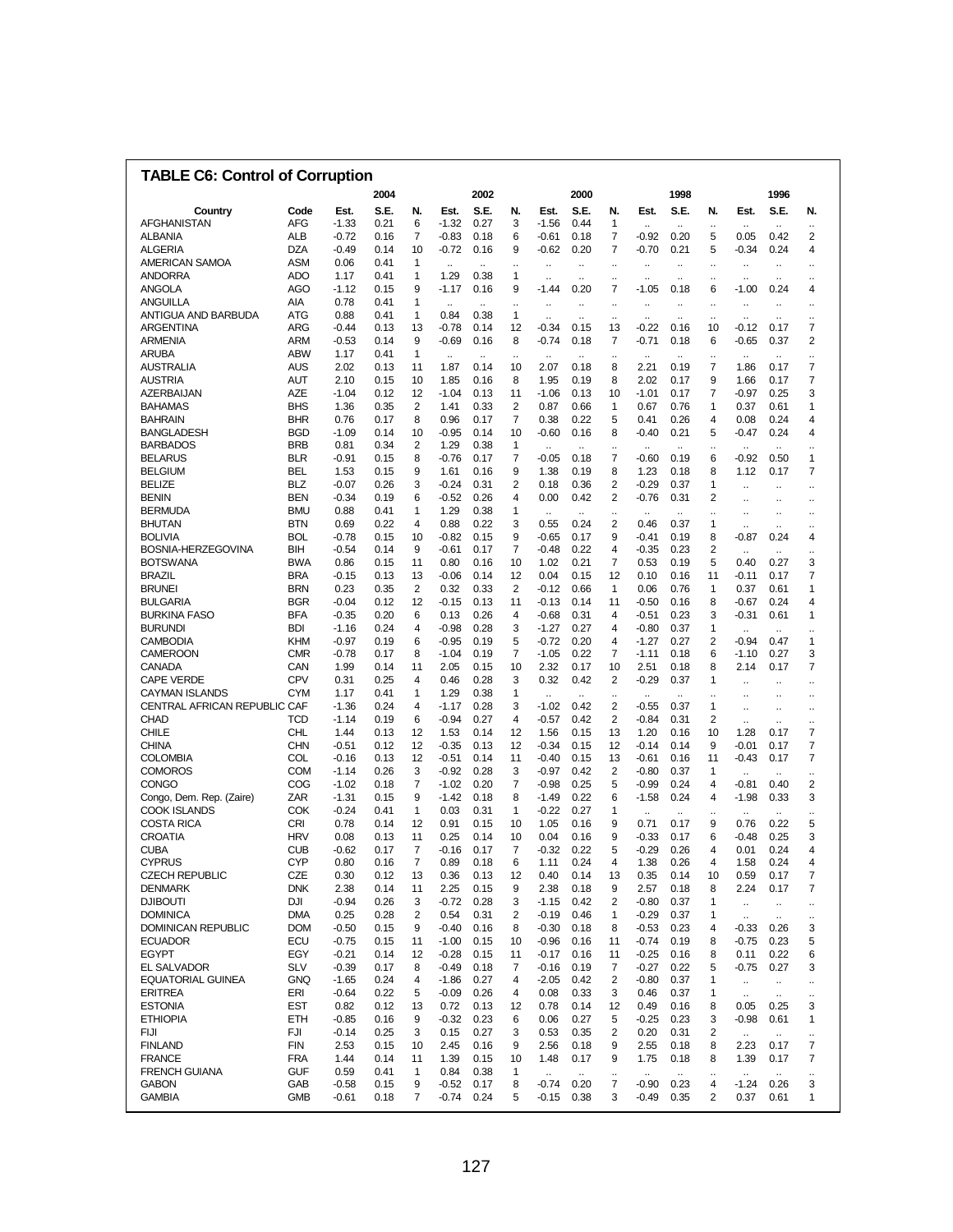| <b>TABLE C6: Control of Corruption (cont.)</b> |                   |                    |              |                |                             |              |                                           |                      |              |                      |                      |                |                      |                      |                      |                         |
|------------------------------------------------|-------------------|--------------------|--------------|----------------|-----------------------------|--------------|-------------------------------------------|----------------------|--------------|----------------------|----------------------|----------------|----------------------|----------------------|----------------------|-------------------------|
|                                                |                   |                    | 2004         |                |                             | 2002         |                                           |                      | 2000         |                      |                      | 1998           |                      |                      | 1996                 |                         |
| Country                                        | Code              | Est.               | S.E.         | N.             | Est.                        | S.E.         | N.                                        | Est.                 | S.E.         | N.                   | Est.                 | S.E.           | N.                   | Est.                 | S.E.                 | N.                      |
| <b>GEORGIA</b>                                 | GEO               | -0.91              | 0.13         | 11             | $-1.03$                     | 0.15         | 8                                         | $-0.71$              | 0.16         | 8                    | $-0.64$              | 0.18           | 5                    | $-1.05$              | 0.37                 | 2                       |
| <b>GERMANY</b><br><b>GHANA</b>                 | DEU<br>GHA        | 1.90<br>-0.17      | 0.14<br>0.13 | 11<br>13       | 1.81<br>$-0.39$             | 0.15<br>0.16 | 10<br>10                                  | 1.74<br>$-0.34$      | 0.17<br>0.20 | 9<br>8               | 2.21<br>$-0.44$      | 0.17<br>0.17   | 9<br>7               | 1.76<br>-0.47        | 0.17<br>0.24         | 7<br>4                  |
| <b>GREECE</b>                                  | GRC               | 0.56               | 0.15         | 10             | 0.58                        | 0.16         | 9                                         | 0.82                 | 0.18         | 8                    | 0.85                 | 0.18           | 8                    | 0.37                 | 0.17                 | 7                       |
| <b>GRENADA</b>                                 | GRD               | 0.52               | 0.28         | 2              | 0.73                        | 0.31         | $\overline{2}$                            | 0.19                 | 0.46         | 1                    | $-0.04$              | 0.37           | 1                    | $\ddotsc$            | $\ldots$             | Ω.                      |
| <b>GUAM</b>                                    | gum               | 0.45               | 0.41         | $\mathbf{1}$   | $\ldots$                    | $\cdot$ .    | $\ddotsc$                                 | $\ddotsc$            | $\ldots$     | $\ddotsc$            | $\ddotsc$            | $\cdot$ .      | $\ddotsc$            | $\ldots$             | $\ldots$             |                         |
| <b>GUATEMALA</b>                               | <b>GTM</b><br>GIN | $-0.74$            | 0.15         | 12<br>5        | $-0.71$                     | 0.16         | 9<br>5                                    | $-0.64$              | 0.17         | 9<br>3               | $-0.63$              | 0.19           | 6<br>3               | -0.96                | 0.24                 | 4<br>1                  |
| <b>GUINEA</b><br>GUINEA-BISSAU                 | GNB               | $-0.81$<br>$-0.71$ | 0.23<br>0.22 | 5              | $-0.66$<br>$-0.59$          | 0.25<br>0.24 | 5                                         | $-0.41$<br>$-0.53$   | 0.38<br>0.31 | 4                    | $-0.82$<br>$-0.57$   | 0.30<br>0.30   | 3                    | 0.37<br>-0.98        | 0.61<br>0.61         | 1                       |
| GUYANA                                         | GUY               | $-0.35$            | 0.24         | 4              | $-0.48$                     | 0.28         | 3                                         | $-0.37$              | 0.32         | 3                    | $-0.26$              | 0.35           | $\overline{2}$       | -0.31                | 0.61                 | 1                       |
| HAITI                                          | HTI               | $-1.49$            | 0.22         | 6              | $-1.68$                     | 0.23         | 5                                         | $-1.00$              | 0.28         | 4                    | $-0.85$              | 0.35           | 2                    | -0.98                | 0.61                 | 1                       |
| <b>HONDURAS</b>                                | HND               | $-0.71$            | 0.15         | 10             | $-0.76$                     | 0.16         | 9                                         | $-0.64$              | 0.18         | 8                    | $-0.75$              | 0.19           | 6                    | -0.97                | 0.24                 | 4                       |
| <b>HONG KONG</b><br><b>HUNGARY</b>             | HKG<br>HUN        | 1.57<br>0.65       | 0.13<br>0.12 | 10<br>13       | 1.43<br>0.59                | 0.14<br>0.13 | 9<br>13                                   | 1.52<br>0.78         | 0.17<br>0.13 | 9<br>14              | 1.73<br>0.69         | 0.14<br>0.14   | 9<br>11              | 1.50<br>0.63         | 0.17<br>0.17         | 6<br>7                  |
| <b>ICELAND</b>                                 | <b>ISL</b>        | 2.43               | 0.17         | 7              | 2.19                        | 0.20         | 5                                         | 2.49                 | 0.24         | 5                    | 2.33                 | 0.23           | 4                    | 1.77                 | 0.22                 | 4                       |
| <b>INDIA</b>                                   | <b>IND</b>        | $-0.31$            | 0.12         | 13             | $-0.36$                     | 0.13         | 12                                        | $-0.25$              | 0.15         | 12                   | $-0.17$              | 0.13           | 11                   | $-0.31$              | 0.17                 | 7                       |
| <b>INDONESIA</b>                               | <b>IDN</b>        | $-0.90$            | 0.12         | 15             | $-1.15$                     | 0.12         | 13                                        | $-1.00$              | 0.13         | 13                   | $-0.95$              | 0.14           | 9                    | $-0.47$              | 0.17                 | 7                       |
| <b>IRAN</b>                                    | <b>IRN</b>        | -0.59              | 0.15         | 9              | $-0.36$                     | 0.16         | 9                                         | $-0.59$              | 0.22         | 6                    | $-0.63$              | 0.25           | 5                    | $-0.83$              | 0.23                 | 5                       |
| <b>IRAQ</b><br><b>IRELAND</b>                  | IRQ<br><b>IRL</b> | $-1.45$<br>1.61    | 0.18<br>0.14 | 6<br>11        | $-1.44$<br>1.67             | 0.18<br>0.15 | 6<br>9                                    | $-1.18$<br>1.57      | 0.22<br>0.18 | 5<br>9               | $-1.37$<br>2.15      | 0.26<br>0.17   | 4<br>9               | $-1.36$<br>1.84      | 0.24<br>0.17         | 4<br>7                  |
| <b>ISRAEL</b>                                  | ISR               | 0.79               | 0.14         | 10             | 1.03                        | 0.15         | 9                                         | 1.27                 | 0.17         | 8                    | 1.41                 | 0.19           | $\overline{7}$       | 1.48                 | 0.17                 | 7                       |
| <b>ITALY</b>                                   | ITA               | 0.66               | 0.15         | 10             | 0.80                        | 0.16         | 9                                         | 0.91                 | 0.16         | 11                   | 1.00                 | 0.17           | 9                    | 0.46                 | 0.17                 | 7                       |
| <b>IVORY COAST</b>                             | CIV               | $-1.01$            | 0.17         | 8              | $-0.92$                     | 0.18         | 8                                         | $-0.60$              | 0.22         | 6                    | $-0.35$              | 0.18           | 6                    | 0.41                 | 0.27                 | 3                       |
| JAMAICA                                        | <b>JAM</b>        | -0.52              | 0.16         | 7              | $-0.45$                     | 0.17         | 7                                         | $-0.17$              | 0.22         | 5                    | $-0.26$              | 0.21           | 5                    | $-0.33$              | 0.26                 | 3                       |
| <b>JAPAN</b>                                   | JPN               | 1.19               | 0.13         | 12             | 1.20                        | 0.14         | 11<br>8                                   | 1.39                 | 0.16<br>0.19 | 11<br>$\overline{7}$ | 1.16                 | 0.15           | 9<br>7               | 1.22                 | 0.17                 | 7                       |
| <b>JORDAN</b><br>KAZAKHSTAN                    | JOR<br>KAZ        | 0.35<br>$-1.10$    | 0.14<br>0.13 | 10<br>12       | 0.04<br>$-1.06$             | 0.16<br>0.14 | 11                                        | 0.15<br>$-0.85$      | 0.16         | 10                   | 0.21<br>$-0.86$      | 0.18<br>0.16   | 8                    | -0.10<br>-0.85       | 0.22<br>0.24         | 5<br>4                  |
| <b>KENYA</b>                                   | KEN               | $-0.89$            | 0.13         | 14             | $-1.09$                     | 0.16         | 9                                         | $-1.04$              | 0.18         | 9                    | $-0.92$              | 0.17           | 7                    | $-1.05$              | 0.24                 | 4                       |
| KIRIBATI                                       | KIR               | $-0.02$            | 0.24         | 3              | 0.20                        | 0.27         | 2                                         | $-0.21$              | 0.24         | $\overline{2}$       | $-0.55$              | 0.37           | 1                    | $\ddotsc$            | $\ddot{\phantom{1}}$ | $\ddotsc$               |
| KOREA, NORTH                                   | <b>PRK</b>        | $-1.46$            | 0.23         | 4              | -1.17                       | 0.29         | 3                                         | -0.93                | 0.41         | $\overline{2}$       | $-0.55$              | 0.76           | 1                    | -0.31                | 0.61                 | 1                       |
| KOREA, SOUTH                                   | <b>KOR</b>        | 0.17               | 0.12         | 13             | 0.36                        | 0.13         | 11                                        | 0.37                 | 0.15         | 12                   | 0.11                 | 0.13           | 11                   | 0.54                 | 0.17                 | 7                       |
| <b>KUWAIT</b><br><b>KYRGYZ REPUBLIC</b>        | <b>KWT</b><br>KGZ | 0.71<br>$-0.92$    | 0.17<br>0.13 | 7<br>10        | 1.01<br>$-0.83$             | 0.16<br>0.14 | 8<br>9                                    | 0.90<br>$-0.85$      | 0.24<br>0.15 | 4<br>7               | 1.07<br>$-0.69$      | 0.26<br>0.18   | 4<br>5               | 0.63<br>-0.79        | 0.24<br>0.37         | 4<br>2                  |
| LAOS                                           | <b>LAO</b>        | $-1.15$            | 0.19         | 5              | $-0.97$                     | 0.19         | 5                                         | $-0.81$              | 0.20         | 4                    | $-0.70$              | 0.27           | $\overline{2}$       | -0.94                | 0.47                 | 1                       |
| LATVIA                                         | <b>LVA</b>        | 0.23               | 0.13         | 11             | 0.09                        | 0.14         | 10                                        | 0.04                 | 0.15         | 9                    | $-0.10$              | 0.16           | 8                    | -0.56                | 0.25                 | 3                       |
| <b>LEBANON</b>                                 | LBN               | $-0.51$            | 0.16         | 7              | -0.37                       | 0.16         | 8                                         | $-0.50$              | 0.20         | 6                    | $-0.32$              | 0.21           | 5                    | -0.18                | 0.24                 | 4                       |
| <b>LESOTHO</b>                                 | <b>LSO</b>        | -0.05              | 0.18         | $\overline{7}$ | $-0.18$                     | 0.23         | 5                                         | 0.32                 | 0.42         | $\overline{2}$       | 0.03                 | 0.24           | 2                    | $\ddot{\phantom{a}}$ | u,                   | ٠.                      |
| LIBERIA<br><b>LIBYA</b>                        | <b>LBR</b><br>LBY | -0.86<br>$-0.91$   | 0.30<br>0.18 | 3<br>6         | $-1.30$<br>$-0.79$          | 0.27<br>0.18 | 4<br>6                                    | $-1.29$<br>$-0.91$   | 0.31<br>0.24 | 4<br>4               | -1.44<br>$-0.91$     | 0.35<br>0.26   | 2<br>4               | $-1.66$<br>$-0.90$   | 0.61<br>0.24         | 1<br>4                  |
| <b>LIECHTENSTEIN</b>                           | LIE               | 1.69               | 0.41         | 1              | 1.29                        | 0.38         | 1                                         | $\ddot{\phantom{a}}$ | $\ddotsc$    | $\ddotsc$            | $\ddotsc$            |                | $\ddotsc$            | $\ddotsc$            | $\ddotsc$            |                         |
| LITHUANIA                                      | LTU               | 0.36               | 0.12         | 12             | 0.26                        | 0.13         | 11                                        | 0.29                 | 0.14         | 12                   | 0.07                 | 0.17           | 7                    | -0.13                | 0.25                 | 3                       |
| LUXEMBOURG                                     | LUX               | 2.16               | 0.20         | 6              | 2.17                        | 0.25         | 4                                         | 2.07                 | 0.36         | 3                    | 2.17                 | 0.26           | 4                    | 1.80                 | 0.24                 | 3                       |
| <b>MACAO</b>                                   | <b>MAC</b>        | 1.65               | 0.41         | 1              | -0.07                       | 0.38         | 1                                         | $\mathbf{r}$         | $\ddotsc$    | $\ldots$             | $\ddot{\phantom{a}}$ | $\ddotsc$      | $\ddotsc$            | $\ddotsc$            | $\ldots$             | Ω.                      |
| <b>MACEDONIA</b><br>MADAGASCAR                 | <b>MKD</b><br>MDG | $-0.52$<br>$-0.15$ | 0.14<br>0.21 | 9<br>6         | $-0.73$<br>0.05             | 0.16<br>0.26 | 6<br>4                                    | $-0.45$<br>$-0.76$   | 0.21<br>0.27 | 4<br>5               | $-0.30$<br>$-0.80$   | 0.20<br>0.30   | 4<br>3               | $-0.99$<br>0.37      | 0.33<br>0.61         | 1<br>1                  |
| <b>MALAWI</b>                                  | MWI               | -0.83              | 0.14         | 10             | -0.85                       | 0.17         | 8                                         | $-0.21$              | 0.20         | 7                    | $-0.50$              | 0.18           | 6                    | -0.99                | 0.26                 | 3                       |
| MALAYSIA                                       | <b>MYS</b>        | 0.29               | 0.12         | 14             | 0.36                        | 0.13         | 12                                        | 0.28                 | 0.16         | 11                   | 0.73                 | 0.14           | 10                   | 0.51                 | 0.17                 | 7                       |
| <b>MALDIVES</b>                                | <b>MDV</b>        | 0.12               | 0.24         | 3              | -0.05                       | 0.22         | 3                                         | -0.45                | 0.24         | 2                    | $-0.55$              | 0.37           | 1                    |                      |                      |                         |
| MALI                                           | MLI               | $-0.52$            | 0.17         | 9              | -0.11                       | 0.22         | 7                                         | -0.54                | 0.31         | 4                    | $-0.58$              | 0.30           | 3                    | $-0.31$              | 0.61                 | 1                       |
| MALTA<br><b>MARSHALL ISLANDS</b>               | MLT<br>MHL        | 1.25<br>$-0.84$    | 0.26<br>0.28 | 4<br>2         | 0.80<br>$-1.06$             | 0.33<br>0.27 | $\overline{\mathbf{c}}$<br>$\overline{2}$ | 0.21<br>$-0.73$      | 0.66<br>0.24 | 1<br>2               | 0.67<br>$-0.55$      | 0.76<br>0.37   | 1<br>1               | 0.37<br>$\mathbf{r}$ | 0.61<br>$\ldots$     | 1                       |
| <b>MARTINIQUE</b>                              | <b>MTQ</b>        | 0.69               | 0.41         | 1              | 0.84                        | 0.38         | 1                                         | $\ddot{\phantom{1}}$ | $\sim$       | $\cdot$ .            | $\ldots$             | $\sim$         | $\ddotsc$            | $\sim$               | $\cdot\cdot$         | Ω.                      |
| MAURITANIA                                     | MRT               | 0.02               | 0.24         | 4              | 0.20                        | 0.28         | 3                                         | $-0.66$              | 0.33         | 3                    | $-0.29$              | 0.37           | 1                    | $\ddotsc$            | $\ddotsc$            | $\ddotsc$               |
| <b>MAURITIUS</b>                               | <b>MUS</b>        | 0.33               | 0.15         | 7              | 0.49                        | 0.18         | 6                                         | 0.59                 | 0.20         | 6                    | 0.20                 | 0.18           | 5                    | 0.48                 | 0.28                 | $\overline{\mathbf{c}}$ |
| <b>MEXICO</b>                                  | MEX               | $-0.27$            | 0.13         | 14             | $-0.21$                     | 0.14         | 12                                        | $-0.36$              | 0.15         | 13                   | $-0.39$              | 0.16           | 10                   | $-0.34$              | 0.17                 | 7                       |
| <b>MICRONESIA</b><br><b>MOLDOVA</b>            | <b>FSM</b><br>MDA | $-0.30$<br>$-0.86$ | 0.24<br>0.13 | 3<br>10        | $-0.26$<br>$-0.90$          | 0.27<br>0.14 | 2<br>8                                    | $-0.35$<br>$-0.84$   | 0.24<br>0.15 | 2<br>9               | $-0.29$<br>$-0.51$   | 0.37<br>0.17   | 1<br>7               | $\sim$<br>$-0.21$    | $\ddotsc$<br>0.25    | ٠.<br>3                 |
| <b>MONGOLIA</b>                                | <b>MNG</b>        | $-0.51$            | 0.20         | 6              | 0.11                        | 0.20         | 5                                         | $-0.21$              | 0.21         | 4                    | $-0.28$              | 0.23           | 3                    | 0.37                 | 0.61                 | 1                       |
| <b>MOROCCO</b>                                 | <b>MAR</b>        | $-0.02$            | 0.14         | 11             | -0.05                       | 0.16         | 9                                         | 0.37                 | 0.21         | 6                    | $-0.10$              | 0.17           | 7                    | 0.22                 | 0.23                 | 5                       |
| MOZAMBIQUE                                     | MOZ               | $-0.79$            | 0.14         | 11             | $-0.84$                     | 0.20         | 7                                         | $-0.32$              | 0.25         | 5                    | $-0.77$              | 0.19           | 5                    | $-0.52$              | 0.40                 | 2                       |
| MYANMAR                                        | MMR               | $-1.49$            | 0.19         | 6              | $-1.36$                     | 0.20         | 6                                         | $-1.23$              | 0.25         | 4                    | $-1.30$              | 0.32           | 3                    | $-1.17$              | 0.27                 | 3                       |
| NAMIBIA<br><b>NEPAL</b>                        | NAM<br><b>NPL</b> | 0.18<br>-0.61      | 0.15<br>0.16 | 11<br>8        | 0.16<br>-0.37               | 0.16<br>0.18 | 10<br>6                                   | 1.13<br>$-0.56$      | 0.23<br>0.20 | 6<br>4               | 0.24<br>$-0.59$      | 0.21<br>0.27   | 4<br>2               | 0.77<br>$-0.28$      | 0.30<br>0.47         | 2<br>1                  |
| NETHERLANDS                                    | <b>NLD</b>        | 2.08               | 0.15         | 10             | 2.16                        | 0.16         | 9                                         | 2.36                 | 0.18         | 9                    | 2.48                 | 0.18           | 8                    | 2.13                 | 0.17                 | 7                       |
| NETHERLANDS ANTILLES                           | ANT               | 1.02               | 0.41         | 1              | $\mathcal{L}_{\mathcal{A}}$ | ä.           | ä.                                        | $\ddotsc$            | $\mathbf{H}$ | ä.                   | $\ddot{\phantom{1}}$ | $\mathbf{r}$ . | $\ddot{\phantom{1}}$ | $\sim$               | $\ddotsc$            | ä.                      |
| <b>NEW ZEALAND</b>                             | NZL               | 2.38               | 0.15         | 8              | 2.27                        | 0.16         | 7                                         | 2.38                 | 0.18         | 7                    | 2.55                 | 0.19           | 7                    | 2.22                 | 0.17                 | 6                       |
| NICARAGUA                                      | NIC               | $-0.34$            | 0.16         | 10             | $-0.46$                     | 0.17         | 8                                         | $-0.88$              | 0.19         | 7                    | $-0.75$              | 0.22           | 5                    | $-0.15$              | 0.27                 | 3                       |
| <b>NIGER</b>                                   | <b>NER</b>        | $-0.87$            | 0.23         | 5              | $-1.06$ 0.26                |              | 4                                         | -0.84                | 0.38         | 3                    | $-0.88$              | 0.35           | 2                    | -0.31                | 0.61                 | 1                       |
|                                                |                   |                    |              |                |                             |              |                                           |                      |              |                      |                      |                |                      |                      |                      |                         |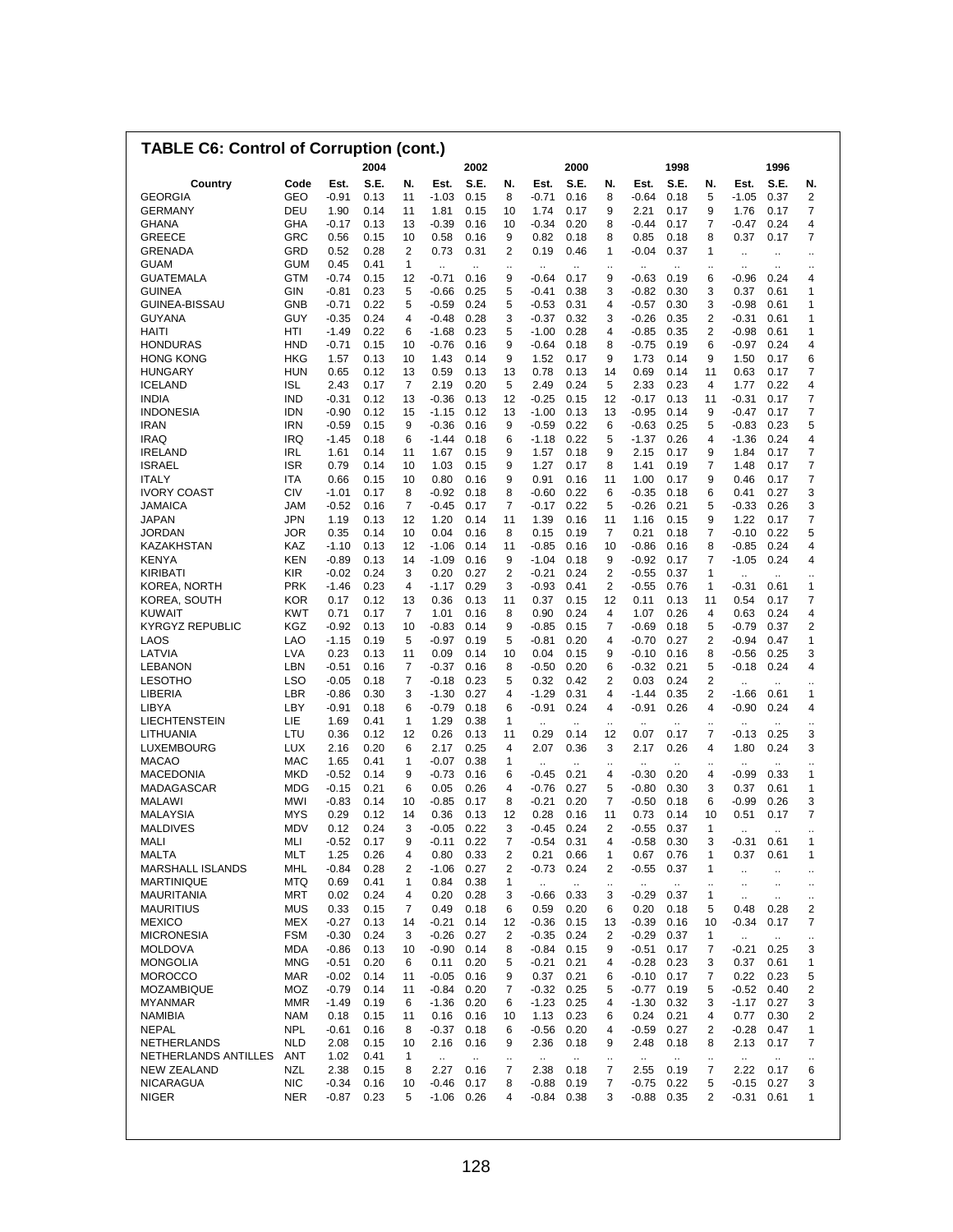| <b>TABLE C6: Control of Corruption (cont.)</b> |                          |                    |              |                |                      |                      |                |                      |                      |                |                      |                            |                      |                      |                                              |                      |
|------------------------------------------------|--------------------------|--------------------|--------------|----------------|----------------------|----------------------|----------------|----------------------|----------------------|----------------|----------------------|----------------------------|----------------------|----------------------|----------------------------------------------|----------------------|
|                                                |                          |                    | 2004         |                |                      | 2002                 |                |                      | 2000                 |                |                      | 1998                       |                      |                      | 1996                                         |                      |
| Country                                        | Code                     | Est.               | S.E.         | N.             | Est.                 | S.E.                 | N.             | Est.                 | S.E.                 | N.             | Est.                 | S.E.                       | N.                   | Est.                 | S.E.                                         | N.                   |
| <b>NIGERIA</b>                                 | <b>NGA</b>               | $-1.11$            | 0.13         | 14             | $-1.32$              | 0.15                 | 11             | $-1.06$              | 0.17                 | 10             | $-1.01$              | 0.16                       | 8                    | $-1.20$              | 0.23                                         | 5                    |
| <b>NORWAY</b>                                  | <b>NOR</b>               | 2.11               | 0.15         | 10             | 1.99                 | 0.16                 | 8              | 2.13                 | 0.19                 | 8              | 2.35                 | 0.18                       | 8                    | 2.01                 | 0.17                                         | 7                    |
| <b>OMAN</b><br><b>PAKISTAN</b>                 | <b>OMN</b><br><b>PAK</b> | 0.78<br>$-0.87$    | 0.17<br>0.14 | 7<br>12        | 1.00<br>$-0.81$      | 0.16<br>0.15         | 8<br>9         | 0.75<br>$-0.80$      | 0.22<br>0.16         | 5<br>9         | 0.89<br>$-0.76$      | 0.26<br>0.18               | 4<br>8               | 0.12<br>$-0.98$      | 0.24<br>0.23                                 | 4<br>5               |
| <b>PANAMA</b>                                  | <b>PAN</b>               | $-0.06$            | 0.14         | 11             | $-0.24$              | 0.15                 | 10             | $-0.33$              | 0.16                 | 9              | $-0.28$              | 0.21                       | 6                    | $-0.50$              | 0.24                                         | 4                    |
| PAPUA NEW GUINEA                               | <b>PNG</b>               | $-0.90$            | 0.15         | 9              | $-0.75$              | 0.15                 | 8              | $-0.85$              | 0.16                 | 7              | $-0.70$              | 0.23                       | 4                    | $-0.27$              | 0.26                                         | 3                    |
| PARAGUAY                                       | <b>PRY</b>               | $-0.99$            | 0.15         | 9              | $-1.20$              | 0.16                 | 9              | $-1.01$              | 0.19                 | 7              | $-0.97$              | 0.21                       | 6                    | $-0.50$              | 0.26                                         | 3                    |
| PERU                                           | <b>PER</b>               | -0.35              | 0.14         | 12             | $-0.23$              | 0.15                 | 11             | $-0.07$              | 0.16                 | 12             | $-0.17$              | 0.17                       | 9                    | -0.10                | 0.22                                         | 6                    |
| <b>PHILIPPINES</b><br><b>POLAND</b>            | PHL                      | $-0.55$            | 0.12         | 13<br>14       | $-0.50$              | 0.13                 | 12             | $-0.46$              | 0.15                 | 12             | $-0.26$              | 0.14                       | 9                    | -0.40                | 0.17                                         | 7                    |
| <b>PORTUGAL</b>                                | <b>POL</b><br><b>PRT</b> | 0.16<br>1.23       | 0.12<br>0.15 | 10             | 0.40<br>1.33         | 0.13<br>0.16         | 13<br>8        | 0.49<br>1.44         | 0.13<br>0.18         | 14<br>8        | 0.49<br>1.56         | 0.14<br>0.17               | 10<br>9              | 0.41<br>1.22         | 0.17<br>0.17                                 | 7<br>7               |
| <b>PUERTO RICO</b>                             | PRI                      | 0.88               | 0.27         | 3              | 1.18                 | 0.30                 | 2              | 1.41                 | 0.44                 | 1              | 1.46                 | 0.48                       | 1                    | 1.18                 | 0.50                                         | 1                    |
| QATAR                                          | QAT                      | 0.55               | 0.21         | 6              | 0.92                 | 0.20                 | 5              | 0.74                 | 0.25                 | 4              | 0.81                 | 0.32                       | 3                    | $-0.06$              | 0.27                                         | 3                    |
| <b>REUNION</b>                                 | <b>REU</b>               | 1.02               | 0.41         | 1              | $\ddotsc$            | $\ddot{\phantom{a}}$ | $\ddotsc$      | $\ddotsc$            | $\ddotsc$            | $\ddotsc$      | $\ddotsc$            | $\ddotsc$                  | $\ddotsc$            | $\ddotsc$            | $\ddotsc$                                    | ٠.                   |
| <b>ROMANIA</b>                                 | <b>ROM</b>               | $-0.25$            | 0.12         | 13             | $-0.32$              | 0.13                 | 11             | $-0.45$              | 0.14                 | 12             | $-0.38$              | 0.17                       | 7                    | -0.18                | 0.24                                         | 4                    |
| <b>RUSSIA</b><br><b>RWANDA</b>                 | <b>RUS</b><br><b>RWA</b> | $-0.72$<br>$-0.36$ | 0.12<br>0.24 | 14<br>4        | $-0.92$<br>$-0.34$   | 0.13<br>0.26         | 13<br>4        | $-1.02$<br>0.06      | 0.13<br>0.33         | 14<br>3        | $-0.69$<br>$-0.55$   | 0.14<br>0.37               | 11<br>1              | $-0.74$              | 0.17                                         | 7                    |
| <b>SAMOA</b>                                   | SAM                      | 0.05               | 0.24         | 3              | 0.22                 | 0.22                 | 3              | -0.12                | 0.24                 | 2              | $-0.29$              | 0.37                       | 1                    | $\ddotsc$            | $\ddot{\phantom{a}}$<br>$\ddot{\phantom{a}}$ | Ω,<br>               |
| SAO TOME AND PRINCIPE                          | <b>STP</b>               | -0.66              | 0.26         | 3              | $-0.31$              | 0.28                 | 3              | 0.06                 | 0.42                 | 2              | $-0.80$              | 0.37                       | 1                    | $\ddotsc$            | $\ddotsc$                                    | $\ddot{\phantom{a}}$ |
| SAUDI ARABIA                                   | SAU                      | 0.15               | 0.17         | 8              | 0.51                 | 0.16                 | 9              | 0.11                 | 0.22                 | 6              | 0.35                 | 0.25                       | 5                    | $-0.32$              | 0.23                                         | 5                    |
| SENEGAL                                        | <b>SEN</b>               | $-0.40$            | 0.15         | 10             | $-0.19$              | 0.17                 | 8              | $-0.38$              | 0.20                 | 7              | $-0.45$              | 0.21                       | 5                    | $-0.39$              | 0.26                                         | 3                    |
| SERBIA AND MONTENEGRO                          | YUG                      | $-0.48$            | 0.14         | 9              | $-0.74$              | 0.15                 | 8              | $-1.05$              | 0.23                 | 3              | $-0.97$              | 0.23                       | 4                    | $-0.92$              | 0.30                                         | 2                    |
| <b>SEYCHELLES</b><br><b>SIERRA LEONE</b>       | <b>SYC</b><br>SLE        | 0.01<br>$-0.88$    | 0.24<br>0.22 | 4<br>6         | 0.35<br>$-0.79$      | 0.28<br>0.24         | 3<br>5         | 0.19<br>$-0.79$      | 0.42<br>0.31         | 2<br>4         | $-0.29$<br>$-0.72$   | 0.37<br>0.35               | 1<br>$\overline{2}$  | $\sim$<br>$-1.66$    | $\ddot{\phantom{a}}$<br>0.61                 | ٠.<br>1              |
| <b>SINGAPORE</b>                               | <b>SGP</b>               | 2.44               | 0.13         | 11             | 2.32                 | 0.14                 | 10             | 2.51                 | 0.16                 | 11             | 2.50                 | 0.14                       | 9                    | 2.18                 | 0.17                                         | 7                    |
| <b>SLOVAK REPUBLIC</b>                         | SVK                      | 0.39               | 0.12         | 11             | 0.29                 | 0.13                 | 11             | 0.27                 | 0.14                 | 11             | $-0.08$              | 0.15                       | 8                    | 0.41                 | 0.22                                         | 5                    |
| <b>SLOVENIA</b>                                | SVN                      | 0.97               | 0.12         | 12             | 0.91                 | 0.13                 | 12             | 1.10                 | 0.14                 | 11             | 0.83                 | 0.17                       | 6                    | 1.05                 | 0.25                                         | 3                    |
| <b>SOLOMON ISLANDS</b>                         | SLB                      | $-1.23$            | 0.24         | 3              | $-1.58$              | 0.27                 | 2              | $-0.95$              | 0.24                 | 2              | $-0.55$              | 0.37                       | 1                    | $\ldots$             | $\ldots$                                     |                      |
| <b>SOMALIA</b>                                 | SOM                      | $-1.58$            | 0.30         | 3              | $-1.18$              | 0.29                 | 3              | $-1.60$              | 0.32                 | 3              | $-1.44$              | 0.35                       | 2                    | $-1.66$              | 0.61                                         | 1                    |
| <b>SOUTH AFRICA</b><br><b>SPAIN</b>            | ZAF<br><b>ESP</b>        | 0.48<br>1.45       | 0.12<br>0.14 | 15<br>11       | 0.35<br>1.44         | 0.14<br>0.15         | 13<br>10       | 0.57<br>1.69         | 0.15<br>0.17         | 13<br>10       | 0.42<br>1.59         | 0.14<br>0.17               | 11<br>9              | 0.63<br>0.77         | 0.17<br>0.17                                 | 7<br>7               |
| <b>SRI LANKA</b>                               | <b>LKA</b>               | $-0.16$            | 0.14         | 11             | $-0.13$              | 0.14                 | 10             | $-0.09$              | 0.15                 | 8              | $-0.24$              | 0.21                       | 5                    | $-0.23$              | 0.24                                         | 4                    |
| ST. KITTS AND NEVIS                            | <b>KNA</b>               | 0.34               | 0.28         | $\overline{2}$ | 0.41                 | 0.46                 | 1              | 0.19                 | 0.46                 | 1              | $-0.04$              | 0.37                       | 1                    | $\ddotsc$            | $\ddotsc$                                    | $\ddot{\phantom{a}}$ |
| ST. LUCIA                                      | <b>LCA</b>               | 0.29               | 0.28         | $\overline{c}$ | 0.41                 | 0.46                 | $\mathbf{1}$   | 0.58                 | 0.46                 | 1              | $-0.04$              | 0.37                       | 1                    | $\mathbf{r}$         | $\ddotsc$                                    | Ω.                   |
| ST. VINCENT AND THE GRENADINES VCT             |                          | 0.34               | 0.28         | $\overline{2}$ | 0.41                 | 0.46                 | $\mathbf{1}$   | 0.19                 | 0.46                 | 1              | $-0.04$              | 0.37                       | 1                    | $\ldots$             | $\ddot{\phantom{a}}$                         |                      |
| <b>SUDAN</b><br><b>SURINAME</b>                | <b>SDN</b><br>SUR        | $-1.30$<br>0.36    | 0.17<br>0.30 | 8<br>3         | $-1.03$<br>0.19      | 0.18<br>0.33         | 8<br>2         | $-1.08$<br>0.21      | 0.22<br>0.66         | 6<br>1         | $-0.75$<br>0.06      | 0.28<br>0.76               | 3<br>1               | $-1.08$<br>$-0.31$   | 0.30<br>0.61                                 | 2<br>1               |
| <b>SWAZILAND</b>                               | SWZ                      | $-0.95$            | 0.19         | 6              | $-0.30$              | 0.24                 | 4              | -0.13                | 0.42                 | 2              | $-0.19$              | 0.24                       | 2                    | $\cdot$              | $\ddot{\phantom{a}}$                         | $\ddot{\phantom{a}}$ |
| <b>SWEDEN</b>                                  | SWE                      | 2.20               | 0.14         | 10             | 2.24                 | 0.15                 | 9              | 2.50                 | 0.17                 | 10             | 2.55                 | 0.18                       | 8                    | 2.19                 | 0.17                                         | 7                    |
| SWITZERLAND                                    | CHE                      | 2.17               | 0.15         | 10             | 2.17                 | 0.16                 | 8              | 2.24                 | 0.18                 | 9              | 2.58                 | 0.17                       | 9                    | 2.11                 | 0.17                                         | 7                    |
| <b>SYRIA</b>                                   | <b>SYR</b>               | $-0.74$            | 0.17         | $\overline{7}$ | $-0.28$              | 0.17                 | 7              | $-0.72$              | 0.22                 | 5              | $-0.58$              | 0.26                       | 4                    | -0.71                | 0.24                                         | 4                    |
| <b>TAIWAN</b>                                  | <b>TWN</b>               | 0.64               | 0.13         | 12             | 0.72                 | 0.14                 | 11             | 0.67                 | 0.16                 | 11             | 0.86                 | 0.15                       | 9                    | 0.74                 | 0.17                                         | 7                    |
| <b>TAJIKISTAN</b><br><b>TANZANIA</b>           | TJK<br>TZA               | $-1.11$<br>$-0.57$ | 0.15<br>0.13 | 8<br>12        | $-1.07$<br>$-0.97$   | 0.15<br>0.16         | 8<br>10        | $-1.05$<br>$-0.97$   | 0.17<br>0.19         | 5<br>8         | $-1.12$<br>$-0.95$   | 0.21<br>0.17               | 3<br>$\overline{7}$  | $-1.64$<br>$-1.03$   | 0.50<br>0.24                                 | 1<br>4               |
| <b>THAILAND</b>                                | THA                      | $-0.25$            | 0.12         | 12             | $-0.28$              | 0.13                 | 12             | $-0.30$              | 0.15                 | 12             | $-0.26$              | 0.14                       | 10                   | $-0.32$              | 0.17                                         | 7                    |
| TIMOR, EAST                                    | <b>TMP</b>               | $-0.29$            | 0.30         | 3              | $-0.52$              | 0.38                 | 1              | $\ddot{\phantom{a}}$ | $\ddot{\phantom{a}}$ | Ω.             | $\ddot{\phantom{a}}$ | $\ddot{\phantom{a}}$       | $\ddot{\phantom{a}}$ | $\ddot{\phantom{a}}$ | $\ddot{\phantom{a}}$                         | ٠.                   |
| <b>TOGO</b>                                    | TGO                      | $-0.92$            | 0.23         | 5              | $-0.68$              | 0.26                 | 4              | $-0.63$              | 0.38                 | 3              | -0.45                | 0.30                       | 3                    | -0.98                | 0.61                                         | 1                    |
| TONGA                                          | TON                      | -0.68              | 0.24         | 3              | -0.73                | 0.27                 | $\overline{2}$ | -0.59                | 0.24                 | $\overline{2}$ | -0.29                | 0.37                       | 1                    | $\ldots$             | $\ldots$                                     | $\ddot{\phantom{a}}$ |
| TRINIDAD AND TOBAGO<br><b>TUNISIA</b>          | тто<br><b>TUN</b>        | 0.02<br>0.29       | 0.16<br>0.14 | 7<br>10        | -0.04<br>0.44        | 0.18<br>0.15         | 6<br>10        | 0.38<br>0.70         | 0.20<br>0.19         | 6<br>8         | 0.13<br>0.11         | 0.23<br>0.18               | 4<br>6               | 0.33<br>$-0.05$      | 0.26<br>0.24                                 | 3<br>4               |
| <b>TURKEY</b>                                  | <b>TUR</b>               | $-0.23$            | 0.13         | 13             | $-0.40$              | 0.15                 | 12             | $-0.28$              | 0.16                 | 12             | $-0.01$              | 0.16                       | 10                   | 0.08                 | 0.17                                         | 7                    |
| <b>TURKMENISTAN</b>                            | <b>TKM</b>               | $-1.34$            | 0.15         | 6              | $-1.21$              | 0.16                 | 6              | $-1.12$              | 0.20                 | 4              | $-1.13$              | 0.19                       | 4                    | $-1.43$              | 0.37                                         | 2                    |
| <b>TUVALU</b>                                  | <b>TUV</b>               | $-0.78$            | 0.30         | 2              | 0.47                 | 0.31                 | $\mathbf{1}$   | $-0.07$              | 0.27                 | 1              | $\ddot{\phantom{1}}$ | $\ddotsc$                  | $\ddotsc$            | $\ddotsc$            | $\ddot{\phantom{a}}$                         | ٠.                   |
| <b>UGANDA</b>                                  | <b>UGA</b>               | $-0.71$            | 0.13         | 13             | $-0.92$              | 0.16                 | 10             | $-0.86$              | 0.19                 | 8              | $-0.62$              | 0.17                       | $\overline{7}$       | $-0.52$              | 0.24                                         | 4                    |
| <b>UKRAINE</b><br>UNITED ARAB EMIRATES         | <b>UKR</b><br>ARE        | $-0.89$<br>1.23    | 0.12<br>0.17 | 14             | $-0.97$              | 0.13<br>0.17         | 12             | $-0.96$<br>0.69      | 0.15<br>0.24         | 11             | $-0.89$              | 0.15                       | 10                   | $-0.74$              | 0.22<br>0.24                                 | 5                    |
| <b>UNITED KINGDOM</b>                          | GBR                      | 2.06               | 0.14         | 7<br>11        | 1.17<br>1.93         | 0.15                 | 7<br>10        | 2.19                 | 0.16                 | 4<br>11        | 0.78<br>2.33         | 0.26<br>0.17               | 4<br>9               | 0.19<br>1.91         | 0.17                                         | 4<br>7               |
| UNITED STATES                                  | <b>USA</b>               | 1.83               | 0.13         | 11             | 1.75                 | 0.14                 | 10             | 1.79                 | 0.17                 | 10             | 1.95                 | 0.18                       | 8                    | 1.71                 | 0.17                                         | 7                    |
| <b>URUGUAY</b>                                 | <b>URY</b>               | 0.50               | 0.15         | 10             | 0.81                 | 0.15                 | 9              | 0.76                 | 0.16                 | 10             | 0.42                 | 0.20                       | 7                    | 0.45                 | 0.24                                         | 4                    |
| <b>UZBEKISTAN</b>                              | UZB                      | $-1.21$            | 0.13         | 11             | $-1.03$              | 0.13                 | 10             | $-0.80$              | 0.14                 | 8              | $-0.98$              | 0.17                       | 6                    | $-0.99$              | 0.25                                         | 3                    |
| VANUATU                                        | <b>VUT</b>               | $-0.53$            | 0.24         | 3              | $-0.83$              | 0.27                 | 2              | -0.83                | 0.24                 | 2              | $-0.29$              | 0.37                       | 1                    | $\mathbf{u}$         | $\ddot{\phantom{1}}$                         |                      |
| VENEZUELA<br><b>VIETNAM</b>                    | <b>VEN</b><br><b>VNM</b> | $-0.94$<br>$-0.74$ | 0.13<br>0.12 | 14<br>13       | $-0.94$<br>$-0.67$   | 0.14<br>0.13         | 12<br>12       | $-0.61$<br>$-0.71$   | 0.16                 | 11<br>10       | $-0.77$<br>$-0.60$   | 0.16                       | 10<br>8              | -0.72<br>$-0.64$     | 0.17<br>0.22                                 | 7                    |
| VIRGIN ISLANDS (U.S.)                          | <b>VIR</b>               | 0.88               | 0.41         | 1              | $\ddot{\phantom{1}}$ | $\ddot{\phantom{1}}$ | $\ldots$       | $\ddot{\phantom{1}}$ | 0.14<br>$\mathbf{u}$ | $\ddotsc$      | $\ddot{\phantom{1}}$ | 0.15<br>$\bar{\mathbf{a}}$ | $\ldots$             | $\cdot$              | $\ddot{\phantom{1}}$                         | 6<br>Ω,              |
| <b>WEST BANK</b>                               | <b>WBG</b>               | $-0.60$            | 0.34         | 2              | $-0.92$              | 0.35                 | 2              | 0.79                 | 0.49                 | 1              | 0.49                 | 0.49                       | 1                    | $\ddotsc$            | $\ddot{\phantom{a}}$                         | $\ddot{\phantom{a}}$ |
| <b>YEMEN</b>                                   | YEM                      | $-0.84$            | 0.16         | 8              | $-0.70$              | 0.18                 | $\overline{7}$ | $-0.67$              | 0.22                 | 5              | $-0.57$              | 0.23                       | 4                    | $-0.25$              | 0.26                                         | 3                    |
| <b>ZAMBIA</b>                                  | ZMB                      | $-0.74$            | 0.13         | 12             | $-0.91$              | 0.16                 | 10             | $-0.82$              | 0.19                 | 8              | $-0.56$              | 0.17                       | 7                    | $-0.98$              | 0.24                                         | 4                    |
| ZIMBABWE                                       | ZWE                      | $-1.01$            | 0.14         | 11             | $-1.22$              | 0.16                 | 10             | -0.87                | 0.18                 | 8              | $-0.13$ 0.15         |                            | 9                    | -0.12                | 0.22                                         | 5                    |
|                                                |                          |                    |              |                |                      |                      |                |                      |                      |                |                      |                            |                      |                      |                                              |                      |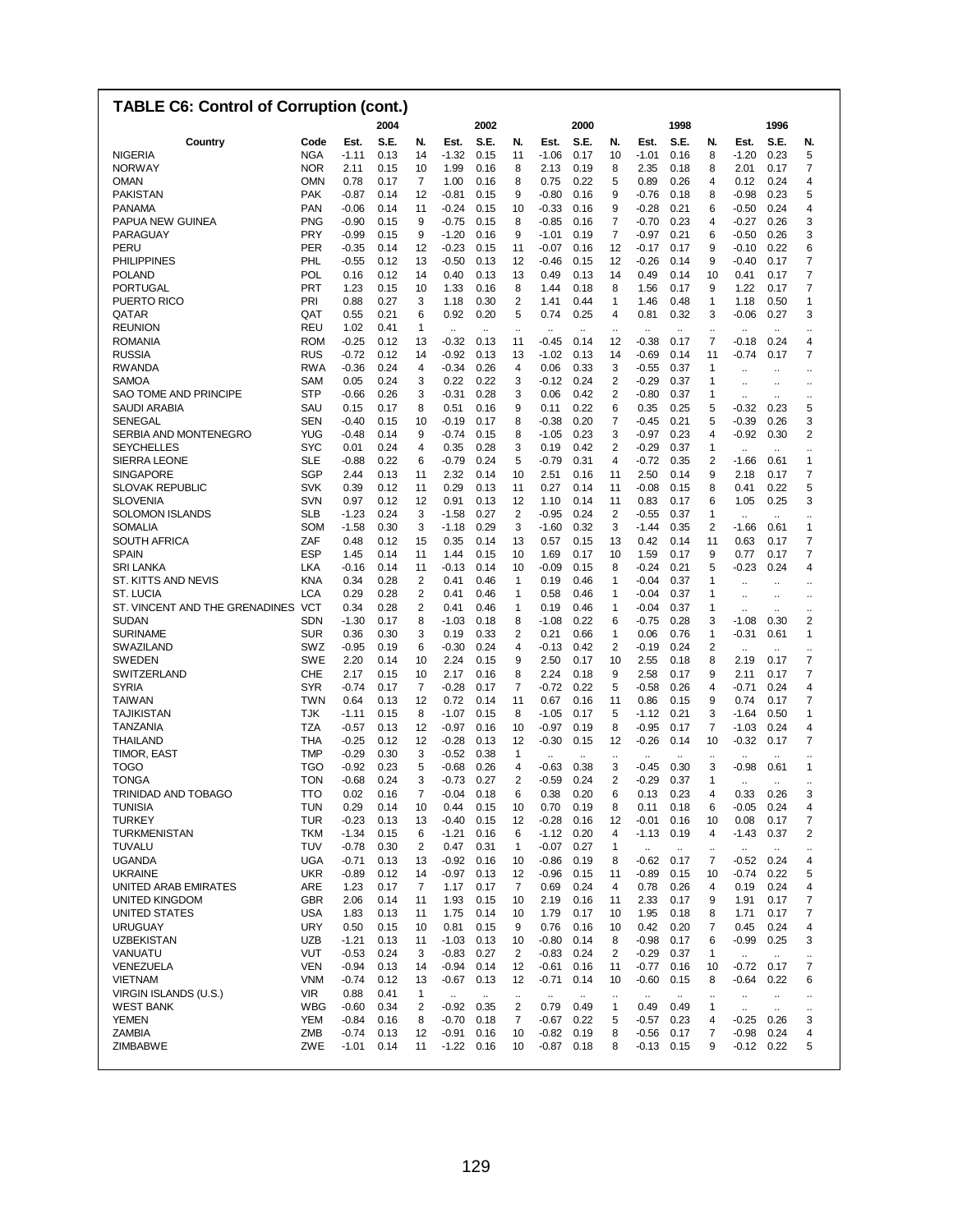#### **Appendix D: Definition and Construction of Governance Indicators**

#### **D1: Definition of Governance Indicators**

We construct six aggregate governance indicators, motivated by a broad definition of governance as the traditions and institutions by which authority in a country is exercised. This includes (1) the process by which governments are selected, monitored and replaced, (2) the capacity of the government to effectively formulate and implement sound policies, and (3) the respect of citizens and the state for the institutions that govern economic and social interactions among them. This classification of indicators into clusters corresponding to this definition of governance is not intended to be definitive. Rather, it simply reflects our views of what constitutes a consistent and useful organization of the data that is concordant with prevailing notions of governance.

The first two governance clusters are intended to capture the first part of our definition of governance: the process by which those in authority are selected and replaced. We refer to the first of these as "Voice and Accountability", and include in it a number of indicators measuring various aspects of the political process, civil liberties and political rights. These indicators measure the extent to which citizens of a country are able to participate in the selection of governments. We also include in this category indicators measuring the independence of the media, which serves an important role in holding monitoring those in authority and holding them accountable for their actions. The second governance cluster is labeled "Political Stability and Absence of Violence". In this index we combine several indicators which measure perceptions of the likelihood that the government in power will be destabilized or overthrown by possibly unconstitutional and/or violent means, including domestic violence and terrorism. This index captures the idea that the quality of governance in a country is compromised by the likelihood of wrenching changes in government, which not only has a direct effect on the continuity of policies, but also at a deeper level undermines the ability of all citizens to peacefully select and replace those in power. $2$ 

The next two clusters summarize various indicators of the ability of the government to formulate and implement sound policies. In "Government Effectiveness" we combine responses on the quality of public service provision, the quality of the bureaucracy, the competence of civil servants, the independence of the civil service from political pressures, and the credibility of the government's commitment to policies. The main focus of this index is on "inputs" required for the government to be able to produce and implement good policies and deliver public goods. The second cluster, which we refer to as "Regulatory Quality", is more focused on the policies themselves. It includes measures of the incidence of market-unfriendly policies such as price controls or inadequate bank supervision, as well as perceptions of the burdens imposed by excessive regulation in areas such as foreign trade and business development.

The last two clusters summarize in broad terms the respect of citizens and the state for the institutions which govern their interactions. In "Rule of Law" we include several indicators which measure the extent to which agents have confidence in and

 2 It is worth noting that there is some ambiguity regarding the normative direction of a few of the subcomponents this indicator. For example, a few of our sources rank countries such as Cuba and North Korea highly in terms of their political stability, which simply reflects the longevity of the governments in power in these countries.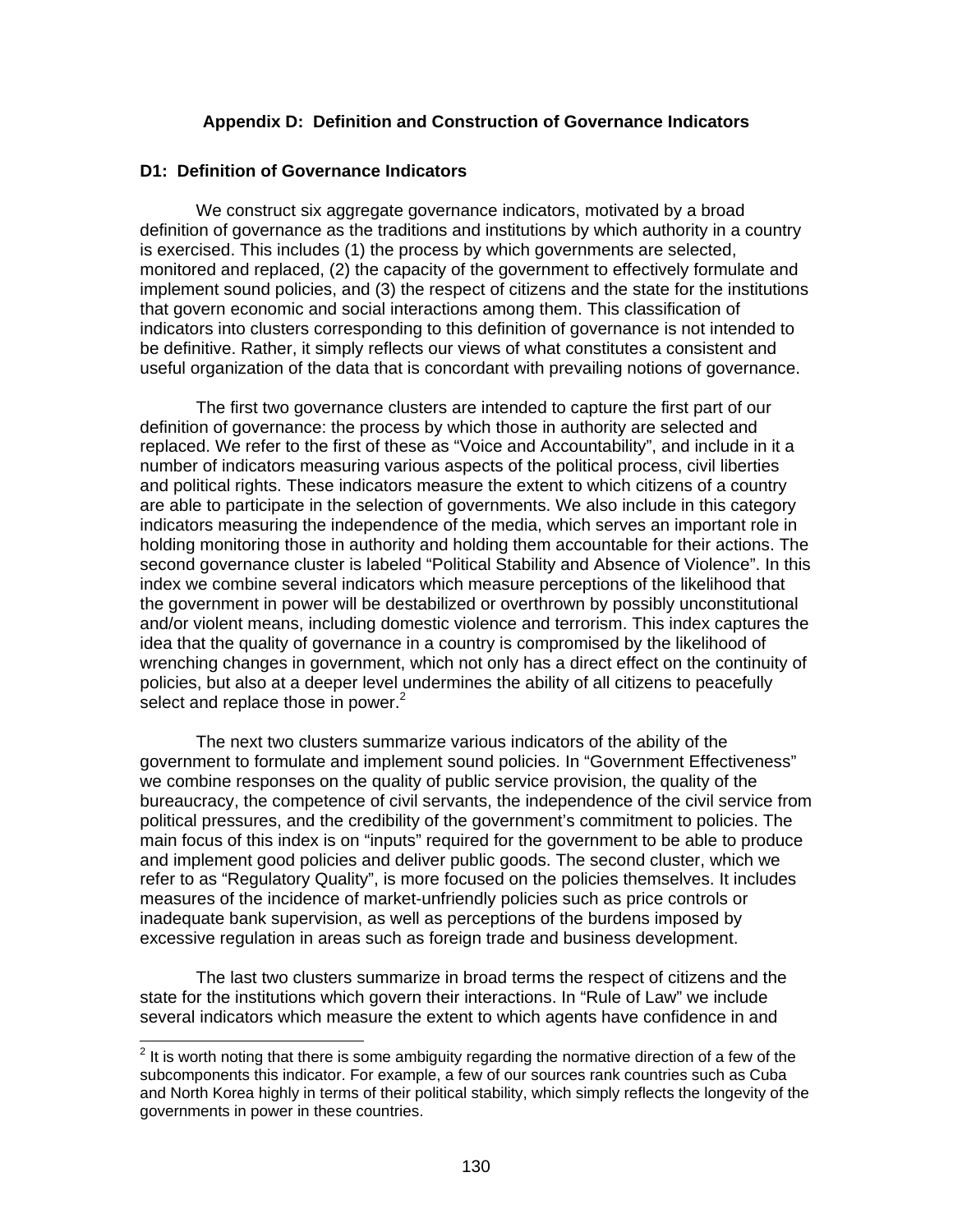abide by the rules of society. These include perceptions of the incidence of crime, the effectiveness and predictability of the judiciary, and the enforceability of contracts. Together, these indicators measure the success of a society in developing an environment in which fair and predictable rules form the basis for economic and social interactions, and importantly, the extent to which property rights are protected. The final cluster, which we refer to as Control of Corruption, measures perceptions of corruption, conventionally defined as the exercise of public power for private gain. Despite this straightforward focus, the particular aspect of corruption measured by the various sources differs somewhat, ranging from the frequency of "additional payments to get things done," to the effects of corruption on the business environment, to measuring "grand corruption" in the political arena or in the tendency of elite forms to engage in "state capture". The presence of corruption is often a manifestation of a lack of respect of both the corrupter (typically a private citizen or firm) and the corrupted (typically a public official or politician) for the rules which govern their interactions, and hence represents a failure of governance according to our definition.

### **D2. Aggregation Methodology**

For each of the governance clusters, we combine the component indicators into an aggregate governance indicator using the same methodology used to calculate our first set of indicators, as documented in detail in Kaufmann, Kraay, and Zoido-Lobaton (1999a). We use an extension of the standard unobserved components model which expresses the observed data in each cluster as a linear function of the unobserved common component of governance, plus a disturbance term capturing perception errors and/or sampling variation in each indicator. $3$  In particular, we assume that we can write the observed score of country j on indicator k, y(j,k), as a linear function of unobserved governance,  $g(i)$ , and a disturbance term,  $g(i,k)$ , as follows:

(D1) 
$$
y(j,k) = \alpha(k) + \beta(k) \cdot (g(j) + \varepsilon(j,k))
$$

-

where  $\alpha(k)$  and  $\beta(k)$  are unknown parameters which map unobserved governance g(j) into the observed data  $y(j,k)$ . As a choice of units, we assume that  $g(j)$  is a random variable with mean zero and variance one. We assume that the error term has zero mean and a variance is the same across countries, but differs across indicators, i.e.  $E[\epsilon(j,k)^2] = \sigma_c^2(k)$ . Finally we assume that the errors are independent across sources, i.e.  $E[\varepsilon(j,k)\cdot \varepsilon(j,l)] = 0$  for I different from k. This assumption imposes the identifying assumption that the only reason why two sources might be correlated with each other is because they are both measuring the same underlying unobserved governance dimension. $^4\,$ 

 $3$  Unobserved components models were pioneered in economics by Goldberger (1972), and the closely-related hierarchical and empirical Bayes models in statistics by Efron and Morris (1971, 1972).

 $4$  For some pairs of sources, this assumption may not be literally true. For example, it will be violated if different risk rating agencies base their own assessments on the assessments of other agencies included in our sample. We have to the best of our knowledge excluded any source of governance data where we found that it was explicitly based on another one of our sources. Nevertheless, the possibility of correlated errors remains. The main consequence of this is that our standard errors will be biased downwards -- see Kaufmann, Kraay and Zoido-Lobatón (1999a) for an example. This underscores the importance of caution in comparing governance estimates across countries and over time, that we emphasize throughout.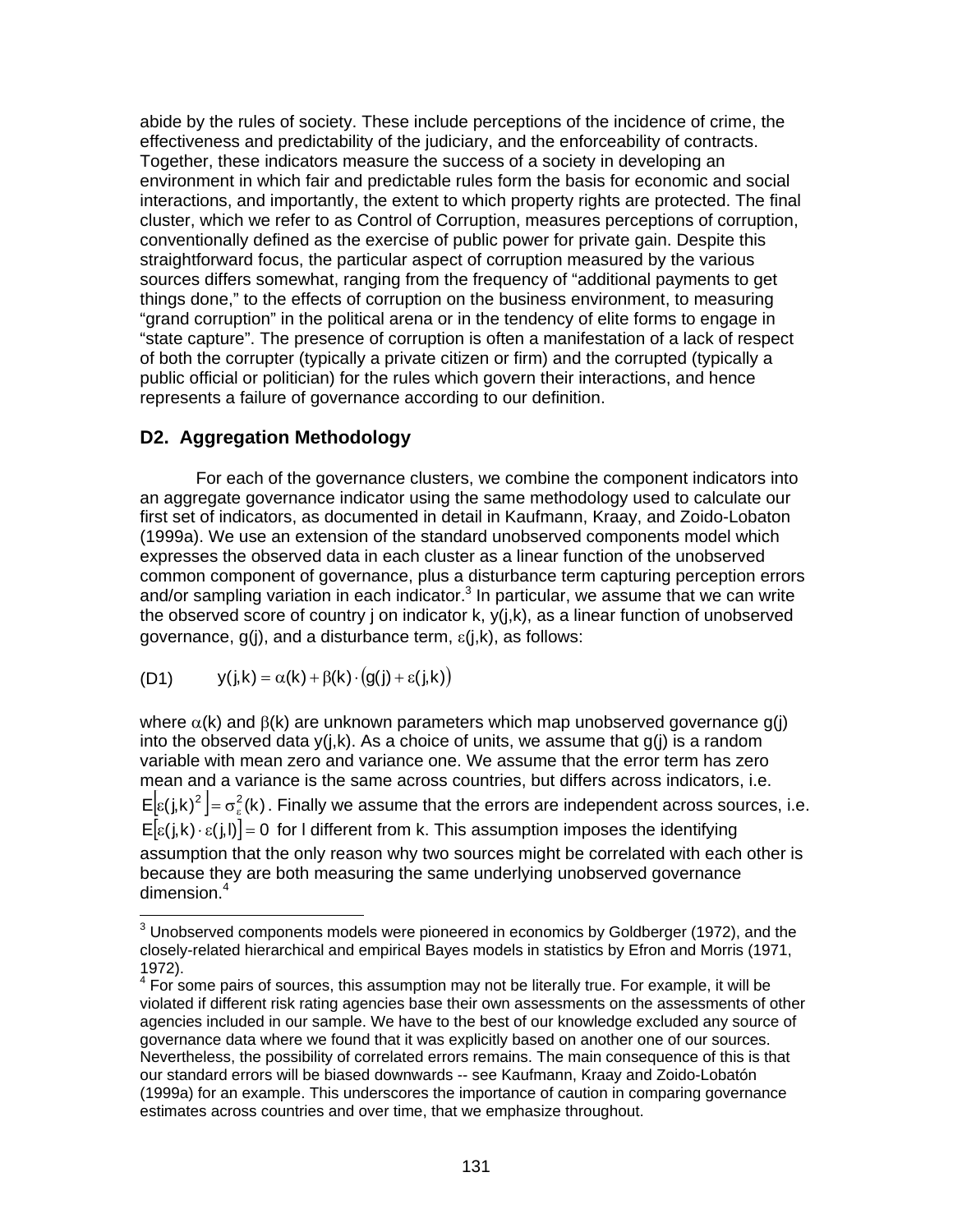The disturbance term  $\varepsilon(i,k)$  captures two sources of uncertainty in the relationship between true governance and the observed indicators. First, the particular aspect of governance covered by indicator k is imperfectly measured in each country, reflecting either perception errors on the part of experts (in the case of polls of experts), or sampling variation (in the case of surveys of citizens or entrepreneurs). Second, the relationship between the particular concept measured by indicator k and the corresponding broader aspect of governance may be imperfect. For example, even if the particular aspect of corruption covered by some indicator k, (such as the prevalence of "improper practices") is perfectly measured, it may nevertheless be a noisy indicator of corruption if there are differences across countries in what "improper practices" are considered to be. Both of these sources of uncertainty are reflected in the indicatorspecific variance of the error term,  $\sigma_{\epsilon}^2(k)$ .

Given estimates of the parameters of the model,  $\alpha(k)$ ,  $\beta(k)$ , and  $\sigma(k)$ , we can compute estimates of governance for each country, as well as measures of the precision of these estimates. Formally, the estimate of governance for a country produced by the unobserved components model is the mean of the distribution of unobserved governance conditional on the K(j) observed data points for that country. This conditional mean is the following weighted average of appropriately-rescaled scores of each of the component indicators:

(D2) 
$$
E[g(j) | y(j,1),...,y(j,K(j))] = \sum_{k=1}^{K(j)} w(k) \cdot \frac{y(j,k) - \alpha(k)}{\beta(k)}
$$

where the weights applied to each source k, ∑ = − ε − ε  $+\sum\limits_{-\infty}^{\infty}$  $=\frac{\sigma_{\varepsilon}(\sigma_{\varepsilon})}{\kappa(\varepsilon)}$  $k = 1$ 2 2  $1 + \sum \sigma_{\epsilon}(k)$  $w(k) = \frac{\sigma_{\varepsilon}(k)^{-2}}{W(k)}$ , are inversely

proportional to the variance of the error term of that source. As we discuss in more detail in the final section of the paper, we find that the efficiency gains from precision-weighting are substantial relative to the alternative of simply averaging re-scaled scores from each source for each country. We also report the standard deviation of this conditional distribution as an indicator of the confidence we can have in this estimate, which is:

(D3) 
$$
SD[g(j) | y(j,1),..., y(j,K(j))] = \left(1 + \sum_{k=1}^{K(j)} \sigma_{\epsilon}(k)^{-2}\right)^{-\frac{1}{2}}
$$

This standard deviation is declining in the number of individual indicators in which a particular country appears, and is increasing in the variance of the disturbance term on each of these indicators.

The assumptions of the unobserved components model ensure that the distribution of unobserved governance in each country is normal, conditional on the data for that country. Therefore, these conditional means and standard deviations for each country have a natural interpretation. For example, a useful interpretation of the reported estimates and standard deviations for each country is to note that there is a 90% probability that the "true" level of governance in a country is in an interval of plus or minus 1.64 times the reported standard deviation centered on the point estimate itself.